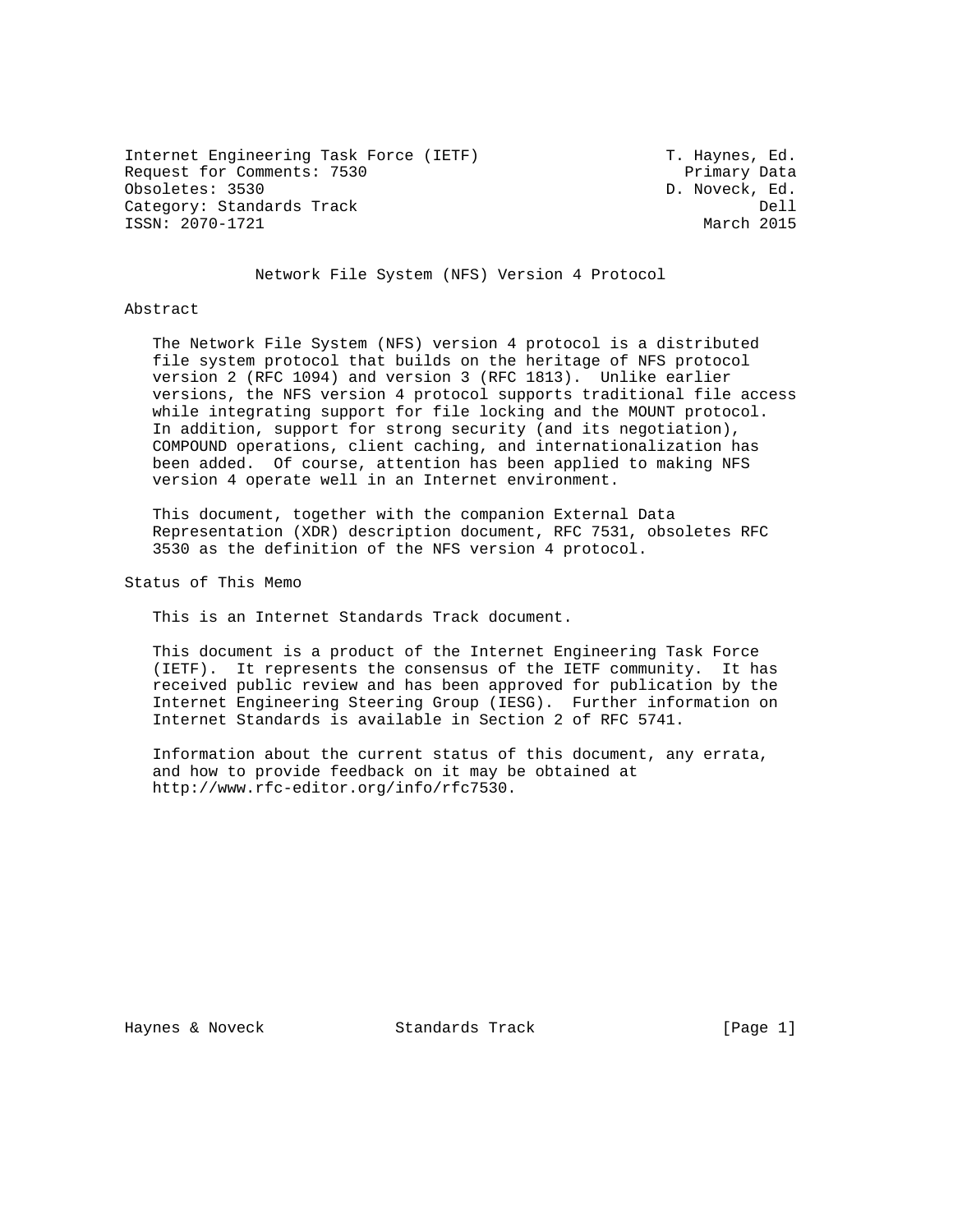Copyright Notice

 Copyright (c) 2015 IETF Trust and the persons identified as the document authors. All rights reserved.

 This document is subject to BCP 78 and the IETF Trust's Legal Provisions Relating to IETF Documents

 (http://trustee.ietf.org/license-info) in effect on the date of publication of this document. Please review these documents carefully, as they describe your rights and restrictions with respect to this document. Code Components extracted from this document must include Simplified BSD License text as described in Section 4.e of the Trust Legal Provisions and are provided without warranty as described in the Simplified BSD License.

 This document may contain material from IETF Documents or IETF Contributions published or made publicly available before November 10, 2008. The person(s) controlling the copyright in some of this material may not have granted the IETF Trust the right to allow modifications of such material outside the IETF Standards Process. Without obtaining an adequate license from the person(s) controlling the copyright in such materials, this document may not be modified outside the IETF Standards Process, and derivative works of it may not be created outside the IETF Standards Process, except to format it for publication as an RFC or to translate it into languages other than English.

### Table of Contents

| 1.3. Definitions in the Companion Document RFC 7531 Are |
|---------------------------------------------------------|
|                                                         |
|                                                         |
|                                                         |
| 1.4.2. Procedure and Operation Structure 10             |
|                                                         |
|                                                         |
|                                                         |
| 1.4.6. Client Caching and Delegation 13                 |
|                                                         |
|                                                         |
| 1.7. Changes between RFC 3010 and RFC 3530 $\ldots$ 16  |
|                                                         |
|                                                         |
|                                                         |
|                                                         |

Haynes & Noveck **Standards Track** [Page 2]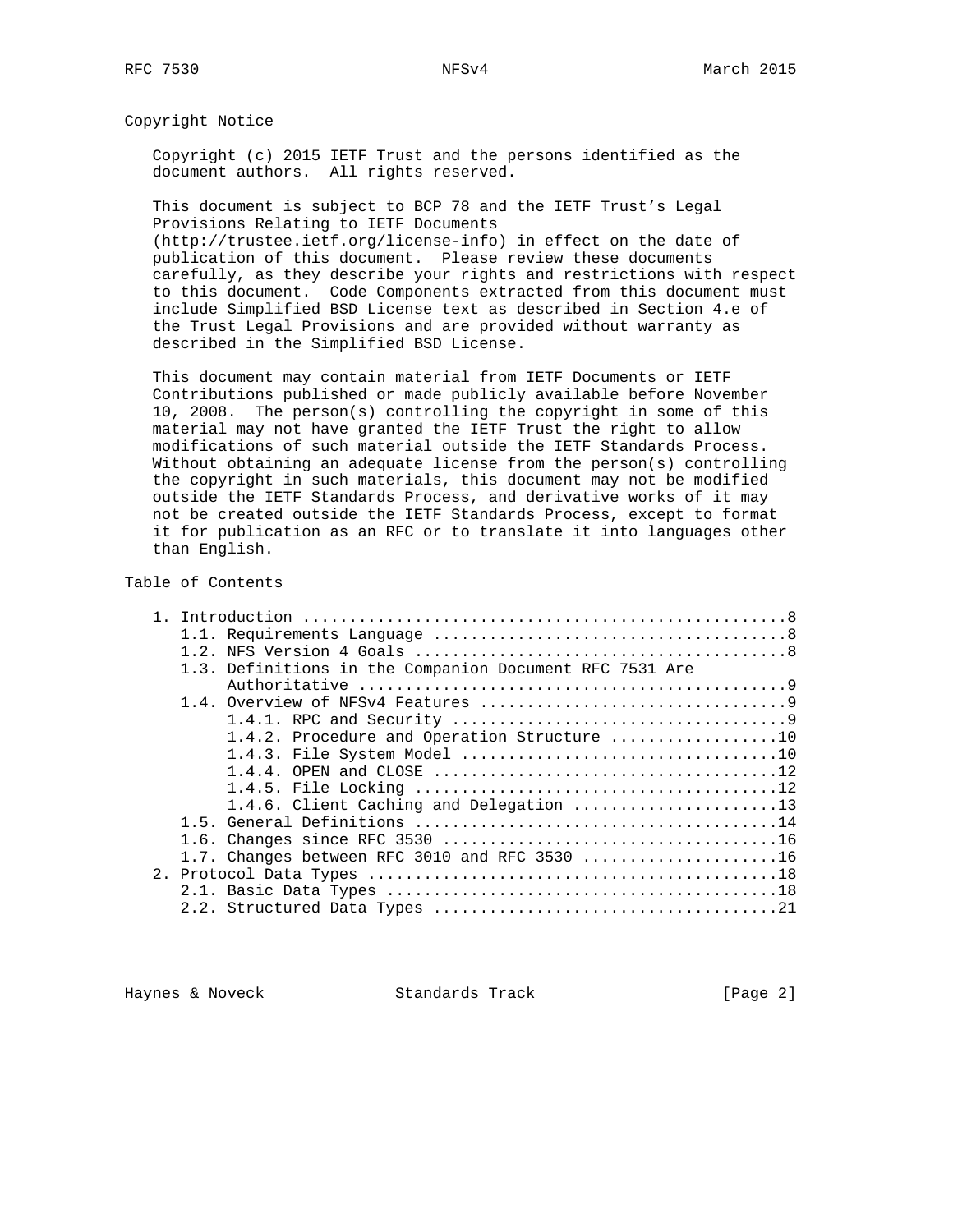|  |  | 3.1.1. Client Retransmission Behavior 26                         |  |
|--|--|------------------------------------------------------------------|--|
|  |  |                                                                  |  |
|  |  | 3.2.1. Security Mechanisms for NFSv4 27                          |  |
|  |  |                                                                  |  |
|  |  |                                                                  |  |
|  |  |                                                                  |  |
|  |  | 3.3.3. Callback RPC Authentication 29                            |  |
|  |  |                                                                  |  |
|  |  | 4.1. Obtaining the First Filehandle 30                           |  |
|  |  |                                                                  |  |
|  |  |                                                                  |  |
|  |  |                                                                  |  |
|  |  | 4.2.1. General Properties of a Filehandle 32                     |  |
|  |  | 4.2.2. Persistent Filehandle 32                                  |  |
|  |  | 4.2.3. Volatile Filehandle 33                                    |  |
|  |  | 4.2.4. One Method of Constructing a Volatile Filehandle 34       |  |
|  |  | 4.3. Client Recovery from Filehandle Expiration 35               |  |
|  |  |                                                                  |  |
|  |  |                                                                  |  |
|  |  |                                                                  |  |
|  |  |                                                                  |  |
|  |  | 5.4. Classification of Attributes 39                             |  |
|  |  | 5.5. Set-Only and Get-Only Attributes 40                         |  |
|  |  | 5.6. REQUIRED Attributes - List and Definition References  40    |  |
|  |  | 5.7. RECOMMENDED Attributes - List and Definition References  41 |  |
|  |  |                                                                  |  |
|  |  | 5.8.1. Definitions of REQUIRED Attributes 42                     |  |
|  |  | 5.8.2. Definitions of Uncategorized RECOMMENDED                  |  |
|  |  | 5.9. Interpreting owner and owner_group 51                       |  |
|  |  |                                                                  |  |
|  |  |                                                                  |  |
|  |  |                                                                  |  |
|  |  |                                                                  |  |
|  |  |                                                                  |  |
|  |  |                                                                  |  |
|  |  |                                                                  |  |
|  |  |                                                                  |  |
|  |  | 6.3.2. Computing a mode Attribute from an ACL 72                 |  |
|  |  |                                                                  |  |
|  |  | 6.4.1. Setting the mode and/or ACL Attributes 74                 |  |
|  |  | 6.4.2. Retrieving the mode and/or ACL Attributes 75              |  |
|  |  |                                                                  |  |
|  |  |                                                                  |  |

Haynes & Noveck and Standards Track and Exemple 21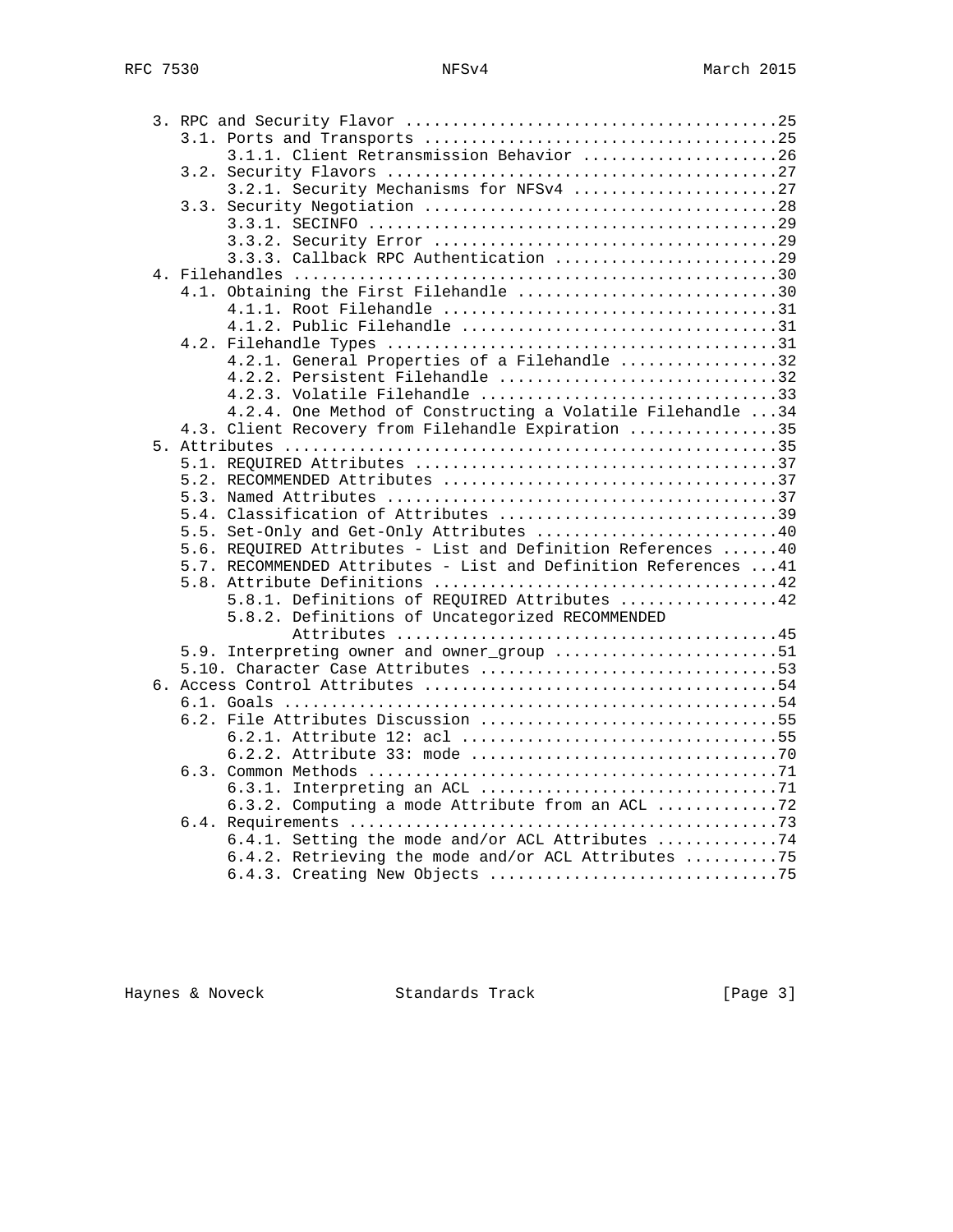| 7.8. Security Policy and Namespace Presentation 80     |  |
|--------------------------------------------------------|--|
|                                                        |  |
|                                                        |  |
| 8.2. File System Presence or Absence 81                |  |
| 8.3. Getting Attributes for an Absent File System 83   |  |
| 8.3.1. GETATTR within an Absent File System 83         |  |
| 8.3.2. READDIR and Absent File Systems 84              |  |
| 8.4. Uses of Location Information 84                   |  |
|                                                        |  |
| 8.4.1. File System Replication 85                      |  |
|                                                        |  |
|                                                        |  |
| 8.5. Location Entries and Server Identity 87           |  |
| 8.6. Additional Client-Side Considerations 88          |  |
| 8.7. Effecting File System Referrals 89                |  |
| 8.7.1. Referral Example (LOOKUP) 89                    |  |
| 8.7.2. Referral Example (READDIR) 93                   |  |
|                                                        |  |
| 9. File Locking and Share Reservations 98              |  |
|                                                        |  |
| 9.1.2. Server Release of Client ID 102                 |  |
|                                                        |  |
| 9.1.4. Stateid Definition 104                          |  |
|                                                        |  |
|                                                        |  |
| 9.1.6. Use of the Stateid and Locking 110              |  |
| 9.1.7. Sequencing of Lock Requests 113                 |  |
| 9.1.8. Recovery from Replayed Requests 114             |  |
| 9.1.9. Interactions of Multiple Sequence Values 114    |  |
| 9.1.10. Releasing State-Owner State 115                |  |
| 9.1.11. Use of Open Confirmation 116                   |  |
|                                                        |  |
| 9.3. Upgrading and Downgrading Locks 117               |  |
|                                                        |  |
|                                                        |  |
|                                                        |  |
| 9.6.1. Client Failure and Recovery 120                 |  |
| 9.6.2. Server Failure and Recovery 120                 |  |
| 9.6.3. Network Partitions and Recovery 122             |  |
| 9.7. Recovery from a Lock Request Timeout or Abort 130 |  |
| 9.8. Server Revocation of Locks 130                    |  |

Haynes & Noveck Standards Track (Page 4)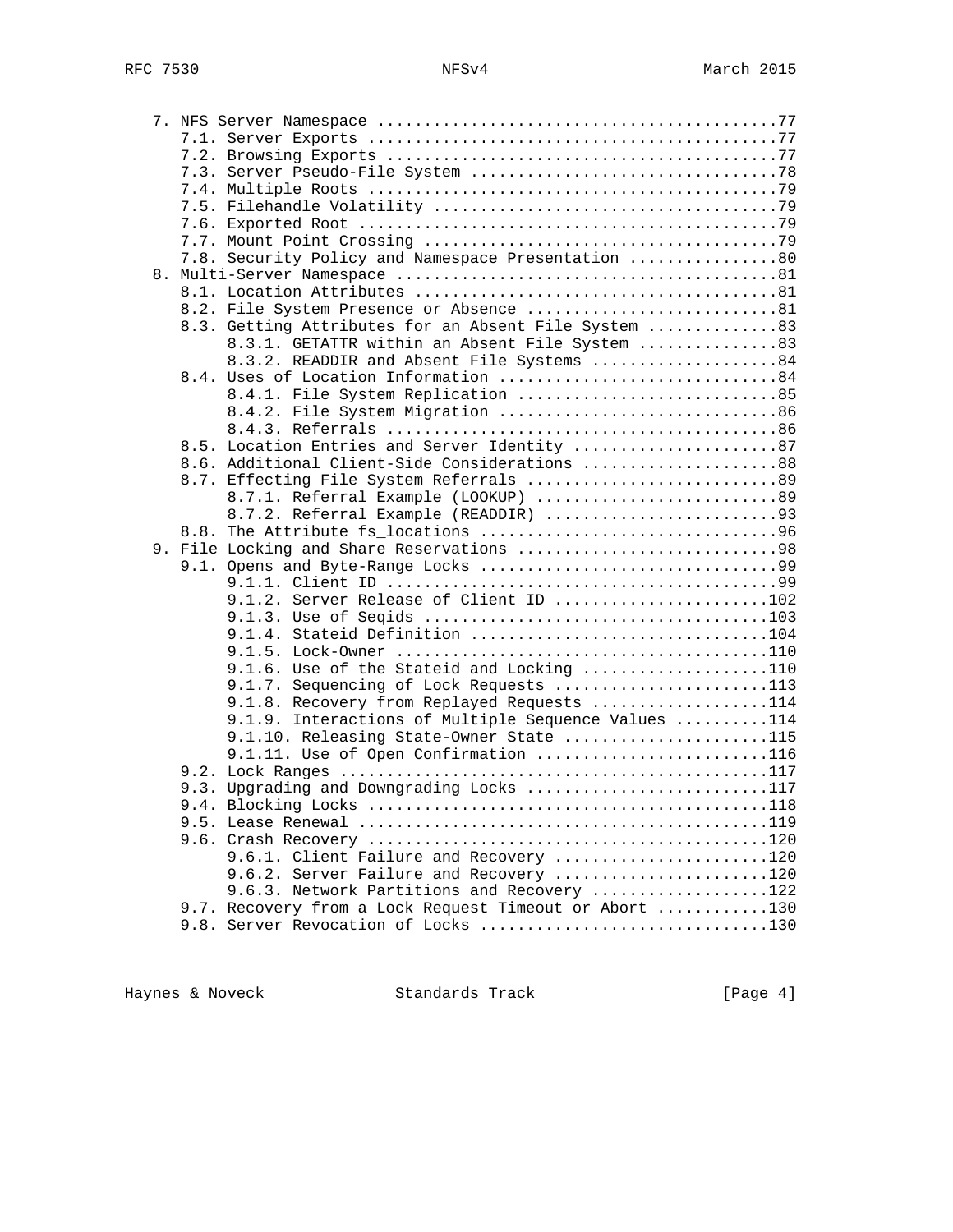| 9.10.1. Close and Retention of State Information 133             |  |
|------------------------------------------------------------------|--|
| 9.11. Open Upgrade and Downgrade 134                             |  |
|                                                                  |  |
| 9.13. Clocks, Propagation Delay, and Calculating Lease           |  |
|                                                                  |  |
| 9.14. Migration, Replication, and State 136                      |  |
| 9.14.1. Migration and State 136                                  |  |
| 9.14.2. Replication and State 137                                |  |
| 9.14.3. Notification of Migrated Lease 137                       |  |
| 9.14.4. Migration and the lease_time Attribute 138               |  |
|                                                                  |  |
| 10.1. Performance Challenges for Client-Side Caching 139         |  |
| 10.2. Delegation and Callbacks 140                               |  |
| 10.2.1. Delegation Recovery 142                                  |  |
|                                                                  |  |
| 10.3.1. Data Caching and OPENs 147                               |  |
| 10.3.2. Data Caching and File Locking 148                        |  |
| 10.3.3. Data Caching and Mandatory File Locking 150              |  |
| 10.3.4. Data Caching and File Identity 150                       |  |
|                                                                  |  |
| 10.4.1. Open Delegation and Data Caching 154                     |  |
| 10.4.2. Open Delegation and File Locks 155                       |  |
| 10.4.3. Handling of CB_GETATTR 155                               |  |
| $10.4.4$ . Recall of Open Delegation 158                         |  |
| 10.4.5. OPEN Delegation Race with CB_RECALL 160                  |  |
| 10.4.6. Clients That Fail to Honor Delegation Recalls 161        |  |
| 10.4.7. Delegation Revocation 162                                |  |
| 10.5. Data Caching and Revocation 162                            |  |
| 10.5.1. Revocation Recovery for Write Open Delegation  163       |  |
|                                                                  |  |
| 10.7. Data and Metadata Caching and Memory-Mapped Files 166      |  |
|                                                                  |  |
|                                                                  |  |
|                                                                  |  |
|                                                                  |  |
|                                                                  |  |
| 12.2. Limitations on Internationalization-Related                |  |
| Processing in the NFSv4 Context 172                              |  |
| 12.3. Summary of Server Behavior Types 173                       |  |
|                                                                  |  |
|                                                                  |  |
| 12.6. Types with Processing Defined by Other Internet Areas  175 |  |
| 12.7. Errors Related to UTF-8 177                                |  |
| 12.8. Servers That Accept File Component Names That              |  |
| Are Not Valid UTF-8 Strings 177                                  |  |

Haynes & Noveck Standards Track [Page 5]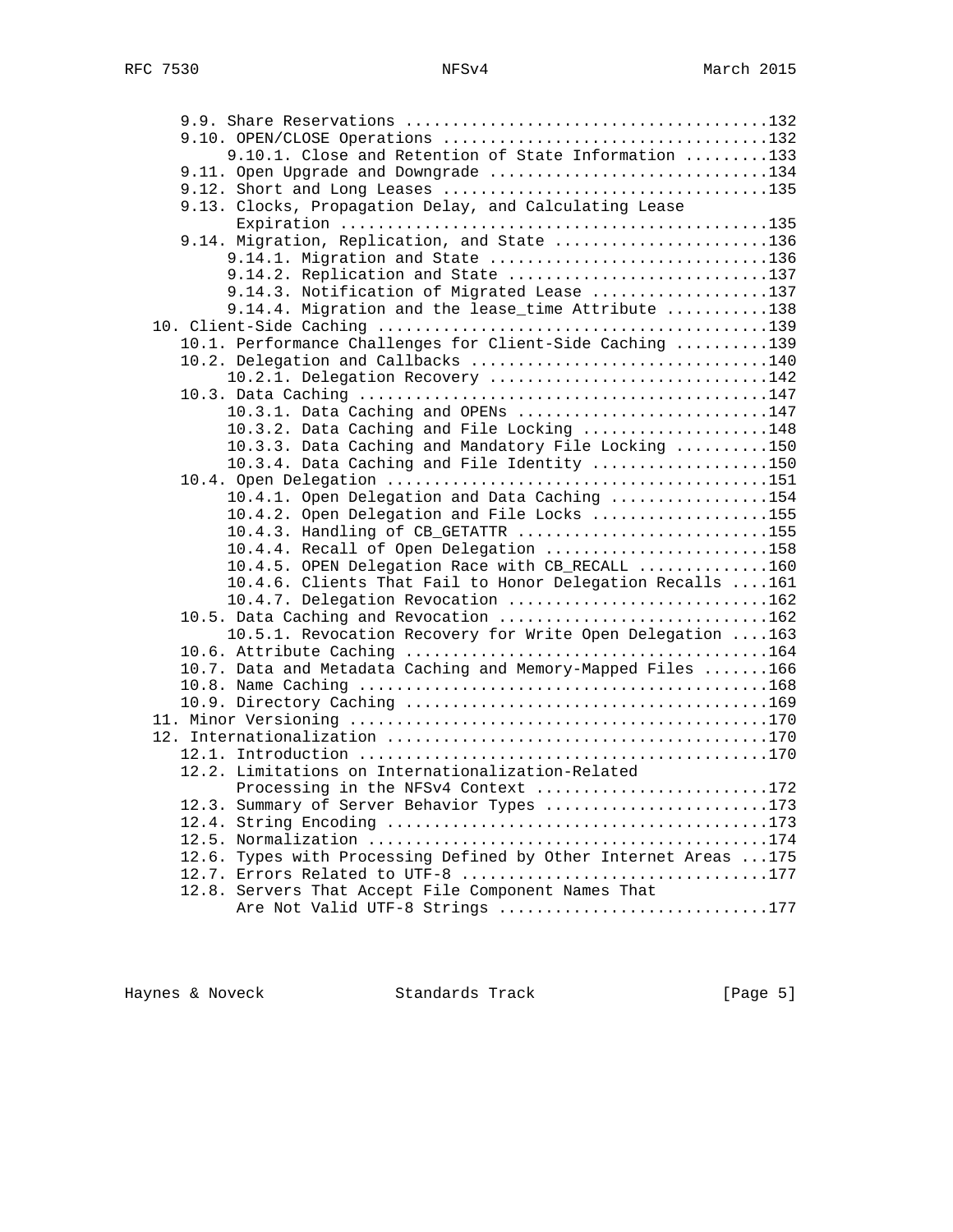| 13.1.2. Filehandle Errors 181                                    |  |
|------------------------------------------------------------------|--|
| 13.1.3. Compound Structure Errors 183                            |  |
| 13.1.4. File System Errors 184                                   |  |
| 13.1.5. State Management Errors 186                              |  |
|                                                                  |  |
|                                                                  |  |
|                                                                  |  |
|                                                                  |  |
| 13.1.10. Client Management Errors 191                            |  |
| 13.1.11. Attribute Handling Errors 191                           |  |
| 13.1.12. Miscellaneous Errors 191                                |  |
| 13.2. Operations and Their Valid Errors 192                      |  |
| 13.3. Callback Operations and Their Valid Errors 200             |  |
| 13.4. Errors and the Operations That Use Them 201                |  |
|                                                                  |  |
|                                                                  |  |
| 14.2. Evaluation of a COMPOUND Request 207                       |  |
| 14.3. Synchronous Modifying Operations 208                       |  |
|                                                                  |  |
|                                                                  |  |
| 15.1. Procedure 0: NULL - No Operation 209                       |  |
| 15.2. Procedure 1: COMPOUND - COMPOUND Operations 210            |  |
|                                                                  |  |
| 16.1. Operation 3: ACCESS - Check Access Rights 214              |  |
| 16.2. Operation 4: CLOSE - Close File 217                        |  |
| 16.3. Operation 5: COMMIT - Commit Cached Data 218               |  |
| 16.4. Operation 6: CREATE - Create a Non-regular File Object 221 |  |
| 16.5. Operation 7: DELEGPURGE - Purge Delegations                |  |
|                                                                  |  |
| 16.6. Operation 8: DELEGRETURN - Return Delegation 226           |  |
| 16.7. Operation 9: GETATTR - Get Attributes 227                  |  |
| 16.8. Operation 10: GETFH - Get Current Filehandle 229           |  |
| 16.9. Operation 11: LINK - Create Link to a File 230             |  |
| 16.10. Operation 12: LOCK - Create Lock 232                      |  |
| 16.11. Operation 13: LOCKT - Test for Lock 236                   |  |
| 16.12. Operation 14: LOCKU - Unlock File 238                     |  |
| 16.13. Operation 15: LOOKUP - Look Up Filename 240               |  |
| 16.14. Operation 16: LOOKUPP - Look Up Parent Directory 242      |  |
| 16.15. Operation 17: NVERIFY - Verify Difference in              |  |
|                                                                  |  |
| 16.16. Operation 18: OPEN - Open a Regular File 245              |  |

Haynes & Noveck **Standards Track** [Page 6]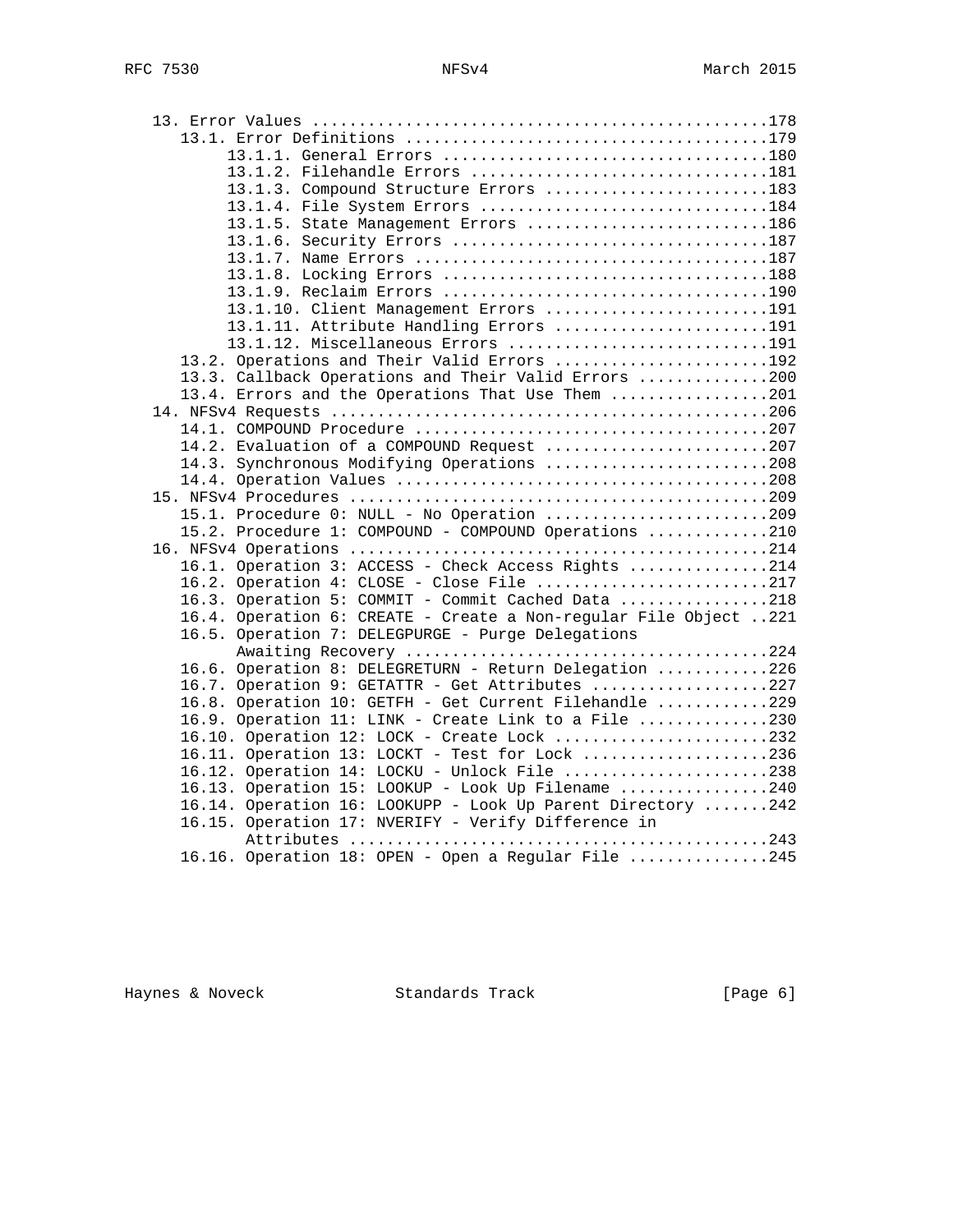16.17. Operation 19: OPENATTR - Open Named Attribute Directory ..............................................256 16.18. Operation 20: OPEN\_CONFIRM - Confirm Open ..............257 16.19. Operation 21: OPEN\_DOWNGRADE - Reduce Open File Access .................................................260 16.20. Operation 22: PUTFH - Set Current Filehandle ...........262 16.21. Operation 23: PUTPUBFH - Set Public Filehandle .........263 16.22. Operation 24: PUTROOTFH - Set Root Filehandle ..........265 16.23. Operation 25: READ - Read from File ....................266 16.24. Operation 26: READDIR - Read Directory .................269 16.25. Operation 27: READLINK - Read Symbolic Link ............273 16.26. Operation 28: REMOVE - Remove File System Object .......274 16.27. Operation 29: RENAME - Rename Directory Entry ..........276 16.28. Operation 30: RENEW - Renew a Lease ....................278 16.29. Operation 31: RESTOREFH - Restore Saved Filehandle .....280 16.30. Operation 32: SAVEFH - Save Current Filehandle .........281 16.31. Operation 33: SECINFO - Obtain Available Security ......282 16.32. Operation 34: SETATTR - Set Attributes .................286 16.33. Operation 35: SETCLIENTID - Negotiate Client ID ........289 16.34. Operation 36: SETCLIENTID\_CONFIRM - Confirm Client ID ..293 16.35. Operation 37: VERIFY - Verify Same Attributes ..........297 16.36. Operation 38: WRITE - Write to File ....................299 16.37. Operation 39: RELEASE\_LOCKOWNER - Release Lock-Owner State .......................................304 16.38. Operation 10044: ILLEGAL - Illegal Operation ...........305 17. NFSv4 Callback Procedures ....................................306 17.1. Procedure 0: CB\_NULL - No Operation .....................306 17.2. Procedure 1: CB\_COMPOUND - COMPOUND Operations ..........307 18. NFSv4 Callback Operations ....................................309 18.1. Operation 3: CB\_GETATTR - Get Attributes ................309 18.2. Operation 4: CB\_RECALL - Recall an Open Delegation ......310 18.3. Operation 10044: CB\_ILLEGAL - Illegal Callback Operation ...............................................311 19. Security Considerations ......................................312 20. IANA Considerations ..........................................314 20.1. Named Attribute Definitions .............................314 20.1.1. Initial Registry .................................315 20.1.2. Updating Registrations ...........................315 20.2. Updates to Existing IANA Registries .....................315 21. References ...................................................316 21.1. Normative References ....................................316 21.2. Informative References ..................................318 Acknowledgments ..................................................322 Authors' Addresses ...............................................323

Haynes & Noveck Standards Track [Page 7]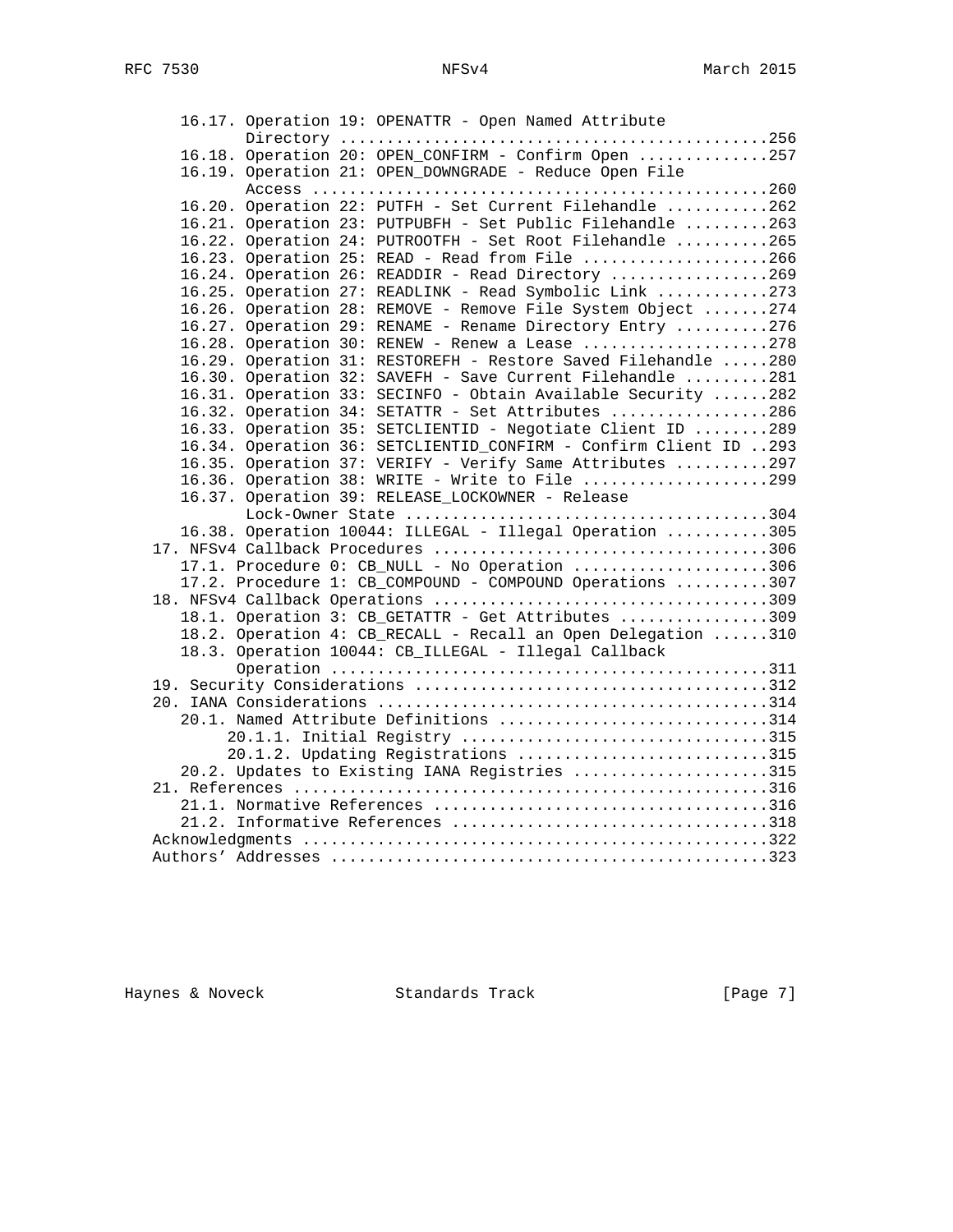# 1. Introduction

1.1. Requirements Language

 The key words "MUST", "MUST NOT", "REQUIRED", "SHALL", "SHALL NOT", "SHOULD", "SHOULD NOT", "RECOMMENDED", "MAY", and "OPTIONAL" in this document are to be interpreted as described in RFC 2119 [RFC2119], except where "REQUIRED" and "RECOMMENDED" are used as qualifiers to distinguish classes of attributes as described in Sections 1.4.3.2 and 5 of this document.

1.2. NFS Version 4 Goals

 The Network File System version 4 (NFSv4) protocol is a further revision of the NFS protocol defined already by versions 2 [RFC1094] and 3 [RFC1813]. It retains the essential characteristics of previous versions: design for easy recovery; independent of transport protocols, operating systems, and file systems; simplicity; and good performance. The NFSv4 revision has the following goals:

o Improved access and good performance on the Internet.

 The protocol is designed to transit firewalls easily, perform well where latency is high and bandwidth is low, and scale to very large numbers of clients per server.

o Strong security with negotiation built into the protocol.

 The protocol builds on the work of the Open Network Computing (ONC) Remote Procedure Call (RPC) working group in supporting the RPCSEC\_GSS protocol (see both [RFC2203] and [RFC5403]). Additionally, the NFSv4 protocol provides a mechanism to allow clients and servers the ability to negotiate security and require clients and servers to support a minimal set of security schemes.

o Good cross-platform interoperability.

 The protocol features a file system model that provides a useful, common set of features that does not unduly favor one file system or operating system over another.

o Designed for protocol extensions.

 The protocol is designed to accept standard extensions that do not compromise backward compatibility.

Haynes & Noveck **Standards Track** [Page 8]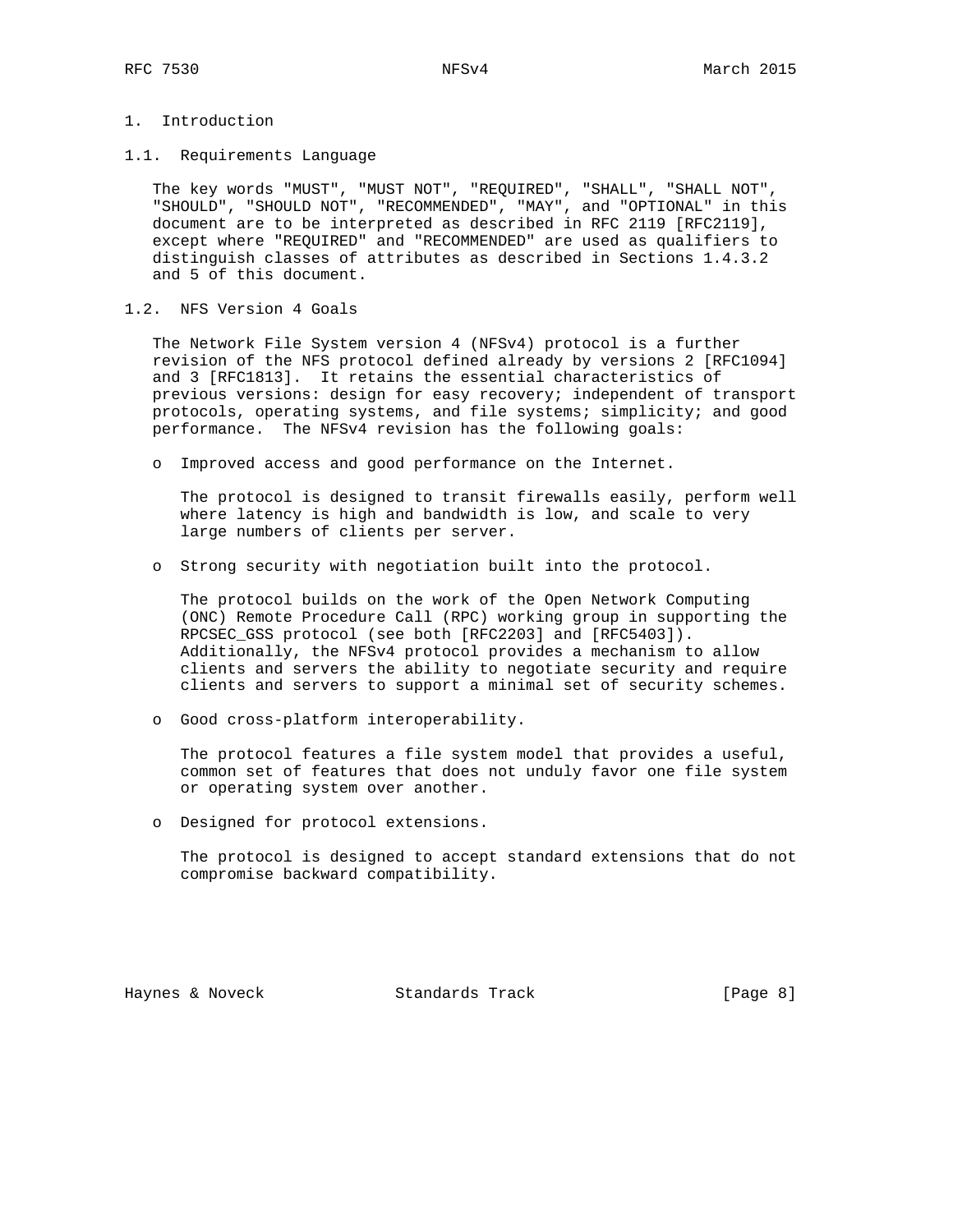This document, together with the companion External Data Representation (XDR) description document [RFC7531], obsoletes [RFC3530] as the authoritative document describing NFSv4. It does not introduce any over-the-wire protocol changes, in the sense that previously valid requests remain valid.

## 1.3. Definitions in the Companion Document RFC 7531 Are Authoritative

 The "Network File System (NFS) Version 4 External Data Representation Standard (XDR) Description" [RFC7531] contains the definitions in XDR description language of the constructs used by the protocol. Inside this document, several of the constructs are reproduced for purposes of explanation. The reader is warned of the possibility of errors in the reproduced constructs outside of [RFC7531]. For any part of the document that is inconsistent with [RFC7531], [RFC7531] is to be considered authoritative.

### 1.4. Overview of NFSv4 Features

 To provide a reasonable context for the reader, the major features of the NFSv4 protocol will be reviewed in brief. This is done to provide an appropriate context for both the reader who is familiar with the previous versions of the NFS protocol and the reader who is new to the NFS protocols. For the reader new to the NFS protocols, some fundamental knowledge is still expected. The reader should be familiar with the XDR and RPC protocols as described in [RFC4506] and [RFC5531]. A basic knowledge of file systems and distributed file systems is expected as well.

## 1.4.1. RPC and Security

 As with previous versions of NFS, the XDR and RPC mechanisms used for the NFSv4 protocol are those defined in [RFC4506] and [RFC5531]. To meet end-to-end security requirements, the RPCSEC\_GSS framework (both version 1 in [RFC2203] and version 2 in [RFC5403]) will be used to extend the basic RPC security. With the use of RPCSEC\_GSS, various mechanisms can be provided to offer authentication, integrity, and privacy to the NFSv4 protocol. Kerberos V5 will be used as described in [RFC4121] to provide one security framework. With the use of RPCSEC\_GSS, other mechanisms may also be specified and used for NFSv4 security.

 To enable in-band security negotiation, the NFSv4 protocol has added a new operation that provides the client with a method of querying the server about its policies regarding which security mechanisms must be used for access to the server's file system resources. With this, the client can securely match the security mechanism that meets the policies specified at both the client and server.

Haynes & Noveck Standards Track [Page 9]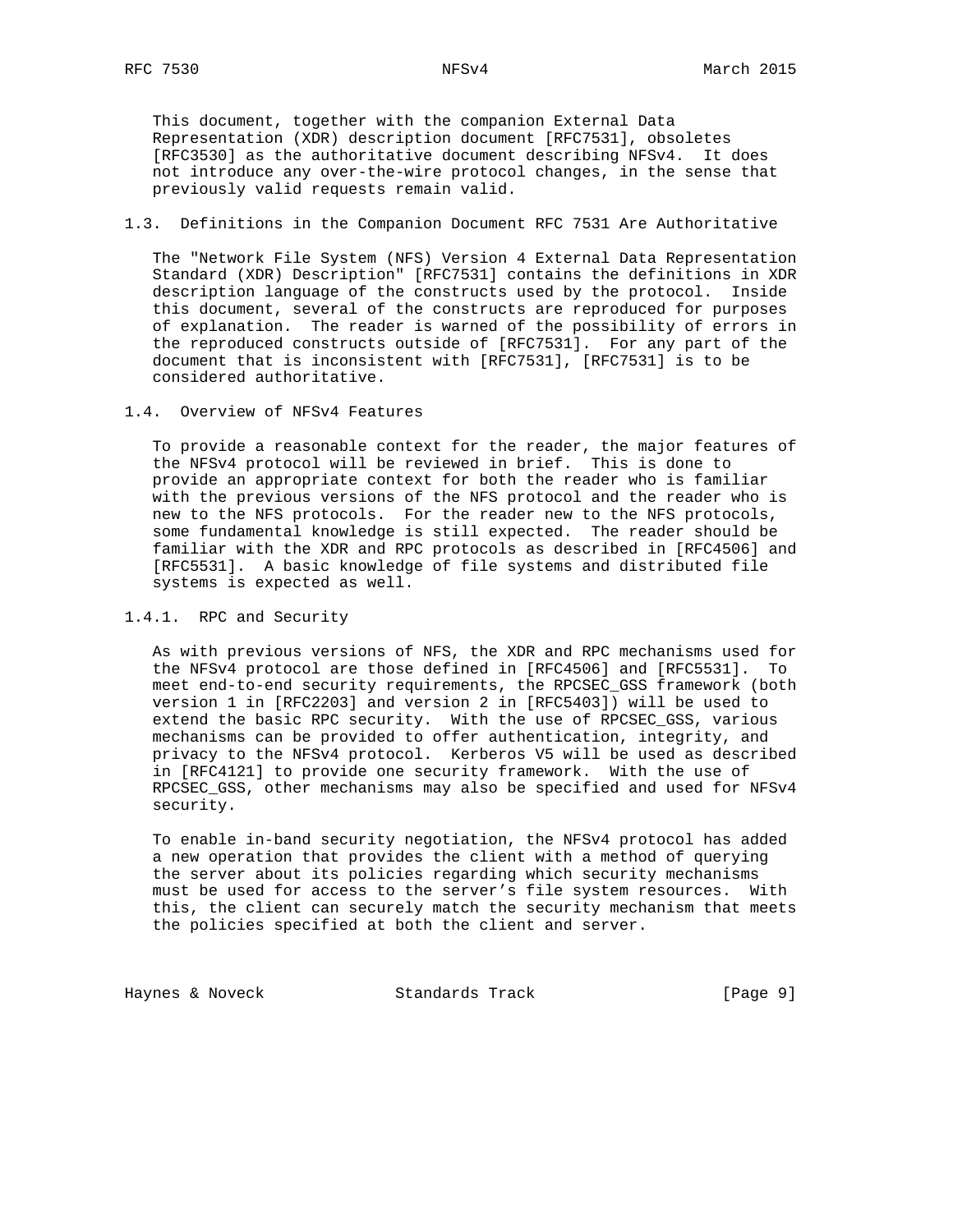### 1.4.2. Procedure and Operation Structure

 A significant departure from the previous versions of the NFS protocol is the introduction of the COMPOUND procedure. For the NFSv4 protocol, there are two RPC procedures: NULL and COMPOUND. The COMPOUND procedure is defined in terms of operations, and these operations correspond more closely to the traditional NFS procedures.

 With the use of the COMPOUND procedure, the client is able to build simple or complex requests. These COMPOUND requests allow for a reduction in the number of RPCs needed for logical file system operations. For example, without previous contact with a server a client will be able to read data from a file in one request by combining LOOKUP, OPEN, and READ operations in a single COMPOUND RPC. With previous versions of the NFS protocol, this type of single request was not possible.

 The model used for COMPOUND is very simple. There is no logical OR or ANDing of operations. The operations combined within a COMPOUND request are evaluated in order by the server. Once an operation returns a failing result, the evaluation ends and the results of all evaluated operations are returned to the client.

 The NFSv4 protocol continues to have the client refer to a file or directory at the server by a "filehandle". The COMPOUND procedure has a method of passing a filehandle from one operation to another within the sequence of operations. There is a concept of a current filehandle and a saved filehandle. Most operations use the current filehandle as the file system object to operate upon. The saved filehandle is used as temporary filehandle storage within a COMPOUND procedure as well as an additional operand for certain operations.

### 1.4.3. File System Model

 The general file system model used for the NFSv4 protocol is the same as previous versions. The server file system is hierarchical, with the regular files contained within being treated as opaque byte streams. In a slight departure, file and directory names are encoded with UTF-8 to deal with the basics of internationalization.

 The NFSv4 protocol does not require a separate protocol to provide for the initial mapping between pathname and filehandle. Instead of using the older MOUNT protocol for this mapping, the server provides a root filehandle that represents the logical root or top of the file system tree provided by the server. The server provides multiple file systems by gluing them together with pseudo-file systems. These pseudo-file systems provide for potential gaps in the pathnames between real file systems.

Haynes & Noveck Standards Track [Page 10]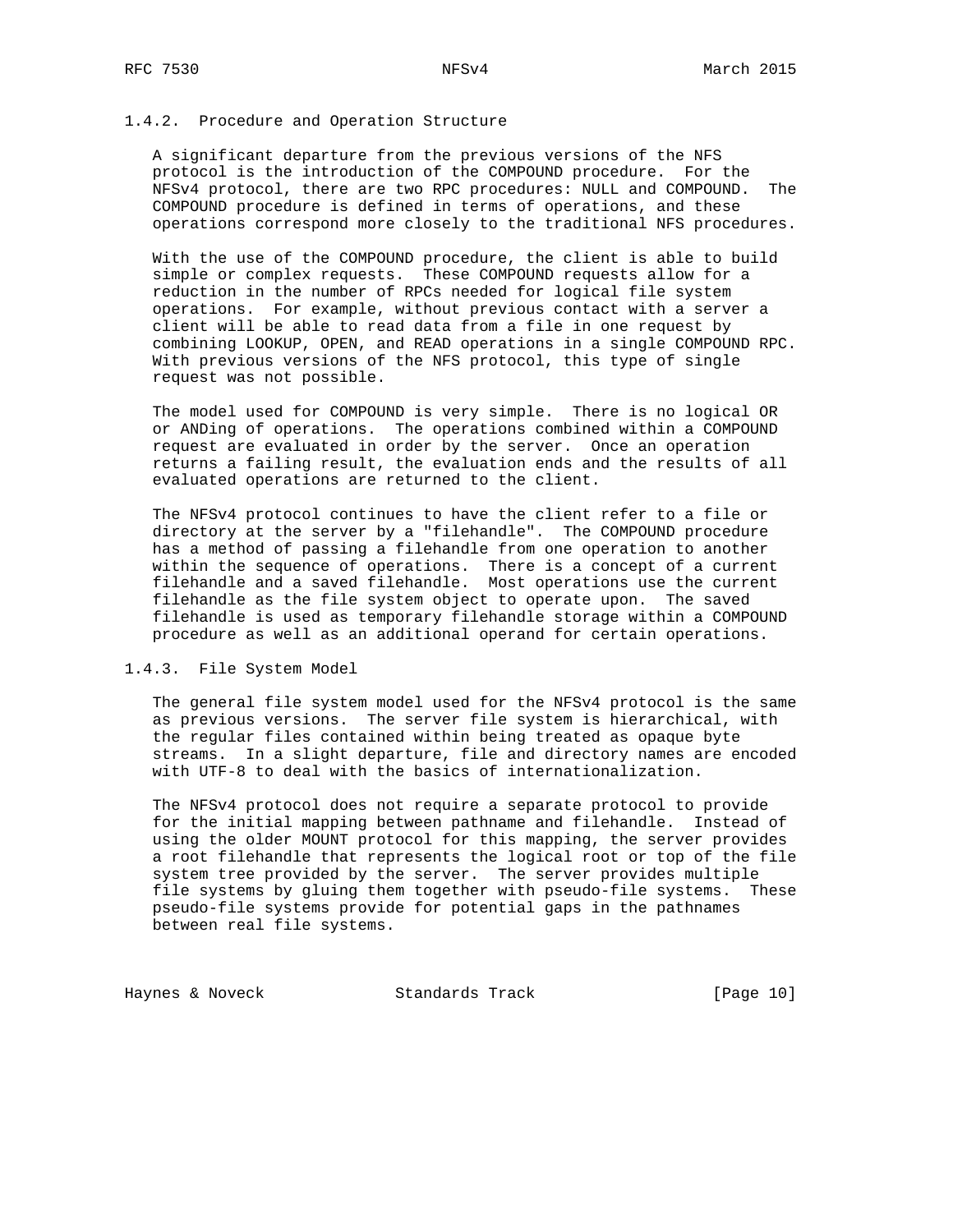## 1.4.3.1. Filehandle Types

 In previous versions of the NFS protocol, the filehandle provided by the server was guaranteed to be valid or persistent for the lifetime of the file system object to which it referred. For some server implementations, this persistence requirement has been difficult to meet. For the NFSv4 protocol, this requirement has been relaxed by introducing another type of filehandle -- volatile. With persistent and volatile filehandle types, the server implementation can match the abilities of the file system at the server along with the operating environment. The client will have knowledge of the type of filehandle being provided by the server and can be prepared to deal with the semantics of each.

## 1.4.3.2. Attribute Types

 The NFSv4 protocol has a rich and extensible file object attribute structure, which is divided into REQUIRED, RECOMMENDED, and named attributes (see Section 5).

 Several (but not all) of the REQUIRED attributes are derived from the attributes of NFSv3 (see the definition of the fattr3 data type in [RFC1813]). An example of a REQUIRED attribute is the file object's type (Section 5.8.1.2) so that regular files can be distinguished from directories (also known as folders in some operating environments) and other types of objects. REQUIRED attributes are discussed in Section 5.1.

 An example of the RECOMMENDED attributes is an acl (Section 6.2.1). This attribute defines an Access Control List (ACL) on a file object. An ACL provides file access control beyond the model used in NFSv3. The ACL definition allows for specification of specific sets of permissions for individual users and groups. In addition, ACL inheritance allows propagation of access permissions and restriction down a directory tree as file system objects are created. RECOMMENDED attributes are discussed in Section 5.2.

 A named attribute is an opaque byte stream that is associated with a directory or file and referred to by a string name. Named attributes are meant to be used by client applications as a method to associate application-specific data with a regular file or directory. NFSv4.1 modifies named attributes relative to NFSv4.0 by tightening the allowed operations in order to prevent the development of non-interoperable implementations. Named attributes are discussed in Section 5.3.

Haynes & Noveck Standards Track [Page 11]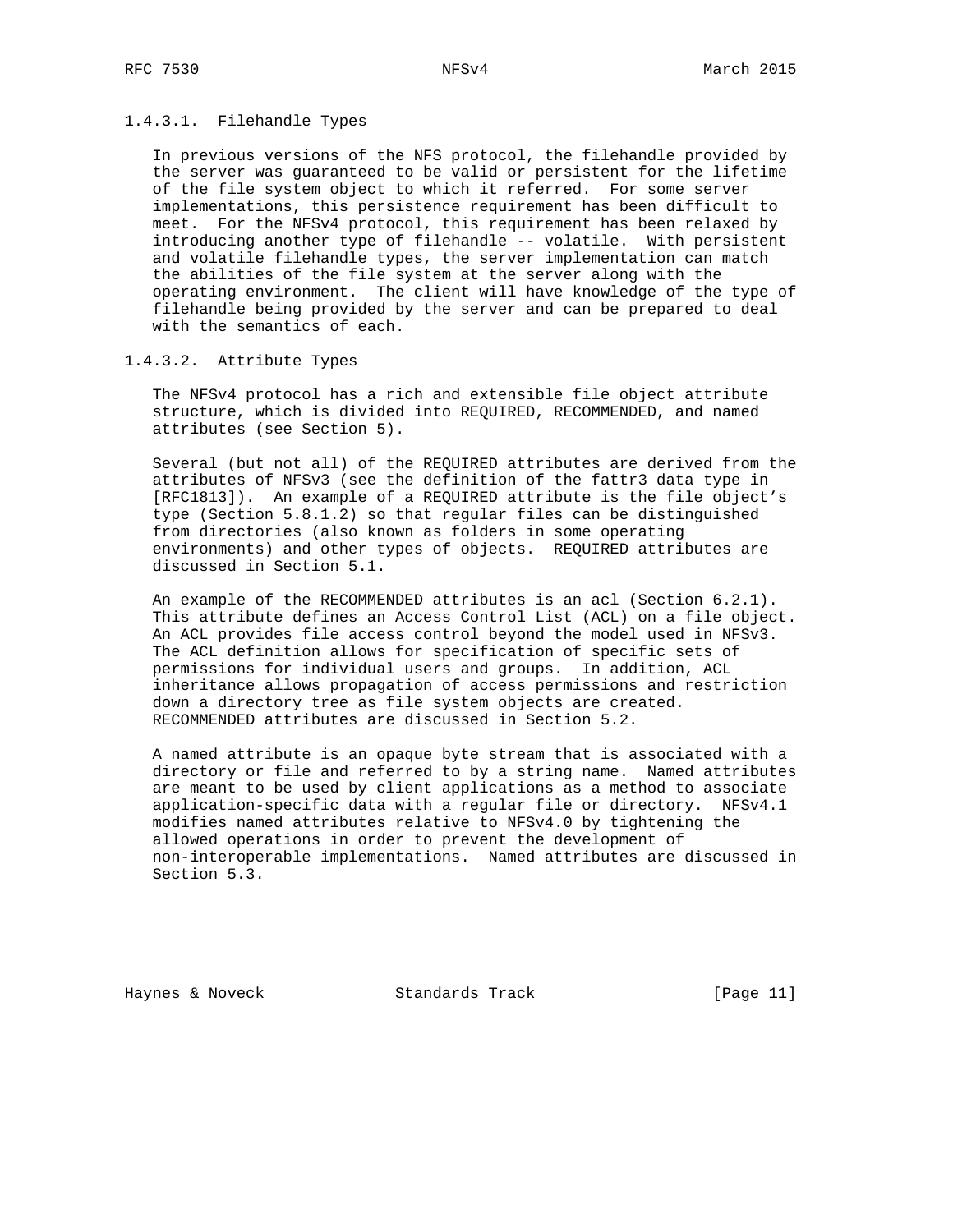# 1.4.3.3. Multi-Server Namespace

 A single-server namespace is the file system hierarchy that the server presents for remote access. It is a proper subset of all the file systems available locally. NFSv4 contains a number of features to allow implementation of namespaces that cross server boundaries and that allow and facilitate a non-disruptive transfer of support for individual file systems between servers. They are all based upon attributes that allow one file system to specify alternative or new locations for that file system. That is, just as a client might traverse across local file systems on a single server, it can now traverse to a remote file system on a different server.

 These attributes may be used together with the concept of absent file systems, which provide specifications for additional locations but no actual file system content. This allows a number of important facilities:

- o Location attributes may be used with absent file systems to implement referrals whereby one server may direct the client to a file system provided by another server. This allows extensive multi-server namespaces to be constructed.
- o Location attributes may be provided for present file systems to provide the locations of alternative file system instances or replicas to be used in the event that the current file system instance becomes unavailable.
- o Location attributes may be provided when a previously present file system becomes absent. This allows non-disruptive migration of file systems to alternative servers.

### 1.4.4. OPEN and CLOSE

 The NFSv4 protocol introduces OPEN and CLOSE operations. The OPEN operation provides a single point where file lookup, creation, and share semantics (see Section 9.9) can be combined. The CLOSE operation also provides for the release of state accumulated by OPEN.

### 1.4.5. File Locking

 With the NFSv4 protocol, the support for byte-range file locking is part of the NFS protocol. The file locking support is structured so that an RPC callback mechanism is not required. This is a departure from the previous versions of the NFS file locking protocol, Network Lock Manager (NLM) [RFC1813]. The state associated with file locks is maintained at the server under a lease-based model. The server defines a single lease period for all state held by an NFS client.

Haynes & Noveck Standards Track [Page 12]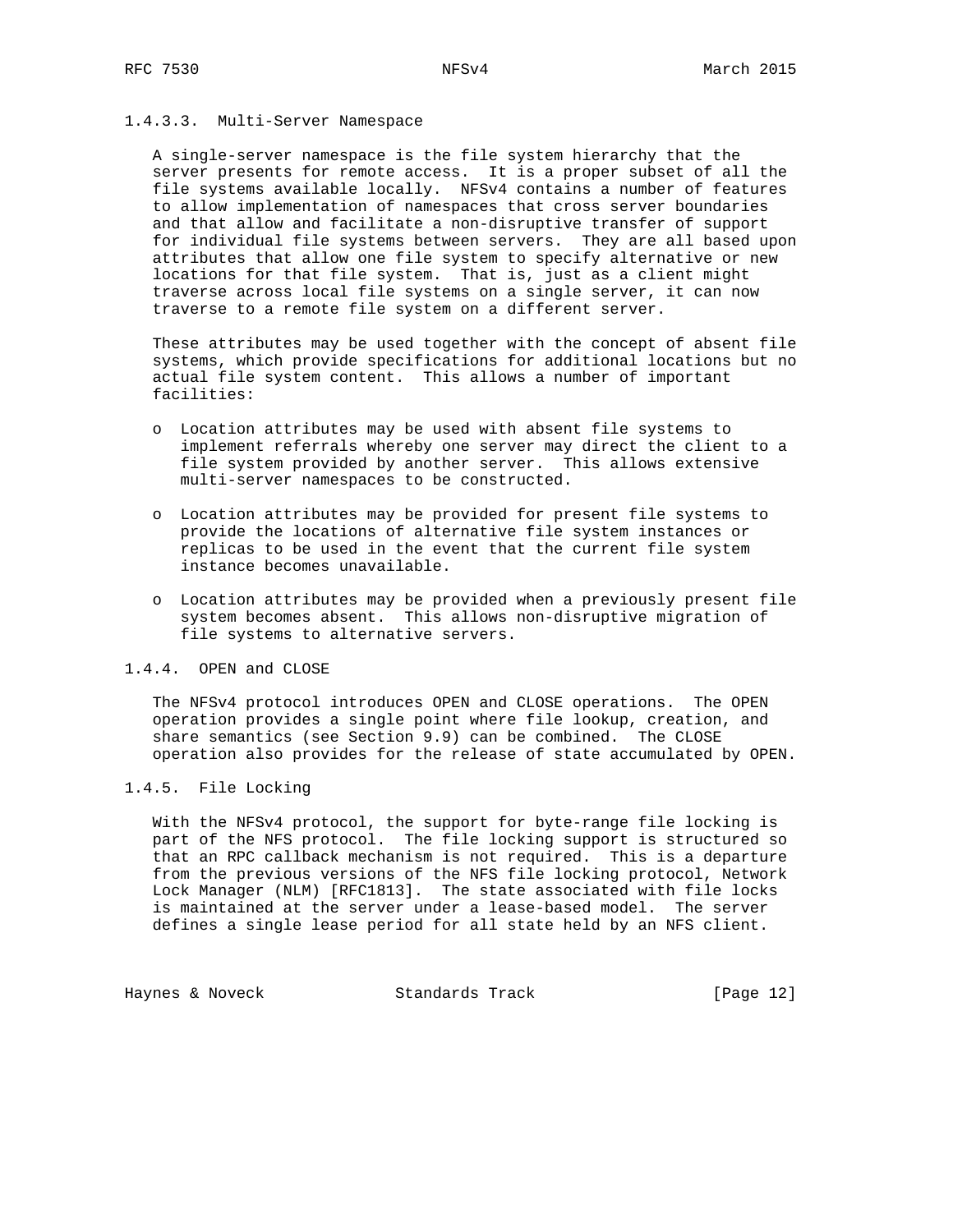If the client does not renew its lease within the defined period, all state associated with the client's lease may be released by the server. The client may renew its lease by use of the RENEW operation or implicitly by use of other operations (primarily READ).

## 1.4.6. Client Caching and Delegation

 The file, attribute, and directory caching for the NFSv4 protocol is similar to previous versions. Attributes and directory information are cached for a duration determined by the client. At the end of a predefined timeout, the client will query the server to see if the related file system object has been updated.

 For file data, the client checks its cache validity when the file is opened. A query is sent to the server to determine if the file has been changed. Based on this information, the client determines if the data cache for the file should be kept or released. Also, when the file is closed, any modified data is written to the server.

 If an application wants to serialize access to file data, file locking of the file data ranges in question should be used.

 The major addition to NFSv4 in the area of caching is the ability of the server to delegate certain responsibilities to the client. When the server grants a delegation for a file to a client, the client is guaranteed certain semantics with respect to the sharing of that file with other clients. At OPEN, the server may provide the client either a read (OPEN\_DELEGATE\_READ) or a write (OPEN\_DELEGATE\_WRITE) delegation for the file (see Section 10.4). If the client is granted an OPEN\_DELEGATE\_READ delegation, it is assured that no other client has the ability to write to the file for the duration of the delegation. If the client is granted an OPEN\_DELEGATE\_WRITE delegation, the client is assured that no other client has read or write access to the file.

 Delegations can be recalled by the server. If another client requests access to the file in such a way that the access conflicts with the granted delegation, the server is able to notify the initial client and recall the delegation. This requires that a callback path exist between the server and client. If this callback path does not exist, then delegations cannot be granted. The essence of a delegation is that it allows the client to locally service operations such as OPEN, CLOSE, LOCK, LOCKU, READ, or WRITE without immediate interaction with the server.

Haynes & Noveck Standards Track [Page 13]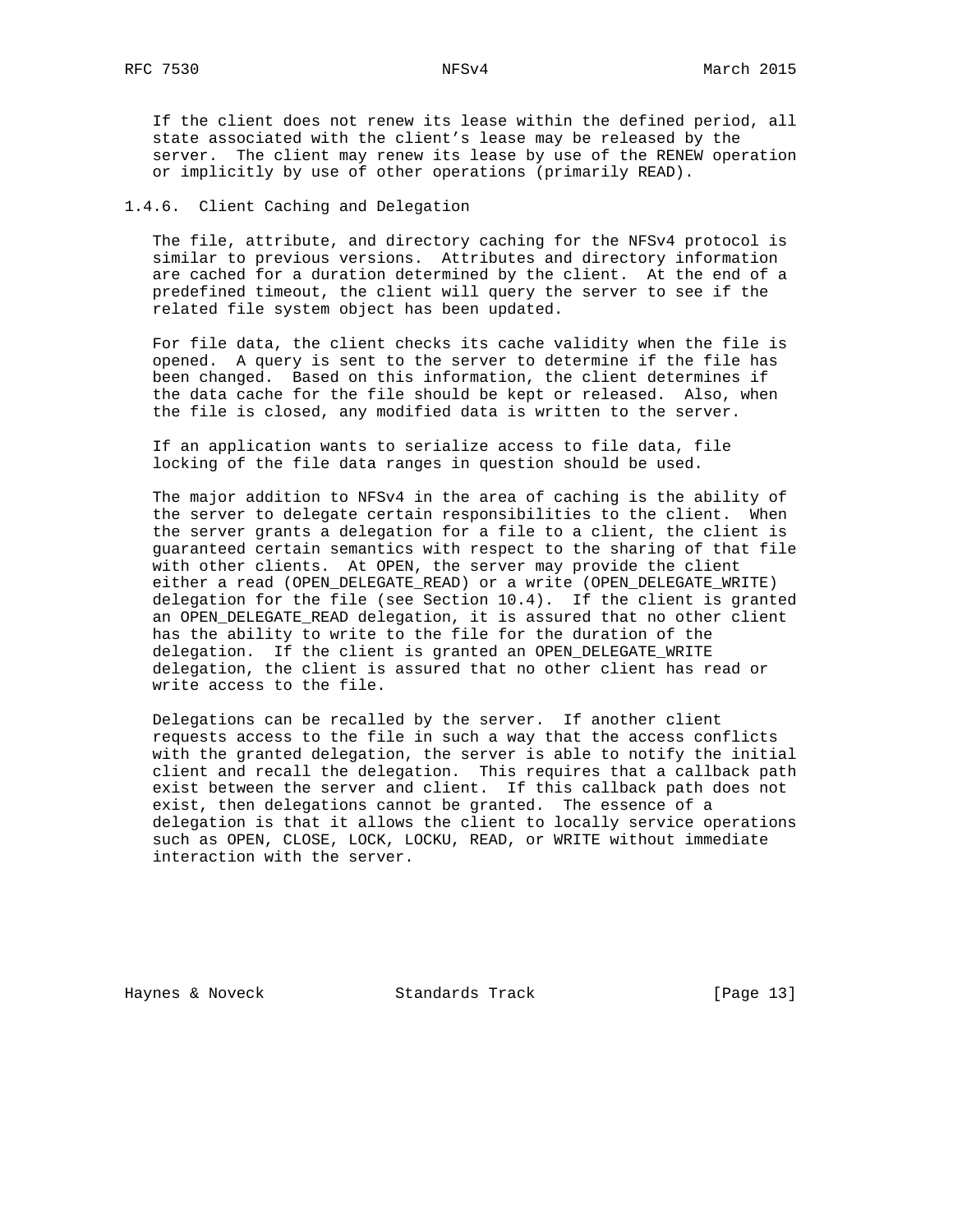## 1.5. General Definitions

 The following definitions are provided for the purpose of providing an appropriate context for the reader.

- Absent File System: A file system is "absent" when a namespace component does not have a backing file system.
- Anonymous Stateid: The Anonymous Stateid is a special locking object and is defined in Section 9.1.4.3.
- Byte: In this document, a byte is an octet, i.e., a datum exactly 8 bits in length.
- Client: The client is the entity that accesses the NFS server's resources. The client may be an application that contains the logic to access the NFS server directly. The client may also be the traditional operating system client that provides remote file system services for a set of applications.

 With reference to byte-range locking, the client is also the entity that maintains a set of locks on behalf of one or more applications. This client is responsible for crash or failure recovery for those locks it manages.

 Note that multiple clients may share the same transport and connection, and multiple clients may exist on the same network node.

- Client ID: The client ID is a 64-bit quantity used as a unique, shorthand reference to a client-supplied verifier and ID. The server is responsible for supplying the client ID.
- File System: The file system is the collection of objects on a server that share the same fsid attribute (see Section 5.8.1.9).
- Lease: A lease is an interval of time defined by the server for which the client is irrevocably granted a lock. At the end of a lease period the lock may be revoked if the lease has not been extended. The lock must be revoked if a conflicting lock has been granted after the lease interval.

 All leases granted by a server have the same fixed duration. Note that the fixed interval duration was chosen to alleviate the expense a server would have in maintaining state about variable length leases across server failures.

Haynes & Noveck Standards Track [Page 14]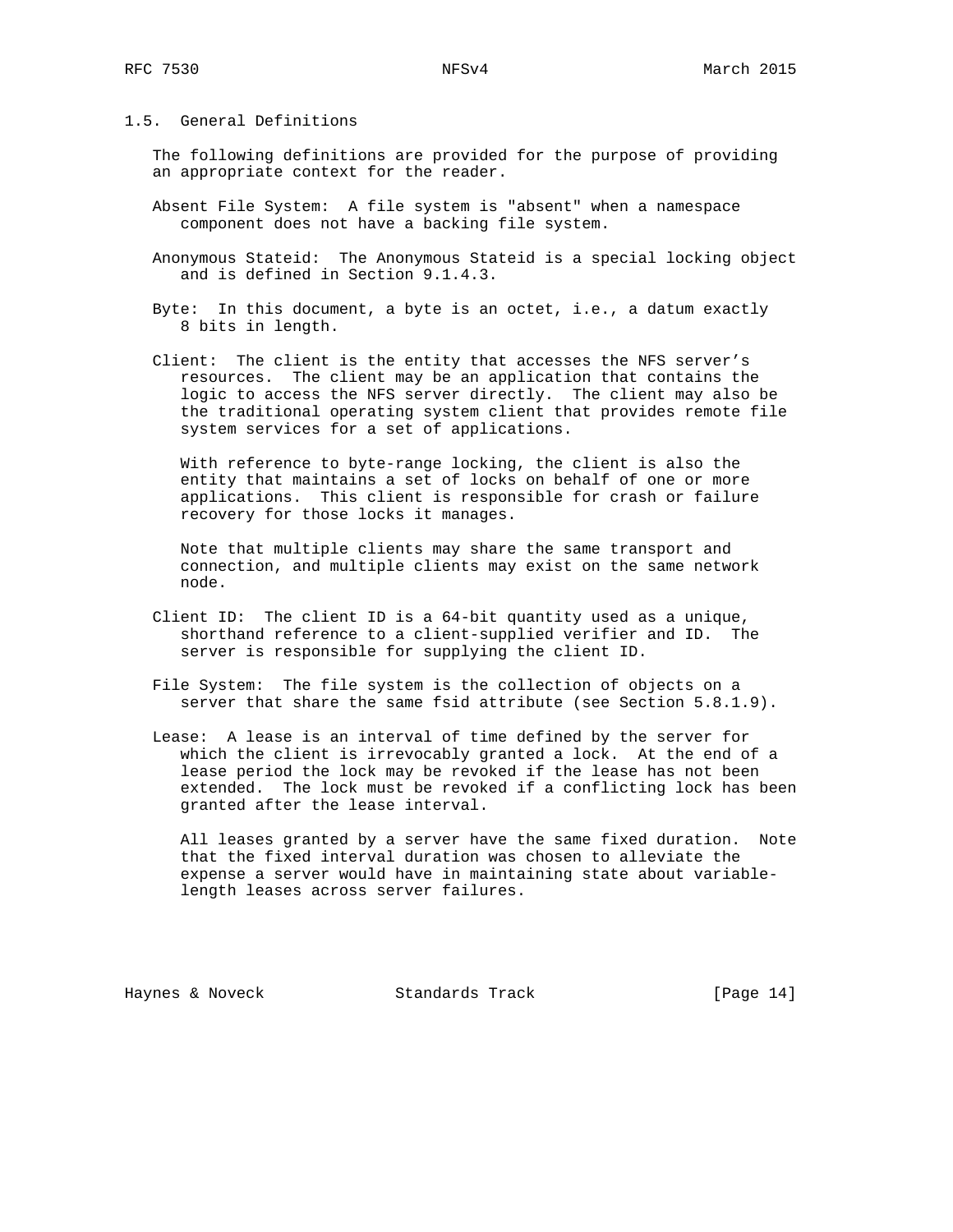- Lock: The term "lock" is used to refer to record (byte-range) locks as well as share reservations unless specifically stated otherwise.
- Lock-Owner: Each byte-range lock is associated with a specific lock-owner and an open-owner. The lock-owner consists of a client ID and an opaque owner string. The client presents this to the server to establish the ownership of the byte-range lock as needed.
- Open-Owner: Each open file is associated with a specific open-owner, which consists of a client ID and an opaque owner string. The client presents this to the server to establish the ownership of the open as needed.
- READ Bypass Stateid: The READ Bypass Stateid is a special locking object and is defined in Section 9.1.4.3.
- Server: The "server" is the entity responsible for coordinating client access to a set of file systems.
- Stable Storage: NFSv4 servers must be able to recover without data loss from multiple power failures (including cascading power failures, that is, several power failures in quick succession), operating system failures, and hardware failure of components other than the storage medium itself (for example, disk, non-volatile RAM).

 Some examples of stable storage that are allowable for an NFS server include:

- (1) Media commit of data. That is, the modified data has been successfully written to the disk media -- for example, the disk platter.
- (2) An immediate reply disk drive with battery-backed on-drive intermediate storage or uninterruptible power system (UPS).
- (3) Server commit of data with battery-backed intermediate storage and recovery software.
- (4) Cache commit with UPS and recovery software.

Haynes & Noveck Standards Track [Page 15]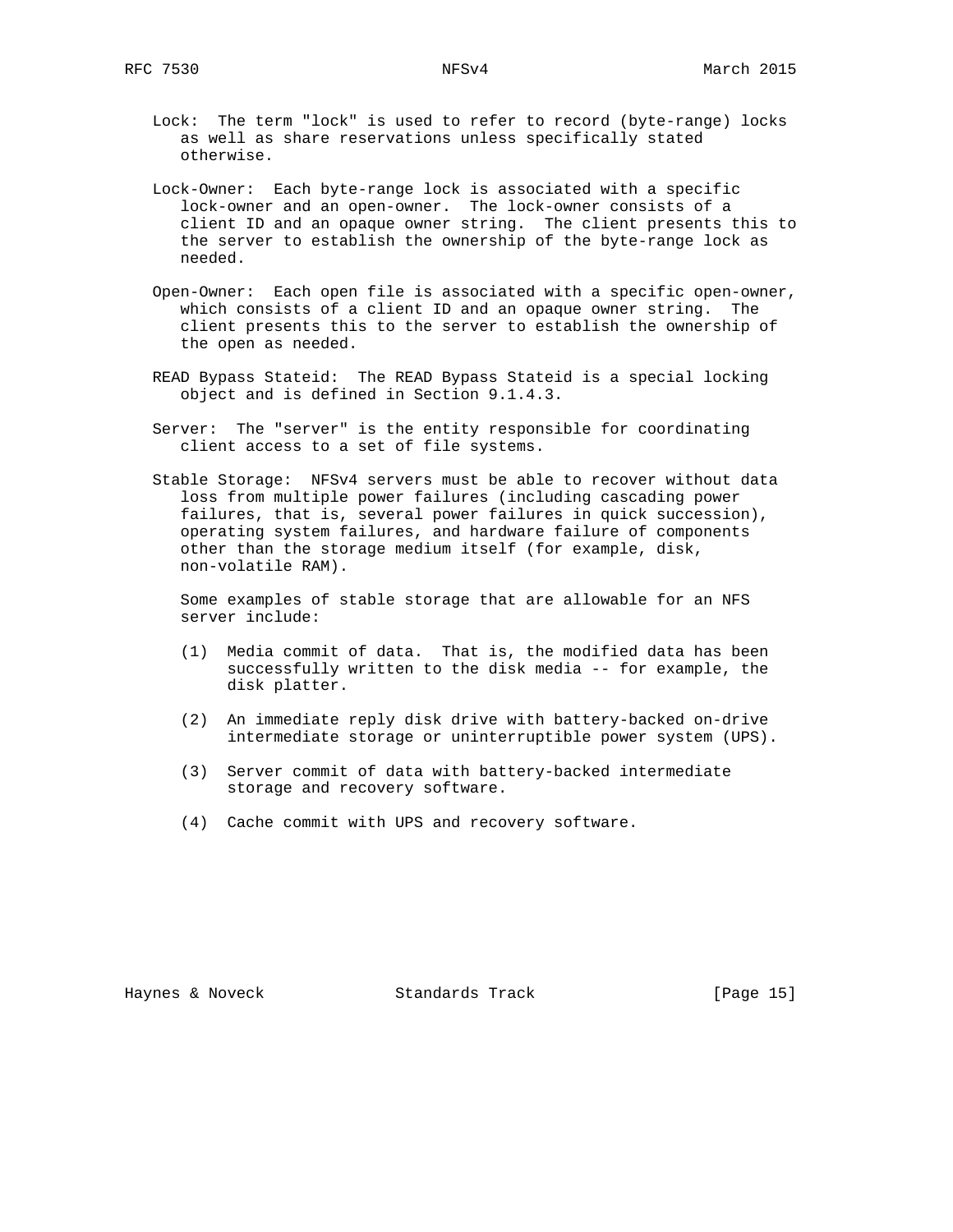- Stateid: A stateid is a 128-bit quantity returned by a server that uniquely identifies the open and locking states provided by the server for a specific open-owner or lock-owner/open-owner pair for a specific file and type of lock.
- Verifier: A verifier is a 64-bit quantity generated by the client that the server can use to determine if the client has restarted and lost all previous lock state.
- 1.6. Changes since RFC 3530

The main changes from RFC 3530 [RFC3530] are:

- o The XDR definition has been moved to a companion document [RFC7531].
- o The IETF intellectual property statements were updated to the latest version.
- o There is a restructured and more complete explanation of multi server namespace features.
- o The handling of domain names was updated to reflect Internationalized Domain Names in Applications (IDNA) [RFC5891].
- o The previously required LIPKEY and SPKM-3 security mechanisms have been removed.
- o Some clarification was provided regarding a client re-establishing callback information to the new server if state has been migrated.
- o A third edge case was added for courtesy locks and network partitions.
- o The definition of stateid was strengthened.
- 1.7. Changes between RFC 3010 and RFC 3530

 The definition of the NFSv4 protocol in [RFC3530] replaced and obsoleted the definition present in [RFC3010]. While portions of the two documents remained the same, there were substantive changes in others. The changes made between [RFC3010] and [RFC3530] reflect implementation experience and further review of the protocol.

Haynes & Noveck Standards Track [Page 16]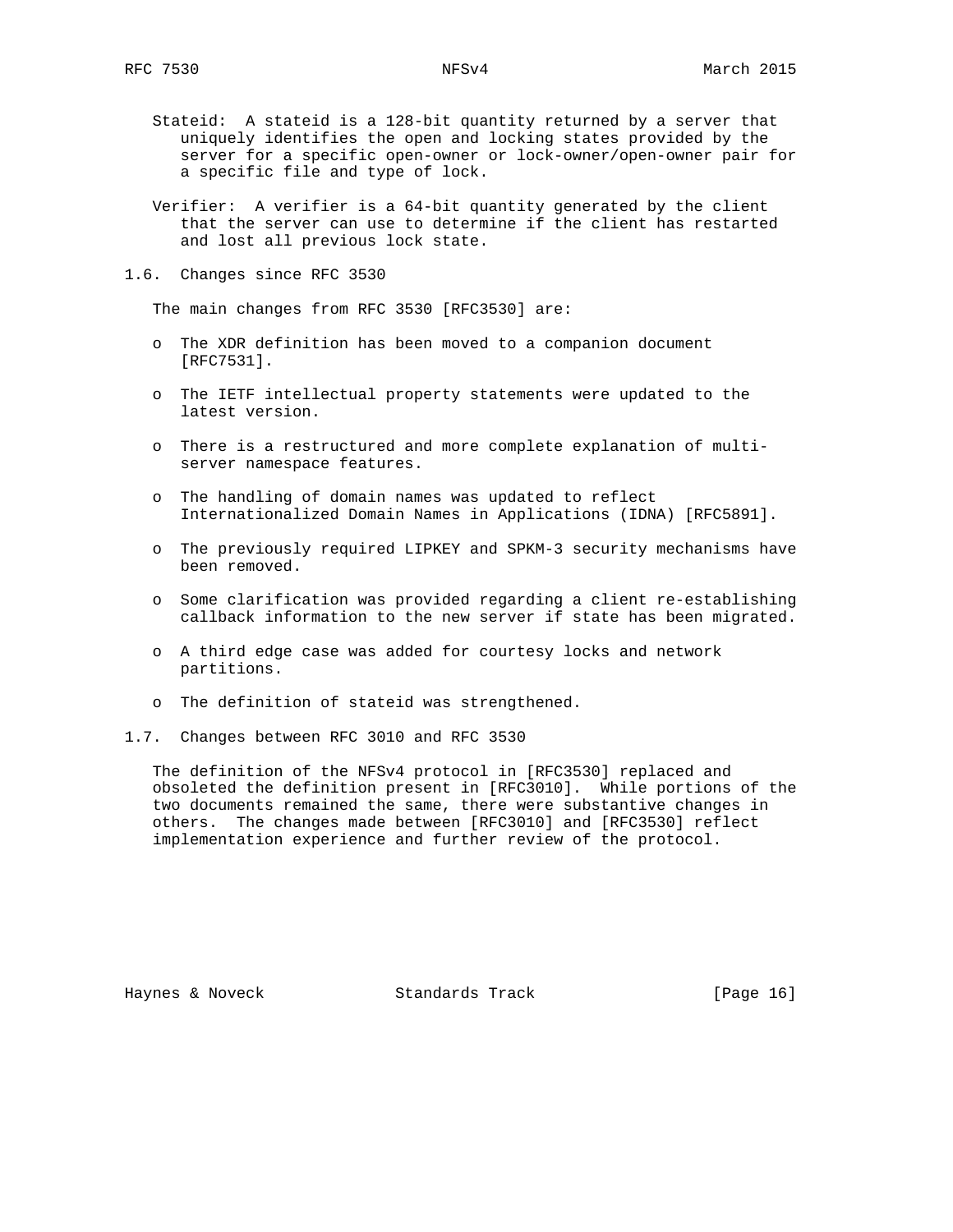The following list is not inclusive of all changes but presents some of the most notable changes or additions made:

- o The state model has added an open\_owner4 identifier. This was done to accommodate POSIX-based clients and the model they use for file locking. For POSIX clients, an open\_owner4 would correspond to a file descriptor potentially shared amongst a set of processes and the lock\_owner4 identifier would correspond to a process that is locking a file.
- o Added clarifications and error conditions for the handling of the owner and group attributes. Since these attributes are string based (as opposed to the numeric uid/gid of previous versions of NFS), translations may not be available and hence the changes made.
- o Added clarifications for the ACL and mode attributes to address evaluation and partial support.
- o For identifiers that are defined as XDR opaque, set limits on their size.
- o Added the mounted\_on\_fileid attribute to allow POSIX clients to correctly construct local mounts.
- o Modified the SETCLIENTID/SETCLIENTID\_CONFIRM operations to deal correctly with confirmation details along with adding the ability to specify new client callback information. Also added clarification of the callback information itself.
- o Added a new operation RELEASE\_LOCKOWNER to enable notifying the server that a lock\_owner4 will no longer be used by the client.
- o Added RENEW operation changes to identify the client correctly and allow for additional error returns.
- o Verified error return possibilities for all operations.
- o Removed use of the pathname4 data type from LOOKUP and OPEN in favor of having the client construct a sequence of LOOKUP operations to achieve the same effect.

Haynes & Noveck Standards Track [Page 17]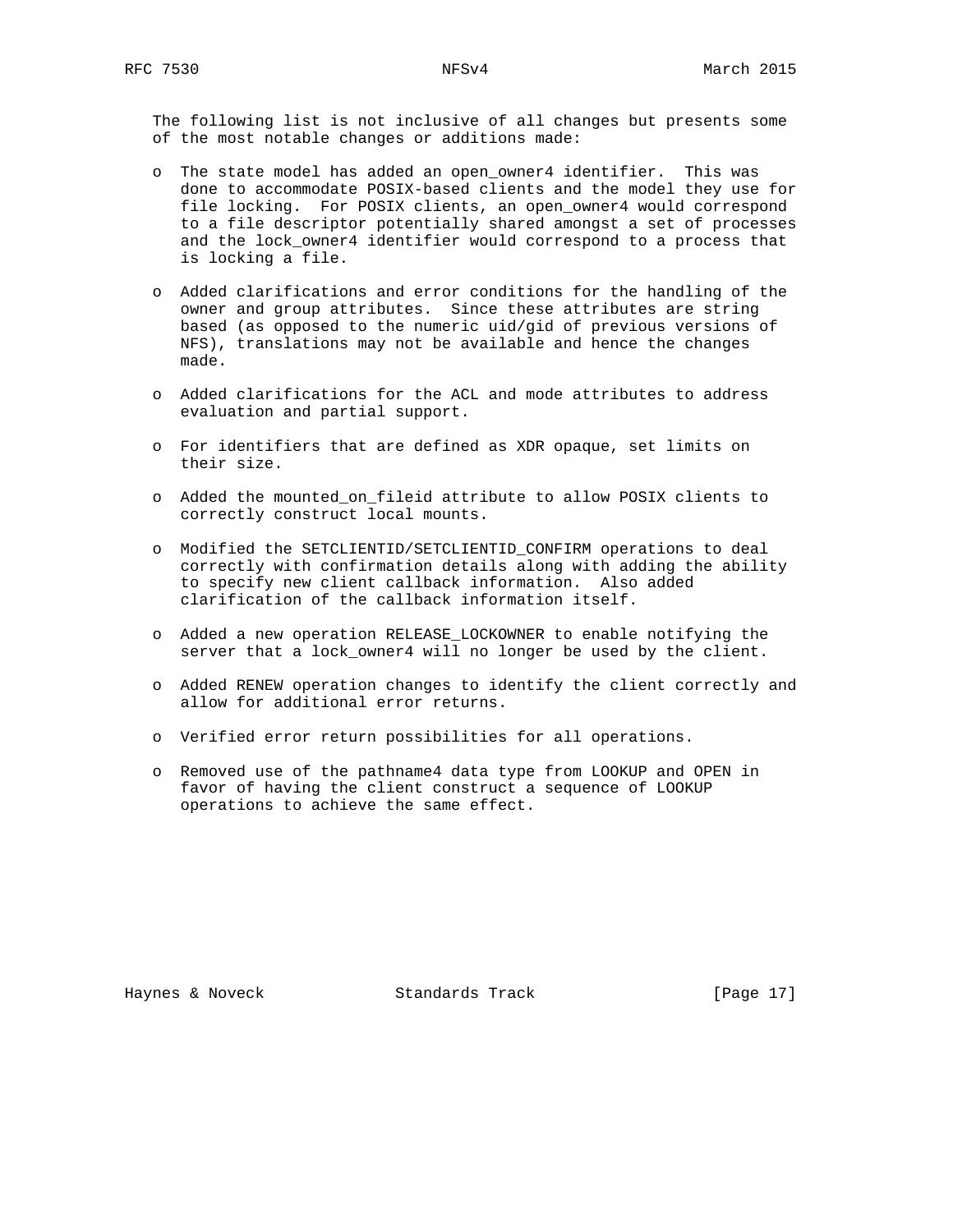# 2. Protocol Data Types

 The syntax and semantics to describe the data types of the NFSv4 protocol are defined in the XDR [RFC4506] and RPC [RFC5531] documents. The next sections build upon the XDR data types to define types and structures specific to this protocol. As a reminder, the size constants and authoritative definitions can be found in [RFC7531].

## 2.1. Basic Data Types

Table 1 lists the base NFSv4 data types.

| Data Type | Definition                                      |  |  |
|-----------|-------------------------------------------------|--|--|
| int32_t   | typedef int int32_t;                            |  |  |
| uint32 t  | typedef unsigned int uint32_t;                  |  |  |
| int64 t   | typedef hyper int64_t;                          |  |  |
| uint64 t  | typedef unsigned hyper uint64_t;                |  |  |
| attrlist4 | typedef opaque attrlist4<>;                     |  |  |
|           | Used for file/directory attributes.             |  |  |
| bitmap4   | typedef uint32_t bitmap4<>;                     |  |  |
|           | Used in attribute array encoding.               |  |  |
| changeid4 | typedef uint64_t changeid4;                     |  |  |
|           | Used in the definition of change_info4.         |  |  |
| clientid4 | typedef uint64_t clientid4;                     |  |  |
|           | Shorthand reference to client identification.   |  |  |
| count4    | typedef uint32_t count4;                        |  |  |
|           | Various count parameters (READ, WRITE, COMMIT). |  |  |
| length4   | typedef uint64_t length4;                       |  |  |
|           | Describes LOCK lengths.                         |  |  |
|           |                                                 |  |  |

Haynes & Noveck Standards Track [Page 18]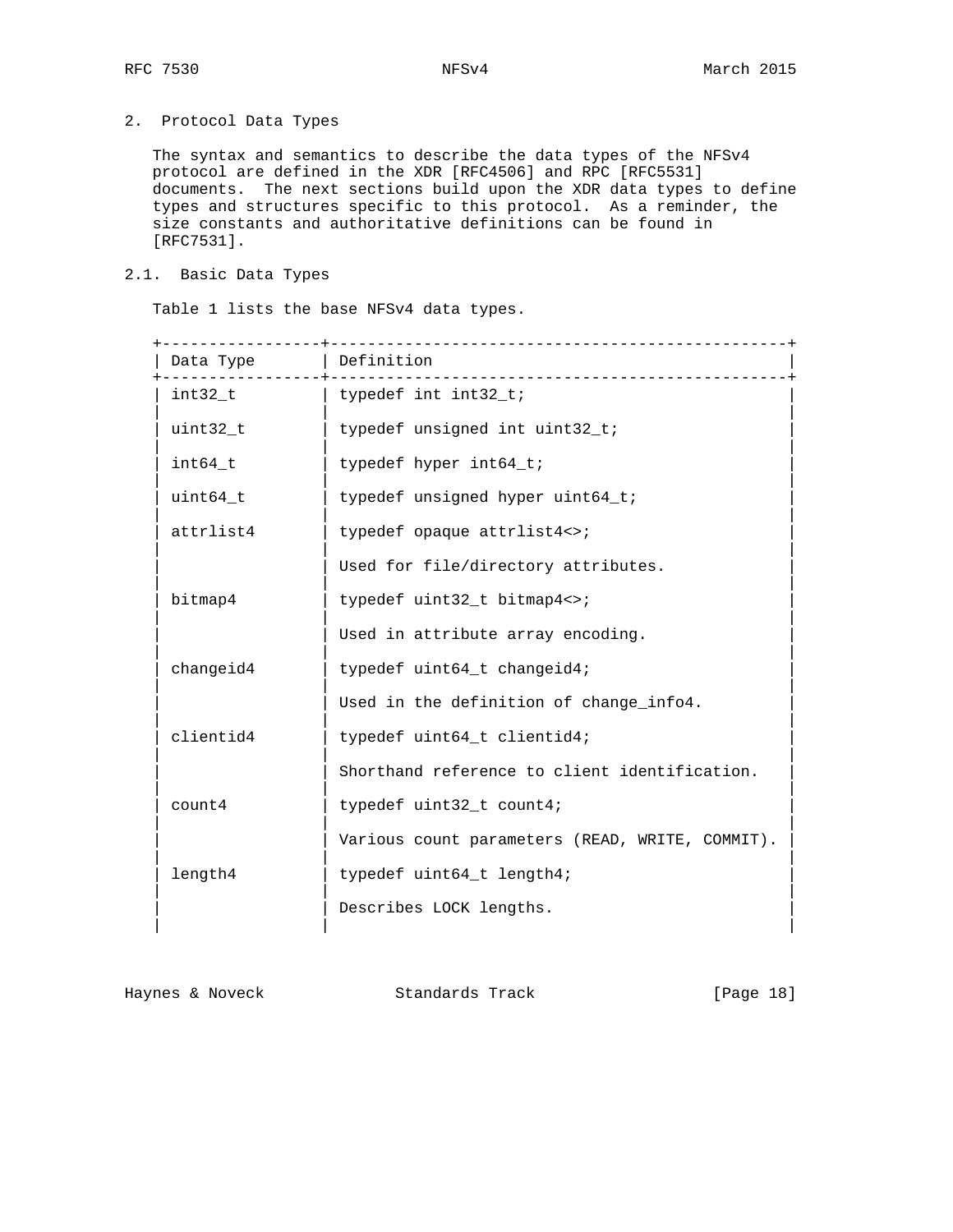| mode4       | typedef uint32_t mode4;                                                                                                                                                                                                                  |
|-------------|------------------------------------------------------------------------------------------------------------------------------------------------------------------------------------------------------------------------------------------|
|             | Mode attribute data type.                                                                                                                                                                                                                |
| nfs_cookie4 | typedef uint64_t nfs_cookie4;                                                                                                                                                                                                            |
|             | Opaque cookie value for READDIR.                                                                                                                                                                                                         |
| nfs fh4     | typedef opaque nfs_fh4 <nfs4_fhsize>;</nfs4_fhsize>                                                                                                                                                                                      |
|             | Filehandle definition.                                                                                                                                                                                                                   |
| nfs_ftype4  | enum nfs_ftype4;                                                                                                                                                                                                                         |
|             | Various defined file types.                                                                                                                                                                                                              |
| nfsstat4    | enum nfsstat4;                                                                                                                                                                                                                           |
|             | Return value for operations.                                                                                                                                                                                                             |
| nfs lease4  | typedef uint32_t nfs_lease4;                                                                                                                                                                                                             |
|             | Duration of a lease in seconds.                                                                                                                                                                                                          |
| offset4     | typedef uint64_t offset4;                                                                                                                                                                                                                |
|             | Various offset designations (READ, WRITE, LOCK,<br>COMMIT).                                                                                                                                                                              |
| qop4        | typedef uint32_t qop4;                                                                                                                                                                                                                   |
|             | Quality of protection designation in SECINFO.                                                                                                                                                                                            |
| sec oid4    | typedef opaque sec_oid4<>;                                                                                                                                                                                                               |
|             | Security Object Identifier. The sec_oid4 data<br>type is not really opaque. Instead, it<br>contains an ASN.1 OBJECT IDENTIFIER as used by<br>GSS-API in the mech_type argument to<br>GSS_Init_sec_context. See [RFC2743] for<br>details. |
| seqid4      | typedef uint32_t seqid4;                                                                                                                                                                                                                 |
|             | Sequence identifier used for file locking.                                                                                                                                                                                               |

Haynes & Noveck Standards Track [Page 19]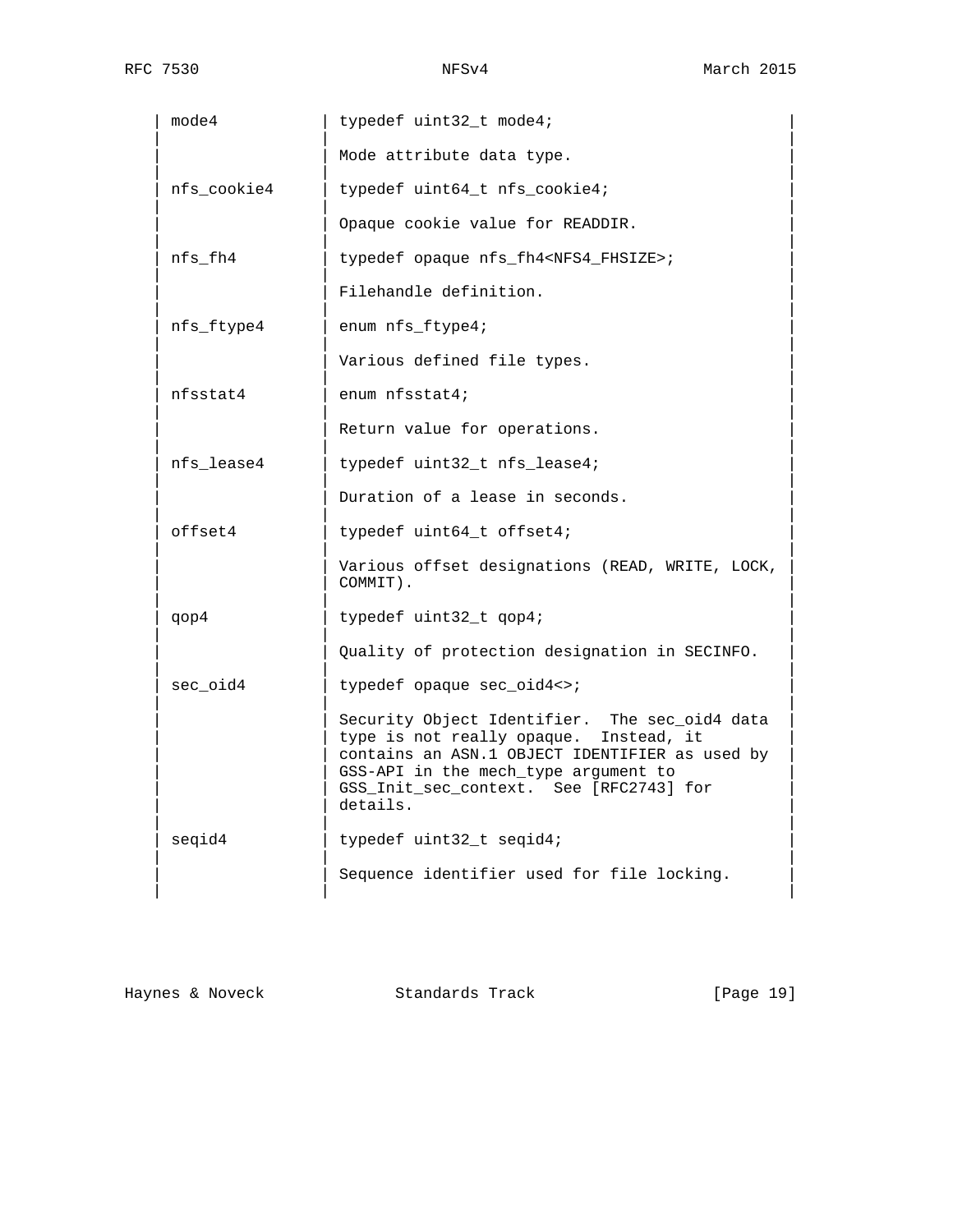| utf8string      | typedef opaque utf8string<>;                                                                                          |
|-----------------|-----------------------------------------------------------------------------------------------------------------------|
|                 | UTF-8 encoding for strings.                                                                                           |
| utf8str cis     | typedef utf8string utf8str_cis;                                                                                       |
|                 | Case-insensitive UTF-8 string.                                                                                        |
| utf8str_cs      | typedef utf8string utf8str_cs;                                                                                        |
|                 | Case-sensitive UTF-8 string.                                                                                          |
| utf8str_mixed   | typedef utf8string utf8str_mixed;                                                                                     |
|                 | UTF-8 strings with a case-sensitive prefix and<br>a case-insensitive suffix.                                          |
| component4      | typedef utf8str_cs component4;                                                                                        |
|                 | Represents pathname components.                                                                                       |
| linktext4       | typedef opaque linktext4<>;                                                                                           |
|                 | Symbolic link contents ("symbolic link" is<br>defined in an Open Group [openg_symlink]<br>standard).                  |
| ascii_REQUIRED4 | typedef utf8string ascii_REQUIRED4;                                                                                   |
|                 | String is sent as ASCII and thus is<br>automatically UTF-8.                                                           |
| pathname4       | typedef component4 pathname4<>;                                                                                       |
|                 | Represents pathname for fs_locations.                                                                                 |
| nfs_lockid4     | typedef uint64_t nfs_lockid4;                                                                                         |
| verifier4       | typedef opaque verifier4[NFS4_VERIFIER_SIZE];                                                                         |
|                 | Verifier used for various operations (COMMIT,<br>CREATE, OPEN, READDIR, WRITE)<br>NFS4_VERIFIER_SIZE is defined as 8. |

Table 1: Base NFSv4 Data Types

Haynes & Noveck Standards Track [Page 20]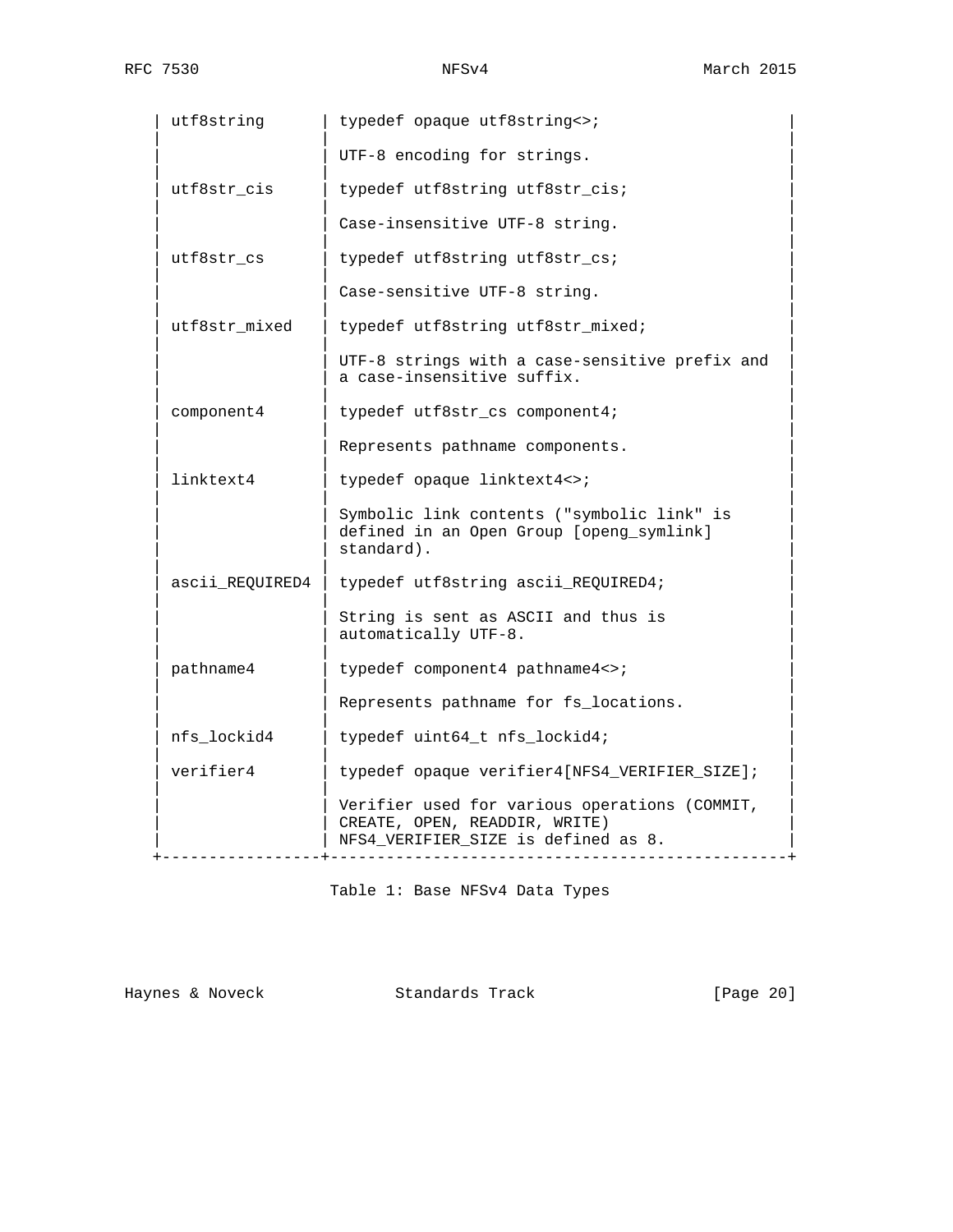# 2.2. Structured Data Types

```
2.2.1. nfstime4
```
 struct nfstime4 { int64\_t seconds; uint32\_t nseconds; };

 The nfstime4 structure gives the number of seconds and nanoseconds since midnight or 0 hour January 1, 1970 Coordinated Universal Time (UTC). Values greater than zero for the seconds field denote dates after the 0 hour January 1, 1970. Values less than zero for the seconds field denote dates before the 0 hour January 1, 1970. In both cases, the nseconds field is to be added to the seconds field for the final time representation. For example, if the time to be represented is one-half second before 0 hour January 1, 1970, the seconds field would have a value of negative one (-1) and the nseconds fields would have a value of one-half second (500000000). Values greater than 999,999,999 for nseconds are considered invalid.

 This data type is used to pass time and date information. A server converts to and from its local representation of time when processing time values, preserving as much accuracy as possible. If the precision of timestamps stored for a file system object is less than defined, loss of precision can occur. An adjunct time maintenance protocol is recommended to reduce client and server time skew.

```
2.2.2. time_how4
```

```
 enum time_how4 {
        SET_TO_SERVER_TIME4 = 0,
         SET_TO_CLIENT_TIME4 = 1
 };
```
2.2.3. settime4

```
 union settime4 switch (time_how4 set_it) {
 case SET_TO_CLIENT_TIME4:
         nfstime4 time;
 default:
         void;
```
};

 The above definitions are used as the attribute definitions to set time values. If set\_it is SET\_TO\_SERVER\_TIME4, then the server uses its local representation of time for the time value.

Haynes & Noveck Standards Track [Page 21]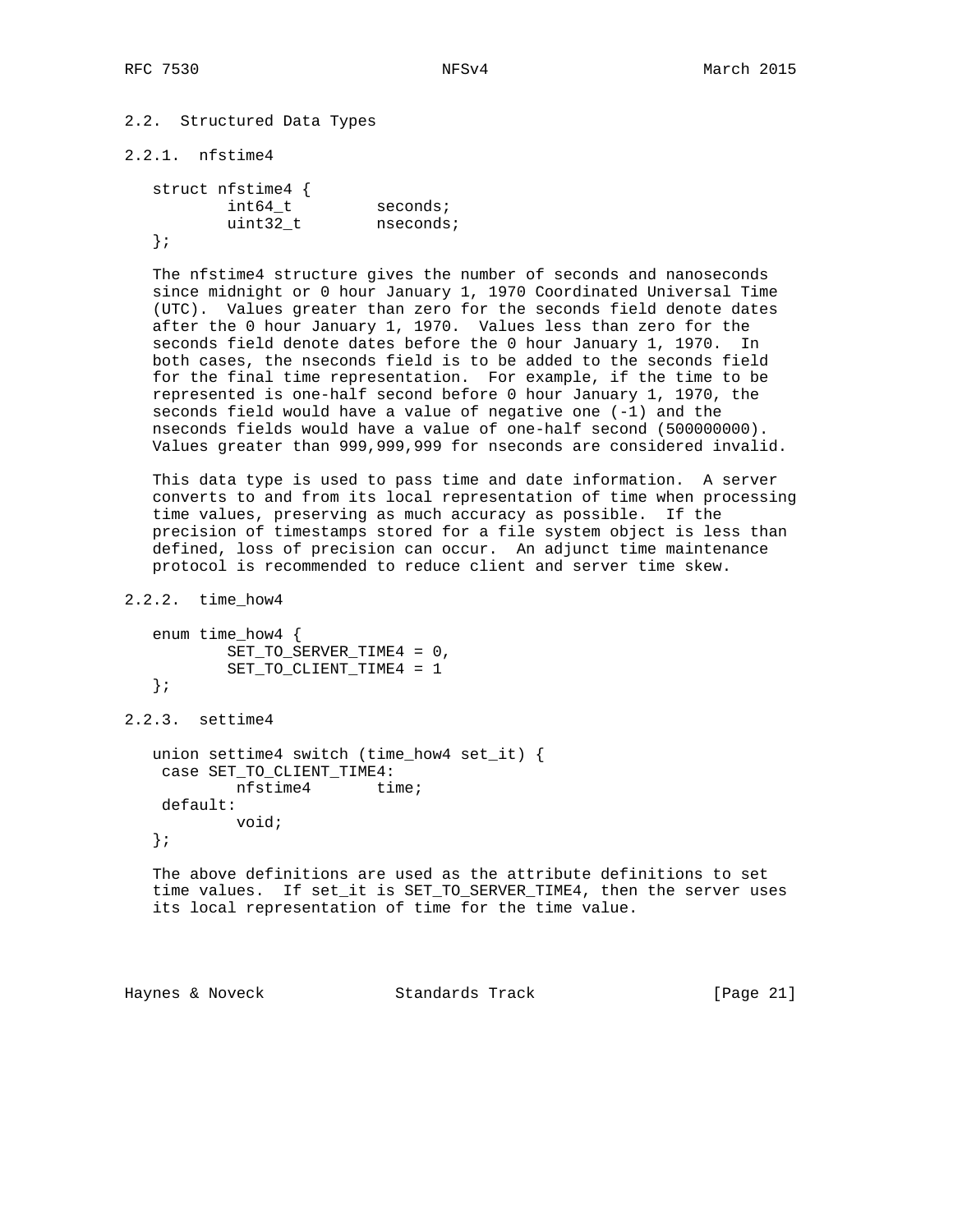```
2.2.4. specdata4
   struct specdata4 {
           uint32_t specdata1; /* major device number */
          uint32_t specdata2; /* minor device number */
   };
   This data type represents additional information for the device file
   types NF4CHR and NF4BLK.
2.2.5. fsid4
   struct fsid4 {
uint64_t major;
uint64_t minor;
   };
   This type is the file system identifier that is used as a REQUIRED
   attribute.
2.2.6. fs_location4
   struct fs_location4 {
         utf8str_cis server<>;
         pathname4 rootpath;
   };
2.2.7. fs_locations4
   struct fs_locations4 {
          pathname4 fs_root;
          fs_location4 locations<>;
   };
   The fs_location4 and fs_locations4 data types are used for the
   fs_locations RECOMMENDED attribute, which is used for migration and
   replication support.
2.2.8. fattr4
   struct fattr4 {
bitmap4 attrmask;
 attrlist4 attr_vals;
   };
   The fattr4 structure is used to represent file and directory
   attributes.
```
Haynes & Noveck Standards Track [Page 22]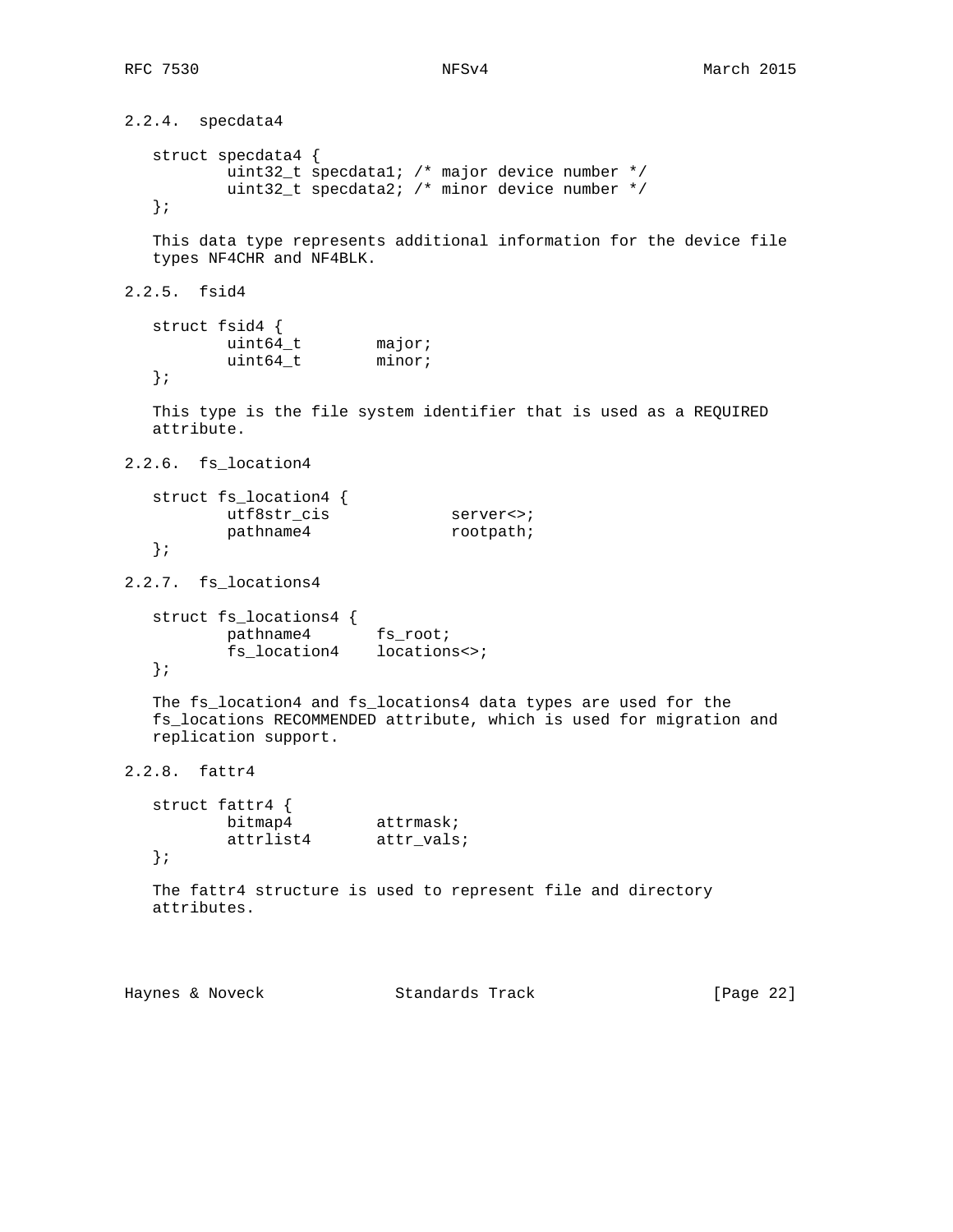The bitmap is a counted array of 32-bit integers used to contain bit values. The position of the integer in the array that contains bit n can be computed from the expression  $(n / 32)$ , and its bit within that integer is (n mod 32).



2.2.9. change\_info4

 struct change\_info4 { bool atomic; changeid4 before; changeid4 after; };

 This structure is used with the CREATE, LINK, REMOVE, and RENAME operations to let the client know the value of the change attribute for the directory in which the target file system object resides.

2.2.10. clientaddr4

```
 struct clientaddr4 {
         /* see struct rpcb in RFC 1833 */
 string r_netid<>; /* network id */
 string r_addr<>; /* universal address */
   };
```
 The clientaddr4 structure is used as part of the SETCLIENTID operation, either (1) to specify the address of the client that is using a client ID or (2) as part of the callback registration. The r\_netid and r\_addr fields respectively contain a network id and universal address. The network id and universal address concepts, together with formats for TCP over IPv4 and TCP over IPv6, are defined in [RFC5665], specifically Tables 2 and 3 and Sections 5.2.3.3 and 5.2.3.4.

2.2.11. cb\_client4

 struct cb\_client4 { unsigned int cb\_program; clientaddr4 cb\_location; };

 This structure is used by the client to inform the server of its callback address; it includes the program number and client address.

Haynes & Noveck Standards Track [Page 23]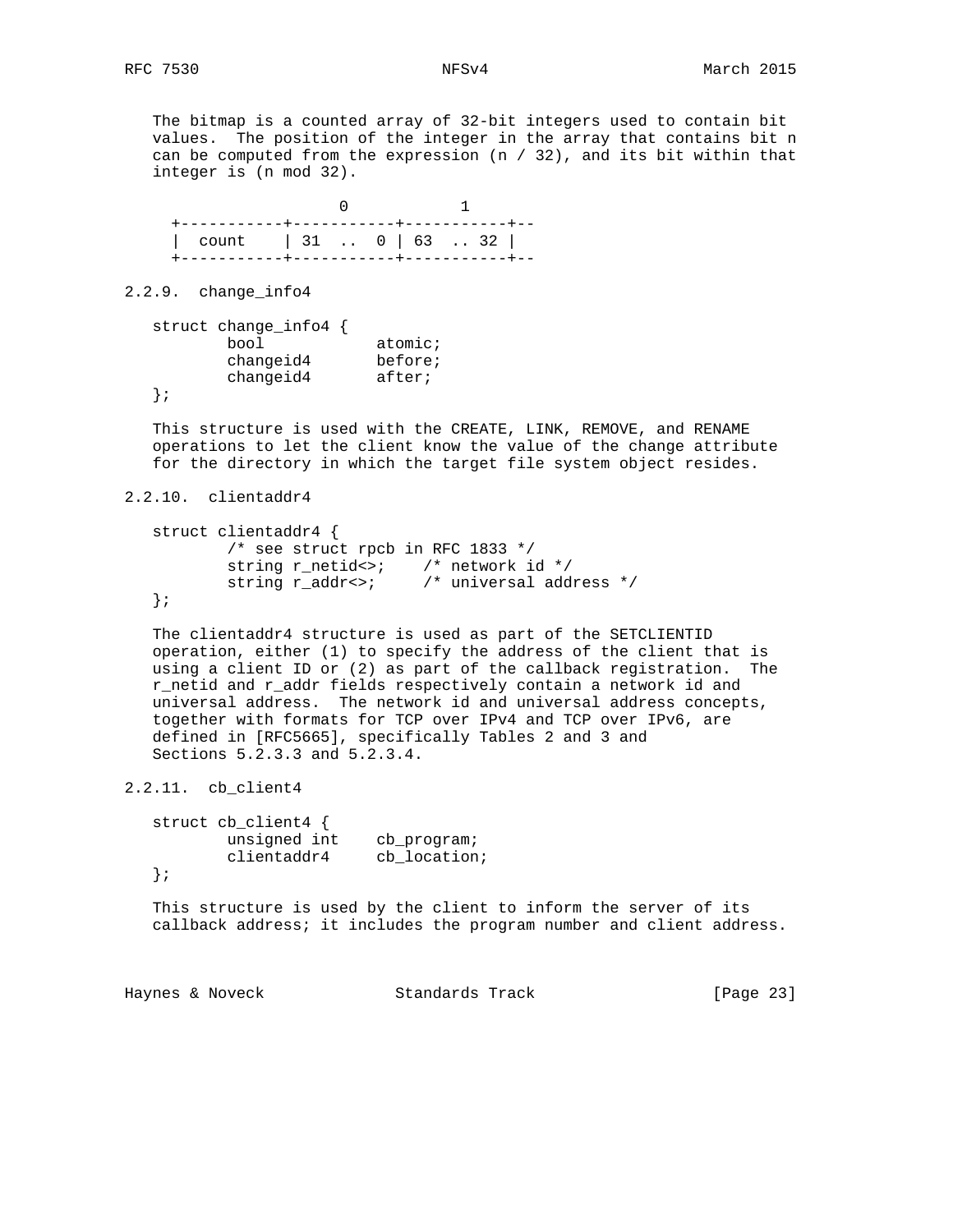2.2.12. nfs\_client\_id4 struct nfs\_client\_id4 { verifier4 verifier; opaque id<NFS4\_OPAQUE\_LIMIT>; }; This structure is part of the arguments to the SETCLIENTID operation. 2.2.13. open\_owner4 struct open\_owner4 { clientid4 clientid;<br>cnosus curs: turc opaque owner<NFS4\_OPAQUE\_LIMIT>; }; This structure is used to identify the owner of open state. 2.2.14. lock\_owner4 struct lock\_owner4 { clientid4 clientid; opaque owner<NFS4\_OPAQUE\_LIMIT>; }; This structure is used to identify the owner of file locking state. 2.2.15. open\_to\_lock\_owner4 struct open\_to\_lock\_owner4 { seqid4 open\_seqid; stateid4 open\_stateid; seqid4 lock\_seqid; lock owner4 lock owner; }; This structure is used for the first LOCK operation done for an open\_owner4. It provides both the open\_stateid and lock\_owner such that the transition is made from a valid open\_stateid sequence to that of the new lock\_stateid sequence. Using this mechanism avoids the confirmation of the lock\_owner/lock\_seqid pair since it is tied

Haynes & Noveck Standards Track [Page 24]

to established state in the form of the open\_stateid/open\_seqid.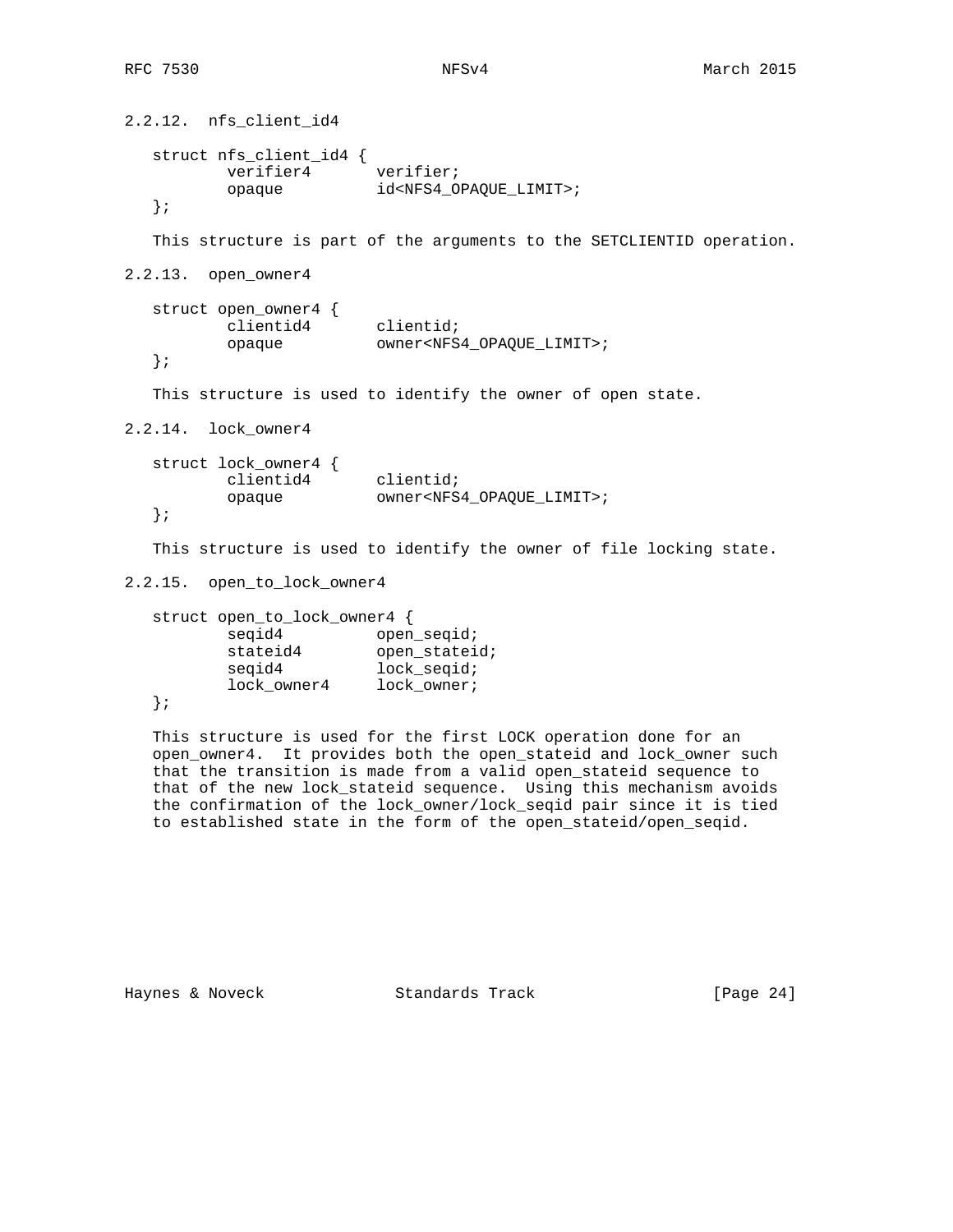2.2.16. stateid4

```
 struct stateid4 {
uint32_t seqid;
opaque other[NFS4_OTHER_SIZE];
  };
```
 This structure is used for the various state-sharing mechanisms between the client and server. For the client, this data structure is read-only. The server is required to increment the seqid field monotonically at each transition of the stateid. This is important since the client will inspect the seqid in OPEN stateids to determine the order of OPEN processing done by the server.

3. RPC and Security Flavor

 The NFSv4 protocol is an RPC application that uses RPC version 2 and the XDR as defined in [RFC5531] and [RFC4506]. The RPCSEC\_GSS security flavors as defined in version 1 ([RFC2203]) and version 2 ([RFC5403]) MUST be implemented as the mechanism to deliver stronger security for the NFSv4 protocol. However, deployment of RPCSEC\_GSS is optional.

## 3.1. Ports and Transports

 Historically, NFSv2 and NFSv3 servers have resided on port 2049. The registered port 2049 [RFC3232] for the NFS protocol SHOULD be the default configuration. Using the registered port for NFS services means the NFS client will not need to use the RPC binding protocols as described in [RFC1833]; this will allow NFS to transit firewalls.

 Where an NFSv4 implementation supports operation over the IP network protocol, the supported transport layer between NFS and IP MUST be an IETF standardized transport protocol that is specified to avoid network congestion; such transports include TCP and the Stream Control Transmission Protocol (SCTP). To enhance the possibilities for interoperability, an NFSv4 implementation MUST support operation over the TCP transport protocol.

 If TCP is used as the transport, the client and server SHOULD use persistent connections. This will prevent the weakening of TCP's congestion control via short-lived connections and will improve performance for the Wide Area Network (WAN) environment by eliminating the need for SYN handshakes.

 As noted in Section 19, the authentication model for NFSv4 has moved from machine-based to principal-based. However, this modification of the authentication model does not imply a technical requirement to

Haynes & Noveck Standards Track [Page 25]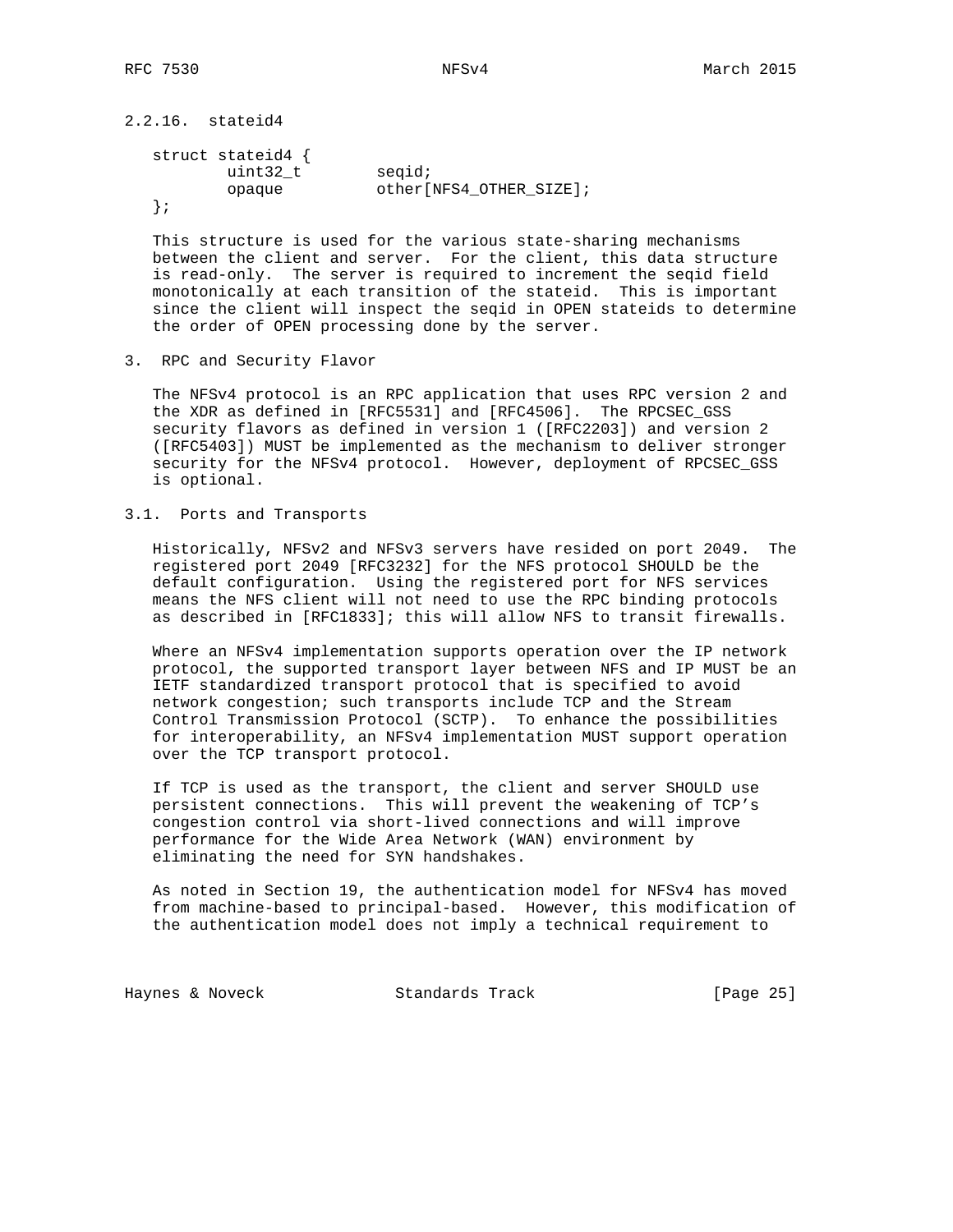move the TCP connection management model from whole machine-based to one based on a per-user model. In particular, NFS over TCP client implementations have traditionally multiplexed traffic for multiple users over a common TCP connection between an NFS client and server. This has been true, regardless of whether the NFS client is using AUTH\_SYS, AUTH\_DH, RPCSEC\_GSS, or any other flavor. Similarly, NFS over TCP server implementations have assumed such a model and thus scale the implementation of TCP connection management in proportion to the number of expected client machines. It is intended that NFSv4 will not modify this connection management model. NFSv4 clients that violate this assumption can expect scaling issues on the server and hence reduced service.

3.1.1. Client Retransmission Behavior

 When processing an NFSv4 request received over a reliable transport such as TCP, the NFSv4 server MUST NOT silently drop the request, except if the established transport connection has been broken. Given such a contract between NFSv4 clients and servers, clients MUST NOT retry a request unless one or both of the following are true:

- o The transport connection has been broken
- o The procedure being retried is the NULL procedure

 Since reliable transports, such as TCP, do not always synchronously inform a peer when the other peer has broken the connection (for example, when an NFS server reboots), the NFSv4 client may want to actively "probe" the connection to see if has been broken. Use of the NULL procedure is one recommended way to do so. So, when a client experiences a remote procedure call timeout (of some arbitrary implementation-specific amount), rather than retrying the remote procedure call, it could instead issue a NULL procedure call to the server. If the server has died, the transport connection break will eventually be indicated to the NFSv4 client. The client can then reconnect, and then retry the original request. If the NULL procedure call gets a response, the connection has not broken. The client can decide to wait longer for the original request's response, or it can break the transport connection and reconnect before re-sending the original request.

 For callbacks from the server to the client, the same rules apply, but the server doing the callback becomes the client, and the client receiving the callback becomes the server.

Haynes & Noveck Standards Track [Page 26]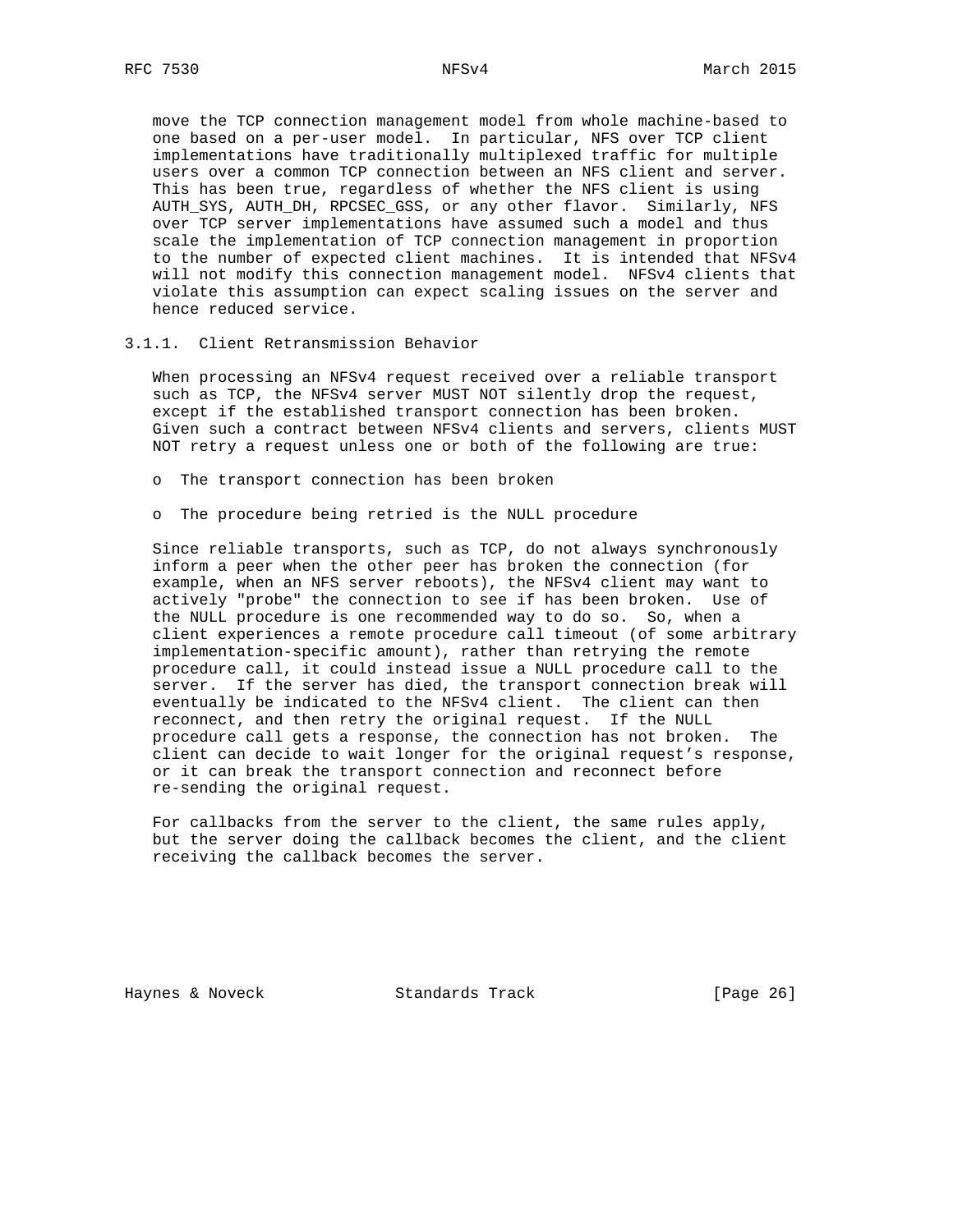## 3.2. Security Flavors

 Traditional RPC implementations have included AUTH\_NONE, AUTH\_SYS, AUTH\_DH, and AUTH\_KRB4 as security flavors. With [RFC2203], an additional security flavor of RPCSEC\_GSS has been introduced, which uses the functionality of GSS-API [RFC2743]. This allows for the use of various security mechanisms by the RPC layer without the additional implementation overhead of adding RPC security flavors. For NFSv4, the RPCSEC\_GSS security flavor MUST be used to enable the mandatory-to-implement security mechanism. Other flavors, such as AUTH\_NONE, AUTH\_SYS, and AUTH\_DH, MAY be implemented as well.

### 3.2.1. Security Mechanisms for NFSv4

 RPCSEC\_GSS, via GSS-API, supports multiple mechanisms that provide security services. For interoperability, NFSv4 clients and servers MUST support the Kerberos V5 security mechanism.

 The use of RPCSEC\_GSS requires selection of mechanism, quality of protection (QOP), and service (authentication, integrity, privacy). For the mandated security mechanisms, NFSv4 specifies that a QOP of zero is used, leaving it up to the mechanism or the mechanism's configuration to map QOP zero to an appropriate level of protection. Each mandated mechanism specifies a minimum set of cryptographic algorithms for implementing integrity and privacy. NFSv4 clients and servers MUST be implemented on operating environments that comply with the required cryptographic algorithms of each required mechanism.

## 3.2.1.1. Kerberos V5 as a Security Triple

 The Kerberos V5 GSS-API mechanism as described in [RFC4121] MUST be implemented with the RPCSEC\_GSS services as specified in Table 2. Both client and server MUST support each of the pseudo-flavors.

| Number<br>-------+- | Name  | Mechanism's OID      | RPCSEC_GSS service    |
|---------------------|-------|----------------------|-----------------------|
| 390003              | krb5  | 1.2.840.113554.1.2.2 | rpc qss svc none      |
| 390004              | krb5i | 1.2.840.113554.1.2.2 | rpc_gss_svc_integrity |
| 390005              | krb5p | 1.2.840.113554.1.2.2 | rpc_gss_svc_privacy   |

#### Table 2: Mapping Pseudo-Flavor to Service

 Note that the pseudo-flavor is presented here as a mapping aid to the implementer. Because this NFS protocol includes a method to negotiate security and it understands the GSS-API mechanism, the

Haynes & Noveck Standards Track [Page 27]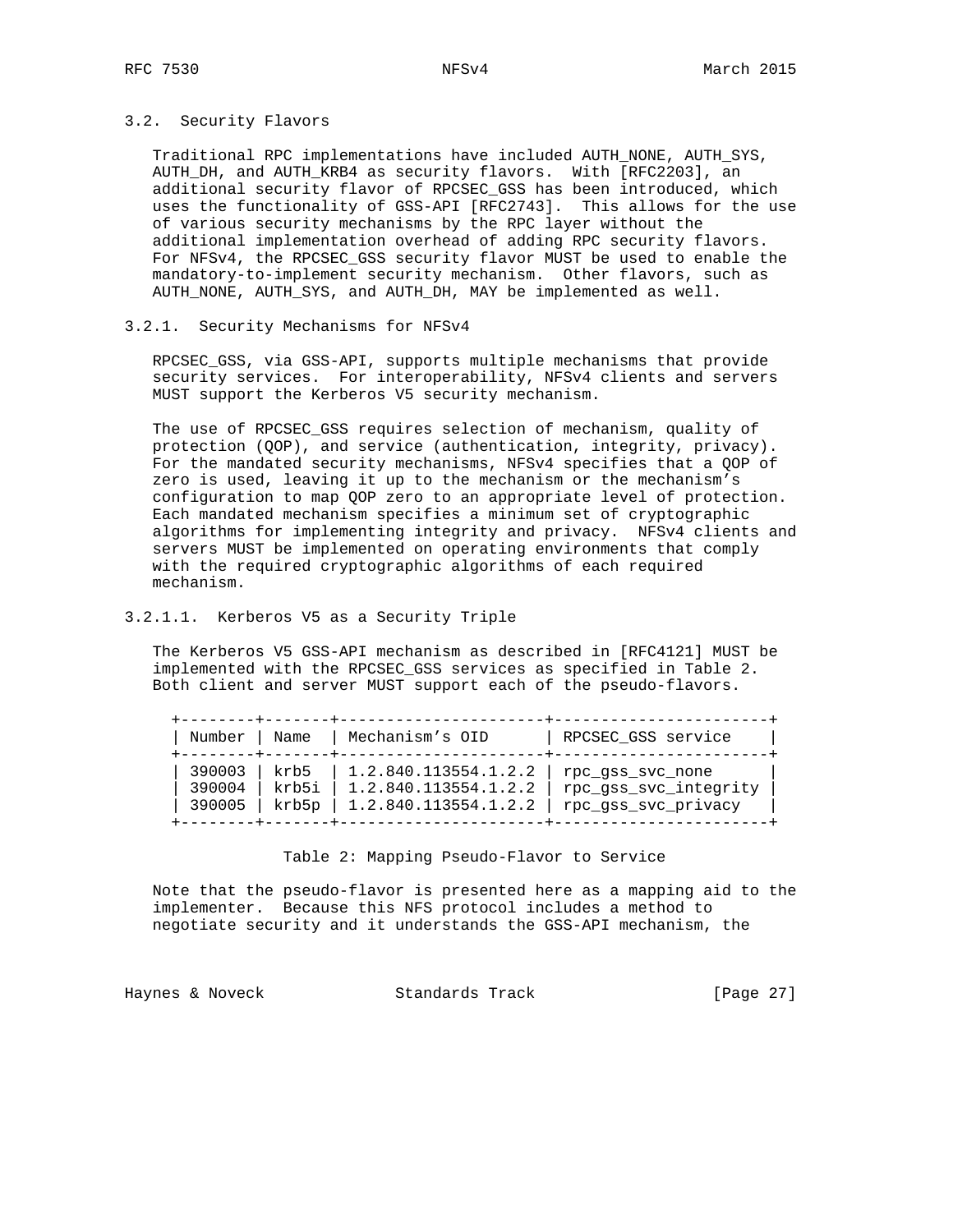pseudo-flavor is not needed. The pseudo-flavor is needed for NFSv3 since the security negotiation is done via the MOUNT protocol as described in [RFC2623].

 At the time this document was specified, the Advanced Encryption Standard (AES) with HMAC-SHA1 was a required algorithm set for Kerberos V5. In contrast, when NFSv4.0 was first specified in [RFC3530], weaker algorithm sets were REQUIRED for Kerberos V5, and were REQUIRED in the NFSv4.0 specification, because the Kerberos V5 specification at the time did not specify stronger algorithms. The NFSv4 specification does not specify required algorithms for Kerberos V5, and instead, the implementer is expected to track the evolution of the Kerberos V5 standard if and when stronger algorithms are specified.

3.2.1.1.1. Security Considerations for Cryptographic Algorithms in Kerberos V5

 When deploying NFSv4, the strength of the security achieved depends on the existing Kerberos V5 infrastructure. The algorithms of Kerberos V5 are not directly exposed to or selectable by the client or server, so there is some due diligence required by the user of NFSv4 to ensure that security is acceptable where needed. Guidance is provided in [RFC6649] as to why weak algorithms should be disabled by default.

# 3.3. Security Negotiation

 With the NFSv4 server potentially offering multiple security mechanisms, the client needs a method to determine or negotiate which mechanism is to be used for its communication with the server. The NFS server can have multiple points within its file system namespace that are available for use by NFS clients. In turn, the NFS server can be configured such that each of these entry points can have different or multiple security mechanisms in use.

 The security negotiation between client and server SHOULD be done with a secure channel to eliminate the possibility of a third party intercepting the negotiation sequence and forcing the client and server to choose a lower level of security than required or desired. See Section 19 for further discussion.

Haynes & Noveck Standards Track [Page 28]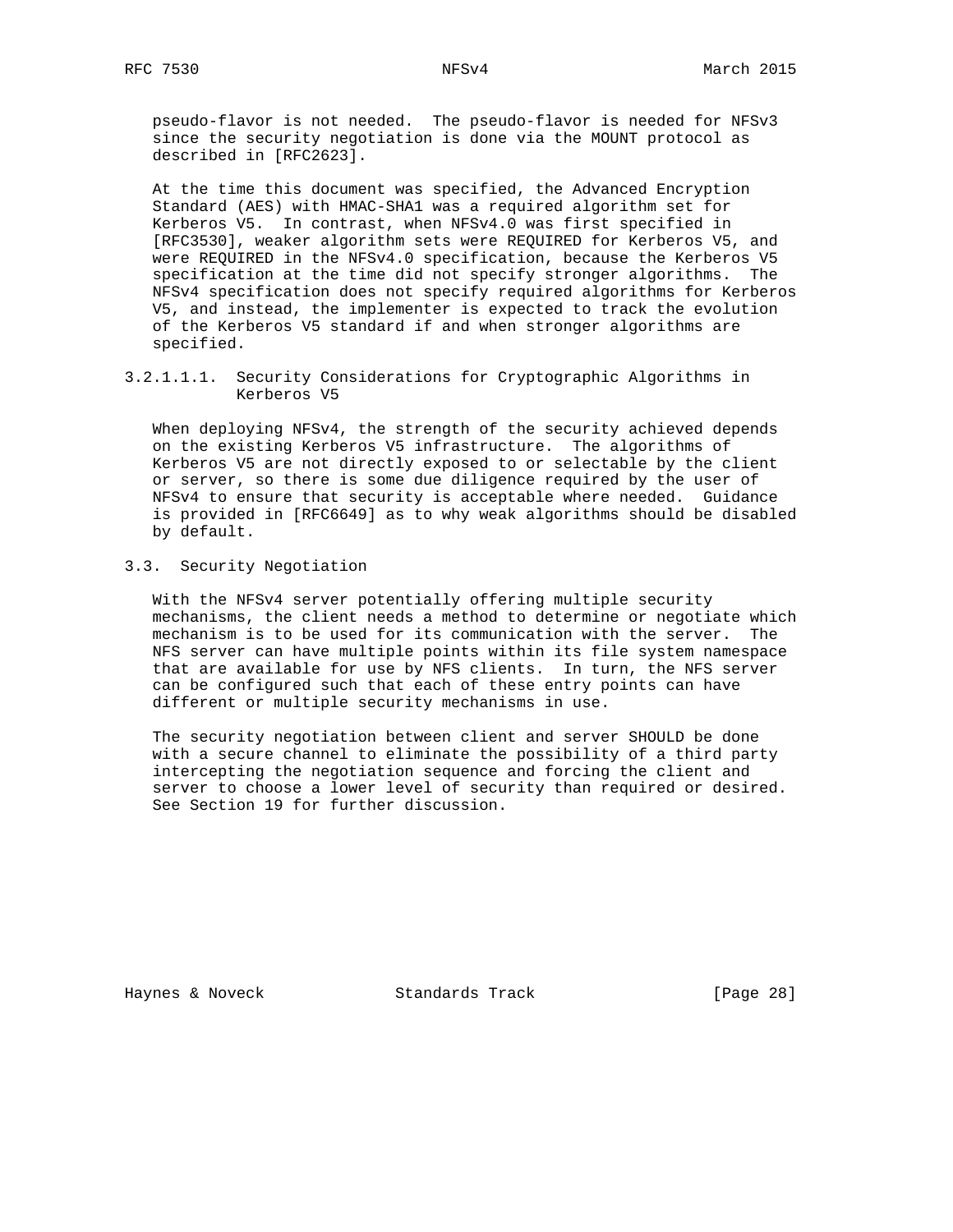# 3.3.1. SECINFO

 The SECINFO operation will allow the client to determine, on a per-filehandle basis, what security triple (see [RFC2743] and Section 16.31.4) is to be used for server access. In general, the client will not have to use the SECINFO operation, except during initial communication with the server or when the client encounters a new security policy as the client navigates the namespace. Either condition will force the client to negotiate a new security triple.

### 3.3.2. Security Error

 Based on the assumption that each NFSv4 client and server MUST support a minimum set of security (i.e., Kerberos V5 under RPCSEC\_GSS), the NFS client will start its communication with the server with one of the minimal security triples. During communication with the server, the client can receive an NFS error of NFS4ERR\_WRONGSEC. This error allows the server to notify the client that the security triple currently being used is not appropriate for access to the server's file system resources. The client is then responsible for determining what security triples are available at the server and choosing one that is appropriate for the client. See Section 16.31 for further discussion of how the client will respond to the NFS4ERR\_WRONGSEC error and use SECINFO.

### 3.3.3. Callback RPC Authentication

 Except as noted elsewhere in this section, the callback RPC (described later) MUST mutually authenticate the NFS server to the principal that acquired the client ID (also described later), using the security flavor of the original SETCLIENTID operation used.

For AUTH\_NONE, there are no principals, so this is a non-issue.

 AUTH\_SYS has no notions of mutual authentication or a server principal, so the callback from the server simply uses the AUTH\_SYS credential that the user used when he set up the delegation.

 For AUTH\_DH, one commonly used convention is that the server uses the credential corresponding to this AUTH\_DH principal:

### unix.host@domain

 where host and domain are variables corresponding to the name of the server host and directory services domain in which it lives, such as a Network Information System domain or a DNS domain.

Haynes & Noveck Standards Track [Page 29]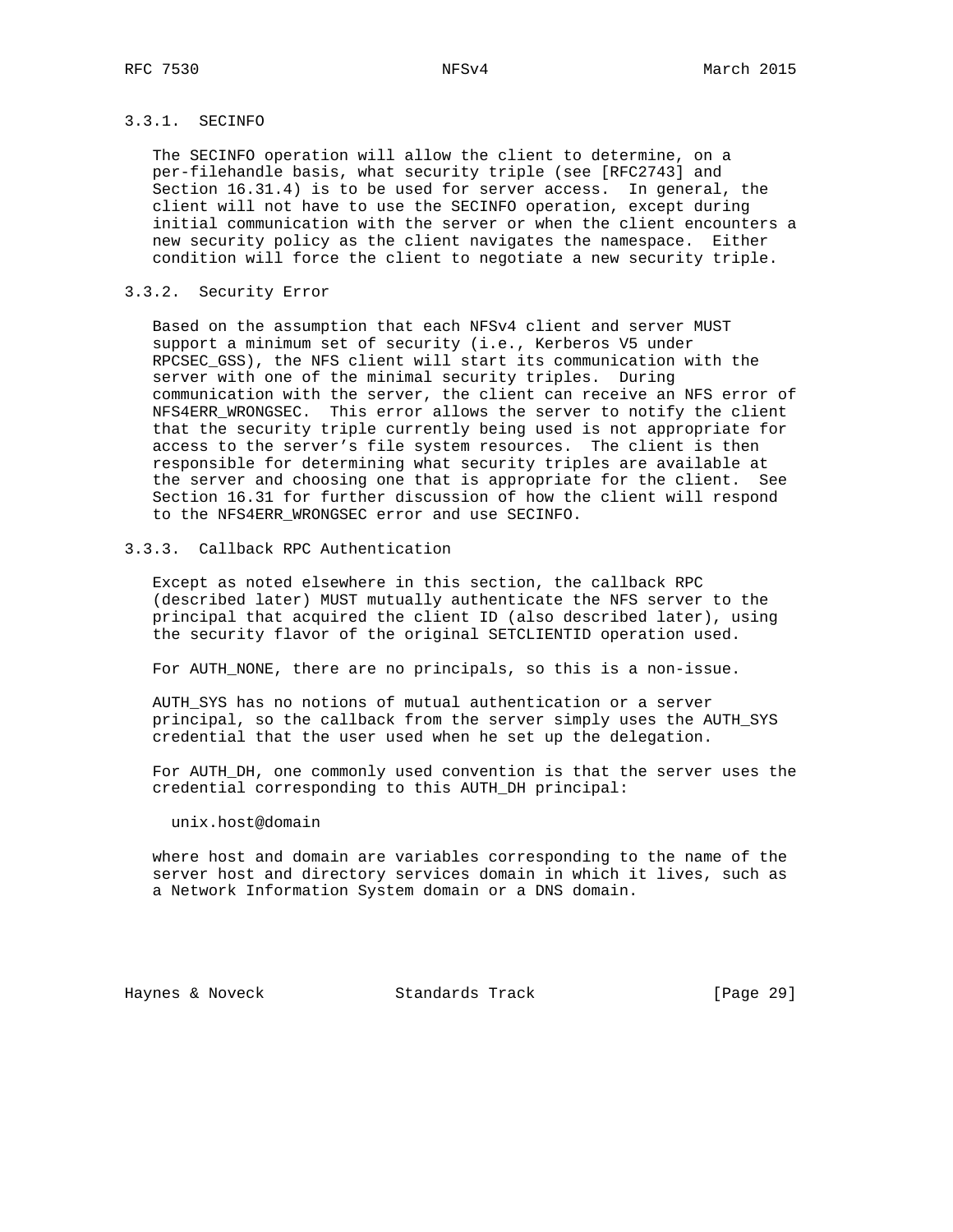Regardless of what security mechanism under RPCSEC\_GSS is being used, the NFS server MUST identify itself in GSS-API via a GSS\_C\_NT\_HOSTBASED\_SERVICE name type. GSS\_C\_NT\_HOSTBASED\_SERVICE names are of the form:

service@hostname

For NFS, the "service" element is:

nfs

 Implementations of security mechanisms will convert nfs@hostname to various different forms. For Kerberos V5, the following form is RECOMMENDED:

nfs/hostname

 For Kerberos V5, nfs/hostname would be a server principal in the Kerberos Key Distribution Center database. This is the same principal the client acquired a GSS-API context for when it issued the SETCLIENTID operation; therefore, the realm name for the server principal must be the same for the callback as it was for the SETCLIENTID.

4. Filehandles

 The filehandle in the NFS protocol is a per-server unique identifier for a file system object. The contents of the filehandle are opaque to the client. Therefore, the server is responsible for translating the filehandle to an internal representation of the file system object.

4.1. Obtaining the First Filehandle

 The operations of the NFS protocol are defined in terms of one or more filehandles. Therefore, the client needs a filehandle to initiate communication with the server. With the NFSv2 protocol [RFC1094] and the NFSv3 protocol [RFC1813], there exists an ancillary protocol to obtain this first filehandle. The MOUNT protocol, RPC program number 100005, provides the mechanism of translating a string-based file system pathname to a filehandle that can then be used by the NFS protocols.

 The MOUNT protocol has deficiencies in the area of security and use via firewalls. This is one reason that the use of the public filehandle was introduced in [RFC2054] and [RFC2055]. With the use of the public filehandle in combination with the LOOKUP operation in

Haynes & Noveck Standards Track [Page 30]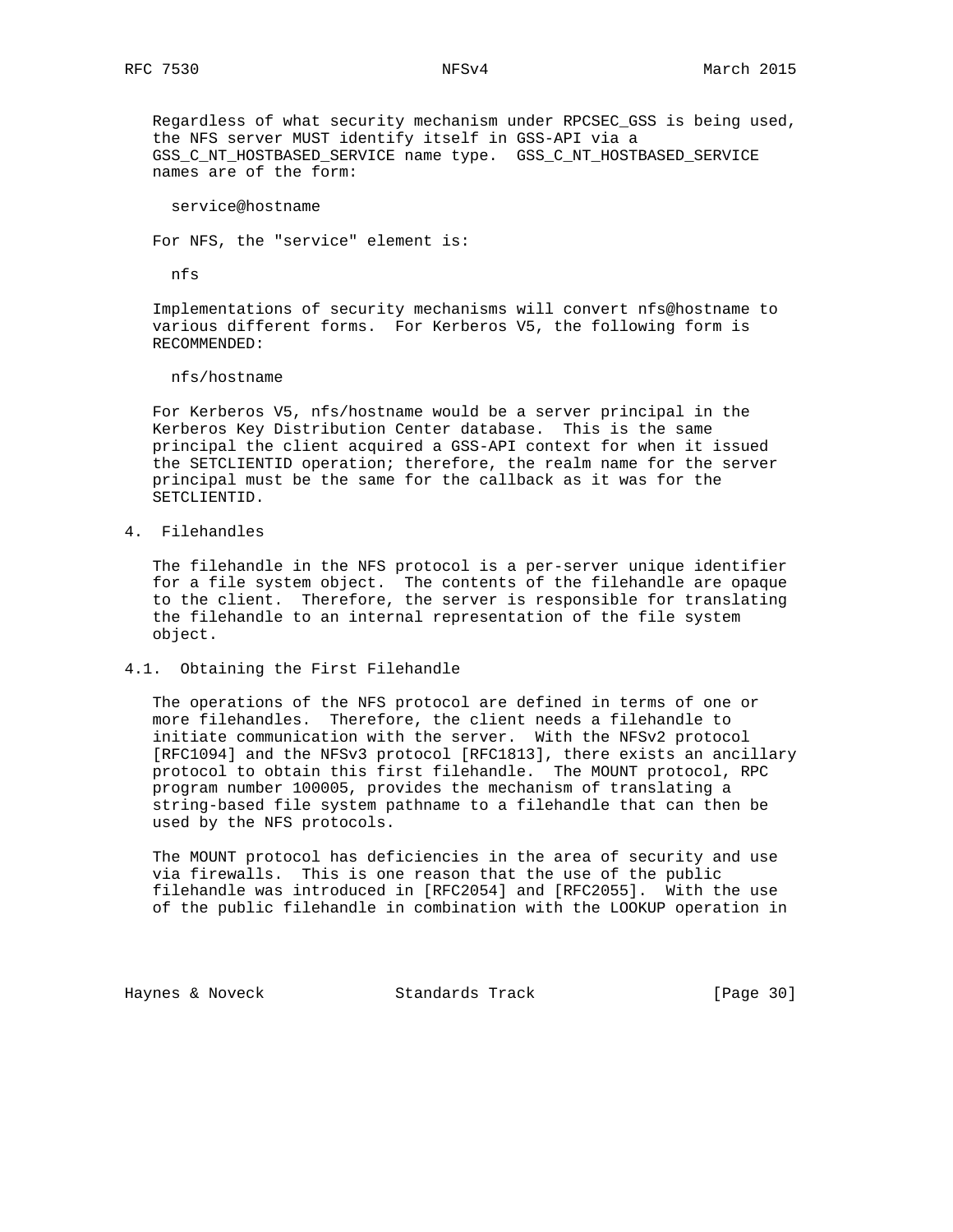the NFSv2 and NFSv3 protocols, it has been demonstrated that the MOUNT protocol is unnecessary for viable interaction between the NFS client and server.

 Therefore, the NFSv4 protocol will not use an ancillary protocol for translation from string-based pathnames to a filehandle. Two special filehandles will be used as starting points for the NFS client.

#### 4.1.1. Root Filehandle

 The first of the special filehandles is the root filehandle. The root filehandle is the "conceptual" root of the file system namespace at the NFS server. The client uses or starts with the root filehandle by employing the PUTROOTFH operation. The PUTROOTFH operation instructs the server to set the current filehandle to the root of the server's file tree. Once this PUTROOTFH operation is used, the client can then traverse the entirety of the server's file tree with the LOOKUP operation. A complete discussion of the server namespace is in Section 7.

## 4.1.2. Public Filehandle

 The second special filehandle is the public filehandle. Unlike the root filehandle, the public filehandle may be bound or represent an arbitrary file system object at the server. The server is responsible for this binding. It may be that the public filehandle and the root filehandle refer to the same file system object. However, it is up to the administrative software at the server and the policies of the server administrator to define the binding of the public filehandle and server file system object. The client may not make any assumptions about this binding. The client uses the public filehandle via the PUTPUBFH operation.

#### 4.2. Filehandle Types

 In the NFSv2 and NFSv3 protocols, there was one type of filehandle with a single set of semantics, of which the primary one was that it was persistent across a server reboot. As such, this type of filehandle is termed "persistent" in NFSv4. The semantics of a persistent filehandle remain the same as before. A new type of filehandle introduced in NFSv4 is the volatile filehandle, which attempts to accommodate certain server environments.

 The volatile filehandle type was introduced to address server functionality or implementation issues that make correct implementation of a persistent filehandle infeasible. Some server environments do not provide a file system level invariant that can be used to construct a persistent filehandle. The underlying server

Haynes & Noveck Standards Track [Page 31]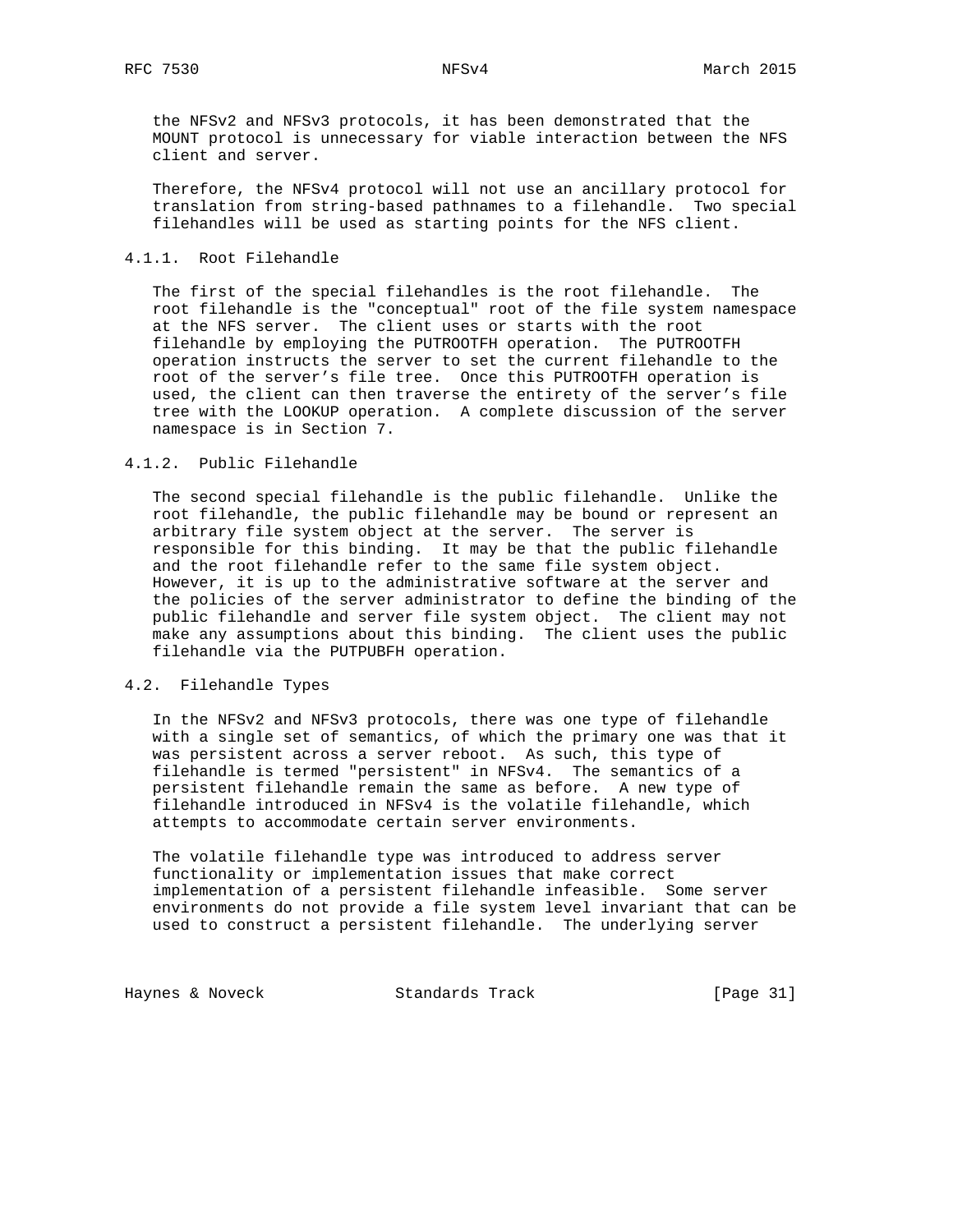file system may not provide the invariant, or the server's file system programming interfaces may not provide access to the needed invariant. Volatile filehandles may ease the implementation of server functionality, such as hierarchical storage management or file system reorganization or migration. However, the volatile filehandle increases the implementation burden for the client.

 Since the client will need to handle persistent and volatile filehandles differently, a file attribute is defined that may be used by the client to determine the filehandle types being returned by the server.

#### 4.2.1. General Properties of a Filehandle

 The filehandle contains all the information the server needs to distinguish an individual file. To the client, the filehandle is opaque. The client stores filehandles for use in a later request and can compare two filehandles from the same server for equality by doing a byte-by-byte comparison. However, the client MUST NOT otherwise interpret the contents of filehandles. If two filehandles from the same server are equal, they MUST refer to the same file. However, it is not required that two different filehandles refer to different file system objects. Servers SHOULD try to maintain a one-to-one correspondence between filehandles and file system objects but there may be situations in which the mapping is not one-to-one. Clients MUST use filehandle comparisons only to improve performance, not for correct behavior. All clients need to be prepared for situations in which it cannot be determined whether two different filehandles denote the same object and in such cases need to avoid assuming that objects denoted are different, as this might cause incorrect behavior. Further discussion of filehandle and attribute comparison in the context of data caching is presented in Section 10.3.4.

 As an example, in the case that two different pathnames when traversed at the server terminate at the same file system object, the server SHOULD return the same filehandle for each path. This can occur if a hard link is used to create two filenames that refer to the same underlying file object and associated data. For example, if paths  $/a/b/c$  and  $/a/d/c$  refer to the same file, the server SHOULD return the same filehandle for both pathname traversals.

4.2.2. Persistent Filehandle

 A persistent filehandle is defined as having a fixed value for the lifetime of the file system object to which it refers. Once the server creates the filehandle for a file system object, the server MUST accept the same filehandle for the object for the lifetime of

Haynes & Noveck Standards Track [Page 32]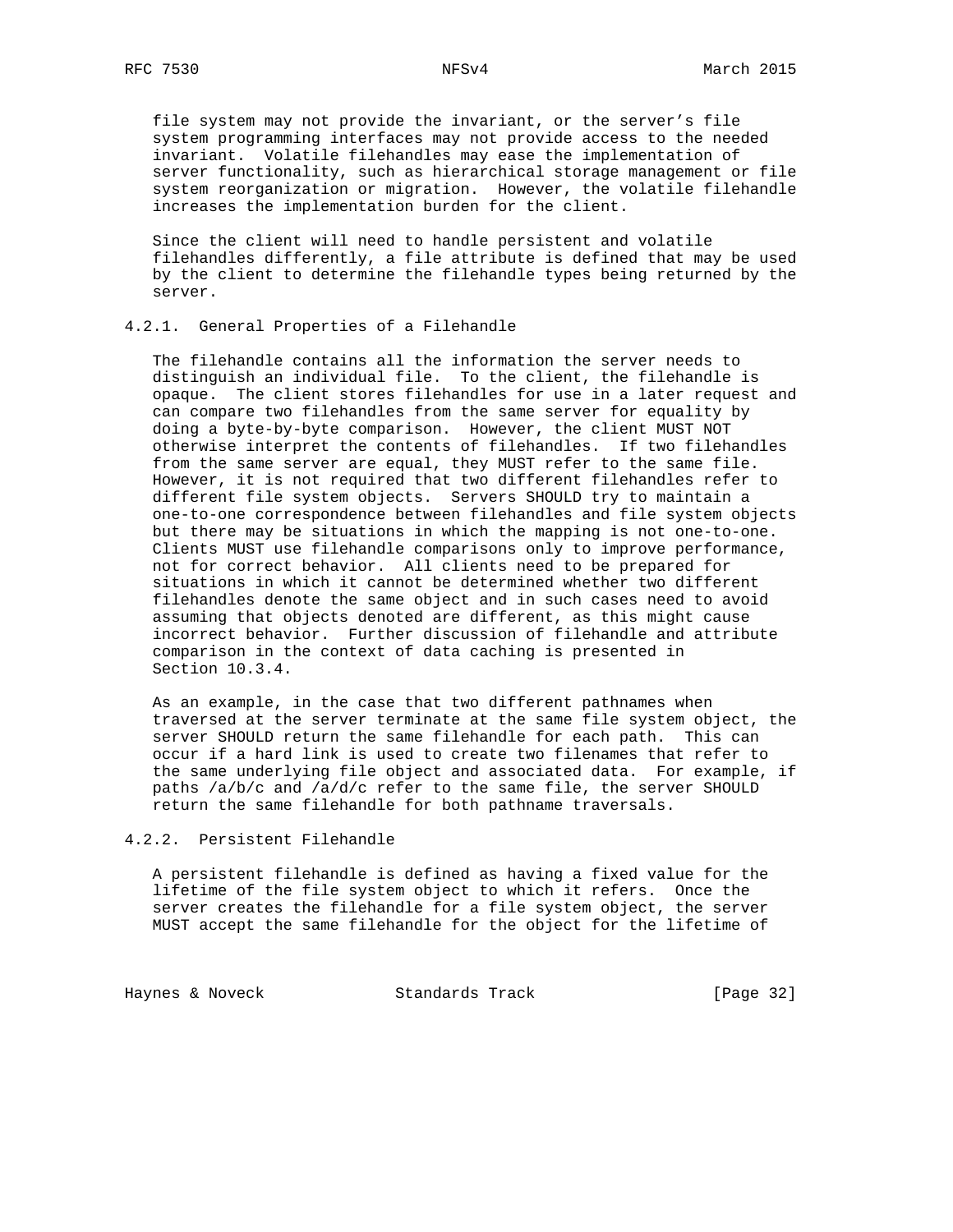the object. If the server restarts or reboots, the NFS server must honor the same filehandle value as it did in the server's previous instantiation. Similarly, if the file system is migrated, the new NFS server must honor the same filehandle as the old NFS server.

 The persistent filehandle will become stale or invalid when the file system object is removed. When the server is presented with a persistent filehandle that refers to a deleted object, it MUST return an error of NFS4ERR\_STALE. A filehandle may become stale when the file system containing the object is no longer available. The file system may become unavailable if it exists on removable media and the media is no longer available at the server, or if the file system in whole has been destroyed, or if the file system has simply been removed from the server's namespace (i.e., unmounted in a UNIX environment).

4.2.3. Volatile Filehandle

 A volatile filehandle does not share the same longevity characteristics of a persistent filehandle. The server may determine that a volatile filehandle is no longer valid at many different points in time. If the server can definitively determine that a volatile filehandle refers to an object that has been removed, the server should return NFS4ERR\_STALE to the client (as is the case for persistent filehandles). In all other cases where the server determines that a volatile filehandle can no longer be used, it should return an error of NFS4ERR\_FHEXPIRED.

 The REQUIRED attribute "fh\_expire\_type" is used by the client to determine what type of filehandle the server is providing for a particular file system. This attribute is a bitmask with the following values:

- FH4\_PERSISTENT: The value of FH4\_PERSISTENT is used to indicate a persistent filehandle, which is valid until the object is removed from the file system. The server will not return NFS4ERR\_FHEXPIRED for this filehandle. FH4\_PERSISTENT is defined as a value in which none of the bits specified below are set.
- FH4 VOLATILE ANY: The filehandle may expire at any time, except as specifically excluded (i.e., FH4\_NOEXPIRE\_WITH\_OPEN).
- FH4\_NOEXPIRE\_WITH\_OPEN: May only be set when FH4\_VOLATILE\_ANY is set. If this bit is set, then the meaning of FH4\_VOLATILE\_ANY is qualified to exclude any expiration of the filehandle when it is open.

Haynes & Noveck Standards Track [Page 33]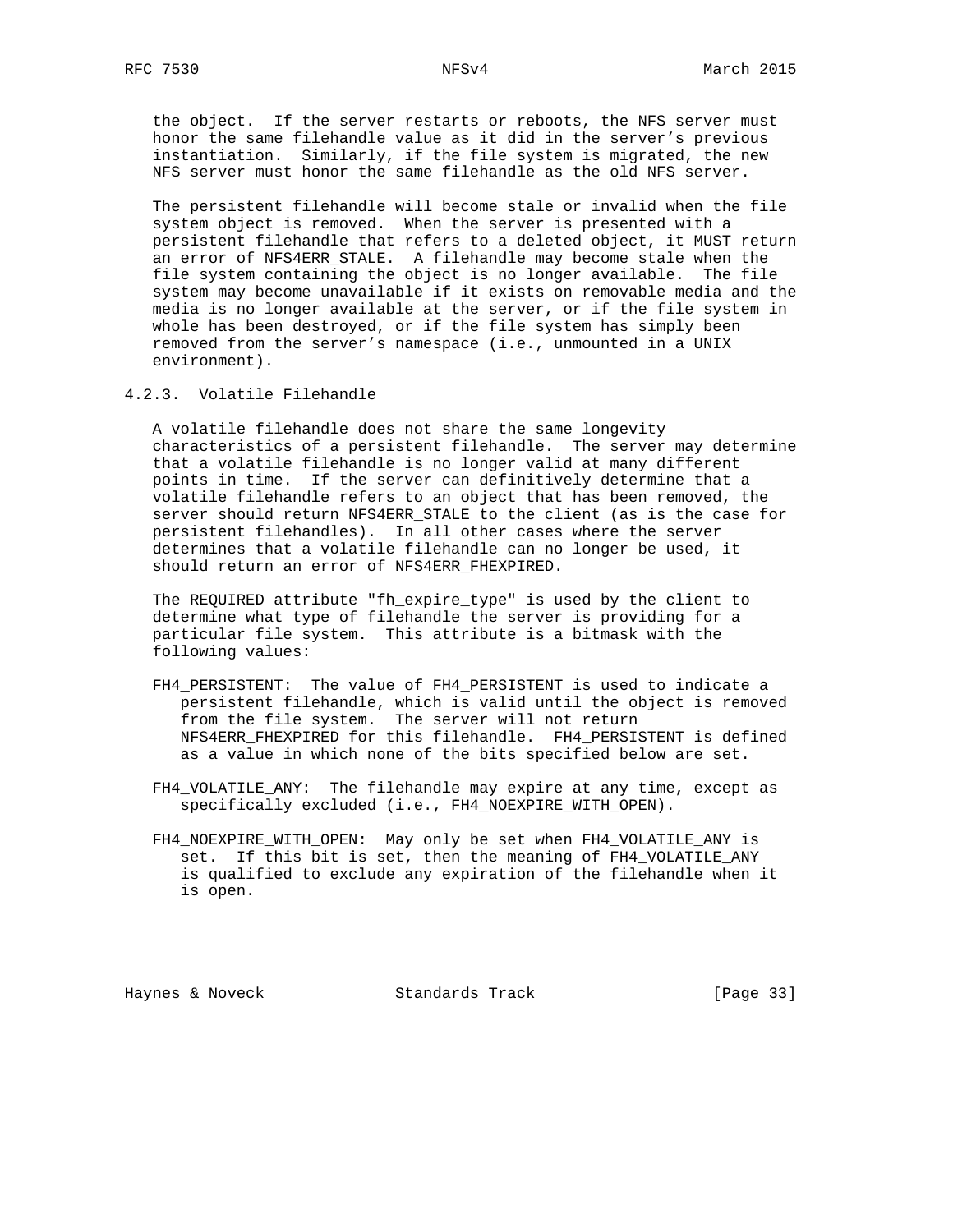- FH4\_VOL\_MIGRATION: The filehandle will expire as a result of migration. If FH4\_VOLATILE\_ANY is set, FH4\_VOL\_MIGRATION is redundant.
- FH4\_VOL\_RENAME: The filehandle will expire during rename. This includes a rename by the requesting client or a rename by any other client. If FH4\_VOLATILE\_ANY is set, FH4\_VOL\_RENAME is redundant.

 Servers that provide volatile filehandles that may expire while open (i.e., if FH4\_VOL\_MIGRATION or FH4\_VOL\_RENAME is set or if FH4\_VOLATILE\_ANY is set and FH4\_NOEXPIRE\_WITH\_OPEN is not set) should deny a RENAME or REMOVE that would affect an OPEN file of any of the components leading to the OPEN file. In addition, the server SHOULD deny all RENAME or REMOVE requests during the grace period upon server restart.

 Note that the bits FH4\_VOL\_MIGRATION and FH4\_VOL\_RENAME allow the client to determine that expiration has occurred whenever a specific event occurs, without an explicit filehandle expiration error from the server. FH4\_VOLATILE\_ANY does not provide this form of information. In situations where the server will expire many, but not all, filehandles upon migration (e.g., all but those that are open), FH4\_VOLATILE\_ANY (in this case, with FH4\_NOEXPIRE\_WITH\_OPEN) is a better choice since the client may not assume that all filehandles will expire when migration occurs, and it is likely that additional expirations will occur (as a result of file CLOSE) that are separated in time from the migration event itself.

#### 4.2.4. One Method of Constructing a Volatile Filehandle

- A volatile filehandle, while opaque to the client, could contain: [volatile bit = 1 | server boot time | slot | generation number]
- o slot is an index in the server volatile filehandle table
- o generation number is the generation number for the table entry/slot

 When the client presents a volatile filehandle, the server makes the following checks, which assume that the check for the volatile bit has passed. If the server boot time is less than the current server boot time, return NFS4ERR\_FHEXPIRED. If slot is out of range, return NFS4ERR\_BADHANDLE. If the generation number does not match, return NFS4ERR\_FHEXPIRED.

When the server reboots, the table is gone (it is volatile).

Haynes & Noveck Standards Track [Page 34]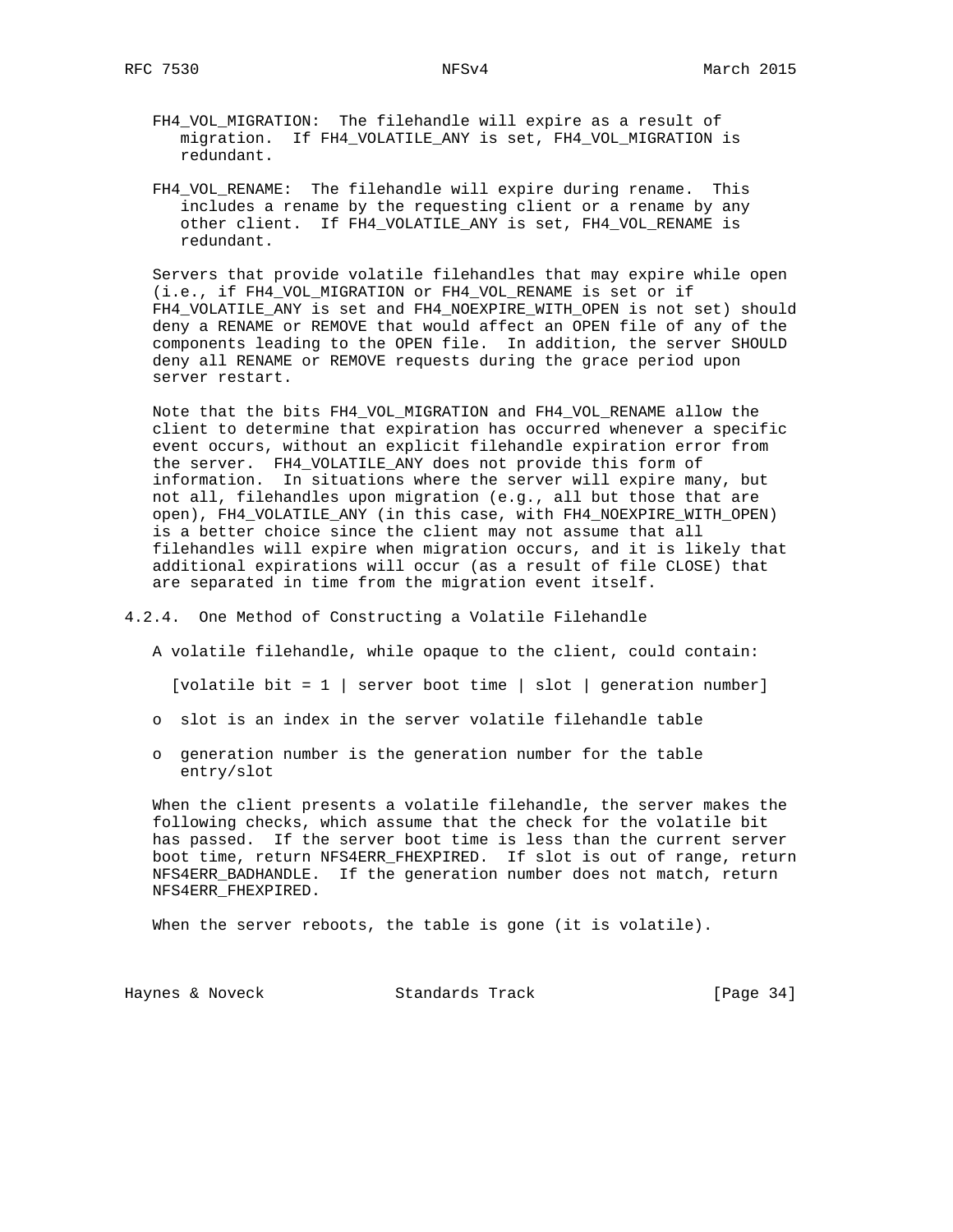If the volatile bit is 0, then it is a persistent filehandle with a different structure following it.

4.3. Client Recovery from Filehandle Expiration

 If possible, the client should recover from the receipt of an NFS4ERR\_FHEXPIRED error. The client must take on additional responsibility so that it may prepare itself to recover from the expiration of a volatile filehandle. If the server returns persistent filehandles, the client does not need these additional steps.

 For volatile filehandles, most commonly the client will need to store the component names leading up to and including the file system object in question. With these names, the client should be able to recover by finding a filehandle in the namespace that is still available or by starting at the root of the server's file system namespace.

 If the expired filehandle refers to an object that has been removed from the file system, obviously the client will not be able to recover from the expired filehandle.

 It is also possible that the expired filehandle refers to a file that has been renamed. If the file was renamed by another client, again it is possible that the original client will not be able to recover. However, in the case that the client itself is renaming the file and the file is open, it is possible that the client may be able to recover. The client can determine the new pathname based on the processing of the rename request. The client can then regenerate the new filehandle based on the new pathname. The client could also use the COMPOUND operation mechanism to construct a set of operations like:

 RENAME A B LOOKUP B GETFH

 Note that the COMPOUND procedure does not provide atomicity. This example only reduces the overhead of recovering from an expired filehandle.

#### 5. Attributes

 To meet the requirements of extensibility and increased interoperability with non-UNIX platforms, attributes need to be handled in a flexible manner. The NFSv3 fattr3 structure contains a fixed list of attributes that not all clients and servers are able to

Haynes & Noveck Standards Track [Page 35]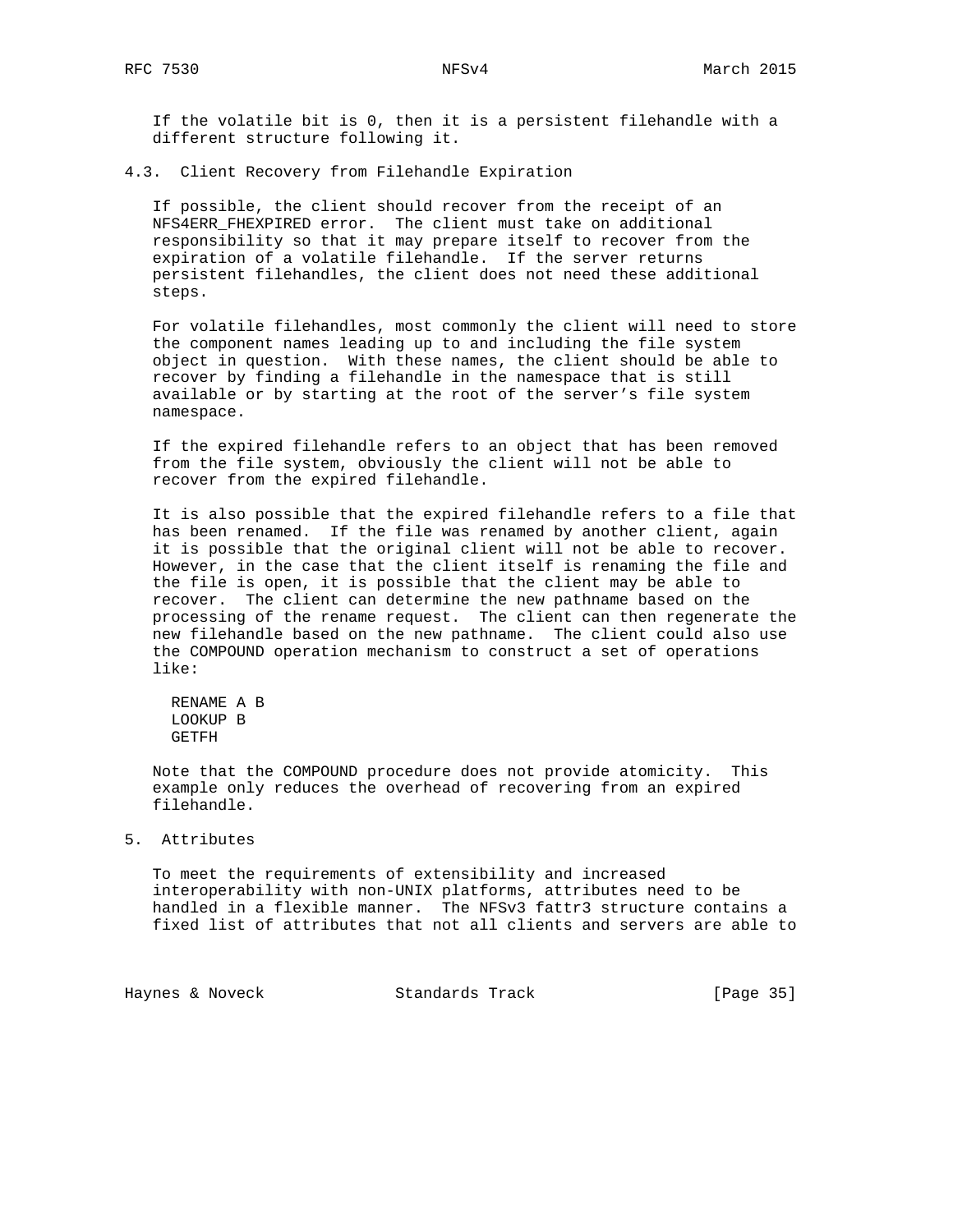support or care about. The fattr3 structure cannot be extended as new needs arise, and it provides no way to indicate non-support. With the NFSv4.0 protocol, the client is able to query what attributes the server supports and construct requests with only those supported attributes (or a subset thereof).

 To this end, attributes are divided into three groups: REQUIRED, RECOMMENDED, and named. Both REQUIRED and RECOMMENDED attributes are supported in the NFSv4.0 protocol by a specific and well-defined encoding and are identified by number. They are requested by setting a bit in the bit vector sent in the GETATTR request; the server response includes a bit vector to list what attributes were returned in the response. New REQUIRED or RECOMMENDED attributes may be added to the NFSv4 protocol as part of a new minor version by publishing a Standards Track RFC that allocates a new attribute number value and defines the encoding for the attribute. See Section 11 for further discussion.

 Named attributes are accessed by the OPENATTR operation, which accesses a hidden directory of attributes associated with a file system object. OPENATTR takes a filehandle for the object and returns the filehandle for the attribute hierarchy. The filehandle for the named attributes is a directory object accessible by LOOKUP or READDIR and contains files whose names represent the named attributes and whose data bytes are the value of the attribute. For example:

+----------+-----------+---------------------------------+

| LOOKUP  | "foo"     | ; look up file                  |  |
|---------|-----------|---------------------------------|--|
| GETATTR | attrbits  |                                 |  |
|         | OPENATTR  | ; access foo's named attributes |  |
| LOOKUP  | "x11icon" | ; look up specific attribute    |  |
| READ    | 0.4096    | ; read stream of bytes          |  |
|         |           |                                 |  |

 Named attributes are intended for data needed by applications rather than by an NFS client implementation. NFS implementers are strongly encouraged to define their new attributes as RECOMMENDED attributes by bringing them to the IETF Standards Track process.

 The set of attributes that are classified as REQUIRED is deliberately small since servers need to do whatever it takes to support them. A server should support as many of the RECOMMENDED attributes as possible; however, by their definition, the server is not required to support all of them. Attributes are deemed REQUIRED if the data is both needed by a large number of clients and is not otherwise reasonably computable by the client when support is not provided on the server.

Haynes & Noveck Standards Track [Page 36]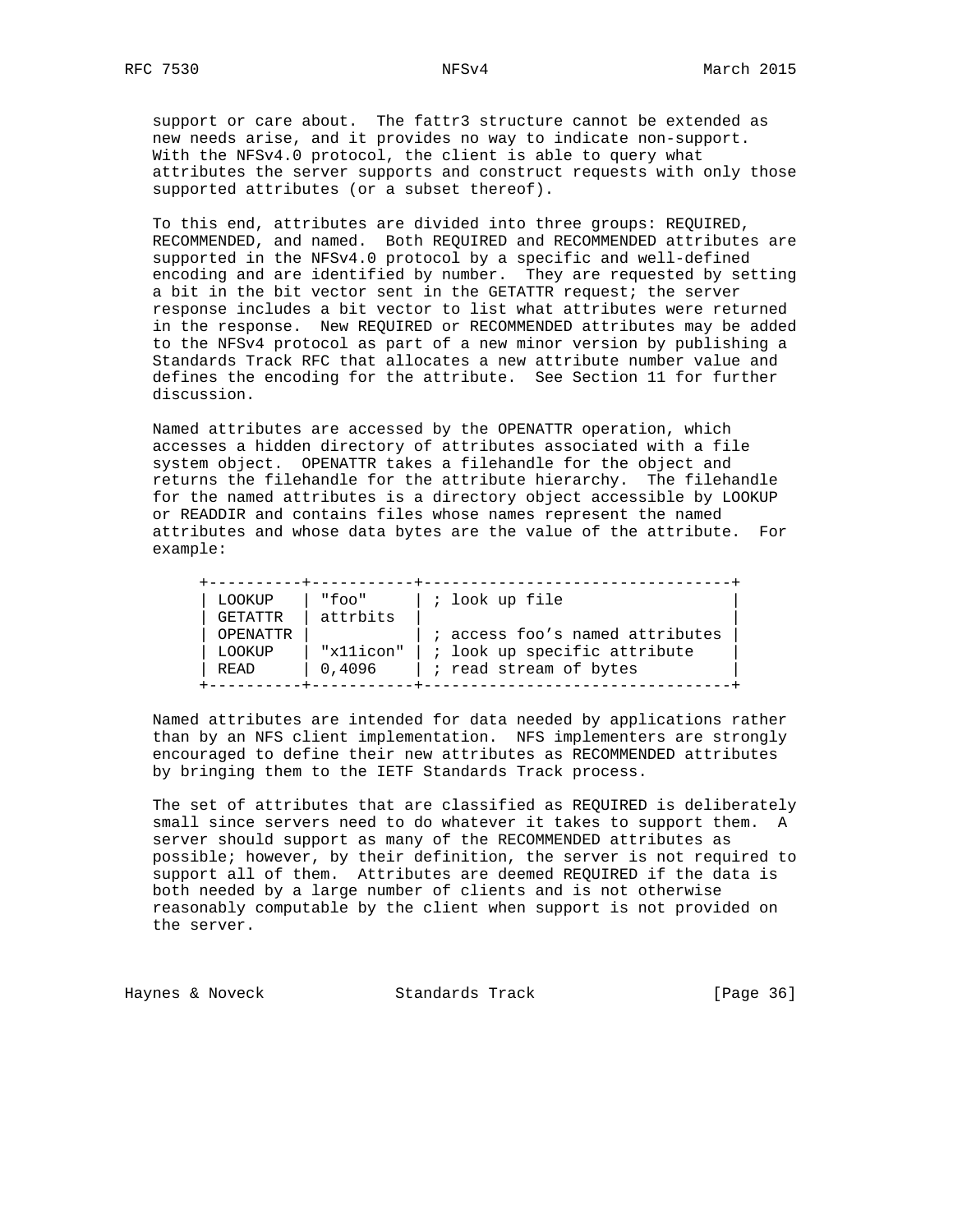Note that the hidden directory returned by OPENATTR is a convenience for protocol processing. The client should not make any assumptions about the server's implementation of named attributes and whether or not the underlying file system at the server has a named attribute directory. Therefore, operations such as SETATTR and GETATTR on the named attribute directory are undefined.

## 5.1. REQUIRED Attributes

 These attributes MUST be supported by every NFSv4.0 client and server in order to ensure a minimum level of interoperability. The server MUST store and return these attributes, and the client MUST be able to function with an attribute set limited to these attributes. With just the REQUIRED attributes, some client functionality can be impaired or limited in some ways. A client can ask for any of these attributes to be returned by setting a bit in the GETATTR request. For each such bit set, the server MUST return the corresponding attribute value.

## 5.2. RECOMMENDED Attributes

 These attributes are understood well enough to warrant support in the NFSv4.0 protocol. However, they may not be supported on all clients and servers. A client MAY ask for any of these attributes to be returned by setting a bit in the GETATTR request but MUST handle the case where the server does not return them. A client MAY ask for the set of attributes the server supports and SHOULD NOT request attributes the server does not support. A server should be tolerant of requests for unsupported attributes and simply not return them, rather than considering the request an error. It is expected that servers will support all attributes they comfortably can and only fail to support attributes that are difficult to support in their operating environments. A server should provide attributes whenever they don't have to "tell lies" to the client. For example, a file modification time either should be an accurate time or should not be supported by the server. At times this will be difficult for clients, but a client is better positioned to decide whether and how to fabricate or construct an attribute or whether to do without the attribute.

## 5.3. Named Attributes

 These attributes are not supported by direct encoding in the NFSv4 protocol but are accessed by string names rather than numbers and correspond to an uninterpreted stream of bytes that are stored with the file system object. The namespace for these attributes may be accessed by using the OPENATTR operation. The OPENATTR operation returns a filehandle for a virtual "named attribute directory", and

Haynes & Noveck Standards Track [Page 37]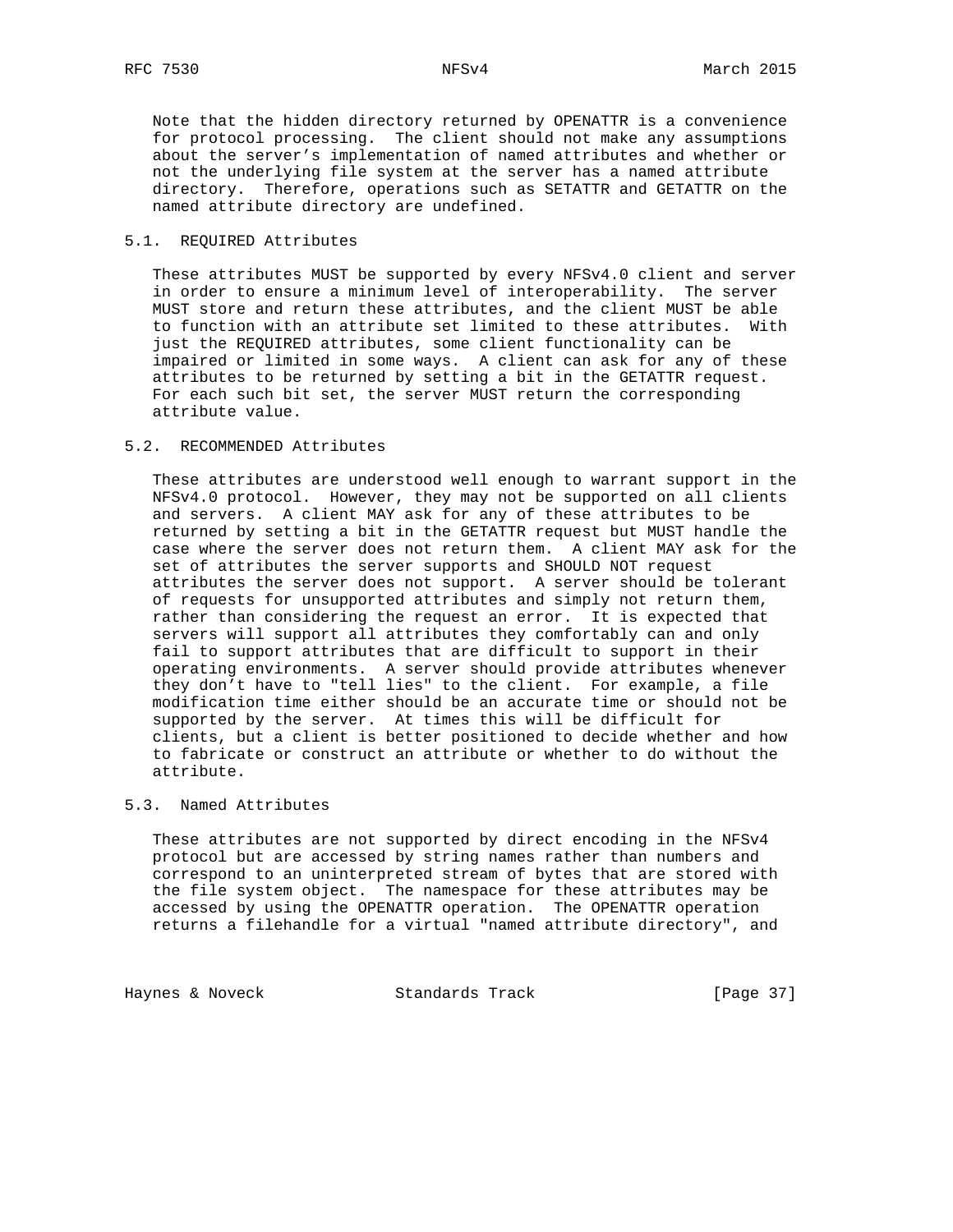further perusal and modification of the namespace may be done using operations that work on more typical directories. In particular, READDIR may be used to get a list of such named attributes, and LOOKUP and OPEN may select a particular attribute. Creation of a new named attribute may be the result of an OPEN specifying file creation.

 Once an OPEN is done, named attributes may be examined and changed by normal READ and WRITE operations using the filehandles and stateids returned by OPEN.

 Named attributes and the named attribute directory may have their own (non-named) attributes. Each of these objects must have all of the REQUIRED attributes and may have additional RECOMMENDED attributes. However, the set of attributes for named attributes and the named attribute directory need not be, and typically will not be, as large as that for other objects in that file system.

 Named attributes might be the target of delegations. However, since granting of delegations is at the server's discretion, a server need not support delegations on named attributes.

 It is RECOMMENDED that servers support arbitrary named attributes. A client should not depend on the ability to store any named attributes in the server's file system. If a server does support named attributes, a client that is also able to handle them should be able to copy a file's data and metadata with complete transparency from one location to another; this would imply that names allowed for regular directory entries are valid for named attribute names as well.

 In NFSv4.0, the structure of named attribute directories is restricted in a number of ways, in order to prevent the development of non-interoperable implementations in which some servers support a fully general hierarchical directory structure for named attributes while others support a limited but adequate structure for named attributes. In such an environment, clients or applications might come to depend on non-portable extensions. The restrictions are:

- o CREATE is not allowed in a named attribute directory. Thus, such objects as symbolic links and special files are not allowed to be named attributes. Further, directories may not be created in a named attribute directory, so no hierarchical structure of named attributes for a single object is allowed.
- o If OPENATTR is done on a named attribute directory or on a named attribute, the server MUST return an error.

Haynes & Noveck Standards Track [Page 38]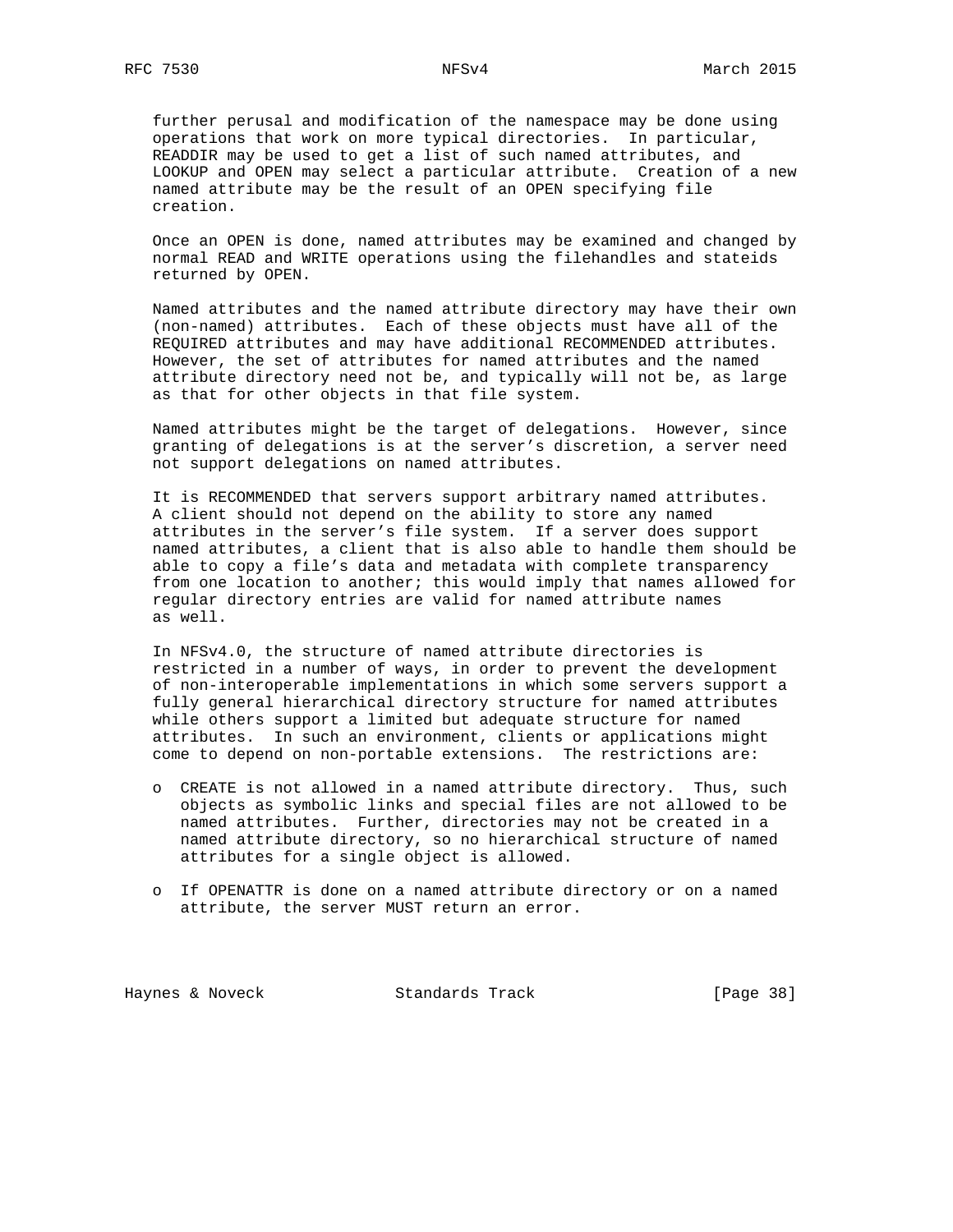- o Doing a RENAME of a named attribute to a different named attribute directory or to an ordinary (i.e., non-named-attribute) directory is not allowed.
- o Creating hard links between named attribute directories or between named attribute directories and ordinary directories is not allowed.

 Names of attributes will not be controlled by this document or other IETF Standards Track documents. See Section 20 for further discussion.

5.4. Classification of Attributes

 Each of the attributes accessed using SETATTR and GETATTR (i.e., REQUIRED and RECOMMENDED attributes) can be classified in one of three categories:

- 1. per-server attributes for which the value of the attribute will be the same for all file objects that share the same server.
- 2. per-file system attributes for which the value of the attribute will be the same for some or all file objects that share the same server and fsid attribute (Section 5.8.1.9). See below for details regarding when such sharing is in effect.
- 3. per-file system object attributes.

 The handling of per-file system attributes depends on the particular attribute and the setting of the homogeneous (Section 5.8.2.12) attribute. The following rules apply:

- 1. The values of the attributes supported\_attrs, fsid, homogeneous, link\_support, and symlink\_support are always common to all objects within the given file system.
- 2. For other attributes, different values may be returned for different file system objects if the attribute homogeneous is supported within the file system in question and has the value false.

 The classification of attributes is as follows. Note that the attributes time\_access\_set and time\_modify\_set are not listed in this section, because they are write-only attributes corresponding to time\_access and time\_modify and are used in a special instance of SETATTR.

Haynes & Noveck Standards Track [Page 39]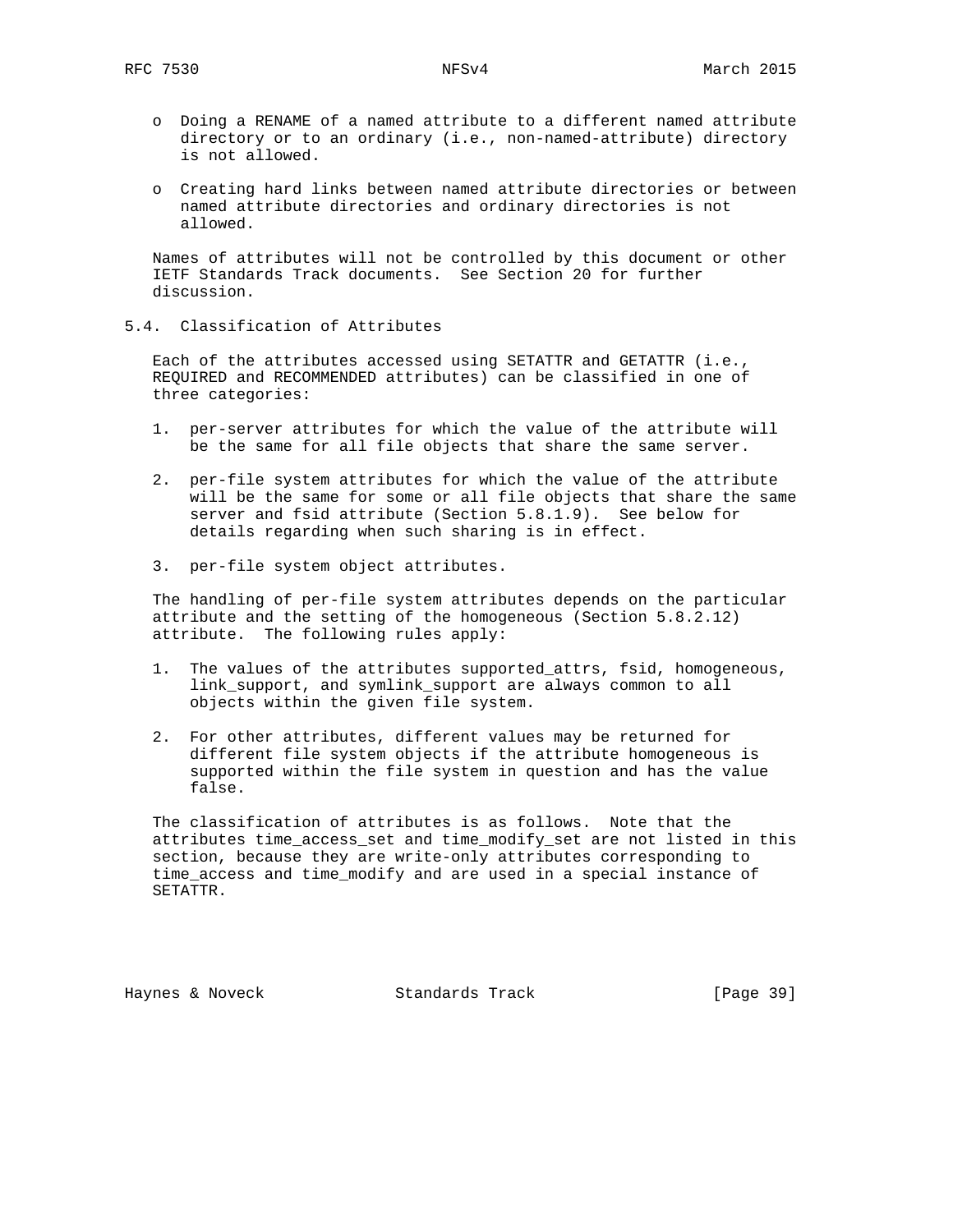o The per-server attribute is:

lease\_time

o The per-file system attributes are:

 supported\_attrs, fh\_expire\_type, link\_support, symlink\_support, unique\_handles, aclsupport, cansettime, case\_insensitive, case\_preserving, chown\_restricted, files\_avail, files\_free, files\_total, fs\_locations, homogeneous, maxfilesize, maxname, maxread, maxwrite, no\_trunc, space\_avail, space\_free, space\_total, and time\_delta

o The per-file system object attributes are:

 type, change, size, named\_attr, fsid, rdattr\_error, filehandle, acl, archive, fileid, hidden, maxlink, mimetype, mode, numlinks, owner, owner\_group, rawdev, space\_used, system, time\_access, time\_backup, time\_create, time\_metadata, time\_modify, and mounted\_on\_fileid

 For quota\_avail\_hard, quota\_avail\_soft, and quota\_used, see their definitions below for the appropriate classification.

5.5. Set-Only and Get-Only Attributes

 Some REQUIRED and RECOMMENDED attributes are set-only; i.e., they can be set via SETATTR but not retrieved via GETATTR. Similarly, some REQUIRED and RECOMMENDED attributes are get-only; i.e., they can be retrieved via GETATTR but not set via SETATTR. If a client attempts to set a get-only attribute or get a set-only attribute, the server MUST return NFS4ERR\_INVAL.

5.6. REQUIRED Attributes - List and Definition References

 The list of REQUIRED attributes appears in Table 3. The meanings of the columns of the table are:

- o Name: The name of the attribute.
- o ID: The number assigned to the attribute. In the event of conflicts between the assigned number and [RFC7531], the latter is authoritative, but in such an event, it should be resolved with errata to this document and/or [RFC7531]. See [IESG\_ERRATA] for the errata process.
- o Data Type: The XDR data type of the attribute.

Haynes & Noveck Standards Track [Page 40]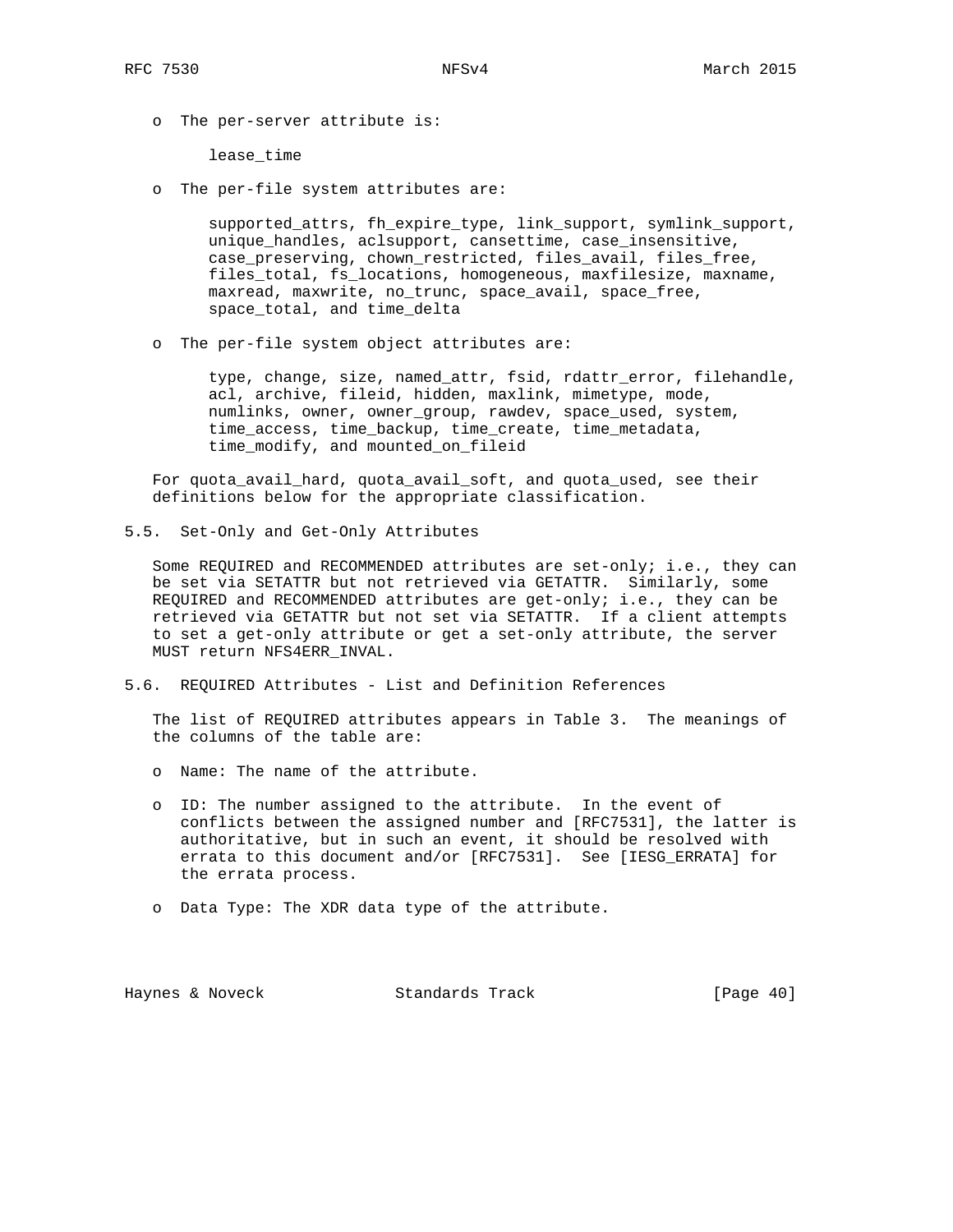- o Acc: Access allowed to the attribute. R means read-only (GETATTR may retrieve, SETATTR may not set). W means write-only (SETATTR may set, GETATTR may not retrieve). R W means read/write (GETATTR may retrieve, SETATTR may set).
	- o Defined in: The section of this specification that describes the attribute.

| Name            | ID | Data Type  |     | Acc   Defined in  |
|-----------------|----|------------|-----|-------------------|
| supported attrs | 0  | bitmap4    | R   | Section $5.8.1.1$ |
| type            | 1  | nfs ftype4 | R   | Section $5.8.1.2$ |
| fh expire type  | 2  | uint32 t   | R   | Section $5.8.1.3$ |
| change          | 3  | changeid4  | R   | Section $5.8.1.4$ |
| size            | 4  | uint64 t   | R W | Section $5.8.1.5$ |
| link support    | 5  | bool       | R   | Section $5.8.1.6$ |
| symlink_support | 6  | bool       | R   | Section 5.8.1.7   |
| named attr      | 7  | bool       | R   | Section $5.8.1.8$ |
| fsid            | 8  | fsid4      | R   | Section $5.8.1.9$ |
| unique handles  | 9  | bool       | R   | Section 5.8.1.10  |
| lease time      | 10 | nfs lease4 | R   | Section 5.8.1.11  |
| rdattr error    | 11 | nfsstat4   | R   | Section 5.8.1.12  |
| filehandle      | 19 | nfs fh4    | R   | Section 5.8.1.13  |

## Table 3: REQUIRED Attributes

## 5.7. RECOMMENDED Attributes - List and Definition References

 The RECOMMENDED attributes are defined in Table 4. The meanings of the column headers are the same as Table 3; see Section 5.6 for the meanings.

| Name                                                                              | ID.                              | Data Type                                           | Acc                                  | Defined in                                                                                                             |
|-----------------------------------------------------------------------------------|----------------------------------|-----------------------------------------------------|--------------------------------------|------------------------------------------------------------------------------------------------------------------------|
| acl<br>aclsupport<br>archive<br>cansettime<br>case insensitive<br>case_preserving | 12<br>13<br>14<br>15<br>16<br>17 | nfsace4<br>uint32 t<br>bool<br>bool<br>bool<br>bool | R<br>W<br>R<br>R<br>W<br>R<br>R<br>R | Section 6.2.1<br>Section $6.2.1.2$<br>Section $5.8.2.1$<br>Section $5.8.2.2$<br>Section $5.8.2.3$<br>Section $5.8.2.4$ |
| chown restricted                                                                  | 18                               | bool                                                | R                                    | Section $5.8.2.5$                                                                                                      |
| fileid                                                                            | 20                               | uint64 t                                            | $\mathbb{R}$                         | Section $5.8.2.6$                                                                                                      |
| files avail                                                                       | 21                               | uint64 t                                            | R                                    | Section 5.8.2.7                                                                                                        |
| files free                                                                        | 22                               | uint64 t                                            | R                                    | Section 5.8.2.8                                                                                                        |
| files total                                                                       | 23                               | uint64 t                                            | R                                    | Section $5.8.2.9$                                                                                                      |

Haynes & Noveck Standards Track [Page 41]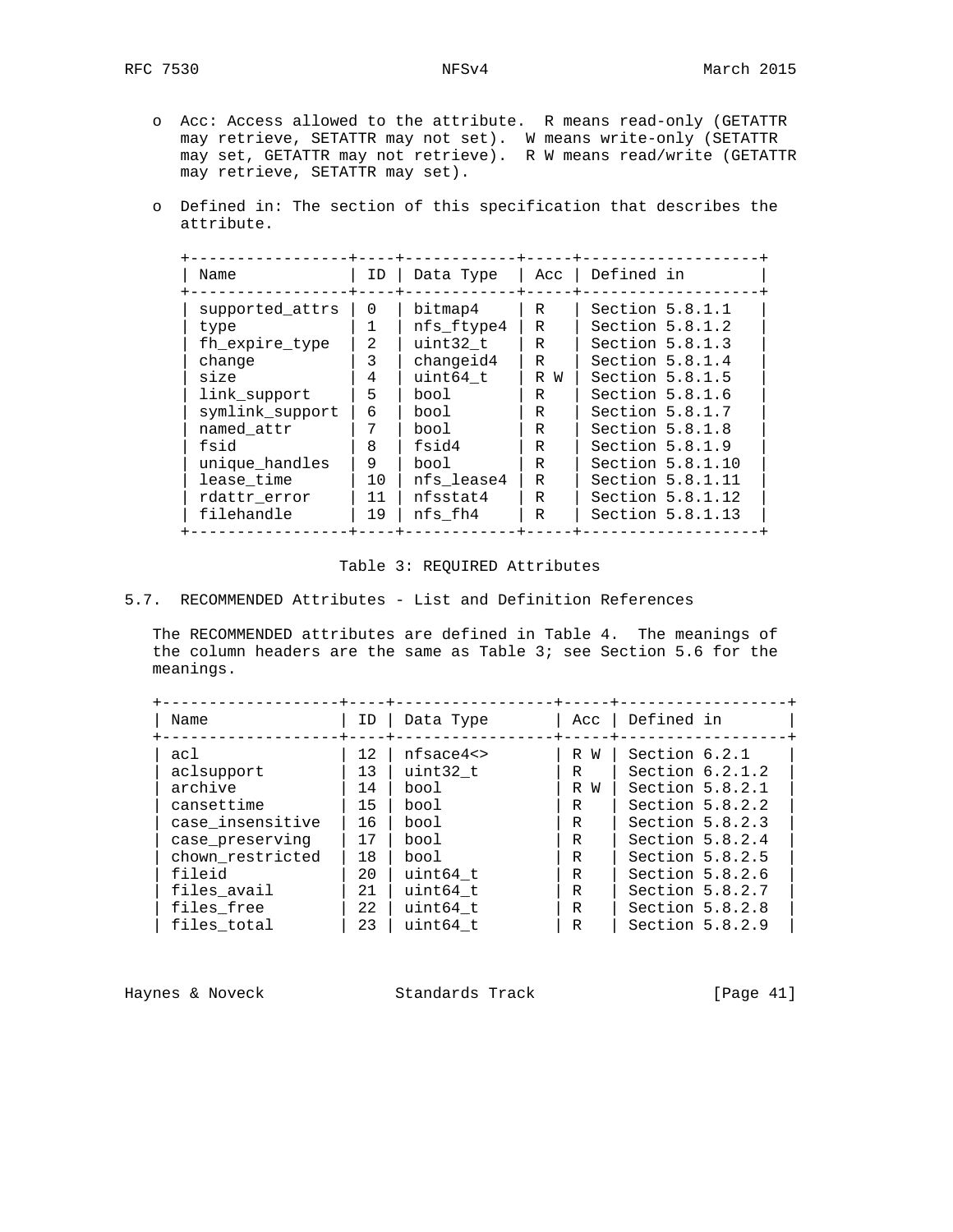| fs locations      | 24 | fs_locations4 | R            | Section 5.8.2.10 |
|-------------------|----|---------------|--------------|------------------|
| hidden            | 25 | bool          | R W          | Section 5.8.2.11 |
| homogeneous       | 26 | bool          | R            | Section 5.8.2.12 |
| maxfilesize       | 27 | uint64_t      | R            | Section 5.8.2.13 |
| maxlink           | 28 | uint32_t      | $\mathbb{R}$ | Section 5.8.2.14 |
| maxname           | 29 | uint32_t      | R            | Section 5.8.2.15 |
| maxread           | 30 | uint64_t      | R            | Section 5.8.2.16 |
| maxwrite          | 31 | uint64_t      | $\mathbb R$  | Section 5.8.2.17 |
| mimetype          | 32 | ascii         | R W          | Section 5.8.2.18 |
|                   |    | REOUIRED4<>   |              |                  |
| mode              | 33 | mode4         | R W          | Section 6.2.2    |
| mounted_on_fileid | 55 | uint64 t      | $\mathbb{R}$ | Section 5.8.2.19 |
| no trunc          | 34 | bool          | $\mathbb{R}$ | Section 5.8.2.20 |
| numlinks          | 35 | uint32_t      | R            | Section 5.8.2.21 |
| owner             | 36 | utf8str mixed | R W          | Section 5.8.2.22 |
| owner_group       | 37 | utf8str_mixed | R W          | Section 5.8.2.23 |
| quota_avail_hard  | 38 | uint64_t      | $\mathbb{R}$ | Section 5.8.2.24 |
| quota_avail_soft  | 39 | uint64 t      | R            | Section 5.8.2.25 |
| quota_used        | 40 | uint64_t      | R            | Section 5.8.2.26 |
| rawdev            | 41 | specdata4     | $\mathbb{R}$ | Section 5.8.2.27 |
| space_avail       | 42 | uint64 t      | $\mathbb{R}$ | Section 5.8.2.28 |
| space free        | 43 | uint64 t      | $\mathbb{R}$ | Section 5.8.2.29 |
| space_total       | 44 | uint64 t      | $\mathbb{R}$ | Section 5.8.2.30 |
| space used        | 45 | uint64 t      | R            | Section 5.8.2.31 |
| system            | 46 | bool          | R W          | Section 5.8.2.32 |
| time access       | 47 | nfstime4      | R            | Section 5.8.2.33 |
| time_access_set   | 48 | settime4      | W            | Section 5.8.2.34 |
| time_backup       | 49 | nfstime4      | R W          | Section 5.8.2.35 |
| time_create       | 50 | nfstime4      | R W          | Section 5.8.2.36 |
| time delta        | 51 | nfstime4      | R            | Section 5.8.2.37 |
| time metadata     | 52 | nfstime4      | $\mathbb{R}$ | Section 5.8.2.38 |
| time modify       | 53 | nfstime4      | R            | Section 5.8.2.39 |
| time modify set   | 54 | settime4      | W            | Section 5.8.2.40 |
|                   |    |               |              |                  |

# Table 4: RECOMMENDED Attributes

# 5.8. Attribute Definitions

# 5.8.1. Definitions of REQUIRED Attributes

5.8.1.1. Attribute 0: supported\_attrs

 The bit vector that would retrieve all REQUIRED and RECOMMENDED attributes that are supported for this object. The scope of this attribute applies to all objects with a matching fsid.

Haynes & Noveck Standards Track [Page 42]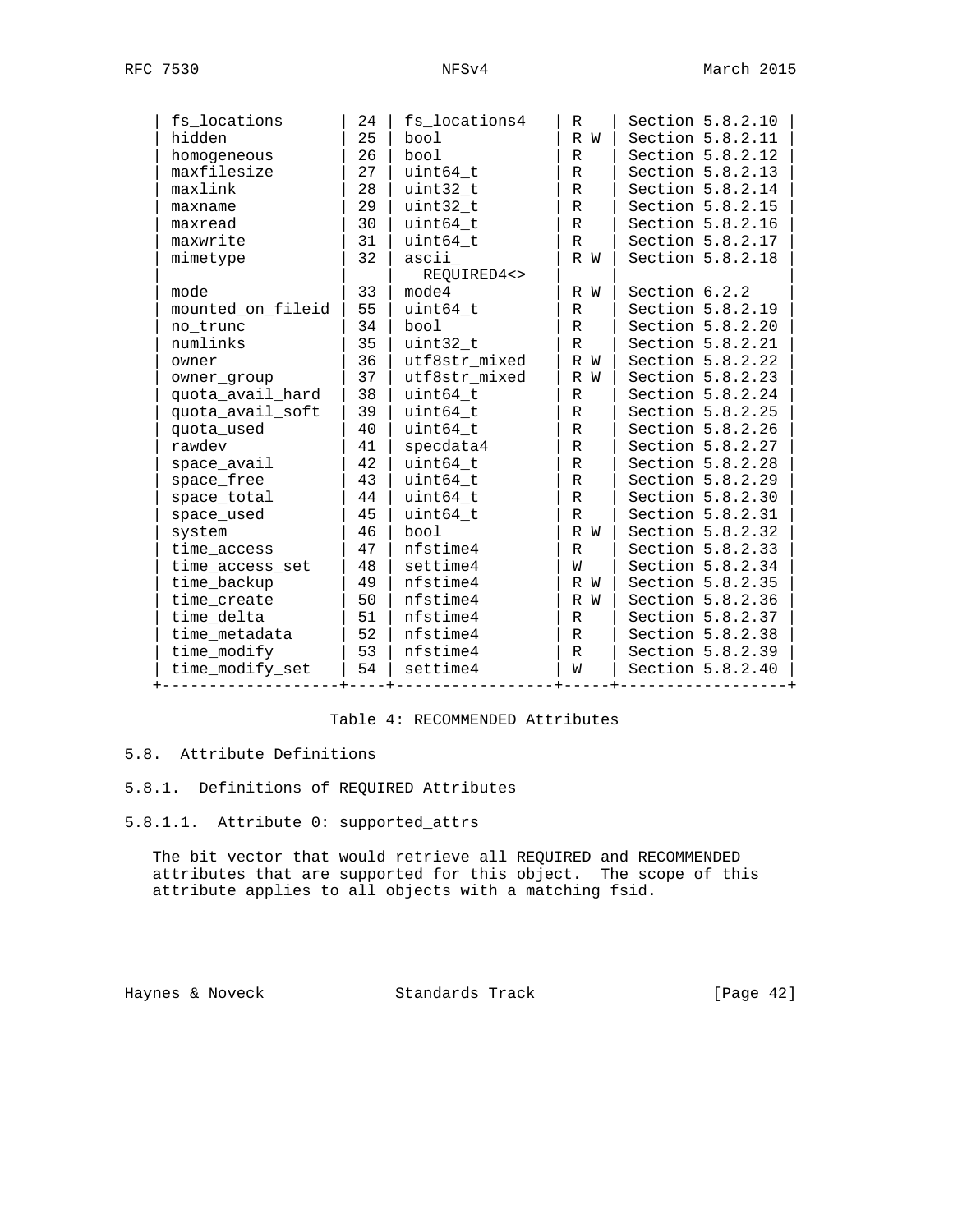## 5.8.1.2. Attribute 1: type

 Designates the type of an object in terms of one of a number of special constants:

- o NF4REG designates a regular file.
- o NF4DIR designates a directory.
- o NF4BLK designates a block device special file.
- o NF4CHR designates a character device special file.
- o NF4LNK designates a symbolic link.
- o NF4SOCK designates a named socket special file.
- o NF4FIFO designates a fifo special file.
- o NF4ATTRDIR designates a named attribute directory.
- o NF4NAMEDATTR designates a named attribute.

 Within the explanatory text and operation descriptions, the following phrases will be used with the meanings given below:

- o The phrase "is a directory" means that the object's type attribute is NF4DIR or NF4ATTRDIR.
- o The phrase "is a special file" means that the object's type attribute is NF4BLK, NF4CHR, NF4SOCK, or NF4FIFO.
- o The phrase "is a regular file" means that the object's type attribute is NF4REG or NF4NAMEDATTR.
- o The phrase "is a symbolic link" means that the object's type attribute is NF4LNK.

5.8.1.3. Attribute 2: fh\_expire\_type

 The server uses this to specify filehandle expiration behavior to the client. See Section 4 for additional description.

Haynes & Noveck Standards Track [Page 43]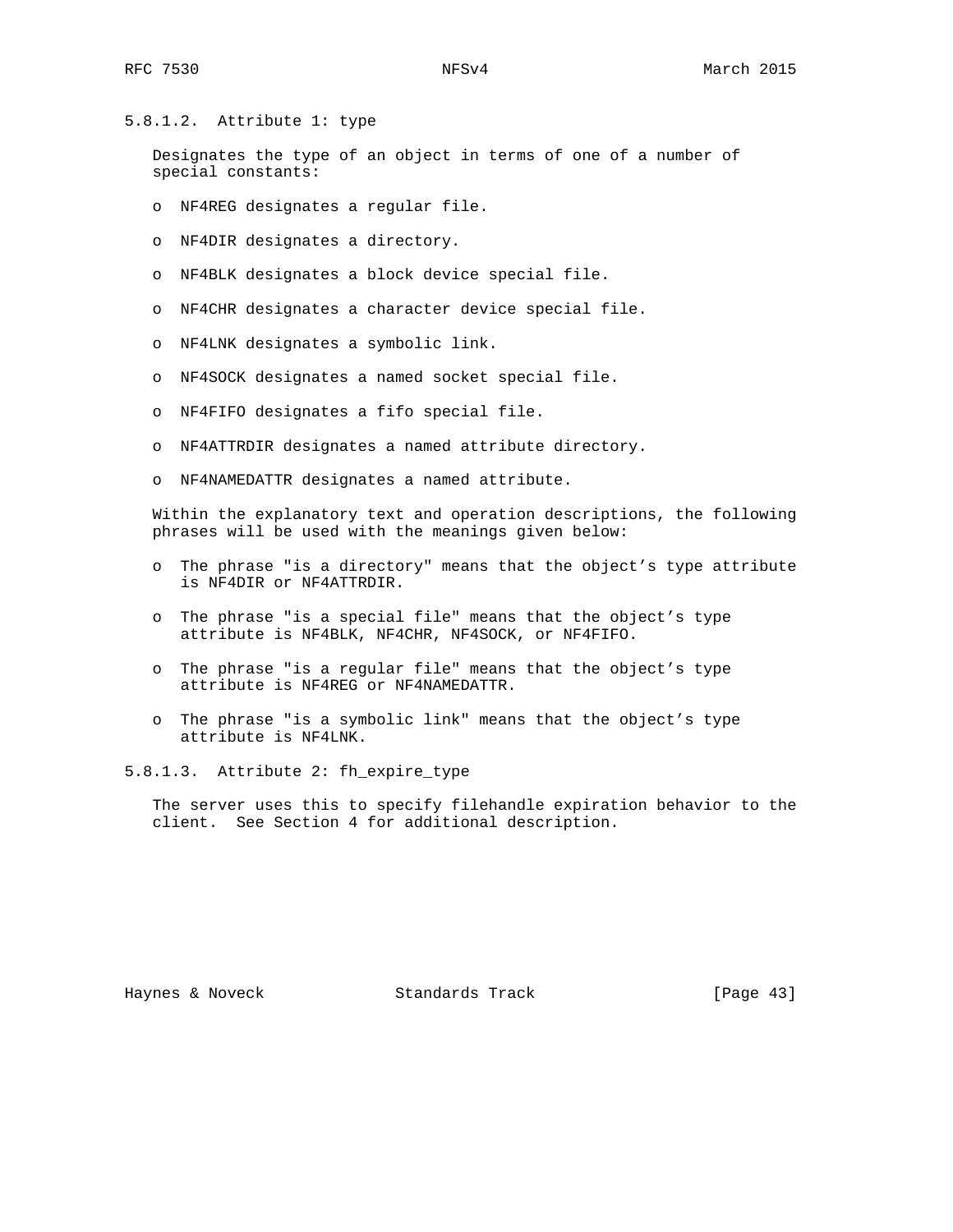5.8.1.4. Attribute 3: change

 A value created by the server that the client can use to determine if file data, directory contents, or attributes of the object have been modified. The server MAY return the object's time\_metadata attribute for this attribute's value but only if the file system object cannot be updated more frequently than the resolution of time\_metadata.

5.8.1.5. Attribute 4: size

The size of the object in bytes.

5.8.1.6. Attribute 5: link\_support

TRUE, if the object's file system supports hard links.

5.8.1.7. Attribute 6: symlink\_support

TRUE, if the object's file system supports symbolic links.

5.8.1.8. Attribute 7: named\_attr

 TRUE, if this object has named attributes. In other words, this object has a non-empty named attribute directory.

5.8.1.9. Attribute 8: fsid

 Unique file system identifier for the file system holding this object. The fsid attribute has major and minor components, each of which are of data type uint64\_t.

5.8.1.10. Attribute 9: unique\_handles

 TRUE, if two distinct filehandles are guaranteed to refer to two different file system objects.

5.8.1.11. Attribute 10: lease\_time

Duration of the lease at the server in seconds.

5.8.1.12. Attribute 11: rdattr\_error

 Error returned from an attempt to retrieve attributes during a READDIR operation.

5.8.1.13. Attribute 19: filehandle

The filehandle of this object (primarily for READDIR requests).

Haynes & Noveck Standards Track [Page 44]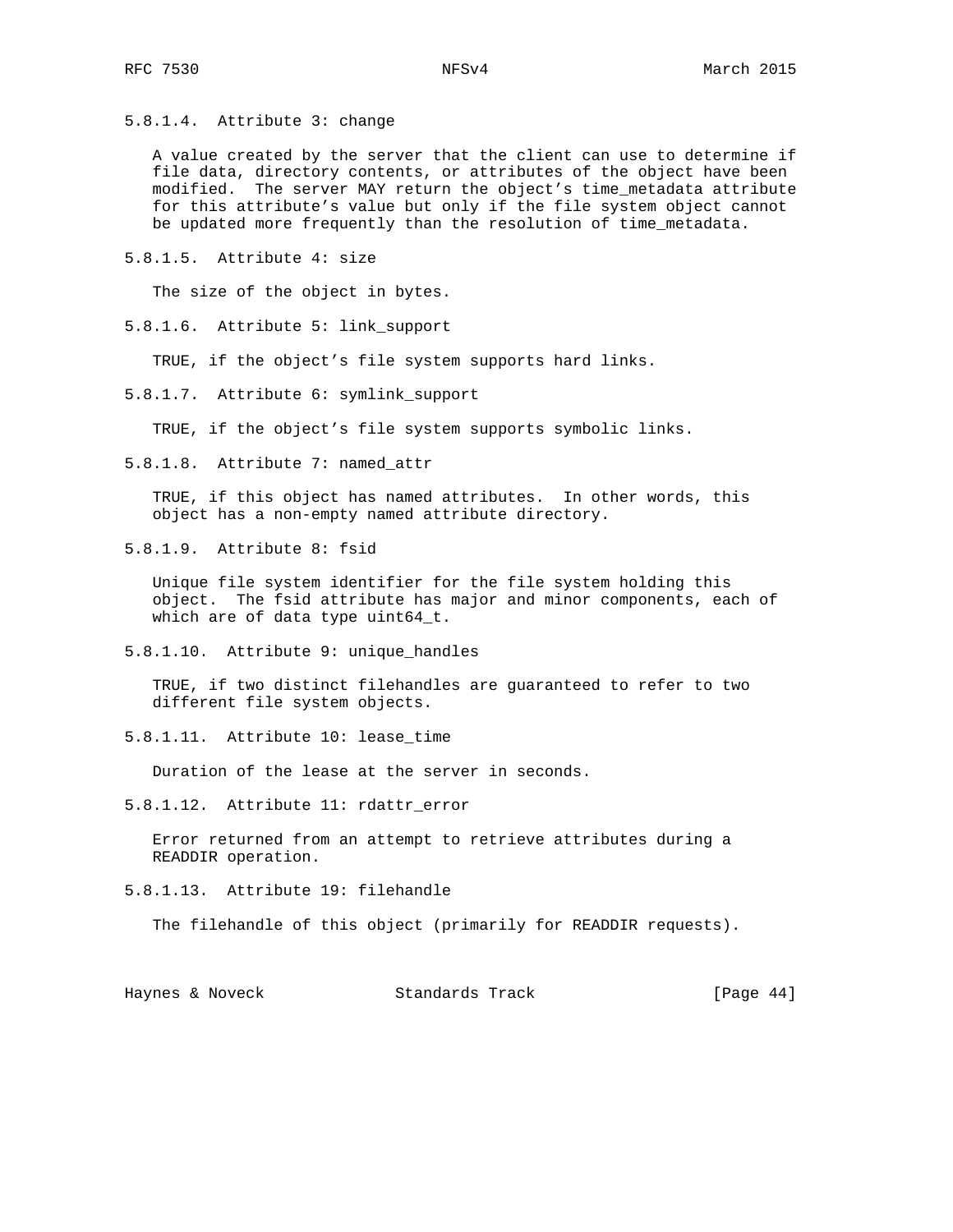5.8.2. Definitions of Uncategorized RECOMMENDED Attributes

 The definitions of most of the RECOMMENDED attributes follow. Collections that share a common category are defined in other sections.

5.8.2.1. Attribute 14: archive

 TRUE, if this file has been archived since the time of the last modification (deprecated in favor of time\_backup).

5.8.2.2. Attribute 15: cansettime

 TRUE, if the server is able to change the times for a file system object as specified in a SETATTR operation.

5.8.2.3. Attribute 16: case\_insensitive

 TRUE, if filename comparisons on this file system are case insensitive. This refers only to comparisons, and not to the case in which filenames are stored.

5.8.2.4. Attribute 17: case\_preserving

 TRUE, if the filename case on this file system is preserved. This refers only to how filenames are stored, and not to how they are compared. Filenames stored in mixed case might be compared using either case-insensitive or case-sensitive comparisons.

5.8.2.5. Attribute 18: chown\_restricted

 If TRUE, the server will reject any request to change either the owner or the group associated with a file if the caller is not a privileged user (for example, "root" in UNIX operating environments or the "Take Ownership" privilege in Windows 2000).

5.8.2.6. Attribute 20: fileid

A number uniquely identifying the file within the file system.

5.8.2.7. Attribute 21: files\_avail

 File slots available to this user on the file system containing this object -- this should be the smallest relevant limit.

Haynes & Noveck Standards Track [Page 45]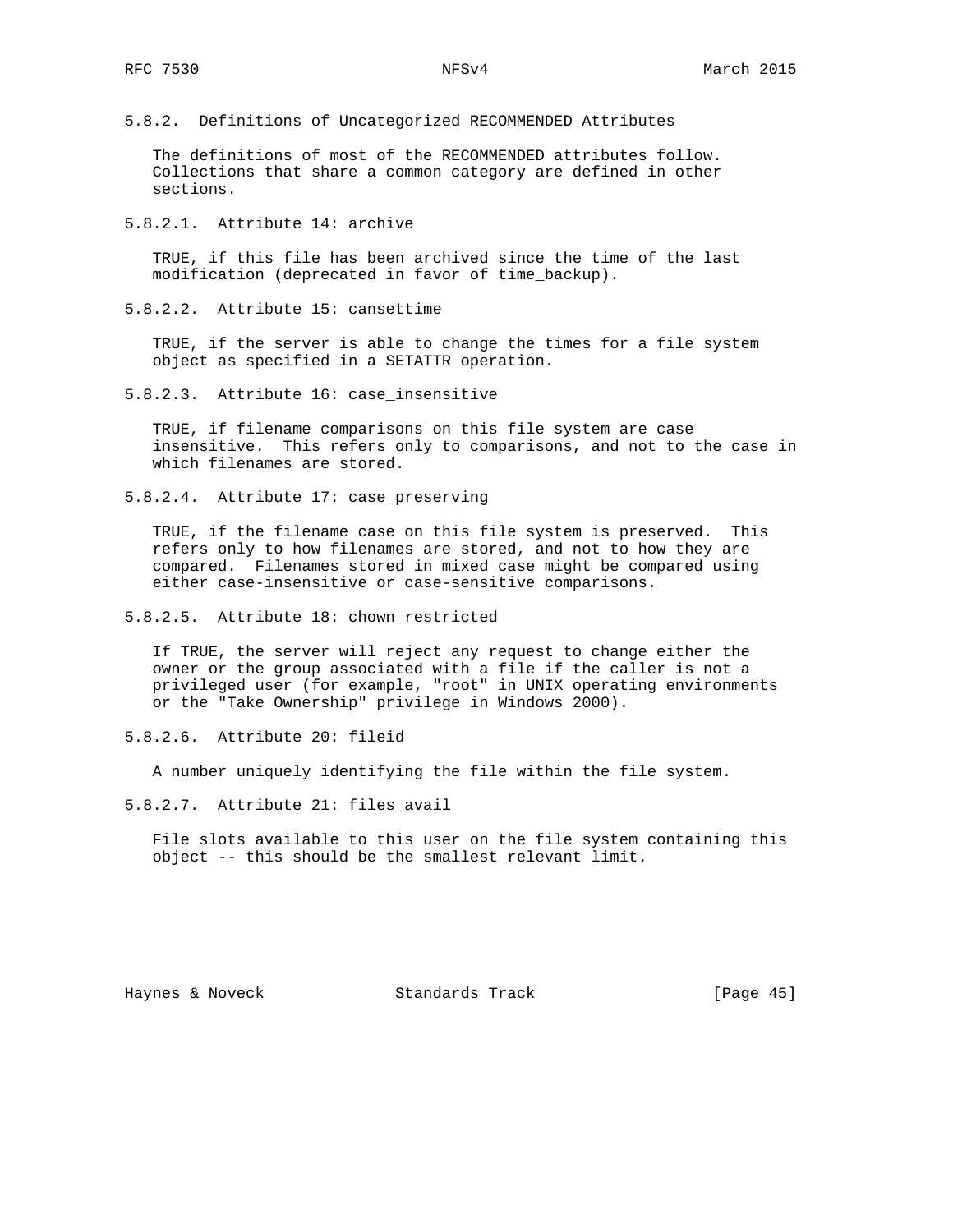5.8.2.8. Attribute 22: files\_free

Free file slots on the file system containing this object -- this should be the smallest relevant limit.

5.8.2.9. Attribute 23: files\_total

Total file slots on the file system containing this object.

5.8.2.10. Attribute 24: fs\_locations

 Locations where this file system may be found. If the server returns NFS4ERR\_MOVED as an error, this attribute MUST be supported.

 The server specifies the rootpath for a given server by returning a path consisting of zero path components.

5.8.2.11. Attribute 25: hidden

 TRUE, if the file is considered hidden with respect to the Windows API.

5.8.2.12. Attribute 26: homogeneous

 TRUE, if this object's file system is homogeneous, i.e., all objects in the file system (all objects on the server with the same fsid) have common values for all per-file system attributes.

5.8.2.13. Attribute 27: maxfilesize

Maximum supported file size for the file system of this object.

5.8.2.14. Attribute 28: maxlink

Maximum number of hard links for this object.

5.8.2.15. Attribute 29: maxname

Maximum filename size supported for this object.

5.8.2.16. Attribute 30: maxread

 Maximum amount of data the READ operation will return for this object.

Haynes & Noveck Standards Track [Page 46]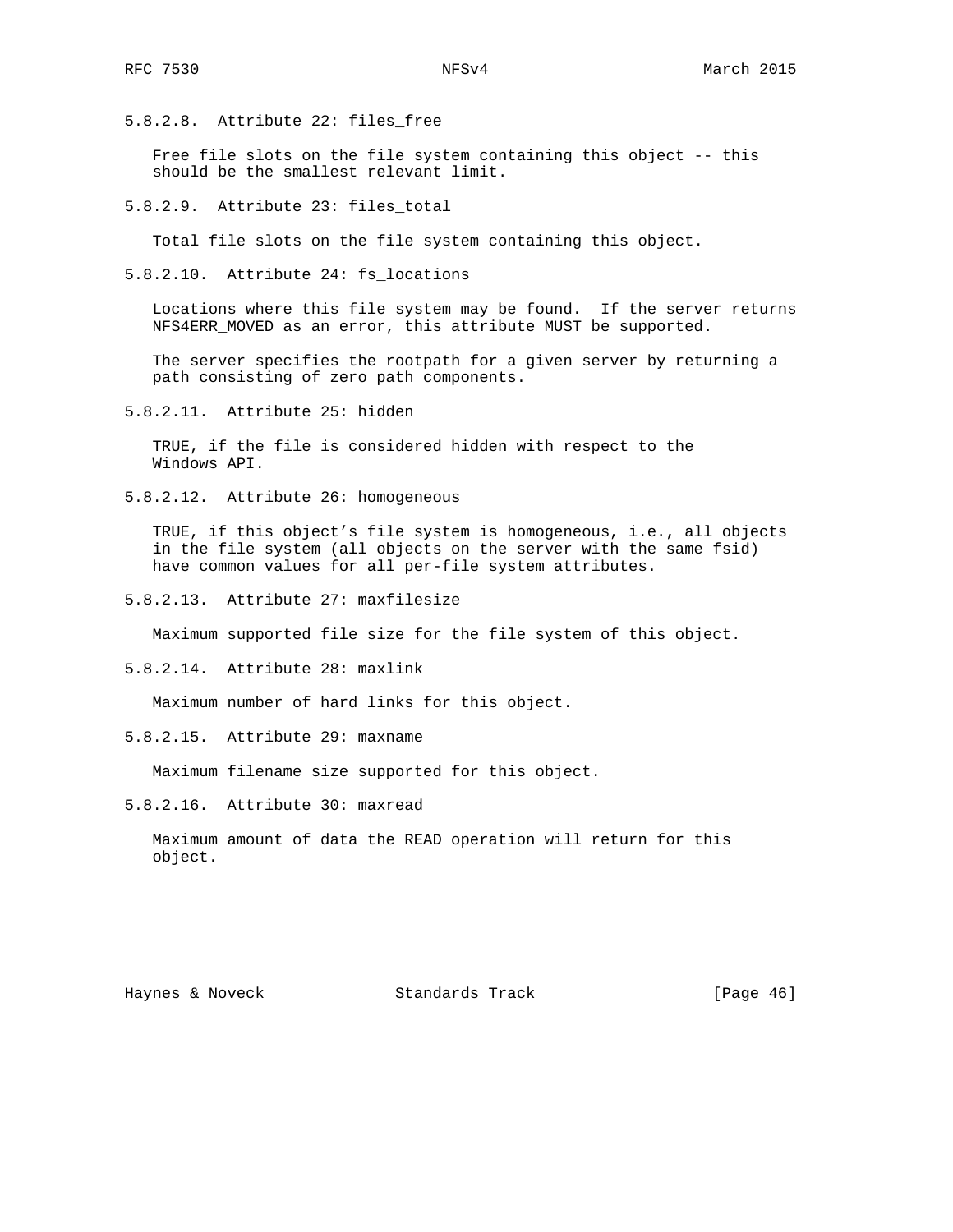5.8.2.17. Attribute 31: maxwrite

 Maximum amount of data the WRITE operation will accept for this object. This attribute SHOULD be supported if the file is writable. Lack of this attribute can lead to the client either wasting bandwidth or not receiving the best performance.

5.8.2.18. Attribute 32: mimetype

MIME media type/subtype of this object.

5.8.2.19. Attribute 55: mounted\_on\_fileid

 Like fileid, but if the target filehandle is the root of a file system, this attribute represents the fileid of the underlying directory.

 UNIX-based operating environments connect a file system into the namespace by connecting (mounting) the file system onto the existing file object (the mount point, usually a directory) of an existing file system. When the mount point's parent directory is read via an API such as readdir() [readdir\_api], the return results are directory entries, each with a component name and a fileid. The fileid of the mount point's directory entry will be different from the fileid that the stat() [stat] system call returns. The stat() system call is returning the fileid of the root of the mounted file system, whereas readdir() is returning the fileid that stat() would have returned before any file systems were mounted on the mount point.

 Unlike NFSv3, NFSv4.0 allows a client's LOOKUP request to cross other file systems. The client detects the file system crossing whenever the filehandle argument of LOOKUP has an fsid attribute different from that of the filehandle returned by LOOKUP. A UNIX-based client will consider this a "mount point crossing". UNIX has a legacy scheme for allowing a process to determine its current working directory. This relies on readdir() of a mount point's parent and stat() of the mount point returning fileids as previously described. The mounted\_on\_fileid attribute corresponds to the fileid that readdir() would have returned, as described previously.

 While the NFSv4.0 client could simply fabricate a fileid corresponding to what mounted\_on\_fileid provides (and if the server does not support mounted\_on\_fileid, the client has no choice), there is a risk that the client will generate a fileid that conflicts with one that is already assigned to another object in the file system. Instead, if the server can provide the mounted\_on\_fileid, the potential for client operational problems in this area is eliminated.

Haynes & Noveck Standards Track [Page 47]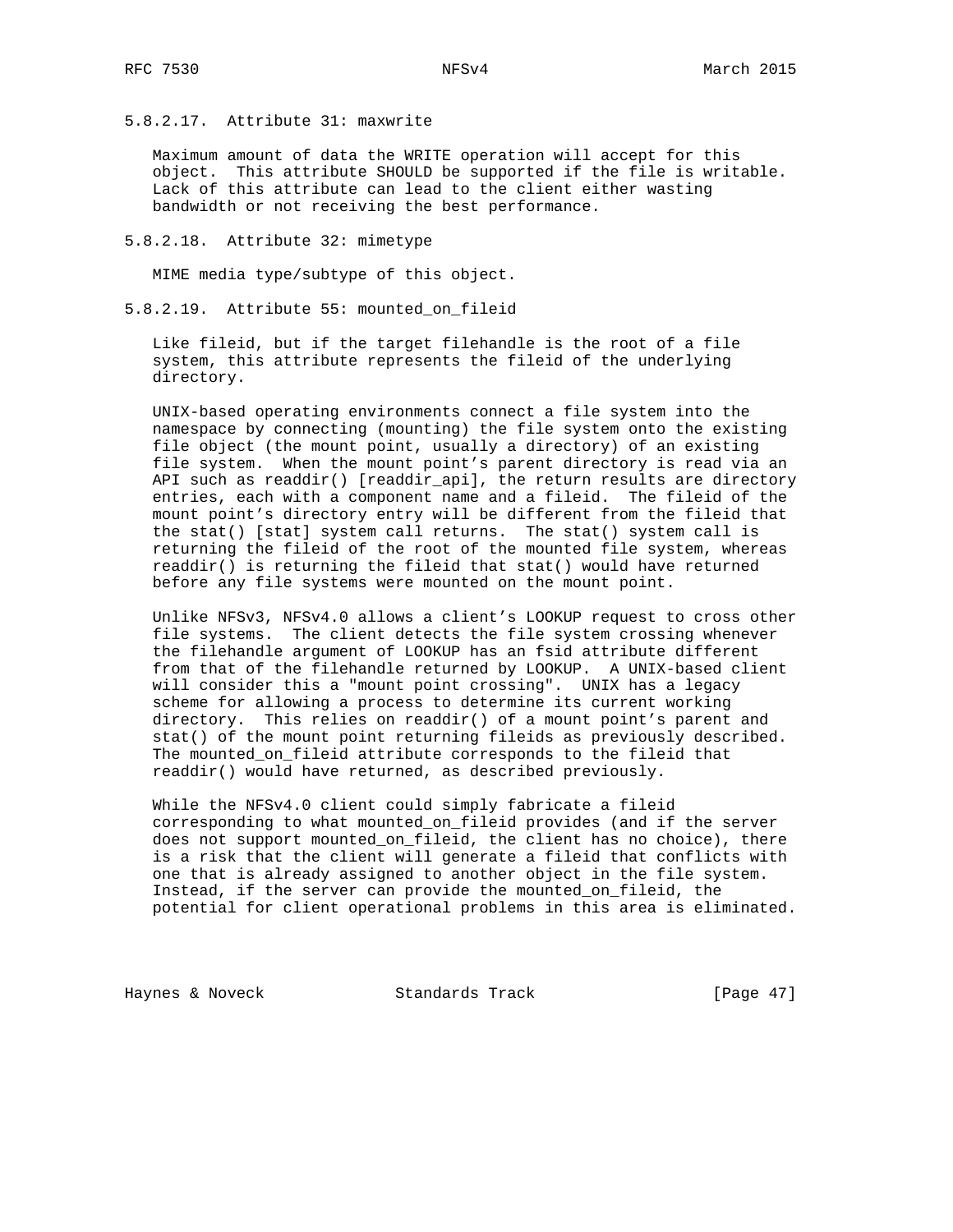If the server detects that there is nothing mounted on top of the target file object, then the value for mounted\_on\_fileid that it returns is the same as that of the fileid attribute.

 The mounted\_on\_fileid attribute is RECOMMENDED, so the server SHOULD provide it if possible, and for a UNIX-based server, this is straightforward. Usually, mounted\_on\_fileid will be requested during a READDIR operation, in which case it is trivial (at least for UNIX-based servers) to return mounted\_on\_fileid since it is equal to the fileid of a directory entry returned by  $readdir()$ . If mounted\_on\_fileid is requested in a GETATTR operation, the server should obey an invariant that has it returning a value that is equal to the file object's entry in the object's parent directory, i.e., what readdir() would have returned. Some operating environments allow a series of two or more file systems to be mounted onto a single mount point. In this case, for the server to obey the aforementioned invariant, it will need to find the base mount point, and not the intermediate mount points.

5.8.2.20. Attribute 34: no\_trunc

 If this attribute is TRUE, then if the client uses a filename longer than name\_max, an error will be returned instead of the name being truncated.

5.8.2.21. Attribute 35: numlinks

Number of hard links to this object.

5.8.2.22. Attribute 36: owner

The string name of the owner of this object.

5.8.2.23. Attribute 37: owner\_group

The string name of the group ownership of this object.

5.8.2.24. Attribute 38: quota\_avail\_hard

 The value in bytes that represents the amount of additional disk space beyond the current allocation that can be allocated to this file or directory before further allocations will be refused. It is understood that this space may be consumed by allocations to other files or directories.

Haynes & Noveck Standards Track [Page 48]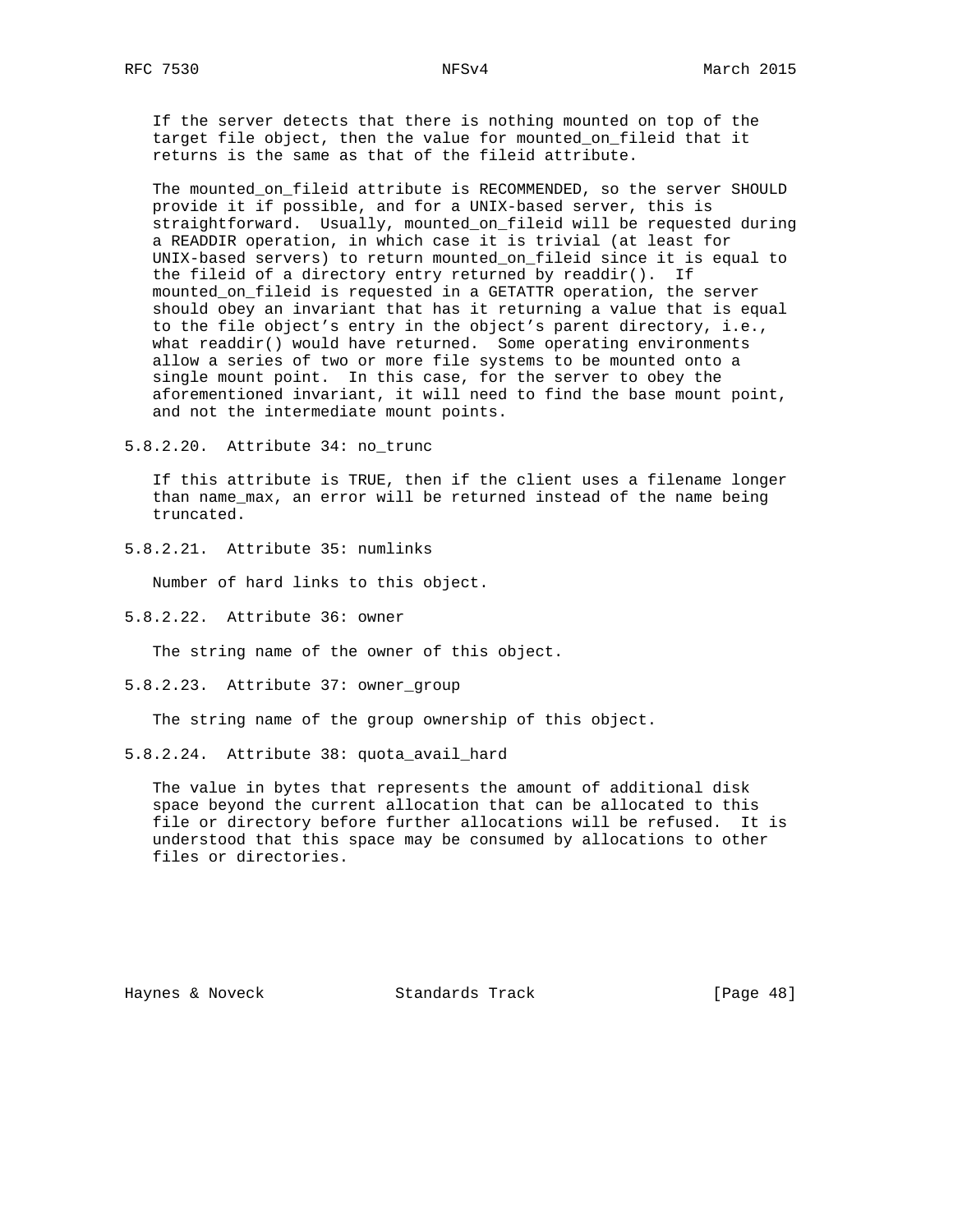# 5.8.2.25. Attribute 39: quota\_avail\_soft

 The value in bytes that represents the amount of additional disk space that can be allocated to this file or directory before the user may reasonably be warned. It is understood that this space may be consumed by allocations to other files or directories, though there may exist server-side rules as to which other files or directories.

## 5.8.2.26. Attribute 40: quota\_used

 The value in bytes that represents the amount of disk space used by this file or directory and possibly a number of other similar files or directories, where the set of "similar" meets at least the criterion that allocating space to any file or directory in the set will reduce the "quota\_avail\_hard" of every other file or directory in the set.

 Note that there may be a number of distinct but overlapping sets of files or directories for which a quota\_used value is maintained, e.g., "all files with a given owner", "all files with a given group owner", etc. The server is at liberty to choose any of those sets when providing the content of the quota\_used attribute but should do so in a repeatable way. The rule may be configured per file system or may be "choose the set with the smallest quota".

5.8.2.27. Attribute 41: rawdev

 Raw device number of file of type NF4BLK or NF4CHR. The device number is split into major and minor numbers. If the file's type attribute is not NF4BLK or NF4CHR, this attribute SHOULD NOT be returned, and any value returned SHOULD NOT be considered useful.

5.8.2.28. Attribute 42: space\_avail

 Disk space in bytes available to this user on the file system containing this object -- this should be the smallest relevant limit.

5.8.2.29. Attribute 43: space\_free

 Free disk space in bytes on the file system containing this object - this should be the smallest relevant limit.

5.8.2.30. Attribute 44: space\_total

Total disk space in bytes on the file system containing this object.

Haynes & Noveck Standards Track [Page 49]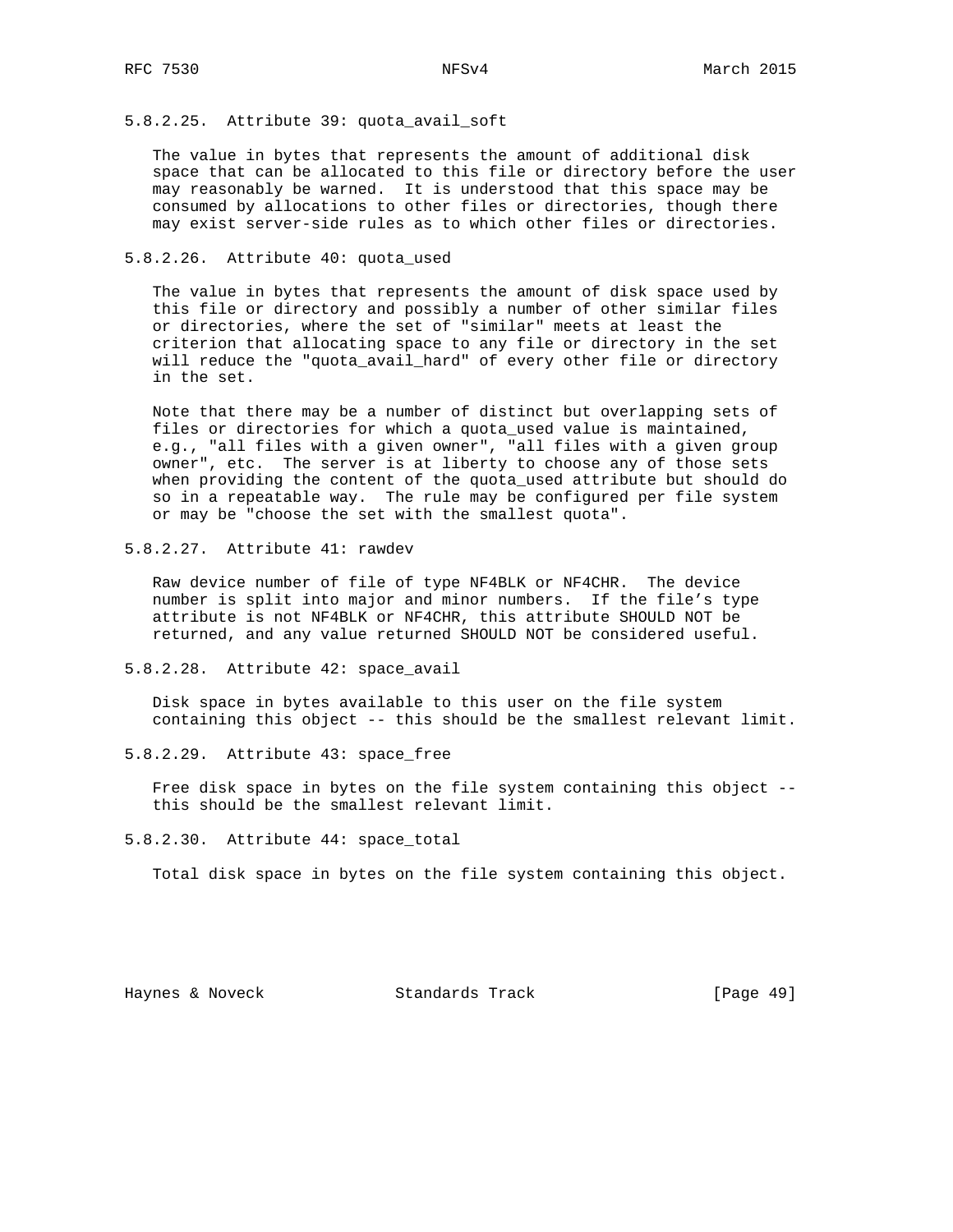5.8.2.31. Attribute 45: space\_used

Number of file system bytes allocated to this object.

5.8.2.32. Attribute 46: system

 TRUE, if this file is a "system" file with respect to the Windows operating environment.

5.8.2.33. Attribute 47: time\_access

 Represents the time of last access to the object by a READ operation sent to the server. The notion of what is an "access" depends on the server's operating environment and/or the server's file system semantics. For example, for servers obeying Portable Operating System Interface (POSIX) semantics, time\_access would be updated only by the READ and READDIR operations and not any of the operations that modify the content of the object [read\_api], [readdir\_api], [write\_api]. Of course, setting the corresponding time\_access\_set attribute is another way to modify the time\_access attribute.

 Whenever the file object resides on a writable file system, the server should make its best efforts to record time\_access into stable storage. However, to mitigate the performance effects of doing so, and most especially whenever the server is satisfying the read of the object's content from its cache, the server MAY cache access time updates and lazily write them to stable storage. It is also acceptable to give administrators of the server the option to disable time\_access updates.

5.8.2.34. Attribute 48: time\_access\_set

Sets the time of last access to the object. SETATTR use only.

5.8.2.35. Attribute 49: time\_backup

The time of last backup of the object.

5.8.2.36. Attribute 50: time\_create

 The time of creation of the object. This attribute does not have any relation to the traditional UNIX file attribute "ctime" ("change time").

5.8.2.37. Attribute 51: time\_delta

Smallest useful server time granularity.

Haynes & Noveck Standards Track [Page 50]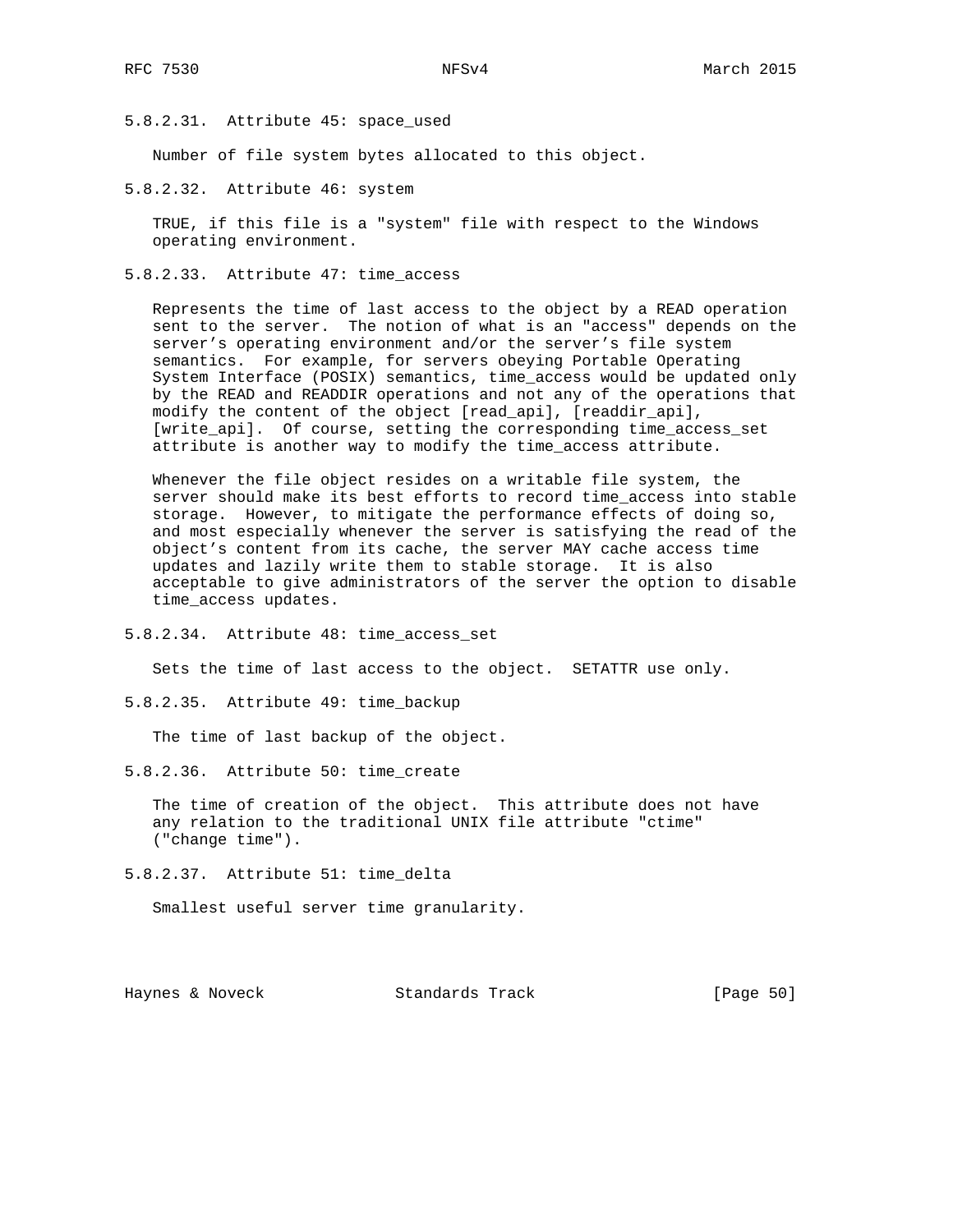5.8.2.38. Attribute 52: time\_metadata

The time of last metadata modification of the object.

5.8.2.39. Attribute 53: time\_modify

The time of last modification to the object.

5.8.2.40. Attribute 54: time\_modify\_set

Sets the time of last modification to the object. SETATTR use only.

5.9. Interpreting owner and owner\_group

 The RECOMMENDED attributes "owner" and "owner\_group" (and also users and groups used as values of the who field within nfs4ace structures used in the acl attribute) are represented in the form of UTF-8 strings. This format avoids the use of a representation that is tied to a particular underlying implementation at the client or server. Note that Section 6.1 of [RFC2624] provides additional rationale. It is expected that the client and server will have their own local representation of owners and groups that is used for local storage or presentation to the application via APIs that expect such a representation. Therefore, the protocol requires that when these attributes are transferred between the client and server, the local representation is translated to a string of the form "identifier@dns\_domain". This allows clients and servers that do not use the same local representation to effectively interoperate since they both use a common syntax that can be interpreted by both.

 Similarly, security principals may be represented in different ways by different security mechanisms. Servers normally translate these representations into a common format, generally that used by local storage, to serve as a means of identifying the users corresponding to these security principals. When these local identifiers are translated to the form of the owner attribute, associated with files created by such principals, they identify, in a common format, the users associated with each corresponding set of security principals.

 The translation used to interpret owner and group strings is not specified as part of the protocol. This allows various solutions to be employed. For example, a local translation table may be consulted that maps a numeric identifier to the user@dns\_domain syntax. A name service may also be used to accomplish the translation. A server may provide a more general service, not limited by any particular translation (which would only translate a limited set of possible strings) by storing the owner and owner\_group attributes in local storage without any translation, or it may augment a translation

Haynes & Noveck Standards Track [Page 51]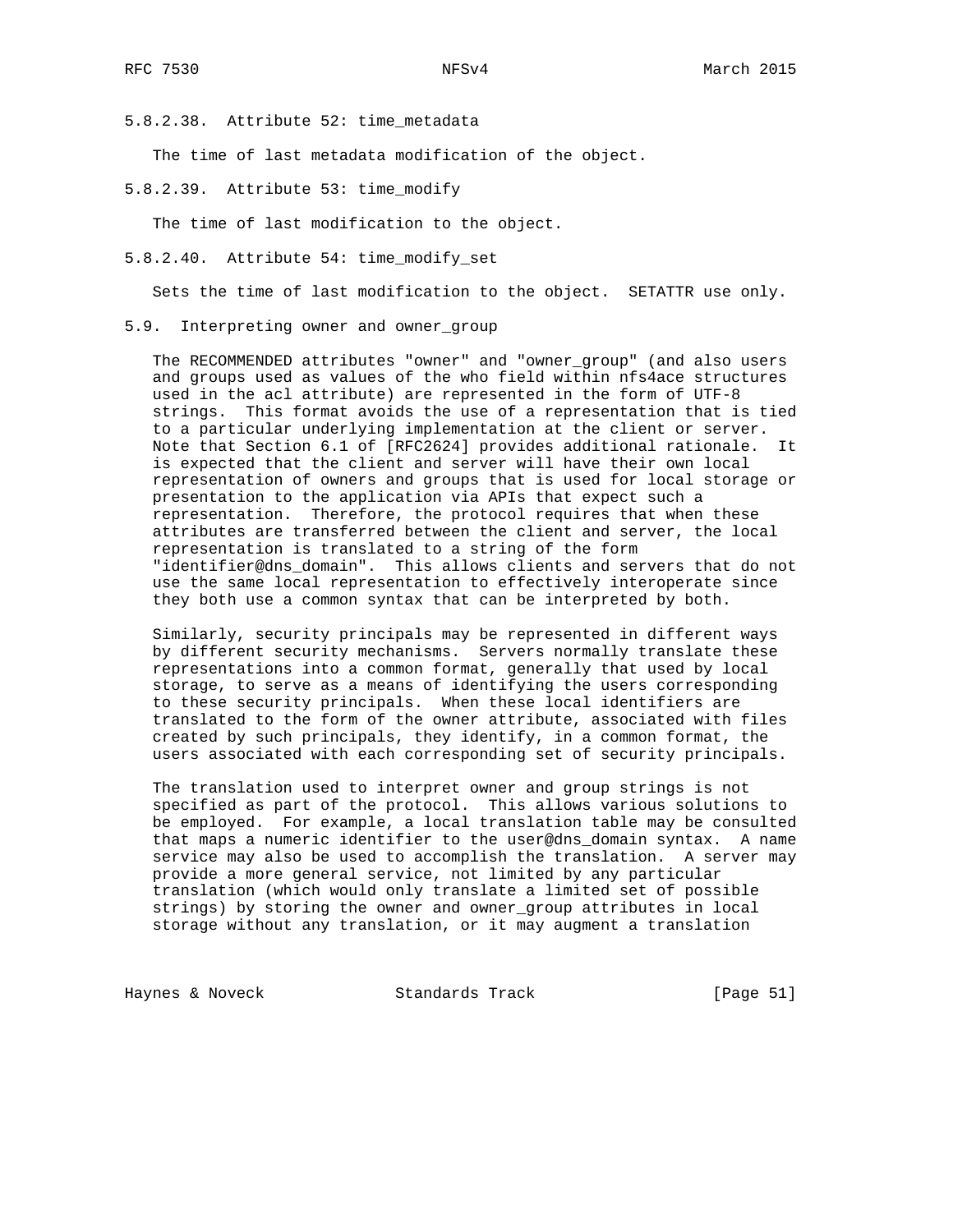method by storing the entire string for attributes for which no translation is available while using the local representation for those cases in which a translation is available.

 Servers that do not provide support for all possible values of user and group strings SHOULD return an error (NFS4ERR\_BADOWNER) when a string is presented that has no translation, as the value to be set for a SETATTR of the owner or owner\_group attributes or as part of the value of the acl attribute. When a server does accept a user or group string as valid on a SETATTR, it is promising to return that same string (see below) when a corresponding GETATTR is done, as long as there has been no further change in the corresponding attribute before the GETATTR. For some internationalization-related exceptions where this is not possible, see below. Configuration changes (including changes from the mapping of the string to the local representation) and ill-constructed name translations (those that contain aliasing) may make that promise impossible to honor. Servers should make appropriate efforts to avoid a situation in which these attributes have their values changed when no real change to either ownership or acls has occurred.

 The "dns\_domain" portion of the owner string is meant to be a DNS domain name -- for example, "user@example.org". Servers should accept as valid a set of users for at least one domain. A server may treat other domains as having no valid translations. A more general service is provided when a server is capable of accepting users for multiple domains, or for all domains, subject to security constraints.

 As an implementation guide, both clients and servers may provide a means to configure the "dns\_domain" portion of the owner string. For example, the DNS domain name of the host running the NFS server might be "lab.example.org", but the user names are defined in "example.org". In the absence of such a configuration, or as a default, the current DNS domain name of the server should be the value used for the "dns\_domain".

 As mentioned above, it is desirable that a server, when accepting a string of the form "user@domain" or "group@domain" in an attribute, return this same string when that corresponding attribute is fetched. Internationalization issues make this impossible under certain circumstances, and the client needs to take note of these. See Section 12 for a detailed discussion of these issues.

 In the case where there is no translation available to the client or server, the attribute value will be constructed without the "@". Therefore, the absence of the "@" from the owner or owner\_group attribute signifies that no translation was available at the sender

Haynes & Noveck Standards Track [Page 52]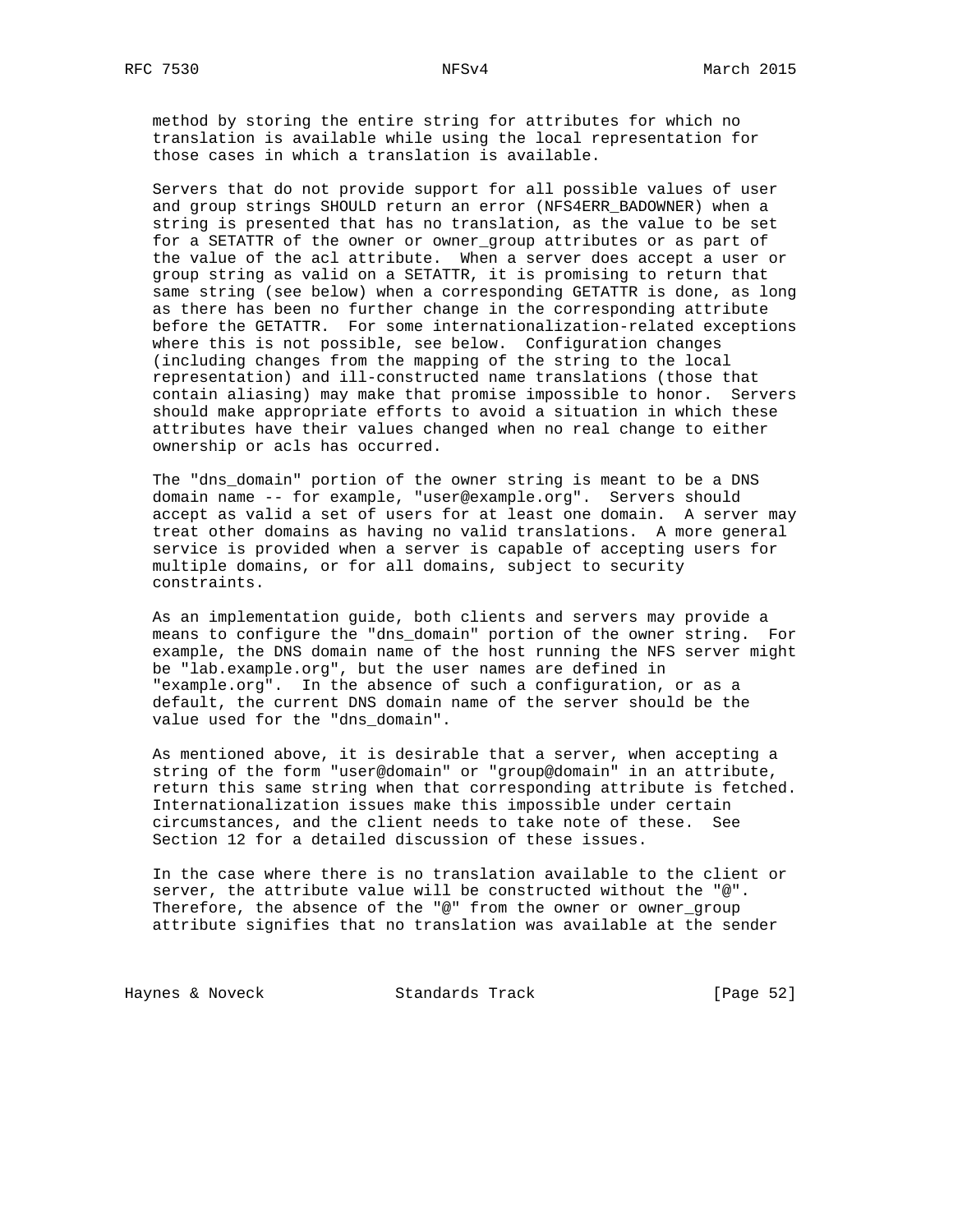and that the receiver of the attribute should not use that string as a basis for translation into its own internal format. Even though the attribute value cannot be translated, it may still be useful. In the case of a client, the attribute string may be used for local display of ownership.

 To provide a greater degree of compatibility with NFSv3, which identified users and groups by 32-bit unsigned user identifiers and group identifiers, owner and group strings that consist of ASCII encoded decimal numeric values with no leading zeros can be given a special interpretation by clients and servers that choose to provide such support. The receiver may treat such a user or group string as representing the same user as would be represented by an NFSv3 uid or gid having the corresponding numeric value.

 A server SHOULD reject such a numeric value if the security mechanism is using Kerberos. That is, in such a scenario, the client will already need to form "user@domain" strings. For any other security mechanism, the server SHOULD accept such numeric values. As an implementation note, the server could make such an acceptance be configurable. If the server does not support numeric values or if it is configured off, then it MUST return an NFS4ERR\_BADOWNER error. If the security mechanism is using Kerberos and the client attempts to use the special form, then the server SHOULD return an NFS4ERR\_BADOWNER error when there is a valid translation for the user or owner designated in this way. In that case, the client must use the appropriate user@domain string and not the special form for compatibility.

 The client MUST always accept numeric values if the security mechanism is not RPCSEC\_GSS. A client can determine if a server supports numeric identifiers by first attempting to provide a numeric identifier. If this attempt is rejected with an NFS4ERR\_BADOWNER error, then the client should only use named identifiers of the form "user@dns\_domain".

 The owner string "nobody" may be used to designate an anonymous user, which will be associated with a file created by a security principal that cannot be mapped through normal means to the owner attribute.

#### 5.10. Character Case Attributes

 With respect to the case\_insensitive and case\_preserving attributes, case-insensitive comparisons of Unicode characters SHOULD use Unicode Default Case Folding as defined in Chapter 3 of the Unicode Standard [UNICODE] and MAY override that behavior for specific selected characters with the case folding defined in the SpecialCasing.txt [SPECIALCASING] file; see Section 3.13 of the Unicode Standard.

Haynes & Noveck Standards Track [Page 53]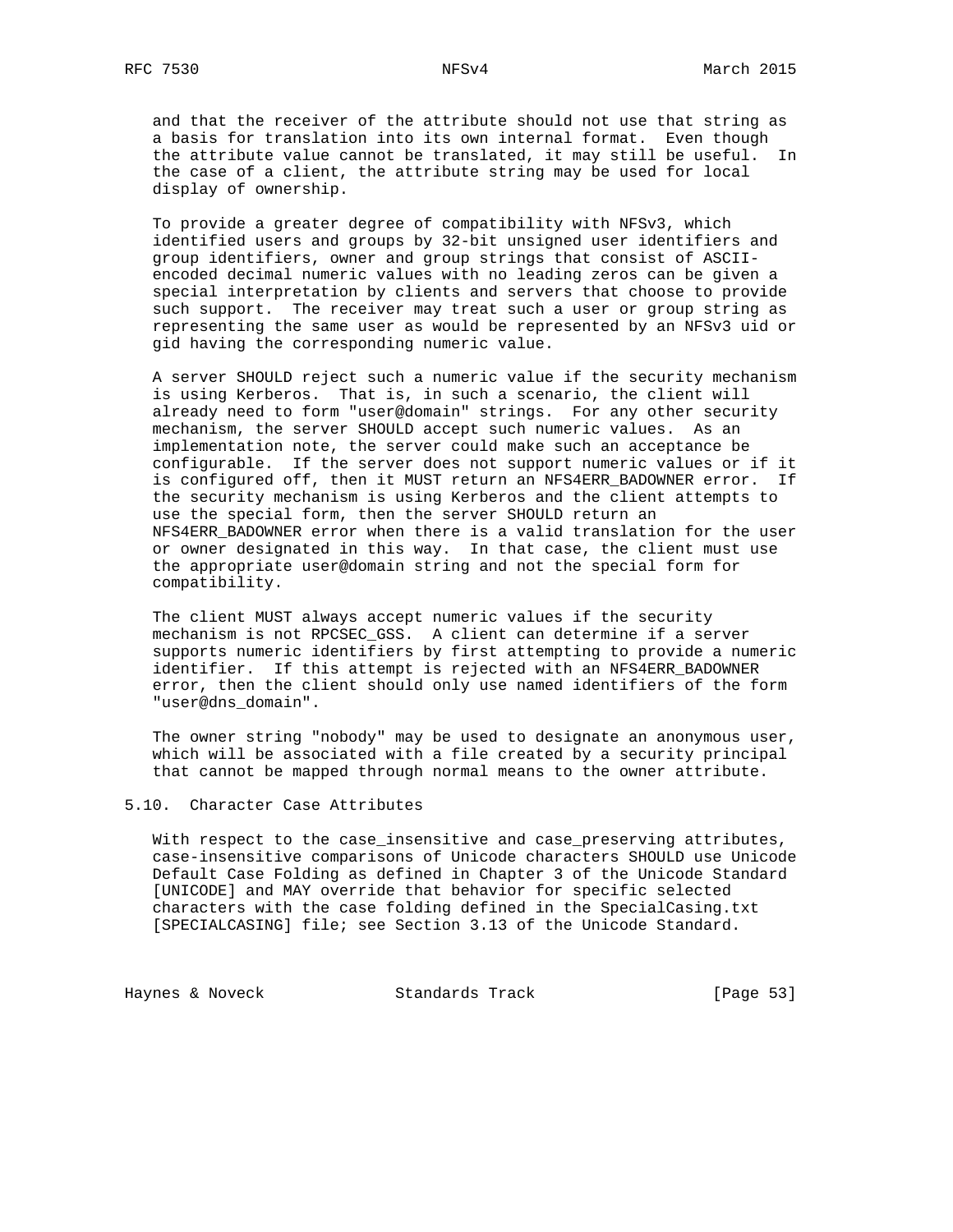The SpecialCasing.txt file replaces the Default Case Folding with locale- and context-dependent case folding for specific situations. An example of locale- and context-dependent case folding is that LATIN CAPITAL LETTER I ("I", U+0049) is default case folded to LATIN SMALL LETTER I ("i", U+0069). However, several languages (e.g., Turkish) treat an "I" character with a dot as a different letter than an "I" character without a dot; therefore, in such languages, unless an I is before a dot\_above, the "I" (U+0049) character should be case folded to a different character, LATIN SMALL LETTER DOTLESS I (U+0131).

 The [UNICODE] and [SPECIALCASING] references in this RFC are for version 7.0.0 of the Unicode standard, as that was the latest version of Unicode when this RFC was published. Implementations SHOULD always use the latest version of Unicode (<http://www.unicode.org/versions/latest/>).

6. Access Control Attributes

 Access Control Lists (ACLs) are file attributes that specify fine grained access control. This section covers the "acl", "aclsupport", and "mode" file attributes, and their interactions. Note that file attributes may apply to any file system object.

6.1. Goals

 ACLs and modes represent two well-established models for specifying permissions. This section specifies requirements that attempt to meet the following goals:

- o If a server supports the mode attribute, it should provide reasonable semantics to clients that only set and retrieve the mode attribute.
- o If a server supports ACL attributes, it should provide reasonable semantics to clients that only set and retrieve those attributes.
- o On servers that support the mode attribute, if ACL attributes have never been set on an object, via inheritance or explicitly, the behavior should be traditional UNIX-like behavior.
- o On servers that support the mode attribute, if the ACL attributes have been previously set on an object, either explicitly or via inheritance:
	- \* Setting only the mode attribute should effectively control the traditional UNIX-like permissions of read, write, and execute on owner, owner\_group, and other.

| Standards Track<br>Haynes & Noveck | [Page $54$ ] |  |
|------------------------------------|--------------|--|
|------------------------------------|--------------|--|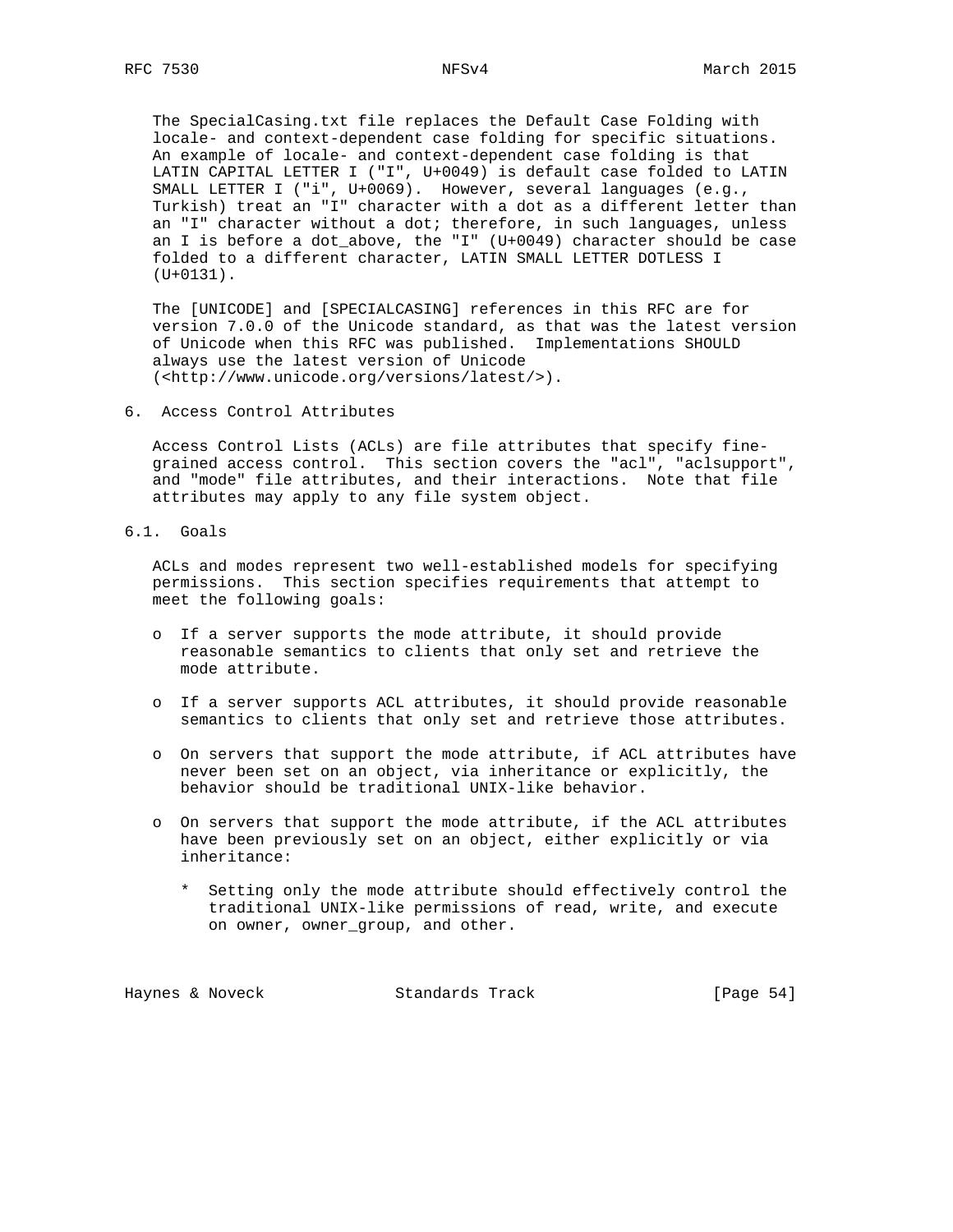- \* Setting only the mode attribute should provide reasonable security. For example, setting a mode of 000 should be enough to ensure that future opens for read or write by any principal fail, regardless of a previously existing or inherited ACL.
- o When a mode attribute is set on an object, the ACL attributes may need to be modified so as to not conflict with the new mode. In such cases, it is desirable that the ACL keep as much information as possible. This includes information about inheritance, AUDIT and ALARM access control entries (ACEs), and permissions granted and denied that do not conflict with the new mode.
- 6.2. File Attributes Discussion

 Support for each of the ACL attributes is RECOMMENDED and not required, since file systems accessed using NFSv4 might not support ACLs.

6.2.1. Attribute 12: acl

 The NFSv4.0 ACL attribute contains an array of ACEs that are associated with the file system object. Although the client can read and write the acl attribute, the server is responsible for using the ACL to perform access control. The client can use the OPEN or ACCESS operations to check access without modifying or reading data or metadata.

The NFS ACE structure is defined as follows:

typedef uint32\_t acetype4;

typedef uint32\_t aceflag4;

typedef uint32 t acemask4;

|  | struct $nf$ sace4 { |                    |
|--|---------------------|--------------------|
|  | acetype4            | type;              |
|  | aceflag4            | flaq;              |
|  | acemask4            | access mask;       |
|  | utf8str_mixed       | who $\mathfrak{i}$ |
|  |                     |                    |

};

 To determine if a request succeeds, the server processes each nfsace4 entry in order. Only ACEs that have a "who" that matches the requester are considered. Each ACE is processed until all of the bits of the requester's access have been ALLOWED. Once a bit (see below) has been ALLOWED by an ACCESS\_ALLOWED\_ACE, it is no longer considered in the processing of later ACEs. If an ACCESS\_DENIED\_ACE

Haynes & Noveck Standards Track [Page 55]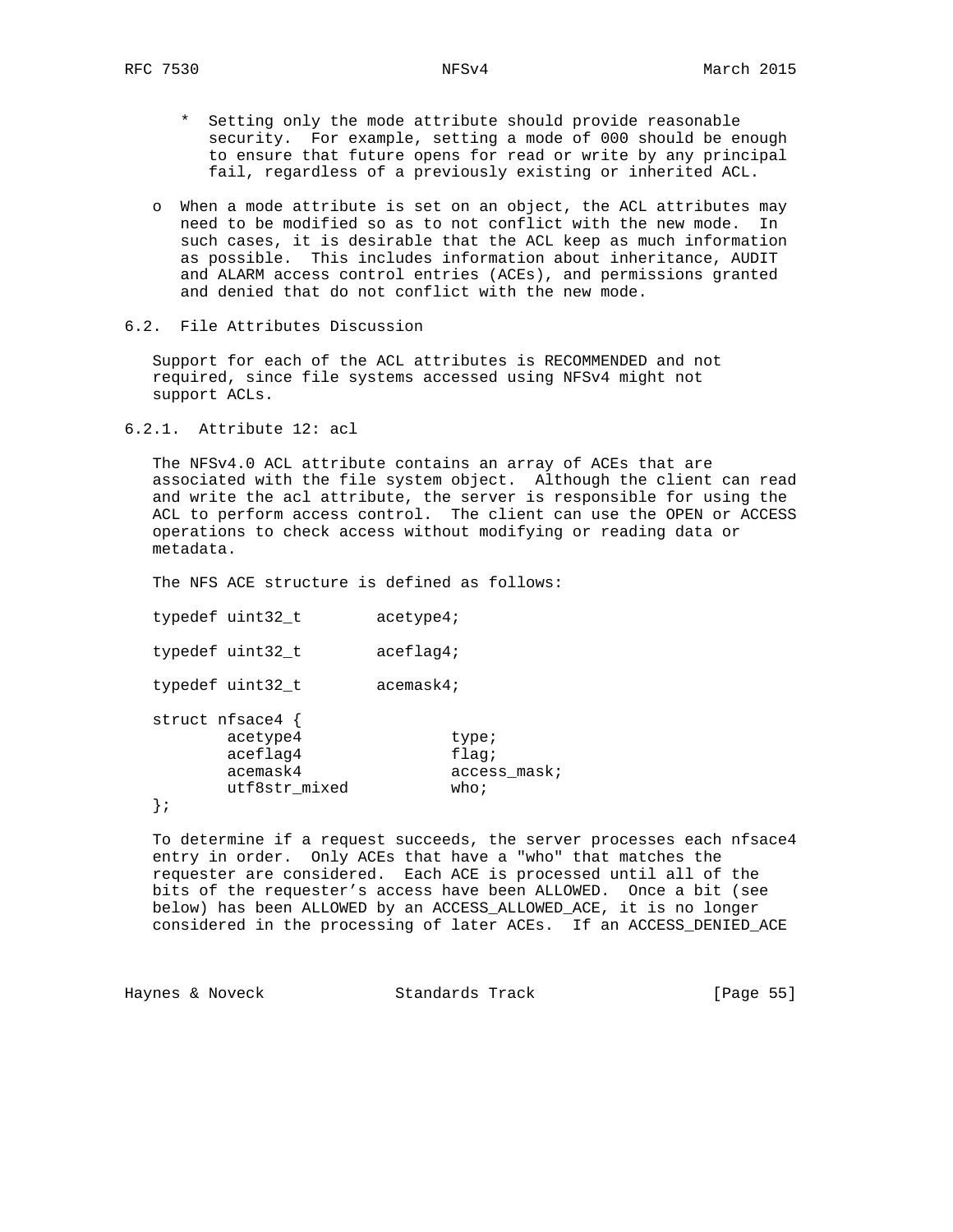is encountered where the requester's access still has unALLOWED bits in common with the "access\_mask" of the ACE, the request is denied. When the ACL is fully processed, if there are bits in the requester's mask that have not been ALLOWED or DENIED, access is denied.

 Unlike the ALLOW and DENY ACE types, the ALARM and AUDIT ACE types do not affect a requester's access and instead are for triggering events as a result of a requester's access attempt. Therefore, AUDIT and ALARM ACEs are processed only after processing ALLOW and DENY ACEs.

 The NFSv4.0 ACL model is quite rich. Some server platforms may provide access control functionality that goes beyond the UNIX-style mode attribute but that is not as rich as the NFS ACL model. So that users can take advantage of this more limited functionality, the server may support the acl attributes by mapping between its ACL model and the NFSv4.0 ACL model. Servers must ensure that the ACL they actually store or enforce is at least as strict as the NFSv4 ACL that was set. It is tempting to accomplish this by rejecting any ACL that falls outside the small set that can be represented accurately. However, such an approach can render ACLs unusable without special client-side knowledge of the server's mapping, which defeats the purpose of having a common NFSv4 ACL protocol. Therefore, servers should accept every ACL that they can without compromising security. To help accomplish this, servers may make a special exception, in the case of unsupported permission bits, to the rule that bits not ALLOWED or DENIED by an ACL must be denied. For example, a UNIX style server might choose to silently allow read attribute permissions even though an ACL does not explicitly allow those permissions. (An ACL that explicitly denies permission to read attributes should still result in a denial.)

 The situation is complicated by the fact that a server may have multiple modules that enforce ACLs. For example, the enforcement for NFSv4.0 access may be different from, but not weaker than, the enforcement for local access, and both may be different from the enforcement for access through other protocols such as Server Message Block (SMB) [MS-SMB]. So it may be useful for a server to accept an ACL even if not all of its modules are able to support it.

 The guiding principle with regard to NFSv4 access is that the server must not accept ACLs that give an appearance of more restricted access to a file than what is actually enforced.

Haynes & Noveck Standards Track [Page 56]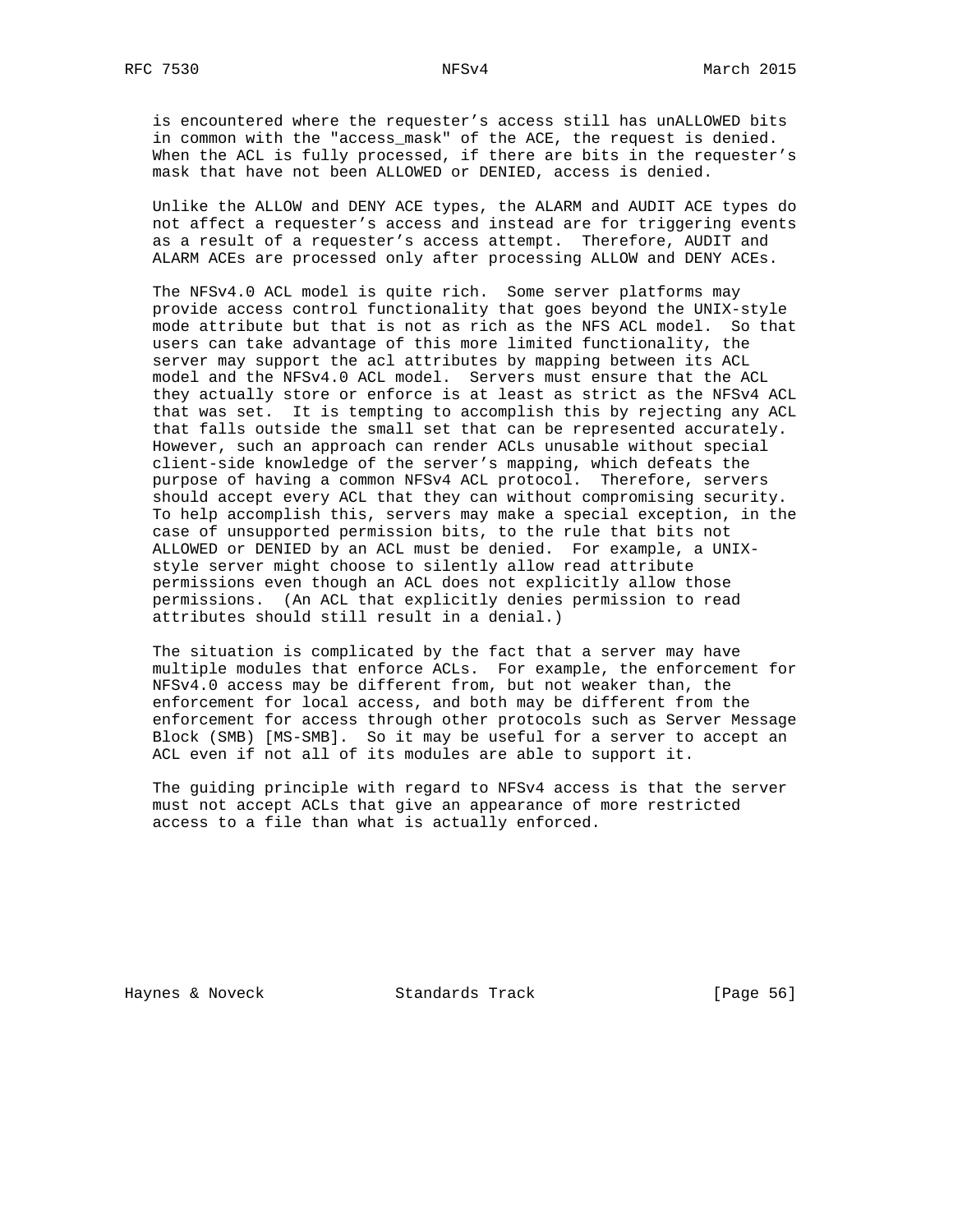6.2.1.1. ACE Type

The constants used for the type field (acetype4) are as follows:

| CONST ACE4 ACCESS ALLOWED ACE TYPE | $= 0x00000000;$        |
|------------------------------------|------------------------|
| CONSt ACE4 ACCESS DENIED ACE TYPE  | $= 0 \times 00000001;$ |
| CONSt ACE4 SYSTEM AUDIT ACE TYPE   | $= 0 \times 00000002;$ |
| CONSt ACE4 SYSTEM ALARM ACE TYPE   | $= 0 \times 00000003;$ |

All four bit types are permitted in the acl attribute.

 +------------------------------+--------------+---------------------+ | Abbreviation | Description |

| ACE4 ACCESS ALLOWED ACE TYPE | ALLOW | Explicitly grants<br>the access defined<br>in acemask4 to the<br>file or directory.                                                                                     |
|------------------------------|-------|-------------------------------------------------------------------------------------------------------------------------------------------------------------------------|
| ACE4 ACCESS DENIED ACE TYPE  | DENY  | Explicitly denies<br>the access defined<br>in acemask4 to the<br>file or directory.                                                                                     |
| ACE4 SYSTEM AUDIT ACE TYPE   | AUDIT | LOG (in a system-<br>dependent way) any<br>access attempt to a<br>file or directory<br>that uses any of<br>the access methods<br>specified in<br>acemask4.              |
| ACE4 SYSTEM ALARM ACE TYPE   | ALARM | Generate a system<br>ALARM (system<br>dependent) when any<br>access attempt is<br>made to a file or<br>directory for the<br>access methods<br>specified in<br>acemask4. |

 The "Abbreviation" column denotes how the types will be referred to throughout the rest of this section.

Haynes & Noveck Standards Track [Page 57]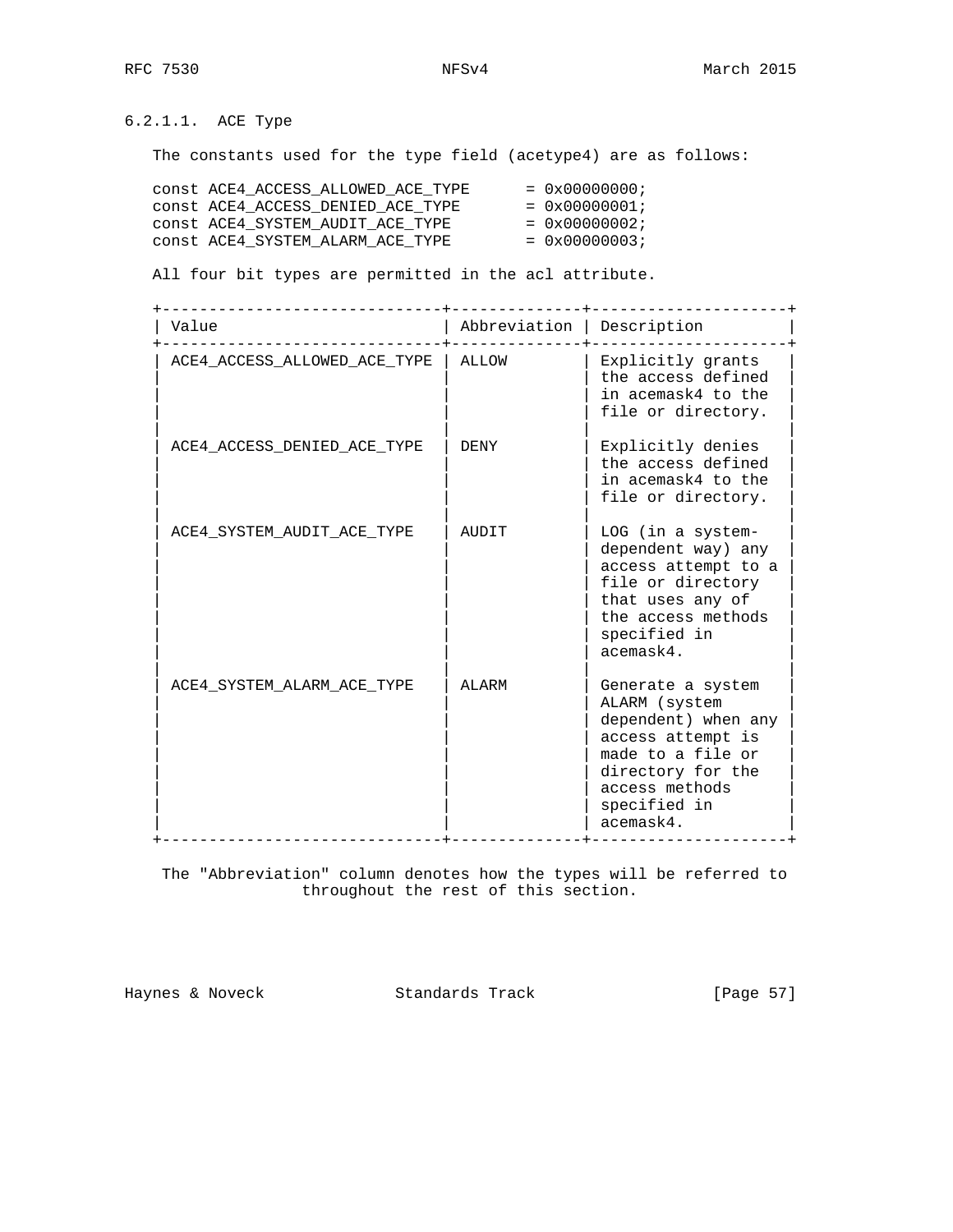# 6.2.1.2. Attribute 13: aclsupport

 A server need not support all of the above ACE types. This attribute indicates which ACE types are supported for the current file system. The bitmask constants used to represent the above definitions within the aclsupport attribute are as follows:

| CONSt ACL4_SUPPORT_ALLOW ACL | $= 0x00000001;$        |
|------------------------------|------------------------|
| CONSt ACL4 SUPPORT DENY ACL  | $= 0 \times 00000002;$ |
| CONSt ACL4 SUPPORT AUDIT ACL | $= 0 \times 00000004;$ |
| CONSt ACL4 SUPPORT ALARM ACL | $= 0x00000008;$        |

 Servers that support either the ALLOW or DENY ACE type SHOULD support both ALLOW and DENY ACE types.

 Clients should not attempt to set an ACE unless the server claims support for that ACE type. If the server receives a request to set an ACE that it cannot store, it MUST reject the request with NFS4ERR\_ATTRNOTSUPP. If the server receives a request to set an ACE that it can store but cannot enforce, the server SHOULD reject the request with NFS4ERR\_ATTRNOTSUPP.

# 6.2.1.3. ACE Access Mask

The bitmask constants used for the access mask field are as follows:

| CONSt ACE4 READ DATA         | $= 0x00000001;$        |
|------------------------------|------------------------|
| CONSt ACE4 LIST DIRECTORY    | $= 0 \times 00000001;$ |
| CONSt ACE4 WRITE DATA        | $= 0 \times 00000002;$ |
| CONSt ACE4_ADD_FILE          | $= 0x00000002;$        |
| CONSt ACE4_APPEND DATA       | $= 0x00000004;$        |
| const ACE4_ADD_SUBDIRECTORY  | $= 0x00000004;$        |
| CONSt ACE4 READ NAMED ATTRS  | $= 0x00000008;$        |
| CONSt ACE4_WRITE_NAMED_ATTRS | $= 0x00000010;$        |
| CONSt ACE4 EXECUTE           | $= 0x00000020;$        |
| CONSt ACE4 DELETE CHILD      | $= 0 \times 00000040;$ |
| const ACE4 READ ATTRIBUTES   | $= 0 \times 00000080;$ |
| CONSt ACE4_WRITE_ATTRIBUTES  | $= 0 \times 00000100;$ |
|                              |                        |
| CONSt ACE4_DELETE            | $= 0x00010000;$        |
| CONSt ACE4 READ ACL          | $= 0x00020000;$        |
| CONSt ACE4 WRITE ACL         | $= 0x00040000;$        |
| CONSt ACE4 WRITE OWNER       | $= 0x00080000;$        |
| CONSt ACE4 SYNCHRONIZE       | $= 0 \times 00100000i$ |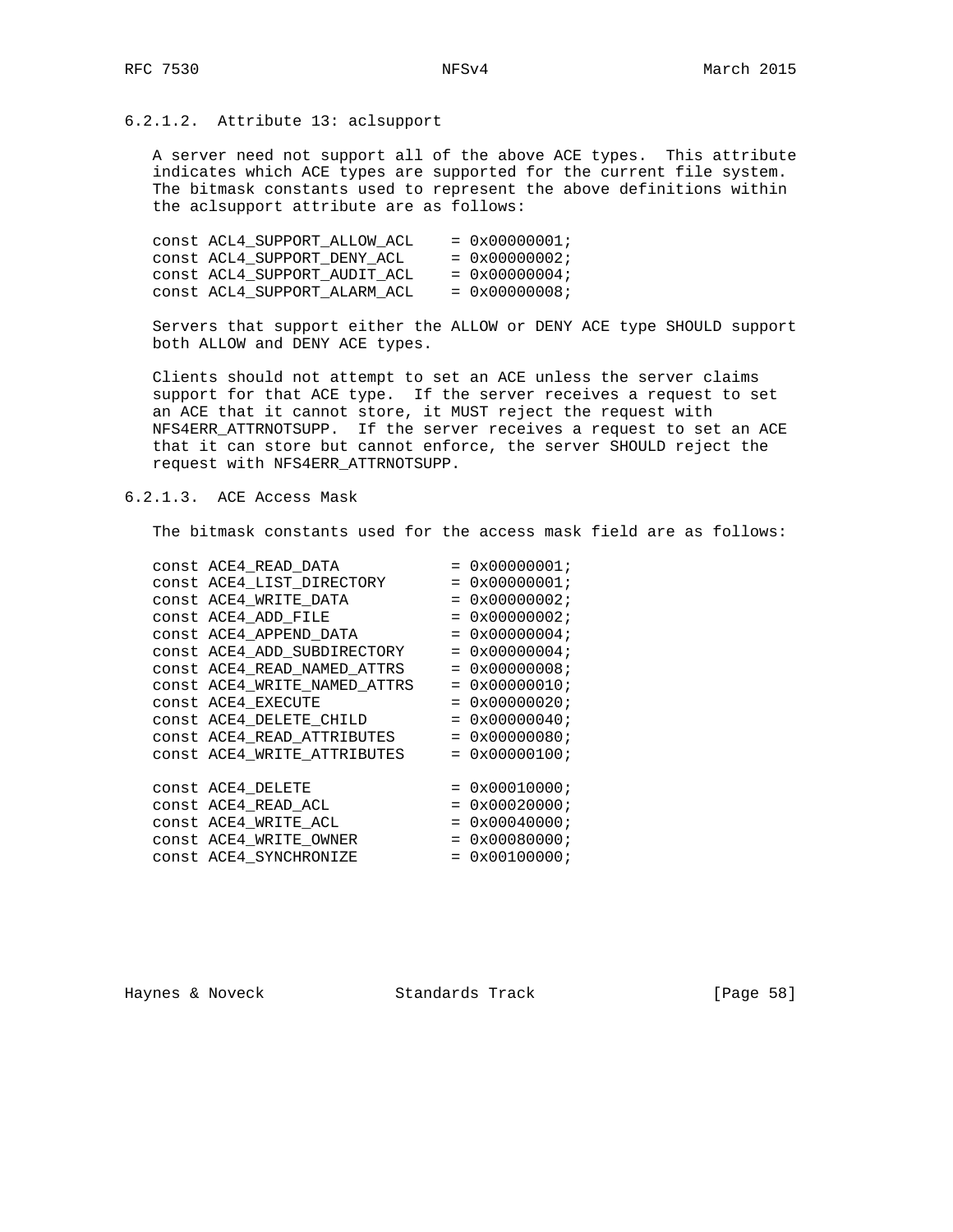Note that some masks have coincident values -- for example, ACE4\_READ\_DATA and ACE4\_LIST\_DIRECTORY. The mask entries ACE4\_LIST\_DIRECTORY, ACE4\_ADD\_FILE, and ACE4\_ADD\_SUBDIRECTORY are intended to be used with directory objects, while ACE4\_READ\_DATA, ACE4\_WRITE\_DATA, and ACE4\_APPEND\_DATA are intended to be used with non-directory objects.

6.2.1.3.1. Discussion of Mask Attributes

```
 ACE4_READ_DATA
```
Operation(s) affected:

READ

OPEN

Discussion:

Permission to read the data of the file.

 Servers SHOULD allow a user the ability to read the data of the file when only the ACE4\_EXECUTE access mask bit is set.

## ACE4\_LIST\_DIRECTORY

```
 Operation(s) affected:
```
READDIR

Discussion:

Permission to list the contents of a directory.

ACE4\_WRITE\_DATA

Operation(s) affected:

WRITE

OPEN

SETATTR of size

Discussion:

Permission to modify a file's data.

Haynes & Noveck Standards Track [Page 59]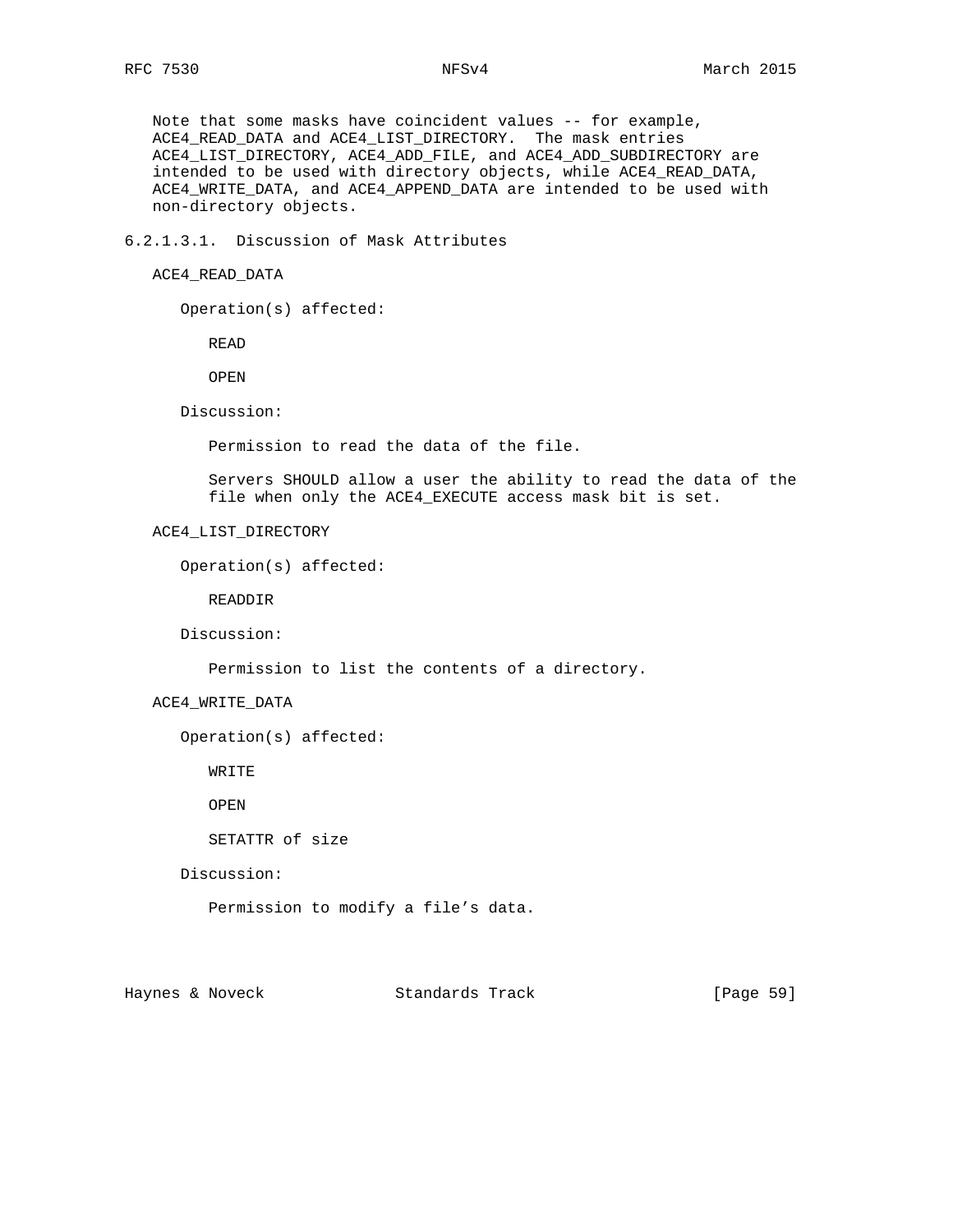ACE4\_ADD\_FILE

Operation(s) affected:

CREATE

LINK

OPEN

RENAME

Discussion:

 Permission to add a new file in a directory. The CREATE operation is affected when nfs\_ftype4 is NF4LNK, NF4BLK, NF4CHR, NF4SOCK, or NF4FIFO. (NF4DIR is not listed because it is covered by ACE4\_ADD\_SUBDIRECTORY.) OPEN is affected when used to create a regular file. LINK and RENAME are always affected.

#### ACE4\_APPEND\_DATA

Operation(s) affected:

WRITE

OPEN

SETATTR of size

Discussion:

 The ability to modify a file's data, but only starting at EOF. This allows for the notion of append-only files, by allowing ACE4\_APPEND\_DATA and denying ACE4\_WRITE\_DATA to the same user or group. If a file has an ACL such as the one described above and a WRITE request is made for somewhere other than EOF, the server SHOULD return NFS4ERR\_ACCESS.

Haynes & Noveck Standards Track [Page 60]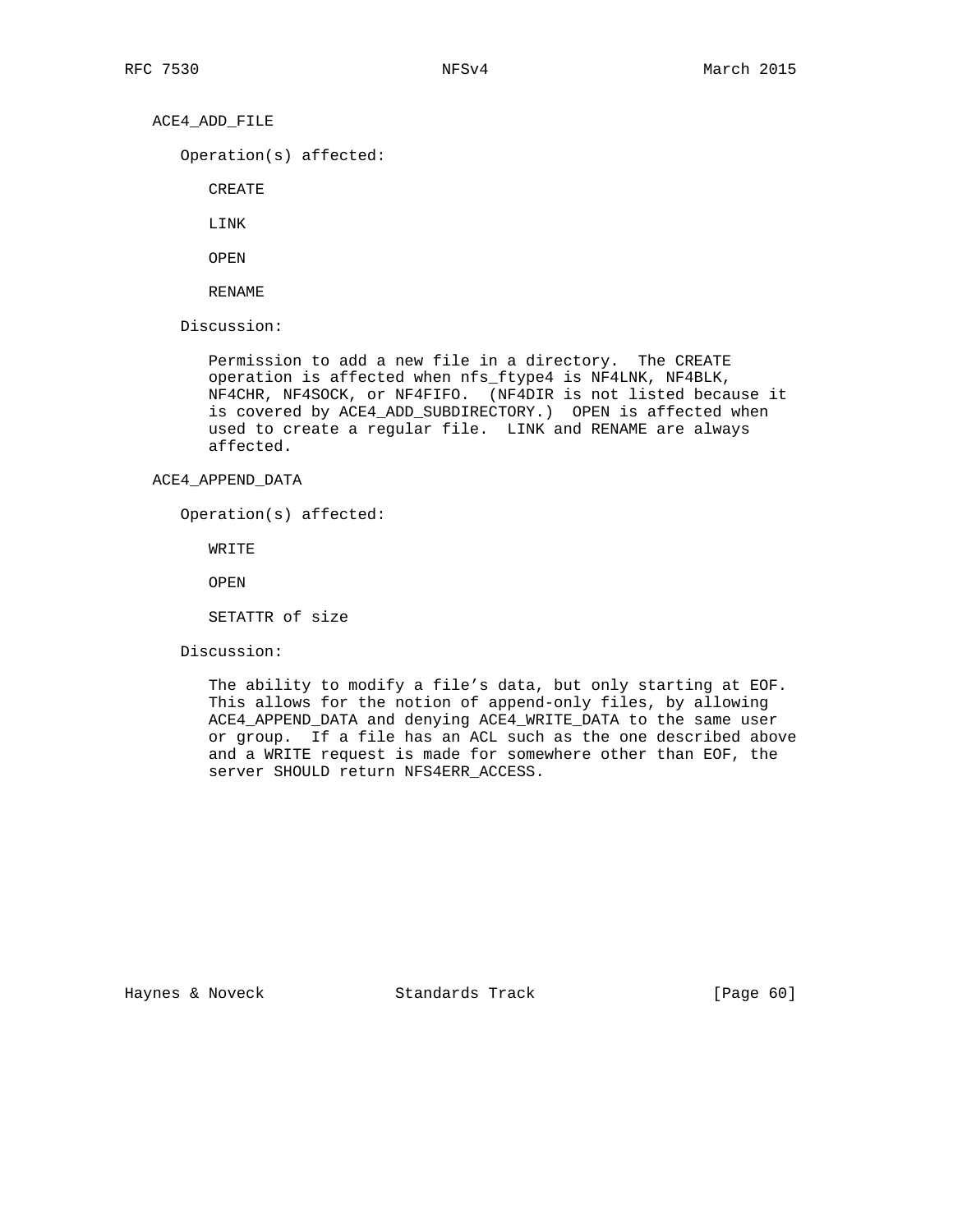## ACE4\_ADD\_SUBDIRECTORY

Operation(s) affected:

CREATE

RENAME

Discussion:

 Permission to create a subdirectory in a directory. The CREATE operation is affected when nfs\_ftype4 is NF4DIR. The RENAME operation is always affected.

## ACE4\_READ\_NAMED\_ATTRS

Operation(s) affected:

OPENATTR

Discussion:

 Permission to read the named attributes of a file or to look up the named attributes directory. OPENATTR is affected when it is not used to create a named attribute directory. This is when 1) createdir is TRUE but a named attribute directory already exists or 2) createdir is FALSE.

## ACE4\_WRITE\_NAMED\_ATTRS

Operation(s) affected:

OPENATTR

Discussion:

 Permission to write the named attributes of a file or to create a named attribute directory. OPENATTR is affected when it is used to create a named attribute directory. This is when createdir is TRUE and no named attribute directory exists. The ability to check whether or not a named attribute directory exists depends on the ability to look it up; therefore, users also need the ACE4\_READ\_NAMED\_ATTRS permission in order to create a named attribute directory.

Haynes & Noveck Standards Track [Page 61]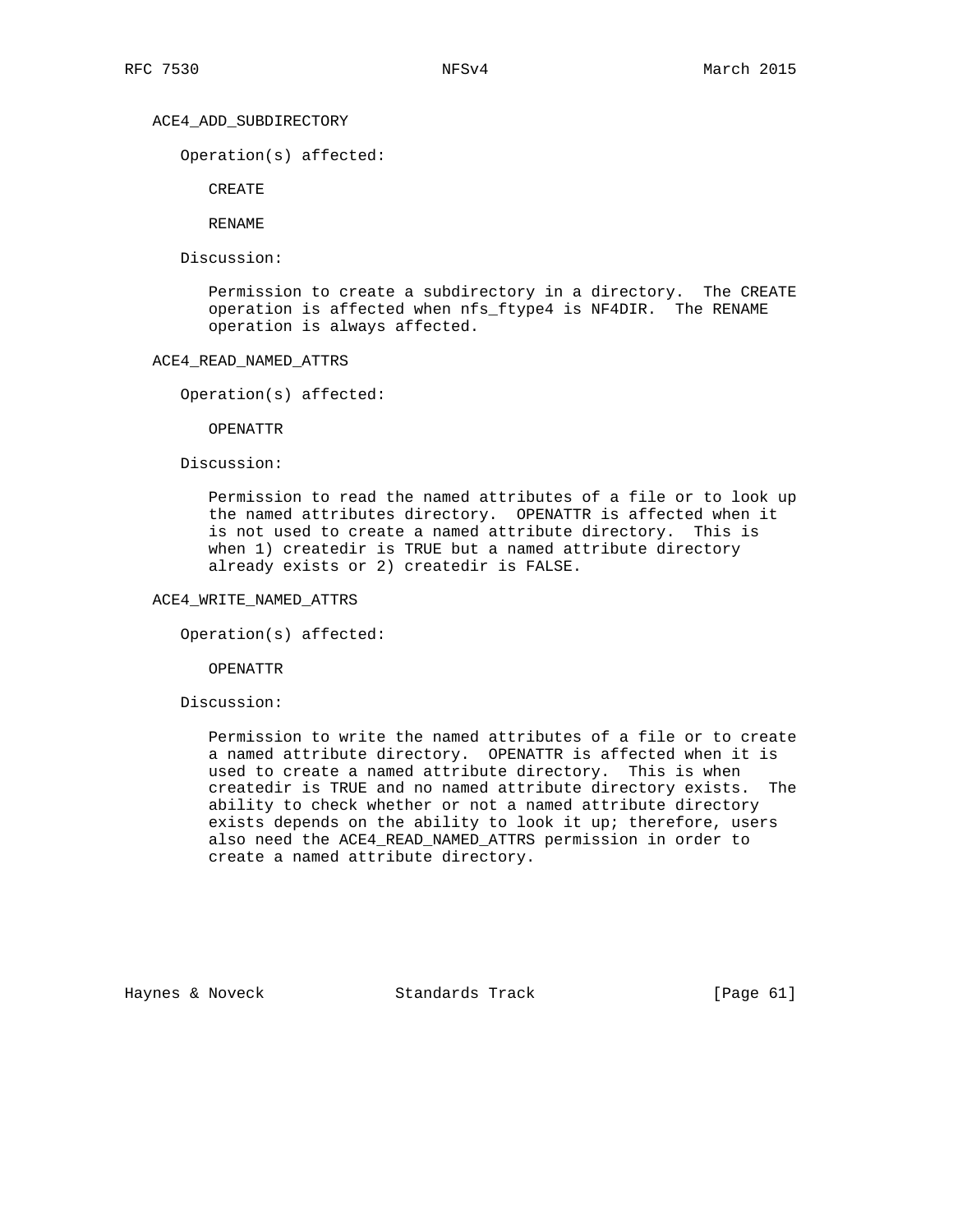ACE4\_EXECUTE

Operation(s) affected:

READ

Discussion:

Permission to execute a file.

 Servers SHOULD allow a user the ability to read the data of the file when only the ACE4\_EXECUTE access mask bit is set. This is because there is no way to execute a file without reading the contents. Though a server may treat ACE4\_EXECUTE and ACE4\_READ\_DATA bits identically when deciding to permit a READ operation, it SHOULD still allow the two bits to be set independently in ACLs and MUST distinguish between them when replying to ACCESS operations. In particular, servers SHOULD NOT silently turn on one of the two bits when the other is set, as that would make it impossible for the client to correctly enforce the distinction between read and execute permissions.

As an example, following a SETATTR of the following ACL:

nfsuser:ACE4\_EXECUTE:ALLOW

A subsequent GETATTR of ACL for that file SHOULD return:

nfsuser:ACE4\_EXECUTE:ALLOW

Rather than:

nfsuser:ACE4\_EXECUTE/ACE4\_READ\_DATA:ALLOW

Haynes & Noveck Standards Track [Page 62]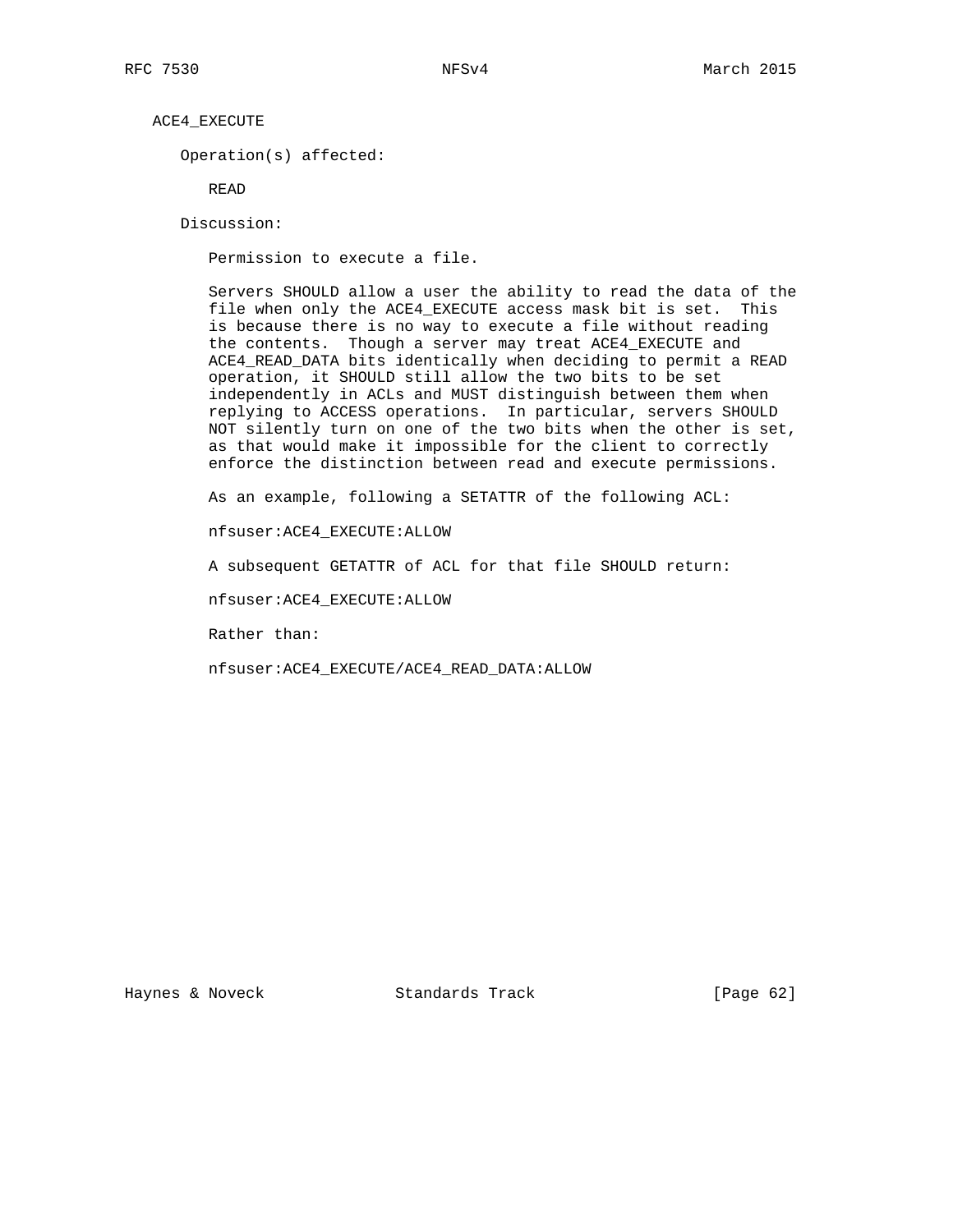ACE4\_EXECUTE

Operation(s) affected:

LOOKUP

OPEN

REMOVE

RENAME

LINK

CREATE

Discussion:

Permission to traverse/search a directory.

## ACE4\_DELETE\_CHILD

Operation(s) affected:

REMOVE

RENAME

Discussion:

 Permission to delete a file or directory within a directory. See Section 6.2.1.3.2 for information on how ACE4\_DELETE and ACE4\_DELETE\_CHILD interact.

Haynes & Noveck Standards Track [Page 63]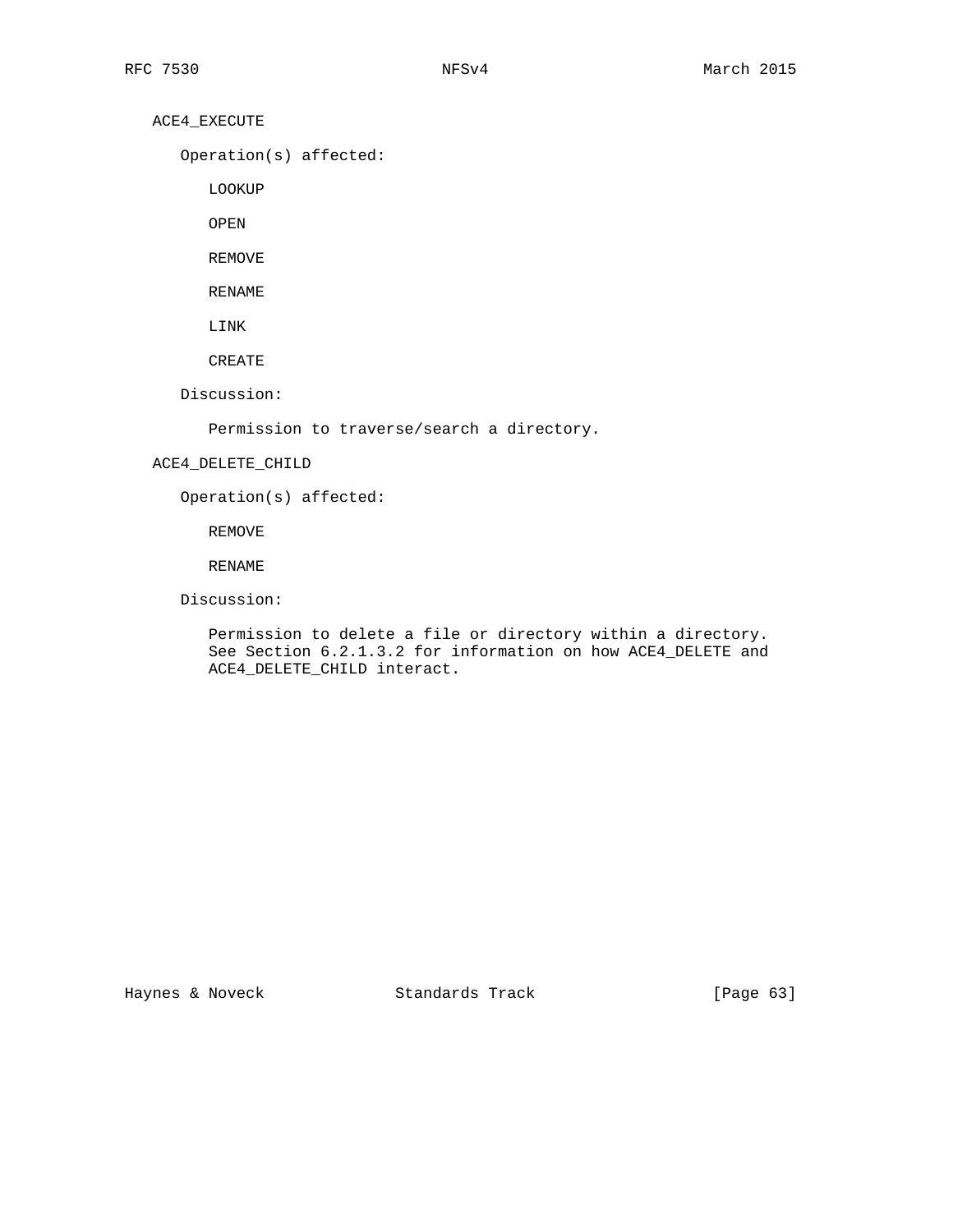## ACE4\_READ\_ATTRIBUTES

Operation(s) affected:

GETATTR of file system object attributes

VERIFY

NVERIFY

READDIR

Discussion:

 The ability to read basic attributes (non-ACLs) of a file. On a UNIX system, basic attributes can be thought of as the stat-level attributes. Allowing this access mask bit would mean the entity can execute "ls -l" and stat. If a READDIR operation requests attributes, this mask must be allowed for the READDIR to succeed.

#### ACE4\_WRITE\_ATTRIBUTES

Operation(s) affected:

 SETATTR of time\_access\_set, time\_backup, time\_create, time\_modify\_set, mimetype, hidden, and system

Discussion:

 Permission to change the times associated with a file or directory to an arbitrary value. Also, permission to change the mimetype, hidden and system attributes. A user having ACE4\_WRITE\_DATA or ACE4\_WRITE\_ATTRIBUTES will be allowed to set the times associated with a file to the current server time.

## ACE4\_DELETE

Operation(s) affected:

REMOVE

Discussion:

 Permission to delete the file or directory. See Section 6.2.1.3.2 for information on ACE4\_DELETE and ACE4\_DELETE\_CHILD interact.

Haynes & Noveck Standards Track [Page 64]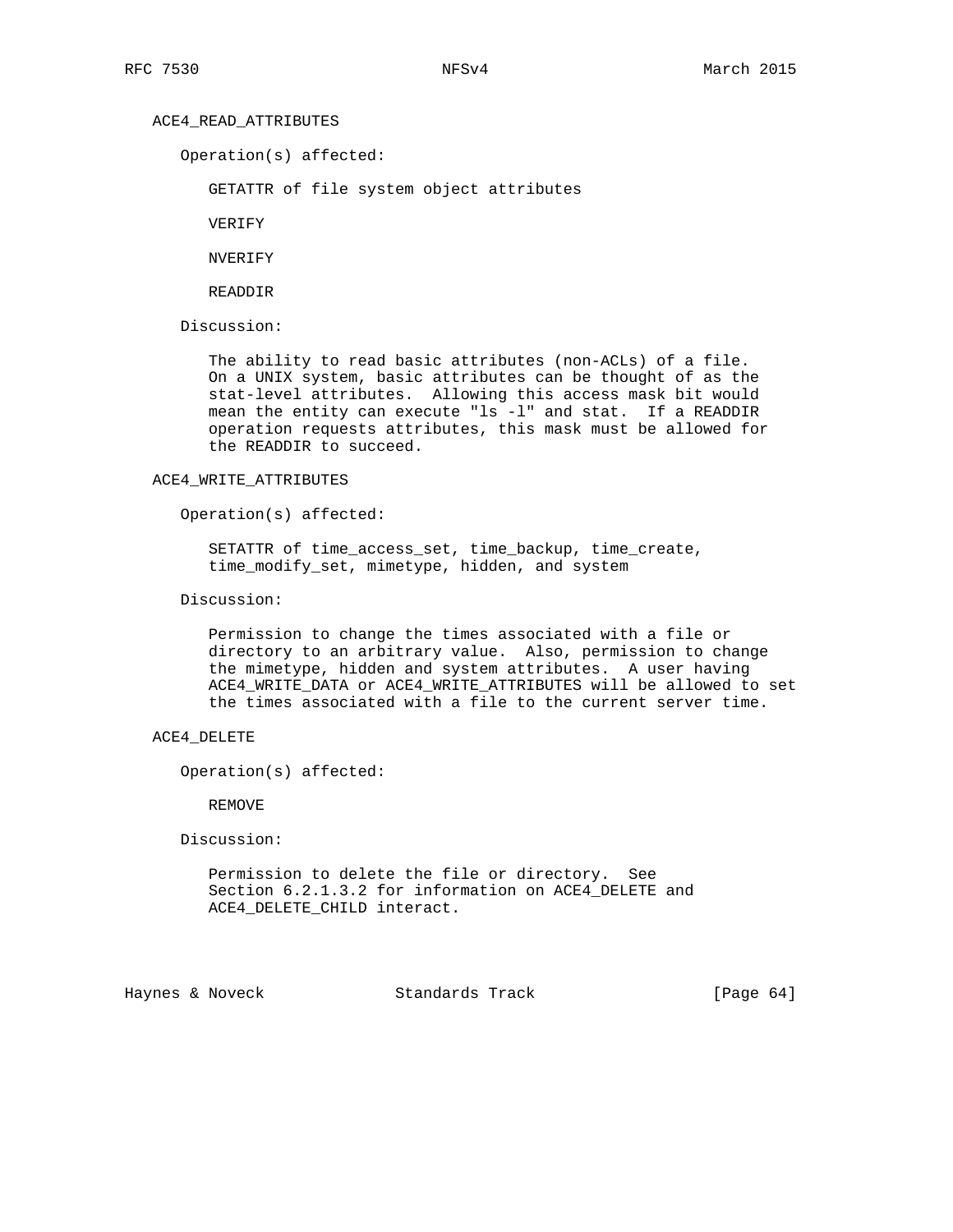ACE4\_READ\_ACL

Operation(s) affected:

GETATTR of acl

NVERIFY

VERIFY

Discussion:

Permission to read the ACL.

ACE4\_WRITE\_ACL

Operation(s) affected:

SETATTR of acl and mode

Discussion:

Permission to write the acl and mode attributes.

ACE4\_WRITE\_OWNER

Operation(s) affected:

SETATTR of owner and owner\_group

Discussion:

 Permission to write the owner and owner\_group attributes. On UNIX systems, this is the ability to execute chown() and chgrp().

Haynes & Noveck Standards Track [Page 65]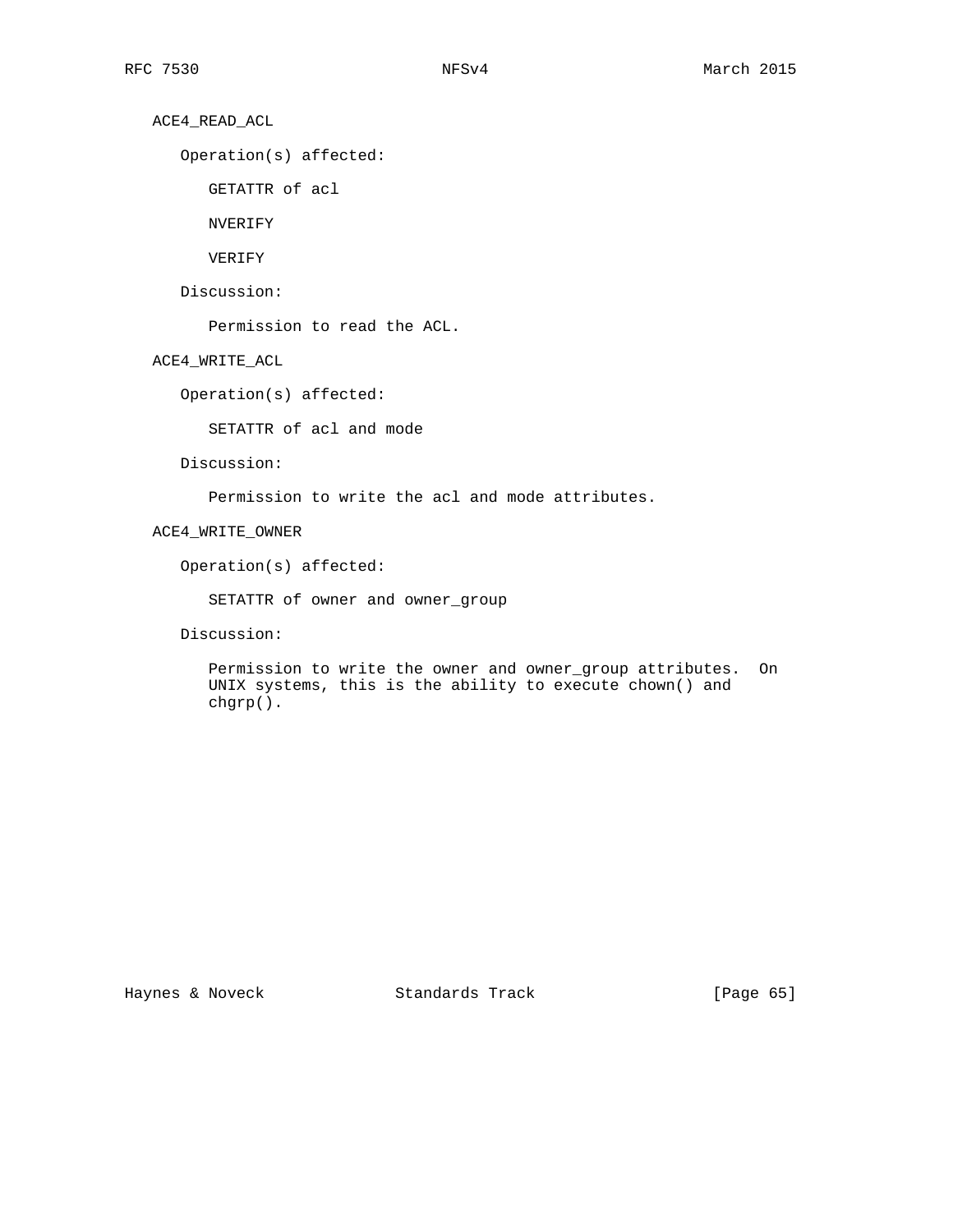#### ACE4\_SYNCHRONIZE

Operation(s) affected:

NONE

Discussion:

 Permission to use the file object as a synchronization primitive for interprocess communication. This permission is not enforced or interpreted by the NFSv4.0 server on behalf of the client.

 Typically, the ACE4\_SYNCHRONIZE permission is only meaningful on local file systems, i.e., file systems not accessed via NFSv4.0. The reason that the permission bit exists is that some operating environments, such as Windows, use ACE4\_SYNCHRONIZE.

 For example, if a client copies a file that has ACE4\_SYNCHRONIZE set from a local file system to an NFSv4.0 server, and then later copies the file from the NFSv4.0 server to a local file system, it is likely that if ACE4\_SYNCHRONIZE was set in the original file, the client will want it set in the second copy. The first copy will not have the permission set unless the NFSv4.0 server has the means to set the ACE4\_SYNCHRONIZE bit. The second copy will not have the permission set unless the NFSv4.0 server has the means to retrieve the ACE4\_SYNCHRONIZE bit.

 Server implementations need not provide the granularity of control that is implied by this list of masks. For example, POSIX-based systems might not distinguish ACE4\_APPEND\_DATA (the ability to append to a file) from ACE4\_WRITE\_DATA (the ability to modify existing contents); both masks would be tied to a single "write" permission. When such a server returns attributes to the client, it would show both ACE4\_APPEND\_DATA and ACE4\_WRITE\_DATA if and only if the write permission is enabled.

 If a server receives a SETATTR request that it cannot accurately implement, it should err in the direction of more restricted access, except in the previously discussed cases of execute and read. For example, suppose a server cannot distinguish overwriting data from appending new data, as described in the previous paragraph. If a client submits an ALLOW ACE where ACE4\_APPEND\_DATA is set but ACE4\_WRITE\_DATA is not (or vice versa), the server should either turn off ACE4\_APPEND\_DATA or reject the request with NFS4ERR\_ATTRNOTSUPP.

Haynes & Noveck Standards Track [Page 66]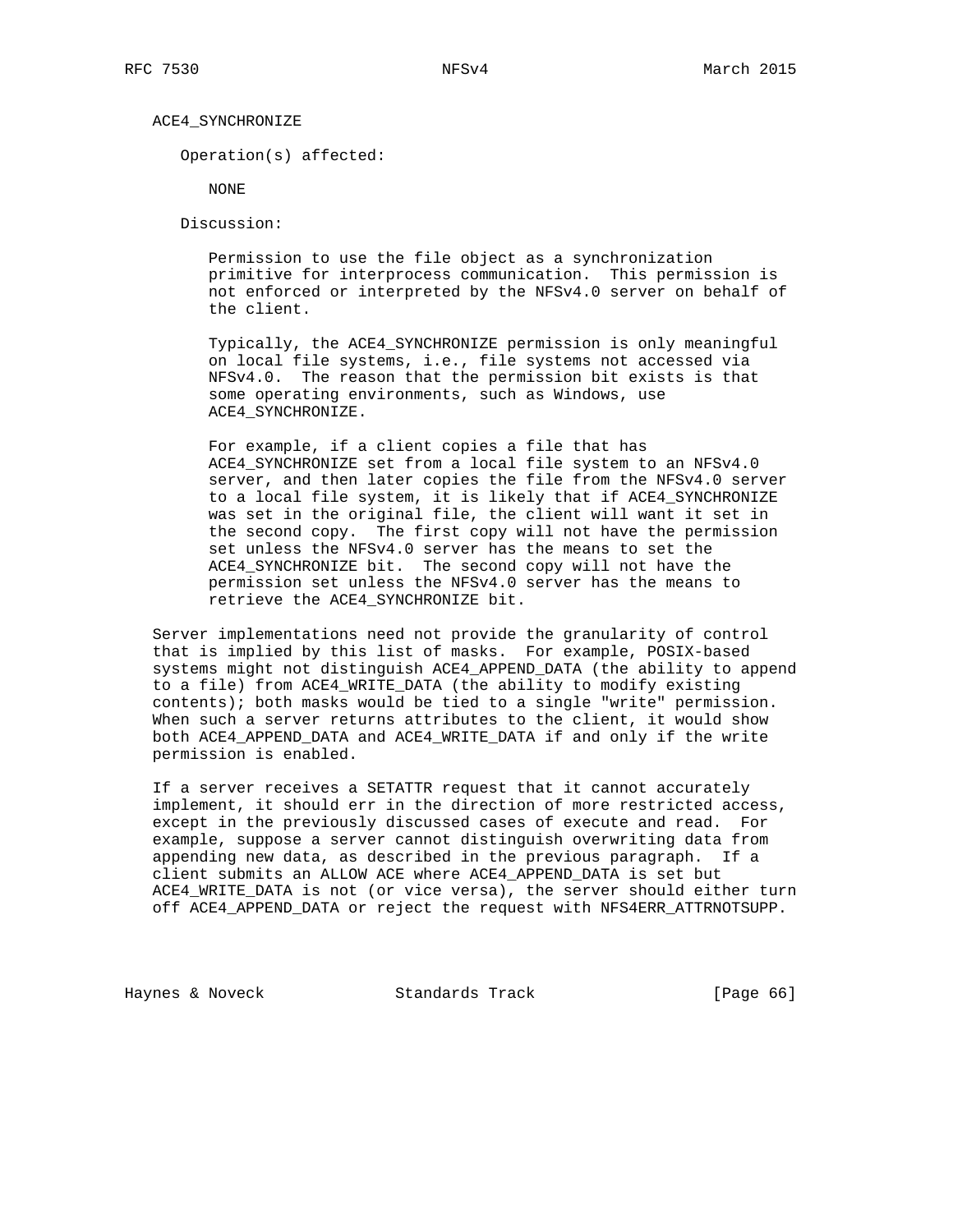6.2.1.3.2. ACE4\_DELETE versus ACE4\_DELETE\_CHILD

 Two access mask bits govern the ability to delete a directory entry: ACE4\_DELETE on the object itself (the "target") and ACE4\_DELETE\_CHILD on the containing directory (the "parent").

 Many systems also take the "sticky bit" (MODE4\_SVTX) on a directory to allow unlink only to a user that owns either the target or the parent; on some such systems, the decision also depends on whether the target is writable.

 Servers SHOULD allow unlink if either ACE4\_DELETE is permitted on the target or ACE4 DELETE CHILD is permitted on the parent. (Note that this is true even if the parent or target explicitly denies the other of these permissions.)

 If the ACLs in question neither explicitly ALLOW nor DENY either of the above, and if MODE4\_SVTX is not set on the parent, then the server SHOULD allow the removal if and only if ACE4\_ADD\_FILE is permitted. In the case where MODE4\_SVTX is set, the server may also require the remover to own either the parent or the target, or may require the target to be writable.

 This allows servers to support something close to traditional UNIX-like semantics, with ACE4\_ADD\_FILE taking the place of the write bit.

## 6.2.1.4. ACE flag

The bitmask constants used for the flag field are as follows:

|  | CONSt ACE4_FILE_INHERIT_ACE           | $= 0 \times 00000001;$ |
|--|---------------------------------------|------------------------|
|  | CONSt ACE4 DIRECTORY INHERIT ACE      | $= 0x00000002;$        |
|  | CONSt ACE4_NO_PROPAGATE_INHERIT_ACE   | $= 0x00000004;$        |
|  | CONSt ACE4 INHERIT ONLY ACE           | $= 0x00000008;$        |
|  | CONSt ACE4 SUCCESSFUL ACCESS ACE FLAG | $= 0x00000010;$        |
|  | CONSt ACE4_FAILED_ACCESS_ACE_FLAG     | $= 0x00000020;$        |
|  | CONSt ACE4 IDENTIFIER GROUP           | $= 0x00000040;$        |
|  |                                       |                        |

 A server need not support any of these flags. If the server supports flags that are similar to, but not exactly the same as, these flags, the implementation may define a mapping between the protocol-defined flags and the implementation-defined flags.

 For example, suppose a client tries to set an ACE with ACE4\_FILE\_INHERIT\_ACE set but not ACE4\_DIRECTORY\_INHERIT\_ACE. If the server does not support any form of ACL inheritance, the server should reject the request with NFS4ERR\_ATTRNOTSUPP. If the server

Haynes & Noveck Standards Track [Page 67]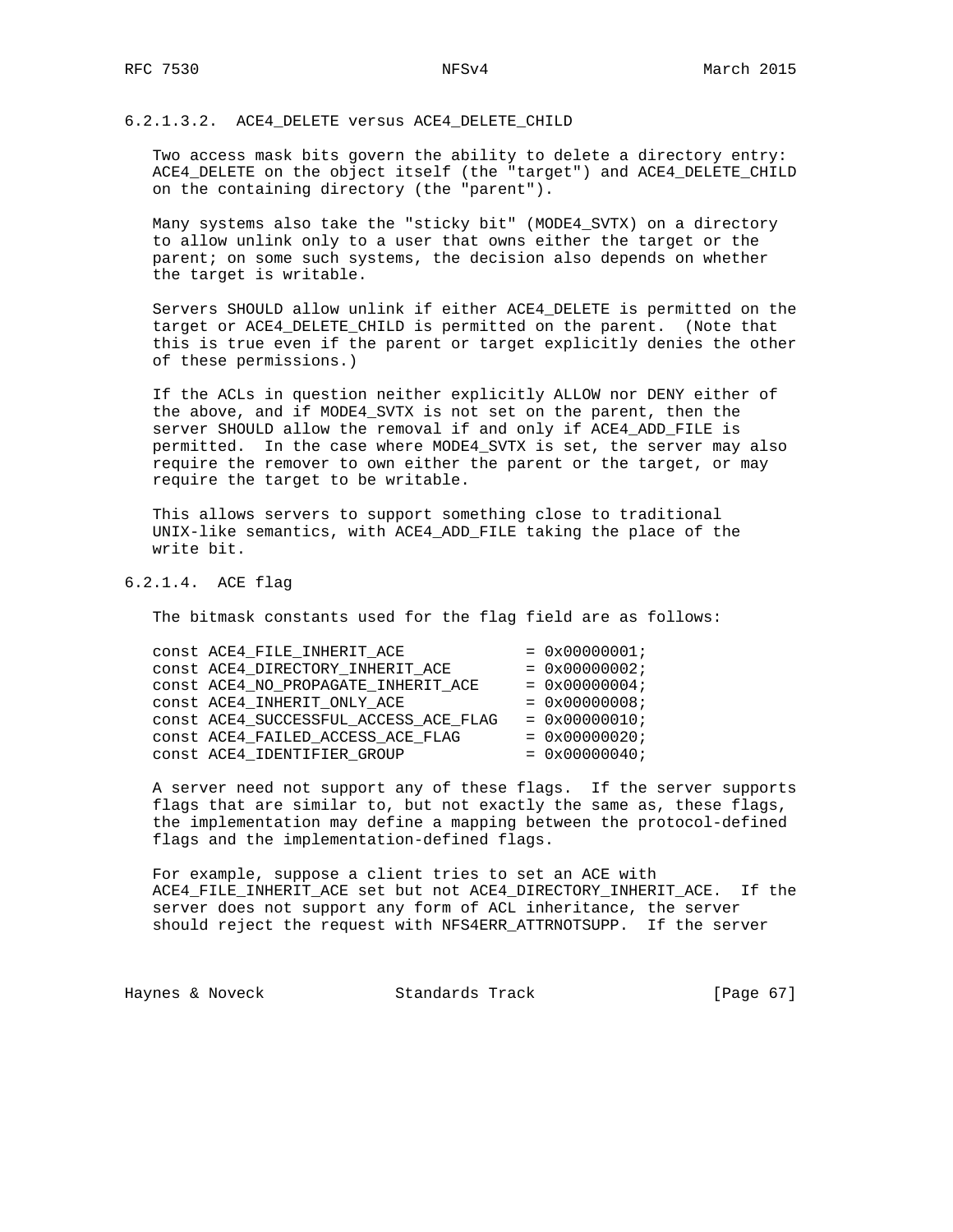supports a single "inherit ACE" flag that applies to both files and directories, the server may reject the request (i.e., requiring the client to set both the file and directory inheritance flags). The server may also accept the request and silently turn on the ACE4\_DIRECTORY\_INHERIT\_ACE flag.

## 6.2.1.4.1. Discussion of Flag Bits

ACE4 FILE INHERIT ACE

 Any non-directory file in any subdirectory will get this ACE inherited.

#### ACE4\_DIRECTORY\_INHERIT\_ACE

 Can be placed on a directory and indicates that this ACE should be added to each new directory created.

 If this flag is set in an ACE in an ACL attribute to be set on a non-directory file system object, the operation attempting to set the ACL SHOULD fail with NFS4ERR\_ATTRNOTSUPP.

#### ACE4\_INHERIT\_ONLY\_ACE

 Can be placed on a directory but does not apply to the directory; ALLOW and DENY ACEs with this bit set do not affect access to the directory, and AUDIT and ALARM ACEs with this bit set do not trigger log or alarm events. Such ACEs only take effect once they are applied (with this bit cleared) to newly created files and directories as specified by the above two flags. If this flag is present on an ACE, but neither ACE4\_DIRECTORY\_INHERIT\_ACE nor ACE4\_FILE\_INHERIT\_ACE is present, then an operation attempting to set such an attribute SHOULD fail with NFS4ERR\_ATTRNOTSUPP.

#### ACE4\_NO\_PROPAGATE\_INHERIT\_ACE

 Can be placed on a directory. This flag tells the server that inheritance of this ACE should stop at newly created child directories.

ACE4\_SUCCESSFUL\_ACCESS\_ACE\_FLAG

#### ACE4\_FAILED\_ACCESS\_ACE\_FLAG

The ACE4 SUCCESSFUL ACCESS ACE FLAG (SUCCESS) and ACE4\_FAILED\_ACCESS\_ACE\_FLAG (FAILED) flag bits may be set only on ACE4\_SYSTEM\_AUDIT\_ACE\_TYPE (AUDIT) and ACE4\_SYSTEM\_ALARM\_ACE\_TYPE (ALARM) ACE types. If, during the processing of the file's ACL, the server encounters an AUDIT or ALARM ACE that matches the principal attempting the OPEN, the server notes that fact and notes the presence, if any, of the SUCCESS and FAILED flags encountered in the AUDIT or ALARM ACE. Once the server completes the ACL processing, it then notes if the operation succeeded or

Haynes & Noveck Standards Track [Page 68]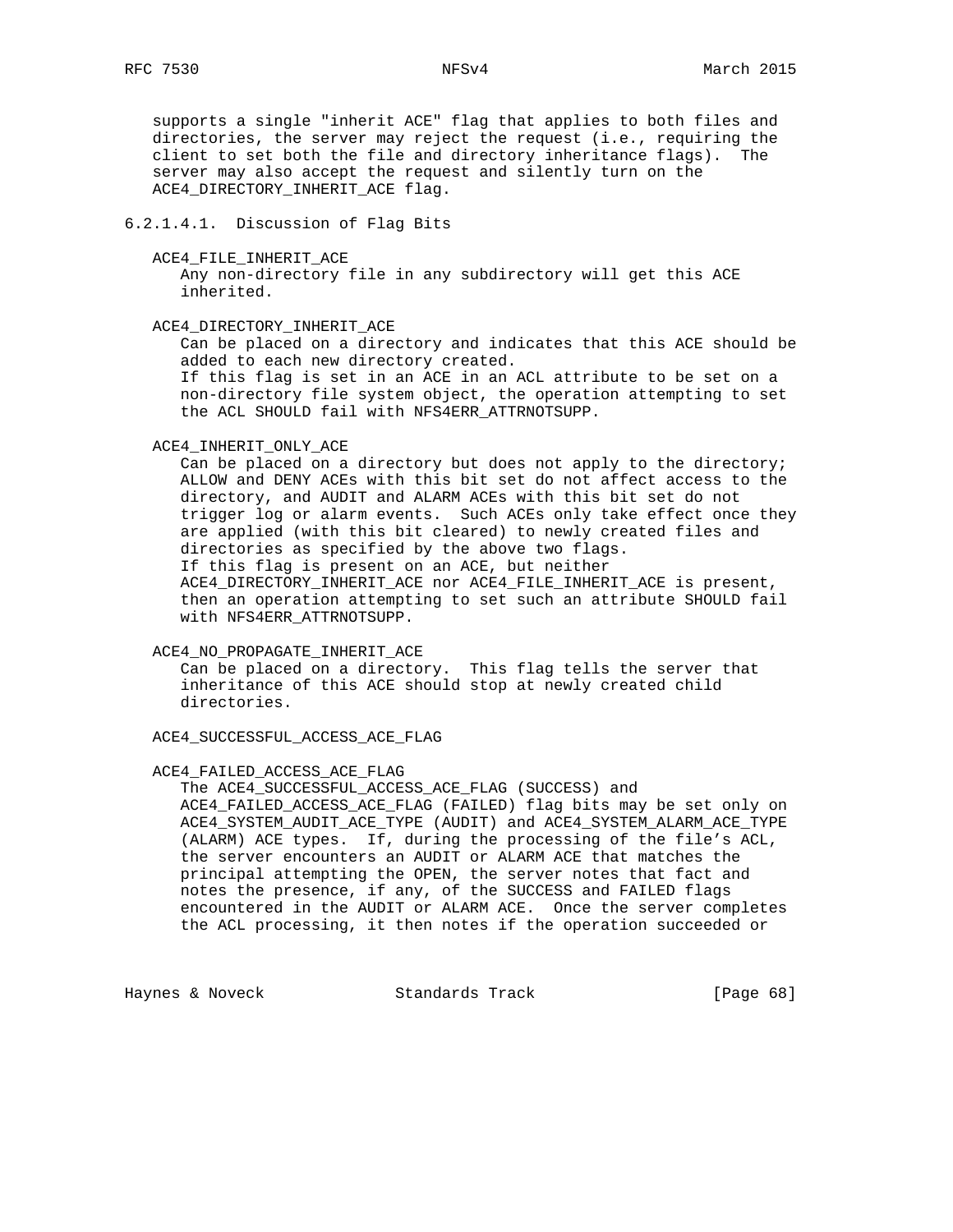failed. If the operation succeeded, and if the SUCCESS flag was set for a matching AUDIT or ALARM ACE, then the appropriate AUDIT or ALARM event occurs. If the operation failed, and if the FAILED flag was set for the matching AUDIT or ALARM ACE, then the appropriate AUDIT or ALARM event occurs. Either or both of the SUCCESS or FAILED can be set, but if neither is set, the AUDIT or ALARM ACE is not useful.

 The previously described processing applies to ACCESS operations even when they return NFS4\_OK. For the purposes of AUDIT and ALARM, we consider an ACCESS operation to be a "failure" if it fails to return a bit that was requested and supported.

ACE4\_IDENTIFIER\_GROUP

 Indicates that the "who" refers to a GROUP as defined under UNIX or a GROUP ACCOUNT as defined under Windows. Clients and servers MUST ignore the ACE4\_IDENTIFIER\_GROUP flag on ACEs with a who value equal to one of the special identifiers outlined in Section 6.2.1.5.

#### 6.2.1.5. ACE Who

 The who field of an ACE is an identifier that specifies the principal or principals to whom the ACE applies. It may refer to a user or a group, with the flag bit ACE4\_IDENTIFIER\_GROUP specifying which.

 There are several special identifiers that need to be understood universally, rather than in the context of a particular DNS domain. Some of these identifiers cannot be understood when an NFS client accesses the server but have meaning when a local process accesses the file. The ability to display and modify these permissions is permitted over NFS, even if none of the access methods on the server understand the identifiers.

Haynes & Noveck Standards Track [Page 69]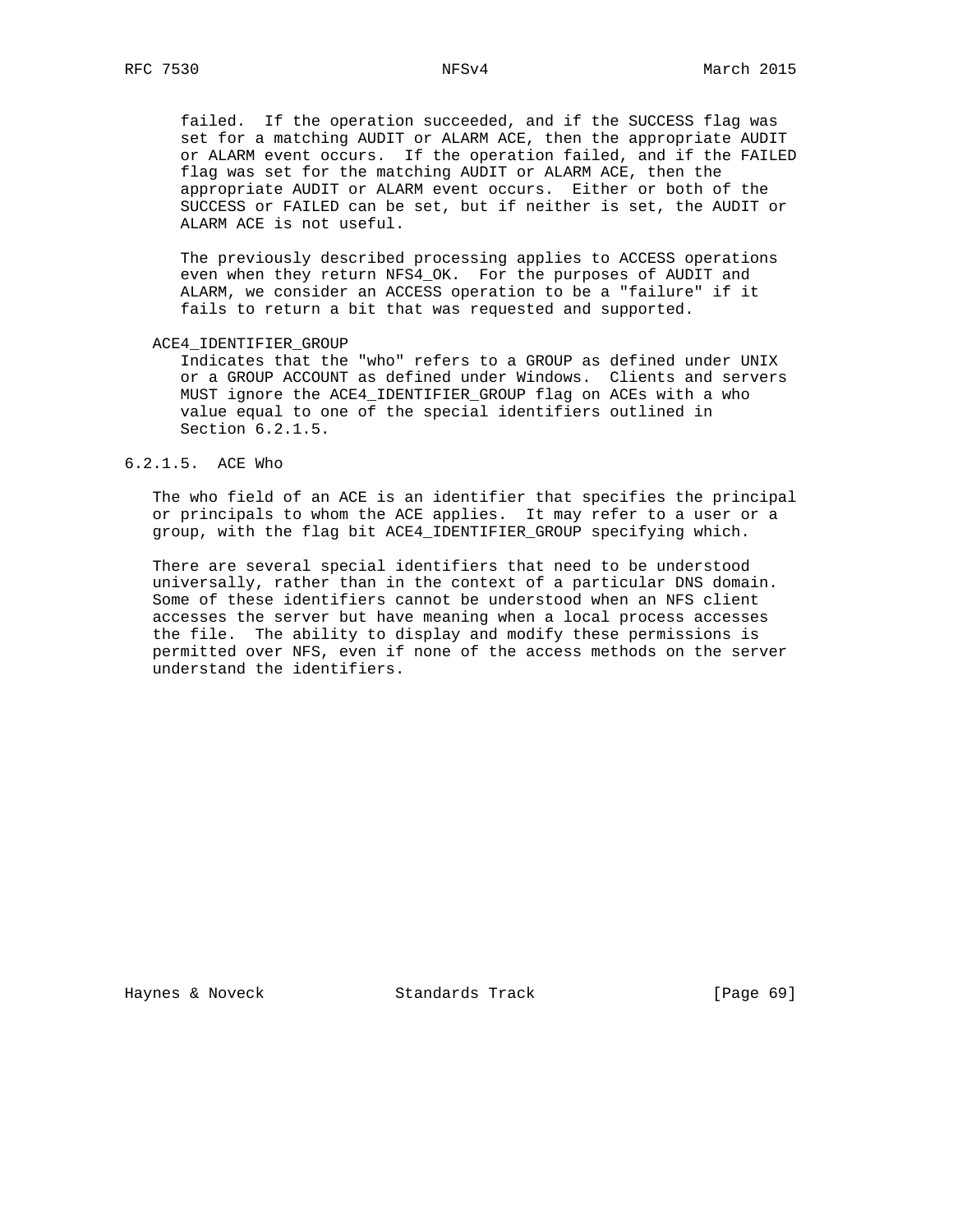| Who            | Description                                      |
|----------------|--------------------------------------------------|
| OWNER          | The owner of the file.                           |
| GROUP          | The group associated with the file.              |
| EVERYONE       | The world, including the owner and owning group. |
| INTERACTIVE    | Accessed from an interactive terminal.           |
| NETWORK        | Accessed via the network.                        |
| <b>DTALIJP</b> | Accessed as a dialup user to the server.         |
| BATCH          | Accessed from a batch job.                       |
| ANONYMOUS      | Accessed without any authentication.             |
| AUTHENTICATED  | Any authenticated user (opposite of ANONYMOUS).  |
| SERVICE        | Access from a system service.                    |

#### Table 5: Special Identifiers

 To avoid conflict, these special identifiers are distinguished by an appended "@" and should appear in the form "xxxx@" (with no domain name after the "@") -- for example, ANONYMOUS@.

 The ACE4\_IDENTIFIER\_GROUP flag MUST be ignored on entries with these special identifiers. When encoding entries with these special identifiers, the ACE4\_IDENTIFIER\_GROUP flag SHOULD be set to zero.

## 6.2.1.5.1. Discussion of EVERYONE@

 It is important to note that "EVERYONE@" is not equivalent to the UNIX "other" entity. This is because, by definition, UNIX "other" does not include the owner or owning group of a file. "EVERYONE@" means literally everyone, including the owner or owning group.

## 6.2.2. Attribute 33: mode

 The NFSv4.0 mode attribute is based on the UNIX mode bits. The following bits are defined:

|  |                                |  | const MODE4_SUID = $0x800$ ; /* set user id on execution */ |
|--|--------------------------------|--|-------------------------------------------------------------|
|  | CONSt MODE4 SGID = $0x400$ ;   |  | /* set group id on execution $*/$                           |
|  | $const$ MODE4_SVTX = $0x200$ ; |  | /* save text even after use $*/$                            |
|  | $const$ MODE4_RUSR = $0x100$ ; |  | $\prime$ * read permission: owner */                        |
|  | $const$ MODE4_WUSR = $0x080$ ; |  | /* write permission: owner */                               |
|  | $const$ MODE4_XUSR = $0x040$ ; |  | $\prime$ * execute permission: owner */                     |
|  | CONSt MODE4_RGRP = $0x020$ ;   |  | $\prime$ * read permission: group */                        |
|  | $const$ MODE4_WGRP = $0x010$ ; |  | /* write permission: $qrow * /$                             |
|  | CONST MODE4 XGRP = $0x008$ ;   |  | /* execute permission: group */                             |
|  |                                |  |                                                             |

Haynes & Noveck Standards Track [Page 70]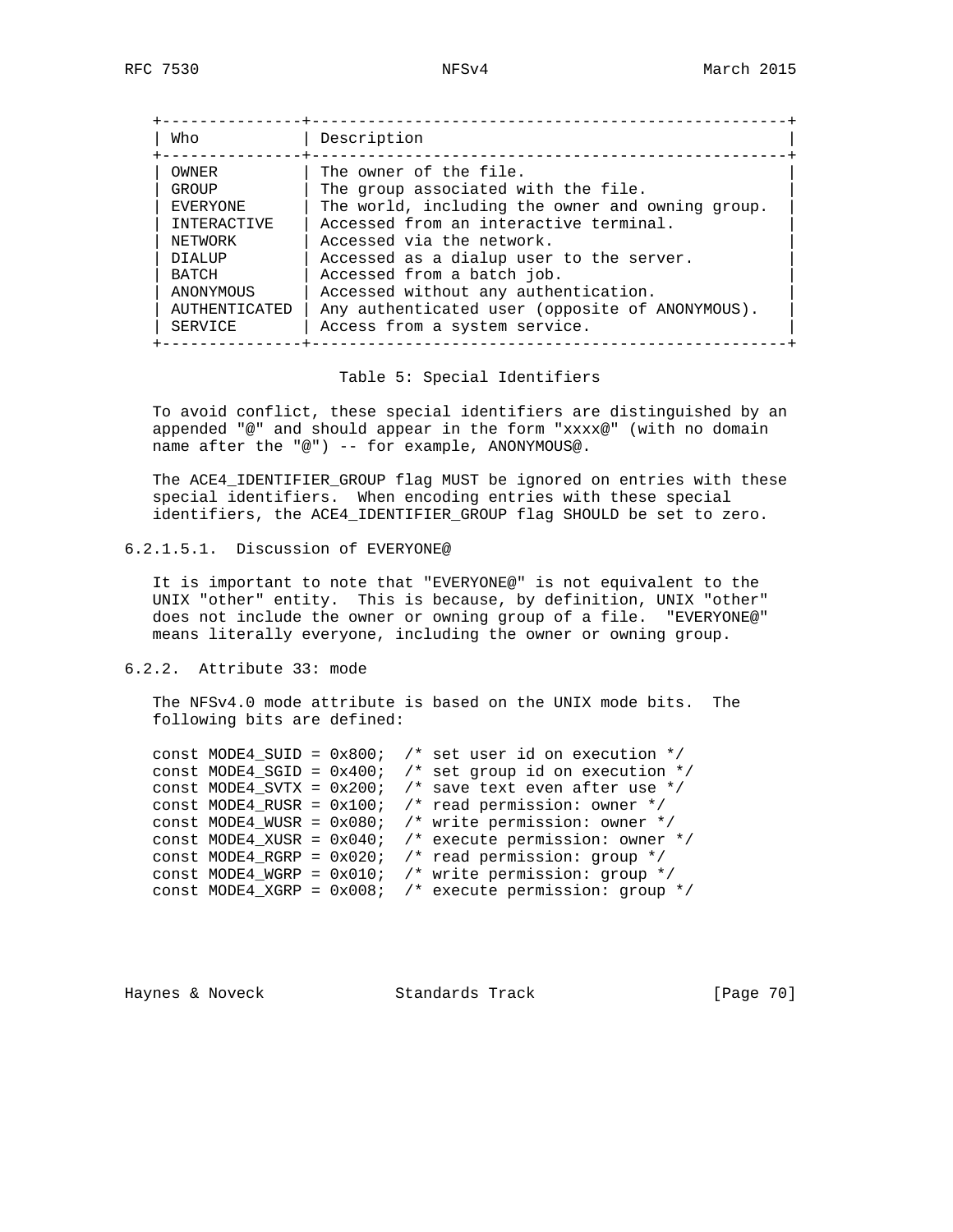const MODE4\_ROTH =  $0x004$ ; /\* read permission: other \*/ const MODE4\_WOTH = 0x002; /\* write permission: other \*/ const MODE4\_XOTH =  $0x001$ ; /\* execute permission: other \*/

 Bits MODE4\_RUSR, MODE4\_WUSR, and MODE4\_XUSR apply to the principal identified in the owner attribute. Bits MODE4\_RGRP, MODE4\_WGRP, and MODE4\_XGRP apply to principals identified in the owner\_group attribute but who are not identified in the owner attribute. Bits MODE4\_ROTH, MODE4\_WOTH, and MODE4\_XOTH apply to any principal that does not match that in the owner attribute and does not have a group matching that of the owner\_group attribute.

 Bits within the mode other than those specified above are not defined by this protocol. A server MUST NOT return bits other than those defined above in a GETATTR or READDIR operation, and it MUST return NFS4ERR INVAL if bits other than those defined above are set in a SETATTR, CREATE, OPEN, VERIFY, or NVERIFY operation.

6.3. Common Methods

 The requirements in this section will be referred to in future sections, especially Section 6.4.

- 6.3.1. Interpreting an ACL
- 6.3.1.1. Server Considerations

 The server uses the algorithm described in Section 6.2.1 to determine whether an ACL allows access to an object. However, the ACL may not be the sole determiner of access. For example:

- o In the case of a file system exported as read-only, the server may deny write permissions even though an object's ACL grants it.
- o Server implementations MAY grant ACE4\_WRITE\_ACL and ACE4\_READ\_ACL permissions to prevent a situation from arising in which there is no valid way to ever modify the ACL.
- o All servers will allow a user the ability to read the data of the file when only the execute permission is granted (i.e., if the ACL denies the user ACE4\_READ\_DATA access and allows the user ACE4\_EXECUTE, the server will allow the user to read the data of the file).

Haynes & Noveck Standards Track [Page 71]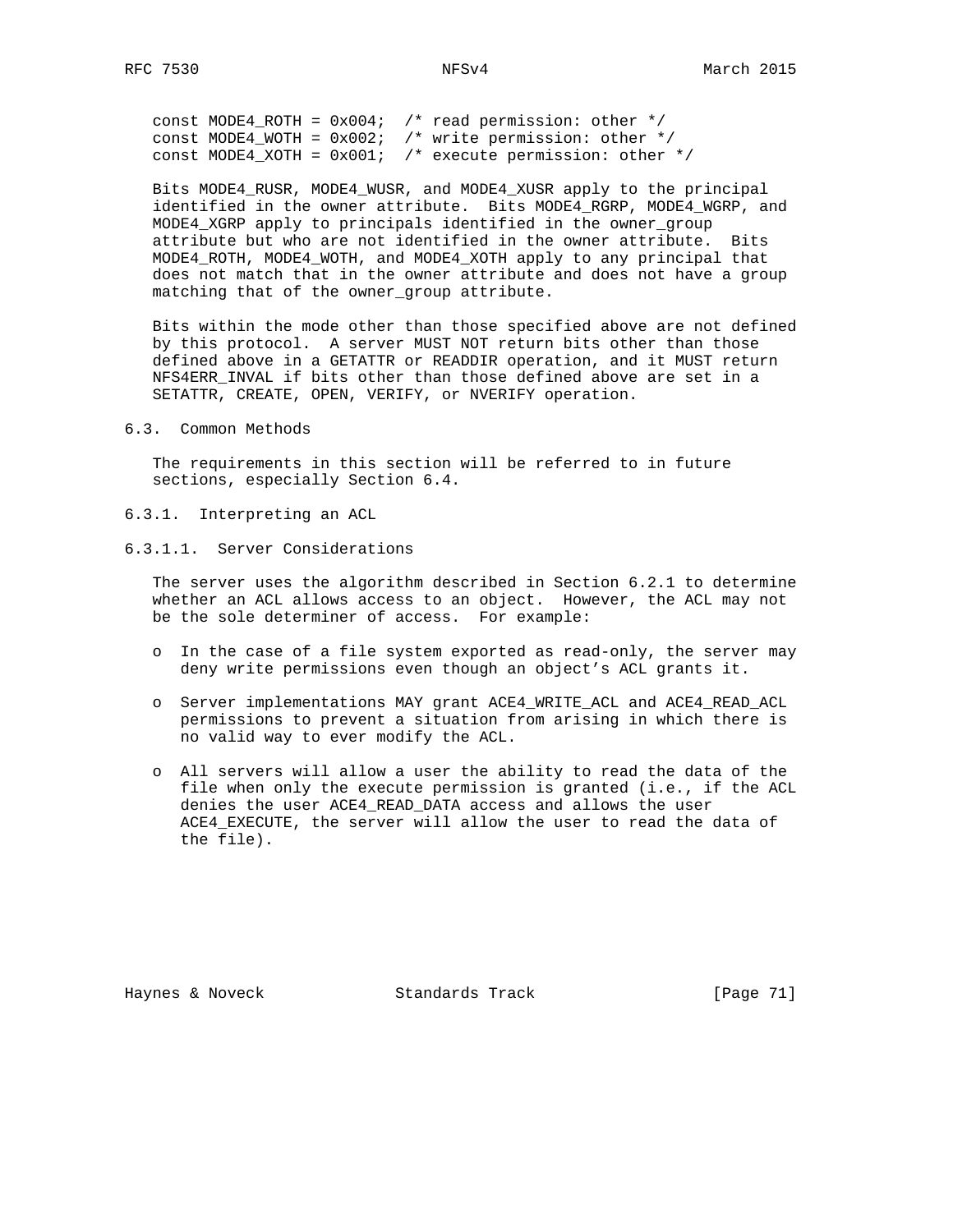- o Many servers have the notion of owner-override, in which the owner of the object is allowed to override accesses that are denied by the ACL. This may be helpful, for example, to allow users continued access to open files on which the permissions have changed.
- o Many servers have the notion of a "superuser" that has privileges beyond an ordinary user. The superuser may be able to read or write data or metadata in ways that would not be permitted by the ACL.

## 6.3.1.2. Client Considerations

 Clients SHOULD NOT do their own access checks based on their interpretation of the ACL but rather use the OPEN and ACCESS operations to do access checks. This allows the client to act on the results of having the server determine whether or not access should be granted based on its interpretation of the ACL.

 Clients must be aware of situations in which an object's ACL will define a certain access even though the server will not have adequate information to enforce it. For example, the server has no way of determining whether a particular OPEN reflects a user's open for read access or is done as part of executing the file in question. In such situations, the client needs to do its part in the enforcement of access as defined by the ACL. To do this, the client will send the appropriate ACCESS operation (or use a cached previous determination) prior to servicing the request of the user or application in order to determine whether the user or application should be granted the access requested. For examples in which the ACL may define accesses that the server does not enforce, see Section 6.3.1.1.

6.3.2. Computing a mode Attribute from an ACL

 The following method can be used to calculate the MODE4\_R\*, MODE4\_W\*, and MODE4\_X\* bits of a mode attribute, based upon an ACL.

 First, for each of the special identifiers OWNER@, GROUP@, and EVERYONE@, evaluate the ACL in order, considering only ALLOW and DENY ACEs for the identifier EVERYONE@ and for the identifier under consideration. The result of the evaluation will be an NFSv4 ACL mask showing exactly which bits are permitted to that identifier.

Haynes & Noveck Standards Track [Page 72]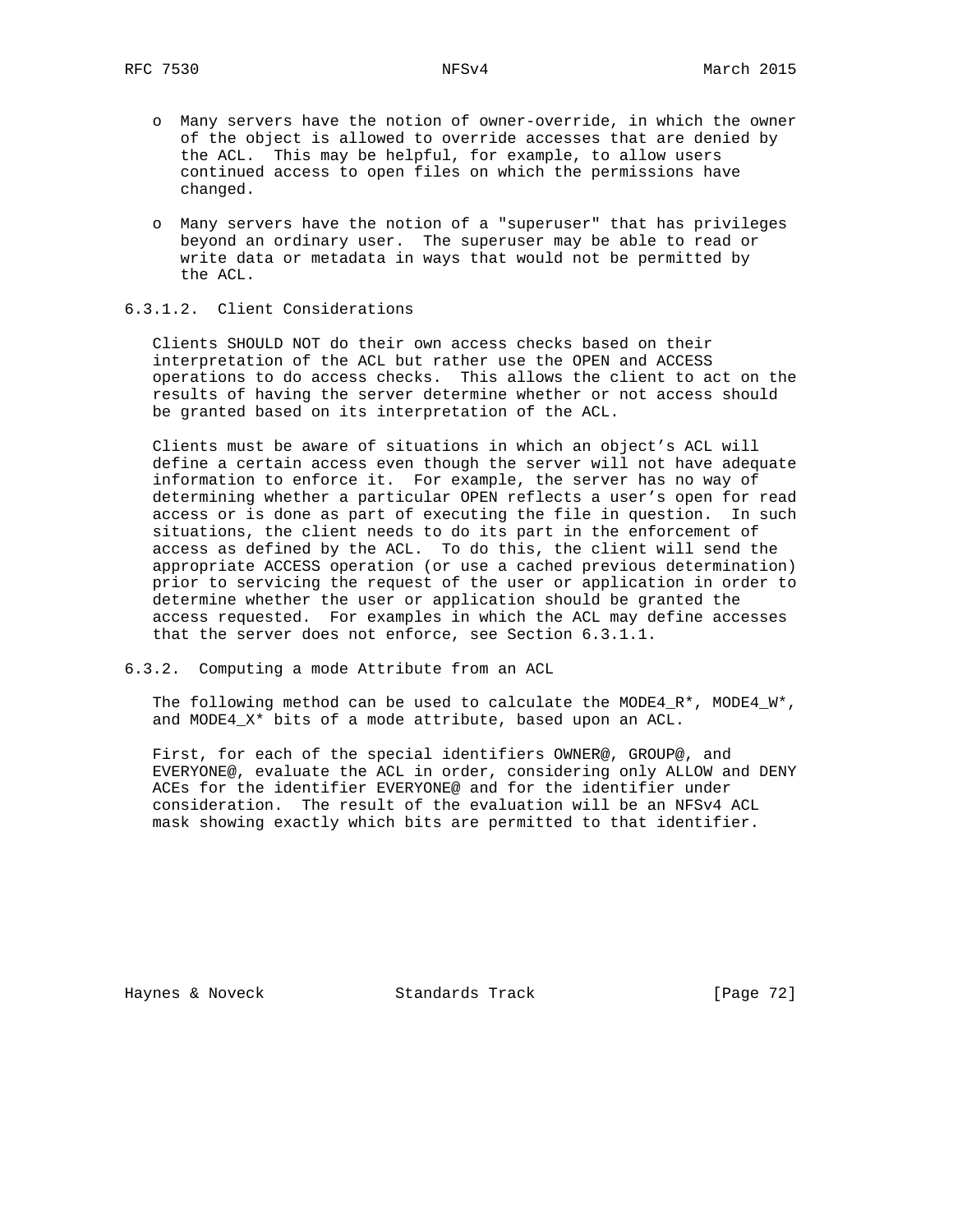Then translate the calculated mask for OWNER@, GROUP@, and EVERYONE@ into mode bits for the user, group, and other, respectively, as follows:

- 1. Set the read bit (MODE4\_RUSR, MODE4\_RGRP, or MODE4\_ROTH) if and only if ACE4\_READ\_DATA is set in the corresponding mask.
- 2. Set the write bit (MODE4\_WUSR, MODE4\_WGRP, or MODE4\_WOTH) if and only if ACE4\_WRITE\_DATA and ACE4\_APPEND\_DATA are both set in the corresponding mask.
- 3. Set the execute bit (MODE4\_XUSR, MODE4\_XGRP, or MODE4\_XOTH), if and only if ACE4\_EXECUTE is set in the corresponding mask.

## 6.3.2.1. Discussion

 Some server implementations also add bits permitted to named users and groups to the group bits (MODE4\_RGRP, MODE4\_WGRP, and MODE4\_XGRP).

 Implementations are discouraged from doing this, because it has been found to cause confusion for users who see members of a file's group denied access that the mode bits appear to allow. (The presence of DENY ACEs may also lead to such behavior, but DENY ACEs are expected to be more rarely used.)

 The same user confusion seen when fetching the mode also results if setting the mode does not effectively control permissions for the owner, group, and other users; this motivates some of the requirements that follow.

### 6.4. Requirements

 The server that supports both mode and ACL must take care to synchronize the MODE4\_\*USR, MODE4\_\*GRP, and MODE4\_\*OTH bits with the ACEs that have respective who fields of "OWNER@", "GROUP@", and "EVERYONE@" so that the client can see that semantically equivalent access permissions exist whether the client asks for just the ACL or any of the owner, owner\_group, and mode attributes.

 Many requirements refer to Section 6.3.2, but note that the methods have behaviors specified with "SHOULD". This is intentional, to avoid invalidating existing implementations that compute the mode according to the withdrawn POSIX ACL draft ([P1003.1e]), rather than by actual permissions on owner, group, and other.

Haynes & Noveck Standards Track [Page 73]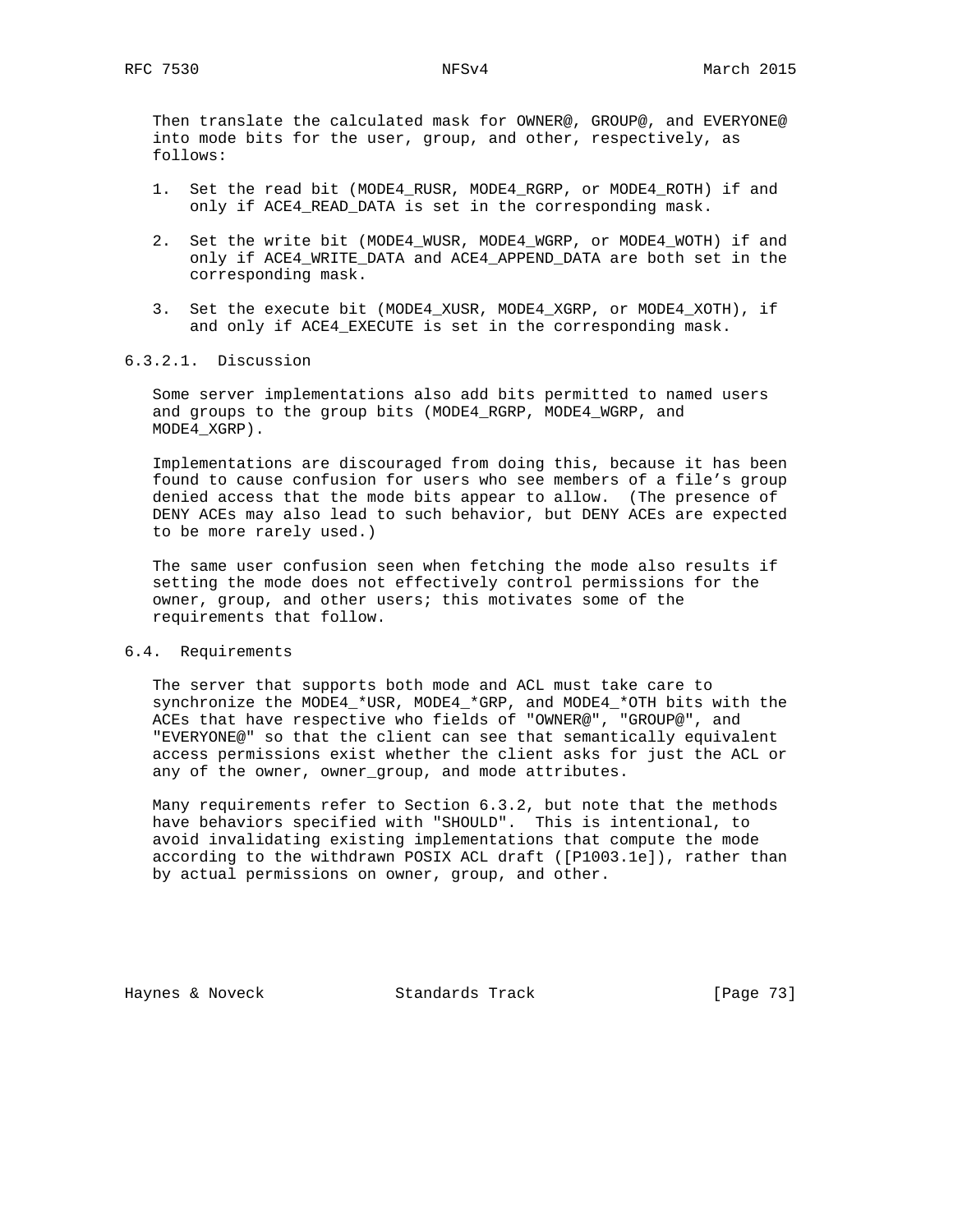6.4.1. Setting the mode and/or ACL Attributes

6.4.1.1. Setting mode and Not ACL

 When any of the nine low-order mode bits are changed because the mode attribute was set, and no ACL attribute is explicitly set, the acl attribute must be modified in accordance with the updated value of those bits. This must happen even if the value of the low-order bits is the same after the mode is set as before.

 Note that any AUDIT or ALARM ACEs are unaffected by changes to the mode.

 In cases in which the permissions bits are subject to change, the acl attribute MUST be modified such that the mode computed via the method described in Section 6.3.2 yields the low-order nine bits (MODE4\_R\*, MODE $4\_\mathrm{W}^*$ , MODE $4\_\mathrm{X}^*$ ) of the mode attribute as modified by the change attribute. The ACL attributes SHOULD also be modified such that:

- 1. If MODE4\_RGRP is not set, entities explicitly listed in the ACL other than OWNER@ and EVERYONE@ SHOULD NOT be granted ACE4\_READ\_DATA.
- 2. If MODE4\_WGRP is not set, entities explicitly listed in the ACL other than OWNER@ and EVERYONE@ SHOULD NOT be granted ACE4\_WRITE\_DATA or ACE4\_APPEND\_DATA.
- 3. If MODE4\_XGRP is not set, entities explicitly listed in the ACL other than OWNER@ and EVERYONE@ SHOULD NOT be granted ACE4\_EXECUTE.

 Access mask bits other than those listed above, appearing in ALLOW ACEs, MAY also be disabled.

 Note that ACEs with the flag ACE4\_INHERIT\_ONLY\_ACE set do not affect the permissions of the ACL itself, nor do ACEs of the types AUDIT and ALARM. As such, it is desirable to leave these ACEs unmodified when modifying the ACL attributes.

 Also note that the requirement may be met by discarding the acl in favor of an ACL that represents the mode and only the mode. This is permitted, but it is preferable for a server to preserve as much of the ACL as possible without violating the above requirements. Discarding the ACL makes it effectively impossible for a file created with a mode attribute to inherit an ACL (see Section 6.4.3).

Haynes & Noveck Standards Track [Page 74]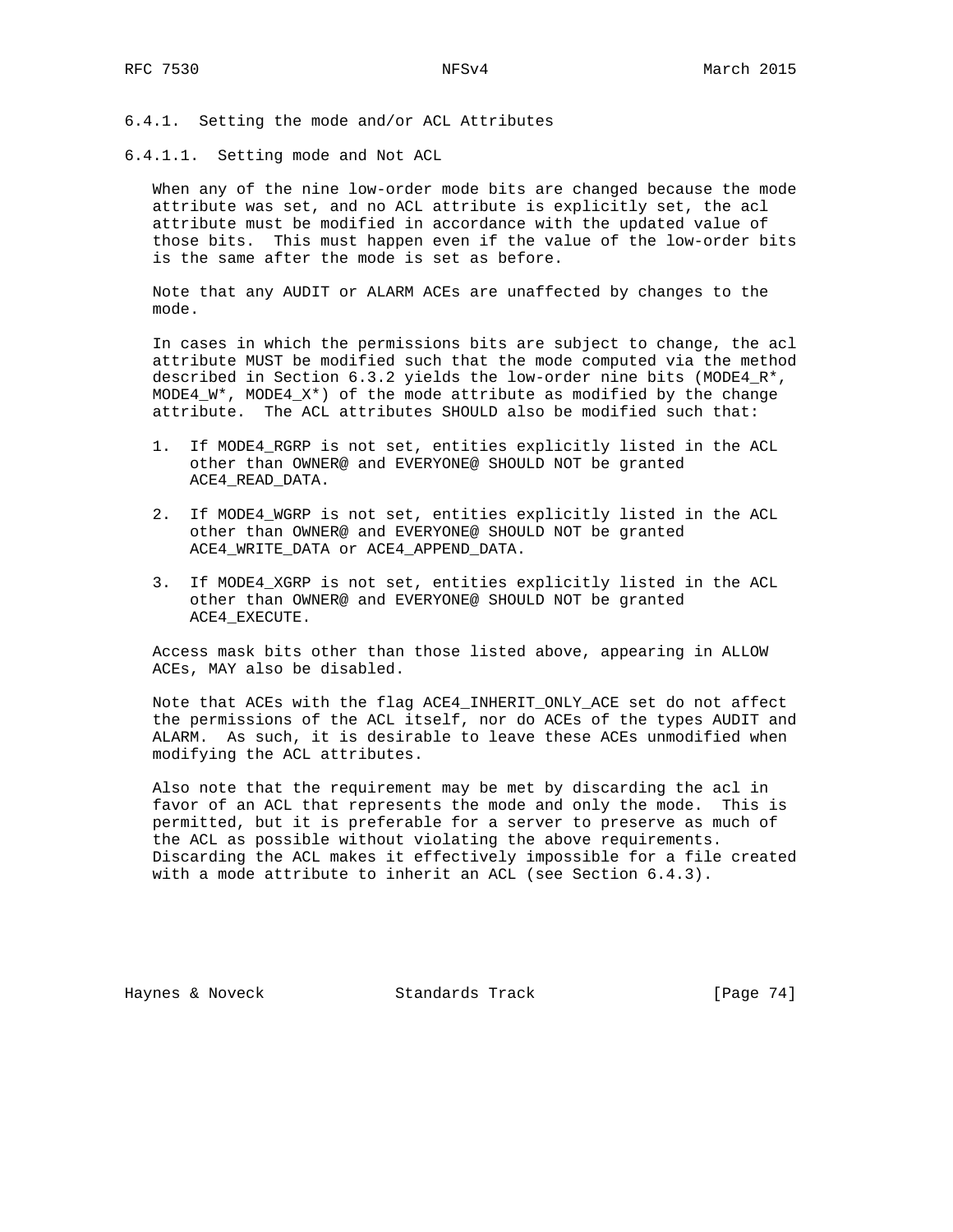## 6.4.1.2. Setting ACL and Not mode

 When setting the acl and not setting the mode attribute, the permission bits of the mode need to be derived from the ACL. In this case, the ACL attribute SHOULD be set as given. The nine low-order bits of the mode attribute (MODE4\_R\*, MODE4\_W\*, MODE4\_X\*) MUST be modified to match the result of the method described in Section 6.3.2. The three high-order bits of the mode (MODE4\_SUID, MODE4\_SGID, MODE4\_SVTX) SHOULD remain unchanged.

## 6.4.1.3. Setting Both ACL and mode

 When setting both the mode and the acl attribute in the same operation, the attributes MUST be applied in this order: mode, then ACL. The mode-related attribute is set as given, then the ACL attribute is set as given, possibly changing the final mode, as described above in Section 6.4.1.2.

6.4.2. Retrieving the mode and/or ACL Attributes

 This section applies only to servers that support both the mode and ACL attributes.

 Some server implementations may have a concept of "objects without ACLs", meaning that all permissions are granted and denied according to the mode attribute, and that no ACL attribute is stored for that object. If an ACL attribute is requested of such a server, the server SHOULD return an ACL that does not conflict with the mode; that is to say, the ACL returned SHOULD represent the nine low-order bits of the mode attribute (MODE4\_R\*, MODE4\_W\*, MODE4\_X\*) as described in Section 6.3.2.

 For other server implementations, the ACL attribute is always present for every object. Such servers SHOULD store at least the three high-order bits of the mode attribute (MODE4\_SUID, MODE4\_SGID, MODE4\_SVTX). The server SHOULD return a mode attribute if one is requested, and the low-order nine bits of the mode (MODE4\_R\*, MODE4\_W\*, MODE4\_X\*) MUST match the result of applying the method in Section 6.3.2 to the ACL attribute.

6.4.3. Creating New Objects

 If a server supports any ACL attributes, it may use the ACL attributes on the parent directory to compute an initial ACL attribute for a newly created object. This will be referred to as the inherited ACL within this section. The act of adding one or more

Haynes & Noveck Standards Track [Page 75]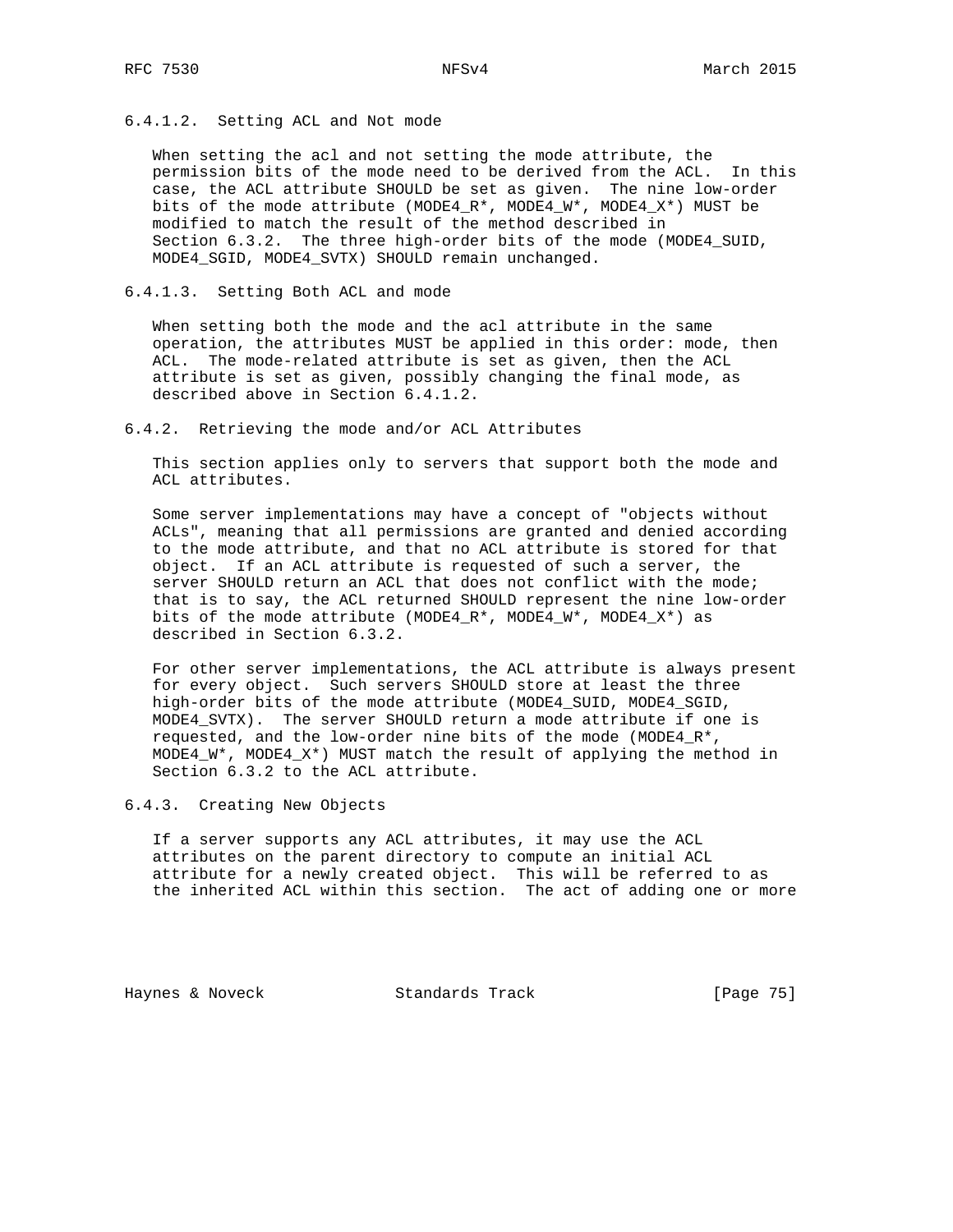ACEs to the inherited ACL that are based upon ACEs in the parent directory's ACL will be referred to as inheriting an ACE within this section.

 In the presence or absence of the mode and ACL attributes, the behavior of CREATE and OPEN SHOULD be:

1. If just the mode is given in the call:

 In this case, inheritance SHOULD take place, but the mode MUST be applied to the inherited ACL as described in Section 6.4.1.1, thereby modifying the ACL.

2. If just the ACL is given in the call:

 In this case, inheritance SHOULD NOT take place, and the ACL as defined in the CREATE or OPEN will be set without modification, and the mode modified as in Section 6.4.1.2.

3. If both mode and ACL are given in the call:

 In this case, inheritance SHOULD NOT take place, and both attributes will be set as described in Section 6.4.1.3.

4. If neither mode nor ACL is given in the call:

 In the case where an object is being created without any initial attributes at all, e.g., an OPEN operation with an opentype4 of OPEN4\_CREATE and a createmode4 of EXCLUSIVE4, inheritance SHOULD NOT take place. Instead, the server SHOULD set permissions to deny all access to the newly created object. It is expected that the appropriate client will set the desired attributes in a subsequent SETATTR operation, and the server SHOULD allow that operation to succeed, regardless of what permissions the object is created with. For example, an empty ACL denies all permissions, but the server should allow the owner's SETATTR to succeed even though WRITE\_ACL is implicitly denied.

 In other cases, inheritance SHOULD take place, and no modifications to the ACL will happen. The mode attribute, if supported, MUST be as computed via the method described in Section 6.3.2, with the MODE4\_SUID, MODE4\_SGID, and MODE4\_SVTX bits clear. If no inheritable ACEs exist on the parent directory, the rules for creating acl attributes are implementation defined.

Haynes & Noveck Standards Track [Page 76]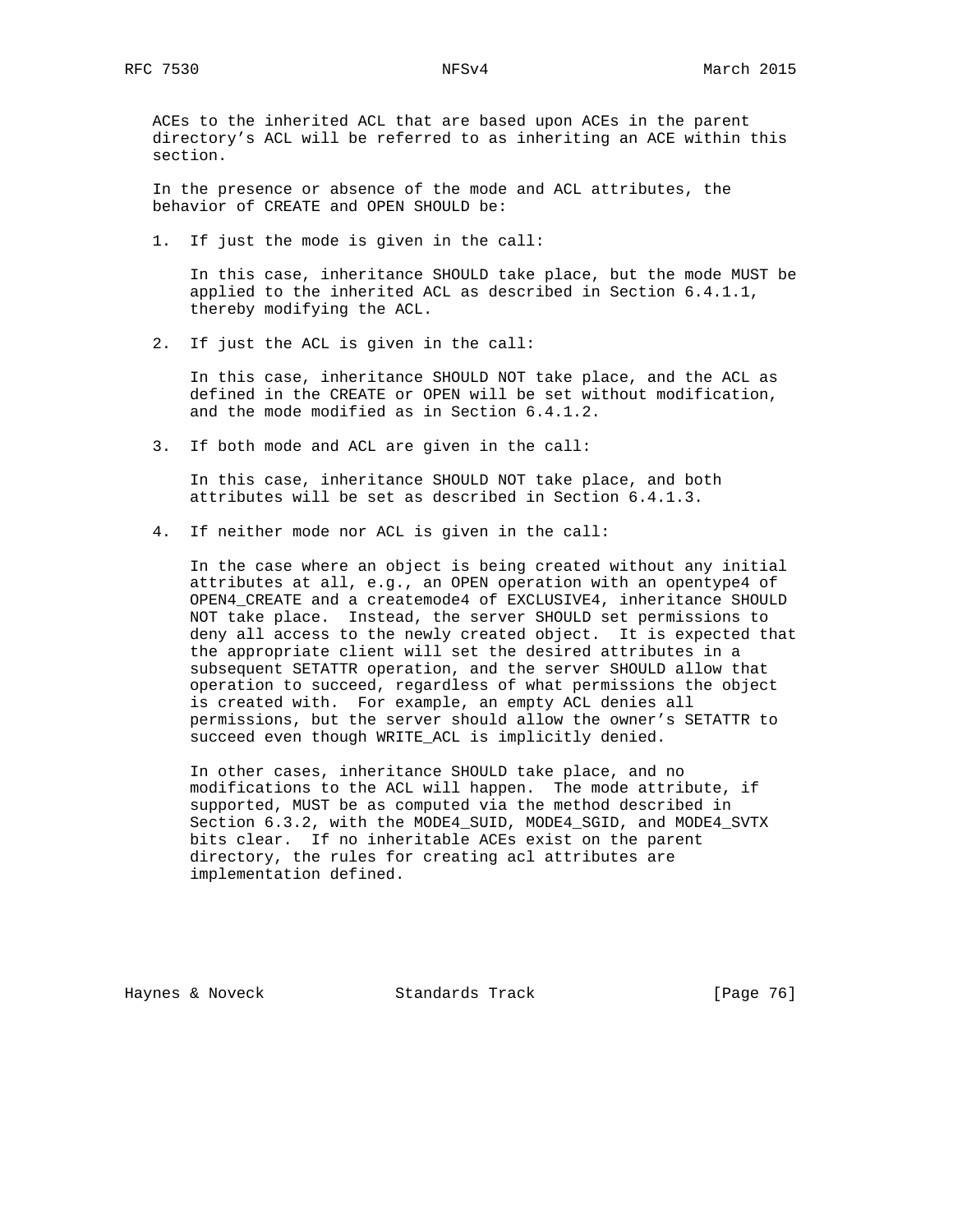## 6.4.3.1. The Inherited ACL

 If the object being created is not a directory, the inherited ACL SHOULD NOT inherit ACEs from the parent directory ACL unless the ACE4\_FILE\_INHERIT\_FLAG is set.

 If the object being created is a directory, the inherited ACL should inherit all inheritable ACEs from the parent directory, i.e., those that have the ACE4\_FILE\_INHERIT\_ACE or ACE4\_DIRECTORY\_INHERIT\_ACE flag set. If the inheritable ACE has ACE4\_FILE\_INHERIT\_ACE set, but ACE4\_DIRECTORY\_INHERIT\_ACE is clear, the inherited ACE on the newly created directory MUST have the ACE4\_INHERIT\_ONLY\_ACE flag set to prevent the directory from being affected by ACEs meant for non-directories.

 When a new directory is created, the server MAY split any inherited ACE that is both inheritable and effective (in other words, that has neither ACE4\_INHERIT\_ONLY\_ACE nor ACE4\_NO\_PROPAGATE\_INHERIT\_ACE set) into two ACEs -- one with no inheritance flags, and one with ACE4\_INHERIT\_ONLY\_ACE set. This makes it simpler to modify the effective permissions on the directory without modifying the ACE that is to be inherited to the new directory's children.

- 7. NFS Server Namespace
- 7.1. Server Exports

 On a UNIX server, the namespace describes all the files reachable by pathnames under the root directory or "/". On a Windows server, the namespace constitutes all the files on disks named by mapped disk letters. NFS server administrators rarely make the entire server's file system namespace available to NFS clients. More often, portions of the namespace are made available via an "export" feature. In previous versions of the NFS protocol, the root filehandle for each export is obtained through the MOUNT protocol; the client sends a string that identifies an object in the exported namespace, and the server returns the root filehandle for it. The MOUNT protocol supports an EXPORTS procedure that will enumerate the server's exports.

## 7.2. Browsing Exports

 The NFSv4 protocol provides a root filehandle that clients can use to obtain filehandles for these exports via a multi-component LOOKUP. A common user experience is to use a graphical user interface (perhaps a file "Open" dialog window) to find a file via progressive browsing

Haynes & Noveck Standards Track [Page 77]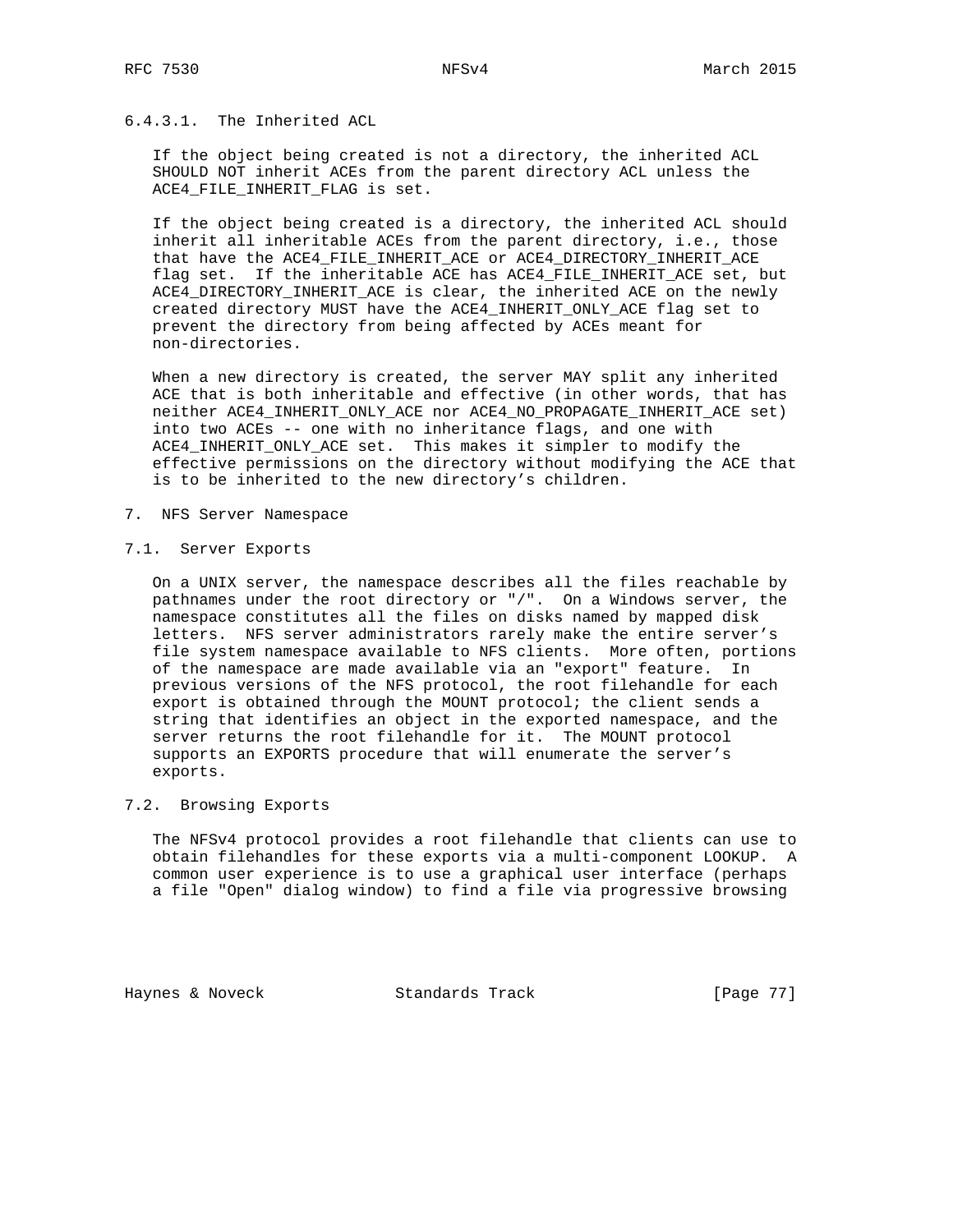through a directory tree. The client must be able to move from one export to another export via single-component, progressive LOOKUP operations.

 This style of browsing is not well supported by the NFSv2 and NFSv3 protocols. The client expects all LOOKUP operations to remain within a single-server file system. For example, the device attribute will not change. This prevents a client from taking namespace paths that span exports.

 An automounter on the client can obtain a snapshot of the server's namespace using the EXPORTS procedure of the MOUNT protocol. If it understands the server's pathname syntax, it can create an image of the server's namespace on the client. The parts of the namespace that are not exported by the server are filled in with a "pseudo-file system" that allows the user to browse from one mounted file system to another. There is a drawback to this representation of the server's namespace on the client: it is static. If the server administrator adds a new export, the client will be unaware of it.

### 7.3. Server Pseudo-File System

 NFSv4 servers avoid this namespace inconsistency by presenting all the exports within the framework of a single-server namespace. An NFSv4 client uses LOOKUP and READDIR operations to browse seamlessly from one export to another. Portions of the server namespace that are not exported are bridged via a "pseudo-file system" that provides a view of exported directories only. A pseudo-file system has a unique fsid and behaves like a normal, read-only file system.

 Based on the construction of the server's namespace, it is possible that multiple pseudo-file systems may exist. For example:

| /a       | pseudo-file system |
|----------|--------------------|
| /a/b     | real file system   |
| /a/b/c   | pseudo-file system |
| /a/b/c/d | real file system   |

 Each of the pseudo-file systems are considered separate entities and therefore will have a unique fsid.

Haynes & Noveck Standards Track [Page 78]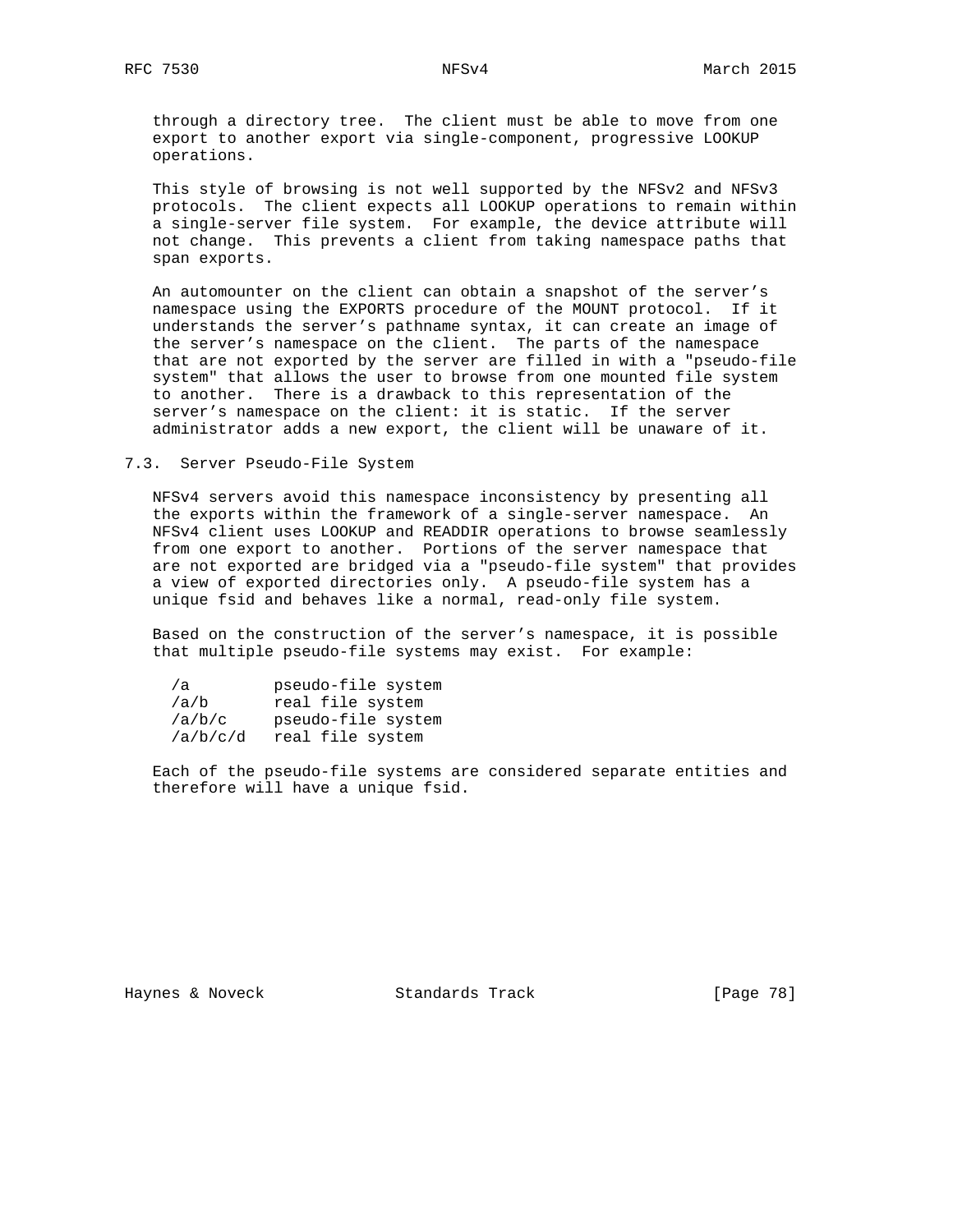## 7.4. Multiple Roots

 The DOS and Windows operating environments are sometimes described as having "multiple roots". File systems are commonly represented as disk letters. MacOS represents file systems as top-level names. NFSv4 servers for these platforms can construct a pseudo-file system above these root names so that disk letters or volume names are simply directory names in the pseudo-root.

## 7.5. Filehandle Volatility

 The nature of the server's pseudo-file system is that it is a logical representation of file system(s) available from the server. Therefore, the pseudo-file system is most likely constructed dynamically when the server is first instantiated. It is expected that the pseudo-file system may not have an on-disk counterpart from which persistent filehandles could be constructed. Even though it is preferable that the server provide persistent filehandles for the pseudo-file system, the NFS client should expect that pseudo-file system filehandles are volatile. This can be confirmed by checking the associated "fh\_expire\_type" attribute for those filehandles in question. If the filehandles are volatile, the NFS client must be prepared to recover a filehandle value (e.g., with a multi-component LOOKUP) when receiving an error of NFS4ERR\_FHEXPIRED.

## 7.6. Exported Root

 If the server's root file system is exported, one might conclude that a pseudo-file system is not needed. This would be wrong. Assume the following file systems on a server:

|      | disk1 (exported)     |
|------|----------------------|
| /a   | disk2 (not exported) |
| /a/b | disk3 (exported)     |

 Because disk2 is not exported, disk3 cannot be reached with simple LOOKUPs. The server must bridge the gap with a pseudo-file system.

## 7.7. Mount Point Crossing

 The server file system environment may be constructed in such a way that one file system contains a directory that is 'covered' or mounted upon by a second file system. For example:

| /a/b     | (file system 1) |
|----------|-----------------|
| /a/b/c/d | (file system 2) |

Haynes & Noveck Standards Track [Page 79]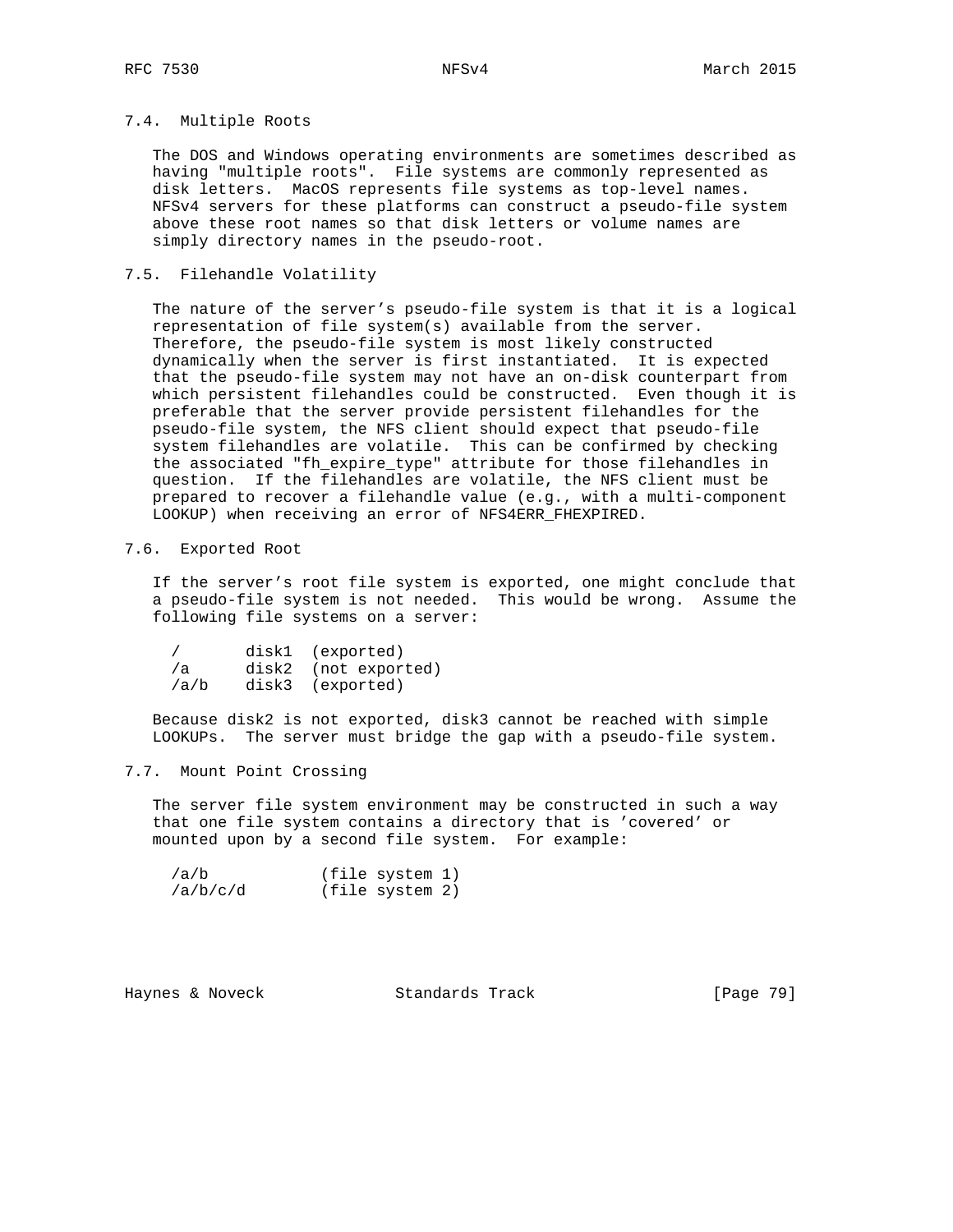The pseudo-file system for this server may be constructed to look like:

|          | (placeholder/not exported) |
|----------|----------------------------|
| /a/b     | (file system 1)            |
| /a/b/c/d | (file system 2)            |

 It is the server's responsibility to present the pseudo-file system that is complete to the client. If the client sends a LOOKUP request for the path " $\frac{a}{b}/c/d$ ", the server's response is the filehandle of the file system "/a/b/c/d". In previous versions of the NFS protocol, the server would respond with the filehandle of directory "/a/b/c/d" within the file system "/a/b".

 The NFS client will be able to determine if it crosses a server mount point by a change in the value of the "fsid" attribute.

### 7.8. Security Policy and Namespace Presentation

 Because NFSv4 clients possess the ability to change the security mechanisms used, after determining what is allowed, by using SECINFO the server SHOULD NOT present a different view of the namespace based on the security mechanism being used by a client. Instead, it should present a consistent view and return NFS4ERR\_WRONGSEC if an attempt is made to access data with an inappropriate security mechanism.

 If security considerations make it necessary to hide the existence of a particular file system, as opposed to all of the data within it, the server can apply the security policy of a shared resource in the server's namespace to components of the resource's ancestors. For example:

|                      | (placeholder/not exported) |
|----------------------|----------------------------|
| /a/b                 | (file system 1)            |
| /a/b/MySecretProject | (file system 2)            |

 The /a/b/MySecretProject directory is a real file system and is the shared resource. Suppose the security policy for /a/b/ MySecretProject is Kerberos with integrity and it is desired to limit knowledge of the existence of this file system. In this case, the server should apply the same security policy to /a/b. This allows for knowledge of the existence of a file system to be secured when desirable.

 For the case of the use of multiple, disjoint security mechanisms in the server's resources, applying that sort of policy would result in the higher-level file system not being accessible using any security

Haynes & Noveck Standards Track [Page 80]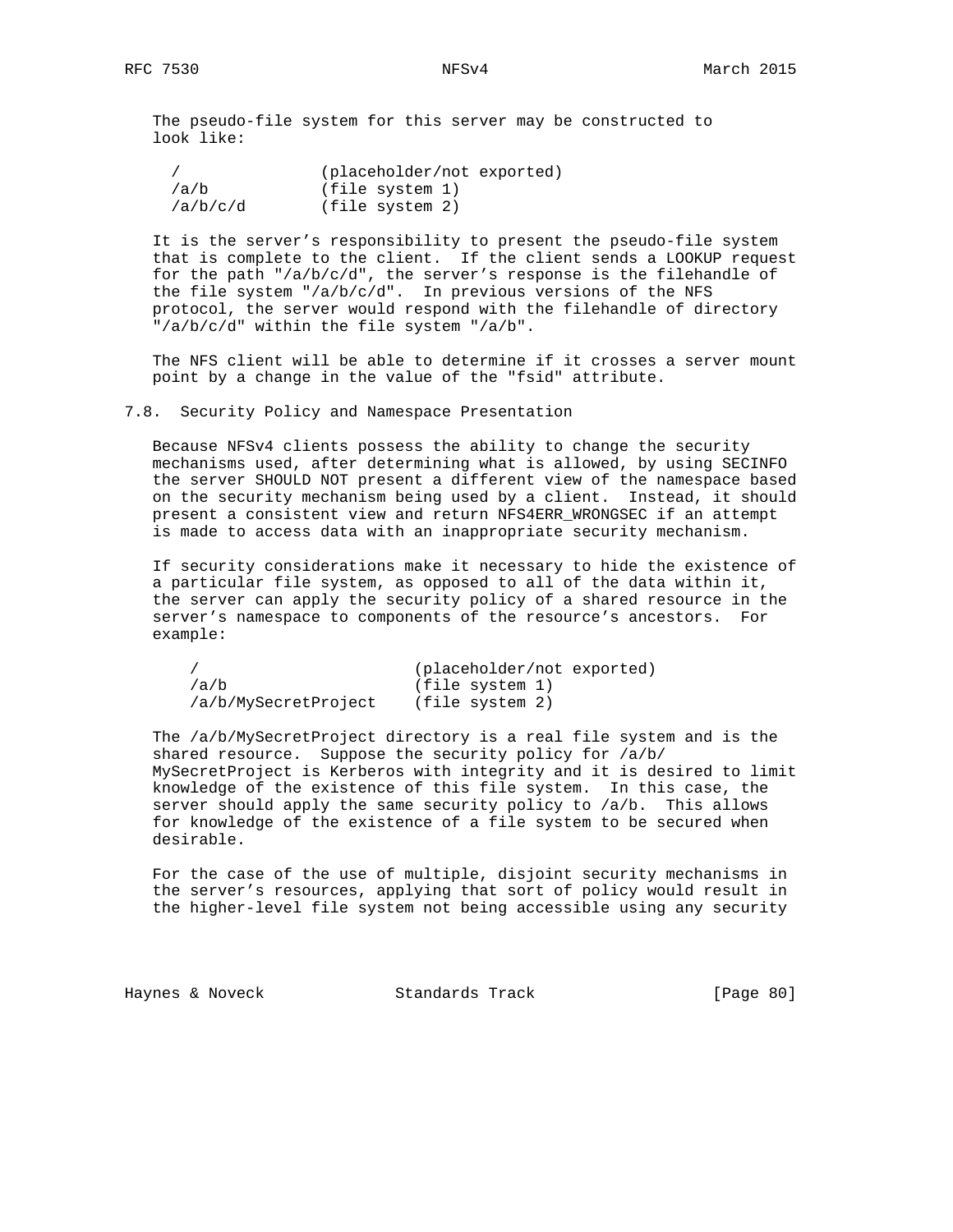flavor. Therefore, that sort of configuration is not compatible with hiding the existence (as opposed to the contents) from clients using multiple disjoint sets of security flavors.

 In other circumstances, a desirable policy is for the security of a particular object in the server's namespace to include the union of all security mechanisms of all direct descendants. A common and convenient practice, unless strong security requirements dictate otherwise, is to make the entire pseudo-file system accessible by all of the valid security mechanisms.

 Where there is concern about the security of data on the network, clients should use strong security mechanisms to access the pseudo-file system in order to prevent man-in-the-middle attacks.

### 8. Multi-Server Namespace

 NFSv4 supports attributes that allow a namespace to extend beyond the boundaries of a single server. It is RECOMMENDED that clients and servers support construction of such multi-server namespaces. Use of such multi-server namespaces is optional, however, and for many purposes, single-server namespaces are perfectly acceptable. Use of multi-server namespaces can provide many advantages, however, by separating a file system's logical position in a namespace from the (possibly changing) logistical and administrative considerations that result in particular file systems being located on particular servers.

## 8.1. Location Attributes

 NFSv4 contains RECOMMENDED attributes that allow file systems on one server to be associated with one or more instances of that file system on other servers. These attributes specify such file system instances by specifying a server address target (as either a DNS name representing one or more IP addresses, or a literal IP address), together with the path of that file system within the associated single-server namespace.

 The fs\_locations RECOMMENDED attribute allows specification of the file system locations where the data corresponding to a given file system may be found.

### 8.2. File System Presence or Absence

 A given location in an NFSv4 namespace (typically but not necessarily a multi-server namespace) can have a number of file system instance locations associated with it via the fs\_locations attribute. There may also be an actual current file system at that location,

Haynes & Noveck Standards Track [Page 81]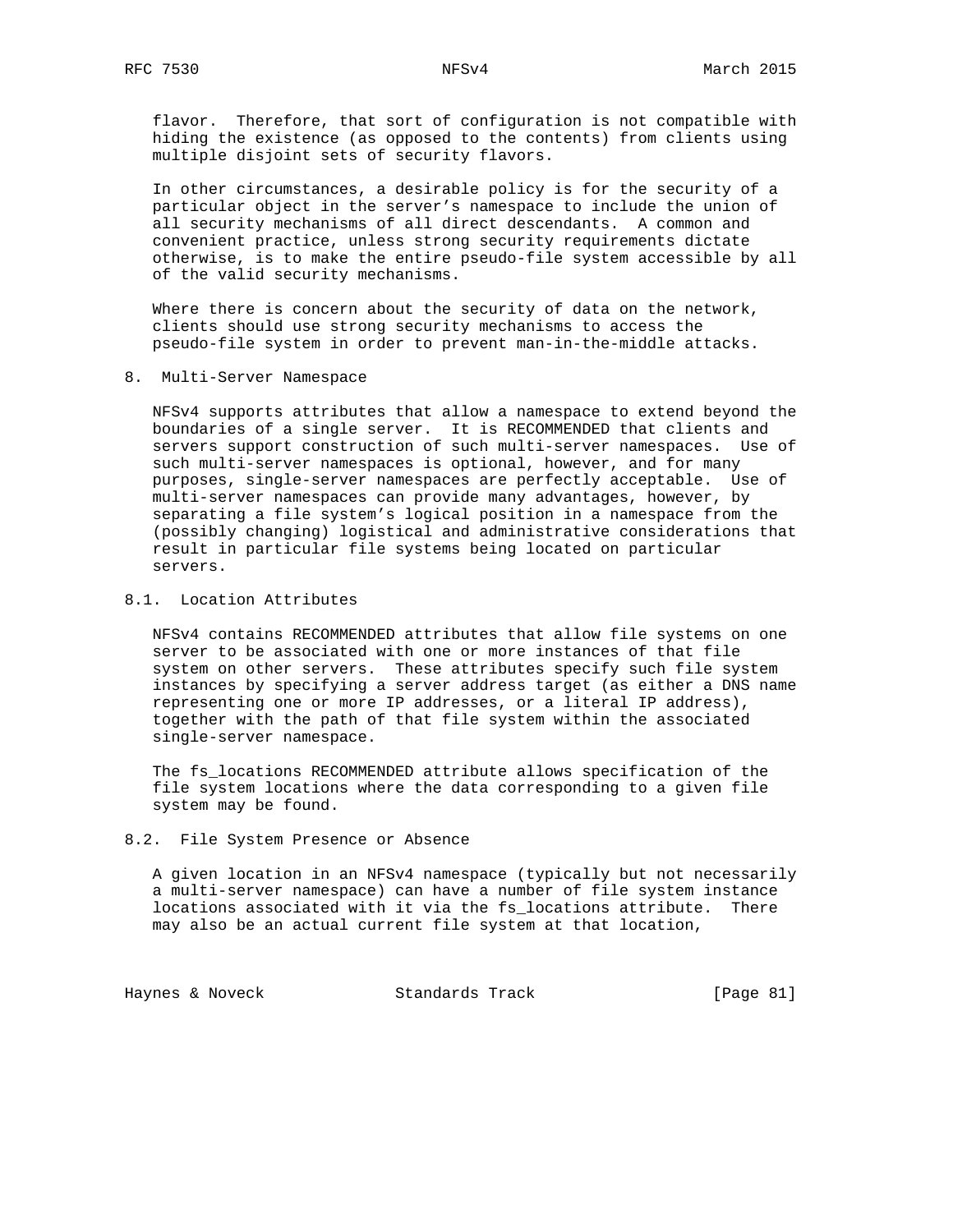accessible via normal namespace operations (e.g., LOOKUP). In this case, the file system is said to be "present" at that position in the namespace, and clients will typically use it, reserving use of additional locations specified via the location-related attributes to situations in which the principal location is no longer available.

 When there is no actual file system at the namespace location in question, the file system is said to be "absent". An absent file system contains no files or directories other than the root. Any reference to it, except to access a small set of attributes useful in determining alternative locations, will result in an error, NFS4ERR\_MOVED. Note that if the server ever returns the error NFS4ERR\_MOVED, it MUST support the fs\_locations attribute.

 While the error name suggests that we have a case of a file system that once was present, and has only become absent later, this is only one possibility. A position in the namespace may be permanently absent with the set of file system(s) designated by the location attributes being the only realization. The name NFS4ERR\_MOVED reflects an earlier, more limited conception of its function, but this error will be returned whenever the referenced file system is absent, whether it has moved or simply never existed.

 Except in the case of GETATTR-type operations (to be discussed later), when the current filehandle at the start of an operation is within an absent file system, that operation is not performed and the error NFS4ERR\_MOVED is returned, to indicate that the file system is absent on the current server.

 Because a GETFH cannot succeed if the current filehandle is within an absent file system, filehandles within an absent file system cannot be transferred to the client. When a client does have filehandles within an absent file system, it is the result of obtaining them when the file system was present, and having the file system become absent subsequently.

 It should be noted that because the check for the current filehandle being within an absent file system happens at the start of every operation, operations that change the current filehandle so that it is within an absent file system will not result in an error. This allows such combinations as PUTFH-GETATTR and LOOKUP-GETATTR to be used to get attribute information, particularly location attribute information, as discussed below.

Haynes & Noveck Standards Track [Page 82]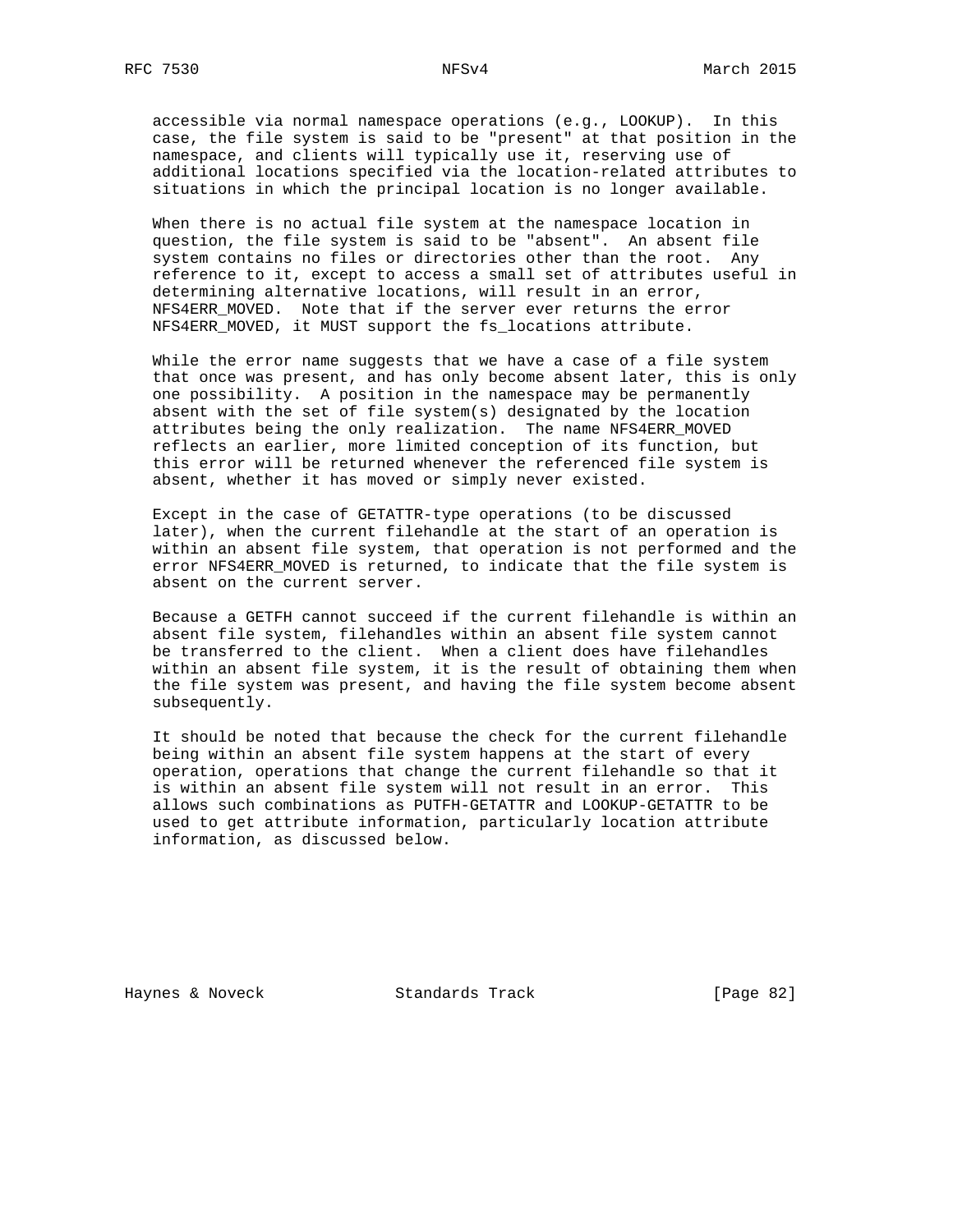8.3. Getting Attributes for an Absent File System

 When a file system is absent, most attributes are not available, but it is necessary to allow the client access to the small set of attributes that are available, and most particularly that which gives information about the correct current locations for this file system, fs\_locations.

## 8.3.1. GETATTR within an Absent File System

 As mentioned above, an exception is made for GETATTR in that attributes may be obtained for a filehandle within an absent file system. This exception only applies if the attribute mask contains at least the fs\_locations attribute bit, which indicates that the client is interested in a result regarding an absent file system. If it is not requested, GETATTR will result in an NFS4ERR\_MOVED error.

 When a GETATTR is done on an absent file system, the set of supported attributes is very limited. Many attributes, including those that are normally REQUIRED, will not be available on an absent file system. In addition to the fs\_locations attribute, the following attributes SHOULD be available on absent file systems. In the case of RECOMMENDED attributes, they should be available at least to the same degree that they are available on present file systems.

- fsid: This attribute should be provided so that the client can determine file system boundaries, including, in particular, the boundary between present and absent file systems. This value must be different from any other fsid on the current server and need have no particular relationship to fsids on any particular destination to which the client might be directed.
- mounted\_on\_fileid: For objects at the top of an absent file system, this attribute needs to be available. Since the fileid is within the present parent file system, there should be no need to reference the absent file system to provide this information.

 Other attributes SHOULD NOT be made available for absent file systems, even when it is possible to provide them. The server should not assume that more information is always better and should avoid gratuitously providing additional information.

 When a GETATTR operation includes a bitmask for the attribute fs\_locations, but where the bitmask includes attributes that are not supported, GETATTR will not return an error but will return the mask of the actual attributes supported with the results.

Haynes & Noveck Standards Track [Page 83]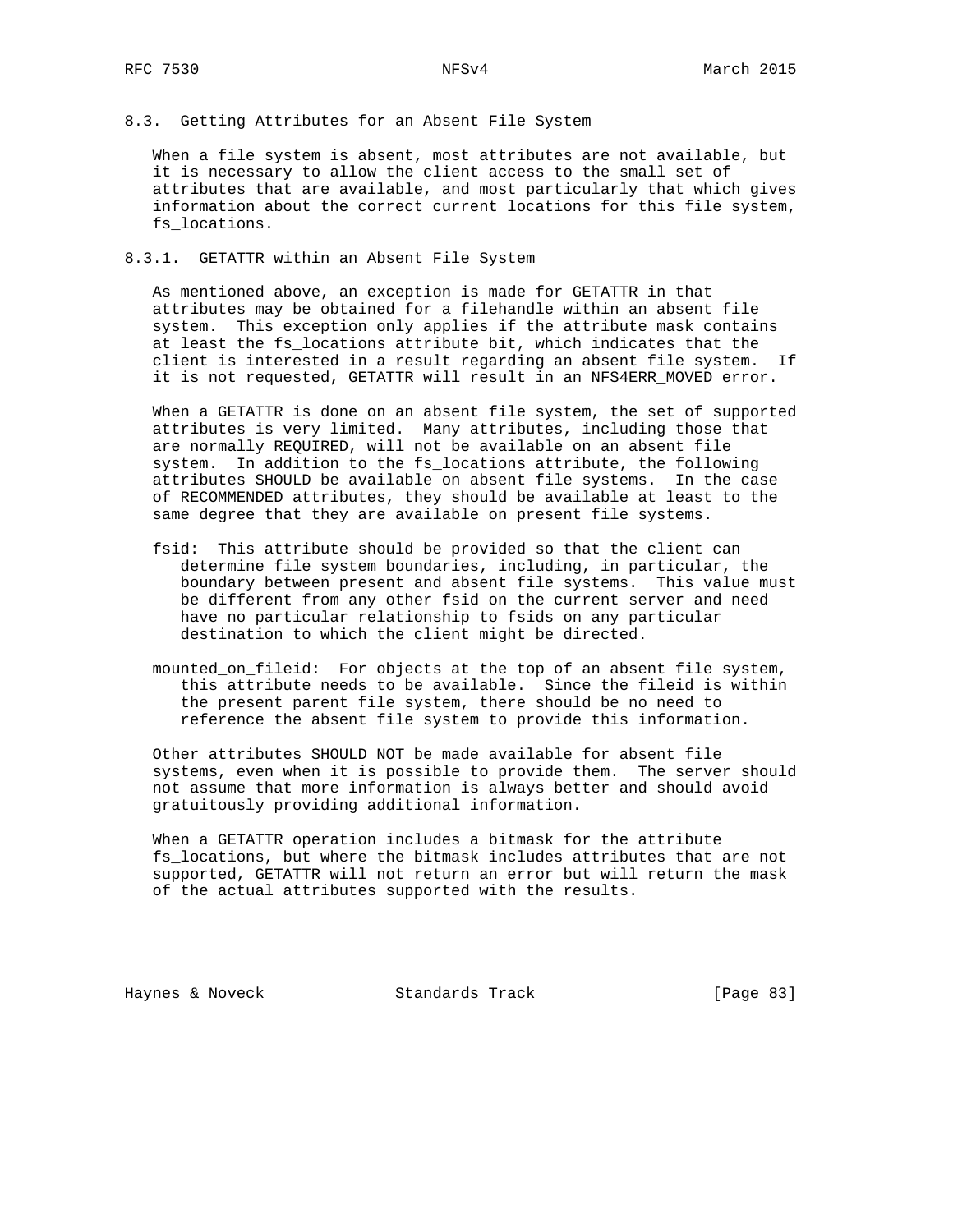Handling of VERIFY/NVERIFY is similar to GETATTR in that if the attribute mask does not include fs\_locations the error NFS4ERR\_MOVED will result. It differs in that any appearance in the attribute mask of an attribute not supported for an absent file system (and note that this will include some normally REQUIRED attributes) will also cause an NFS4ERR\_MOVED result.

## 8.3.2. READDIR and Absent File Systems

 A READDIR performed when the current filehandle is within an absent file system will result in an NFS4ERR\_MOVED error, since, unlike the case of GETATTR, no such exception is made for READDIR.

 Attributes for an absent file system may be fetched via a READDIR for a directory in a present file system, when that directory contains the root directories of one or more absent file systems. In this case, the handling is as follows:

- o If the attribute set requested includes fs\_locations, then the fetching of attributes proceeds normally, and no NFS4ERR\_MOVED indication is returned even when the rdattr\_error attribute is requested.
- o If the attribute set requested does not include fs\_locations, then if the rdattr\_error attribute is requested, each directory entry for the root of an absent file system will report NFS4ERR\_MOVED as the value of the rdattr\_error attribute.
- o If the attribute set requested does not include either of the attributes fs\_locations or rdattr\_error, then the occurrence of the root of an absent file system within the directory will result in the READDIR failing with an NFS4ERR\_MOVED error.
- o The unavailability of an attribute because of a file system's absence, even one that is ordinarily REQUIRED, does not result in any error indication. The set of attributes returned for the root directory of the absent file system in that case is simply restricted to those actually available.
- 8.4. Uses of Location Information

 The location-bearing attribute of fs\_locations provides, together with the possibility of absent file systems, a number of important facilities in providing reliable, manageable, and scalable data access.

Haynes & Noveck Standards Track [Page 84]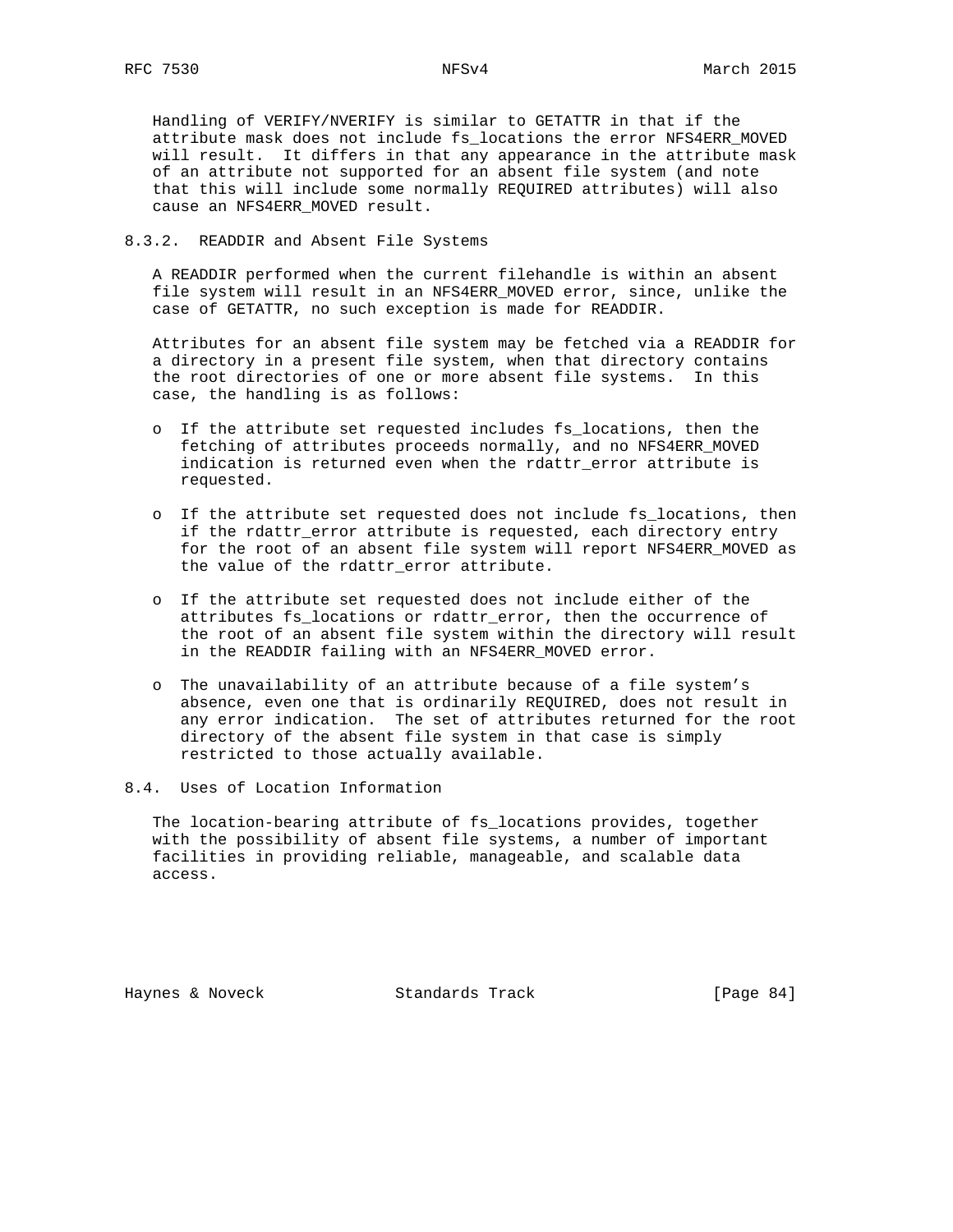When a file system is present, these attributes can provide alternative locations, to be used to access the same data, in the event of server failures, communications problems, or other difficulties that make continued access to the current file system impossible or otherwise impractical. Under some circumstances, multiple alternative locations may be used simultaneously to provide higher-performance access to the file system in question. Provision of such alternative locations is referred to as "replication", although there are cases in which replicated sets of data are not in fact present and the replicas are instead different paths to the same data.

 When a file system is present and subsequently becomes absent, clients can be given the opportunity to have continued access to their data, at an alternative location. Transfer of the file system contents to the new location is referred to as "migration". See Section 8.4.2 for details.

 Alternative locations may be physical replicas of the file system data or alternative communication paths to the same server or, in the case of various forms of server clustering, another server providing access to the same physical file system. The client's responsibilities in dealing with this transition depend on the specific nature of the new access path as well as how and whether data was in fact migrated. These issues will be discussed in detail below.

 Where a file system was not previously present, specification of file system location provides a means by which file systems located on one server can be associated with a namespace defined by another server, thus allowing a general multi-server namespace facility. A designation of such a location, in place of an absent file system, is called a "referral".

 Because client support for location-related attributes is OPTIONAL, a server may (but is not required to) take action to hide migration and referral events from such clients, by acting as a proxy, for example.

### 8.4.1. File System Replication

 The fs\_locations attribute provides alternative locations, to be used to access data in place of, or in addition to, the current file system instance. On first access to a file system, the client should obtain the value of the set of alternative locations by interrogating the fs\_locations attribute.

Haynes & Noveck Standards Track [Page 85]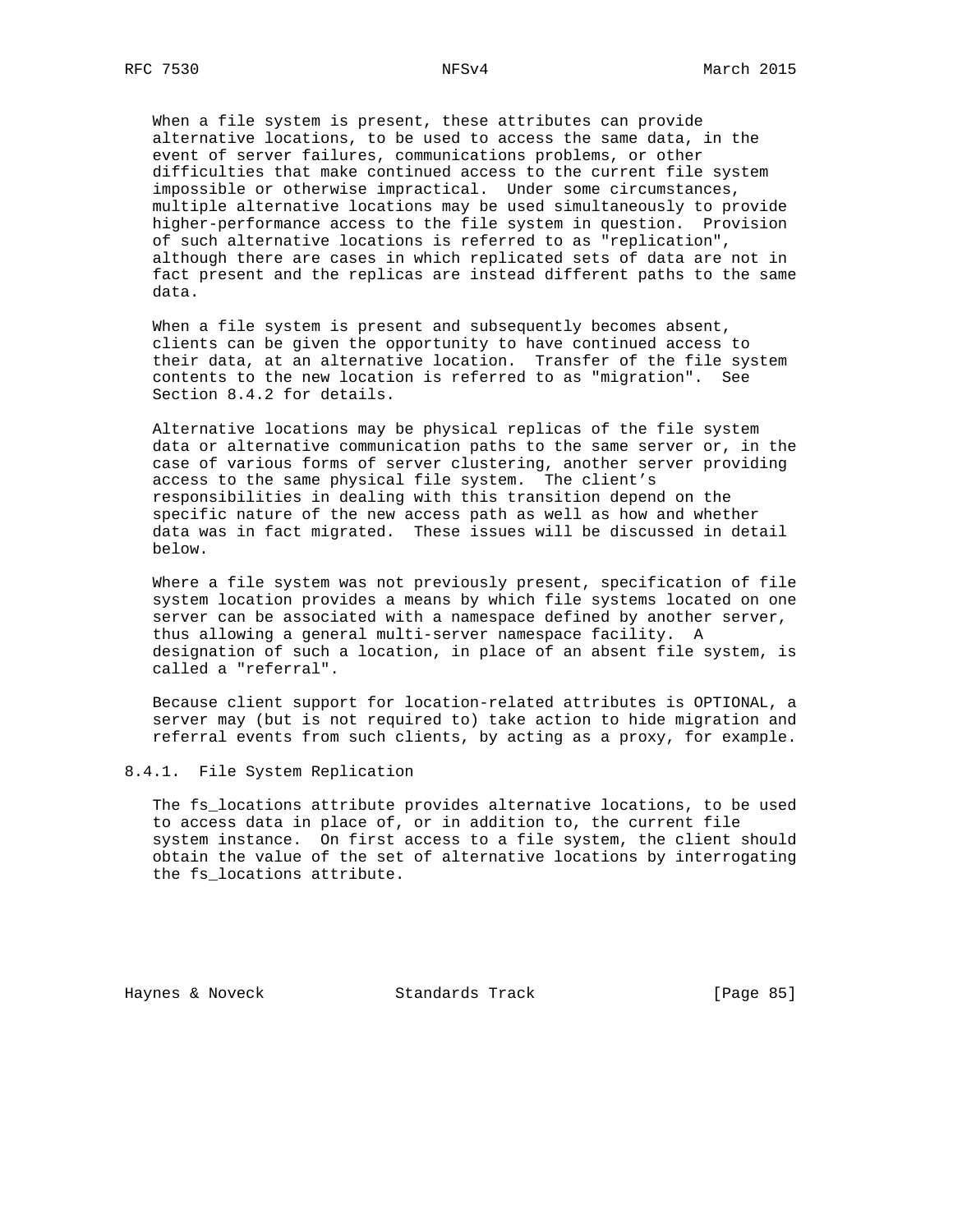In the event that server failures, communications problems, or other difficulties make continued access to the current file system impossible or otherwise impractical, the client can use the alternative locations as a way to get continued access to its data. Multiple locations may be used simultaneously, to provide higher performance through the exploitation of multiple paths between client and target file system.

 Multiple server addresses, whether they are derived from a single entry with a DNS name representing a set of IP addresses or from multiple entries each with its own server address, may correspond to the same actual server.

## 8.4.2. File System Migration

 When a file system is present and becomes absent, clients can be given the opportunity to have continued access to their data, at an alternative location, as specified by the fs\_locations attribute. Typically, a client will be accessing the file system in question, get an NFS4ERR\_MOVED error, and then use the fs\_locations attribute to determine the new location of the data.

 Such migration can be helpful in providing load balancing or general resource reallocation. The protocol does not specify how the file system will be moved between servers. It is anticipated that a number of different server-to-server transfer mechanisms might be used, with the choice left to the server implementer. The NFSv4 protocol specifies the method used to communicate the migration event between client and server.

 When an alternative location is designated as the target for migration, it must designate the same data. Where file systems are writable, a change made on the original file system must be visible on all migration targets. Where a file system is not writable but represents a read-only copy (possibly periodically updated) of a writable file system, similar requirements apply to the propagation of updates. Any change visible in the original file system must already be effected on all migration targets, to avoid any possibility that a client, in effecting a transition to the migration target, will see any reversion in file system state.

## 8.4.3. Referrals

 Referrals provide a way of placing a file system in a location within the namespace essentially without respect to its physical location on a given server. This allows a single server or a set of servers to present a multi-server namespace that encompasses file systems

Haynes & Noveck Standards Track [Page 86]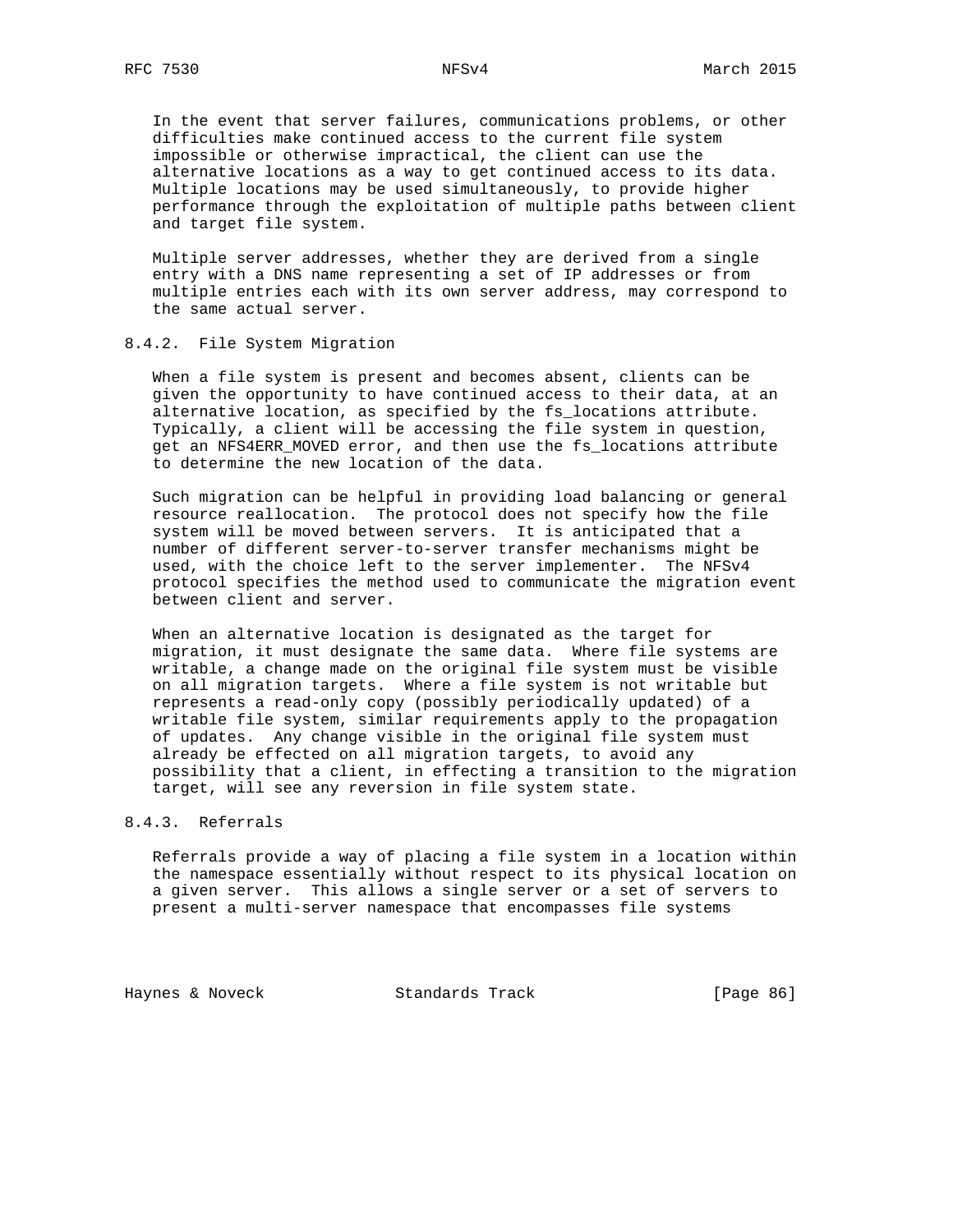located on multiple servers. Some likely uses of this include establishment of site-wide or organization-wide namespaces, or even knitting such together into a truly global namespace.

 Referrals occur when a client determines, upon first referencing a position in the current namespace, that it is part of a new file system and that the file system is absent. When this occurs, typically by receiving the error NFS4ERR\_MOVED, the actual location or locations of the file system can be determined by fetching the fs\_locations attribute.

 The location-related attribute may designate a single file system location or multiple file system locations, to be selected based on the needs of the client.

 Use of multi-server namespaces is enabled by NFSv4 but is not required. The use of multi-server namespaces and their scope will depend on the applications used and system administration preferences.

 Multi-server namespaces can be established by a single server providing a large set of referrals to all of the included file systems. Alternatively, a single multi-server namespace may be administratively segmented with separate referral file systems (on separate servers) for each separately administered portion of the namespace. The top-level referral file system or any segment may use replicated referral file systems for higher availability.

 Generally, multi-server namespaces are for the most part uniform, in that the same data made available to one client at a given location in the namespace is made available to all clients at that location.

### 8.5. Location Entries and Server Identity

 As mentioned above, a single location entry may have a server address target in the form of a DNS name that may represent multiple IP addresses, while multiple location entries may have their own server address targets that reference the same server.

 When multiple addresses for the same server exist, the client may assume that for each file system in the namespace of a given server network address, there exist file systems at corresponding namespace locations for each of the other server network addresses. It may do this even in the absence of explicit listing in fs\_locations. Such corresponding file system locations can be used as alternative locations, just as those explicitly specified via the fs\_locations attribute.

Haynes & Noveck Standards Track [Page 87]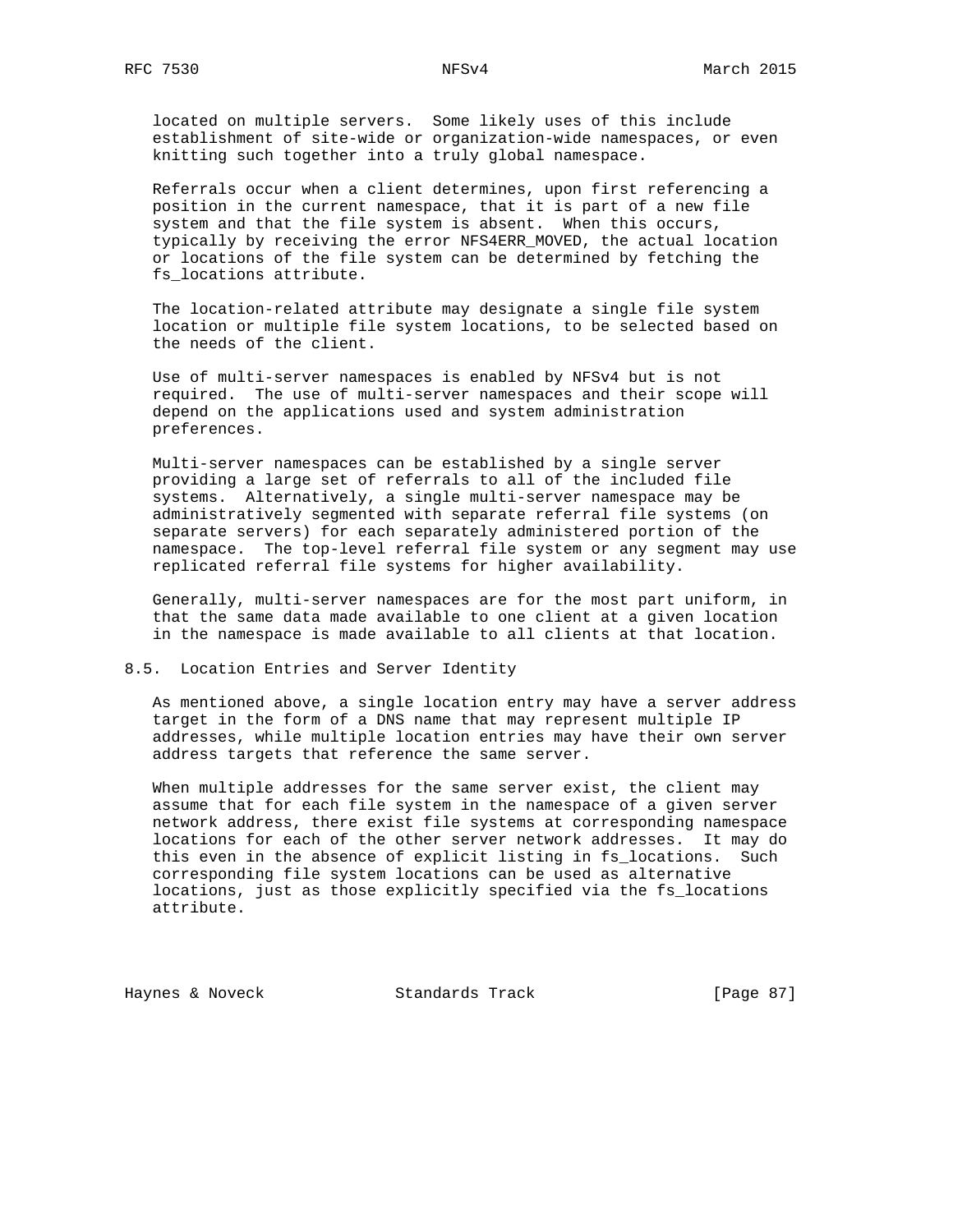If a single location entry designates multiple server IP addresses, the client should choose a single one to use. When two server addresses are designated by a single location entry and they correspond to different servers, this normally indicates some sort of misconfiguration, and so the client should avoid using such location entries when alternatives are available. When they are not, clients should pick one of the IP addresses and use it, without using others that are not directed to the same server.

## 8.6. Additional Client-Side Considerations

 When clients make use of servers that implement referrals, replication, and migration, care should be taken that a user who mounts a given file system that includes a referral or a relocated file system continues to see a coherent picture of that user-side file system despite the fact that it contains a number of server-side file systems that may be on different servers.

 One important issue is upward navigation from the root of a server-side file system to its parent (specified as ".." in UNIX), in the case in which it transitions to that file system as a result of referral, migration, or a transition as a result of replication. When the client is at such a point, and it needs to ascend to the parent, it must go back to the parent as seen within the multi-server namespace rather than sending a LOOKUPP operation to the server, which would result in the parent within that server's single-server namespace. In order to do this, the client needs to remember the filehandles that represent such file system roots and use these instead of issuing a LOOKUPP operation to the current server. This will allow the client to present to applications a consistent namespace, where upward navigation and downward navigation are consistent.

 Another issue concerns refresh of referral locations. When referrals are used extensively, they may change as server configurations change. It is expected that clients will cache information related to traversing referrals so that future client-side requests are resolved locally without server communication. This is usually rooted in client-side name lookup caching. Clients should periodically purge this data for referral points in order to detect changes in location information.

 A potential problem exists if a client were to allow an open-owner to have state on multiple file systems on a server, in that it is unclear how the sequence numbers associated with open-owners are to be dealt with, in the event of transparent state migration. A client can avoid such a situation if it ensures that any use of an open-owner is confined to a single file system.

Haynes & Noveck Standards Track [Page 88]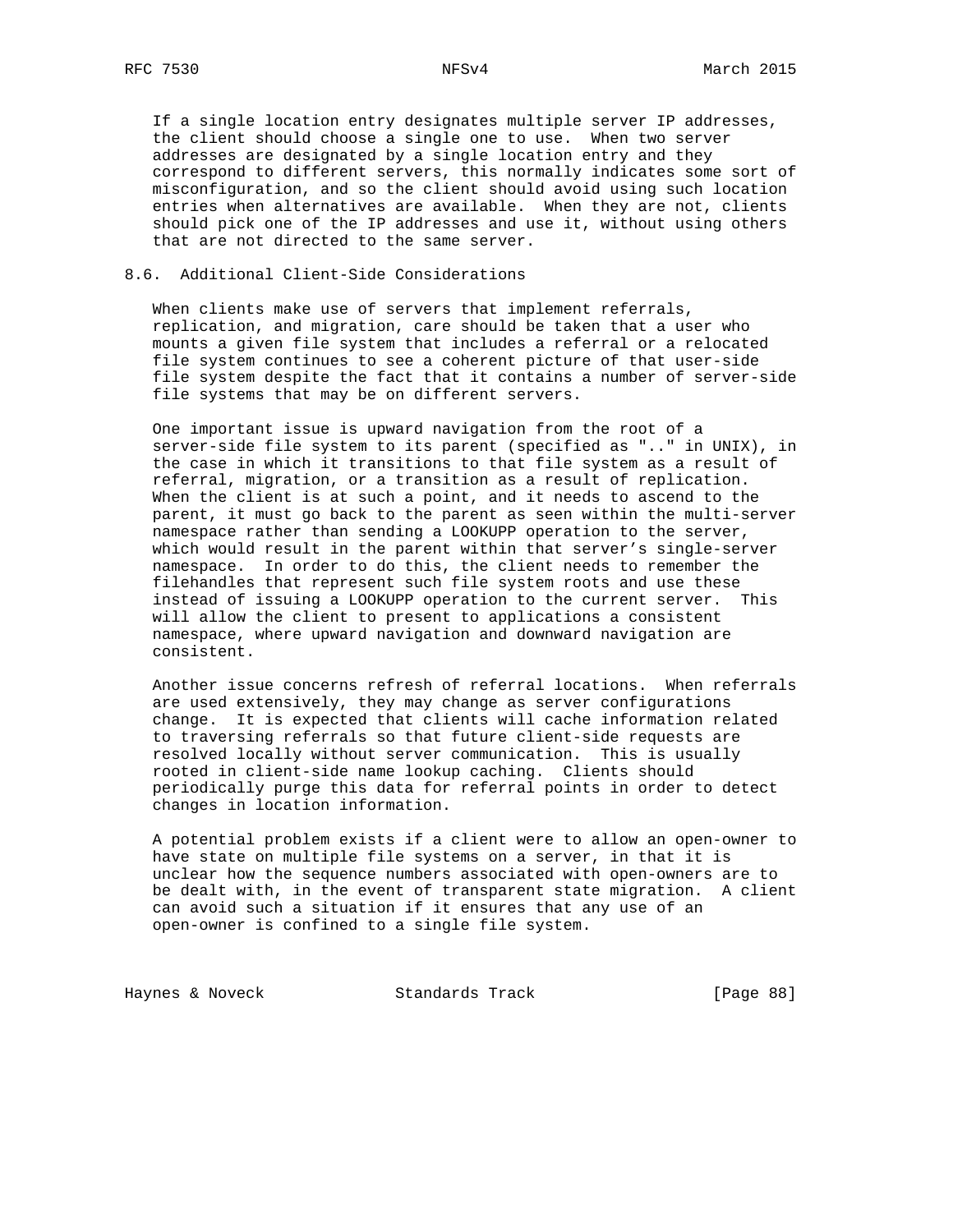A server MAY decline to migrate state associated with open-owners that span multiple file systems. In cases in which the server chooses not to migrate such state, the server MUST return NFS4ERR BAD STATEID when the client uses those stateids on the new server.

 The server MUST return NFS4ERR\_STALE\_STATEID when the client uses those stateids on the old server, regardless of whether migration has occurred or not.

## 8.7. Effecting File System Referrals

 Referrals are effected when an absent file system is encountered and one or more alternative locations are made available by the fs\_locations attribute. The client will typically get an NFS4ERR\_MOVED error, fetch the appropriate location information, and proceed to access the file system on a different server, even though it retains its logical position within the original namespace. Referrals differ from migration events in that they happen only when the client has not previously referenced the file system in question (so there is nothing to transition). Referrals can only come into effect when an absent file system is encountered at its root.

 The examples given in the sections below are somewhat artificial in that an actual client will not typically do a multi-component lookup but will have cached information regarding the upper levels of the name hierarchy. However, these example are chosen to make the required behavior clear and easy to put within the scope of a small number of requests, without getting unduly into details of how specific clients might choose to cache things.

8.7.1. Referral Example (LOOKUP)

 Let us suppose that the following COMPOUND is sent in an environment in which /this/is/the/path is absent from the target server. This may be for a number of reasons. It may be the case that the file system has moved, or it may be the case that the target server is functioning mainly, or solely, to refer clients to the servers on which various file systems are located.

Haynes & Noveck Standards Track [Page 89]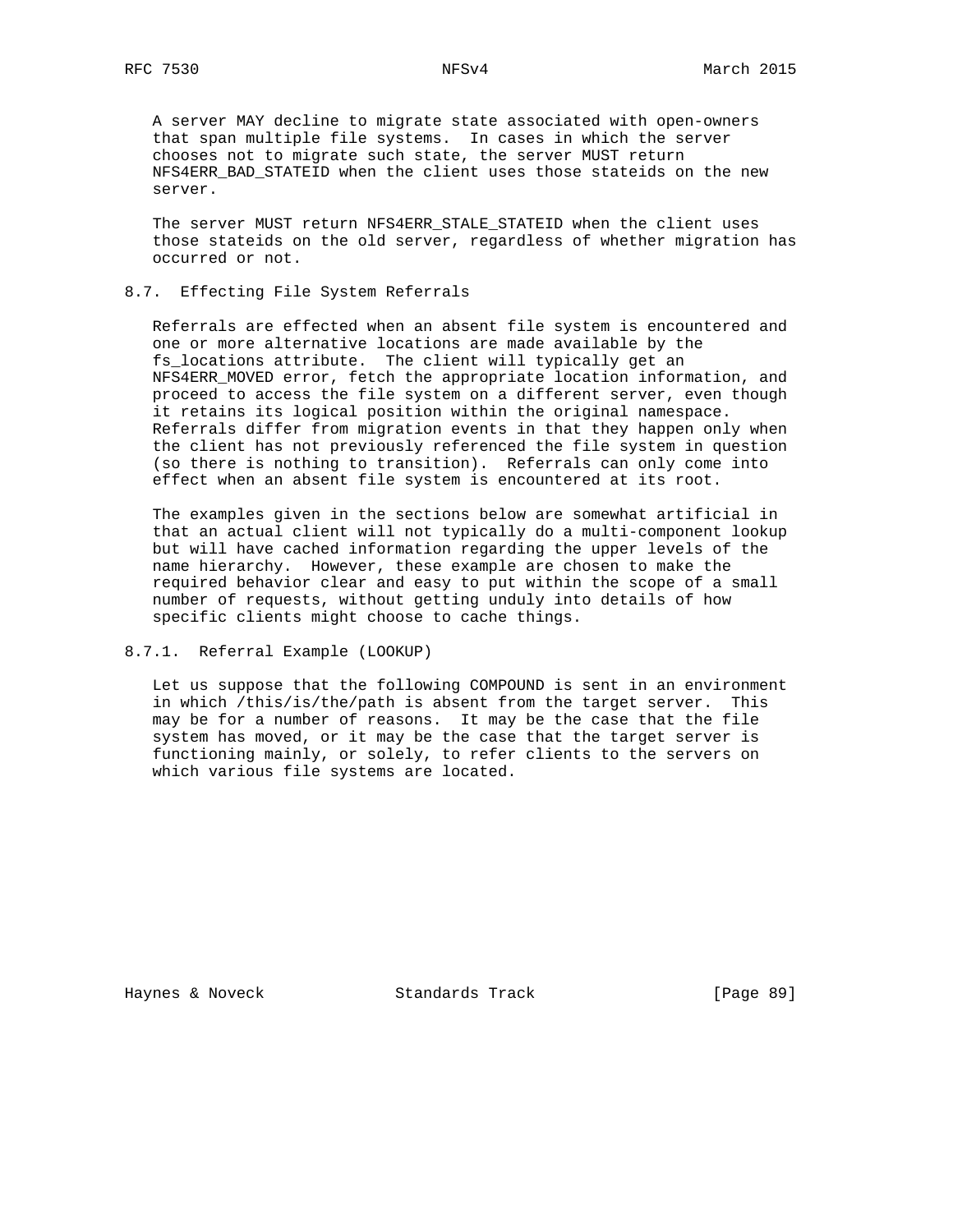- o PUTROOTFH
- o LOOKUP "this"
- o LOOKUP "is"
- o LOOKUP "the"
- o LOOKUP "path"
- o GETFH
- o GETATTR(fsid, fileid, size, time\_modify)

Under the given circumstances, the following will be the result:

- o PUTROOTFH --> NFS\_OK. The current fh is now the root of the pseudo-fs.
- o LOOKUP "this" --> NFS\_OK. The current fh is for /this and is within the pseudo-fs.
- o LOOKUP "is" --> NFS\_OK. The current fh is for /this/is and is within the pseudo-fs.
- o LOOKUP "the" --> NFS\_OK. The current fh is for /this/is/the and is within the pseudo-fs.
- o LOOKUP "path" --> NFS\_OK. The current fh is for /this/is/the/path and is within a new, absent file system, but ... the client will never see the value of that fh.
- o GETFH --> NFS4ERR\_MOVED. Fails, because the current fh is in an absent file system at the start of the operation and the specification makes no exception for GETFH.
- o GETATTR(fsid, fileid, size, time\_modify). Not executed, because the failure of the GETFH stops the processing of the COMPOUND.

 Given the failure of the GETFH, the client has the job of determining the root of the absent file system and where to find that file system, i.e., the server and path relative to that server's root fh. Note here that in this example, the client did not obtain filehandles and attribute information (e.g., fsid) for the intermediate directories, so that it would not be sure where the absent file system starts. It could be the case, for example, that /this/is/the is the root of the moved file system and that the reason that the lookup of "path" succeeded is that the file system was not absent on

Haynes & Noveck Standards Track [Page 90]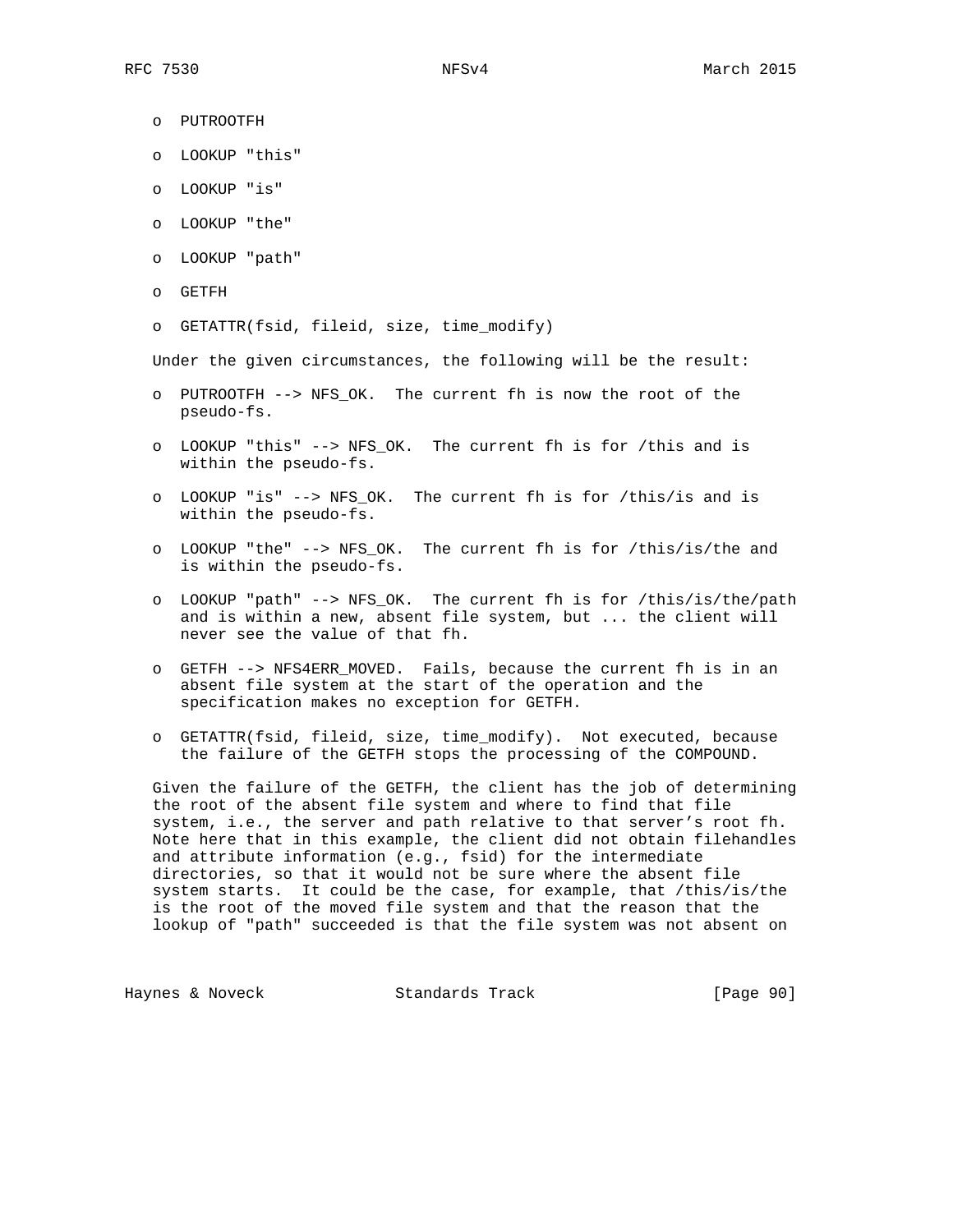that operation but was moved between the last LOOKUP and the GETFH (since COMPOUND is not atomic). Even if we had the fsids for all of the intermediate directories, we could have no way of knowing that /this/is/the/path was the root of a new file system, since we don't yet have its fsid.

 In order to get the necessary information, let us re-send the chain of LOOKUPs with GETFHs and GETATTRs to at least get the fsids so we can be sure where the appropriate file system boundaries are. The client could choose to get fs\_locations at the same time, but in most cases the client will have a good guess as to where the file system boundaries are (because of where NFS4ERR\_MOVED was, and was not, received), making the fetching of fs\_locations unnecessary.

OP01: PUTROOTFH --> NFS\_OK

- The current fh is at the root of the pseudo-fs.

OP02: GETATTR(fsid) --> NFS\_OK

- Just for completeness. Normally, clients will know the fsid of the pseudo-fs as soon as they establish communication with a server.
- OP03: LOOKUP "this" --> NFS\_OK
- OP04: GETATTR(fsid) --> NFS\_OK
- Get the current fsid to see where the file system boundaries are. The fsid will be that for the pseudo-fs in this example, so no boundary.

OP05: GETFH --> NFS\_OK

- The current fh is for /this and is within the pseudo-fs.

OP06: LOOKUP "is" --> NFS\_OK

- The current fh is for /this/is and is within the pseudo-fs.

OP07: GETATTR(fsid) --> NFS\_OK

 - Get the current fsid to see where the file system boundaries are. The fsid will be that for the pseudo-fs in this example, so no boundary.

Haynes & Noveck Standards Track [Page 91]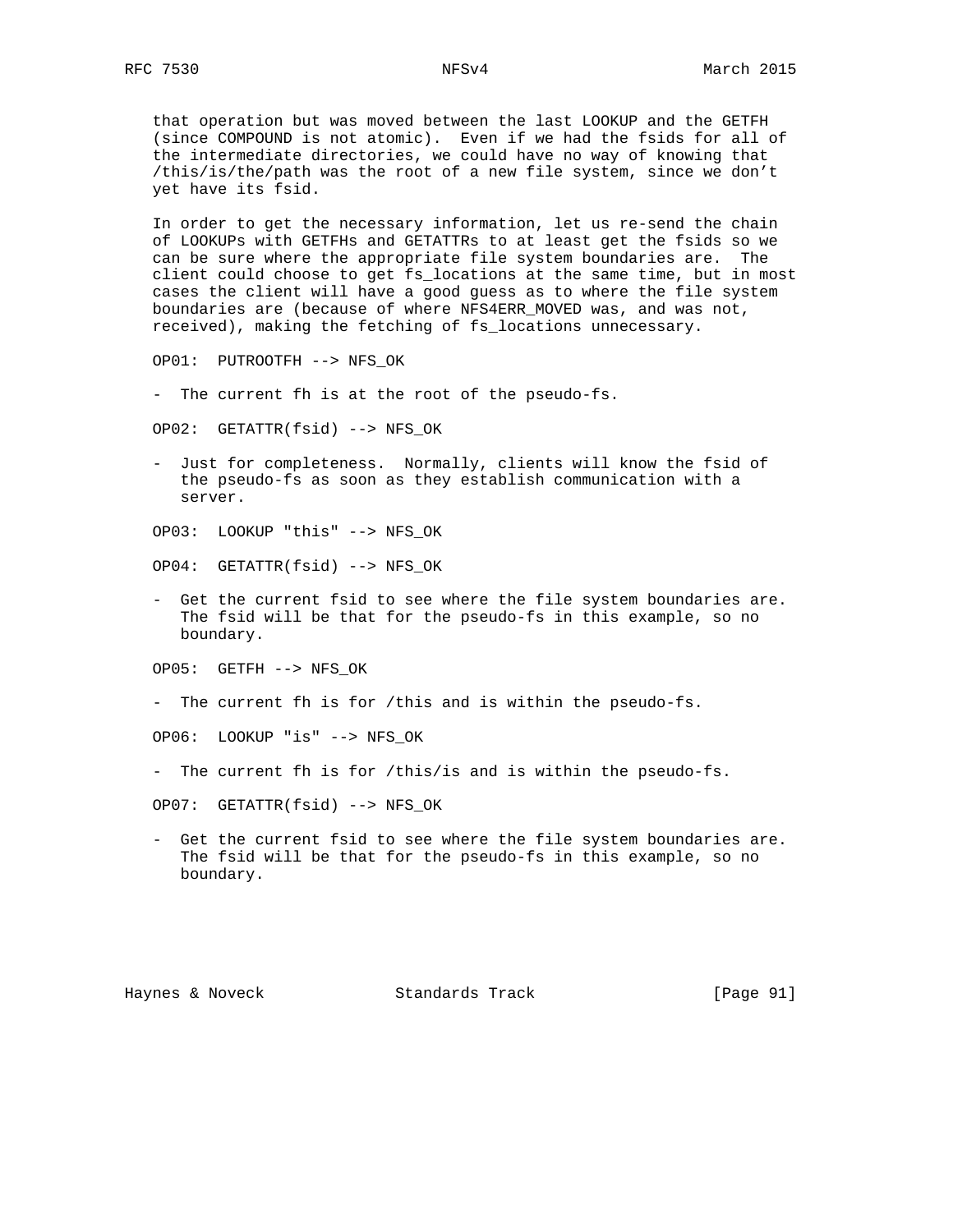OP08: GETFH --> NFS\_OK

- The current fh is for /this/is and is within the pseudo-fs.

OP09: LOOKUP "the" --> NFS\_OK

- The current fh is for /this/is/the and is within the pseudo-fs.

OP10: GETATTR(fsid) --> NFS\_OK

 - Get the current fsid to see where the file system boundaries are. The fsid will be that for the pseudo-fs in this example, so no boundary.

OP11: GETFH --> NFS\_OK

- The current fh is for /this/is/the and is within the pseudo-fs.

OP12: LOOKUP "path" --> NFS\_OK

 - The current fh is for /this/is/the/path and is within a new, absent file system, but ...

- The client will never see the value of that fh.

OP13: GETATTR(fsid, fs\_locations) --> NFS\_OK

- We are getting the fsid to know where the file system boundaries are. In this operation, the fsid will be different than that of the parent directory (which in turn was retrieved in OP10). Note that the fsid we are given will not necessarily be preserved at the new location. That fsid might be different, and in fact the fsid we have for this file system might be a valid fsid of a different file system on that new server.
- In this particular case, we are pretty sure anyway that what has moved is /this/is/the/path rather than /this/is/the since we have the fsid of the latter and it is that of the pseudo-fs, which presumably cannot move. However, in other examples, we might not have this kind of information to rely on (e.g., /this/is/the might be a non-pseudo-file system separate from /this/is/the/path), so we need to have other reliable source information on the boundary of the file system that is moved. If, for example, the file system /this/is had moved, we would have a case of migration rather than referral, and once the boundaries of the migrated file system were clear we could fetch fs\_locations.

Haynes & Noveck Standards Track [Page 92]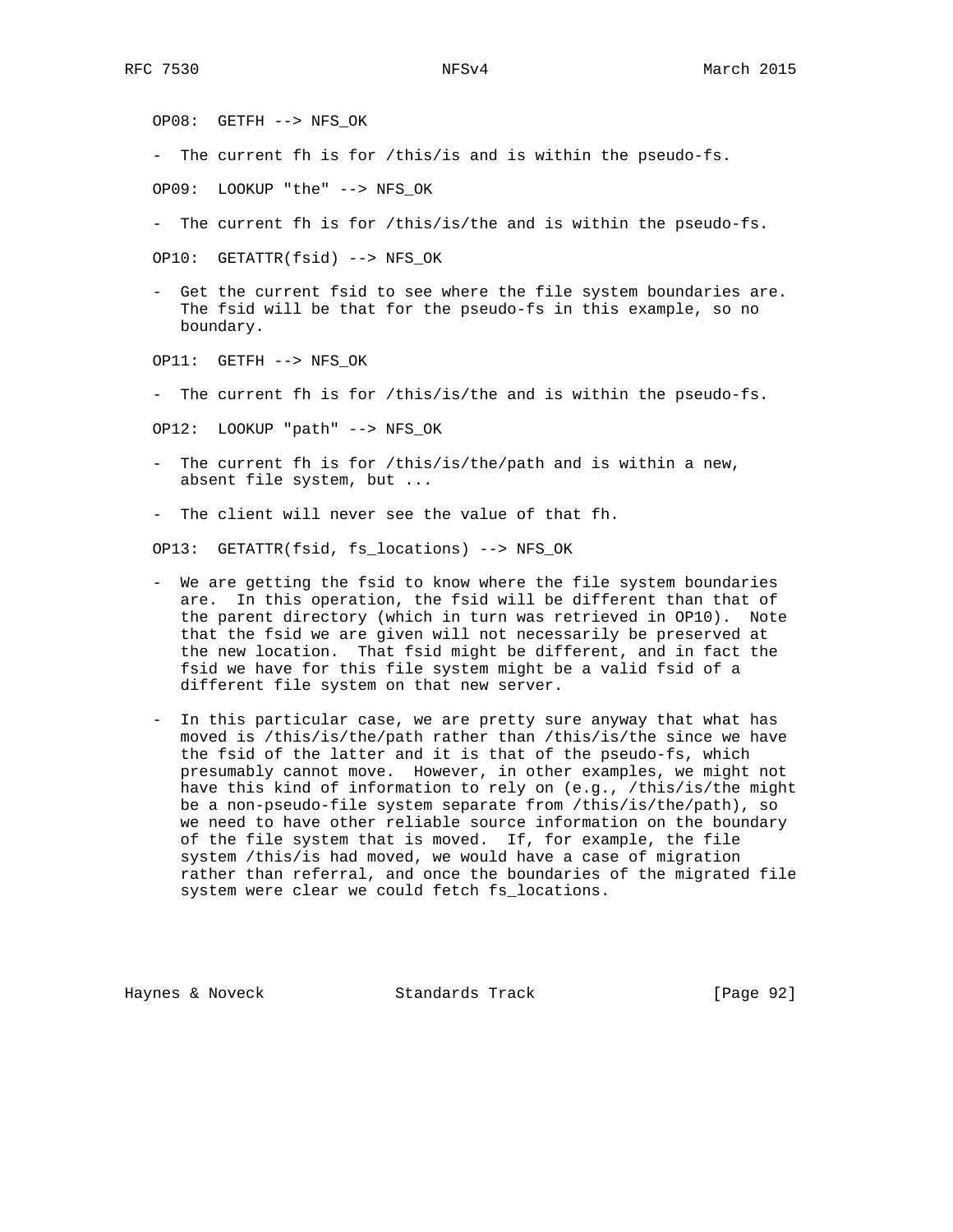- We are fetching fs\_locations because the fact that we got an NFS4ERR\_MOVED at this point means that this is most likely a referral and we need the destination. Even if it is the case that /this/is/the is a file system that has migrated, we will still need the location information for that file system.

OP14: GETFH --> NFS4ERR\_MOVED

 - Fails because current fh is in an absent file system at the start of the operation, and the specification makes no exception for GETFH. Note that this means the server will never send the client a filehandle from within an absent file system.

 Given the above, the client knows where the root of the absent file system is (/this/is/the/path) by noting where the change of fsid occurred (between "the" and "path"). The fs\_locations attribute also gives the client the actual location of the absent file system so that the referral can proceed. The server gives the client the bare minimum of information about the absent file system so that there will be very little scope for problems of conflict between information sent by the referring server and information of the file system's home. No filehandles and very few attributes are present on the referring server, and the client can treat those it receives as transient information with the function of enabling the referral.

8.7.2. Referral Example (READDIR)

 Another context in which a client may encounter referrals is when it does a READDIR on a directory in which some of the subdirectories are the roots of absent file systems.

Suppose such a directory is read as follows:

- o PUTROOTFH
- o LOOKUP "this"
- o LOOKUP "is"
- o LOOKUP "the"
- o READDIR(fsid, size, time\_modify, mounted\_on\_fileid)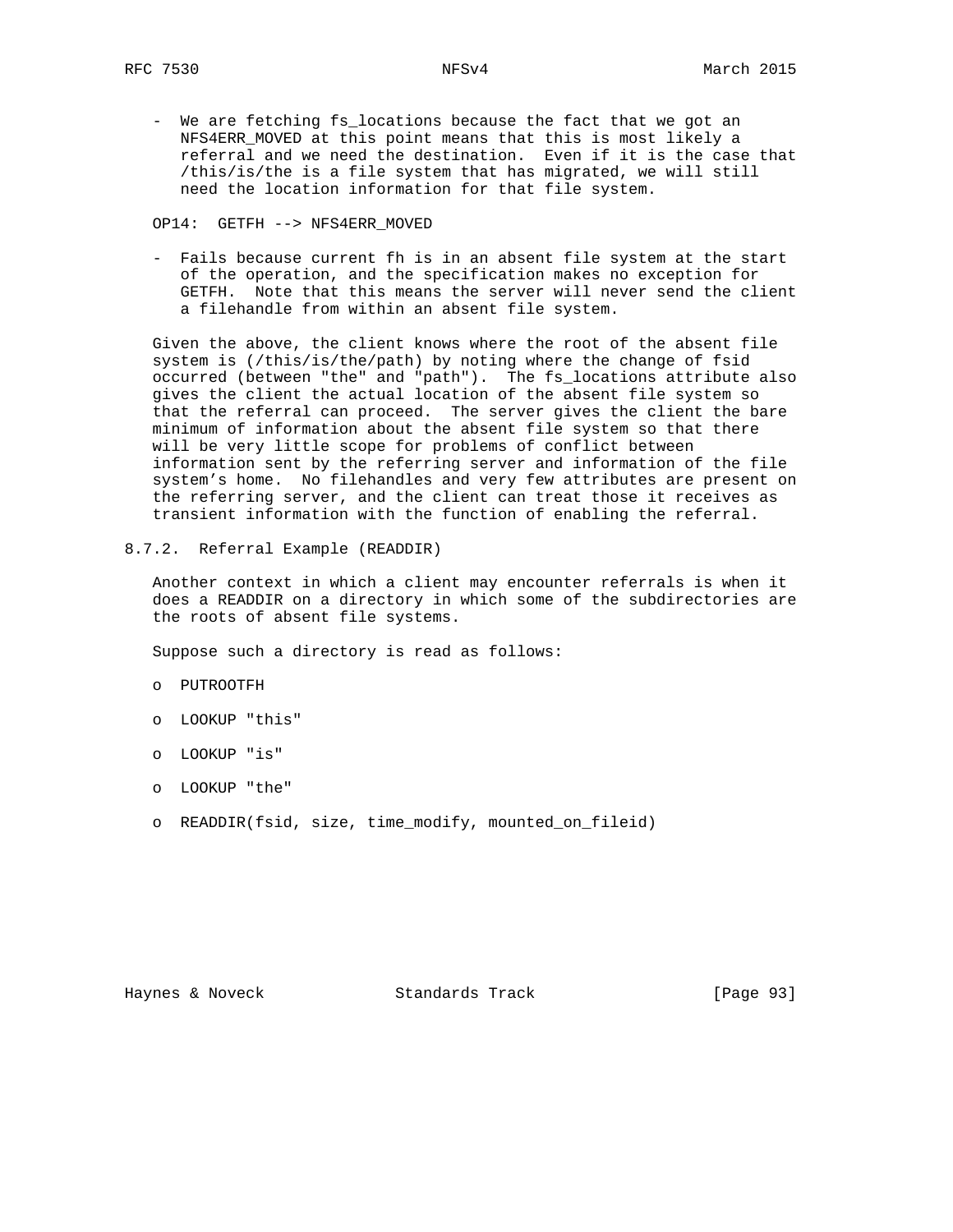In this case, because rdattr\_error is not requested, fs\_locations is not requested, and some of the attributes cannot be provided, the result will be an NFS4ERR\_MOVED error on the READDIR, with the detailed results as follows:

- o PUTROOTFH --> NFS\_OK. The current fh is at the root of the pseudo-fs.
- o LOOKUP "this" --> NFS\_OK. The current fh is for /this and is within the pseudo-fs.
- o LOOKUP "is" --> NFS\_OK. The current fh is for /this/is and is within the pseudo-fs.
- o LOOKUP "the" --> NFS\_OK. The current fh is for /this/is/the and is within the pseudo-fs.
- o READDIR(fsid, size, time\_modify, mounted\_on\_fileid) --> NFS4ERR\_MOVED. Note that the same error would have been returned if /this/is/the had migrated, but it is returned because the directory contains the root of an absent file system.

So now suppose that we re-send with rdattr\_error:

- o PUTROOTFH
- o LOOKUP "this"
- o LOOKUP "is"
- o LOOKUP "the"
- o READDIR(rdattr\_error, fsid, size, time\_modify, mounted\_on\_fileid)

The results will be:

- o PUTROOTFH --> NFS\_OK. The current fh is at the root of the pseudo-fs.
- o LOOKUP "this" --> NFS\_OK. The current fh is for /this and is within the pseudo-fs.
- o LOOKUP "is" --> NFS\_OK. The current fh is for /this/is and is within the pseudo-fs.
- o LOOKUP "the" --> NFS\_OK. The current fh is for /this/is/the and is within the pseudo-fs.

Haynes & Noveck Standards Track [Page 94]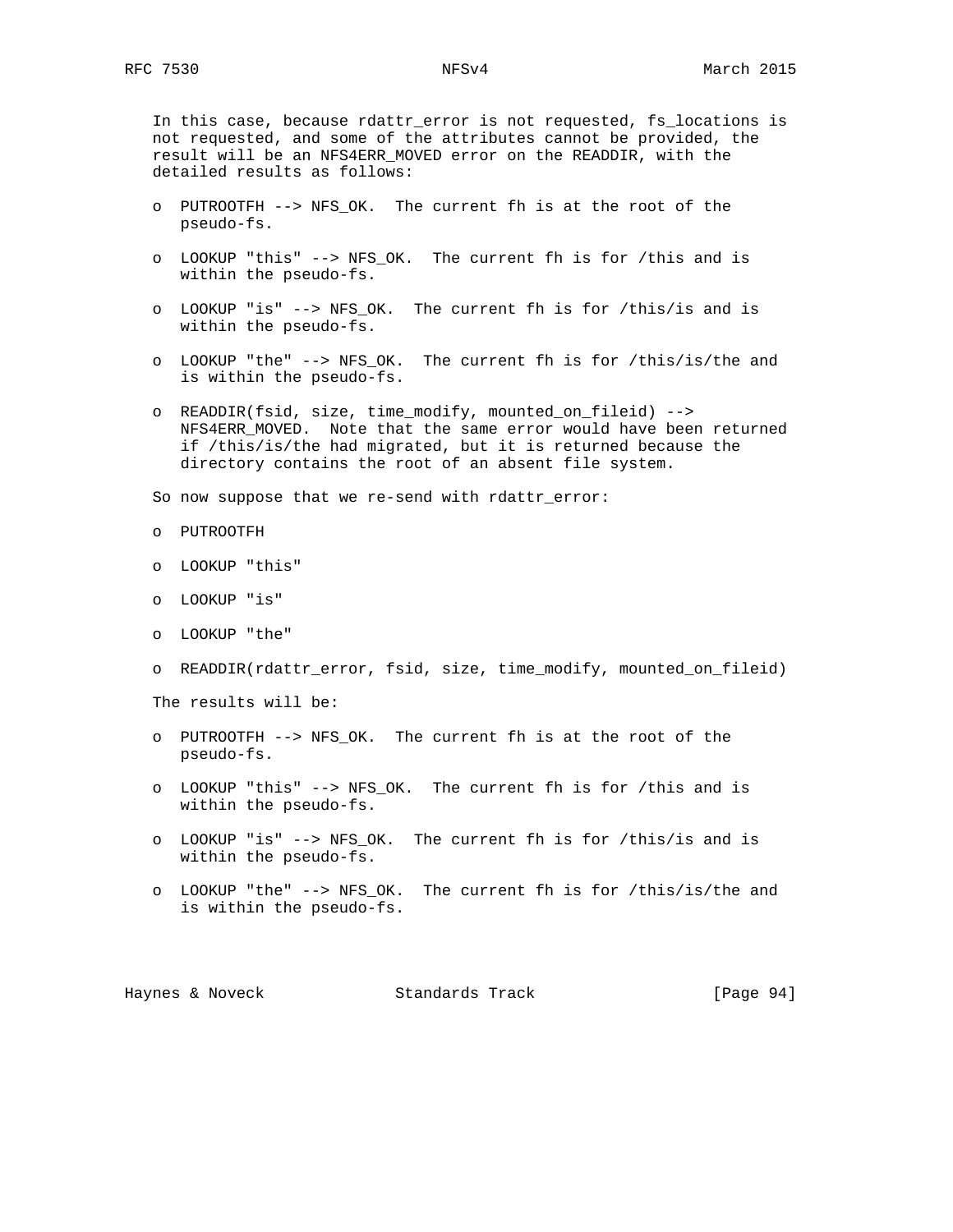o READDIR(rdattr\_error, fsid, size, time\_modify, mounted\_on\_fileid) --> NFS\_OK. The attributes for the directory entry with the component named "path" will only contain rdattr\_error with the value NFS4ERR\_MOVED, together with an fsid value and a value for mounted\_on\_fileid.

 So suppose we do another READDIR to get fs\_locations (although we could have used a GETATTR directly, as in Section 8.7.1):

- o PUTROOTFH
- o LOOKUP "this"
- o LOOKUP "is"
- o LOOKUP "the"
- o READDIR(rdattr\_error, fs\_locations, mounted\_on\_fileid, fsid, size, time\_modify)

The results would be:

- o PUTROOTFH --> NFS\_OK. The current fh is at the root of the pseudo-fs.
- o LOOKUP "this" --> NFS\_OK. The current fh is for /this and is within the pseudo-fs.
- o LOOKUP "is" --> NFS\_OK. The current fh is for /this/is and is within the pseudo-fs.
- o LOOKUP "the" --> NFS\_OK. The current fh is for /this/is/the and is within the pseudo-fs.
- o READDIR(rdattr\_error, fs\_locations, mounted\_on\_fileid, fsid, size, time\_modify) --> NFS\_OK. The attributes will be as shown below.

 The attributes for the directory entry with the component named "path" will only contain:

- o rdattr\_error (value: NFS\_OK)
- o fs\_locations
- o mounted\_on\_fileid (value: unique fileid within referring file system)
- o fsid (value: unique value within referring server)

| Haynes & Noveck |  |  | Standards Track |  | [Page 95] |  |
|-----------------|--|--|-----------------|--|-----------|--|
|-----------------|--|--|-----------------|--|-----------|--|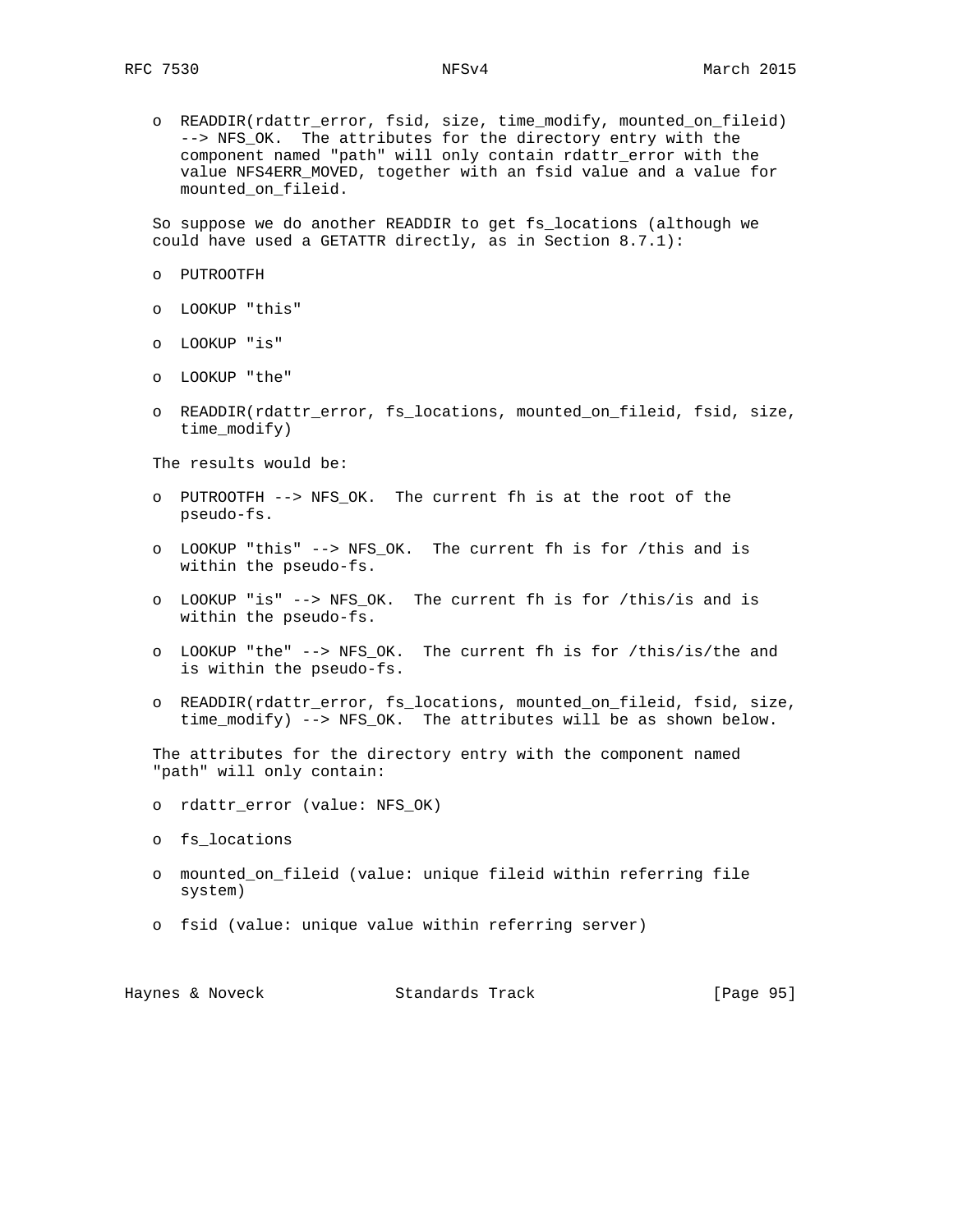The attributes for entry "path" will not contain size or time\_modify, because these attributes are not available within an absent file system.

## 8.8. The Attribute fs\_locations

 The fs\_locations attribute is defined by both fs\_location4 (Section 2.2.6) and fs\_locations4 (Section 2.2.7). It is used to represent the location of a file system by providing a server name and the path to the root of the file system within that server's namespace. When a set of servers have corresponding file systems at the same path within their namespaces, an array of server names may be provided. An entry in the server array is a UTF-8 string and represents one of a traditional DNS host name, IPv4 address, IPv6 address, or a zero-length string. A zero-length string SHOULD be used to indicate the current address being used for the RPC. It is not a requirement that all servers that share the same rootpath be listed in one fs\_location4 instance. The array of server names is provided for convenience. Servers that share the same rootpath may also be listed in separate fs\_location4 entries in the fs\_locations attribute.

 The fs\_locations4 data type and fs\_locations attribute contain an array of such locations. Since the namespace of each server may be constructed differently, the fs\_root field is provided. The path represented by the fs\_root represents the location of the file system in the current server's namespace, i.e., that of the server from which the fs\_locations attribute was obtained. The fs\_root path is meant to aid the client by clearly referencing the root of the file system whose locations are being reported, no matter what object within the current file system the current filehandle designates. The fs\_root is simply the pathname the client used to reach the object on the current server (i.e., the object to which the fs\_locations attribute applies).

 When the fs\_locations attribute is interrogated and there are no alternative file system locations, the server SHOULD return a zero-length array of fs\_location4 structures, together with a valid fs\_root.

 As an example, suppose there is a replicated file system located at two servers (servA and servB). At servA, the file system is located at path  $/a/b/c$ . At servB, the file system is located at path  $/x/y/z$ . If the client were to obtain the fs\_locations value for the directory at /a/b/c/d, it might not necessarily know that the file system's root is located in servA's namespace at /a/b/c. When the client switches to servB, it will need to determine that the directory it first referenced at servA is now represented by the path  $/x/y/z/d$ 

Haynes & Noveck Standards Track [Page 96]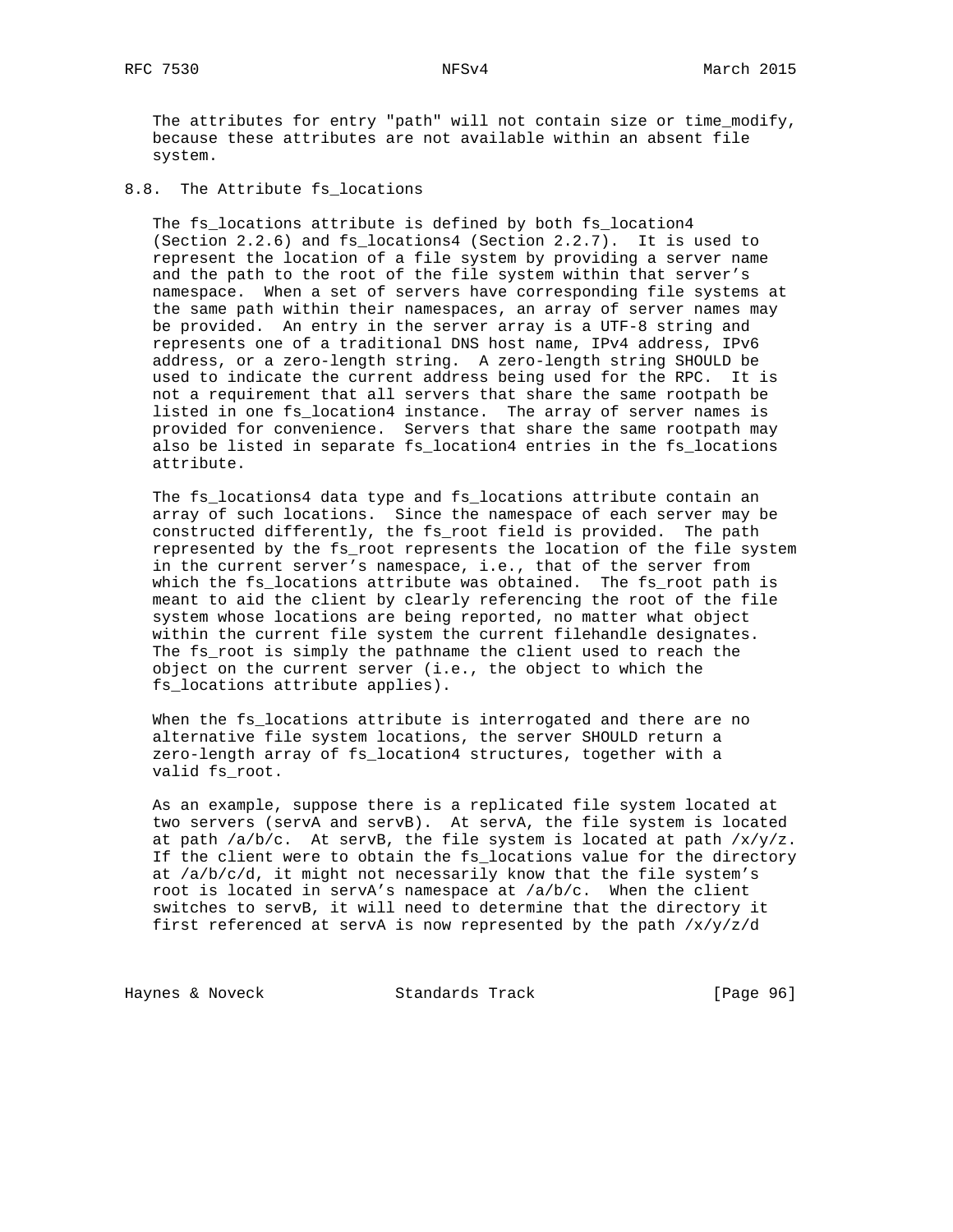on servB. To facilitate this, the fs\_locations attribute provided by servA would have an fs\_root value of /a/b/c and two entries in fs\_locations. One entry in fs\_locations will be for itself (servA), and the other will be for servB with a path of  $/x/y/z$ . With this information, the client is able to substitute  $/x/y/z$  for  $/a/b/c$  at the beginning of its access path and construct  $/x/y/z/d$  to use for the new server.

 Note that there is no requirement that the number of components in each rootpath be the same; there is no relation between the number of components in the rootpath or fs\_root, and none of the components in each rootpath and fs\_root have to be the same. In the above example, we could have had a third element in the locations array, with server equal to "servC" and rootpath equal to "/I/II", and a fourth element in the locations array, with server equal to "servD" and rootpath equal to "/aleph/beth/gimel/daleth/he".

 The relationship between an fs\_root and a rootpath is that the client replaces the pathname indicated in the fs\_root for the current server for the substitute indicated in the rootpath for the new server.

 For an example of a referred or migrated file system, suppose there is a file system located at serv1. At serv1, the file system is located at /az/buky/vedi/glagoli. The client finds that the object at glagoli has migrated (or is a referral). The client gets the fs\_locations attribute, which contains an fs\_root of /az/buky/vedi/ glagoli, and one element in the locations array, with server equal to serv2, and rootpath equal to /izhitsa/fita. The client replaces /az/buky/vedi/glagoli with /izhitsa/fita and uses the latter pathname on serv2.

 Thus, the server MUST return an fs\_root that is equal to the path the client used to reach the object to which the fs\_locations attribute applies. Otherwise, the client cannot determine the new path to use on the new server.

Haynes & Noveck Standards Track [Page 97]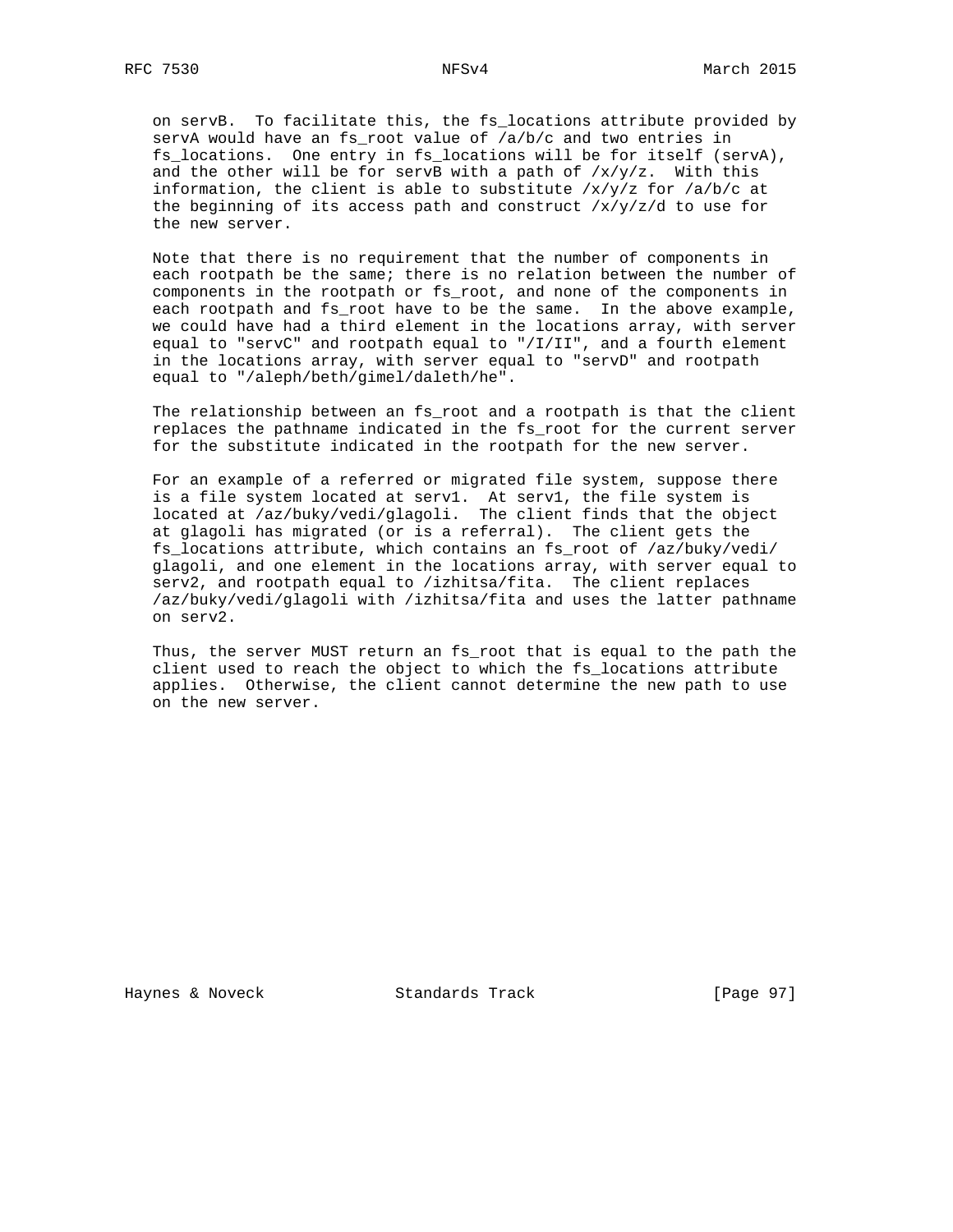9. File Locking and Share Reservations

 Integrating locking into the NFS protocol necessarily causes it to be stateful. With the inclusion of share reservations, the protocol becomes substantially more dependent on state than the traditional combination of NFS and NLM (Network Lock Manager) [xnfs]. There are three components to making this state manageable:

- o clear division between client and server
- o ability to reliably detect inconsistency in state between client and server
- o simple and robust recovery mechanisms

 In this model, the server owns the state information. The client requests changes in locks, and the server responds with the changes made. Non-client-initiated changes in locking state are infrequent. The client receives prompt notification of such changes and can adjust its view of the locking state to reflect the server's changes.

 Individual pieces of state created by the server and passed to the client at its request are represented by 128-bit stateids. These stateids may represent a particular open file, a set of byte-range locks held by a particular owner, or a recallable delegation of privileges to access a file in particular ways or at a particular location.

 In all cases, there is a transition from the most general information that represents a client as a whole to the eventual lightweight stateid used for most client and server locking interactions. The details of this transition will vary with the type of object, but it always starts with a client ID.

 To support Win32 share reservations, it is necessary to atomically OPEN or CREATE files and apply the appropriate locks in the same operation. Having a separate share/unshare operation would not allow correct implementation of the Win32 OpenFile API. In order to correctly implement share semantics, the previous NFS protocol mechanisms used when a file is opened or created (LOOKUP, CREATE, ACCESS) need to be replaced. The NFSv4 protocol has an OPEN operation that subsumes the NFSv3 methodology of LOOKUP, CREATE, and ACCESS. However, because many operations require a filehandle, the traditional LOOKUP is preserved to map a filename to a filehandle without establishing state on the server. The policy of granting access or modifying files is managed by the server based on the client's state. These mechanisms can implement policy ranging from advisory only locking to full mandatory locking.

Haynes & Noveck Standards Track [Page 98]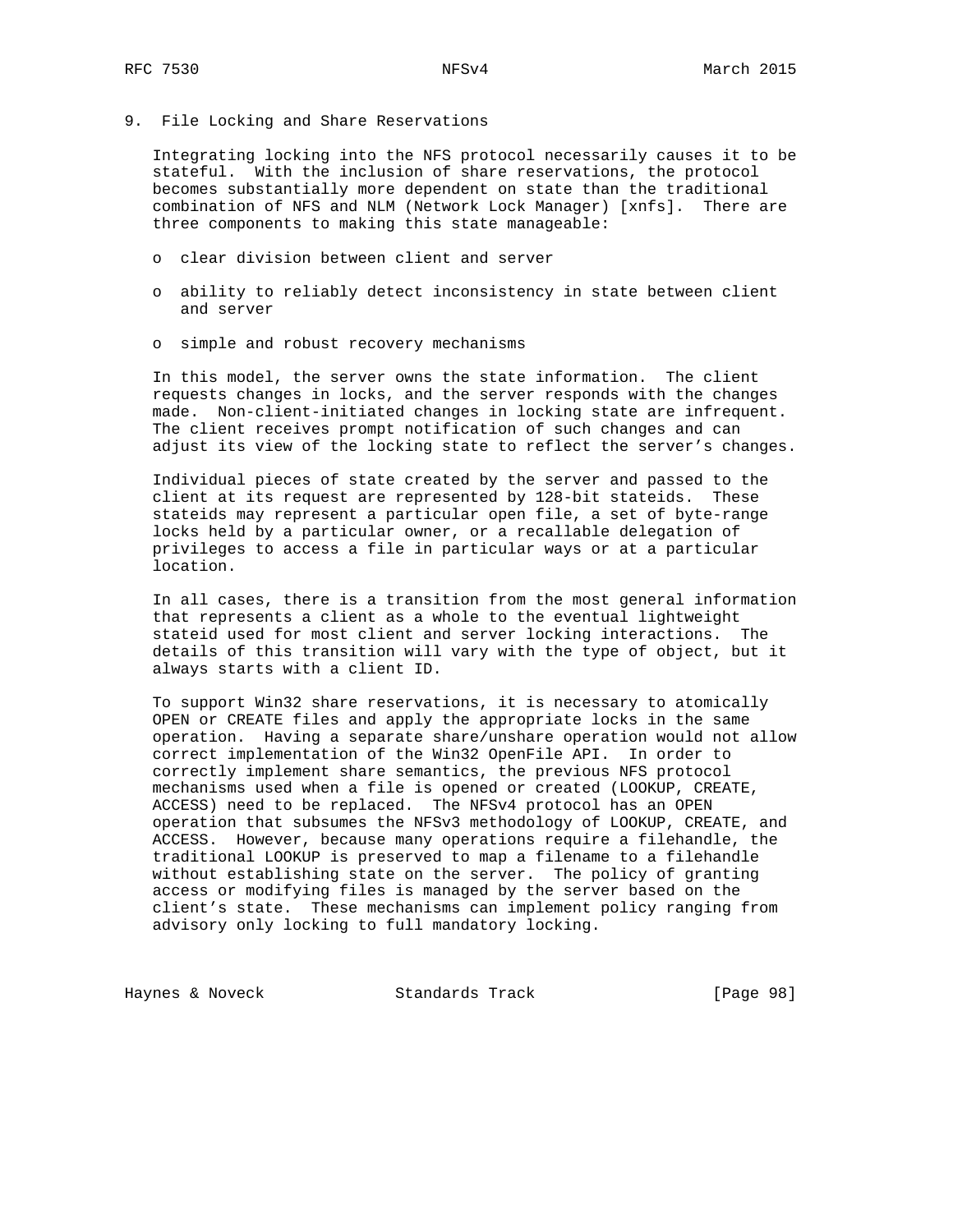## 9.1. Opens and Byte-Range Locks

 It is assumed that manipulating a byte-range lock is rare when compared to READ and WRITE operations. It is also assumed that server restarts and network partitions are relatively rare. Therefore, it is important that the READ and WRITE operations have a lightweight mechanism to indicate if they possess a held lock. A byte-range lock request contains the heavyweight information required to establish a lock and uniquely define the owner of the lock.

 The following sections describe the transition from the heavyweight information to the eventual stateid used for most client and server locking and lease interactions.

## 9.1.1. Client ID

 For each LOCK request, the client must identify itself to the server. This is done in such a way as to allow for correct lock identification and crash recovery. A sequence of a SETCLIENTID operation followed by a SETCLIENTID\_CONFIRM operation is required to establish the identification onto the server. Establishment of identification by a new incarnation of the client also has the effect of immediately breaking any leased state that a previous incarnation of the client might have had on the server, as opposed to forcing the new client incarnation to wait for the leases to expire. Breaking the lease state amounts to the server removing all lock, share reservation, and, where the server is not supporting the CLAIM\_DELEGATE\_PREV claim type, all delegation state associated with the same client with the same identity. For a discussion of delegation state recovery, see Section 10.2.1.

 Owners of opens and owners of byte-range locks are separate entities and remain separate even if the same opaque arrays are used to designate owners of each. The protocol distinguishes between open-owners (represented by open\_owner4 structures) and lock-owners (represented by lock\_owner4 structures).

 Both sorts of owners consist of a clientid and an opaque owner string. For each client, the set of distinct owner values used with that client constitutes the set of owners of that type, for the given client.

 Each open is associated with a specific open-owner, while each byte-range lock is associated with a lock-owner and an open-owner, the latter being the open-owner associated with the open file under which the LOCK operation was done.

Haynes & Noveck Standards Track [Page 99]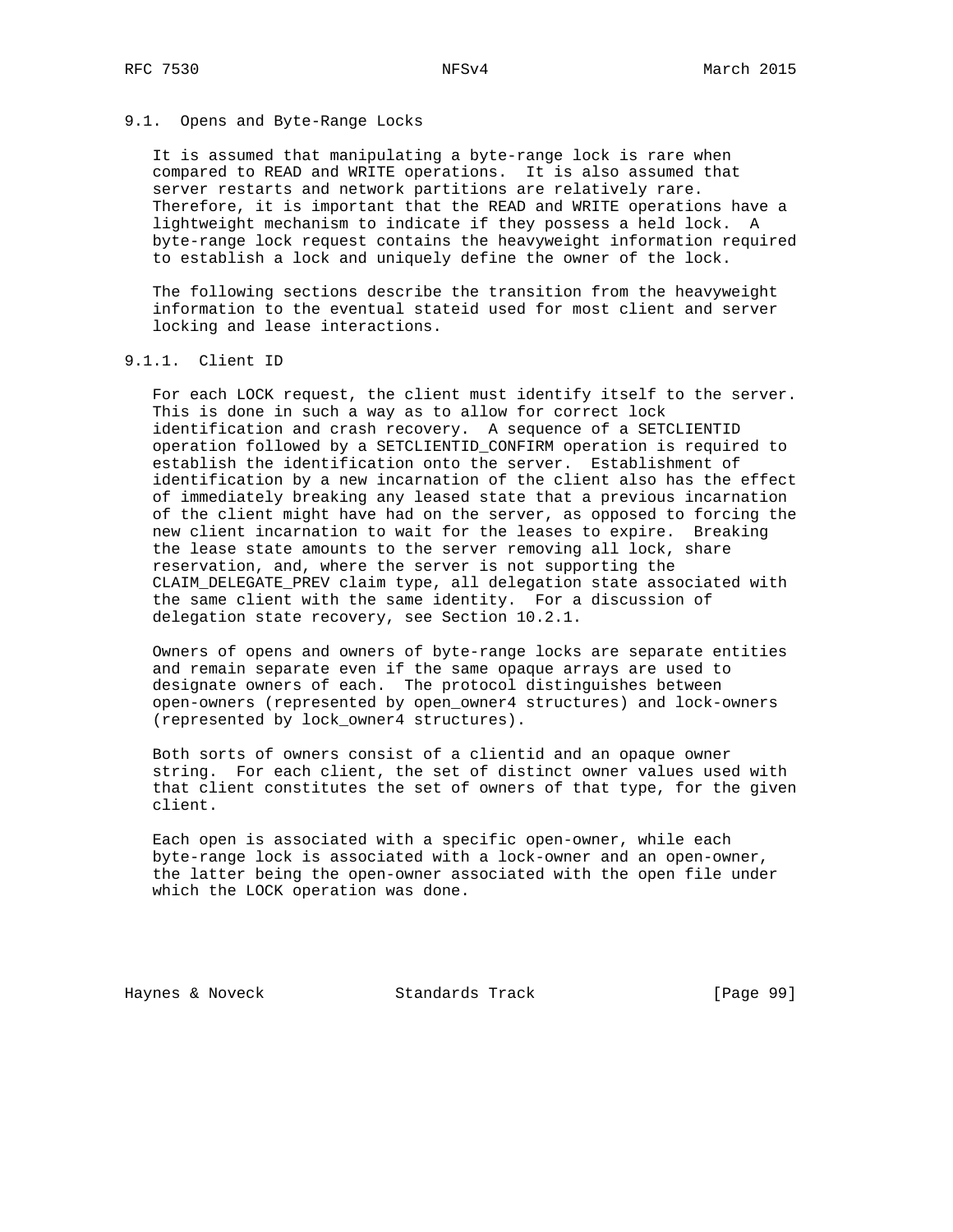Client identification is encapsulated in the following structure:

 struct nfs\_client\_id4 { verifier4 verifier; opaque id<NFS4\_OPAQUE\_LIMIT>; };

 The first field, verifier, is a client incarnation verifier that is used to detect client reboots. Only if the verifier is different from that which the server has previously recorded for the client (as identified by the second field of the structure, id) does the server start the process of canceling the client's leased state.

 The second field, id, is a variable-length string that uniquely defines the client.

 There are several considerations for how the client generates the id string:

- o The string should be unique so that multiple clients do not present the same string. The consequences of two clients presenting the same string range from one client getting an error to one client having its leased state abruptly and unexpectedly canceled.
- o The string should be selected so the subsequent incarnations (e.g., reboots) of the same client cause the client to present the same string. The implementer is cautioned against an approach that requires the string to be recorded in a local file because this precludes the use of the implementation in an environment where there is no local disk and all file access is from an NFSv4 server.
- o The string should be different for each server network address that the client accesses, rather than common to all server network addresses. The reason is that it may not be possible for the client to tell if the same server is listening on multiple network addresses. If the client issues SETCLIENTID with the same id string to each network address of such a server, the server will think it is the same client, and each successive SETCLIENTID will cause the server to begin the process of removing the client's previous leased state.
- o The algorithm for generating the string should not assume that the client's network address won't change. This includes changes between client incarnations and even changes while the client is still running in its current incarnation. This means that if the client includes just the client's and server's network address in

Haynes & Noveck Standards Track [Page 100]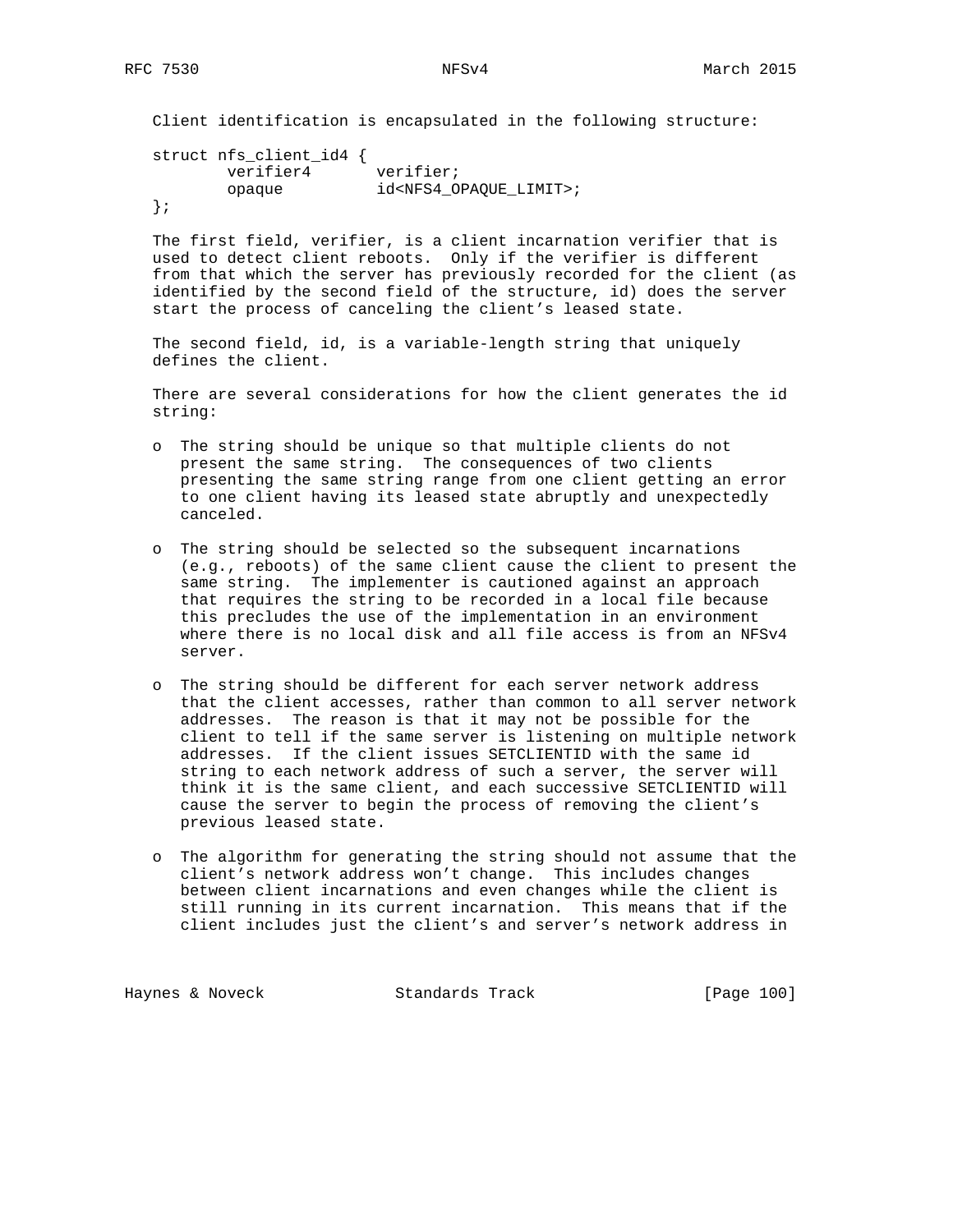the id string, there is a real risk, after the client gives up the network address, that another client, using a similar algorithm for generating the id string, will generate a conflicting id string.

 Given the above considerations, an example of a well-generated id string is one that includes:

- o The server's network address.
- o The client's network address.
- o For a user-level NFSv4 client, it should contain additional information to distinguish the client from other user-level clients running on the same host, such as a universally unique identifier (UUID).
- o Additional information that tends to be unique, such as one or more of:
	- \* The client machine's serial number (for privacy reasons, it is best to perform some one-way function on the serial number).
	- \* A MAC address (for privacy reasons, it is best to perform some one-way function on the MAC address).
	- \* The timestamp of when the NFSv4 software was first installed on the client (though this is subject to the previously mentioned caution about using information that is stored in a file, because the file might only be accessible over NFSv4).
	- \* A true random number. However, since this number ought to be the same between client incarnations, this shares the same problem as that of using the timestamp of the software installation.

 As a security measure, the server MUST NOT cancel a client's leased state if the principal that established the state for a given id string is not the same as the principal issuing the SETCLIENTID.

 Note that SETCLIENTID (Section 16.33) and SETCLIENTID\_CONFIRM (Section 16.34) have a secondary purpose of establishing the information the server needs to make callbacks to the client for the purpose of supporting delegations. It is permitted to change this information via SETCLIENTID and SETCLIENTID\_CONFIRM within the same incarnation of the client without removing the client's leased state.

Haynes & Noveck Standards Track [Page 101]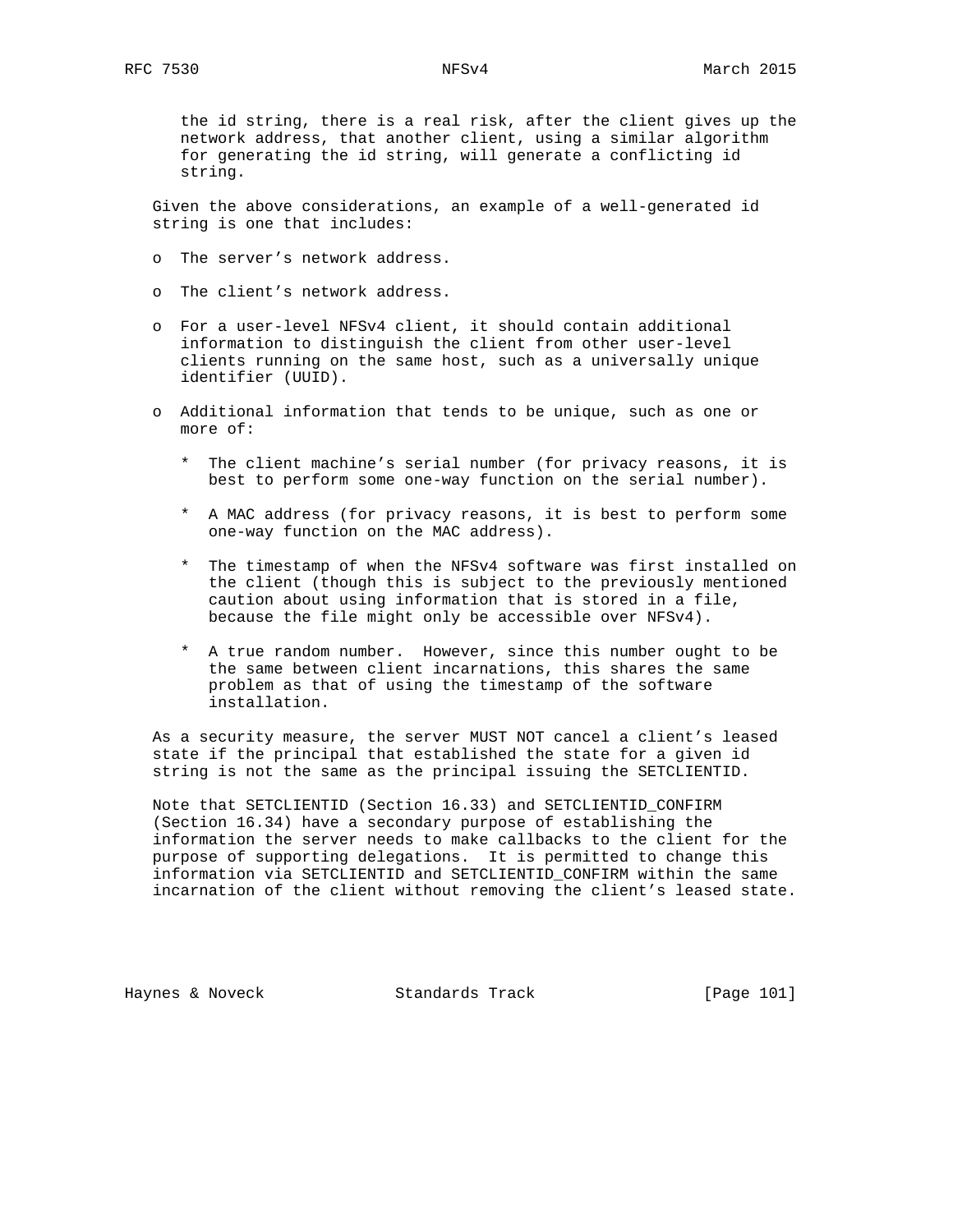Once a SETCLIENTID and SETCLIENTID\_CONFIRM sequence has successfully completed, the client uses the shorthand client identifier, of type clientid4, instead of the longer and less compact nfs\_client\_id4 structure. This shorthand client identifier (a client ID) is assigned by the server and should be chosen so that it will not conflict with a client ID previously assigned by the server. This applies across server restarts or reboots. When a client ID is presented to a server and that client ID is not recognized, as would happen after a server reboot, the server will reject the request with the error NFS4ERR\_STALE\_CLIENTID. When this happens, the client must obtain a new client ID by use of the SETCLIENTID operation and then proceed to any other necessary recovery for the server reboot case (see Section 9.6.2).

 The client must also employ the SETCLIENTID operation when it receives an NFS4ERR\_STALE\_STATEID error using a stateid derived from its current client ID, since this also indicates a server reboot, which has invalidated the existing client ID (see Section 9.6.2 for details).

 See the detailed descriptions of SETCLIENTID (Section 16.33.4) and SETCLIENTID\_CONFIRM (Section 16.34.4) for a complete specification of the operations.

## 9.1.2. Server Release of Client ID

 If the server determines that the client holds no associated state for its client ID, the server may choose to release the client ID. The server may make this choice for an inactive client so that resources are not consumed by those intermittently active clients. If the client contacts the server after this release, the server must ensure that the client receives the appropriate error so that it will use the SETCLIENTID/SETCLIENTID\_CONFIRM sequence to establish a new identity. It should be clear that the server must be very hesitant to release a client ID since the resulting work on the client to recover from such an event will be the same burden as if the server had failed and restarted. Typically, a server would not release a client ID unless there had been no activity from that client for many minutes.

 Note that if the id string in a SETCLIENTID request is properly constructed, and if the client takes care to use the same principal for each successive use of SETCLIENTID, then, barring an active denial-of-service attack, NFS4ERR\_CLID\_INUSE should never be returned.

Haynes & Noveck Standards Track [Page 102]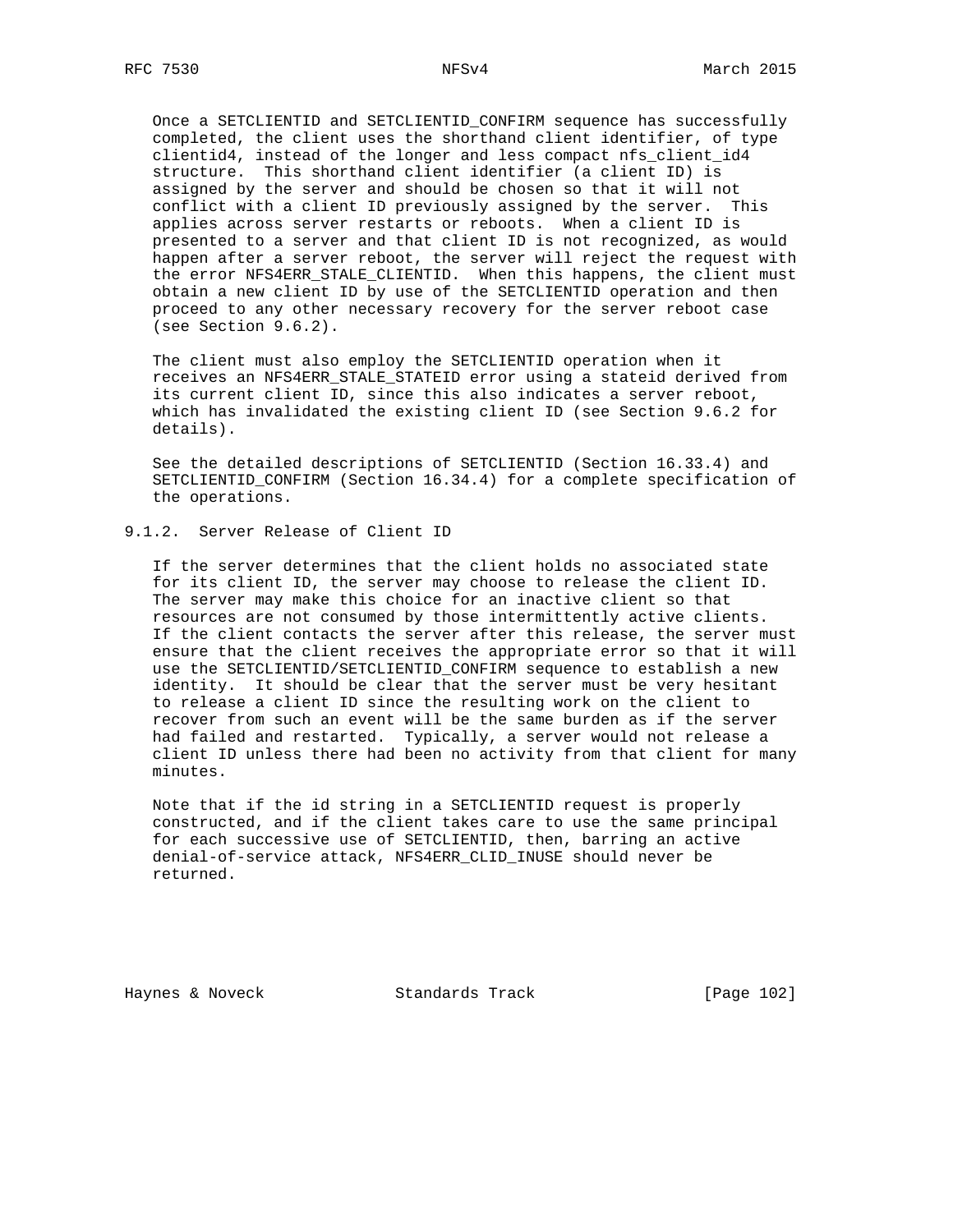However, client bugs, server bugs, or perhaps a deliberate change of the principal owner of the id string (such as the case of a client that changes security flavors, and under the new flavor there is no mapping to the previous owner) will in rare cases result in NFS4ERR\_CLID\_INUSE.

 In that event, when the server gets a SETCLIENTID for a client ID that currently has no state, or it has state but the lease has expired, rather than returning NFS4ERR\_CLID\_INUSE, the server MUST allow the SETCLIENTID and confirm the new client ID if followed by the appropriate SETCLIENTID\_CONFIRM.

9.1.3. Use of Seqids

 In several contexts, 32-bit sequence values called "seqids" are used as part of managing locking state. Such values are used:

- o To provide an ordering of locking-related operations associated with a particular lock-owner or open-owner. See Section 9.1.7 for a detailed explanation.
- o To define an ordered set of instances of a set of locks sharing a particular set of ownership characteristics. See Section 9.1.4.2 for a detailed explanation.

 Successive seqid values for the same object are normally arrived at by incrementing the current value by one. This pattern continues until the seqid is incremented past NFS4\_UINT32\_MAX, in which case one (rather than zero) is to be the next seqid value.

 When two seqid values are to be compared to determine which of the two is later, the possibility of wraparound needs to be considered. In many cases, the values are such that simple numeric comparisons can be used. For example, if the seqid values to be compared are both less than one million, the higher value can be considered the later. On the other hand, if one of the values is at or near NFS\_UINT32\_MAX and the other is less than one million, then implementations can reasonably decide that the lower value has had one more wraparound and is thus, while numerically lower, actually later.

 Implementations can compare seqids in the presence of potential wraparound by adopting the reasonable assumption that the chain of increments from one to the other is shorter than 2\*\*31. So, if the difference between the two seqids is less than 2\*\*31, then the lower seqid is to be treated as earlier. If, however, the difference

Haynes & Noveck Standards Track [Page 103]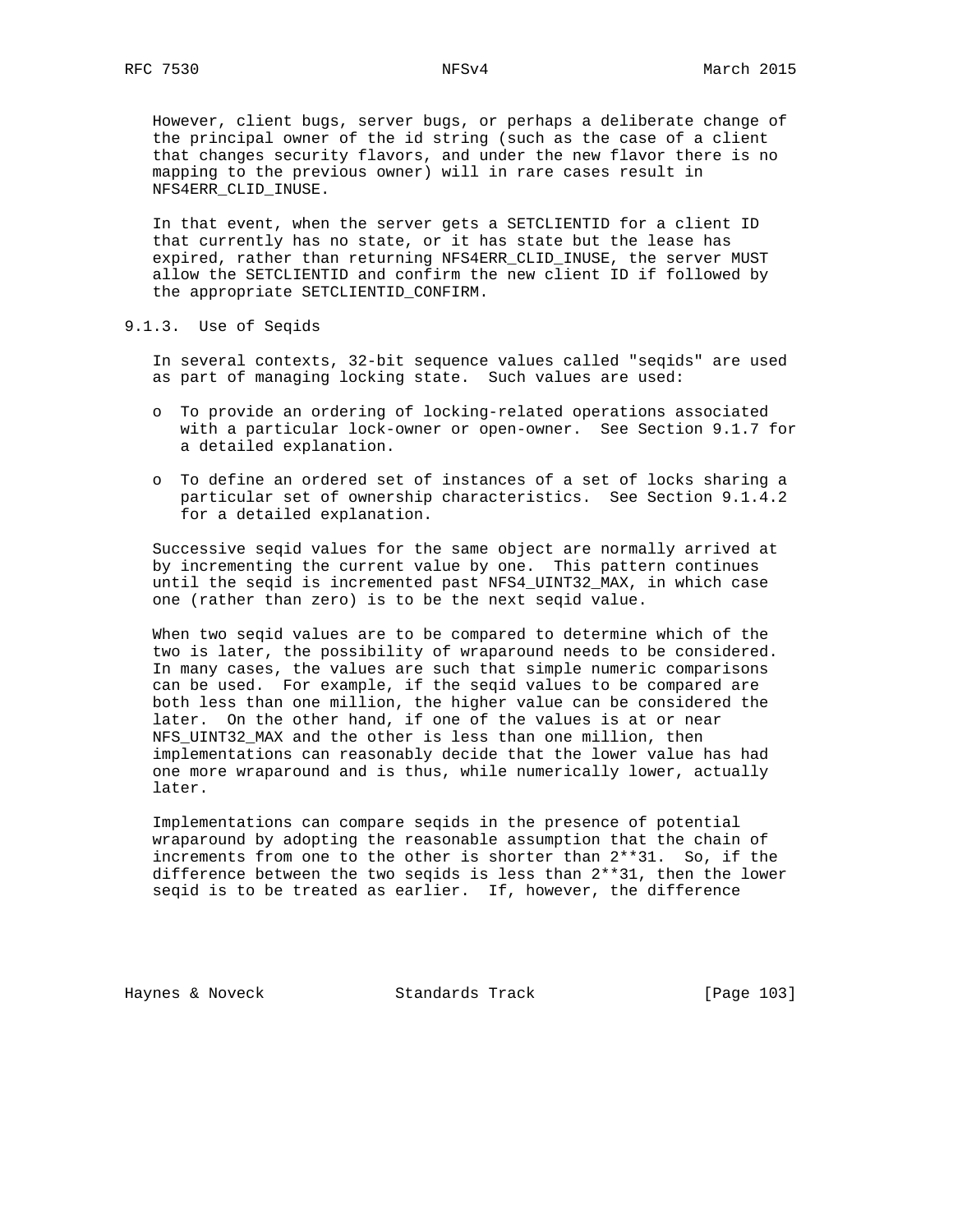between the two seqids is greater than or equal to 2\*\*31, then it can be assumed that the lower seqid has encountered one more wraparound and can be treated as later.

## 9.1.4. Stateid Definition

 When the server grants a lock of any type (including opens, byte-range locks, and delegations), it responds with a unique stateid that represents a set of locks (often a single lock) for the same file, of the same type, and sharing the same ownership characteristics. Thus, opens of the same file by different open-owners each have an identifying stateid. Similarly, each set of byte-range locks on a file owned by a specific lock-owner has its own identifying stateid. Delegations also have associated stateids by which they may be referenced. The stateid is used as a shorthand reference to a lock or set of locks, and given a stateid, the server can determine the associated state-owner or state-owners (in the case of an open-owner/lock-owner pair) and the associated filehandle. When stateids are used, the current filehandle must be the one associated with that stateid.

 All stateids associated with a given client ID are associated with a common lease that represents the claim of those stateids and the objects they represent to be maintained by the server. See Section 9.5 for a discussion of the lease.

 Each stateid must be unique to the server. Many operations take a stateid as an argument but not a clientid, so the server must be able to infer the client from the stateid.

## 9.1.4.1. Stateid Types

 With the exception of special stateids (see Section 9.1.4.3), each stateid represents locking objects of one of a set of types defined by the NFSv4 protocol. Note that in all these cases, where we speak of a guarantee, it is understood there are situations such as a client restart, or lock revocation, that allow the guarantee to be voided.

o Stateids may represent opens of files.

 Each stateid in this case represents the OPEN state for a given client ID/open-owner/filehandle triple. Such stateids are subject to change (with consequent incrementing of the stateid's seqid) in response to OPENs that result in upgrade and OPEN\_DOWNGRADE operations.

Haynes & Noveck Standards Track [Page 104]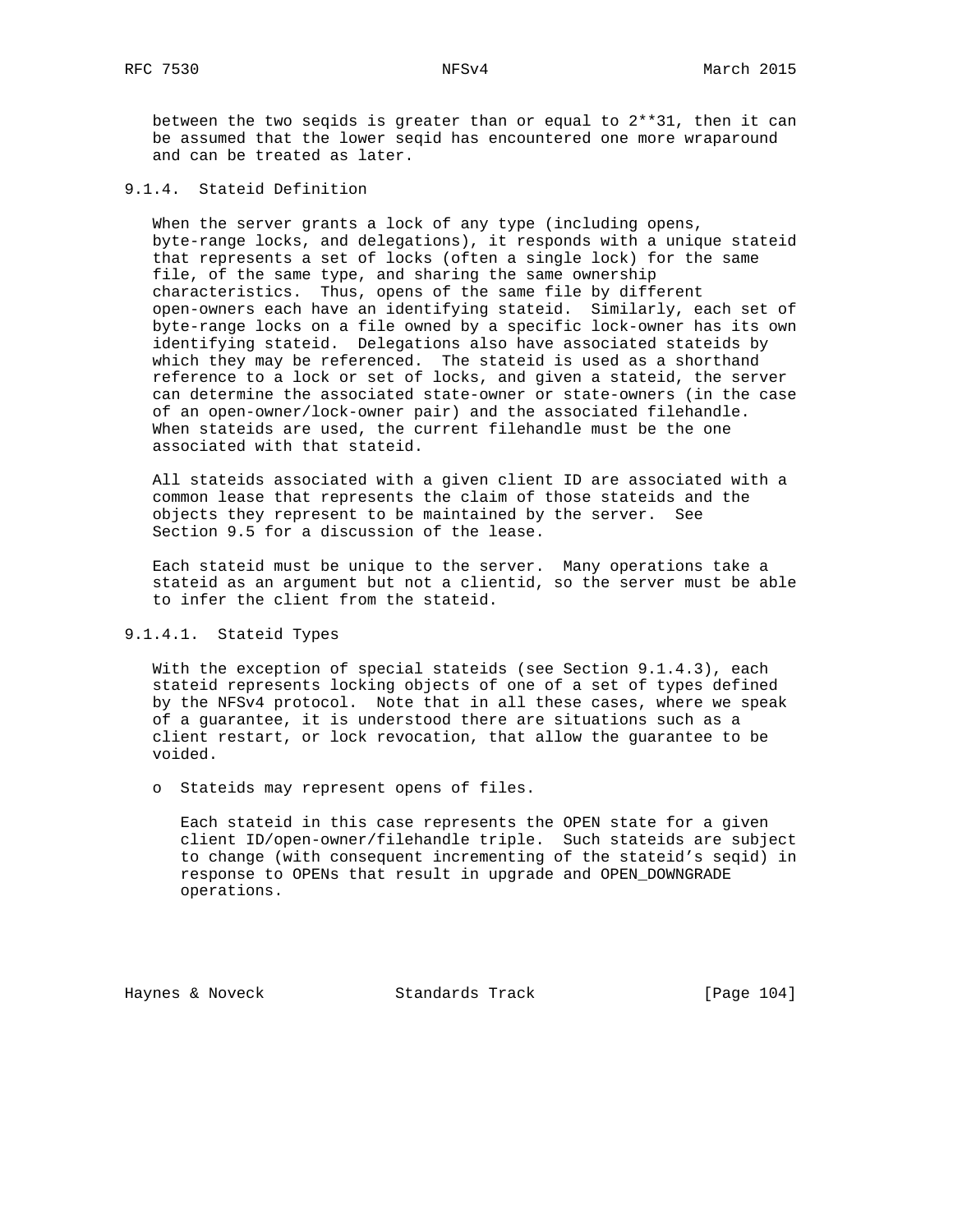o Stateids may represent sets of byte-range locks.

 All locks held on a particular file by a particular owner and all gotten under the aegis of a particular open file are associated with a single stateid, with the seqid being incremented whenever LOCK and LOCKU operations affect that set of locks.

 o Stateids may represent file delegations, which are recallable guarantees by the server to the client that other clients will not reference, or will not modify, a particular file until the delegation is returned.

 A stateid represents a single delegation held by a client for a particular filehandle.

# 9.1.4.2. Stateid Structure

 Stateids are divided into two fields: a 96-bit "other" field identifying the specific set of locks and a 32-bit "seqid" sequence value. Except in the case of special stateids (see Section 9.1.4.3), a particular value of the "other" field denotes a set of locks of the same type (for example, byte-range locks, opens, or delegations), for a specific file or directory, and sharing the same ownership characteristics. The seqid designates a specific instance of such a set of locks, and is incremented to indicate changes in such a set of locks, by either the addition or deletion of locks from the set, a change in the byte-range they apply to, or an upgrade or downgrade in the type of one or more locks.

 When such a set of locks is first created, the server returns a stateid with a seqid value of one. On subsequent operations that modify the set of locks, the server is required to advance the seqid field by one whenever it returns a stateid for the same state-owner/file/type combination and the operation is one that might make some change in the set of locks actually designated. In this case, the server will return a stateid with an "other" field the same as previously used for that state-owner/file/type combination, with an incremented seqid field.

 Seqids will be compared, by both the client and the server. The client uses such comparisons to determine the order of operations, while the server uses them to determine whether the NFS4ERR\_OLD\_STATEID error is to be returned. In all cases, the possibility of seqid wraparound needs to be taken into account, as discussed in Section 9.1.3.

Haynes & Noveck Standards Track [Page 105]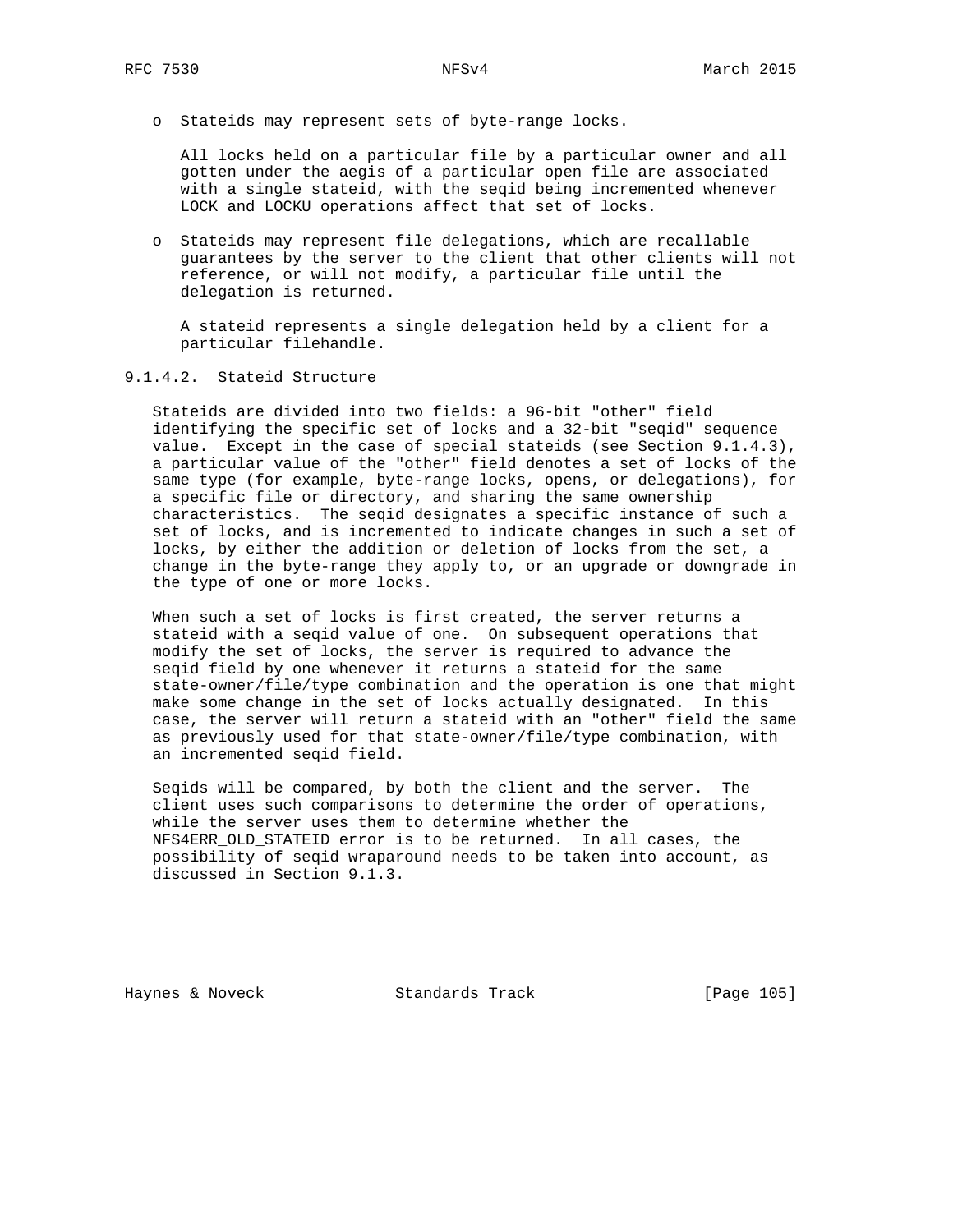## 9.1.4.3. Special Stateids

 Stateid values whose "other" field is either all zeros or all ones are reserved. They MUST NOT be assigned by the server but have special meanings defined by the protocol. The particular meaning depends on whether the "other" field is all zeros or all ones and the specific value of the seqid field.

The following combinations of "other" and seqid are defined in NFSv4:

- Anonymous Stateid: When "other" and seqid are both zero, the stateid is treated as a special anonymous stateid, which can be used in READ, WRITE, and SETATTR requests to indicate the absence of any open state associated with the request. When an anonymous stateid value is used, and an existing open denies the form of access requested, then access will be denied to the request.
- READ Bypass Stateid: When "other" and seqid are both all ones, the stateid is a special READ bypass stateid. When this value is used in WRITE or SETATTR, it is treated like the anonymous value. When used in READ, the server MAY grant access, even if access would normally be denied to READ requests.

 If a stateid value is used that has all zeros or all ones in the "other" field but does not match one of the cases above, the server MUST return the error NFS4ERR\_BAD\_STATEID.

 Special stateids, unlike other stateids, are not associated with individual client IDs or filehandles and can be used with all valid client IDs and filehandles.

9.1.4.4. Stateid Lifetime and Validation

 Stateids must remain valid until either a client restart or a server restart, or until the client returns all of the locks associated with the stateid by means of an operation such as CLOSE or DELEGRETURN. If the locks are lost due to revocation, as long as the client ID is valid, the stateid remains a valid designation of that revoked state. Stateids associated with byte-range locks are an exception. They remain valid even if a LOCKU frees all remaining locks, so long as the open file with which they are associated remains open.

 It should be noted that there are situations in which the client's locks become invalid, without the client requesting they be returned. These include lease expiration and a number of forms of lock revocation within the lease period. It is important to note that in these situations, the stateid remains valid and the client can use it to determine the disposition of the associated lost locks.

Haynes & Noveck Standards Track [Page 106]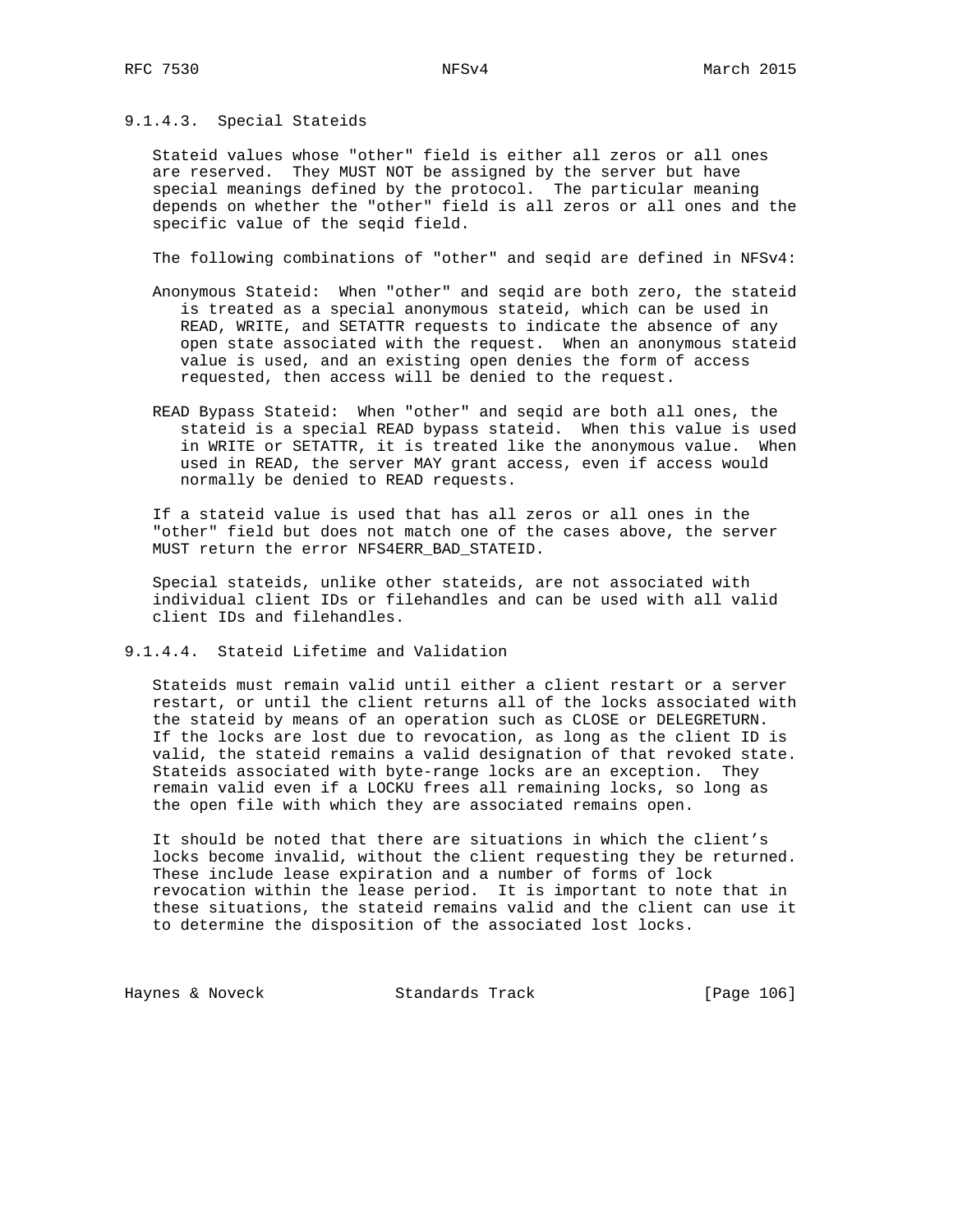An "other" value must never be reused for a different purpose (i.e., different filehandle, owner, or type of locks) within the context of a single client ID. A server may retain the "other" value for the same purpose beyond the point where it may otherwise be freed, but if it does so, it must maintain seqid continuity with previous values.

 One mechanism that may be used to satisfy the requirement that the server recognize invalid and out-of-date stateids is for the server to divide the "other" field of the stateid into two fields:

- o An index into a table of locking-state structures.
- o A generation number that is incremented on each allocation of a table entry for a particular use.

And then store the following in each table entry:

- o The client ID with which the stateid is associated.
- o The current generation number for the (at most one) valid stateid sharing this index value.
- o The filehandle of the file on which the locks are taken.
- o An indication of the type of stateid (open, byte-range lock, file delegation).
- o The last seqid value returned corresponding to the current "other" value.
- o An indication of the current status of the locks associated with this stateid -- in particular, whether these have been revoked and, if so, for what reason.

 With this information, an incoming stateid can be validated and the appropriate error returned when necessary. Special and non-special stateids are handled separately. (See Section 9.1.4.3 for a discussion of special stateids.)

 When a stateid is being tested, and the "other" field is all zeros or all ones, a check that the "other" and seqid fields match a defined combination for a special stateid is done and the results determined as follows:

 o If the "other" and seqid fields do not match a defined combination associated with a special stateid, the error NFS4ERR\_BAD\_STATEID is returned.

Haynes & Noveck Standards Track [Page 107]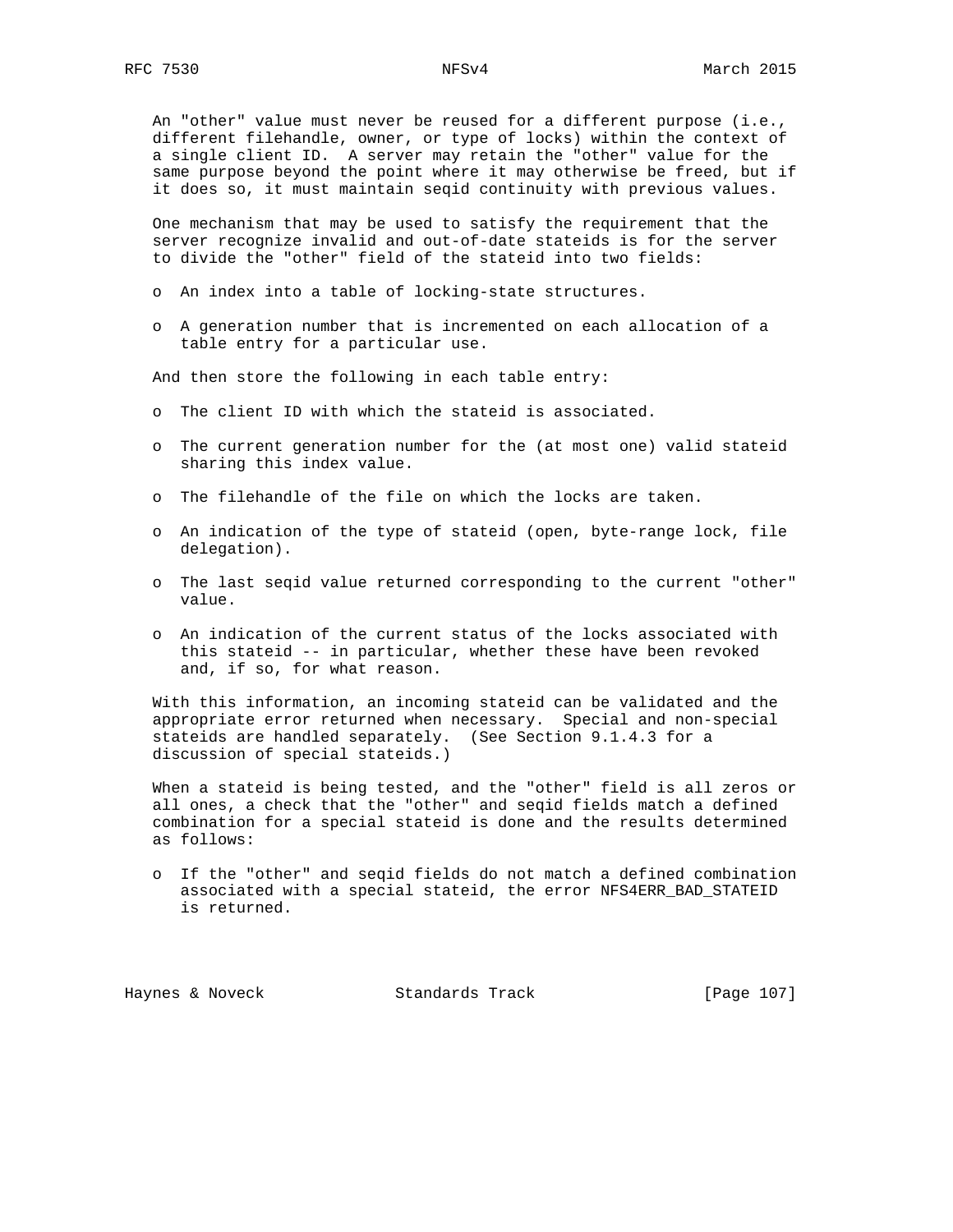- o If the combination is valid in general but is not appropriate to the context in which the stateid is used (e.g., an all-zero stateid is used when an open stateid is required in a LOCK operation), the error NFS4ERR\_BAD\_STATEID is also returned.
- o Otherwise, the check is completed and the special stateid is accepted as valid.

 When a stateid is being tested, and the "other" field is neither all zeros nor all ones, the following procedure could be used to validate an incoming stateid and return an appropriate error, when necessary, assuming that the "other" field would be divided into a table index and an entry generation. Note that the terms "earlier" and "later" used in connection with seqid comparison are to be understood as explained in Section 9.1.3.

- o If the table index field is outside the range of the associated table, return NFS4ERR\_BAD\_STATEID.
- o If the selected table entry is of a different generation than that specified in the incoming stateid, return NFS4ERR\_BAD\_STATEID.
- o If the selected table entry does not match the current filehandle, return NFS4ERR\_BAD\_STATEID.
- o If the stateid represents revoked state or state lost as a result of lease expiration, then return NFS4ERR\_EXPIRED, NFS4ERR\_BAD\_STATEID, or NFS4ERR\_ADMIN\_REVOKED, as appropriate.
- o If the stateid type is not valid for the context in which the stateid appears, return NFS4ERR\_BAD\_STATEID. Note that a stateid may be valid in general but invalid for a particular operation, as, for example, when a stateid that doesn't represent byte-range locks is passed to the non-from\_open case of LOCK or to LOCKU, or when a stateid that does not represent an open is passed to CLOSE or OPEN\_DOWNGRADE. In such cases, the server MUST return NFS4ERR\_BAD\_STATEID.
- o If the seqid field is not zero and it is later than the current sequence value corresponding to the current "other" field, return NFS4ERR\_BAD\_STATEID.
- o If the seqid field is earlier than the current sequence value corresponding to the current "other" field, return NFS4ERR\_OLD\_STATEID.

Haynes & Noveck Standards Track [Page 108]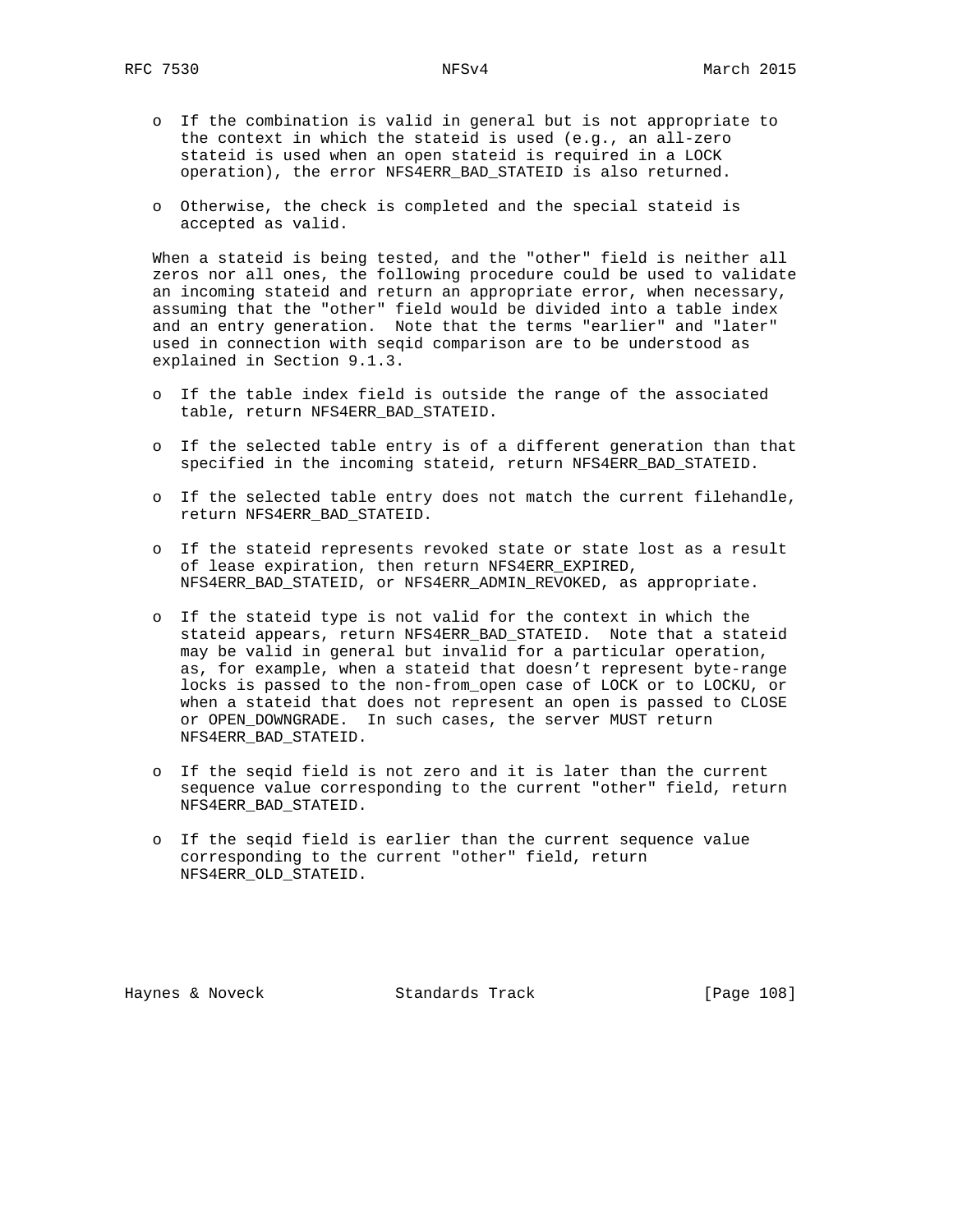o Otherwise, the stateid is valid, and the table entry should contain any additional information about the type of stateid and information associated with that particular type of stateid, such as the associated set of locks (e.g., open-owner and lock-owner information), as well as information on the specific locks themselves, such as open modes and byte ranges.

## 9.1.4.5. Stateid Use for I/O Operations

 Clients performing Input/Output (I/O) operations need to select an appropriate stateid based on the locks (including opens and delegations) held by the client and the various types of state-owners sending the I/O requests. SETATTR operations that change the file size are treated like I/O operations in this regard.

 The following rules, applied in order of decreasing priority, govern the selection of the appropriate stateid. In following these rules, the client will only consider locks of which it has actually received notification by an appropriate operation response or callback.

- o If the client holds a delegation for the file in question, the delegation stateid SHOULD be used.
- o Otherwise, if the entity corresponding to the lock-owner (e.g., a process) sending the I/O has a byte-range lock stateid for the associated open file, then the byte-range lock stateid for that lock-owner and open file SHOULD be used.
- o If there is no byte-range lock stateid, then the OPEN stateid for the current open-owner, i.e., the OPEN stateid for the open file in question, SHOULD be used.
- o Finally, if none of the above apply, then a special stateid SHOULD be used.

 Ignoring these rules may result in situations in which the server does not have information necessary to properly process the request. For example, when mandatory byte-range locks are in effect, if the stateid does not indicate the proper lock-owner, via a lock stateid, a request might be avoidably rejected.

 The server, however, should not try to enforce these ordering rules and should use whatever information is available to properly process I/O requests. In particular, when a client has a delegation for a given file, it SHOULD take note of this fact in processing a request, even if it is sent with a special stateid.

Haynes & Noveck Standards Track [Page 109]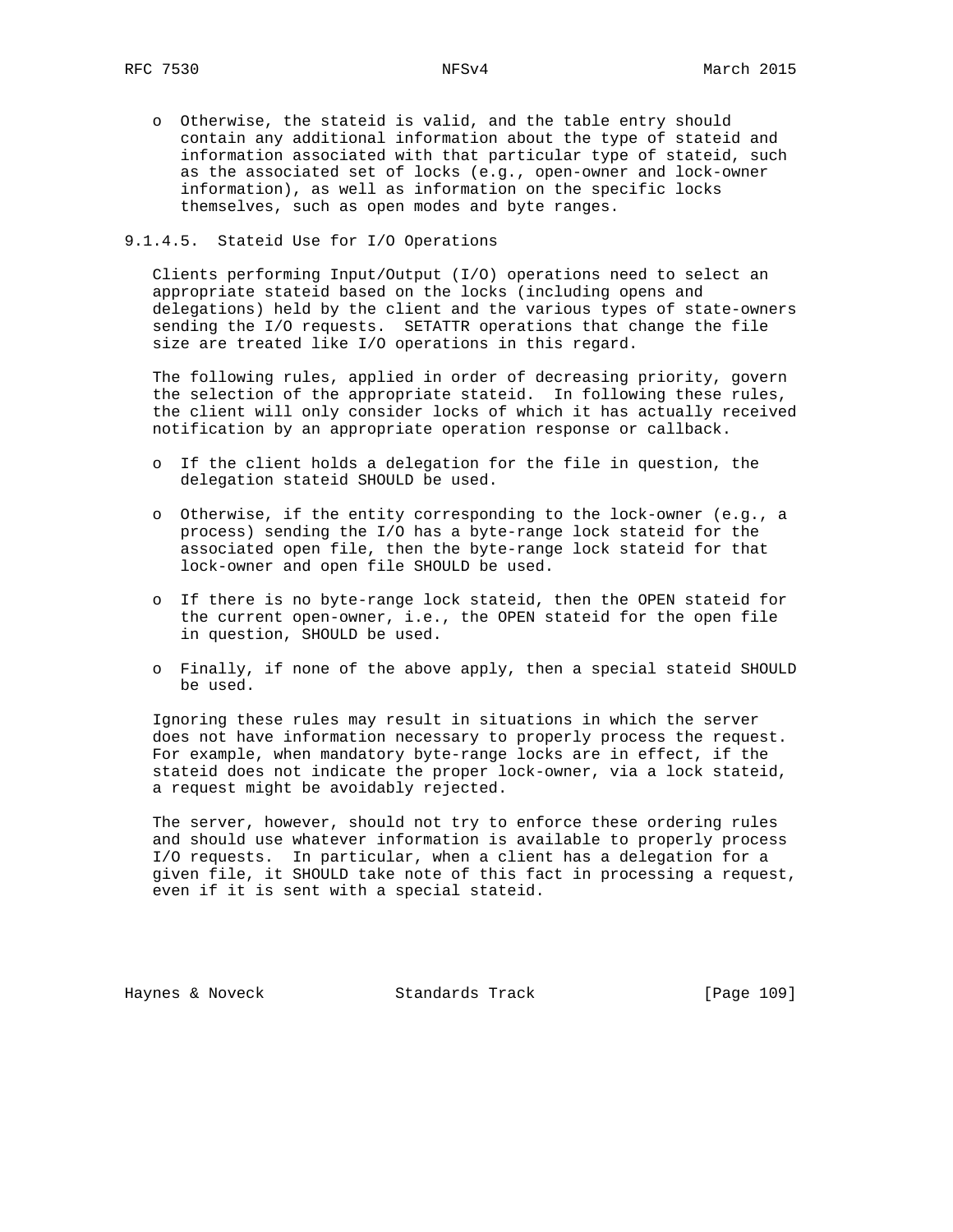# 9.1.4.6. Stateid Use for SETATTR Operations

 In the case of SETATTR operations, a stateid is present. In cases other than those that set the file size, the client may send either a special stateid or, when a delegation is held for the file in question, a delegation stateid. While the server SHOULD validate the stateid and may use the stateid to optimize the determination as to whether a delegation is held, it SHOULD note the presence of a delegation even when a special stateid is sent, and MUST accept a valid delegation stateid when sent.

# 9.1.5. Lock-Owner

 When requesting a lock, the client must present to the server the client ID and an identifier for the owner of the requested lock. These two fields comprise the lock-owner and are defined as follows:

- o A client ID returned by the server as part of the client's use of the SETCLIENTID operation.
- o A variable-length opaque array used to uniquely define the owner of a lock managed by the client.

This may be a thread id, process id, or other unique value.

 When the server grants the lock, it responds with a unique stateid. The stateid is used as a shorthand reference to the lock-owner, since the server will be maintaining the correspondence between them.

## 9.1.6. Use of the Stateid and Locking

 All READ, WRITE, and SETATTR operations contain a stateid. For the purposes of this section, SETATTR operations that change the size attribute of a file are treated as if they are writing the area between the old and new size (i.e., the range truncated or added to the file by means of the SETATTR), even where SETATTR is not explicitly mentioned in the text. The stateid passed to one of these operations must be one that represents an OPEN (e.g., via the open-owner), a set of byte-range locks, or a delegation, or it may be a special stateid representing anonymous access or the READ bypass stateid.

 If the state-owner performs a READ or WRITE in a situation in which it has established a lock or share reservation on the server (any OPEN constitutes a share reservation), the stateid (previously returned by the server) must be used to indicate what locks, including both byte-range locks and share reservations, are held by the state-owner. If no state is established by the client -- either

Haynes & Noveck Standards Track [Page 110]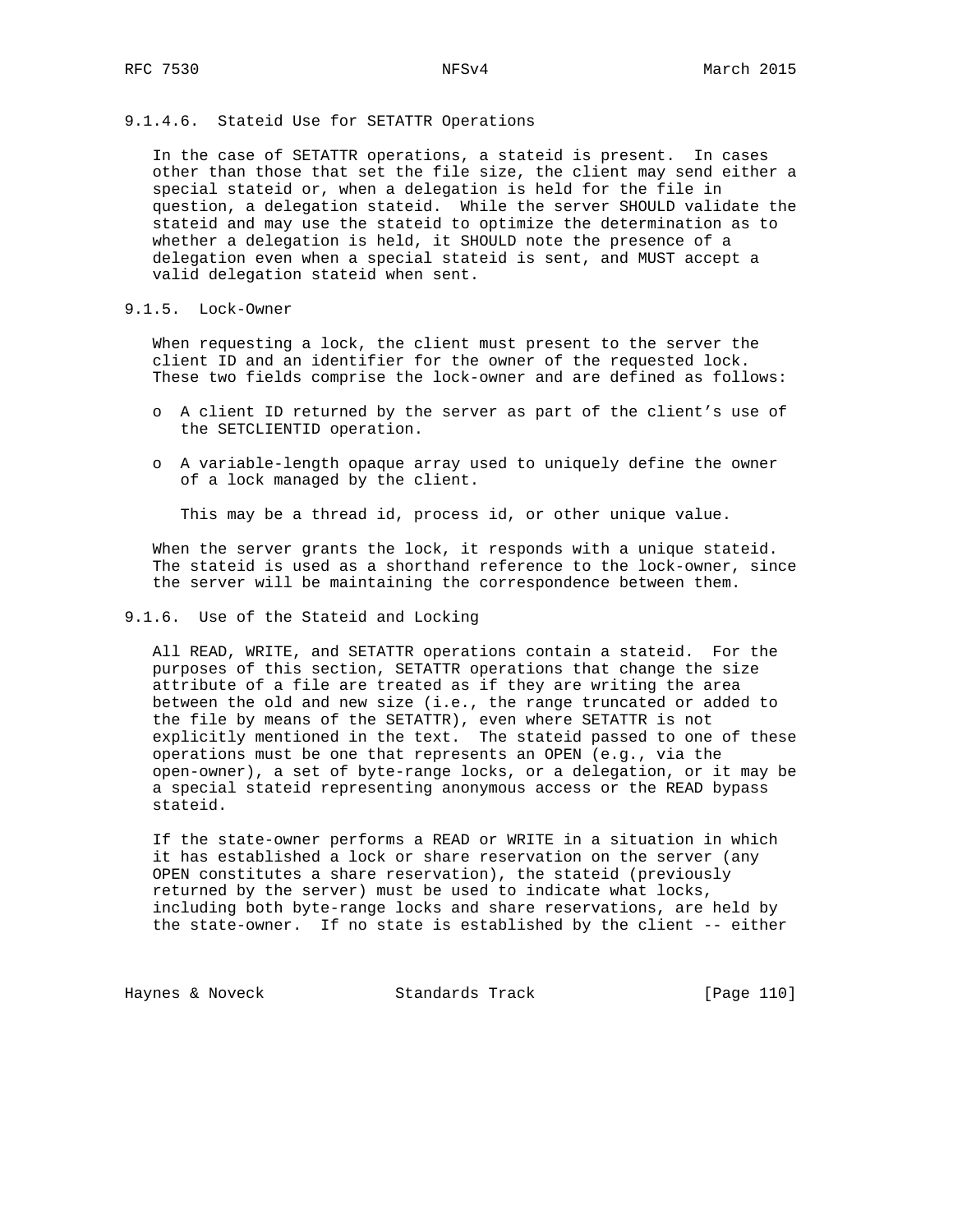byte-range lock or share reservation -- the anonymous stateid is used. Regardless of whether an anonymous stateid or a stateid returned by the server is used, if there is a conflicting share reservation or mandatory byte-range lock held on the file, the server MUST refuse to service the READ or WRITE operation.

 Share reservations are established by OPEN operations and by their nature are mandatory in that when the OPEN denies READ or WRITE operations, that denial results in such operations being rejected with error NFS4ERR\_LOCKED. Byte-range locks may be implemented by the server as either mandatory or advisory, or the choice of mandatory or advisory behavior may be determined by the server on the basis of the file being accessed (for example, some UNIX-based servers support a "mandatory lock bit" on the mode attribute such that if set, byte-range locks are required on the file before I/O is possible). When byte-range locks are advisory, they only prevent the granting of conflicting lock requests and have no effect on READs or WRITEs. Mandatory byte-range locks, however, prevent conflicting I/O operations. When they are attempted, they are rejected with NFS4ERR\_LOCKED. When the client gets NFS4ERR\_LOCKED on a file it knows it has the proper share reservation for, it will need to issue a LOCK request on the region of the file that includes the region the I/O was to be performed on, with an appropriate locktype (i.e., READ\*\_LT for a READ operation, WRITE\*\_LT for a WRITE operation).

 With NFSv3, there was no notion of a stateid, so there was no way to tell if the application process of the client sending the READ or WRITE operation had also acquired the appropriate byte-range lock on the file. Thus, there was no way to implement mandatory locking. With the stateid construct, this barrier has been removed.

 Note that for UNIX environments that support mandatory file locking, the distinction between advisory and mandatory locking is subtle. In fact, advisory and mandatory byte-range locks are exactly the same insofar as the APIs and requirements on implementation are concerned. If the mandatory lock attribute is set on the file, the server checks to see if the lock-owner has an appropriate shared (read) or exclusive (write) byte-range lock on the region it wishes to read or write to. If there is no appropriate lock, the server checks if there is a conflicting lock (which can be done by attempting to acquire the conflicting lock on behalf of the lock-owner and, if successful, release the lock after the READ or WRITE is done), and if there is, the server returns NFS4ERR\_LOCKED.

 For Windows environments, there are no advisory byte-range locks, so the server always checks for byte-range locks during I/O requests.

Haynes & Noveck Standards Track [Page 111]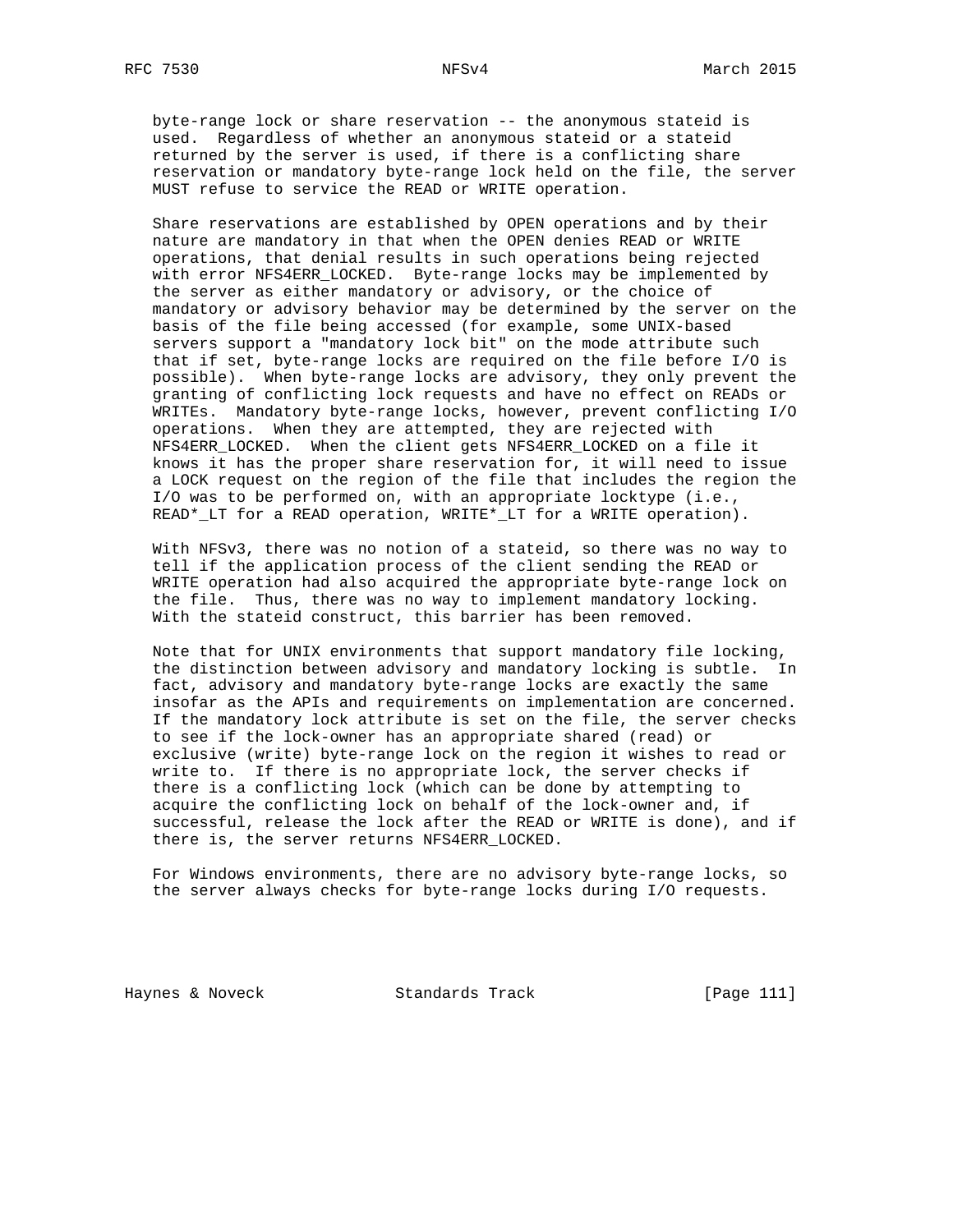Thus, the NFSv4 LOCK operation does not need to distinguish between advisory and mandatory byte-range locks. It is the NFSv4 server's processing of the READ and WRITE operations that introduces the distinction.

 Every stateid other than the special stateid values noted in this section, whether returned by an OPEN-type operation (i.e., OPEN, OPEN\_DOWNGRADE) or by a LOCK-type operation (i.e., LOCK or LOCKU), defines an access mode for the file (i.e., READ, WRITE, or READ-WRITE) as established by the original OPEN that began the stateid sequence, and as modified by subsequent OPENs and OPEN\_DOWNGRADEs within that stateid sequence. When a READ, WRITE, or SETATTR that specifies the size attribute is done, the operation is subject to checking against the access mode to verify that the operation is appropriate given the OPEN with which the operation is associated.

 In the case of WRITE-type operations (i.e., WRITEs and SETATTRs that set size), the server must verify that the access mode allows writing and return an NFS4ERR\_OPENMODE error if it does not. In the case of READ, the server may perform the corresponding check on the access mode, or it may choose to allow READ on opens for WRITE only, to accommodate clients whose write implementation may unavoidably do reads (e.g., due to buffer cache constraints). However, even if READs are allowed in these circumstances, the server MUST still check for locks that conflict with the READ (e.g., another open specifying denial of READs). Note that a server that does enforce the access mode check on READs need not explicitly check for conflicting share reservations since the existence of OPEN for read access guarantees that no conflicting share reservation can exist.

 A READ bypass stateid MAY allow READ operations to bypass locking checks at the server. However, WRITE operations with a READ bypass stateid MUST NOT bypass locking checks and are treated exactly the same as if an anonymous stateid were used.

 A lock may not be granted while a READ or WRITE operation using one of the special stateids is being performed and the range of the lock request conflicts with the range of the READ or WRITE operation. For the purposes of this paragraph, a conflict occurs when a shared lock is requested and a WRITE operation is being performed, or an exclusive lock is requested and either a READ or a WRITE operation is being performed. A SETATTR that sets size is treated similarly to a WRITE as discussed above.

Haynes & Noveck Standards Track [Page 112]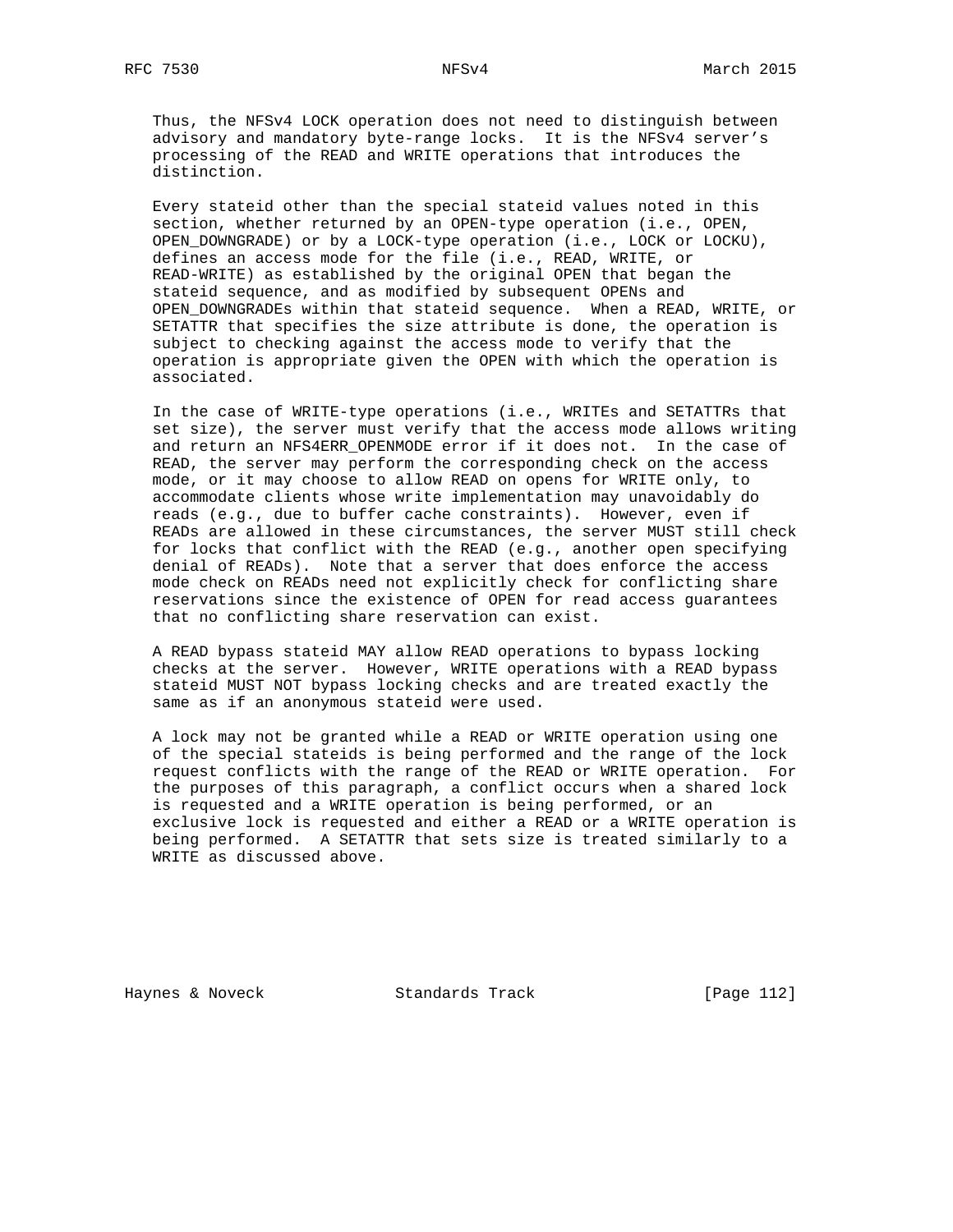## 9.1.7. Sequencing of Lock Requests

 Locking is different than most NFS operations as it requires "at-most-one" semantics that are not provided by ONC RPC. ONC RPC over a reliable transport is not sufficient because a sequence of locking requests may span multiple TCP connections. In the face of retransmission or reordering, lock or unlock requests must have a well-defined and consistent behavior. To accomplish this, each lock request contains a sequence number that is a consecutively increasing integer. Different state-owners have different sequences. The server maintains the last sequence number (L) received and the response that was returned. The server SHOULD assign a seqid value of one for the first request issued for any given state-owner. Subsequent values are arrived at by incrementing the seqid value, subject to wraparound as described in Section 9.1.3.

 Note that for requests that contain a sequence number, for each state-owner, there should be no more than one outstanding request.

When a request is received, its sequence number  $(r)$  is compared to that of the last one received  $(L)$ . Only if it has the correct next sequence, normally  $L + 1$ , is the request processed beyond the point of seqid checking. Given a properly functioning client, the response to (r) must have been received before the last request (L) was sent. If a duplicate of last request  $(r == L)$  is received, the stored response is returned. If the sequence value received is any other value, it is rejected with the return of error NFS4ERR\_BAD\_SEQID. Sequence history is reinitialized whenever the SETCLIENTID/ SETCLIENTID\_CONFIRM sequence changes the client verifier.

 It is critical that the server maintain the last response sent to the client to provide a more reliable cache of duplicate non-idempotent requests than that of the traditional cache described in [Chet]. The traditional duplicate request cache uses a least recently used algorithm for removing unneeded requests. However, the last lock request and response on a given state-owner must be cached as long as the lock state exists on the server.

 The client MUST advance the sequence number for the CLOSE, LOCK, LOCKU, OPEN, OPEN\_CONFIRM, and OPEN\_DOWNGRADE operations. This is true even in the event that the previous operation that used the sequence number received an error. The only exception to this rule is if the previous operation received one of the following errors: NFS4ERR\_STALE\_CLIENTID, NFS4ERR\_STALE\_STATEID, NFS4ERR\_BAD\_STATEID, NFS4ERR\_BAD\_SEQID, NFS4ERR\_BADXDR, NFS4ERR\_RESOURCE, NFS4ERR\_NOFILEHANDLE, or NFS4ERR\_MOVED.

Haynes & Noveck Standards Track [Page 113]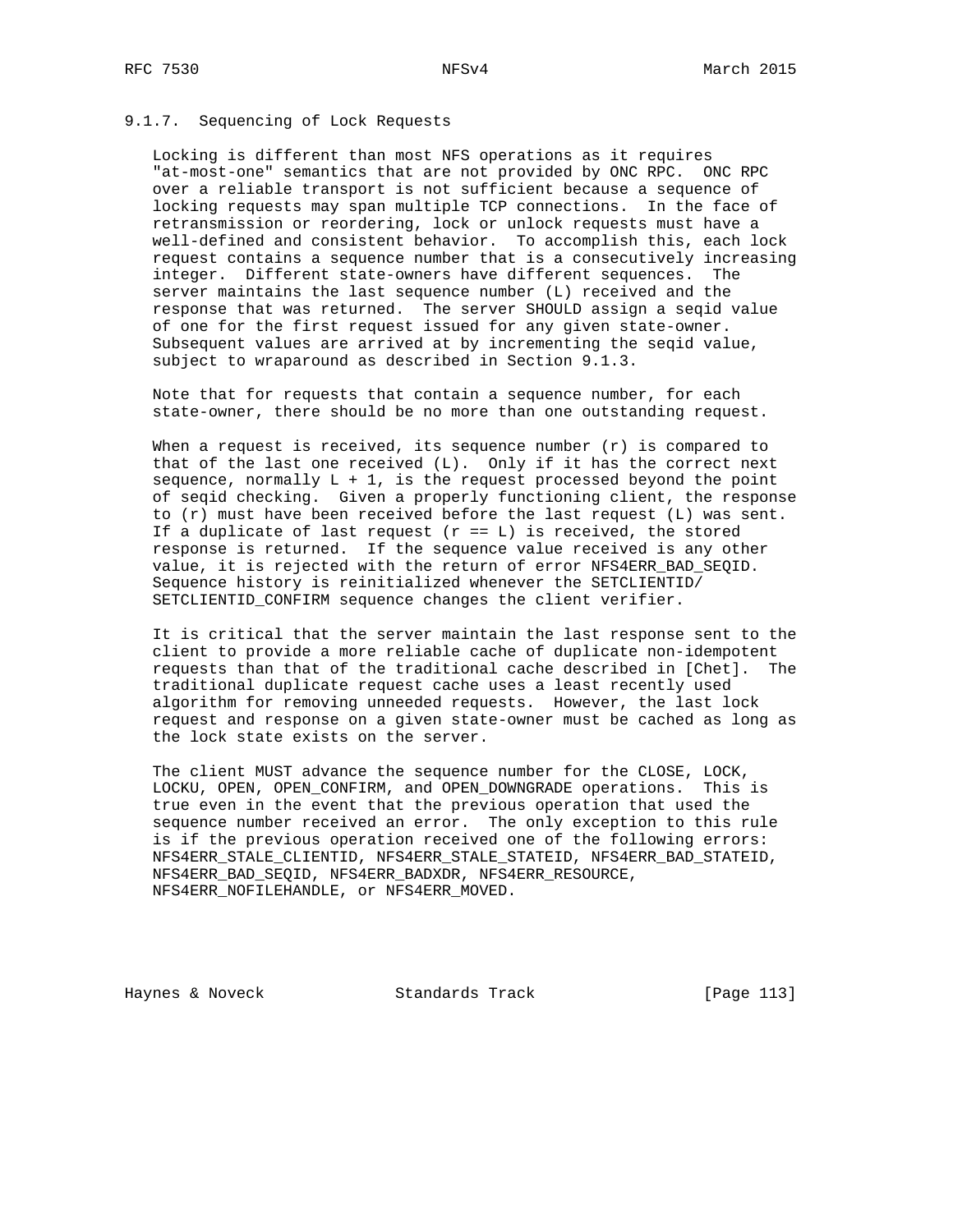## 9.1.8. Recovery from Replayed Requests

 As described above, the sequence number is per state-owner. As long as the server maintains the last sequence number received and follows the methods described above, there are no risks of a Byzantine router re-sending old requests. The server need only maintain the (state-owner, sequence number) state as long as there are open files or closed files with locks outstanding.

 LOCK, LOCKU, OPEN, OPEN\_DOWNGRADE, and CLOSE each contain a sequence number, and therefore the risk of the replay of these operations resulting in undesired effects is non-existent while the server maintains the state-owner state.

9.1.9. Interactions of Multiple Sequence Values

 Some operations may have multiple sources of data for request sequence checking and retransmission determination. Some operations have multiple sequence values associated with multiple types of state-owners. In addition, such operations may also have a stateid with its own seqid value, that will be checked for validity.

 As noted above, there may be multiple sequence values to check. The following rules should be followed by the server in processing these multiple sequence values within a single operation.

- o When a sequence value associated with a state-owner is unavailable for checking because the state-owner is unknown to the server, it takes no part in the comparison.
- o When any of the state-owner sequence values are invalid, NFS4ERR\_BAD\_SEQID is returned. When a stateid sequence is checked, NFS4ERR\_BAD\_STATEID or NFS4ERR\_OLD\_STATEID is returned as appropriate, but NFS4ERR\_BAD\_SEQID has priority.
- o When any one of the sequence values matches a previous request, for a state-owner, it is treated as a retransmission and not re-executed. When the type of the operation does not match that originally used, NFS4ERR\_BAD\_SEQID is returned. When the server can determine that the request differs from the original, it may return NFS4ERR\_BAD\_SEQID.
- o When multiple sequence values match previous operations but the operations are not the same, NFS4ERR\_BAD\_SEQID is returned.

Haynes & Noveck Standards Track [Page 114]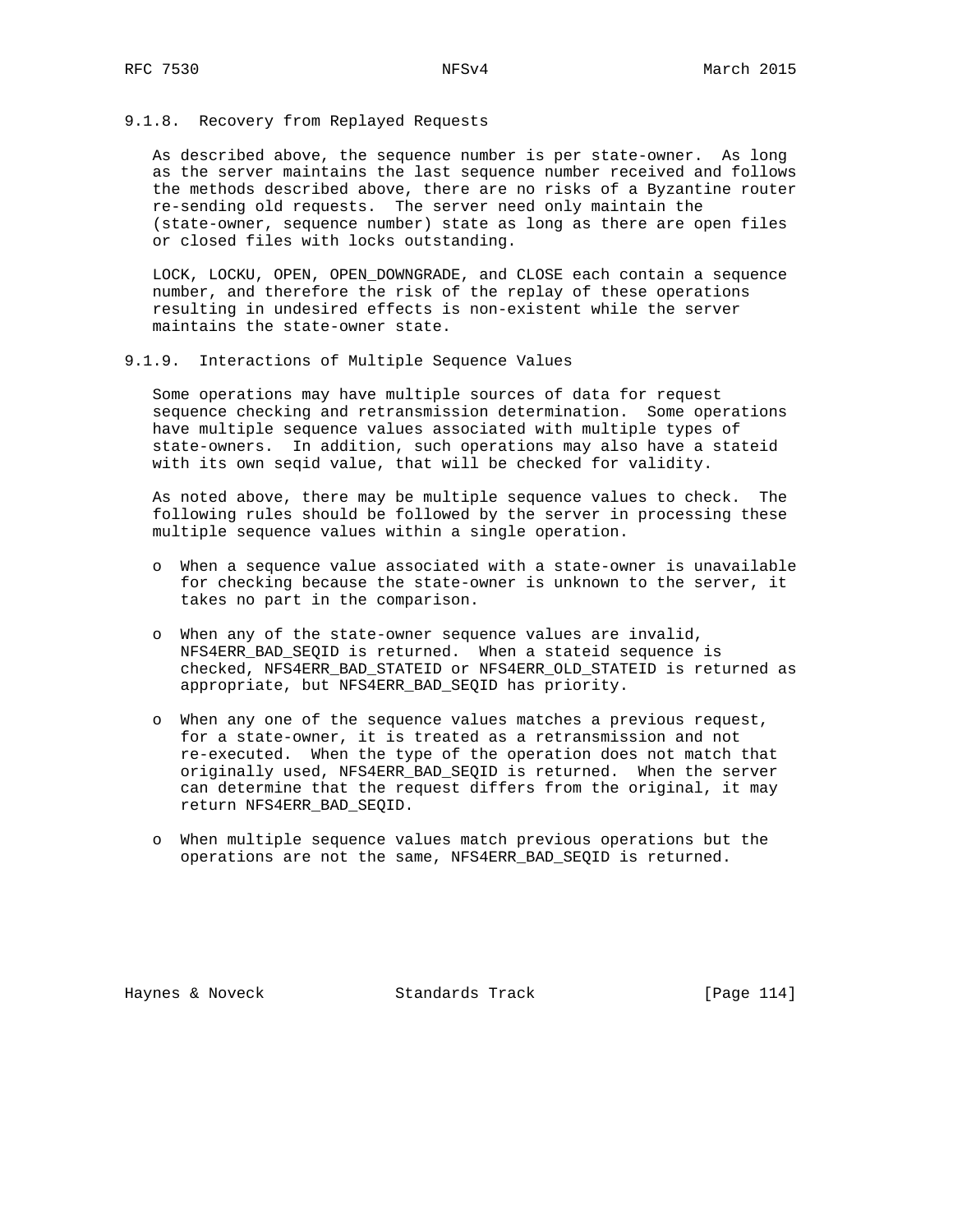o When there are no sequence values available for comparison and the operation is an OPEN, the server indicates to the client that an OPEN\_CONFIRM is required, unless it can conclusively determine that confirmation is not required (e.g., by knowing that no open-owner state has ever been released for the current clientid).

# 9.1.10. Releasing State-Owner State

 When a particular state-owner no longer holds open or file locking state at the server, the server may choose to release the sequence number state associated with the state-owner. The server may make this choice based on lease expiration, the reclamation of server memory, or other implementation-specific details. Note that when this is done, a retransmitted request, normally identified by a matching state-owner sequence, may not be correctly recognized, so that the client will not receive the original response that it would have if the state-owner state was not released.

 If the server were able to be sure that a given state-owner would never again be used by a client, such an issue could not arise. Even when the state-owner state is released and the client subsequently uses that state-owner, retransmitted requests will be detected as invalid and the request not executed, although the client may have a recovery path that is more complicated than simply getting the original response back transparently.

 In any event, the server is able to safely release state-owner state (in the sense that retransmitted requests will not be erroneously acted upon) when the state-owner is not currently being utilized by the client (i.e., there are no open files associated with an open-owner and no lock stateids associated with a lock-owner). The server may choose to hold the state-owner state in order to simplify the recovery path, in the case in which retransmissions of currently active requests are received. However, the period for which it chooses to hold this state is implementation specific.

 In the case that a LOCK, LOCKU, OPEN\_DOWNGRADE, or CLOSE is retransmitted after the server has previously released the state-owner state, the server will find that the state-owner has no files open and an error will be returned to the client. If the state-owner does have a file open, the stateid will not match and again an error is returned to the client.

Haynes & Noveck Standards Track [Page 115]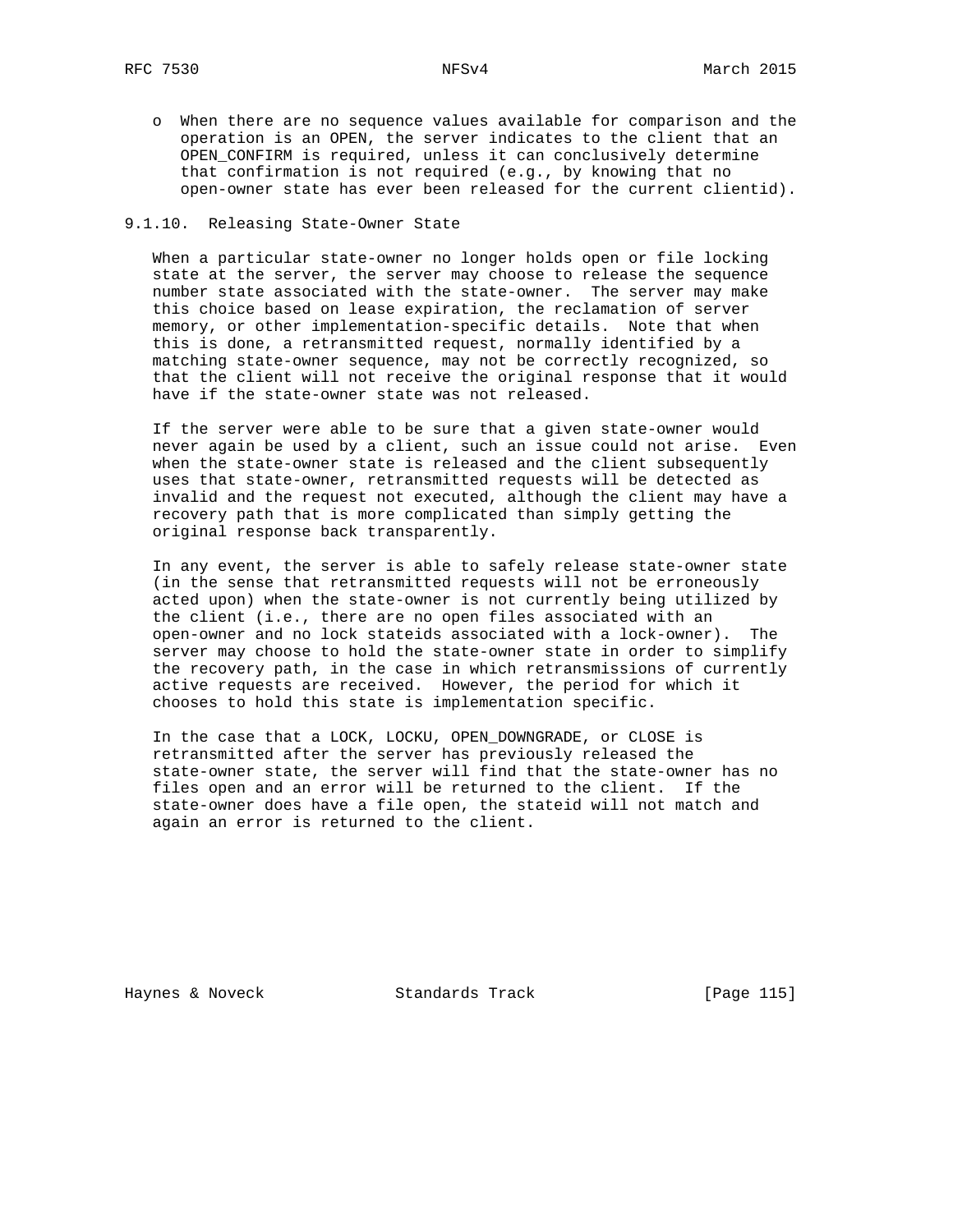# 9.1.11. Use of Open Confirmation

 In the case that an OPEN is retransmitted and the open-owner is being used for the first time or the open-owner state has been previously released by the server, the use of the OPEN\_CONFIRM operation will prevent incorrect behavior. When the server observes the use of the open-owner for the first time, it will direct the client to perform the OPEN\_CONFIRM for the corresponding OPEN. This sequence establishes the use of an open-owner and associated sequence number. Since the OPEN\_CONFIRM sequence connects a new open-owner on the server with an existing open-owner on a client, the sequence number may have any valid (i.e., non-zero) value. The OPEN\_CONFIRM step assures the server that the value received is the correct one. (See Section 16.18 for further details.)

 There are a number of situations in which the requirement to confirm an OPEN would pose difficulties for the client and server, in that they would be prevented from acting in a timely fashion on information received, because that information would be provisional, subject to deletion upon non-confirmation. Fortunately, these are situations in which the server can avoid the need for confirmation when responding to open requests. The two constraints are:

- o The server must not bestow a delegation for any open that would require confirmation.
- o The server MUST NOT require confirmation on a reclaim-type open (i.e., one specifying claim type CLAIM\_PREVIOUS or CLAIM\_DELEGATE\_PREV).

 These constraints are related in that reclaim-type opens are the only ones in which the server may be required to send a delegation. For CLAIM\_NULL, sending the delegation is optional, while for CLAIM\_DELEGATE\_CUR, no delegation is sent.

 Delegations being sent with an open requiring confirmation are troublesome because recovering from non-confirmation adds undue complexity to the protocol, while requiring confirmation on reclaim type opens poses difficulties in that the inability to resolve the status of the reclaim until lease expiration may make it difficult to have timely determination of the set of locks being reclaimed (since the grace period may expire).

 Requiring open confirmation on reclaim-type opens is avoidable because of the nature of the environments in which such opens are done. For CLAIM\_PREVIOUS opens, this is immediately after server reboot, so there should be no time for open-owners to be created, found to be unused, and recycled. For CLAIM\_DELEGATE\_PREV opens,

Haynes & Noveck Standards Track [Page 116]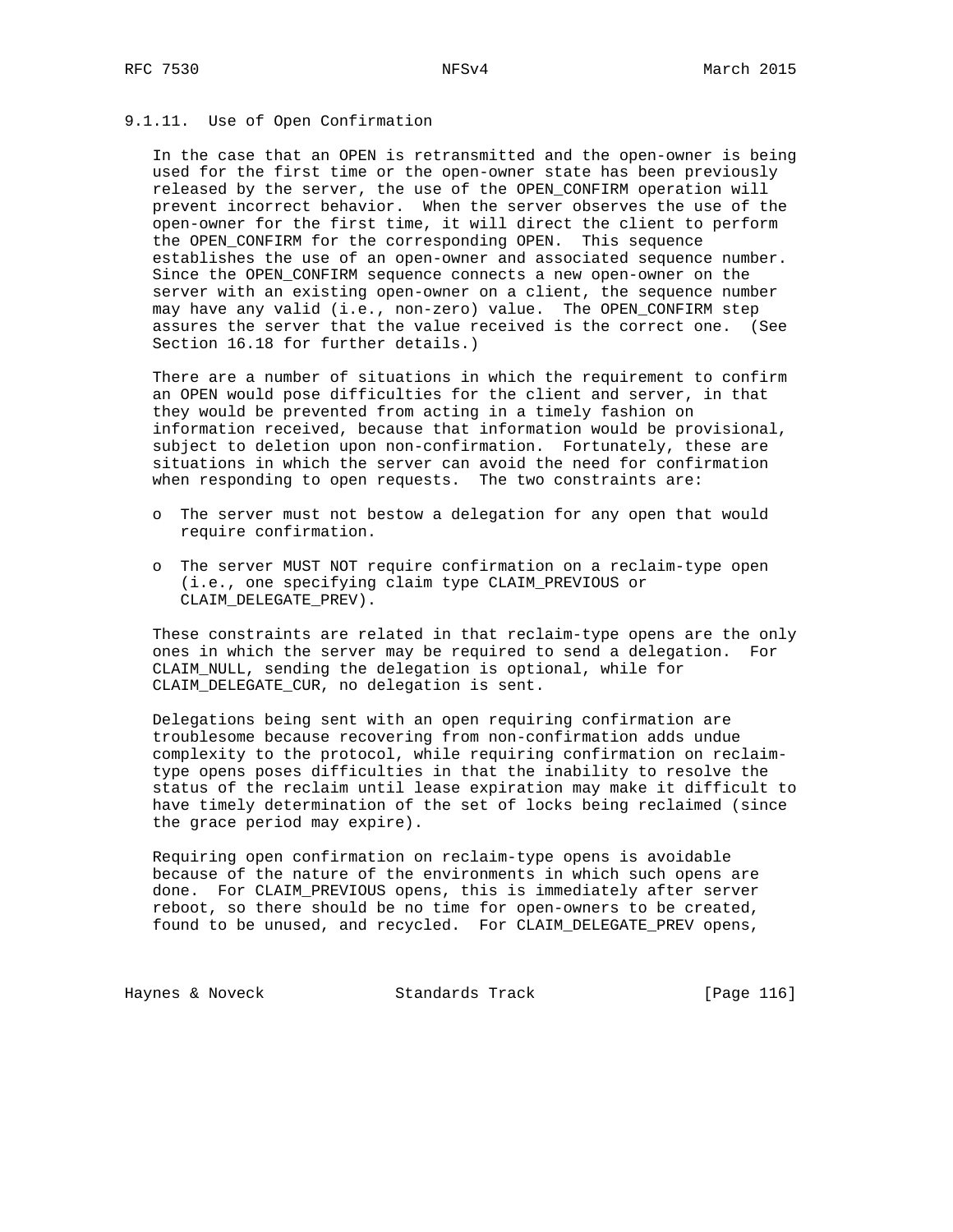we are dealing with either a client reboot situation or a network partition resulting in deletion of lease state (and returning NFS4ERR\_EXPIRED). A server that supports delegations can be sure that no open-owners for that client have been recycled since client initialization or deletion of lease state and thus can be confident that confirmation will not be required.

## 9.2. Lock Ranges

 The protocol allows a lock-owner to request a lock with a byte range and then either upgrade or unlock a sub-range of the initial lock. It is expected that this will be an uncommon type of request. In any case, servers or server file systems may not be able to support sub-range lock semantics. In the event that a server receives a locking request that represents a sub-range of current locking state for the lock-owner, the server is allowed to return the error NFS4ERR\_LOCK\_RANGE to signify that it does not support sub-range lock operations. Therefore, the client should be prepared to receive this error and, if appropriate, report the error to the requesting application.

 The client is discouraged from combining multiple independent locking ranges that happen to be adjacent into a single request, since the server may not support sub-range requests, and for reasons related to the recovery of file locking state in the event of server failure. As discussed in Section 9.6.2 below, the server may employ certain optimizations during recovery that work effectively only when the client's behavior during lock recovery is similar to the client's locking behavior prior to server failure.

# 9.3. Upgrading and Downgrading Locks

 If a client has a write lock on a record, it can request an atomic downgrade of the lock to a read lock via the LOCK request, by setting the type to READ\_LT. If the server supports atomic downgrade, the request will succeed. If not, it will return NFS4ERR\_LOCK\_NOTSUPP. The client should be prepared to receive this error and, if appropriate, report the error to the requesting application.

 If a client has a read lock on a record, it can request an atomic upgrade of the lock to a write lock via the LOCK request by setting the type to WRITE\_LT or WRITEW\_LT. If the server does not support atomic upgrade, it will return NFS4ERR\_LOCK\_NOTSUPP. If the upgrade can be achieved without an existing conflict, the request will succeed. Otherwise, the server will return either NFS4ERR\_DENIED or NFS4ERR\_DEADLOCK. The error NFS4ERR\_DEADLOCK is returned if the client issued the LOCK request with the type set to WRITEW\_LT and the

Haynes & Noveck Standards Track [Page 117]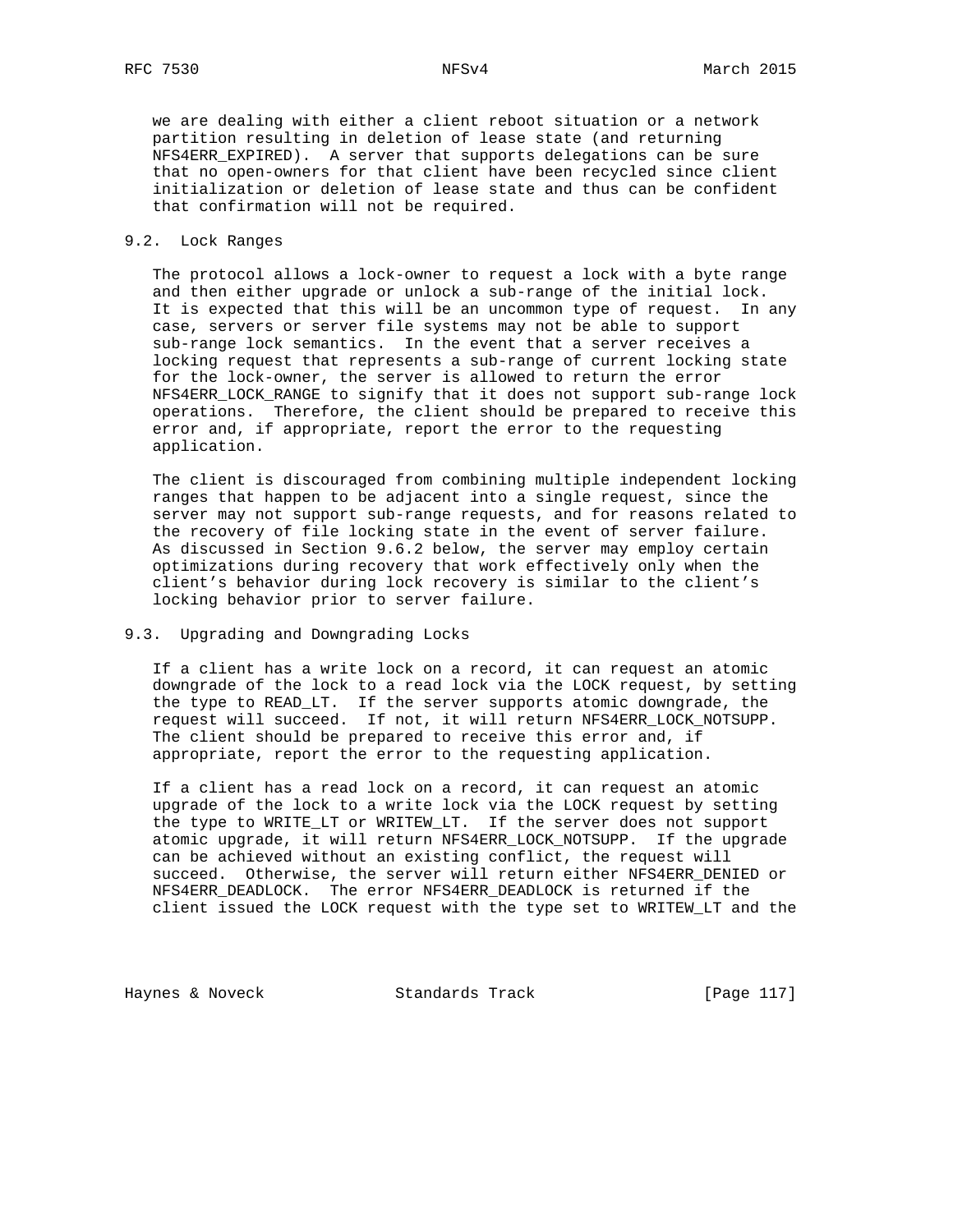server has detected a deadlock. The client should be prepared to receive such errors and, if appropriate, report them to the requesting application.

## 9.4. Blocking Locks

 Some clients require the support of blocking locks. The NFSv4 protocol must not rely on a callback mechanism and therefore is unable to notify a client when a previously denied lock has been granted. Clients have no choice but to continually poll for the lock. This presents a fairness problem. Two new lock types are added, READW and WRITEW, and are used to indicate to the server that the client is requesting a blocking lock. The server should maintain an ordered list of pending blocking locks. When the conflicting lock is released, the server may wait the lease period for the first waiting client to re-request the lock. After the lease period expires, the next waiting client request is allowed the lock. Clients are required to poll at an interval sufficiently small that it is likely to acquire the lock in a timely manner. The server is not required to maintain a list of pending blocked locks, as it is not used to provide correct operation but only to increase fairness. Because of the unordered nature of crash recovery, storing of lock state to stable storage would be required to guarantee ordered granting of blocking locks.

 Servers may also note the lock types and delay returning denial of the request to allow extra time for a conflicting lock to be released, allowing a successful return. In this way, clients can avoid the burden of needlessly frequent polling for blocking locks. The server should take care with the length of delay in the event that the client retransmits the request.

 If a server receives a blocking lock request, denies it, and then later receives a non-blocking request for the same lock, which is also denied, then it should remove the lock in question from its list of pending blocking locks. Clients should use such a non-blocking request to indicate to the server that this is the last time they intend to poll for the lock, as may happen when the process requesting the lock is interrupted. This is a courtesy to the server, to prevent it from unnecessarily waiting a lease period before granting other lock requests. However, clients are not required to perform this courtesy, and servers must not depend on them doing so. Also, clients must be prepared for the possibility that this final locking request will be accepted.

Haynes & Noveck Standards Track [Page 118]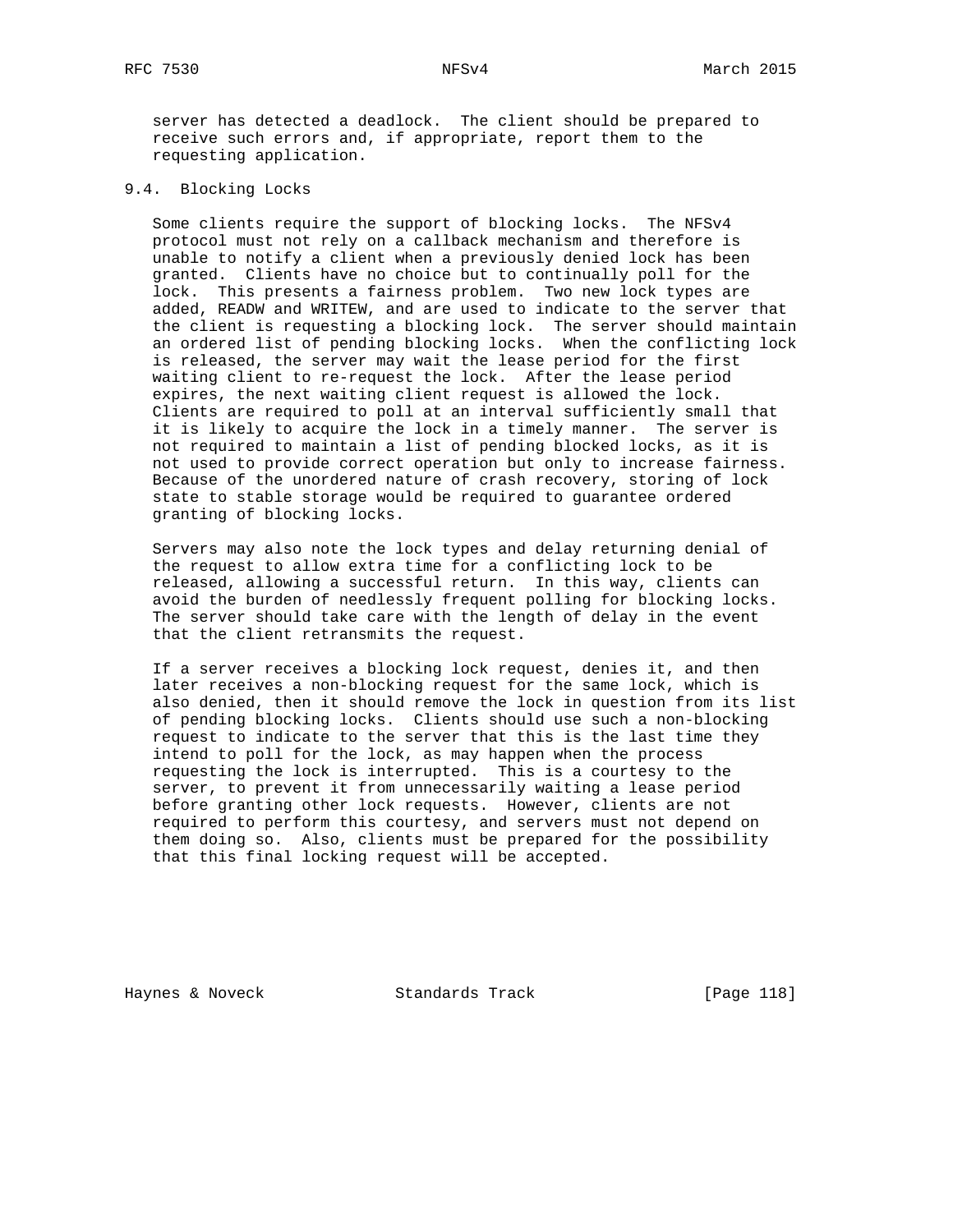# 9.5. Lease Renewal

 The purpose of a lease is to allow a server to remove stale locks that are held by a client that has crashed or is otherwise unreachable. It is not a mechanism for cache consistency, and lease renewals may not be denied if the lease interval has not expired.

 The client can implicitly provide a positive indication that it is still active and that the associated state held at the server, for the client, is still valid. Any operation made with a valid clientid (DELEGPURGE, LOCK, LOCKT, OPEN, RELEASE\_LOCKOWNER, or RENEW) or a valid stateid (CLOSE, DELEGRETURN, LOCK, LOCKU, OPEN, OPEN\_CONFIRM, OPEN DOWNGRADE, READ, SETATTR, or WRITE) informs the server to renew all of the leases for that client (i.e., all those sharing a given client ID). In the latter case, the stateid must not be one of the special stateids (anonymous stateid or READ bypass stateid).

 Note that if the client had restarted or rebooted, the client would not be making these requests without issuing the SETCLIENTID/ SETCLIENTID\_CONFIRM sequence. The use of the SETCLIENTID/ SETCLIENTID\_CONFIRM sequence (one that changes the client verifier) notifies the server to drop the locking state associated with the client. SETCLIENTID/SETCLIENTID\_CONFIRM never renews a lease.

 If the server has rebooted, the stateids (NFS4ERR\_STALE\_STATEID error) or the client ID (NFS4ERR\_STALE\_CLIENTID error) will not be valid, hence preventing spurious renewals.

 This approach allows for low-overhead lease renewal, which scales well. In the typical case, no extra RPCs are required for lease renewal, and in the worst case, one RPC is required every lease period (i.e., a RENEW operation). The number of locks held by the client is not a factor since all state for the client is involved with the lease renewal action.

 Since all operations that create a new lease also renew existing leases, the server must maintain a common lease expiration time for all valid leases for a given client. This lease time can then be easily updated upon implicit lease renewal actions.

Haynes & Noveck Standards Track [Page 119]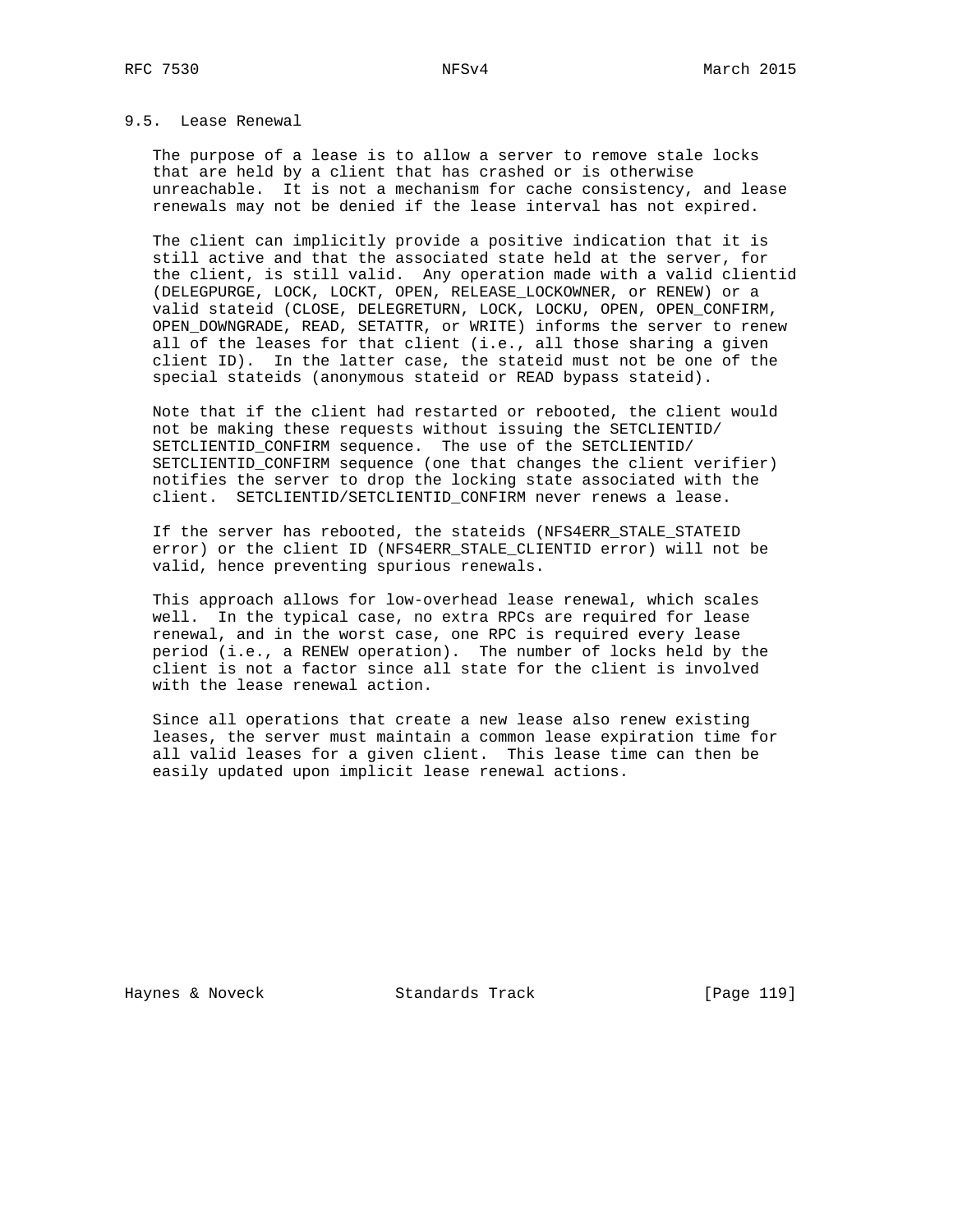# 9.6. Crash Recovery

 The important requirement in crash recovery is that both the client and the server know when the other has failed. Additionally, it is required that a client sees a consistent view of data across server restarts or reboots. All READ and WRITE operations that may have been queued within the client or network buffers must wait until the client has successfully recovered the locks protecting the READ and WRITE operations.

# 9.6.1. Client Failure and Recovery

 In the event that a client fails, the server may recover the client's locks when the associated leases have expired. Conflicting locks from another client may only be granted after this lease expiration. If the client is able to restart or reinitialize within the lease period, the client may be forced to wait the remainder of the lease period before obtaining new locks.

 To minimize client delay upon restart, open and lock requests are associated with an instance of the client by a client-supplied verifier. This verifier is part of the initial SETCLIENTID call made by the client. The server returns a client ID as a result of the SETCLIENTID operation. The client then confirms the use of the client ID with SETCLIENTID\_CONFIRM. The client ID in combination with an opaque owner field is then used by the client to identify the open-owner for OPEN. This chain of associations is then used to identify all locks for a particular client.

 Since the verifier will be changed by the client upon each initialization, the server can compare a new verifier to the verifier associated with currently held locks and determine that they do not match. This signifies the client's new instantiation and subsequent loss of locking state. As a result, the server is free to release all locks held that are associated with the old client ID that was derived from the old verifier.

 Note that the verifier must have the same uniqueness properties of the verifier for the COMMIT operation.

## 9.6.2. Server Failure and Recovery

 If the server loses locking state (usually as a result of a restart or reboot), it must allow clients time to discover this fact and re-establish the lost locking state. The client must be able to re-establish the locking state without having the server deny valid requests because the server has granted conflicting access to another client. Likewise, if there is the possibility that clients have

Haynes & Noveck Standards Track [Page 120]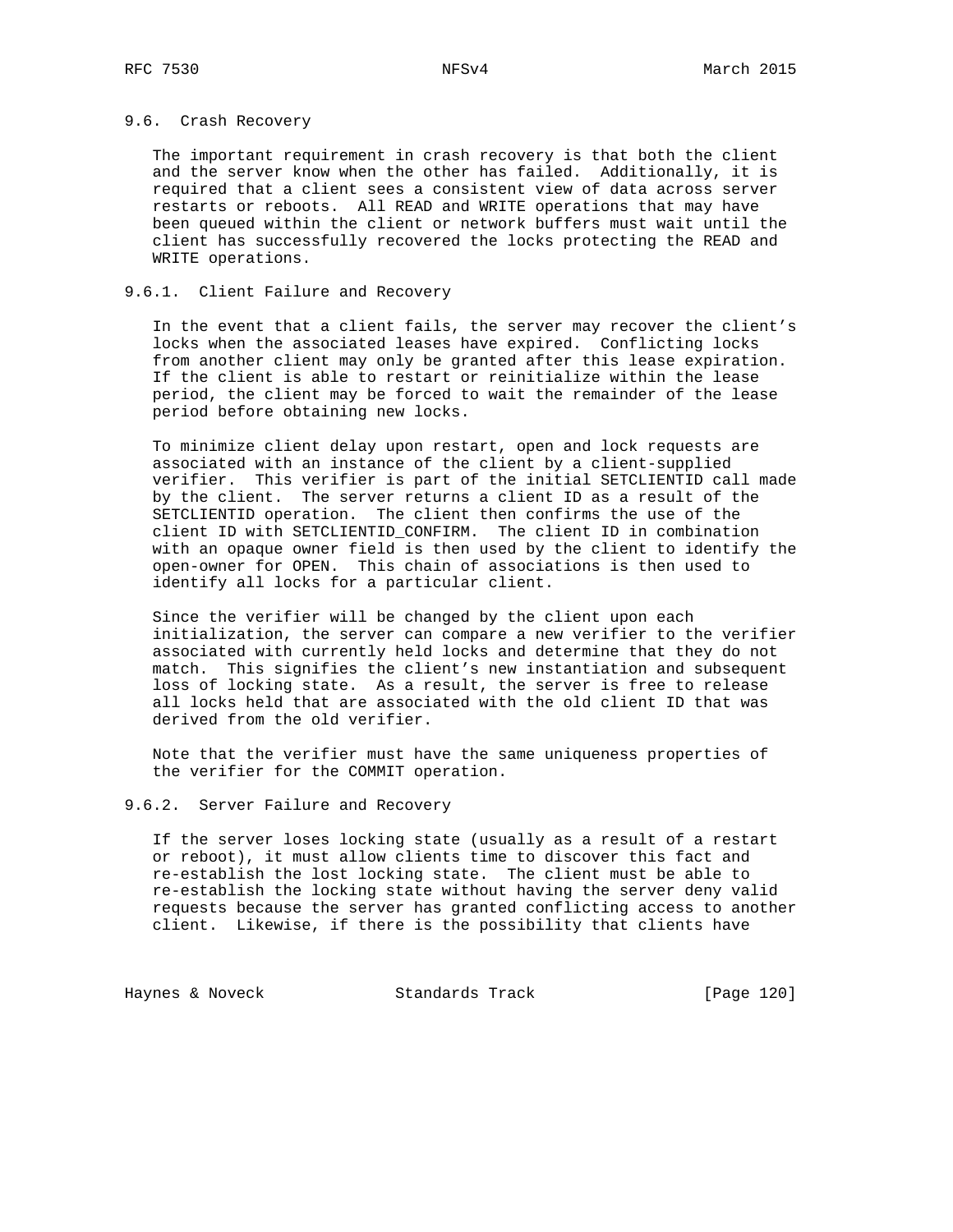not yet re-established their locking state for a file, the server must disallow READ and WRITE operations for that file. The duration of this recovery period is equal to the duration of the lease period.

 A client can determine that server failure (and thus loss of locking state) has occurred, when it receives one of two errors. The NFS4ERR\_STALE\_STATEID error indicates a stateid invalidated by a reboot or restart. The NFS4ERR\_STALE\_CLIENTID error indicates a client ID invalidated by reboot or restart. When either of these is received, the client must establish a new client ID (see Section 9.1.1) and re-establish the locking state as discussed below.

 The period of special handling of locking and READs and WRITEs, equal in duration to the lease period, is referred to as the "grace period". During the grace period, clients recover locks and the associated state by reclaim-type locking requests (i.e., LOCK requests with reclaim set to TRUE and OPEN operations with a claim type of either CLAIM\_PREVIOUS or CLAIM\_DELEGATE\_PREV). During the grace period, the server must reject READ and WRITE operations and non-reclaim locking requests (i.e., other LOCK and OPEN operations) with an error of NFS4ERR\_GRACE.

 If the server can reliably determine that granting a non-reclaim request will not conflict with reclamation of locks by other clients, the NFS4ERR\_GRACE error does not have to be returned and the non-reclaim client request can be serviced. For the server to be able to service READ and WRITE operations during the grace period, it must again be able to guarantee that no possible conflict could arise between an impending reclaim locking request and the READ or WRITE operation. If the server is unable to offer that guarantee, the NFS4ERR\_GRACE error must be returned to the client.

 For a server to provide simple, valid handling during the grace period, the easiest method is to simply reject all non-reclaim locking requests and READ and WRITE operations by returning the NFS4ERR\_GRACE error. However, a server may keep information about granted locks in stable storage. With this information, the server could determine if a regular lock or READ or WRITE operation can be safely processed.

 For example, if a count of locks on a given file is available in stable storage, the server can track reclaimed locks for the file, and when all reclaims have been processed, non-reclaim locking requests may be processed. This way, the server can ensure that non-reclaim locking requests will not conflict with potential reclaim requests. With respect to I/O requests, if the server is able to

Haynes & Noveck Standards Track [Page 121]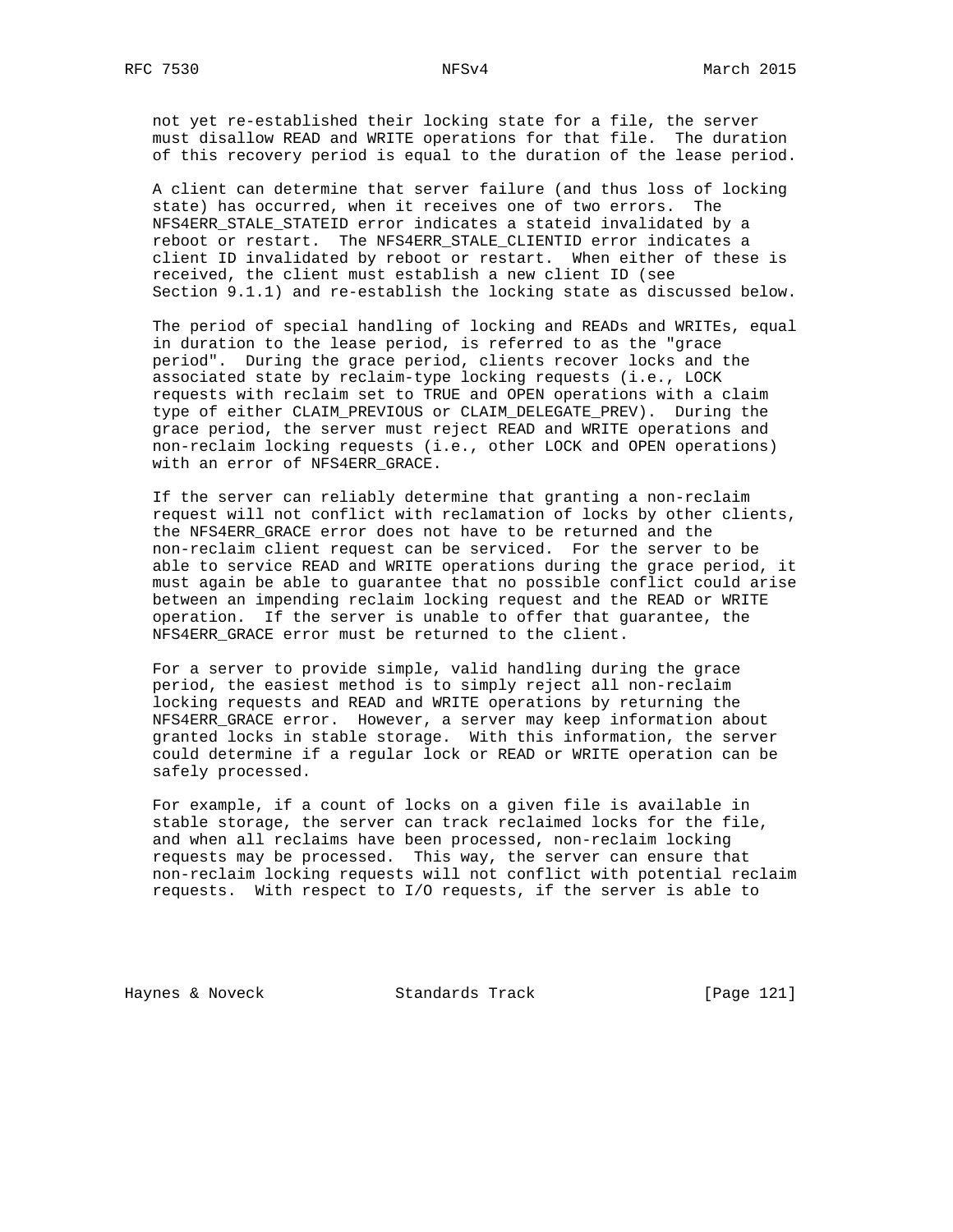determine that there are no outstanding reclaim requests for a file by information from stable storage or another similar mechanism, the processing of I/O requests could proceed normally for the file.

 To reiterate, for a server that allows non-reclaim lock and I/O requests to be processed during the grace period, it MUST determine that no lock subsequently reclaimed will be rejected and that no lock subsequently reclaimed would have prevented any I/O operation processed during the grace period.

 Clients should be prepared for the return of NFS4ERR\_GRACE errors for non-reclaim lock and I/O requests. In this case, the client should employ a retry mechanism for the request. A delay (on the order of several seconds) between retries should be used to avoid overwhelming the server. Further discussion of the general issue is included in [Floyd]. The client must account for the server that is able to perform I/O and non-reclaim locking requests within the grace period as well as those that cannot do so.

 A reclaim-type locking request outside the server's grace period can only succeed if the server can guarantee that no conflicting lock or I/O request has been granted since reboot or restart.

 A server may, upon restart, establish a new value for the lease period. Therefore, clients should, once a new client ID is established, refetch the lease\_time attribute and use it as the basis for lease renewal for the lease associated with that server. However, the server must establish, for this restart event, a grace period at least as long as the lease period for the previous server instantiation. This allows the client state obtained during the previous server instance to be reliably re-established.

9.6.3. Network Partitions and Recovery

 If the duration of a network partition is greater than the lease period provided by the server, the server will have not received a lease renewal from the client. If this occurs, the server may cancel the lease and free all locks held for the client. As a result, all stateids held by the client will become invalid or stale. Once the client is able to reach the server after such a network partition, all I/O submitted by the client with the now invalid stateids will fail with the server returning the error NFS4ERR\_EXPIRED. Once this error is received, the client will suitably notify the application that held the lock.

Haynes & Noveck Standards Track [Page 122]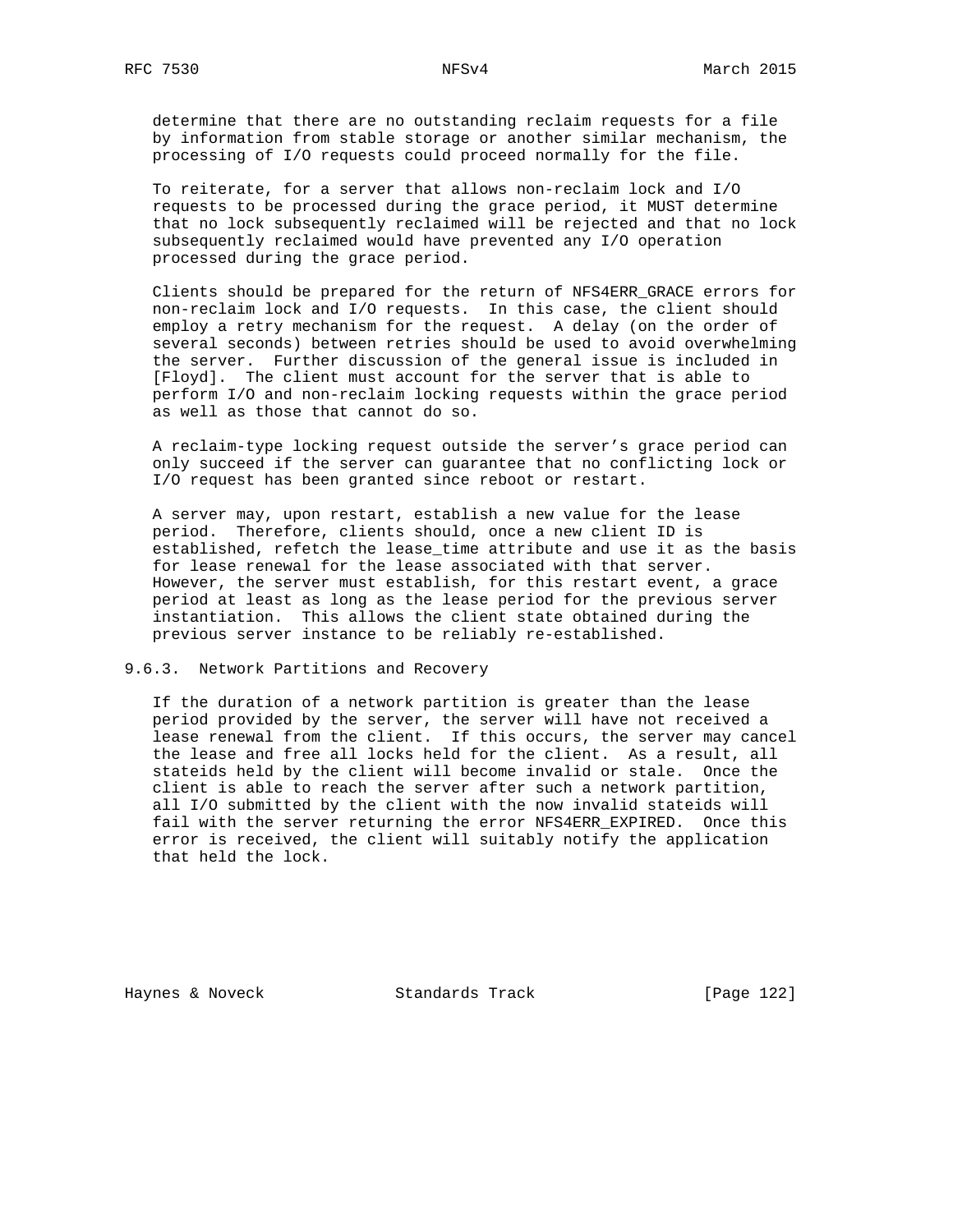# 9.6.3.1. Courtesy Locks

 As a courtesy to the client or as an optimization, the server may continue to hold locks, including delegations, on behalf of a client for which recent communication has extended beyond the lease period, delaying the cancellation of the lease. If the server receives a lock or I/O request that conflicts with one of these courtesy locks or if it runs out of resources, the server MAY cause lease cancellation to occur at that time and henceforth return NFS4ERR EXPIRED when any of the stateids associated with the freed locks is used. If lease cancellation has not occurred and the server receives a lock or I/O request that conflicts with one of the courtesy locks, the requirements are as follows:

- o In the case of a courtesy lock that is not a delegation, it MUST free the courtesy lock and grant the new request.
- o In the case of a lock or an I/O request that conflicts with a delegation that is being held as a courtesy lock, the server MAY delay resolution of the request but MUST NOT reject the request and MUST free the delegation and grant the new request eventually.
- o In the case of a request for a delegation that conflicts with a delegation that is being held as a courtesy lock, the server MAY grant the new request or not as it chooses, but if it grants the conflicting request, the delegation held as a courtesy lock MUST be freed.

 If the server does not reboot or cancel the lease before the network partition is healed, when the original client tries to access a courtesy lock that was freed, the server SHOULD send back an NFS4ERR\_BAD\_STATEID to the client. If the client tries to access a courtesy lock that was not freed, then the server SHOULD mark all of the courtesy locks as implicitly being renewed.

9.6.3.2. Lease Cancellation

 As a result of lease expiration, leases may be canceled, either immediately upon expiration or subsequently, depending on the occurrence of a conflicting lock or extension of the period of partition beyond what the server will tolerate.

 When a lease is canceled, all locking state associated with it is freed, and the use of any of the associated stateids will result in NFS4ERR\_EXPIRED being returned. Similarly, the use of the associated clientid will result in NFS4ERR\_EXPIRED being returned.

Haynes & Noveck Standards Track [Page 123]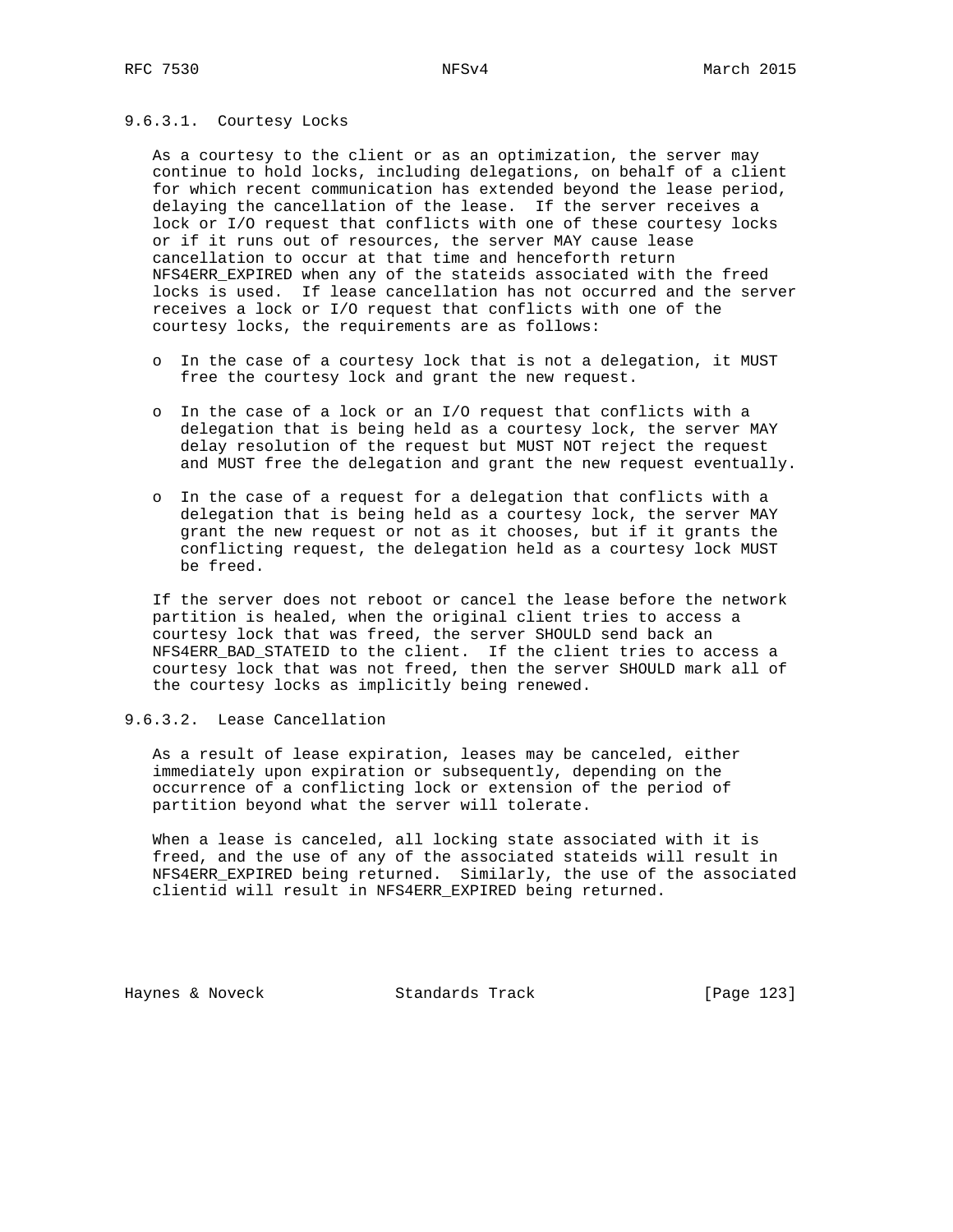The client should recover from this situation by using SETCLIENTID followed by SETCLIENTID\_CONFIRM, in order to establish a new clientid. Once a lock is obtained using this clientid, a lease will be established.

# 9.6.3.3. Client's Reaction to a Freed Lock

 There is no way for a client to predetermine how a given server is going to behave during a network partition. When the partition heals, the client still has either all of its locks, some of its locks, or none of them. The client will be able to examine the various error return values to determine its response.

## NFS4ERR\_EXPIRED:

 All locks have been freed as a result of a lease cancellation that occurred during the partition. The client should use a SETCLIENTID to recover.

### NFS4ERR\_ADMIN\_REVOKED:

 The current lock has been revoked before, during, or after the partition. The client SHOULD handle this error as it normally would.

## NFS4ERR\_BAD\_STATEID:

 The current lock has been revoked/released during the partition, and the server did not reboot. Other locks MAY still be renewed. The client need not do a SETCLIENTID and instead SHOULD probe via a RENEW call.

### NFS4ERR\_RECLAIM\_BAD:

 The current lock has been revoked during the partition, and the server rebooted. The server might have no information on the other locks. They may still be renewable.

## NFS4ERR\_NO\_GRACE:

 The client's locks have been revoked during the partition, and the server rebooted. None of the client's locks will be renewable.

### NFS4ERR\_OLD\_STATEID:

 The server has not rebooted. The client SHOULD handle this error as it normally would.

Haynes & Noveck Standards Track [Page 124]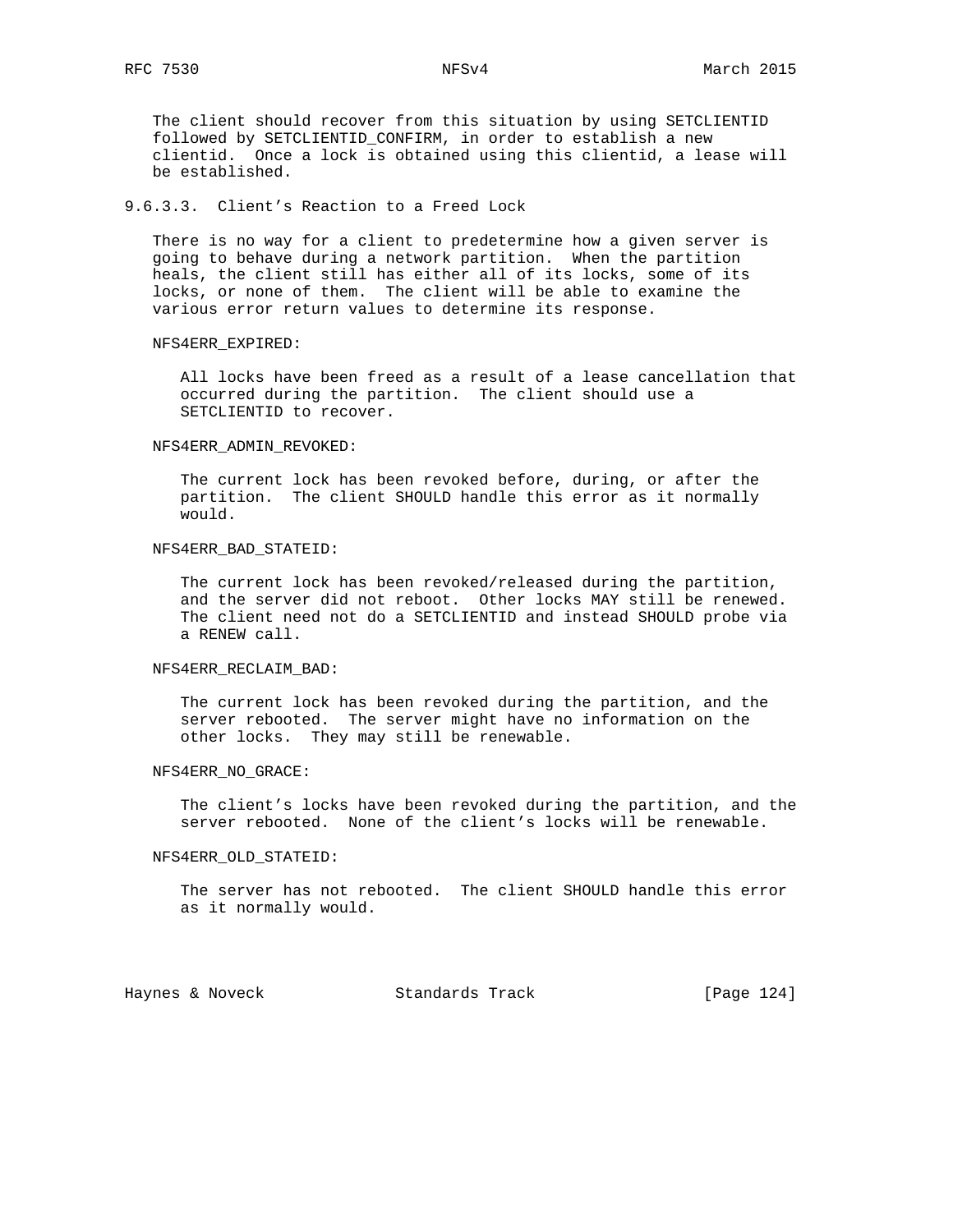# 9.6.3.4. Edge Conditions

 When a network partition is combined with a server reboot, then both the server and client have responsibilities to ensure that the client does not reclaim a lock that it should no longer be able to access. Briefly, those are:

- o Client's responsibility: A client MUST NOT attempt to reclaim any locks that it did not hold at the end of its most recent successfully established client lease.
- o Server's responsibility: A server MUST NOT allow a client to reclaim a lock unless it knows that it could not have since granted a conflicting lock. However, in deciding whether a conflicting lock could have been granted, it is permitted to assume that its clients are responsible, as above.

 A server may consider a client's lease "successfully established" once it has received an OPEN operation from that client.

 The above are directed to CLAIM\_PREVIOUS reclaims and not to CLAIM\_DELEGATE\_PREV reclaims, which generally do not involve a server reboot. However, when a server persistently stores delegation information to support CLAIM\_DELEGATE\_PREV across a period in which both client and server are down at the same time, similar strictures apply.

 The next sections give examples showing what can go wrong if these responsibilities are neglected and also provide examples of server implementation strategies that could meet a server's responsibilities.

9.6.3.4.1. First Server Edge Condition

The first edge condition has the following scenario:

- 1. Client A acquires a lock.
- 2. Client A and the server experience mutual network partition, such that client A is unable to renew its lease.
- 3. Client A's lease expires, so the server releases the lock.
- 4. Client B acquires a lock that would have conflicted with that of client A.
- 5. Client B releases the lock.

Haynes & Noveck Standards Track [Page 125]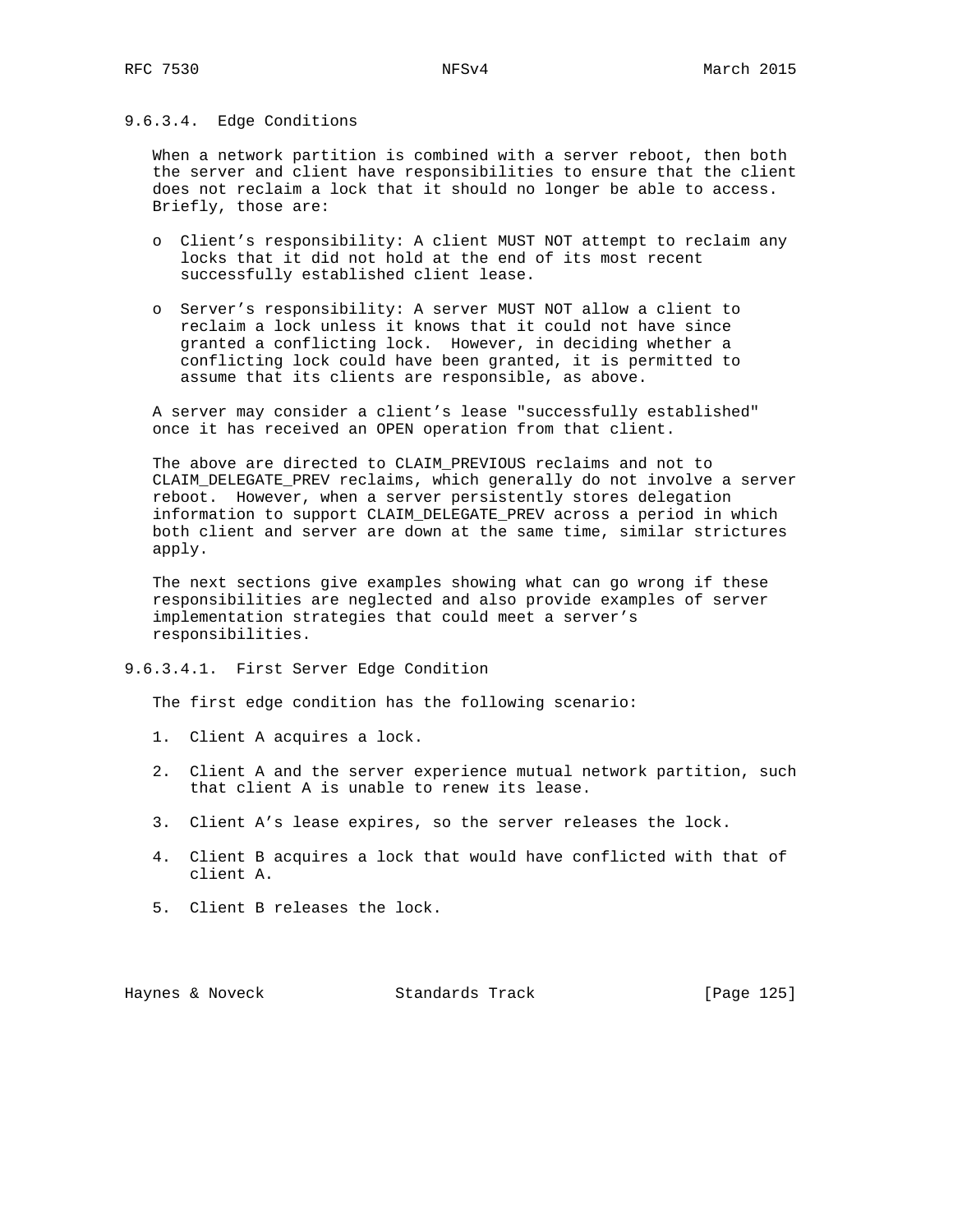- 6. The server reboots.
- 7. The network partition between client A and the server heals.
- 8. Client A issues a RENEW operation and gets back an NFS4ERR\_STALE\_CLIENTID.
- 9. Client A reclaims its lock within the server's grace period.

 Thus, at the final step, the server has erroneously granted client A's lock reclaim. If client B modified the object the lock was protecting, client A will experience object corruption.

9.6.3.4.2. Second Server Edge Condition

The second known edge condition follows:

- 1. Client A acquires a lock.
- 2. The server reboots.
- 3. Client A and the server experience mutual network partition, such that client A is unable to reclaim its lock within the grace period.
- 4. The server's reclaim grace period ends. Client A has no locks recorded on the server.
- 5. Client B acquires a lock that would have conflicted with that of client A.
- 6. Client B releases the lock.
- 7. The server reboots a second time.
- 8. The network partition between client A and the server heals.
- 9. Client A issues a RENEW operation and gets back an NFS4ERR\_STALE\_CLIENTID.
- 10. Client A reclaims its lock within the server's grace period.

 As with the first edge condition, the final step of the scenario of the second edge condition has the server erroneously granting client A's lock reclaim.

Haynes & Noveck Standards Track [Page 126]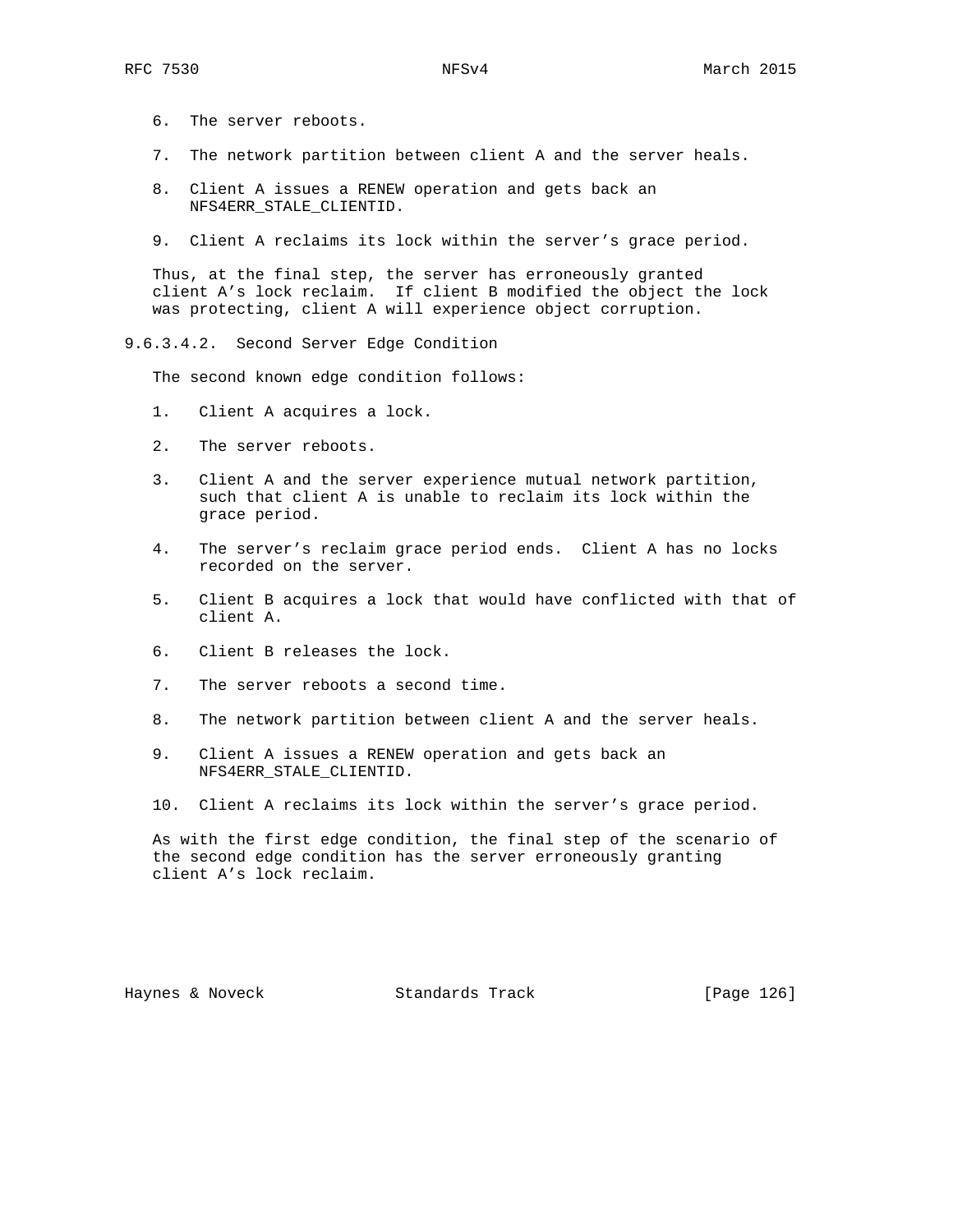# 9.6.3.4.3. Handling Server Edge Conditions

 In both of the above examples, the client attempts reclaim of a lock that it held at the end of its most recent successfully established lease; thus, it has fulfilled its responsibility.

 The server, however, has failed, by granting a reclaim, despite having granted a conflicting lock since the reclaimed lock was last held.

 Solving these edge conditions requires that the server either (1) assume after it reboots that an edge condition occurs, and thus return NFS4ERR\_NO\_GRACE for all reclaim attempts, or (2) record some information in stable storage. The amount of information the server records in stable storage is in inverse proportion to how harsh the server wants to be whenever the edge conditions occur. The server that is completely tolerant of all edge conditions will record in stable storage every lock that is acquired, removing the lock record from stable storage only when the lock is unlocked by the client and the lock's owner advances the sequence number such that the lock release is not the last stateful event for the owner's sequence. For the two aforementioned edge conditions, the harshest a server can be, and still support a grace period for reclaims, requires that the server record in stable storage some minimal information. For example, a server implementation could, for each client, save in stable storage a record containing:

- o the client's id string.
- o a boolean that indicates if the client's lease expired or if there was administrative intervention (see Section 9.8) to revoke a byte-range lock, share reservation, or delegation.
- o a timestamp that is updated the first time after a server boot or reboot the client acquires byte-range locking, share reservation, or delegation state on the server. The timestamp need not be updated on subsequent lock requests until the server reboots.

 The server implementation would also record in stable storage the timestamps from the two most recent server reboots.

 Assuming the above record keeping, for the first edge condition, after the server reboots, the record that client A's lease expired means that another client could have acquired a conflicting record lock, share reservation, or delegation. Hence, the server must reject a reclaim from client A with the error NFS4ERR\_NO\_GRACE or NFS4ERR\_RECLAIM\_BAD.

Haynes & Noveck Standards Track [Page 127]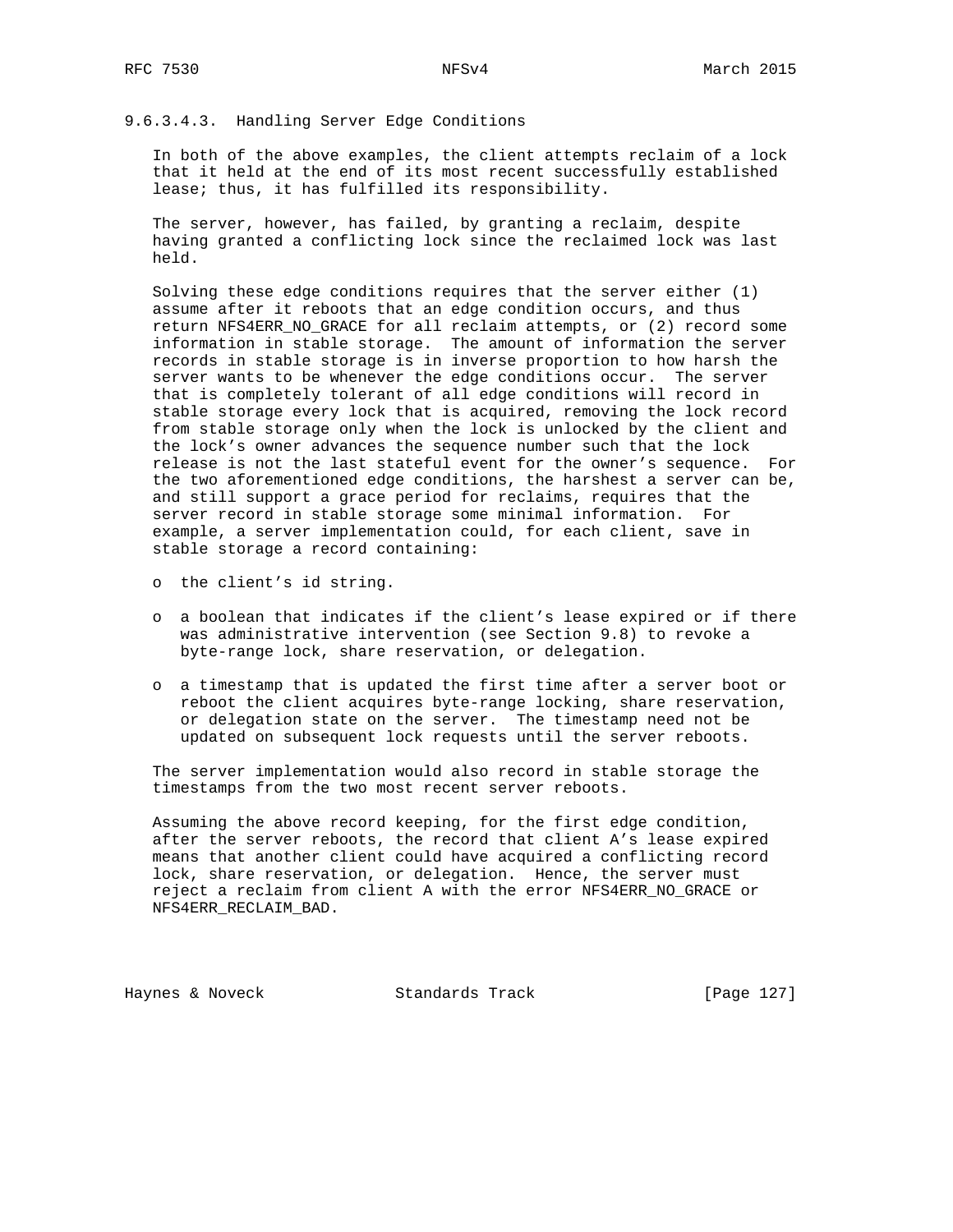For the second edge condition, after the server reboots for a second time, the record that the client had an unexpired record lock, share reservation, or delegation established before the server's previous incarnation means that the server must reject a reclaim from client A with the error NFS4ERR\_NO\_GRACE or NFS4ERR\_RECLAIM\_BAD.

 Regardless of the level and approach to record keeping, the server MUST implement one of the following strategies (which apply to reclaims of share reservations, byte-range locks, and delegations):

- 1. Reject all reclaims with NFS4ERR\_NO\_GRACE. This is extremely harsh but is necessary if the server does not want to record lock state in stable storage.
- 2. Record sufficient state in stable storage to meet its responsibilities. In doubt, the server should err on the side of being harsh.

 In the event that, after a server reboot, the server determines that there is unrecoverable damage or corruption to stable storage, then for all clients and/or locks affected, the server MUST return NFS4ERR NO GRACE.

9.6.3.4.4. Client Edge Condition

 A third edge condition affects the client and not the server. If the server reboots in the middle of the client reclaiming some locks and then a network partition is established, the client might be in the situation of having reclaimed some, but not all, locks. In that case, a conservative client would assume that the non-reclaimed locks were revoked.

The third known edge condition follows:

- 1. Client A acquires a lock 1.
- 2. Client A acquires a lock 2.
- 3. The server reboots.
- 4. Client A issues a RENEW operation and gets back an NFS4ERR\_STALE\_CLIENTID.
- 5. Client A reclaims its lock 1 within the server's grace period.
- 6. Client A and the server experience mutual network partition, such that client A is unable to reclaim its remaining locks within the grace period.

Haynes & Noveck Standards Track [Page 128]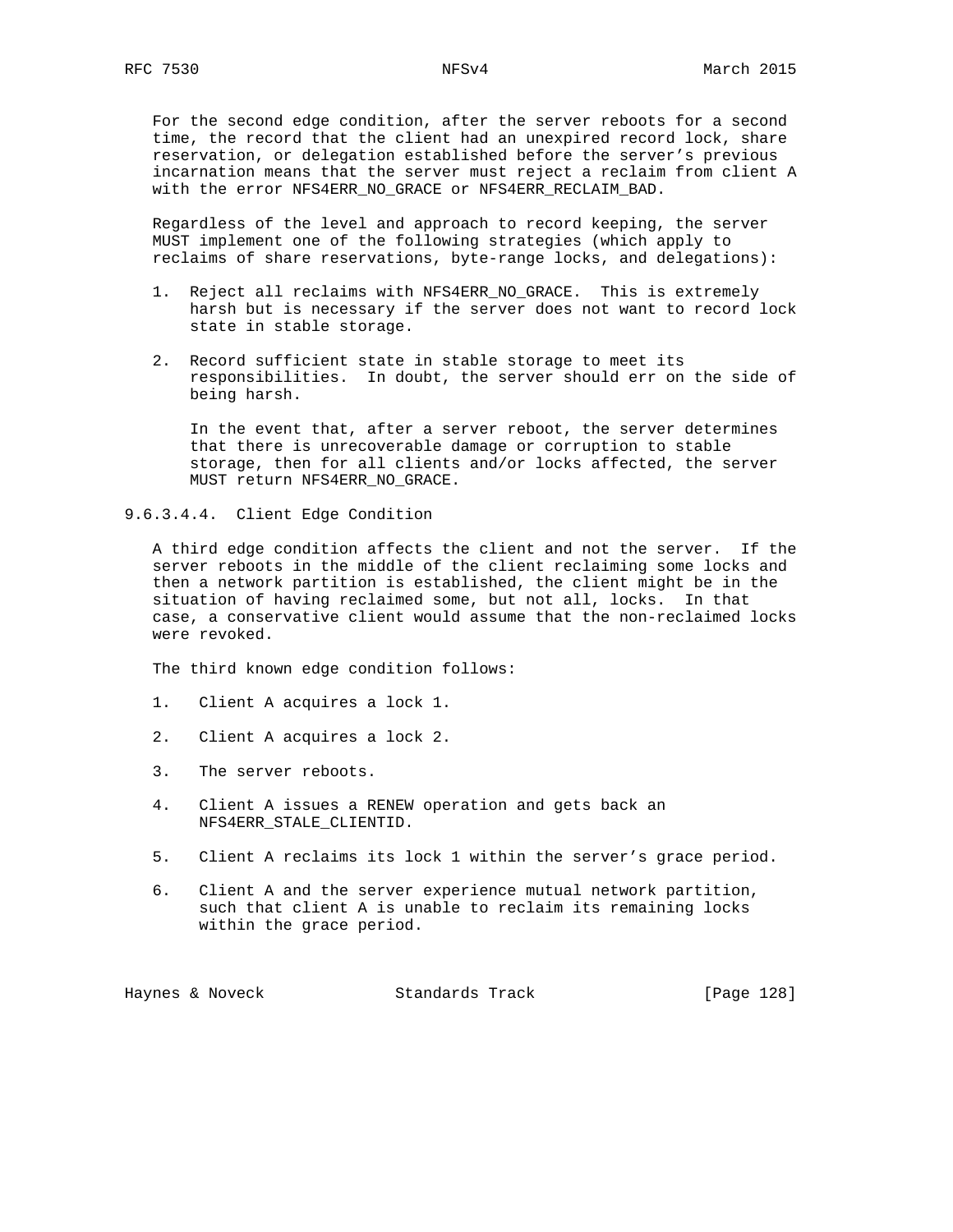- 7. The server's reclaim grace period ends.
- 8. Client B acquires a lock that would have conflicted with client A's lock 2.
- 9. Client B releases the lock.
- 10. The server reboots a second time.
- 11. The network partition between client A and the server heals.
- 12. Client A issues a RENEW operation and gets back an NFS4ERR\_STALE\_CLIENTID.
- 13. Client A reclaims both lock 1 and lock 2 within the server's grace period.

 At the last step, the client reclaims lock 2 as if it had held that lock continuously, when in fact a conflicting lock was granted to client B.

 This occurs because the client failed its responsibility, by attempting to reclaim lock 2 even though it had not held that lock at the end of the lease that was established by the SETCLIENTID after the first server reboot. (The client did hold lock 2 on a previous lease, but it is only the most recent lease that matters.)

 A server could avoid this situation by rejecting the reclaim of lock 2. However, to do so accurately, it would have to ensure that additional information about individual locks held survives a reboot. Server implementations are not required to do that, so the client must not assume that the server will.

 Instead, a client MUST reclaim only those locks that it successfully acquired from the previous server instance, omitting any that it failed to reclaim before a new reboot. Thus, in the last step above, client A should reclaim only lock 1.

9.6.3.4.5. Client's Handling of Reclaim Errors

 A mandate for the client's handling of the NFS4ERR\_NO\_GRACE and NFS4ERR\_RECLAIM\_BAD errors is outside the scope of this specification, since the strategies for such handling are very dependent on the client's operating environment. However, one potential approach is described below.

Haynes & Noveck Standards Track [Page 129]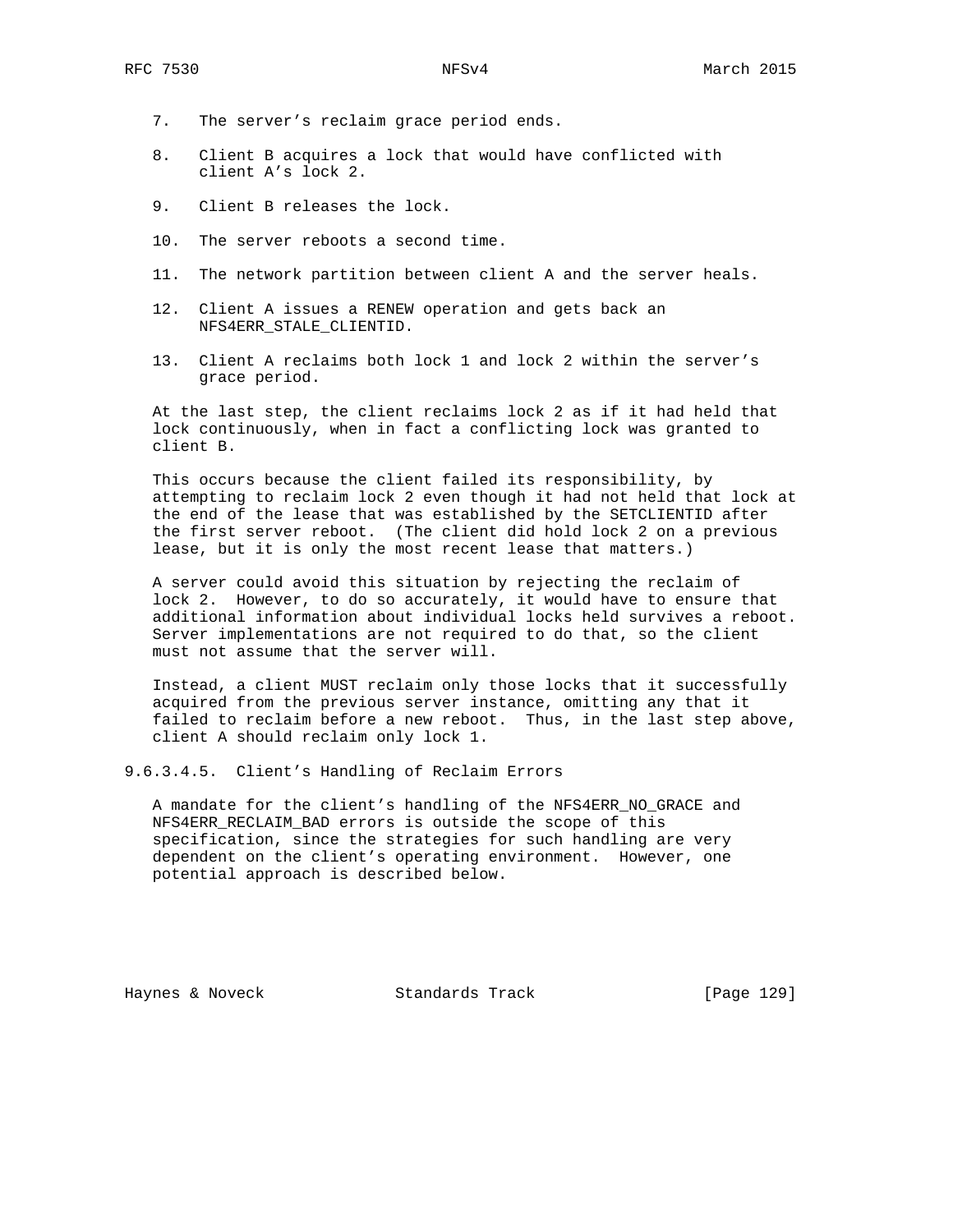When the client's reclaim fails, it could examine the change attribute of the objects the client is trying to reclaim state for, and use that to determine whether to re-establish the state via normal OPEN or LOCK requests. This is acceptable, provided the client's operating environment allows it. In other words, the client implementer is advised to document the behavior for his users. The client could also inform the application that its byte-range lock or share reservations (whether they were delegated or not) have been lost, such as via a UNIX signal, a GUI pop-up window, etc. See Section 10.5 for a discussion of what the client should do for dealing with unreclaimed delegations on client state.

For further discussion of revocation of locks, see Section 9.8.

9.7. Recovery from a Lock Request Timeout or Abort

 In the event a lock request times out, a client may decide to not retry the request. The client may also abort the request when the process for which it was issued is terminated (e.g., in UNIX due to a signal). It is possible, though, that the server received the request and acted upon it. This would change the state on the server without the client being aware of the change. It is paramount that the client resynchronize state with the server before it attempts any other operation that takes a seqid and/or a stateid with the same state-owner. This is straightforward to do without a special resynchronize operation.

 Since the server maintains the last lock request and response received on the state-owner, for each state-owner, the client should cache the last lock request it sent such that the lock request did not receive a response. From this, the next time the client does a lock operation for the state-owner, it can send the cached request, if there is one, and if the request was one that established state (e.g., a LOCK or OPEN operation), the server will return the cached result or, if it never saw the request, perform it. The client can follow up with a request to remove the state (e.g., a LOCKU or CLOSE operation). With this approach, the sequencing and stateid information on the client and server for the given state-owner will resynchronize, and in turn the lock state will resynchronize.

## 9.8. Server Revocation of Locks

 At any point, the server can revoke locks held by a client and the client must be prepared for this event. When the client detects that its locks have been or may have been revoked, the client is responsible for validating the state information between itself and the server. Validating locking state for the client means that it must verify or reclaim state for each lock currently held.

Haynes & Noveck Standards Track [Page 130]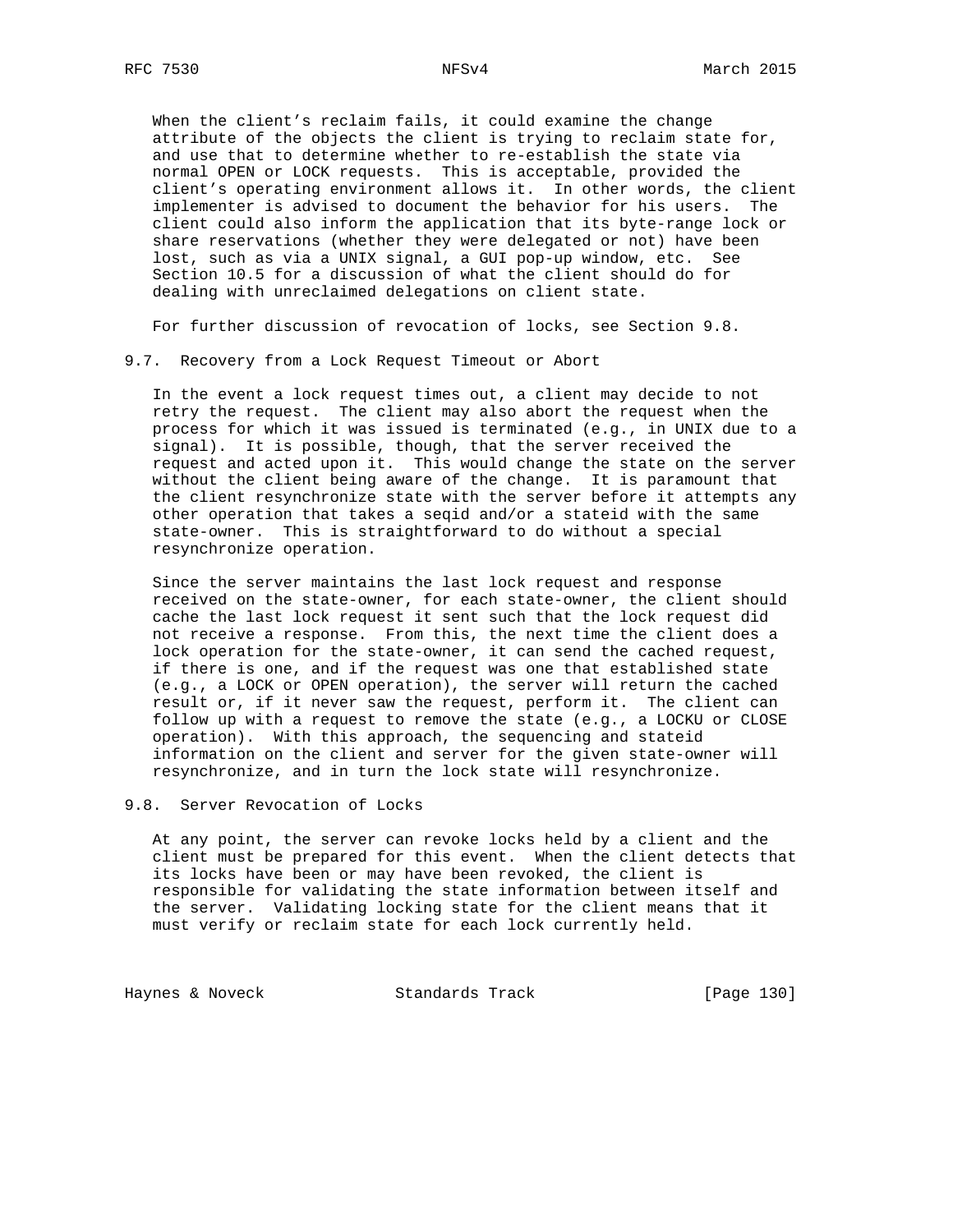The first instance of lock revocation is upon server reboot or re-initialization. In this instance, the client will receive an error (NFS4ERR\_STALE\_STATEID or NFS4ERR\_STALE\_CLIENTID) and the client will proceed with normal crash recovery as described in the previous section.

 The second lock revocation event is the inability to renew the lease before expiration. While this is considered a rare or unusual event, the client must be prepared to recover. Both the server and client will be able to detect the failure to renew the lease and are capable of recovering without data corruption. For the server, it tracks the last renewal event serviced for the client and knows when the lease will expire. Similarly, the client must track operations that will renew the lease period. Using the time that each such request was sent and the time that the corresponding reply was received, the client should bound the time that the corresponding renewal could have occurred on the server and thus determine if it is possible that a lease period expiration could have occurred.

 The third lock revocation event can occur as a result of administrative intervention within the lease period. While this is considered a rare event, it is possible that the server's administrator has decided to release or revoke a particular lock held by the client. As a result of revocation, the client will receive an error of NFS4ERR\_ADMIN\_REVOKED. In this instance, the client may assume that only the state-owner's locks have been lost. The client notifies the lock holder appropriately. The client cannot assume that the lease period has been renewed as a result of a failed operation.

 When the client determines the lease period may have expired, the client must mark all locks held for the associated lease as "unvalidated". This means the client has been unable to re-establish or confirm the appropriate lock state with the server. As described in Section 9.6, there are scenarios in which the server may grant conflicting locks after the lease period has expired for a client. When it is possible that the lease period has expired, the client must validate each lock currently held to ensure that a conflicting lock has not been granted. The client may accomplish this task by issuing an I/O request; if there is no relevant I/O pending, a zero-length read specifying the stateid associated with the lock in question can be synthesized to trigger the renewal. If the response to the request is success, the client has validated all of the locks governed by that stateid and re-established the appropriate state between itself and the server.

Haynes & Noveck Standards Track [Page 131]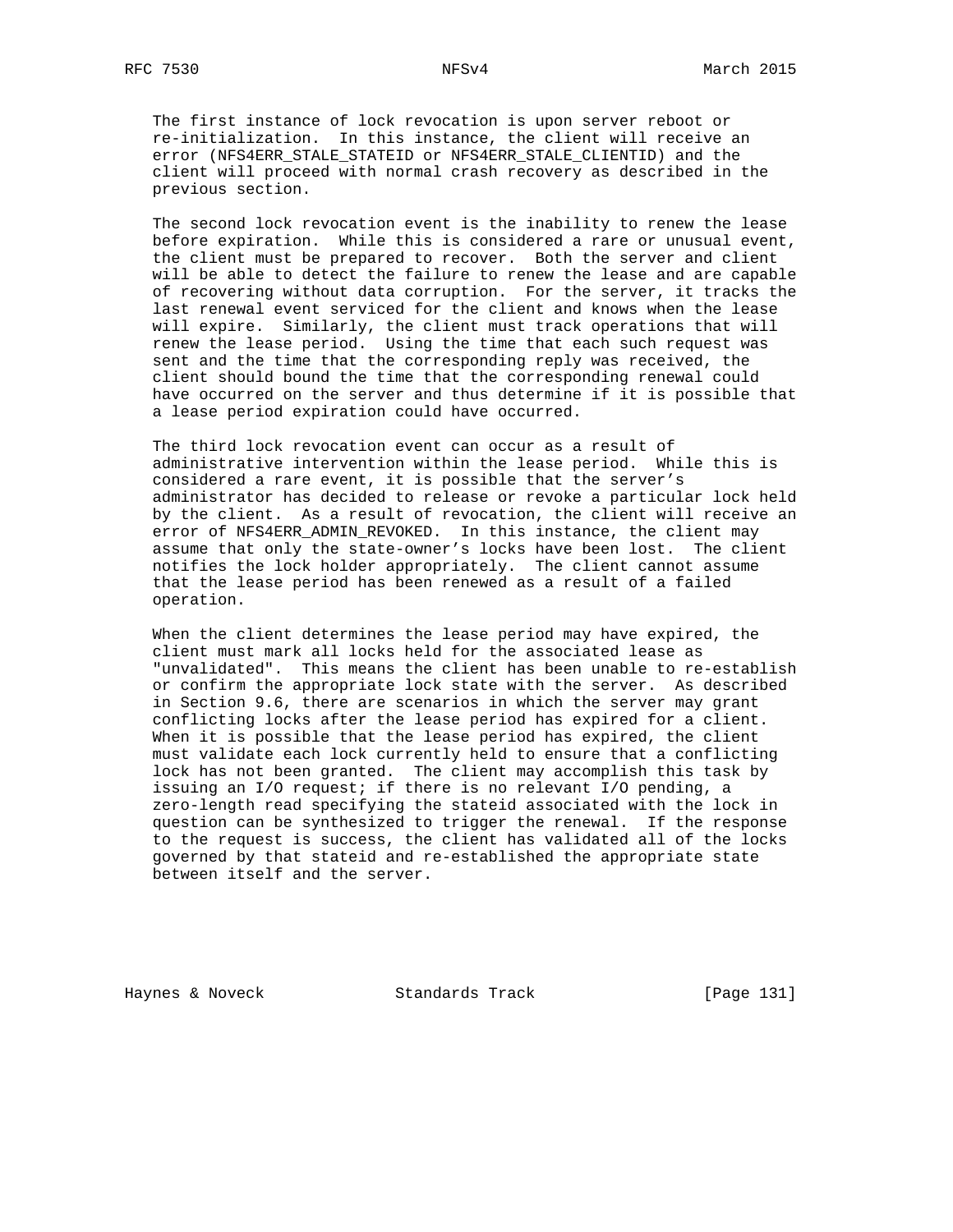If the I/O request is not successful, then one or more of the locks associated with the stateid were revoked by the server, and the client must notify the owner.

9.9. Share Reservations

 A share reservation is a mechanism to control access to a file. It is a separate and independent mechanism from byte-range locking. When a client opens a file, it issues an OPEN operation to the server specifying the type of access required (READ, WRITE, or BOTH) and the type of access to deny others (OPEN4\_SHARE\_DENY\_NONE, OPEN4\_SHARE\_DENY\_READ, OPEN4\_SHARE\_DENY\_WRITE, or OPEN4\_SHARE\_DENY\_BOTH). If the OPEN fails, the client will fail the application's open request.

Pseudo-code definition of the semantics:

 if (request.access == 0) return (NFS4ERR\_INVAL) else if ((request.access & file\_state.deny) || (request.deny & file\_state.access)) return (NFS4ERR\_DENIED)

 This checking of share reservations on OPEN is done with no exception for an existing OPEN for the same open-owner.

 The constants used for the OPEN and OPEN\_DOWNGRADE operations for the access and deny fields are as follows:

| $= 0x00000001;$        |
|------------------------|
| $= 0x00000002;$        |
| $= 0x00000003;$        |
|                        |
| $= 0 \times 00000000i$ |
| $= 0x00000001;$        |
| $= 0x00000002;$        |
| $= 0x00000003;$        |
|                        |

## 9.10. OPEN/CLOSE Operations

 To provide correct share semantics, a client MUST use the OPEN operation to obtain the initial filehandle and indicate the desired access and what access, if any, to deny. Even if the client intends to use one of the special stateids (anonymous stateid or READ bypass stateid), it must still obtain the filehandle for the regular file with the OPEN operation so the appropriate share semantics can be

Haynes & Noveck Standards Track [Page 132]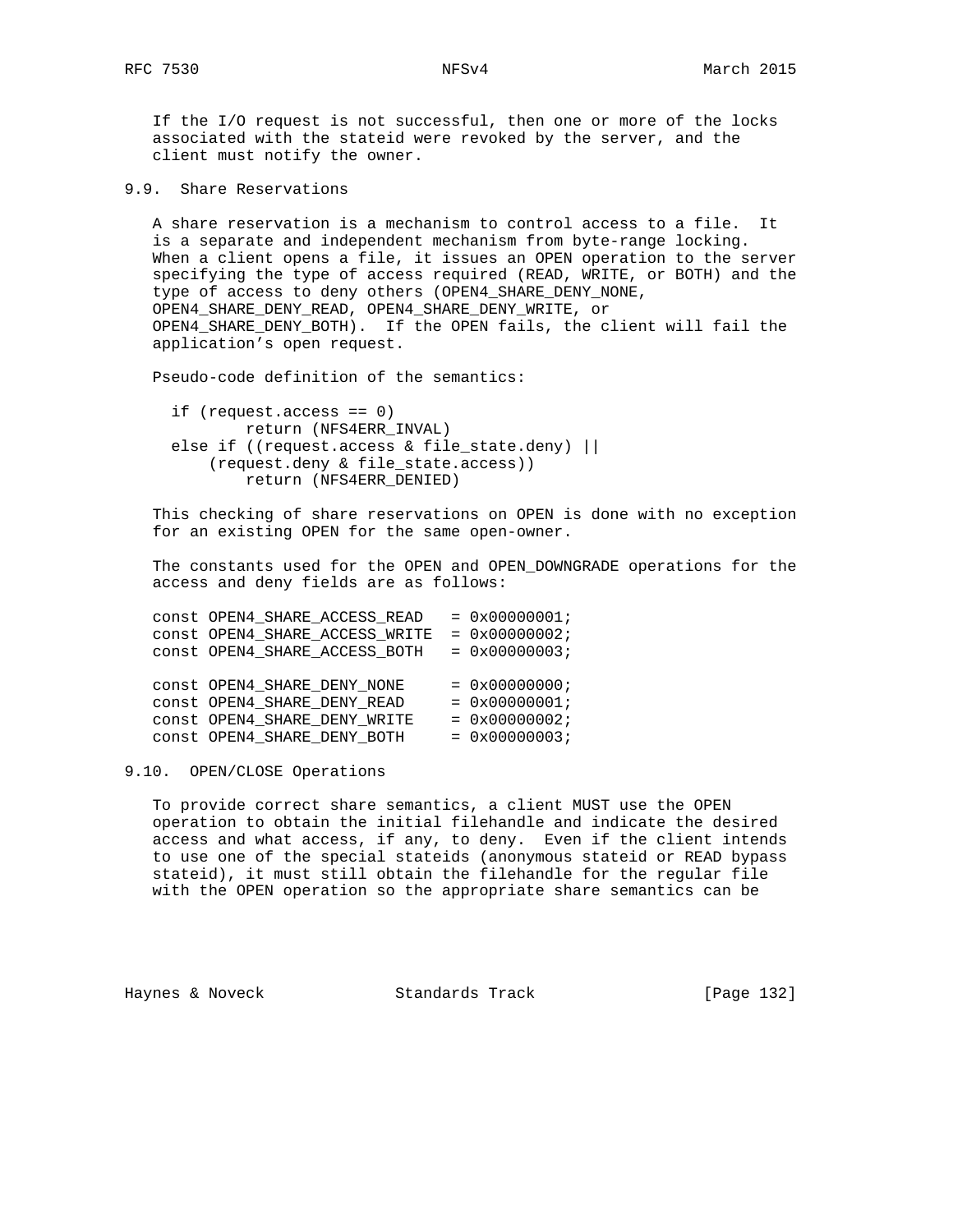applied. Clients that do not have a deny mode built into their programming interfaces for opening a file should request a deny mode of OPEN4\_SHARE\_DENY\_NONE.

 The OPEN operation with the CREATE flag also subsumes the CREATE operation for regular files as used in previous versions of the NFS protocol. This allows a create with a share to be done atomically.

 The CLOSE operation removes all share reservations held by the open-owner on that file. If byte-range locks are held, the client SHOULD release all locks before issuing a CLOSE. The server MAY free all outstanding locks on CLOSE, but some servers may not support the CLOSE of a file that still has byte-range locks held. The server MUST return failure, NFS4ERR\_LOCKS\_HELD, if any locks would exist after the CLOSE.

 The LOOKUP operation will return a filehandle without establishing any lock state on the server. Without a valid stateid, the server will assume that the client has the least access. For example, if one client opened a file with OPEN4\_SHARE\_DENY\_BOTH and another client accesses the file via a filehandle obtained through LOOKUP, the second client could only read the file using the special READ bypass stateid. The second client could not WRITE the file at all because it would not have a valid stateid from OPEN and the special anonymous stateid would not be allowed access.

9.10.1. Close and Retention of State Information

 Since a CLOSE operation requests deallocation of a stateid, dealing with retransmission of the CLOSE may pose special difficulties, since the state information, which normally would be used to determine the state of the open file being designated, might be deallocated, resulting in an NFS4ERR\_BAD\_STATEID error.

 Servers may deal with this problem in a number of ways. To provide the greatest degree of assurance that the protocol is being used properly, a server should, rather than deallocate the stateid, mark it as close-pending, and retain the stateid with this status, until later deallocation. In this way, a retransmitted CLOSE can be recognized since the stateid points to state information with this distinctive status, so that it can be handled without error.

Haynes & Noveck Standards Track [Page 133]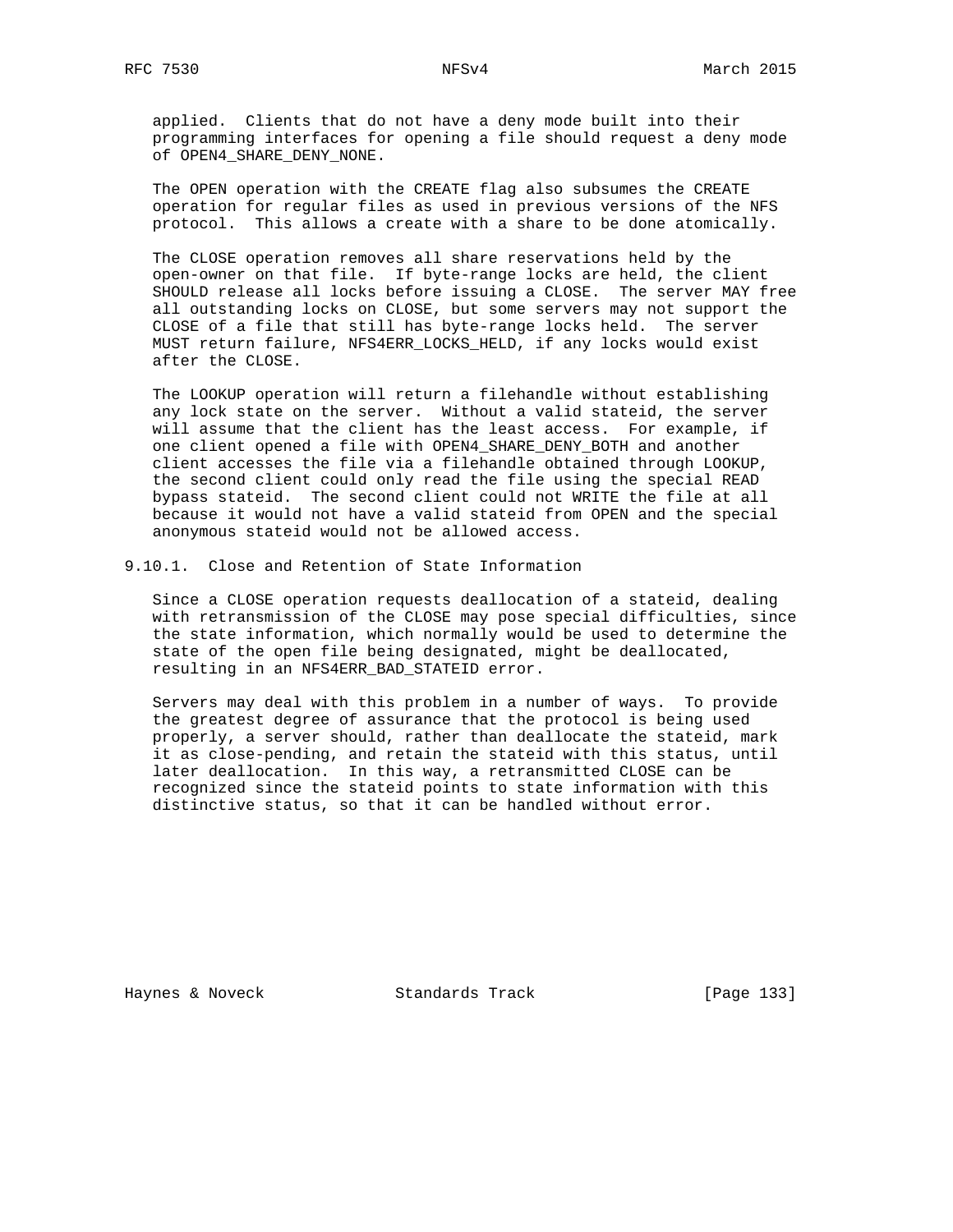When adopting this strategy, a server should retain the state information until the earliest of:

- o Another validly sequenced request for the same open-owner, that is not a retransmission.
- o The time that an open-owner is freed by the server due to period with no activity.
- o All locks for the client are freed as a result of a SETCLIENTID.

 Servers may avoid this complexity, at the cost of less complete protocol error checking, by simply responding NFS4\_OK in the event of a CLOSE for a deallocated stateid, on the assumption that this case must be caused by a retransmitted close. When adopting this approach, it is desirable to at least log an error when returning a no-error indication in this situation. If the server maintains a reply-cache mechanism, it can verify that the CLOSE is indeed a retransmission and avoid error logging in most cases.

9.11. Open Upgrade and Downgrade

 When an OPEN is done for a file and the open-owner for which the open is being done already has the file open, the result is to upgrade the open file status maintained on the server to include the access and deny bits specified by the new OPEN as well as those for the existing OPEN. The result is that there is one open file, as far as the protocol is concerned, and it includes the union of the access and deny bits for all of the OPEN requests completed. Only a single CLOSE will be done to reset the effects of both OPENs. Note that the client, when issuing the OPEN, may not know that the same file is in fact being opened. The above only applies if both OPENs result in the OPENed object being designated by the same filehandle.

 When the server chooses to export multiple filehandles corresponding to the same file object and returns different filehandles on two different OPENs of the same file object, the server MUST NOT "OR" together the access and deny bits and coalesce the two open files. Instead, the server must maintain separate OPENs with separate stateids and will require separate CLOSEs to free them.

 When multiple open files on the client are merged into a single open file object on the server, the close of one of the open files (on the client) may necessitate change of the access and deny status of the open file on the server. This is because the union of the access and deny bits for the remaining opens may be smaller (i.e., a proper subset) than previously. The OPEN\_DOWNGRADE operation is used to make the necessary change, and the client should use it to update the

Haynes & Noveck Standards Track [Page 134]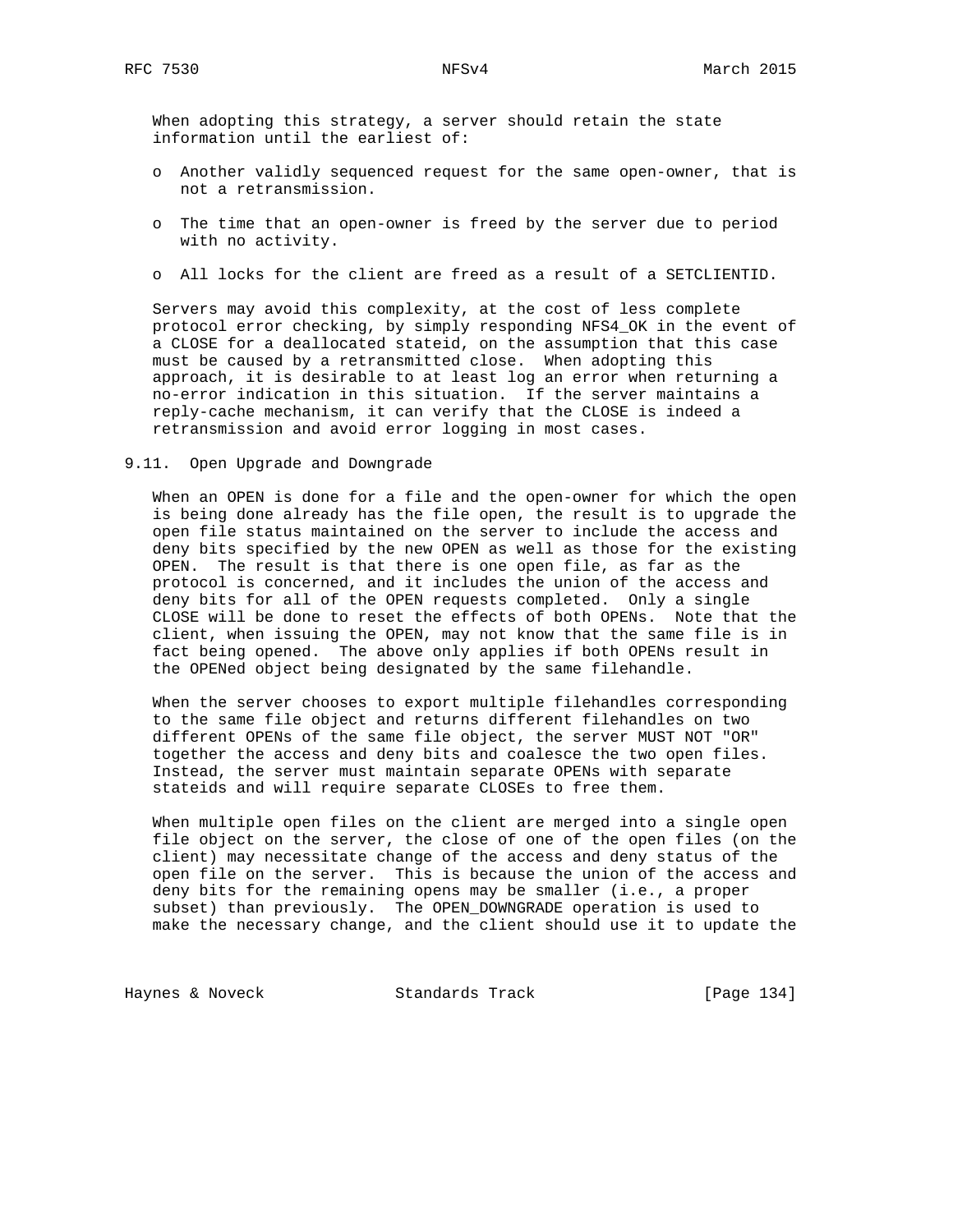server so that share reservation requests by other clients are handled properly. The stateid returned has the same "other" field as that passed to the server. The seqid value in the returned stateid MUST be incremented (Section 9.1.4), even in situations in which there has been no change to the access and deny bits for the file.

# 9.12. Short and Long Leases

 When determining the time period for the server lease, the usual lease trade-offs apply. Short leases are good for fast server recovery at a cost of increased RENEW or READ (with zero length) requests. Longer leases are certainly kinder and gentler to servers trying to handle very large numbers of clients. The number of RENEW requests drops in proportion to the lease time. The disadvantages of long leases are slower recovery after server failure (the server must wait for the leases to expire and the grace period to elapse before granting new lock requests) and increased file contention (if the client fails to transmit an unlock request, then the server must wait for lease expiration before granting new locks).

 Long leases are usable if the server is able to store lease state in non-volatile memory. Upon recovery, the server can reconstruct the lease state from its non-volatile memory and continue operation with its clients, and therefore long leases would not be an issue.

9.13. Clocks, Propagation Delay, and Calculating Lease Expiration

 To avoid the need for synchronized clocks, lease times are granted by the server as a time delta. However, there is a requirement that the client and server clocks do not drift excessively over the duration of the lock. There is also the issue of propagation delay across the network -- which could easily be several hundred milliseconds -- as well as the possibility that requests will be lost and need to be retransmitted.

 To take propagation delay into account, the client should subtract it from lease times (e.g., if the client estimates the one-way propagation delay as 200 msec, then it can assume that the lease is already 200 msec old when it gets it). In addition, it will take another 200 msec to get a response back to the server. So the client must send a lock renewal or write data back to the server 400 msec before the lease would expire.

 The server's lease period configuration should take into account the network distance of the clients that will be accessing the server's resources. It is expected that the lease period will take into account the network propagation delays and other network delay

Haynes & Noveck Standards Track [Page 135]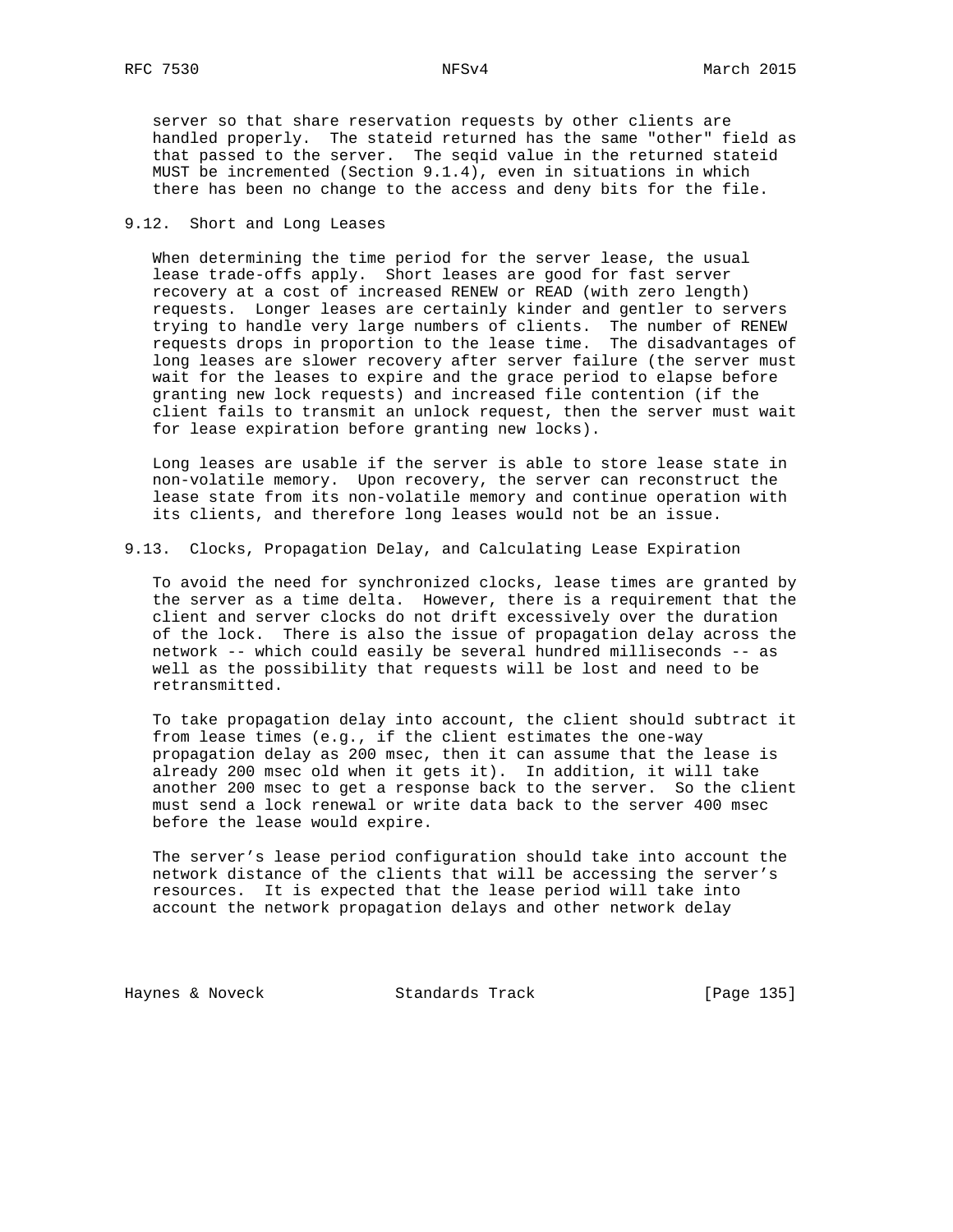factors for the client population. Since the protocol does not allow for an automatic method to determine an appropriate lease period, the server's administrator may have to tune the lease period.

# 9.14. Migration, Replication, and State

 When responsibility for handling a given file system is transferred to a new server (migration) or the client chooses to use an alternative server (e.g., in response to server unresponsiveness) in the context of file system replication, the appropriate handling of state shared between the client and server (i.e., locks, leases, stateids, and client IDs) is as described below. The handling differs between migration and replication. For a related discussion of file server state and recovery of same, see the subsections of Section 9.6.

 In cases in which one server is expected to accept opaque values from the client that originated from another server, the servers SHOULD encode the opaque values in big-endian byte order. If this is done, the new server will be able to parse values like stateids, directory cookies, filehandles, etc. even if their native byte order is different from that of other servers cooperating in the replication and migration of the file system.

## 9.14.1. Migration and State

 In the case of migration, the servers involved in the migration of a file system SHOULD transfer all server state from the original server to the new server. This must be done in a way that is transparent to the client. This state transfer will ease the client's transition when a file system migration occurs. If the servers are successful in transferring all state, the client will continue to use stateids assigned by the original server. Therefore, the new server must recognize these stateids as valid. This holds true for the client ID as well. Since responsibility for an entire file system is transferred with a migration event, there is no possibility that conflicts will arise on the new server as a result of the transfer of locks.

 As part of the transfer of information between servers, leases would be transferred as well. The leases being transferred to the new server will typically have a different expiration time from those for the same client, previously on the old server. To maintain the property that all leases on a given server for a given client expire at the same time, the server should advance the expiration time to the later of the leases being transferred or the leases already present. This allows the client to maintain lease renewal of both classes without special effort.

Haynes & Noveck Standards Track [Page 136]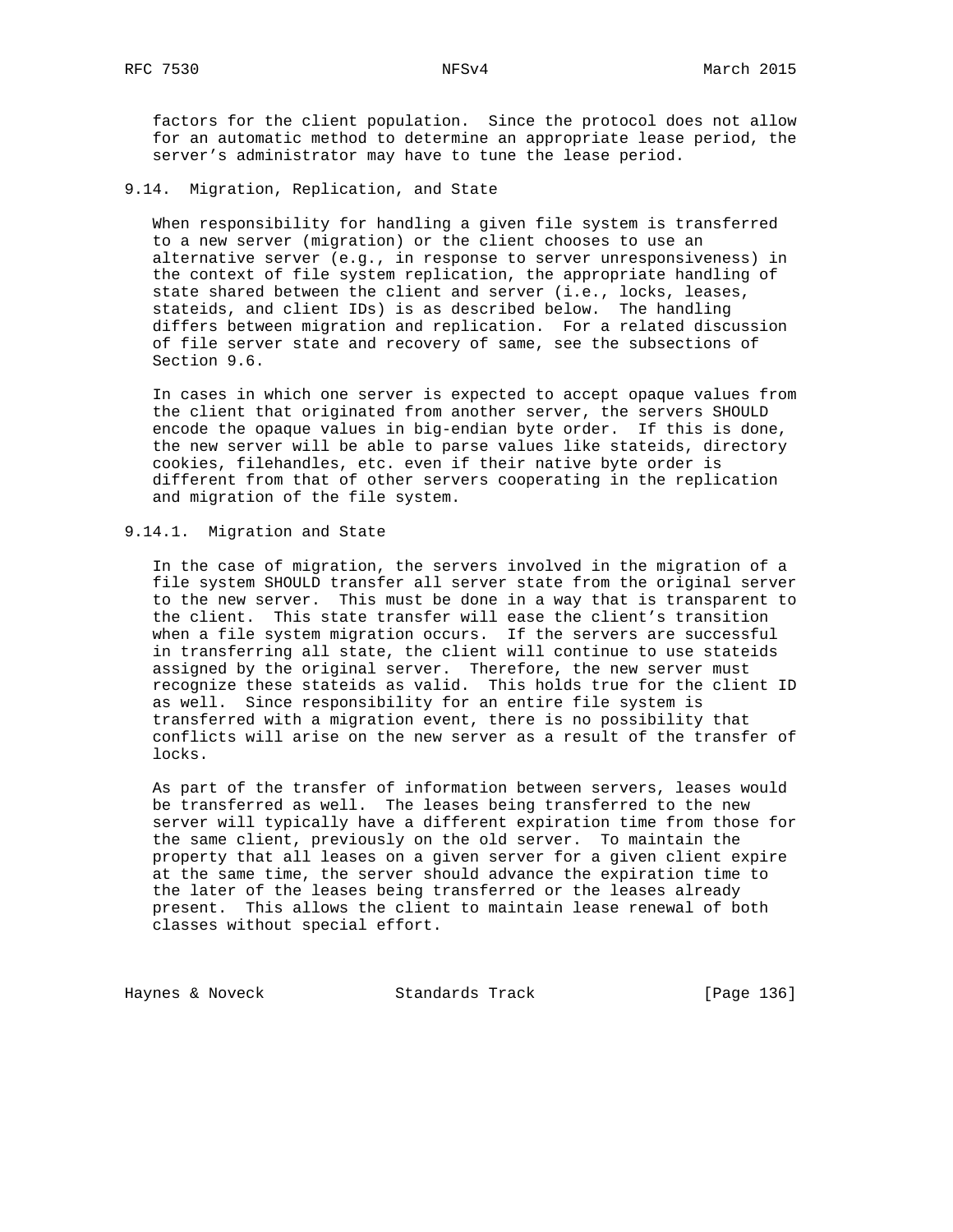The servers may choose not to transfer the state information upon migration. However, this choice is discouraged. In this case, when the client presents state information from the original server (e.g., in a RENEW operation or a READ operation of zero length), the client must be prepared to receive either NFS4ERR\_STALE\_CLIENTID or NFS4ERR\_STALE\_STATEID from the new server. The client should then recover its state information as it normally would in response to a server failure. The new server must take care to allow for the recovery of state information as it would in the event of server restart.

 A client SHOULD re-establish new callback information with the new server as soon as possible, according to sequences described in Sections 16.33 and 16.34. This ensures that server operations are not blocked by the inability to recall delegations.

9.14.2. Replication and State

 Since client switch-over in the case of replication is not under server control, the handling of state is different. In this case, leases, stateids, and client IDs do not have validity across a transition from one server to another. The client must re-establish its locks on the new server. This can be compared to the re-establishment of locks by means of reclaim-type requests after a server reboot. The difference is that the server has no provision to distinguish requests reclaiming locks from those obtaining new locks or to defer the latter. Thus, a client re-establishing a lock on the new server (by means of a LOCK or OPEN request), may have the requests denied due to a conflicting lock. Since replication is intended for read-only use of file systems, such denial of locks should not pose large difficulties in practice. When an attempt to re-establish a lock on a new server is denied, the client should treat the situation as if its original lock had been revoked.

9.14.3. Notification of Migrated Lease

 In the case of lease renewal, the client may not be submitting requests for a file system that has been migrated to another server. This can occur because of the implicit lease renewal mechanism. The client renews leases for all file systems when submitting a request to any one file system at the server.

 In order for the client to schedule renewal of leases that may have been relocated to the new server, the client must find out about lease relocation before those leases expire. To accomplish this, all operations that implicitly renew leases for a client (such as OPEN, CLOSE, READ, WRITE, RENEW, LOCK, and others) will return the error NFS4ERR\_LEASE\_MOVED if responsibility for any of the leases to be

Haynes & Noveck Standards Track [Page 137]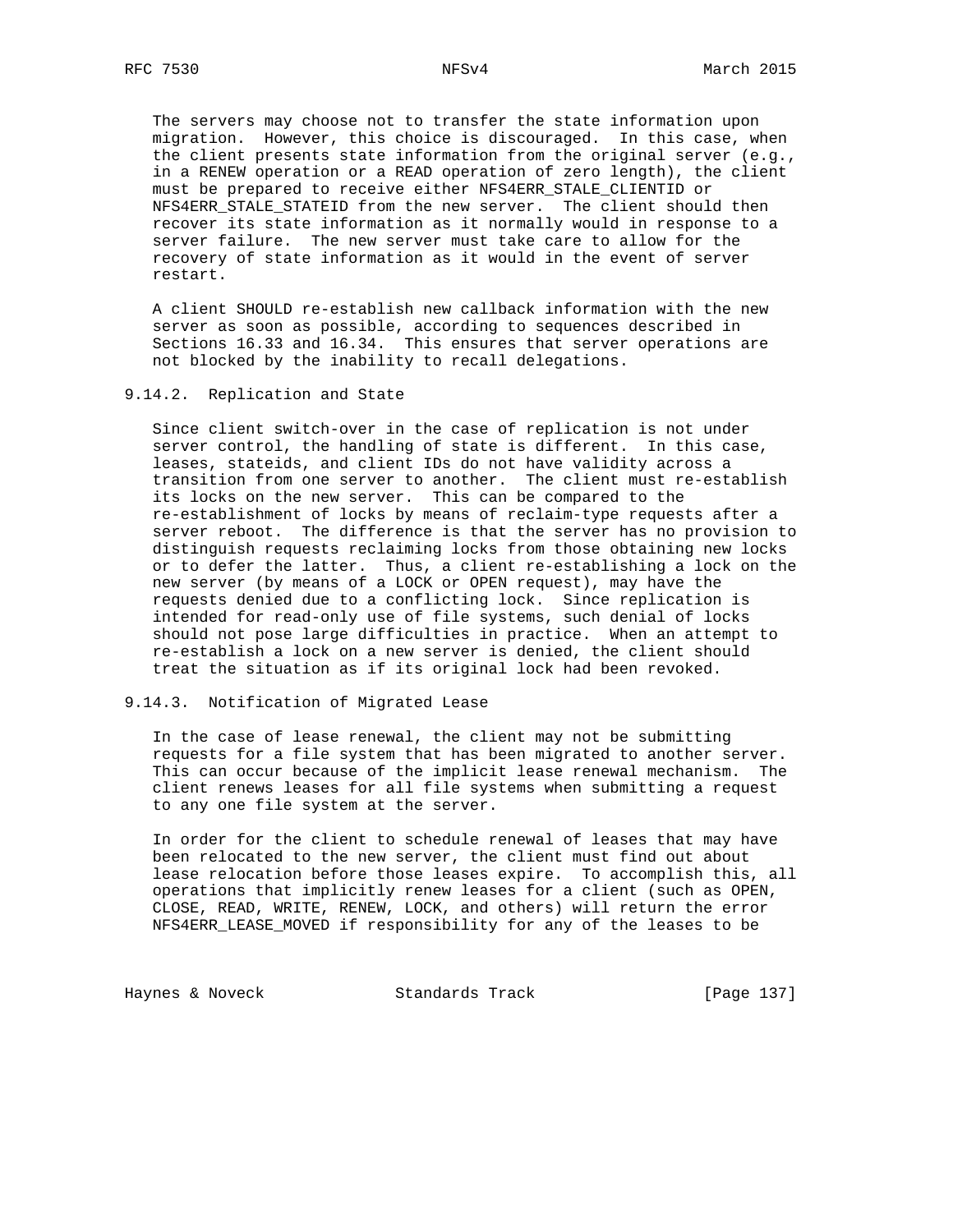renewed has been transferred to a new server. This condition will continue until the client receives an NFS4ERR\_MOVED error and the server receives the subsequent GETATTR(fs\_locations) for an access to each file system for which a lease has been moved to a new server. By convention, the compound including the GETATTR(fs\_locations) SHOULD append a RENEW operation to permit the server to identify the client doing the access.

 Upon receiving the NFS4ERR\_LEASE\_MOVED error, a client that supports file system migration MUST probe all file systems from that server on which it holds open state. Once the client has successfully probed all those file systems that are migrated, the server MUST resume normal handling of stateful requests from that client.

 In order to support legacy clients that do not handle the NFS4ERR\_LEASE\_MOVED error correctly, the server SHOULD time out after a wait of at least two lease periods, at which time it will resume normal handling of stateful requests from all clients. If a client attempts to access the migrated files, the server MUST reply with NFS4ERR\_MOVED.

When the client receives an NFS4ERR\_MOVED error, the client can follow the normal process to obtain the new server information (through the fs\_locations attribute) and perform renewal of those leases on the new server. If the server has not had state transferred to it transparently, the client will receive either NFS4ERR\_STALE\_CLIENTID or NFS4ERR\_STALE\_STATEID from the new server, as described above. The client can then recover state information as it does in the event of server failure.

## 9.14.4. Migration and the lease\_time Attribute

 In order that the client may appropriately manage its leases in the case of migration, the destination server must establish proper values for the lease\_time attribute.

 When state is transferred transparently, that state should include the correct value of the lease\_time attribute. The lease\_time attribute on the destination server must never be less than that on the source since this would result in premature expiration of leases granted by the source server. Upon migration, in which state is transferred transparently, the client is under no obligation to refetch the lease\_time attribute and may continue to use the value previously fetched (on the source server).

 If state has not been transferred transparently (i.e., the client sees a real or simulated server reboot), the client should fetch the value of lease\_time on the new (i.e., destination) server and use it

Haynes & Noveck Standards Track [Page 138]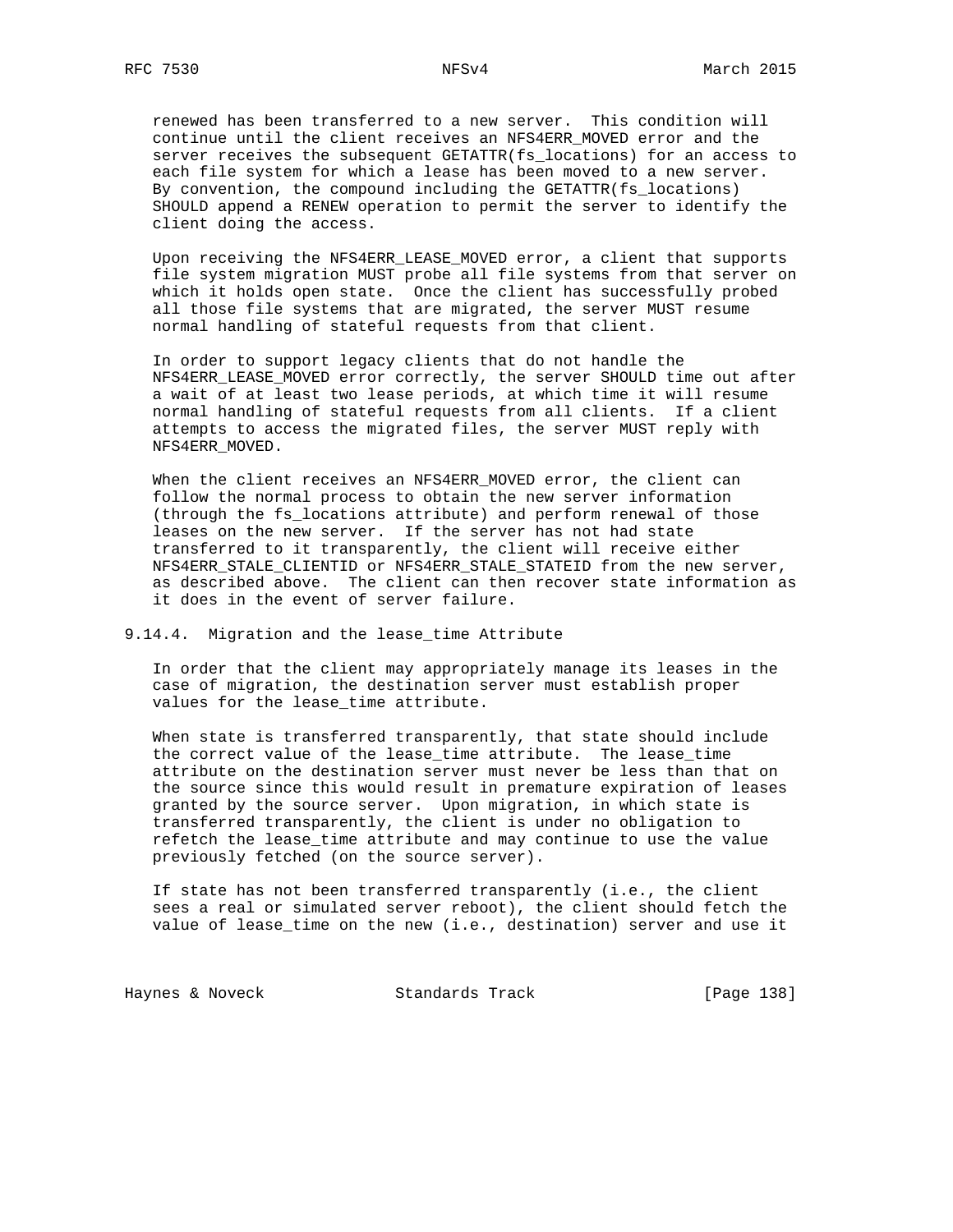for subsequent locking requests. However, the server must respect a grace period at least as long as the lease\_time on the source server, in order to ensure that clients have ample time to reclaim their locks before potentially conflicting non-reclaimed locks are granted. The means by which the new server obtains the value of lease\_time on the old server is left to the server implementations. It is not specified by the NFSv4 protocol.

# 10. Client-Side Caching

 Client-side caching of data, file attributes, and filenames is essential to providing good performance with the NFS protocol. Providing distributed cache coherence is a difficult problem, and previous versions of the NFS protocol have not attempted it. Instead, several NFS client implementation techniques have been used to reduce the problems that a lack of coherence poses for users. These techniques have not been clearly defined by earlier protocol specifications, and it is often unclear what is valid or invalid client behavior.

 The NFSv4 protocol uses many techniques similar to those that have been used in previous protocol versions. The NFSv4 protocol does not provide distributed cache coherence. However, it defines a more limited set of caching guarantees to allow locks and share reservations to be used without destructive interference from client-side caching.

 In addition, the NFSv4 protocol introduces a delegation mechanism that allows many decisions normally made by the server to be made locally by clients. This mechanism provides efficient support of the common cases where sharing is infrequent or where sharing is read-only.

# 10.1. Performance Challenges for Client-Side Caching

 Caching techniques used in previous versions of the NFS protocol have been successful in providing good performance. However, several scalability challenges can arise when those techniques are used with very large numbers of clients. This is particularly true when clients are geographically distributed, which classically increases the latency for cache revalidation requests.

 The previous versions of the NFS protocol repeat their file data cache validation requests at the time the file is opened. This behavior can have serious performance drawbacks. A common case is one in which a file is only accessed by a single client. Therefore, sharing is infrequent.

Haynes & Noveck Standards Track [Page 139]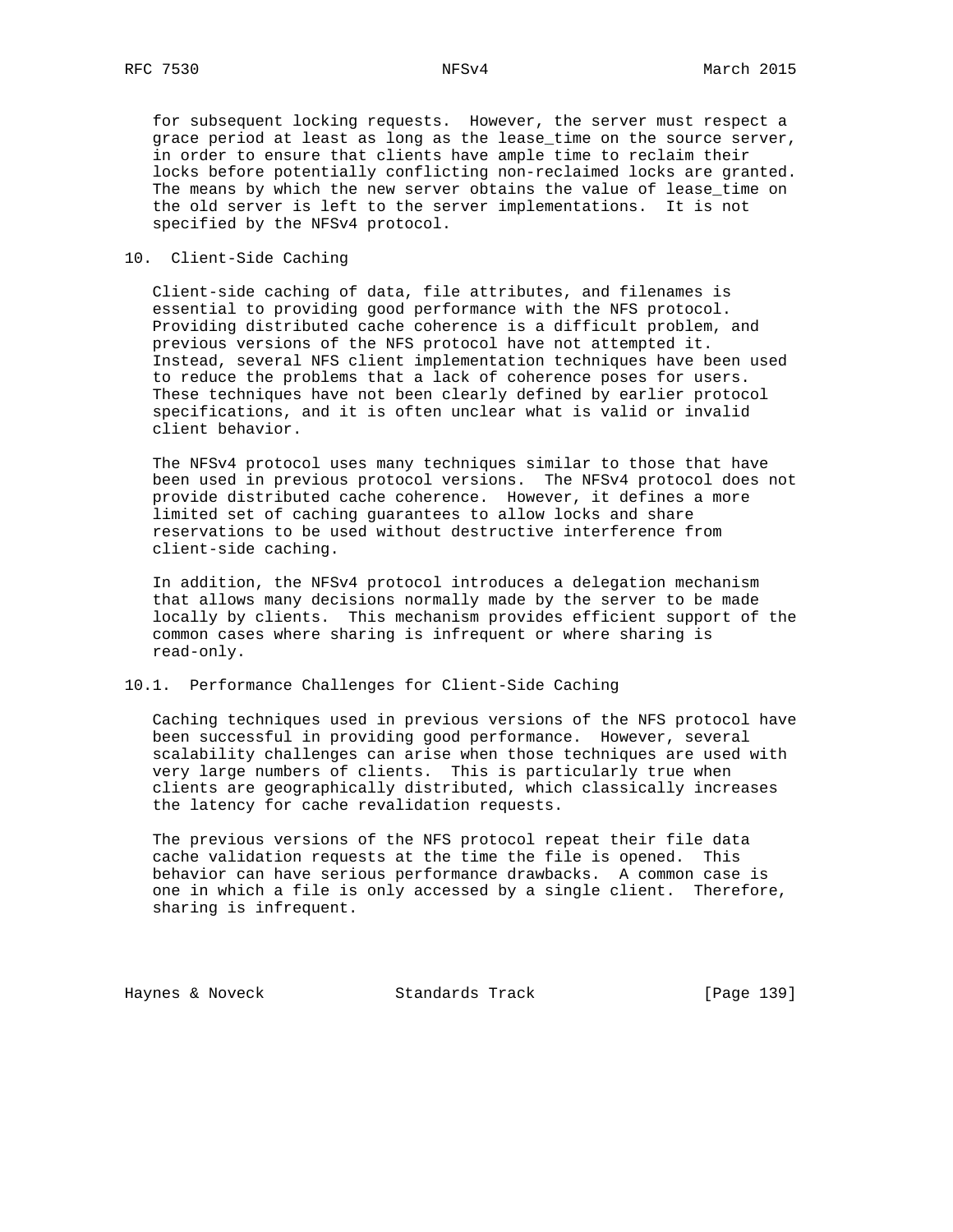In this case, repeated reference to the server to find that no conflicts exist is expensive. A better option with regards to performance is to allow a client that repeatedly opens a file to do so without reference to the server. This is done until potentially conflicting operations from another client actually occur.

 A similar situation arises in connection with file locking. Sending file lock and unlock requests to the server as well as the READ and WRITE requests necessary to make data caching consistent with the locking semantics (see Section 10.3.2) can severely limit performance. When locking is used to provide protection against infrequent conflicts, a large penalty is incurred. This penalty may discourage the use of file locking by applications.

 The NFSv4 protocol provides more aggressive caching strategies with the following design goals:

- o Compatibility with a large range of server semantics.
- o Providing the same caching benefits as previous versions of the NFS protocol when unable to provide the more aggressive model.
- o Organizing requirements for aggressive caching so that a large portion of the benefit can be obtained even when not all of the requirements can be met.

 The appropriate requirements for the server are discussed in later sections, in which specific forms of caching are covered (see Section 10.4).

10.2. Delegation and Callbacks

 Recallable delegation of server responsibilities for a file to a client improves performance by avoiding repeated requests to the server in the absence of inter-client conflict. With the use of a "callback" RPC from server to client, a server recalls delegated responsibilities when another client engages in the sharing of a delegated file.

 A delegation is passed from the server to the client, specifying the object of the delegation and the type of delegation. There are different types of delegations, but each type contains a stateid to be used to represent the delegation when performing operations that depend on the delegation. This stateid is similar to those associated with locks and share reservations but differs in that the stateid for a delegation is associated with a client ID and may be

Haynes & Noveck Standards Track [Page 140]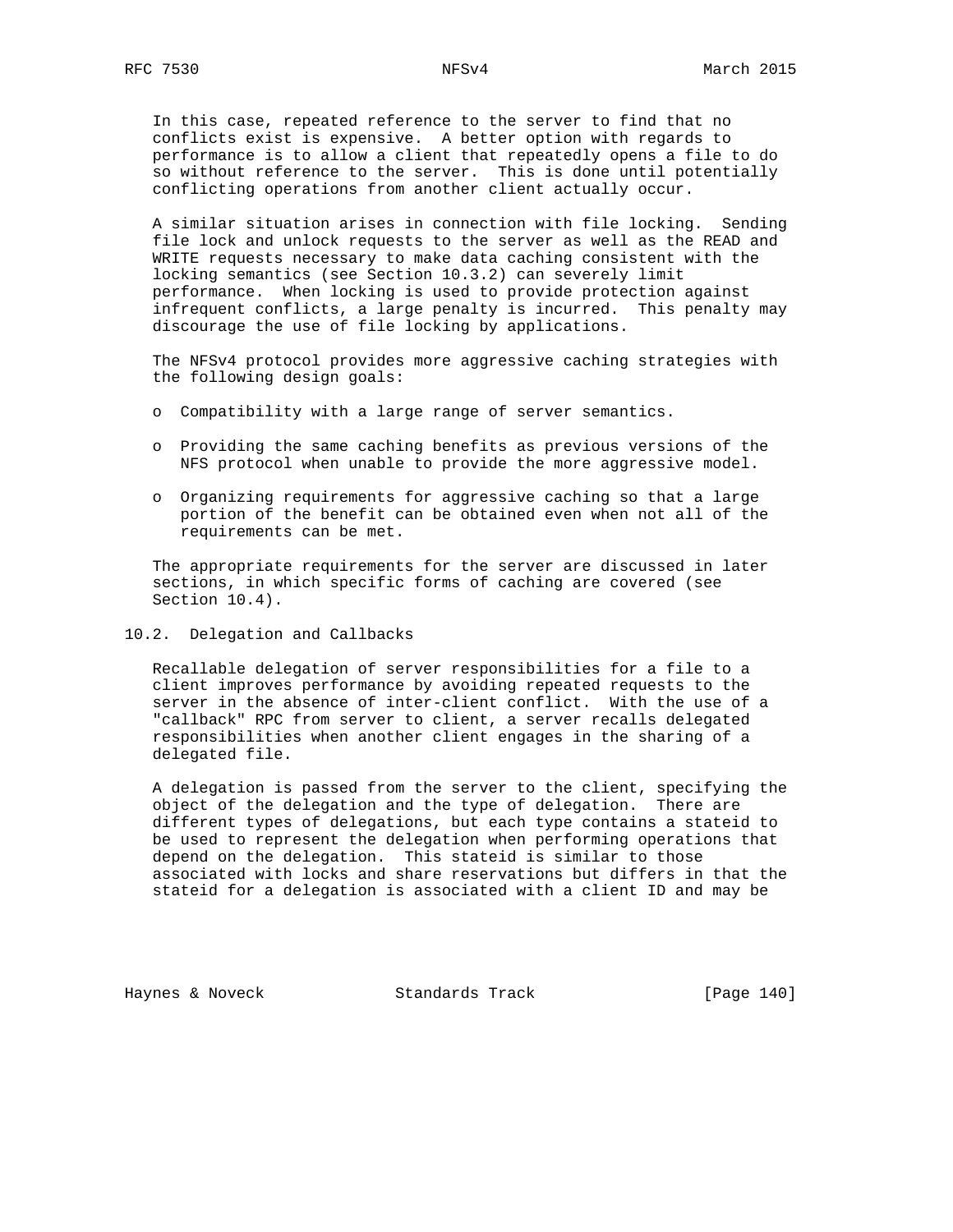used on behalf of all the open-owners for the given client. A delegation is made to the client as a whole and not to any specific process or thread of control within it.

 Because callback RPCs may not work in all environments (due to firewalls, for example), correct protocol operation does not depend on them. Preliminary testing of callback functionality by means of a CB\_NULL procedure determines whether callbacks can be supported. The CB\_NULL procedure checks the continuity of the callback path. A server makes a preliminary assessment of callback availability to a given client and avoids delegating responsibilities until it has determined that callbacks are supported. Because the granting of a delegation is always conditional upon the absence of conflicting access, clients must not assume that a delegation will be granted, and they must always be prepared for OPENs to be processed without any delegations being granted.

 Once granted, a delegation behaves in most ways like a lock. There is an associated lease that is subject to renewal, together with all of the other leases held by that client.

 Unlike locks, an operation by a second client to a delegated file will cause the server to recall a delegation through a callback.

 On recall, the client holding the delegation must flush modified state (such as modified data) to the server and return the delegation. The conflicting request will not be acted on until the recall is complete. The recall is considered complete when the client returns the delegation or the server times out its wait for the delegation to be returned and revokes the delegation as a result of the timeout. In the interim, the server will either delay responding to conflicting requests or respond to them with NFS4ERR\_DELAY. Following the resolution of the recall, the server has the information necessary to grant or deny the second client's request.

 At the time the client receives a delegation recall, it may have substantial state that needs to be flushed to the server. Therefore, the server should allow sufficient time for the delegation to be returned since it may involve numerous RPCs to the server. If the server is able to determine that the client is diligently flushing state to the server as a result of the recall, the server MAY extend the usual time allowed for a recall. However, the time allowed for recall completion should not be unbounded.

Haynes & Noveck Standards Track [Page 141]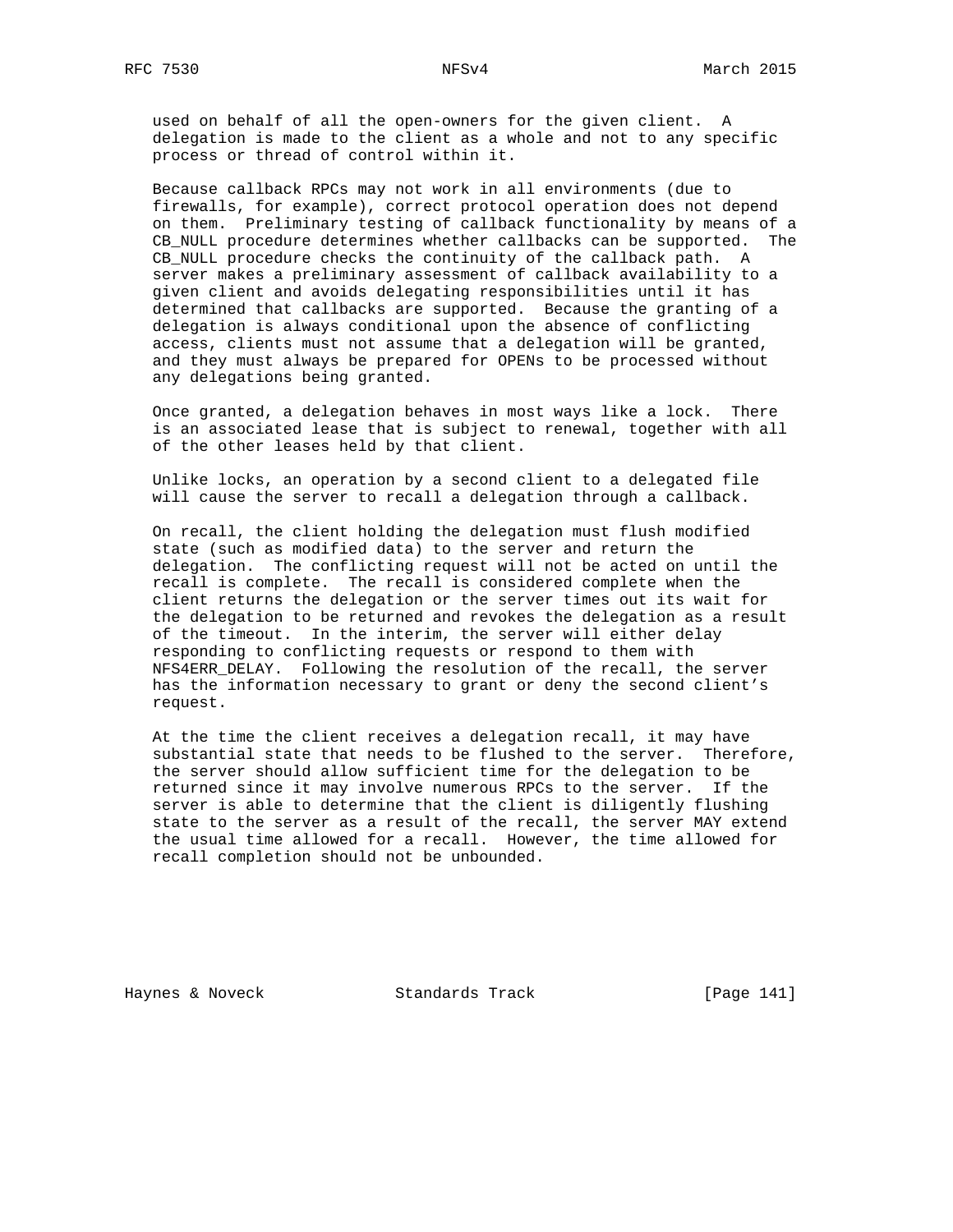An example of this is when responsibility to mediate opens on a given file is delegated to a client (see Section 10.4). The server will not know what opens are in effect on the client. Without this knowledge, the server will be unable to determine if the access and deny state for the file allows any particular open until the delegation for the file has been returned.

 A client failure or a network partition can result in failure to respond to a recall callback. In this case, the server will revoke the delegation; this in turn will render useless any modified state still on the client.

 Clients need to be aware that server implementers may enforce practical limitations on the number of delegations issued. Further, as there is no way to determine which delegations to revoke, the server is allowed to revoke any. If the server is implemented to revoke another delegation held by that client, then the client may be able to determine that a limit has been reached because each new delegation request results in a revoke. The client could then determine which delegations it may not need and preemptively release them.

10.2.1. Delegation Recovery

There are three situations that delegation recovery must deal with:

- o Client reboot or restart
- o Server reboot or restart (see Section 9.6.3.1)
- o Network partition (full or callback-only)

 In the event that the client reboots or restarts, the confirmation of a SETCLIENTID done with an nfs client id4 with a new verifier4 value will result in the release of byte-range locks and share reservations. Delegations, however, may be treated a bit differently.

 There will be situations in which delegations will need to be re-established after a client reboots or restarts. The reason for this is the client may have file data stored locally and this data was associated with the previously held delegations. The client will need to re-establish the appropriate file state on the server.

 To allow for this type of client recovery, the server MAY allow delegations to be retained after other sorts of locks are released. This implies that requests from other clients that conflict with these delegations will need to wait. Because the normal recall

Haynes & Noveck Standards Track [Page 142]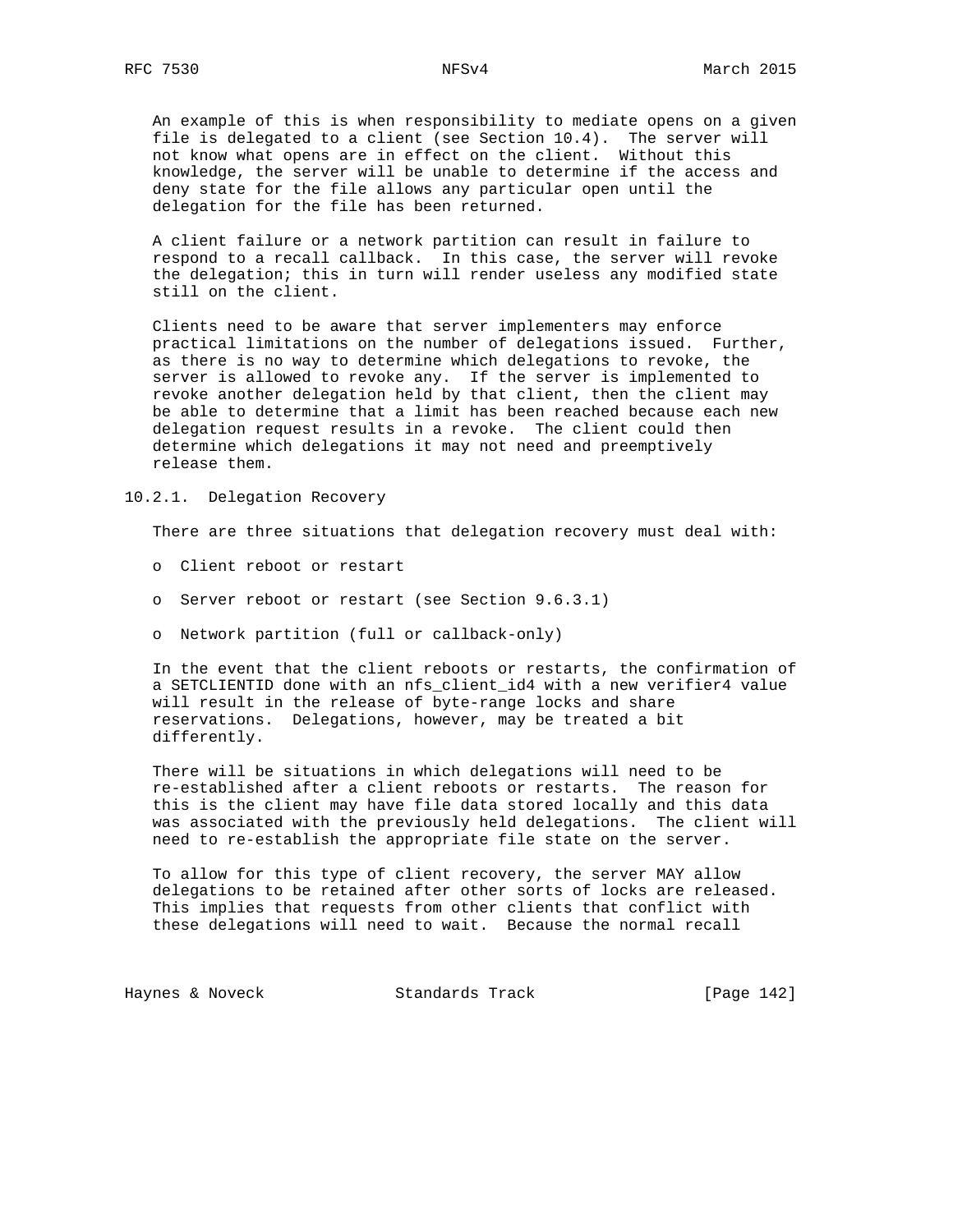process may require significant time for the client to flush changed state to the server, other clients need to be prepared for delays that occur because of a conflicting delegation. In order to give clients a chance to get through the reboot process -- during which leases will not be renewed -- the server MAY extend the period for delegation recovery beyond the typical lease expiration period. For open delegations, such delegations that are not released are reclaimed using OPEN with a claim type of CLAIM\_DELEGATE\_PREV. (See Sections 10.5 and 16.16 for discussions of open delegation and the details of OPEN, respectively.)

 A server MAY support a claim type of CLAIM\_DELEGATE\_PREV, but if it does, it MUST NOT remove delegations upon SETCLIENTID\_CONFIRM and instead MUST make them available for client reclaim using CLAIM\_DELEGATE\_PREV. The server MUST NOT remove the delegations until either the client does a DELEGPURGE or one lease period has elapsed from the time -- whichever is later -- of the SETCLIENTID\_CONFIRM or the last successful CLAIM\_DELEGATE\_PREV reclaim.

 Note that the requirement stated above is not meant to imply that, when the server is no longer obliged, as required above, to retain delegation information, it should necessarily dispose of it. Some specific cases are:

- o When the period is terminated by the occurrence of DELEGPURGE, deletion of unreclaimed delegations is appropriate and desirable.
- o When the period is terminated by a lease period elapsing without a successful CLAIM\_DELEGATE\_PREV reclaim, and that situation appears to be the result of a network partition (i.e., lease expiration has occurred), a server's lease expiration approach, possibly including the use of courtesy locks, would normally provide for the retention of unreclaimed delegations. Even in the event that lease cancellation occurs, such delegation should be reclaimed using CLAIM\_DELEGATE\_PREV as part of network partition recovery.
- o When the period of non-communicating is followed by a client reboot, unreclaimed delegations should also be reclaimable by use of CLAIM\_DELEGATE\_PREV as part of client reboot recovery.
- o When the period is terminated by a lease period elapsing without a successful CLAIM\_DELEGATE\_PREV reclaim, and lease renewal is occurring, the server may well conclude that unreclaimed delegations have been abandoned and consider the situation as one in which an implied DELEGPURGE should be assumed.

Haynes & Noveck Standards Track [Page 143]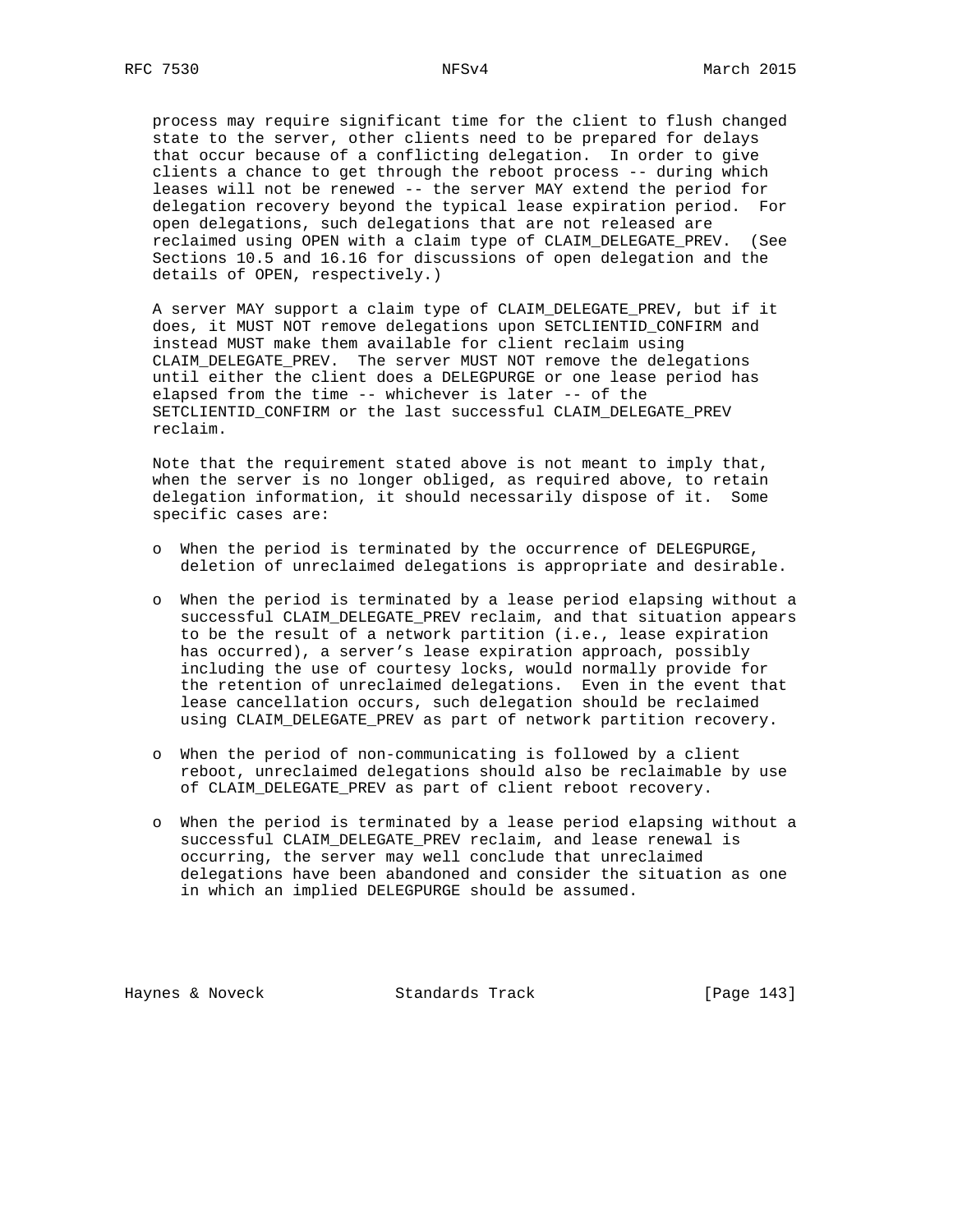A server that supports a claim type of CLAIM\_DELEGATE\_PREV MUST support the DELEGPURGE operation, and similarly, a server that supports DELEGPURGE MUST support CLAIM\_DELEGATE\_PREV. A server that does not support CLAIM\_DELEGATE\_PREV MUST return NFS4ERR\_NOTSUPP if the client attempts to use that feature or performs a DELEGPURGE operation.

 Support for a claim type of CLAIM\_DELEGATE\_PREV is often referred to as providing for "client-persistent delegations" in that they allow the use of persistent storage on the client to store data written by the client, even across a client restart. It should be noted that, with the optional exception noted below, this feature requires persistent storage to be used on the client and does not add to persistent storage requirements on the server.

 One good way to think about client-persistent delegations is that for the most part, they function like "courtesy locks", with special semantic adjustments to allow them to be retained across a client restart, which cause all other sorts of locks to be freed. Such locks are generally not retained across a server restart. The one exception is the case of simultaneous failure of the client and server and is discussed below.

 When the server indicates support of CLAIM\_DELEGATE\_PREV (implicitly) by returning NFS\_OK to DELEGPURGE, a client with a write delegation can use write-back caching for data to be written to the server, deferring the write-back until such time as the delegation is recalled, possibly after intervening client restarts. Similarly, when the server indicates support of CLAIM\_DELEGATE\_PREV, a client with a read delegation and an open-for-write subordinate to that delegation may be sure of the integrity of its persistently cached copy of the file after a client restart without specific verification of the change attribute.

 When the server reboots or restarts, delegations are reclaimed (using the OPEN operation with CLAIM\_PREVIOUS) in a similar fashion to byte-range locks and share reservations. However, there is a slight semantic difference. In the normal case, if the server decides that a delegation should not be granted, it performs the requested action (e.g., OPEN) without granting any delegation. For reclaim, the server grants the delegation, but a special designation is applied so that the client treats the delegation as having been granted but recalled by the server. Because of this, the client has the duty to

Haynes & Noveck Standards Track [Page 144]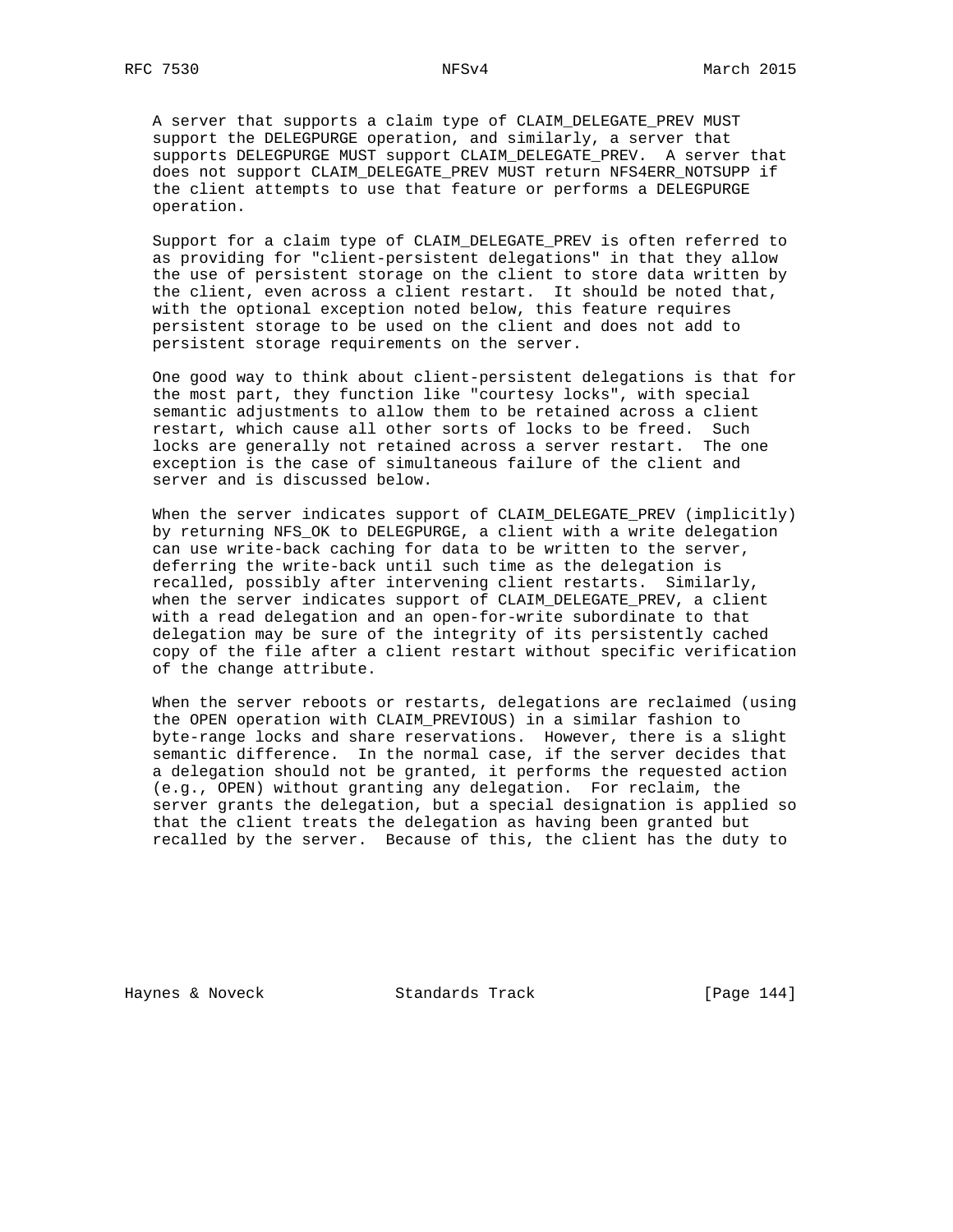write all modified state to the server and then return the delegation. This process of handling delegation reclaim reconciles three principles of the NFSv4 protocol:

- o Upon reclaim, a client claiming resources assigned to it by an earlier server instance must be granted those resources.
- o The server has unquestionable authority to determine whether delegations are to be granted and, once granted, whether they are to be continued.
- o The use of callbacks is not to be depended upon until the client has proven its ability to receive them.

 When a client has more than a single open associated with a delegation, state for those additional opens can be established using OPEN operations of type CLAIM\_DELEGATE\_CUR. When these are used to establish opens associated with reclaimed delegations, the server MUST allow them when made within the grace period.

 Situations in which there is a series of client and server restarts where there is no restart of both at the same time are dealt with via a combination of CLAIM\_DELEGATE\_PREV and CLAIM\_PREVIOUS reclaim cycles. Persistent storage is needed only on the client. For each server failure, a CLAIM\_PREVIOUS reclaim cycle is done, while for each client restart, a CLAIM\_DELEGATE\_PREV reclaim cycle is done.

 To deal with the possibility of simultaneous failure of client and server (e.g., a data center power outage), the server MAY persistently store delegation information so that it can respond to a CLAIM\_DELEGATE\_PREV reclaim request that it receives from a restarting client. This is the one case in which persistent delegation state can be retained across a server restart. A server is not required to store this information, but if it does do so, it should do so for write delegations and for read delegations, during the pendency of which (across multiple client and/or server instances), some open-for-write was done as part of delegation. When the space to persistently record such information is limited, the server should recall delegations in this class in preference to keeping them active without persistent storage recording.

 When a network partition occurs, delegations are subject to freeing by the server when the lease renewal period expires. This is similar to the behavior for locks and share reservations, and as for locks and share reservations, it may be modified by support for "courtesy locks" in which locks are not freed in the absence of a conflicting lock request. Whereas for locks and share reservations the freeing of locks will occur immediately upon the appearance of a conflicting

Haynes & Noveck Standards Track [Page 145]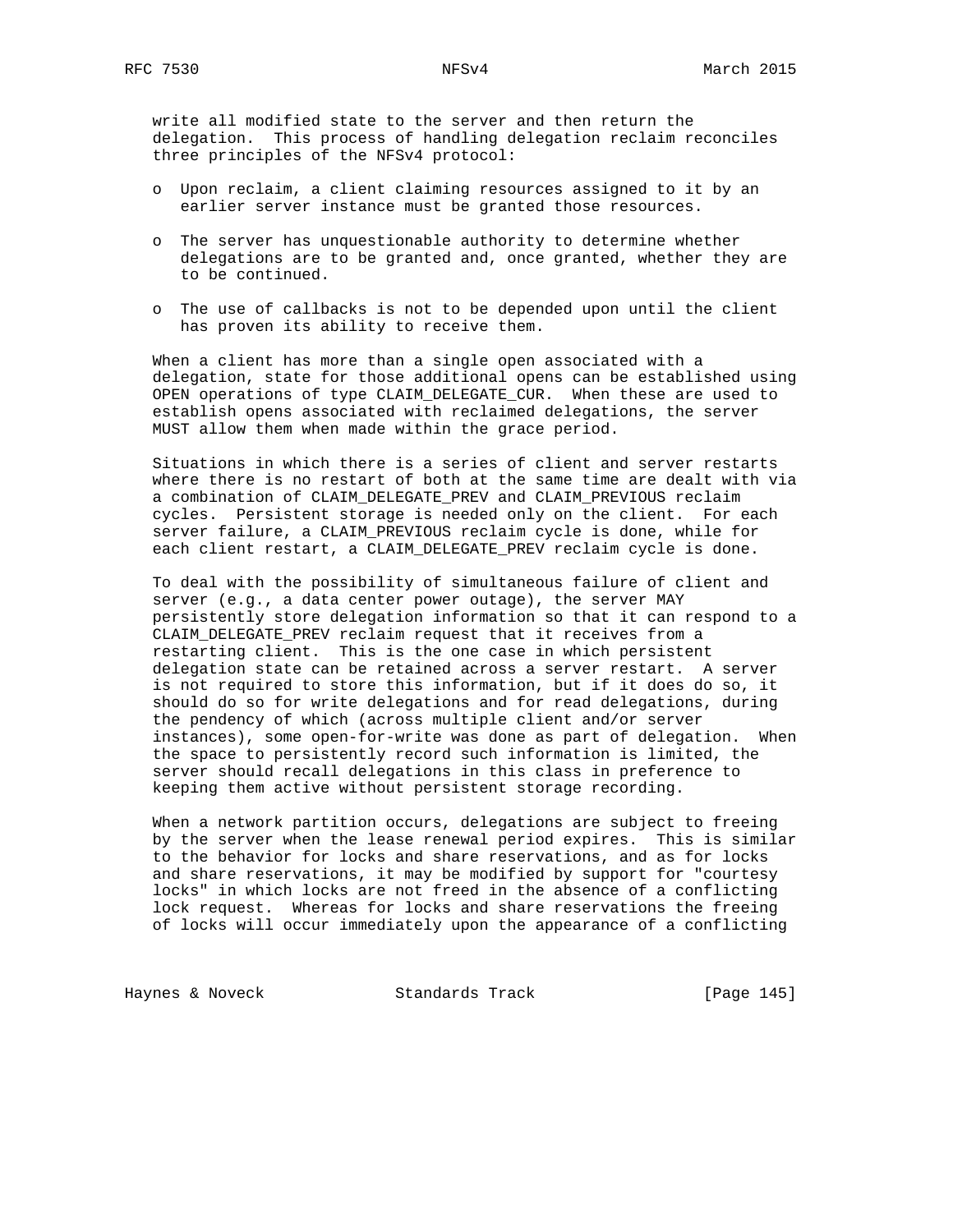request, for delegations, the server MAY institute a period during which conflicting requests are held off. Eventually, the occurrence of a conflicting request from another client will cause revocation of the delegation.

 A loss of the callback path (e.g., by a later network configuration change) will have a similar effect in that it can also result in revocation of a delegation. A recall request will fail, and revocation of the delegation will result.

 A client normally finds out about revocation of a delegation when it uses a stateid associated with a delegation and receives one of the errors NFS4ERR\_EXPIRED, NFS4ERR\_BAD\_STATEID, or NFS4ERR\_ADMIN\_REVOKED (NFS4ERR\_EXPIRED indicates that all lock state associated with the client has been lost). It also may find out about delegation revocation after a client reboot when it attempts to reclaim a delegation and receives NFS4ERR\_EXPIRED. Note that in the case of a revoked OPEN\_DELEGATE\_WRITE delegation, there are issues because data may have been modified by the client whose delegation is revoked and, separately, by other clients. See Section 10.5.1 for a discussion of such issues. Note also that when delegations are revoked, information about the revoked delegation will be written by the server to stable storage (as described in Section 9.6). This is done to deal with the case in which a server reboots after revoking a delegation but before the client holding the revoked delegation is notified about the revocation.

 Note that when there is a loss of a delegation, due to a network partition in which all locks associated with the lease are lost, the client will also receive the error NFS4ERR\_EXPIRED. This case can be distinguished from other situations in which delegations are revoked by seeing that the associated clientid becomes invalid so that NFS4ERR\_STALE\_CLIENTID is returned when it is used.

 When NFS4ERR\_EXPIRED is returned, the server MAY retain information about the delegations held by the client, deleting those that are invalidated by a conflicting request. Retaining such information will allow the client to recover all non-invalidated delegations using the claim type CLAIM\_DELEGATE\_PREV, once the SETCLIENTID\_CONFIRM is done to recover. Attempted recovery of a delegation that the client has no record of, typically because they were invalidated by conflicting requests, will result in the error NFS4ERR\_BAD\_RECLAIM. Once a reclaim is attempted for all delegations that the client held, it SHOULD do a DELEGPURGE to allow any remaining server delegation information to be freed.

Haynes & Noveck Standards Track [Page 146]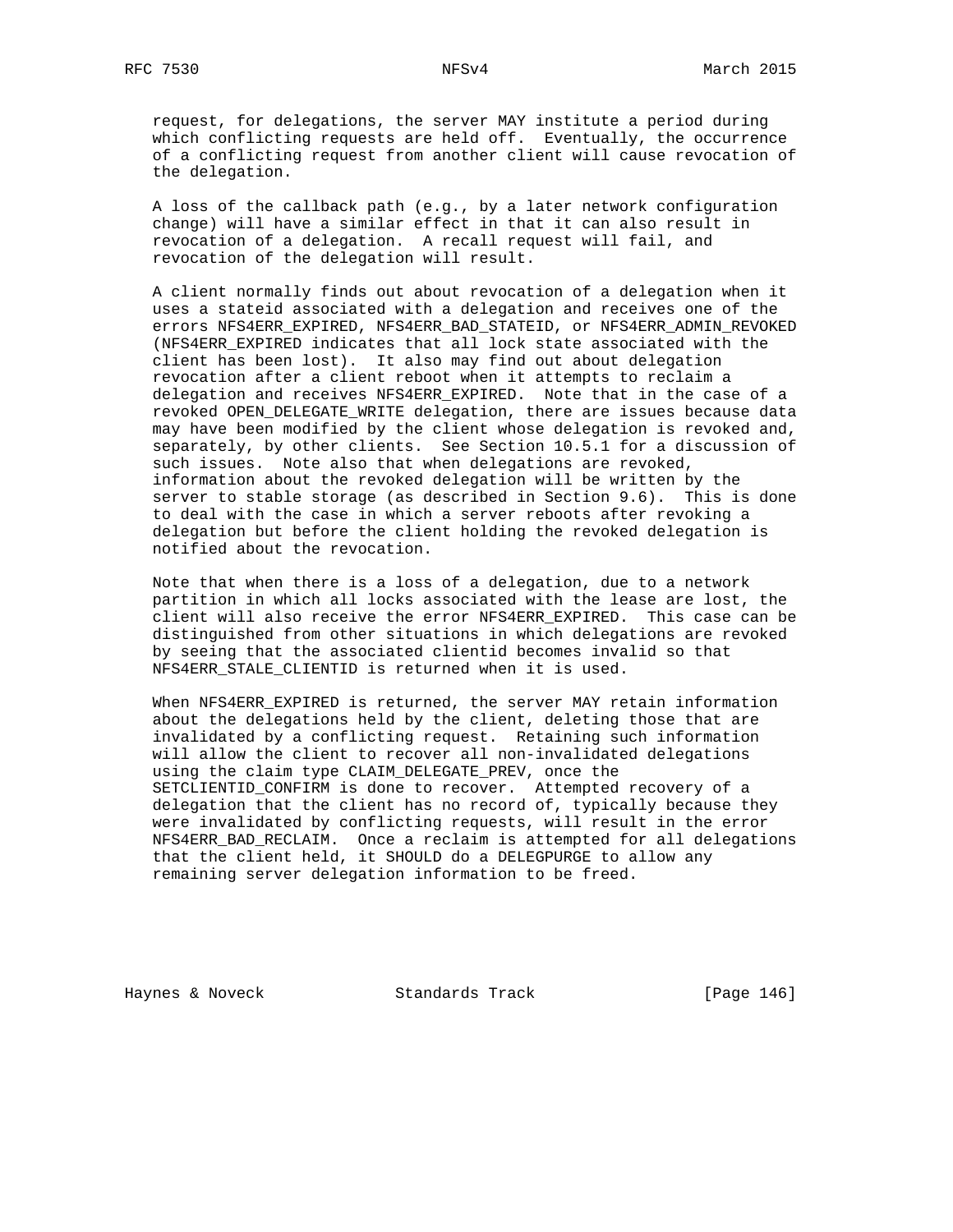### 10.3. Data Caching

 When applications share access to a set of files, they need to be implemented so as to take account of the possibility of conflicting access by another application. This is true whether the applications in question execute on different clients or reside on the same client.

 Share reservations and byte-range locks are the facilities the NFSv4 protocol provides to allow applications to coordinate access by providing mutual exclusion facilities. The NFSv4 protocol's data caching must be implemented such that it does not invalidate the assumptions that those using these facilities depend upon.

10.3.1. Data Caching and OPENs

 In order to avoid invalidating the sharing assumptions that applications rely on, NFSv4 clients should not provide cached data to applications or modify it on behalf of an application when it would not be valid to obtain or modify that same data via a READ or WRITE operation.

 Furthermore, in the absence of open delegation (see Section 10.4), two additional rules apply. Note that these rules are obeyed in practice by many NFSv2 and NFSv3 clients.

 o First, cached data present on a client must be revalidated after doing an OPEN. Revalidating means that the client fetches the change attribute from the server, compares it with the cached change attribute, and, if different, declares the cached data (as well as the cached attributes) as invalid. This is to ensure that the data for the OPENed file is still correctly reflected in the client's cache. This validation must be done at least when the client's OPEN operation includes DENY=WRITE or BOTH, thus terminating a period in which other clients may have had the opportunity to open the file with WRITE access. Clients may choose to do the revalidation more often (such as at OPENs specifying DENY=NONE) to parallel the NFSv3 protocol's practice for the benefit of users assuming this degree of cache revalidation.

 Since the change attribute is updated for data and metadata modifications, some client implementers may be tempted to use the time\_modify attribute and not the change attribute to validate cached data, so that metadata changes do not spuriously invalidate clean data. The implementer is cautioned against this approach. The change attribute is guaranteed to change for each update to the file, whereas time\_modify is guaranteed to change only at the

Haynes & Noveck Standards Track [Page 147]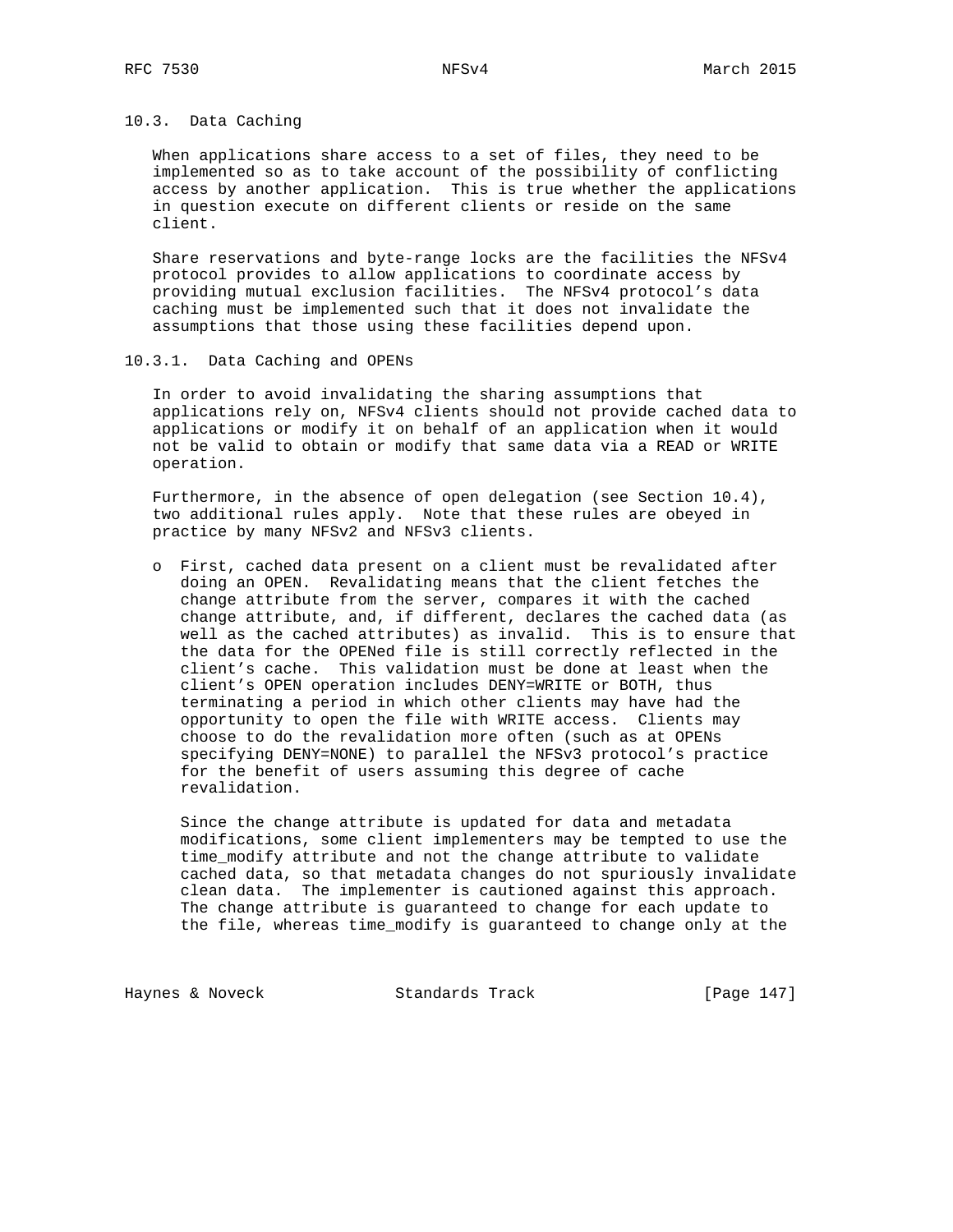granularity of the time\_delta attribute. Use by the client's data cache validation logic of time\_modify and not the change attribute runs the risk of the client incorrectly marking stale data as valid.

- o Second, modified data must be flushed to the server before closing a file OPENed for write. This is complementary to the first rule. If the data is not flushed at CLOSE, the revalidation done after the client OPENs a file is unable to achieve its purpose. The other aspect to flushing the data before close is that the data must be committed to stable storage, at the server, before the CLOSE operation is requested by the client. In the case of a server reboot or restart and a CLOSEd file, it may not be possible to retransmit the data to be written to the file -- hence, this requirement.
- 10.3.2. Data Caching and File Locking

 For those applications that choose to use file locking instead of share reservations to exclude inconsistent file access, there is an analogous set of constraints that apply to client-side data caching. These rules are effective only if the file locking is used in a way that matches in an equivalent way the actual READ and WRITE operations executed. This is as opposed to file locking that is based on pure convention. For example, it is possible to manipulate a two-megabyte file by dividing the file into two one-megabyte regions and protecting access to the two regions by file locks on bytes zero and one. A lock for write on byte zero of the file would represent the right to do READ and WRITE operations on the first region. A lock for write on byte one of the file would represent the right to do READ and WRITE operations on the second region. As long as all applications manipulating the file obey this convention, they will work on a local file system. However, they may not work with the NFSv4 protocol unless clients refrain from data caching.

The rules for data caching in the file locking environment are:

 o First, when a client obtains a file lock for a particular region, the data cache corresponding to that region (if any cached data exists) must be revalidated. If the change attribute indicates that the file may have been updated since the cached data was obtained, the client must flush or invalidate the cached data for the newly locked region. A client might choose to invalidate all of the non-modified cached data that it has for the file, but the only requirement for correct operation is to invalidate all of the data in the newly locked region.

Haynes & Noveck Standards Track [Page 148]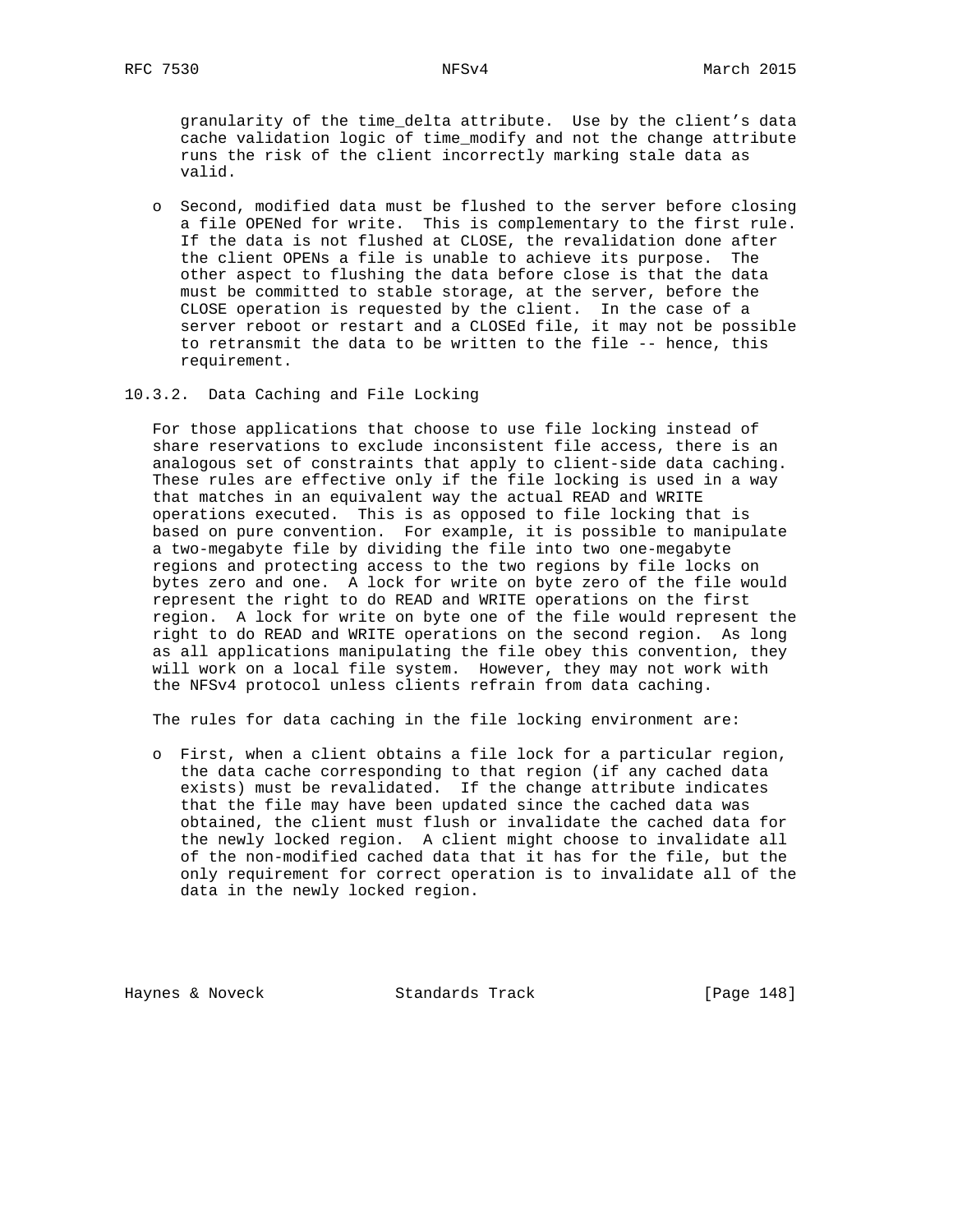o Second, before releasing a write lock for a region, all modified data for that region must be flushed to the server. The modified data must also be written to stable storage.

 Note that flushing data to the server and the invalidation of cached data must reflect the actual byte ranges locked or unlocked. Rounding these up or down to reflect client cache block boundaries will cause problems if not carefully done. For example, writing a modified block when only half of that block is within an area being unlocked may cause invalid modification to the region outside the unlocked area. This, in turn, may be part of a region locked by another client. Clients can avoid this situation by synchronously performing portions of WRITE operations that overlap that portion (initial or final) that is not a full block. Similarly, invalidating a locked area that is not an integral number of full buffer blocks would require the client to read one or two partial blocks from the server if the revalidation procedure shows that the data that the client possesses may not be valid.

 The data that is written to the server as a prerequisite to the unlocking of a region must be written, at the server, to stable storage. The client may accomplish this either with synchronous writes or by following asynchronous writes with a COMMIT operation. This is required because retransmission of the modified data after a server reboot might conflict with a lock held by another client.

 A client implementation may choose to accommodate applications that use byte-range locking in non-standard ways (e.g., using a byte-range lock as a global semaphore) by flushing to the server more data upon a LOCKU than is covered by the locked range. This may include modified data within files other than the one for which the unlocks are being done. In such cases, the client must not interfere with applications whose READs and WRITEs are being done only within the bounds of record locks that the application holds. For example, an application locks a single byte of a file and proceeds to write that single byte. A client that chose to handle a LOCKU by flushing all modified data to the server could validly write that single byte in response to an unrelated unlock. However, it would not be valid to write the entire block in which that single written byte was located since it includes an area that is not locked and might be locked by another client. Client implementations can avoid this problem by dividing files with modified data into those for which all modifications are done to areas covered by an appropriate byte-range lock and those for which there are modifications not covered by a byte-range lock. Any writes done for the former class of files must not include areas not locked and thus not modified on the client.

Haynes & Noveck Standards Track [Page 149]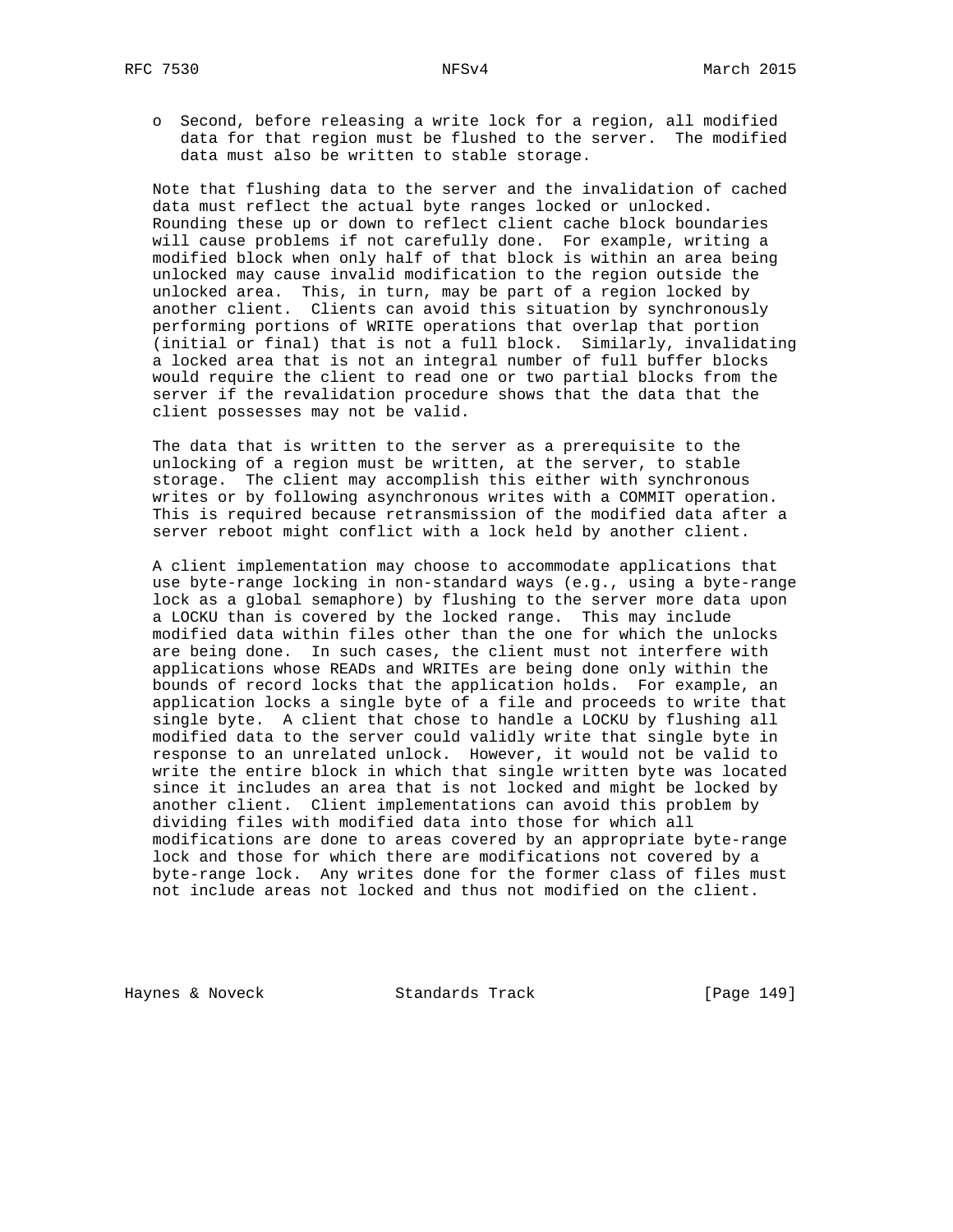10.3.3. Data Caching and Mandatory File Locking

 Client-side data caching needs to respect mandatory file locking when it is in effect. The presence of mandatory file locking for a given file is indicated when the client gets back NFS4ERR\_LOCKED from a READ or WRITE on a file it has an appropriate share reservation for. When mandatory locking is in effect for a file, the client must check for an appropriate file lock for data being read or written. If a lock exists for the range being read or written, the client may satisfy the request using the client's validated cache. If an appropriate file lock is not held for the range of the READ or WRITE, the READ or WRITE request must not be satisfied by the client's cache and the request must be sent to the server for processing. When a READ or WRITE request partially overlaps a locked region, the request should be subdivided into multiple pieces with each region (locked or not) treated appropriately.

10.3.4. Data Caching and File Identity

 When clients cache data, the file data needs to be organized according to the file system object to which the data belongs. For NFSv3 clients, the typical practice has been to assume for the purpose of caching that distinct filehandles represent distinct file system objects. The client then has the choice to organize and maintain the data cache on this basis.

 In the NFSv4 protocol, there is now the possibility of having significant deviations from a "one filehandle per object" model, because a filehandle may be constructed on the basis of the object's pathname. Therefore, clients need a reliable method to determine if two filehandles designate the same file system object. If clients were simply to assume that all distinct filehandles denote distinct objects and proceed to do data caching on this basis, caching inconsistencies would arise between the distinct client-side objects that mapped to the same server-side object.

 By providing a method to differentiate filehandles, the NFSv4 protocol alleviates a potential functional regression in comparison with the NFSv3 protocol. Without this method, caching inconsistencies within the same client could occur, and this has not been present in previous versions of the NFS protocol. Note that it is possible to have such inconsistencies with applications executing on multiple clients, but that is not the issue being addressed here.

Haynes & Noveck Standards Track [Page 150]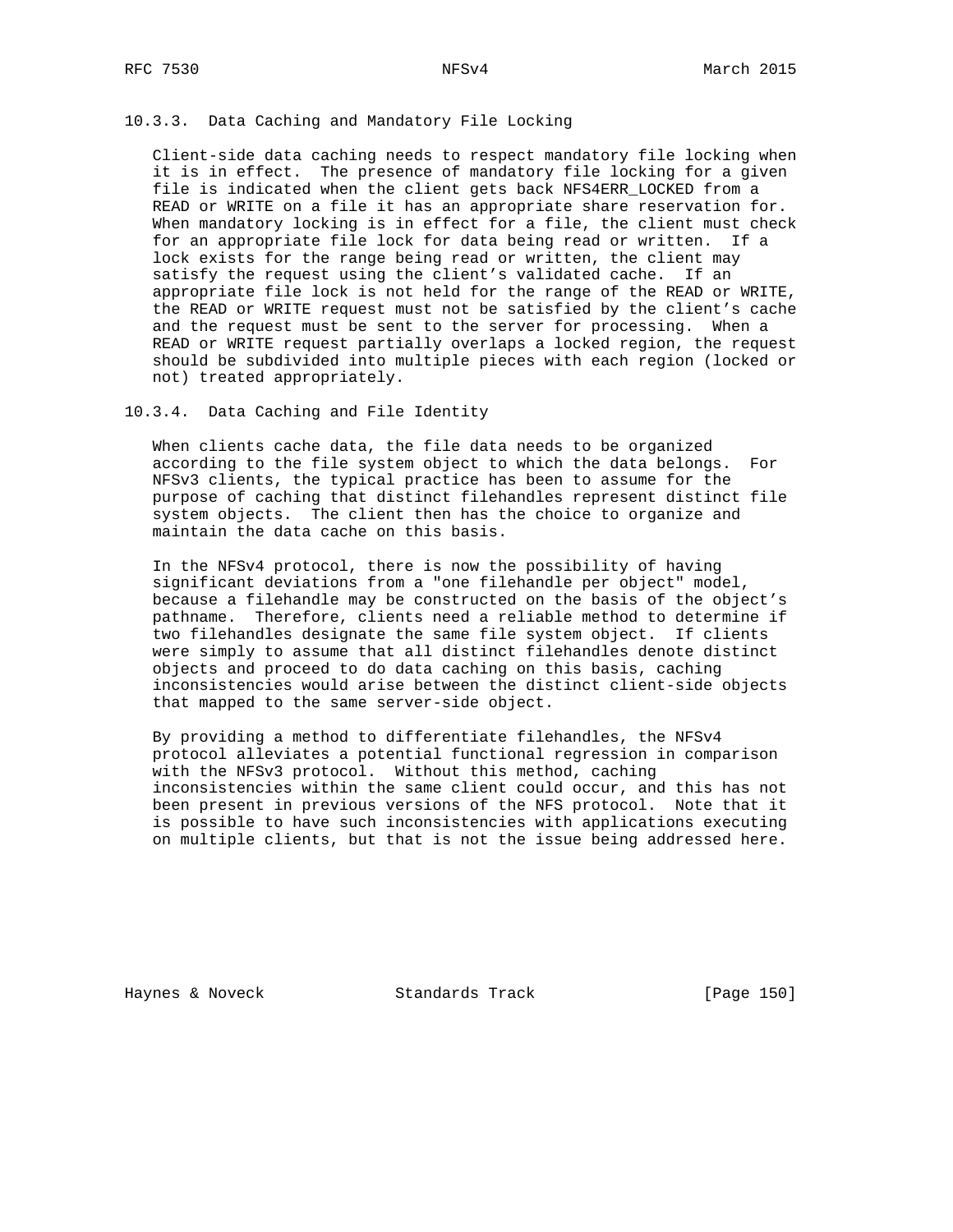For the purposes of data caching, the following steps allow an NFSv4 client to determine whether two distinct filehandles denote the same server-side object:

- o If GETATTR directed to two filehandles returns different values of the fsid attribute, then the filehandles represent distinct objects.
- o If GETATTR for any file with an fsid that matches the fsid of the two filehandles in question returns a unique\_handles attribute with a value of TRUE, then the two objects are distinct.
- o If GETATTR directed to the two filehandles does not return the fileid attribute for both of the handles, then it cannot be determined whether the two objects are the same. Therefore, operations that depend on that knowledge (e.g., client-side data caching) cannot be done reliably. Note that if GETATTR does not return the fileid attribute for both filehandles, it will return it for neither of the filehandles, since the fsid for both filehandles is the same.
- o If GETATTR directed to the two filehandles returns different values for the fileid attribute, then they are distinct objects.
- o Otherwise, they are the same object.
- 10.4. Open Delegation

 When a file is being OPENed, the server may delegate further handling of opens and closes for that file to the opening client. Any such delegation is recallable, since the circumstances that allowed for the delegation are subject to change. In particular, the server may receive a conflicting OPEN from another client; the server must recall the delegation before deciding whether the OPEN from the other client may be granted. Making a delegation is up to the server, and clients should not assume that any particular OPEN either will or will not result in an open delegation. The following is a typical set of conditions that servers might use in deciding whether OPEN should be delegated:

- o The client must be able to respond to the server's callback requests. The server will use the CB\_NULL procedure for a test of callback ability.
- o The client must have responded properly to previous recalls.
- o There must be no current open conflicting with the requested delegation.

Haynes & Noveck Standards Track [Page 151]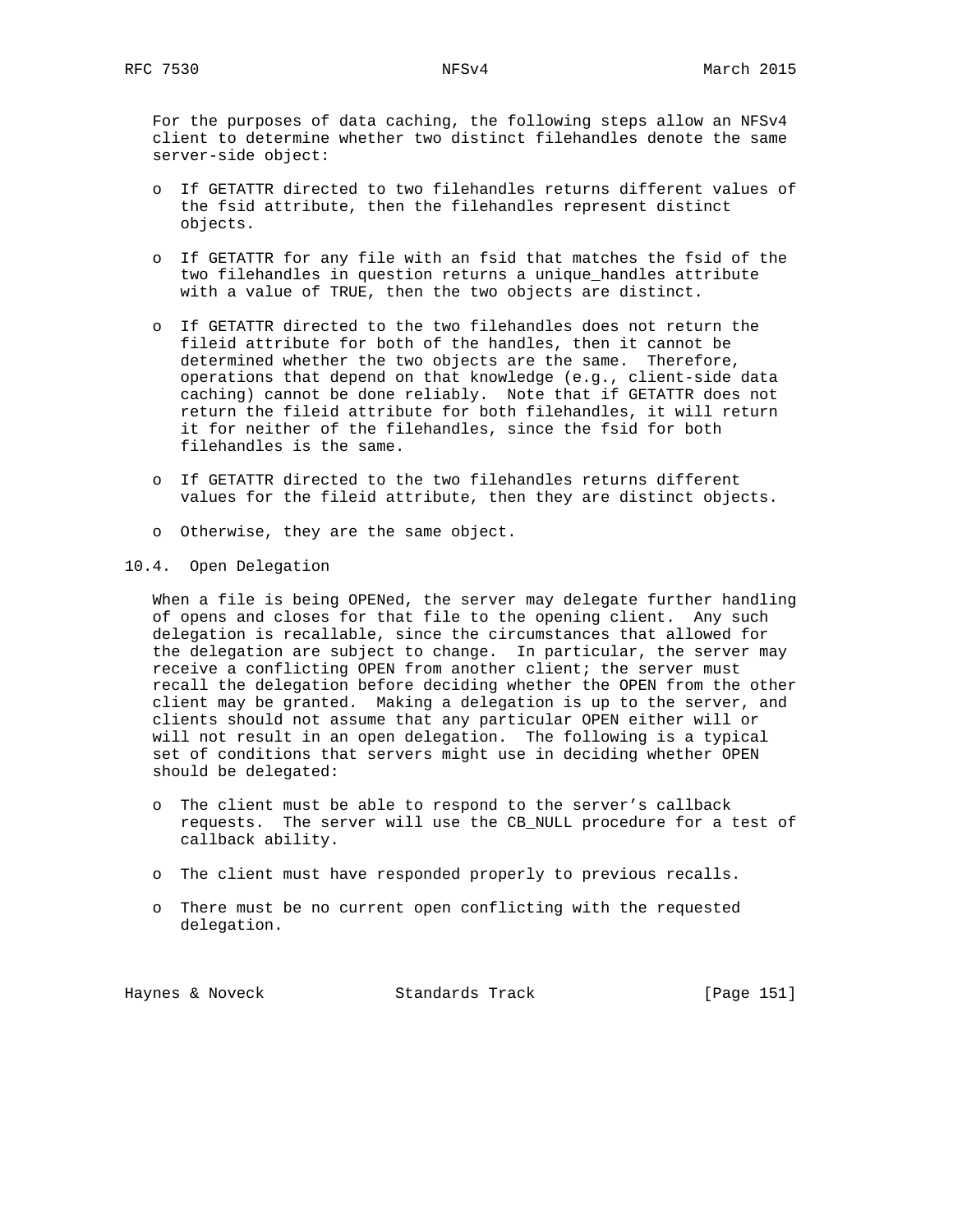- o There should be no current delegation that conflicts with the delegation being requested.
- o The probability of future conflicting open requests should be low, based on the recent history of the file.
- o The existence of any server-specific semantics of OPEN/CLOSE that would make the required handling incompatible with the prescribed handling that the delegated client would apply (see below).

 There are two types of open delegations: OPEN\_DELEGATE\_READ and OPEN\_DELEGATE\_WRITE. An OPEN\_DELEGATE\_READ delegation allows a client to handle, on its own, requests to open a file for reading that do not deny read access to others. It MUST, however, continue to send all requests to open a file for writing to the server. Multiple OPEN\_DELEGATE\_READ delegations may be outstanding simultaneously and do not conflict. An OPEN\_DELEGATE\_WRITE delegation allows the client to handle, on its own, all opens. Only one OPEN\_DELEGATE\_WRITE delegation may exist for a given file at a given time, and it is inconsistent with any OPEN\_DELEGATE\_READ delegations.

 When a single client holds an OPEN\_DELEGATE\_READ delegation, it is assured that no other client may modify the contents or attributes of the file. If more than one client holds an OPEN\_DELEGATE\_READ delegation, then the contents and attributes of that file are not allowed to change. When a client has an OPEN\_DELEGATE\_WRITE delegation, it may modify the file data since no other client will be accessing the file's data. The client holding an OPEN\_DELEGATE\_WRITE delegation may only affect file attributes that are intimately connected with the file data: size, time\_modify, and change.

 When a client has an open delegation, it does not send OPENs or CLOSEs to the server but updates the appropriate status internally. For an OPEN\_DELEGATE\_READ delegation, opens that cannot be handled locally (opens for write or that deny read access) must be sent to the server.

 When an open delegation is made, the response to the OPEN contains an open delegation structure that specifies the following:

- o the type of delegation (read or write)
- o space limitation information to control flushing of data on close (OPEN\_DELEGATE\_WRITE delegation only; see Section 10.4.1)

Haynes & Noveck Standards Track [Page 152]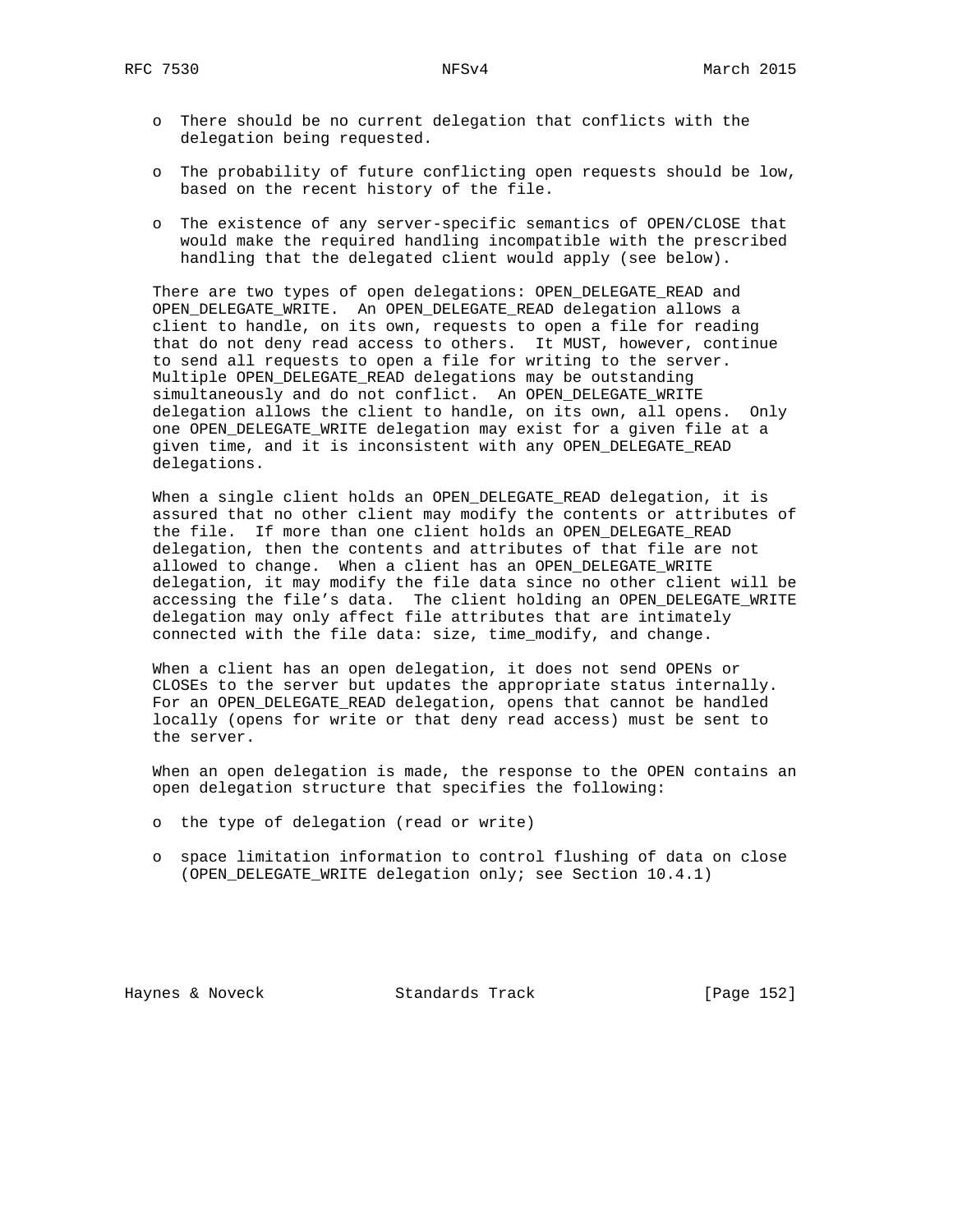- o an nfsace4 specifying read and write permissions
- o a stateid to represent the delegation for READ and WRITE

 The delegation stateid is separate and distinct from the stateid for the OPEN proper. The standard stateid, unlike the delegation stateid, is associated with a particular open-owner and will continue to be valid after the delegation is recalled and the file remains open.

 When a request internal to the client is made to open a file and open delegation is in effect, it will be accepted or rejected solely on the basis of the following conditions. Any requirement for other checks to be made by the delegate should result in open delegation being denied so that the checks can be made by the server itself.

- o The access and deny bits for the request and the file, as described in Section 9.9.
- o The read and write permissions, as determined below.

 The nfsace4 passed with delegation can be used to avoid frequent ACCESS calls. The permission check should be as follows:

- o If the nfsace4 indicates that the open may be done, then it should be granted without reference to the server.
- o If the nfsace4 indicates that the open may not be done, then an ACCESS request must be sent to the server to obtain the definitive answer.

 The server may return an nfsace4 that is more restrictive than the actual ACL of the file. This includes an nfsace4 that specifies denial of all access. Note that some common practices, such as mapping the traditional user "root" to the user "nobody", may make it incorrect to return the actual ACL of the file in the delegation response.

 The use of delegation, together with various other forms of caching, creates the possibility that no server authentication will ever be performed for a given user since all of the user's requests might be satisfied locally. Where the client is depending on the server for authentication, the client should be sure authentication occurs for each user by use of the ACCESS operation. This should be the case even if an ACCESS operation would not be required otherwise. As mentioned before, the server may enforce frequent authentication by returning an nfsace4 denying all access with every open delegation.

Haynes & Noveck Standards Track [Page 153]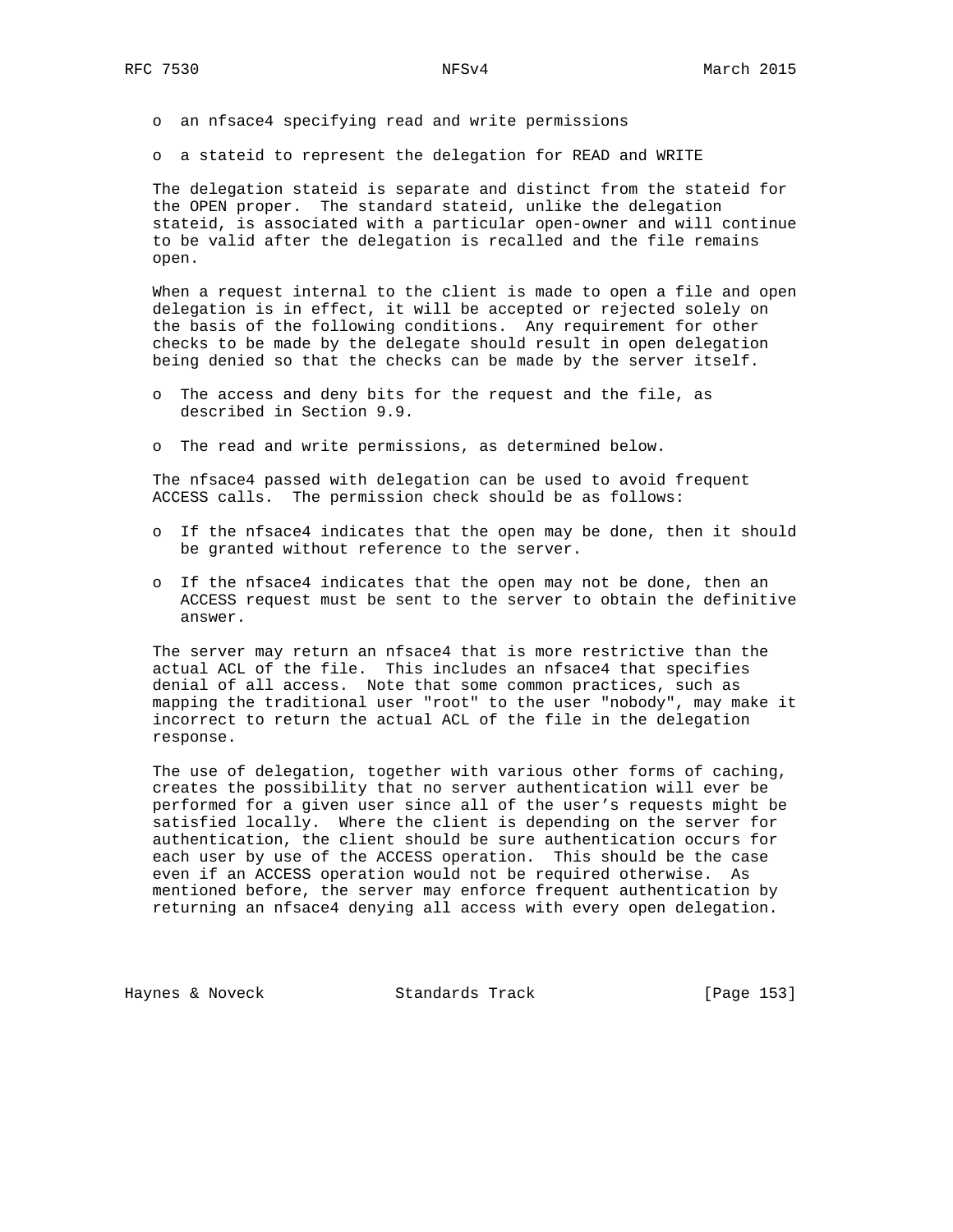### 10.4.1. Open Delegation and Data Caching

 OPEN delegation allows much of the message overhead associated with the opening and closing files to be eliminated. An open when an open delegation is in effect does not require that a validation message be sent to the server unless there exists a potential for conflict with the requested share mode. The continued endurance of the "OPEN\_DELEGATE\_READ delegation" provides a guarantee that no OPEN for write and thus no write has occurred that did not originate from this client. Similarly, when closing a file opened for write and if OPEN\_DELEGATE\_WRITE delegation is in effect, the data written does not have to be flushed to the server until the open delegation is recalled. The continued endurance of the open delegation provides a guarantee that no open and thus no read or write has been done by another client.

 For the purposes of open delegation, READs and WRITEs done without an OPEN (anonymous and READ bypass stateids) are treated as the functional equivalents of a corresponding type of OPEN. READs and WRITEs done with an anonymous stateid done by another client will force the server to recall an OPEN\_DELEGATE\_WRITE delegation. A WRITE with an anonymous stateid done by another client will force a recall of OPEN\_DELEGATE\_READ delegations. The handling of a READ bypass stateid is identical, except that a READ done with a READ bypass stateid will not force a recall of an OPEN\_DELEGATE\_READ delegation.

 With delegations, a client is able to avoid writing data to the server when the CLOSE of a file is serviced. The file close system call is the usual point at which the client is notified of a lack of stable storage for the modified file data generated by the application. At the close, file data is written to the server, and through normal accounting the server is able to determine if the available file system space for the data has been exceeded (i.e., the server returns NFS4ERR\_NOSPC or NFS4ERR\_DQUOT). This accounting includes quotas. The introduction of delegations requires that an alternative method be in place for the same type of communication to occur between client and server.

 In the delegation response, the server provides either the limit of the size of the file or the number of modified blocks and associated block size. The server must ensure that the client will be able to flush to the server data of a size equal to that provided in the original delegation. The server must make this assurance for all outstanding delegations. Therefore, the server must be careful in its management of available space for new or modified data, taking into account available file system space and any applicable quotas. The server can recall delegations as a result of managing the

Haynes & Noveck Standards Track [Page 154]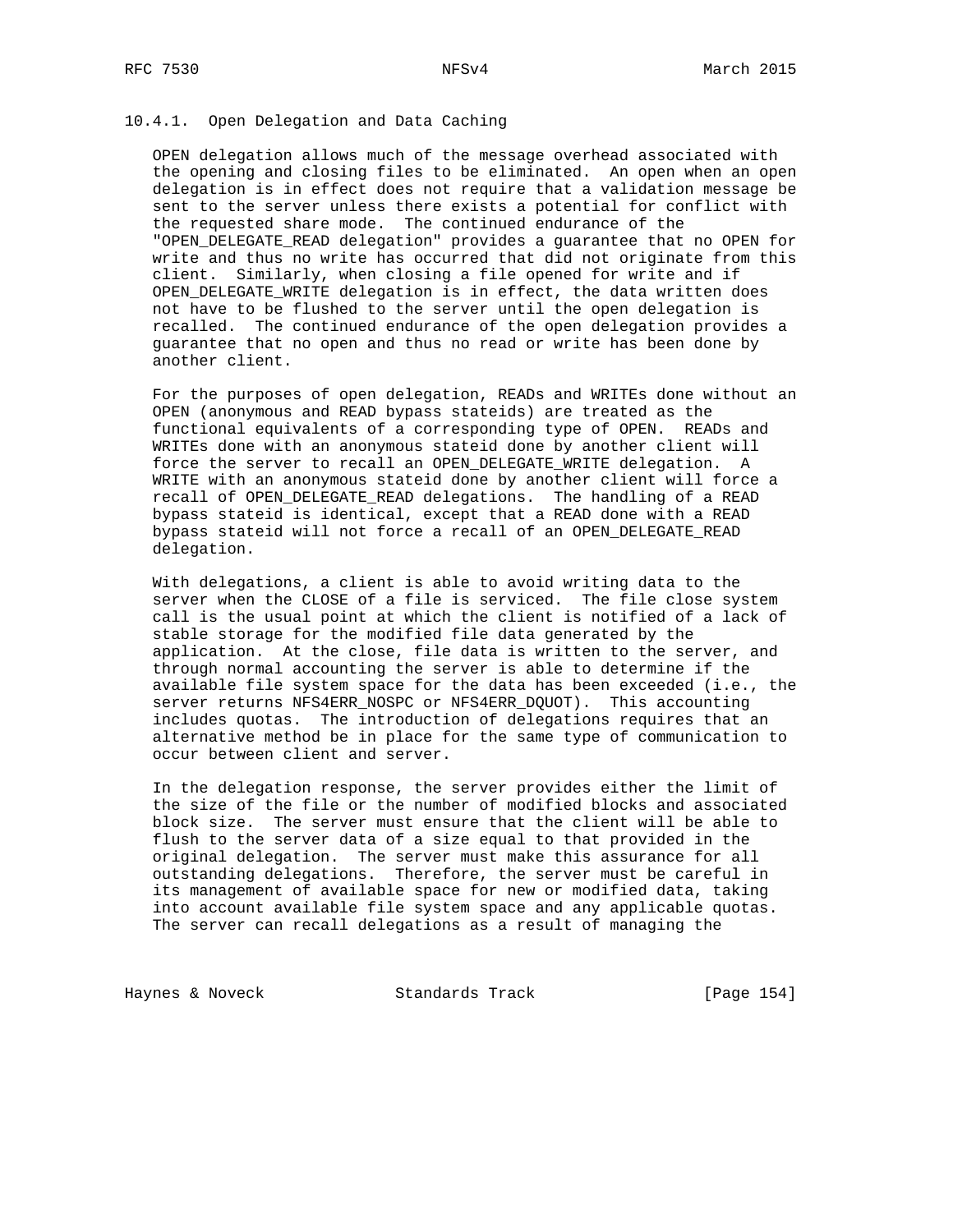available file system space. The client should abide by the server's state space limits for delegations. If the client exceeds the stated limits for the delegation, the server's behavior is undefined.

 Based on server conditions, quotas, or available file system space, the server may grant OPEN\_DELEGATE\_WRITE delegations with very restrictive space limitations. The limitations may be defined in a way that will always force modified data to be flushed to the server on close.

 With respect to authentication, flushing modified data to the server after a CLOSE has occurred may be problematic. For example, the user of the application may have logged off the client, and unexpired authentication credentials may not be present. In this case, the client may need to take special care to ensure that local unexpired credentials will in fact be available. One way that this may be accomplished is by tracking the expiration time of credentials and flushing data well in advance of their expiration.

10.4.2. Open Delegation and File Locks

 When a client holds an OPEN\_DELEGATE\_WRITE delegation, lock operations may be performed locally. This includes those required for mandatory file locking. This can be done since the delegation implies that there can be no conflicting locks. Similarly, all of the revalidations that would normally be associated with obtaining locks and the flushing of data associated with the releasing of locks need not be done.

 When a client holds an OPEN\_DELEGATE\_READ delegation, lock operations are not performed locally. All lock operations, including those requesting non-exclusive locks, are sent to the server for resolution.

10.4.3. Handling of CB\_GETATTR

 The server needs to employ special handling for a GETATTR where the target is a file that has an OPEN\_DELEGATE\_WRITE delegation in effect. The reason for this is that the client holding the OPEN\_DELEGATE\_WRITE delegation may have modified the data, and the server needs to reflect this change to the second client that submitted the GETATTR. Therefore, the client holding the OPEN\_DELEGATE\_WRITE delegation needs to be interrogated. The server will use the CB\_GETATTR operation. The only attributes that the server can reliably query via CB\_GETATTR are size and change.

Haynes & Noveck Standards Track [Page 155]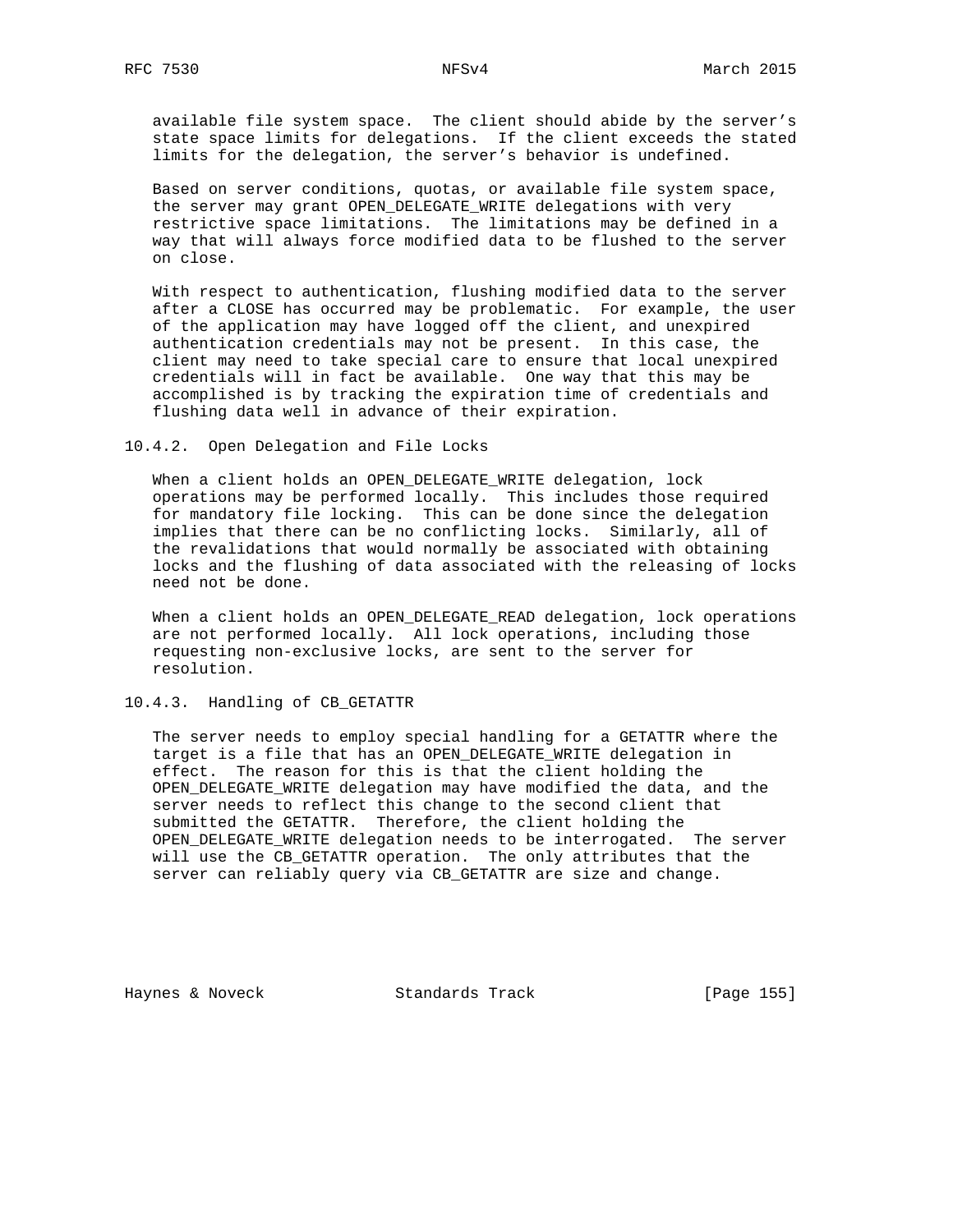Since CB\_GETATTR is being used to satisfy another client's GETATTR request, the server only needs to know if the client holding the delegation has a modified version of the file. If the client's copy of the delegated file is not modified (data or size), the server can satisfy the second client's GETATTR request from the attributes stored locally at the server. If the file is modified, the server only needs to know about this modified state. If the server determines that the file is currently modified, it will respond to the second client's GETATTR as if the file had been modified locally at the server.

 Since the form of the change attribute is determined by the server and is opaque to the client, the client and server need to agree on a method of communicating the modified state of the file. For the size attribute, the client will report its current view of the file size. For the change attribute, the handling is more involved.

 For the client, the following steps will be taken when receiving an OPEN\_DELEGATE\_WRITE delegation:

- o The value of the change attribute will be obtained from the server and cached. Let this value be represented by c.
- o The client will create a value greater than c that will be used for communicating that modified data is held at the client. Let this value be represented by d.
- o When the client is queried via CB\_GETATTR for the change attribute, it checks to see if it holds modified data. If the file is modified, the value d is returned for the change attribute value. If this file is not currently modified, the client returns the value c for the change attribute.

 For simplicity of implementation, the client MAY for each CB\_GETATTR return the same value d. This is true even if, between successive CB\_GETATTR operations, the client again modifies in the file's data or metadata in its cache. The client can return the same value because the only requirement is that the client be able to indicate to the server that the client holds modified data. Therefore, the value of d may always be c + 1.

 While the change attribute is opaque to the client in the sense that it has no idea what units of time, if any, the server is counting change with, it is not opaque in that the client has to treat it as an unsigned integer, and the server has to be able to see the results of the client's changes to that integer. Therefore, the server MUST encode the change attribute in network byte order when sending it to the client. The client MUST decode it from network byte order to its

Haynes & Noveck Standards Track [Page 156]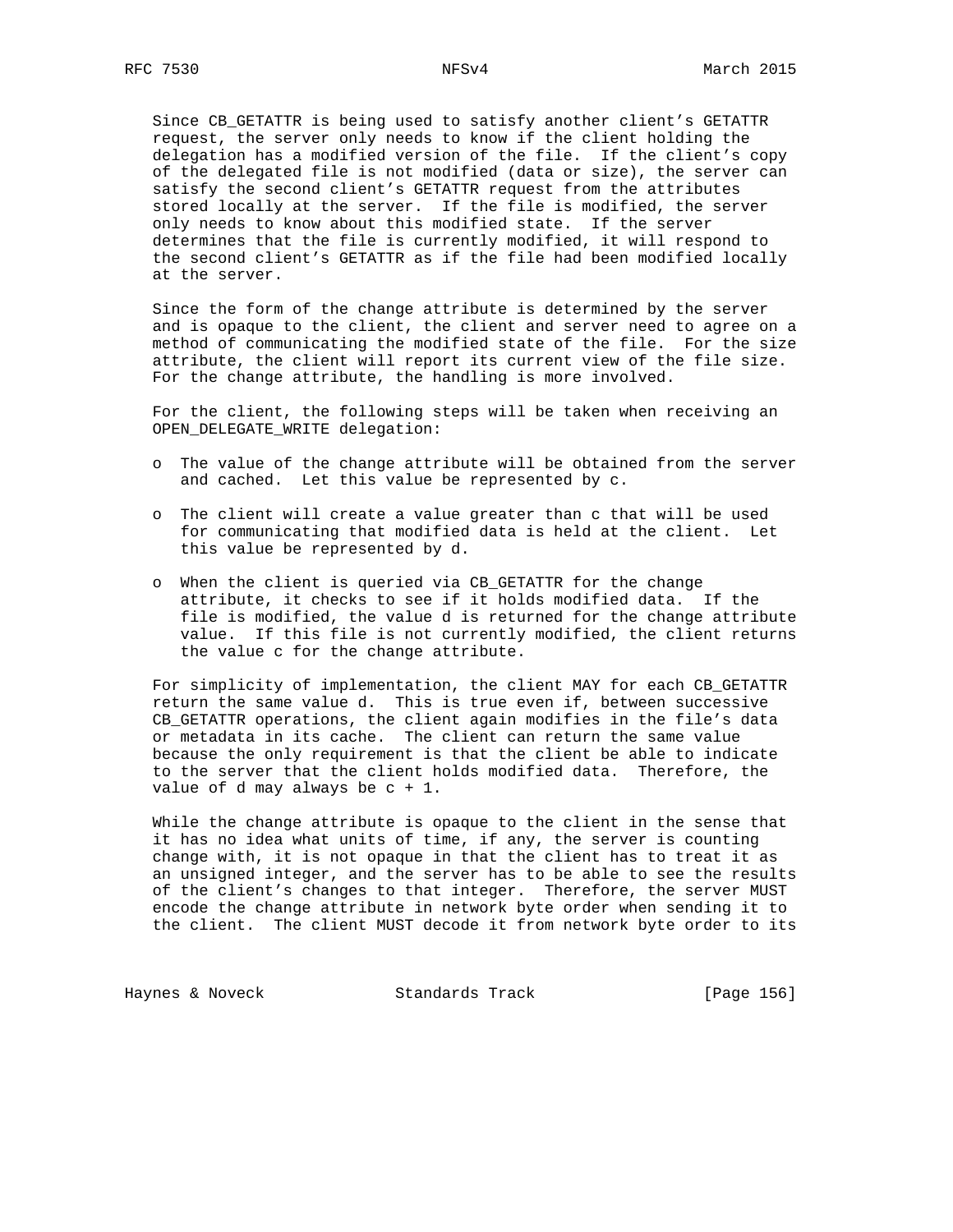native order when receiving it, and the client MUST encode it in network byte order when sending it to the server. For this reason, the change attribute is defined as an unsigned integer rather than an opaque array of bytes.

 For the server, the following steps will be taken when providing an OPEN\_DELEGATE\_WRITE delegation:

- o Upon providing an OPEN\_DELEGATE\_WRITE delegation, the server will cache a copy of the change attribute in the data structure it uses to record the delegation. Let this value be represented by sc.
- o When a second client sends a GETATTR operation on the same file to the server, the server obtains the change attribute from the first client. Let this value be cc.
- o If the value cc is equal to sc, the file is not modified and the server returns the current values for change, time\_metadata, and time\_modify (for example) to the second client.
- o If the value cc is NOT equal to sc, the file is currently modified at the first client and most likely will be modified at the server at a future time. The server then uses its current time to construct attribute values for time\_metadata and time\_modify. A new value of sc, which we will call nsc, is computed by the server, such that nsc >=  $sc + 1$ . The server then returns the constructed time\_metadata, time\_modify, and nsc values to the requester. The server replaces sc in the delegation record with nsc. To prevent the possibility of time\_modify, time\_metadata, and change from appearing to go backward (which would happen if the client holding the delegation fails to write its modified data to the server before the delegation is revoked or returned), the server SHOULD update the file's metadata record with the constructed attribute values. For reasons of reasonable performance, committing the constructed attribute values to stable storage is OPTIONAL.

 As discussed earlier in this section, the client MAY return the same cc value on subsequent CB\_GETATTR calls, even if the file was modified in the client's cache yet again between successive CB\_GETATTR calls. Therefore, the server must assume that the file has been modified yet again and MUST take care to ensure that the new nsc it constructs and returns is greater than the previous nsc it returned. An example implementation's delegation record would satisfy this mandate by including a boolean field (let us call it "modified") that is set to FALSE when the delegation is granted, and an sc value set at the time of grant to the change attribute value. The modified field would be set to TRUE the first time cc != sc and

Haynes & Noveck Standards Track [Page 157]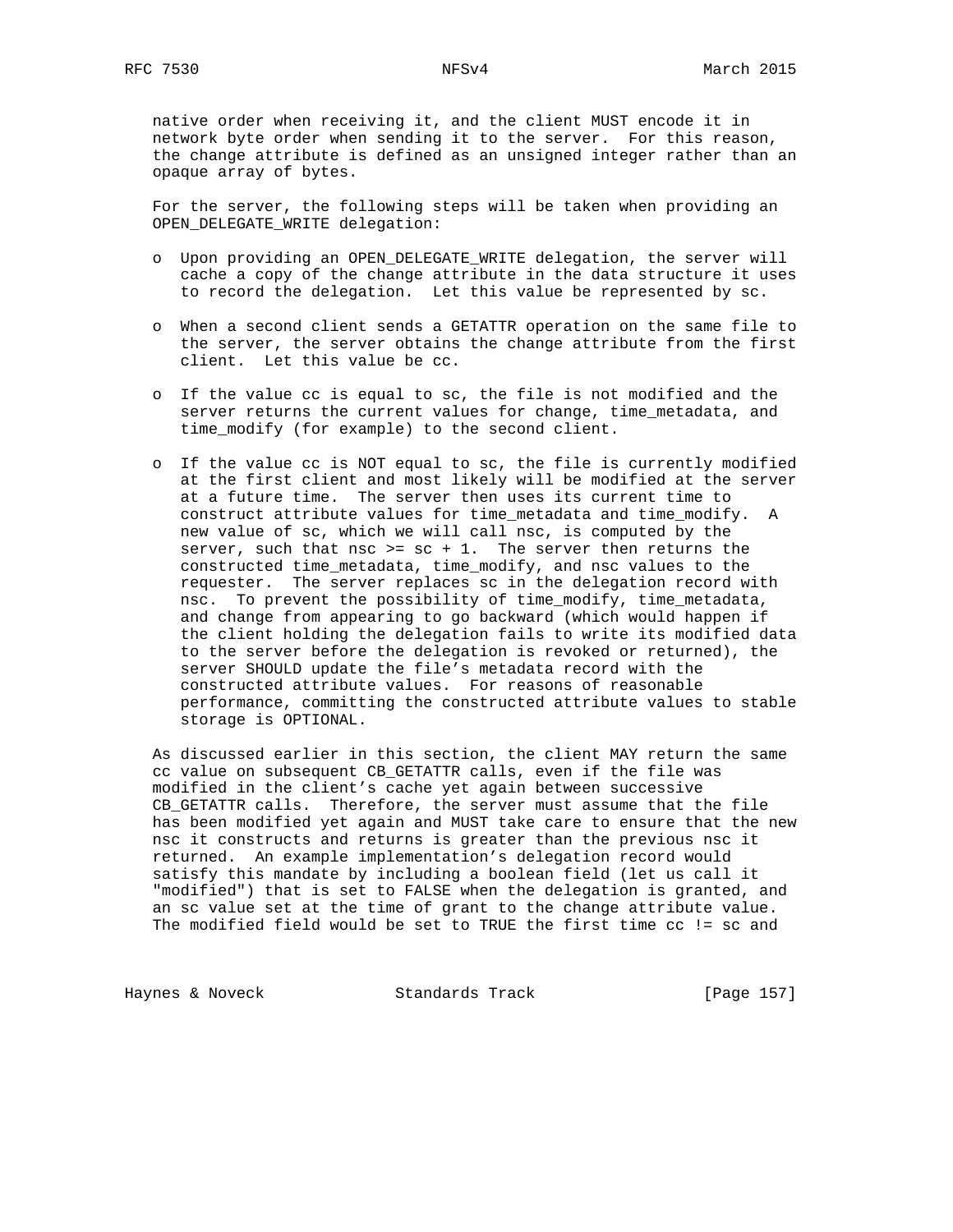would stay TRUE until the delegation is returned or revoked. The processing for constructing nsc, time\_modify, and time\_metadata would use this pseudo-code:

```
 if (!modified) {
    do CB_GETATTR for change and size;
   if (cc != sc) modified = TRUE;
} else {
   do CB_GETATTR for size;
}
if (modified) {
   sc = sc + 1;time modify = time metadata = current time;
   update sc, time_modify, time_metadata into file's metadata;
}
```
 This would return to the client (that sent GETATTR) the attributes it requested but would make sure that size comes from what CB\_GETATTR returned. The server would not update the file's metadata with the client's modified size.

 In the case that the file attribute size is different than the server's current value, the server treats this as a modification regardless of the value of the change attribute retrieved via CB\_GETATTR and responds to the second client as in the last step.

 This methodology resolves issues of clock differences between client and server and other scenarios where the use of CB\_GETATTR breaks down.

 It should be noted that the server is under no obligation to use CB\_GETATTR; therefore, the server MAY simply recall the delegation to avoid its use.

10.4.4. Recall of Open Delegation

The following events necessitate the recall of an open delegation:

- o Potentially conflicting OPEN request (or READ/WRITE done with "special" stateid)
- o SETATTR issued by another client

Haynes & Noveck Standards Track [Page 158]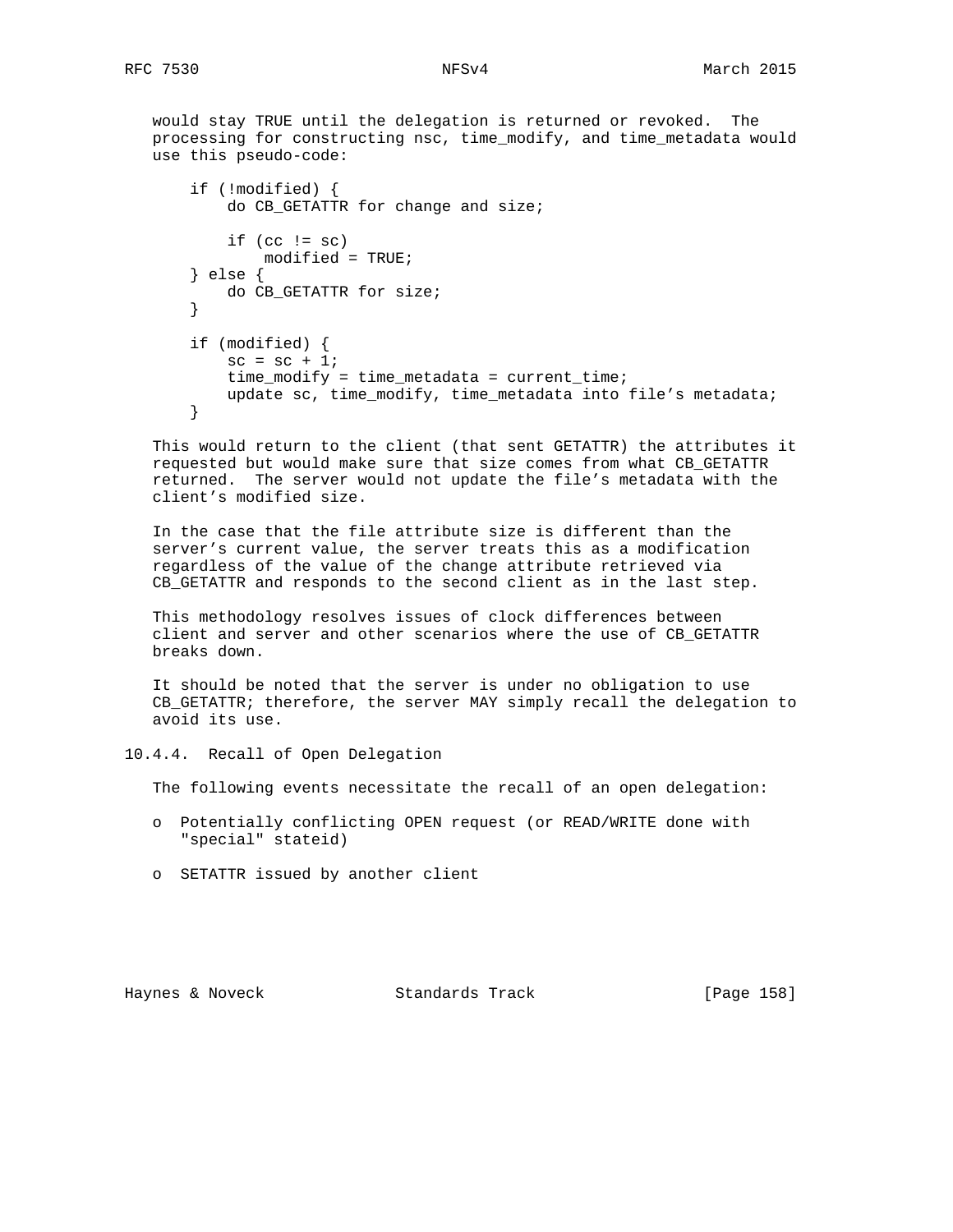- o REMOVE request for the file
- o RENAME request for the file as either source or target of the RENAME

 Whether a RENAME of a directory in the path leading to the file results in the recall of an open delegation depends on the semantics of the server file system. If that file system denies such RENAMEs when a file is open, the recall must be performed to determine whether the file in question is, in fact, open.

 In addition to the situations above, the server may choose to recall open delegations at any time if resource constraints make it advisable to do so. Clients should always be prepared for the possibility of a recall.

 When a client receives a recall for an open delegation, it needs to update state on the server before returning the delegation. These same updates must be done whenever a client chooses to return a delegation voluntarily. The following items of state need to be dealt with:

- o If the file associated with the delegation is no longer open and no previous CLOSE operation has been sent to the server, a CLOSE operation must be sent to the server.
- o If a file has other open references at the client, then OPEN operations must be sent to the server. The appropriate stateids will be provided by the server for subsequent use by the client since the delegation stateid will not longer be valid. These OPEN requests are done with the claim type of CLAIM\_DELEGATE\_CUR. This will allow the presentation of the delegation stateid so that the client can establish the appropriate rights to perform the OPEN. (See Section 16.16 for details.)
- o If there are granted file locks, the corresponding LOCK operations need to be performed. This applies to the OPEN\_DELEGATE\_WRITE delegation case only.
- o For an OPEN\_DELEGATE\_WRITE delegation, if at the time of the recall the file is not open for write, all modified data for the file must be flushed to the server. If the delegation had not existed, the client would have done this data flush before the CLOSE operation.
- o For an OPEN\_DELEGATE\_WRITE delegation, when a file is still open at the time of the recall, any modified data for the file needs to be flushed to the server.

Haynes & Noveck Standards Track [Page 159]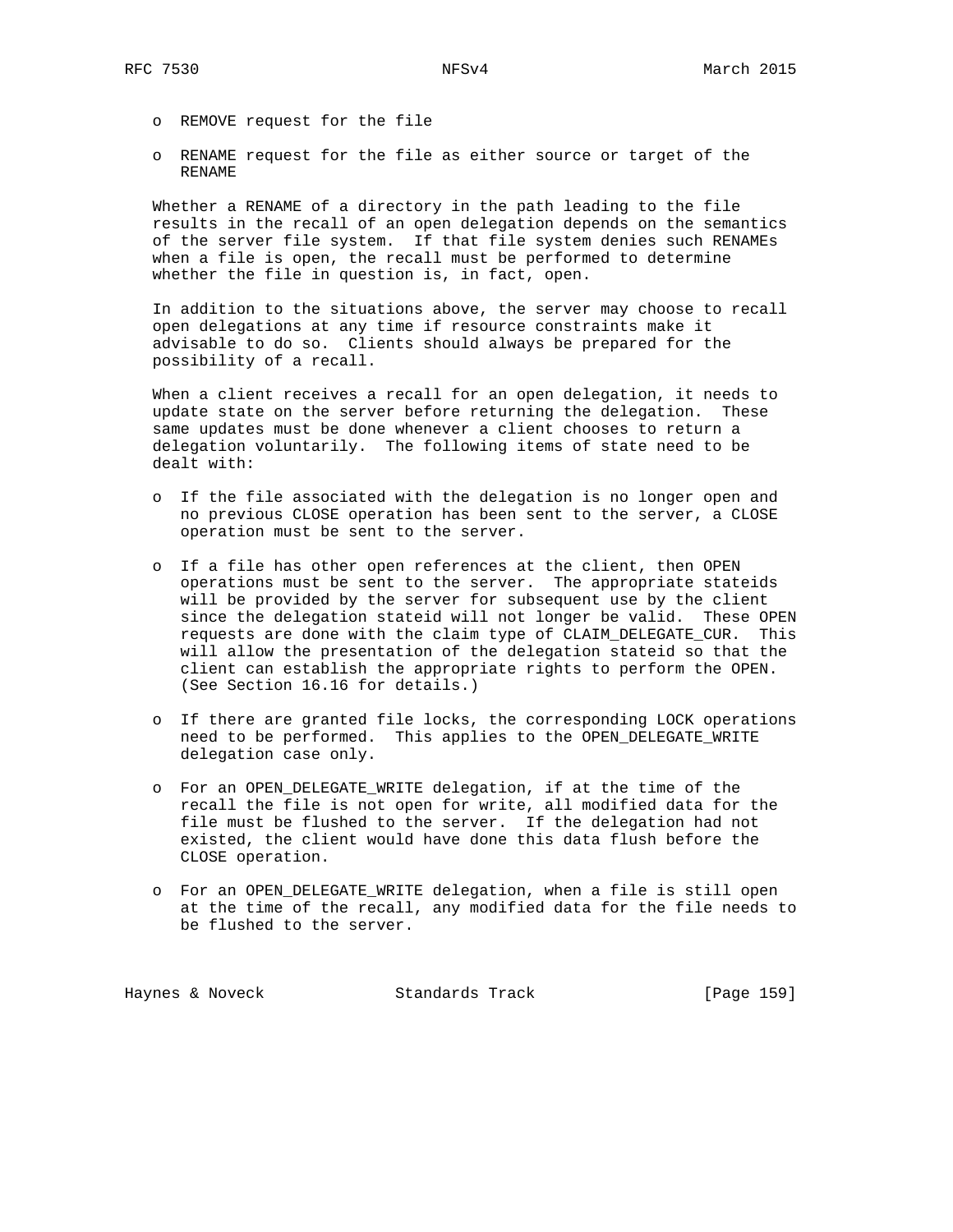o With the OPEN\_DELEGATE\_WRITE delegation in place, it is possible that the file was truncated during the duration of the delegation. For example, the truncation could have occurred as a result of an OPEN UNCHECKED4 with a size attribute value of zero. Therefore, if a truncation of the file has occurred and this operation has not been propagated to the server, the truncation must occur before any modified data is written to the server.

 In the case of an OPEN\_DELEGATE\_WRITE delegation, file locking imposes some additional requirements. To precisely maintain the associated invariant, it is required to flush any modified data in any region for which a write lock was released while the OPEN DELEGATE WRITE delegation was in effect. However, because the OPEN\_DELEGATE\_WRITE delegation implies no other locking by other clients, a simpler implementation is to flush all modified data for the file (as described just above) if any write lock has been released while the OPEN\_DELEGATE\_WRITE delegation was in effect.

 An implementation need not wait until delegation recall (or deciding to voluntarily return a delegation) to perform any of the above actions, if implementation considerations (e.g., resource availability constraints) make that desirable. Generally, however, the fact that the actual open state of the file may continue to change makes it not worthwhile to send information about opens and closes to the server, except as part of delegation return. Only in the case of closing the open that resulted in obtaining the delegation would clients be likely to do this early, since, in that case, the close once done will not be undone. Regardless of the client's choices on scheduling these actions, all must be performed before the delegation is returned, including (when applicable) the close that corresponds to the open that resulted in the delegation. These actions can be performed either in previous requests or in previous operations in the same COMPOUND request.

10.4.5. OPEN Delegation Race with CB\_RECALL

 The server informs the client of a recall via a CB\_RECALL. A race case that may develop is when the delegation is immediately recalled before the COMPOUND that established the delegation is returned to the client. As the CB\_RECALL provides both a stateid and a filehandle for which the client has no mapping, it cannot honor the recall attempt. At this point, the client has two choices: either do not respond or respond with NFS4ERR\_BADHANDLE. If it does not respond, then it runs the risk of the server deciding to not grant it further delegations.

Haynes & Noveck Standards Track [Page 160]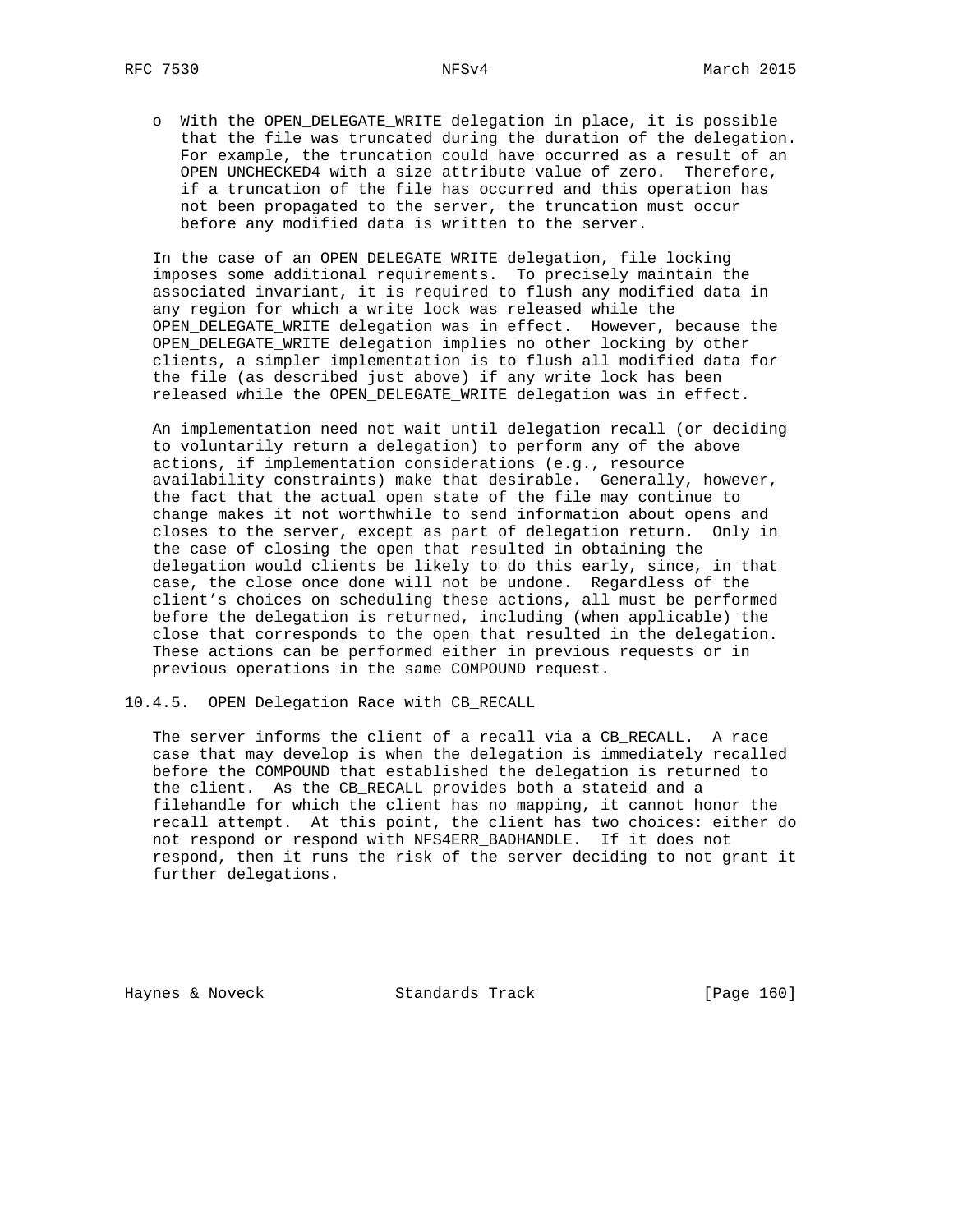If instead it does reply with NFS4ERR\_BADHANDLE, then both the client and the server might be able to detect that a race condition is occurring. The client can keep a list of pending delegations. When it receives a CB\_RECALL for an unknown delegation, it can cache the stateid and filehandle on a list of pending recalls. When it is provided with a delegation, it would only use it if it was not on the pending recall list. Upon the next CB\_RECALL, it could immediately return the delegation.

 In turn, the server can keep track of when it issues a delegation and assume that if a client responds to the CB\_RECALL with an NFS4ERR\_BADHANDLE, then the client has yet to receive the delegation. The server SHOULD give the client a reasonable time both to get this delegation and to return it before revoking the delegation. Unlike a failed callback path, the server should periodically probe the client with CB\_RECALL to see if it has received the delegation and is ready to return it.

 When the server finally determines that enough time has elapsed, it SHOULD revoke the delegation and it SHOULD NOT revoke the lease. During this extended recall process, the server SHOULD be renewing the client lease. The intent here is that the client not pay too onerous a burden for a condition caused by the server.

10.4.6. Clients That Fail to Honor Delegation Recalls

 A client may fail to respond to a recall for various reasons, such as a failure of the callback path from the server to the client. The client may be unaware of a failure in the callback path. This lack of awareness could result in the client finding out long after the failure that its delegation has been revoked, and another client has modified the data for which the client had a delegation. This is especially a problem for the client that held an OPEN\_DELEGATE\_WRITE delegation.

 The server also has a dilemma in that the client that fails to respond to the recall might also be sending other NFS requests, including those that renew the lease before the lease expires. Without returning an error for those lease-renewing operations, the server leads the client to believe that the delegation it has is in force.

Haynes & Noveck Standards Track [Page 161]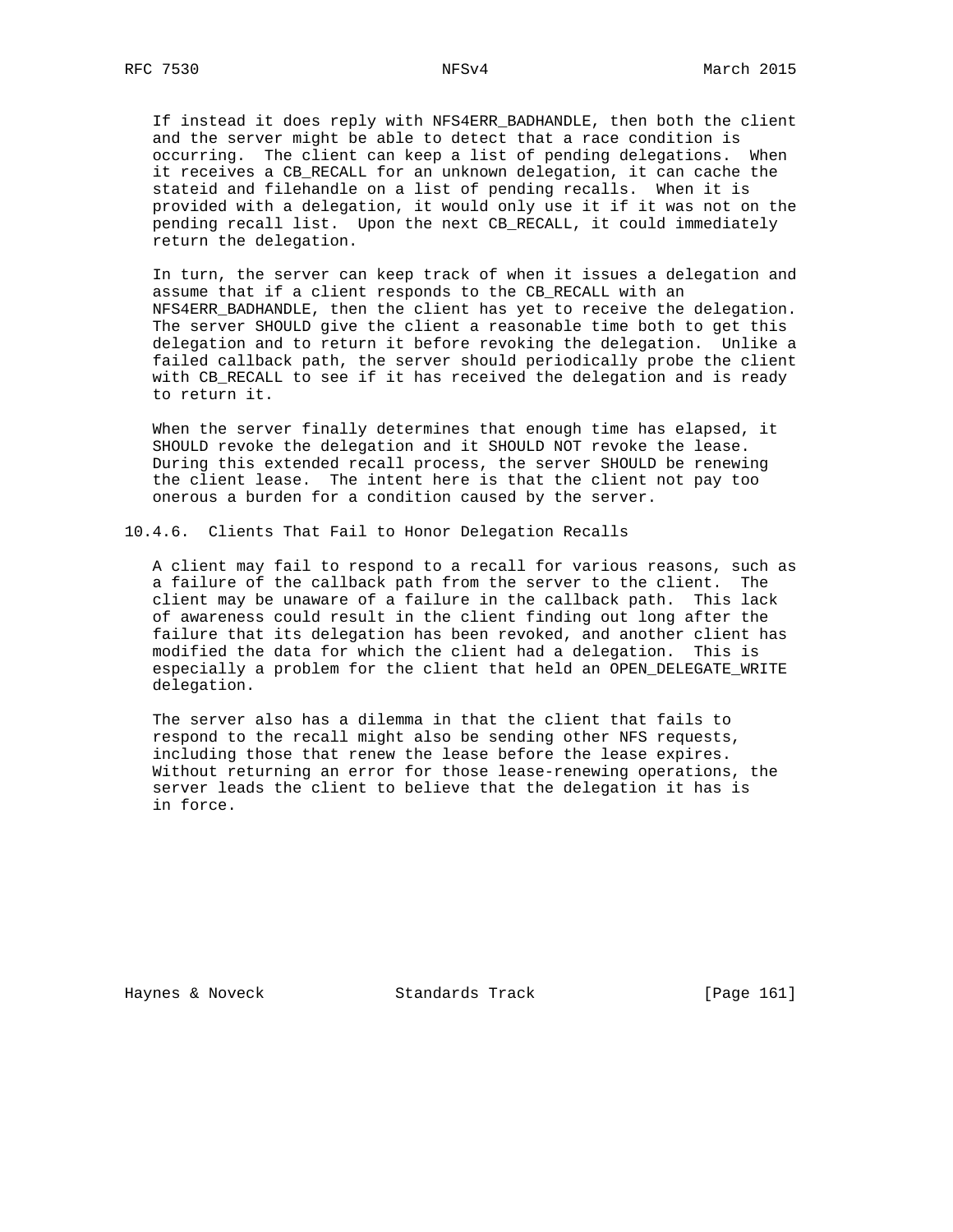This difficulty is solved by the following rules:

- o When the callback path is down, the server MUST NOT revoke the delegation if one of the following occurs:
	- \* The client has issued a RENEW operation, and the server has returned an NFS4ERR\_CB\_PATH\_DOWN error. The server MUST renew the lease for any byte-range locks and share reservations the client has that the server has known about (as opposed to those locks and share reservations the client has established but not yet sent to the server, due to the delegation). The server SHOULD give the client a reasonable time to return its delegations to the server before revoking the client's delegations.
	- \* The client has not issued a RENEW operation for some period of time after the server attempted to recall the delegation. This period of time MUST NOT be less than the value of the lease\_time attribute.
- o When the client holds a delegation, it cannot rely on operations, except for RENEW, that take a stateid, to renew delegation leases across callback path failures. The client that wants to keep delegations in force across callback path failures must use RENEW to do so.

## 10.4.7. Delegation Revocation

 At the point a delegation is revoked, if there are associated opens on the client, the applications holding these opens need to be notified. This notification usually occurs by returning errors for READ/WRITE operations or when a close is attempted for the open file.

 If no opens exist for the file at the point the delegation is revoked, then notification of the revocation is unnecessary. However, if there is modified data present at the client for the file, the user of the application should be notified. Unfortunately, it may not be possible to notify the user since active applications may not be present at the client. See Section 10.5.1 for additional details.

### 10.5. Data Caching and Revocation

 When locks and delegations are revoked, the assumptions upon which successful caching depend are no longer guaranteed. For any locks or share reservations that have been revoked, the corresponding owner needs to be notified. This notification includes applications with a file open that has a corresponding delegation that has been revoked.

Haynes & Noveck Standards Track [Page 162]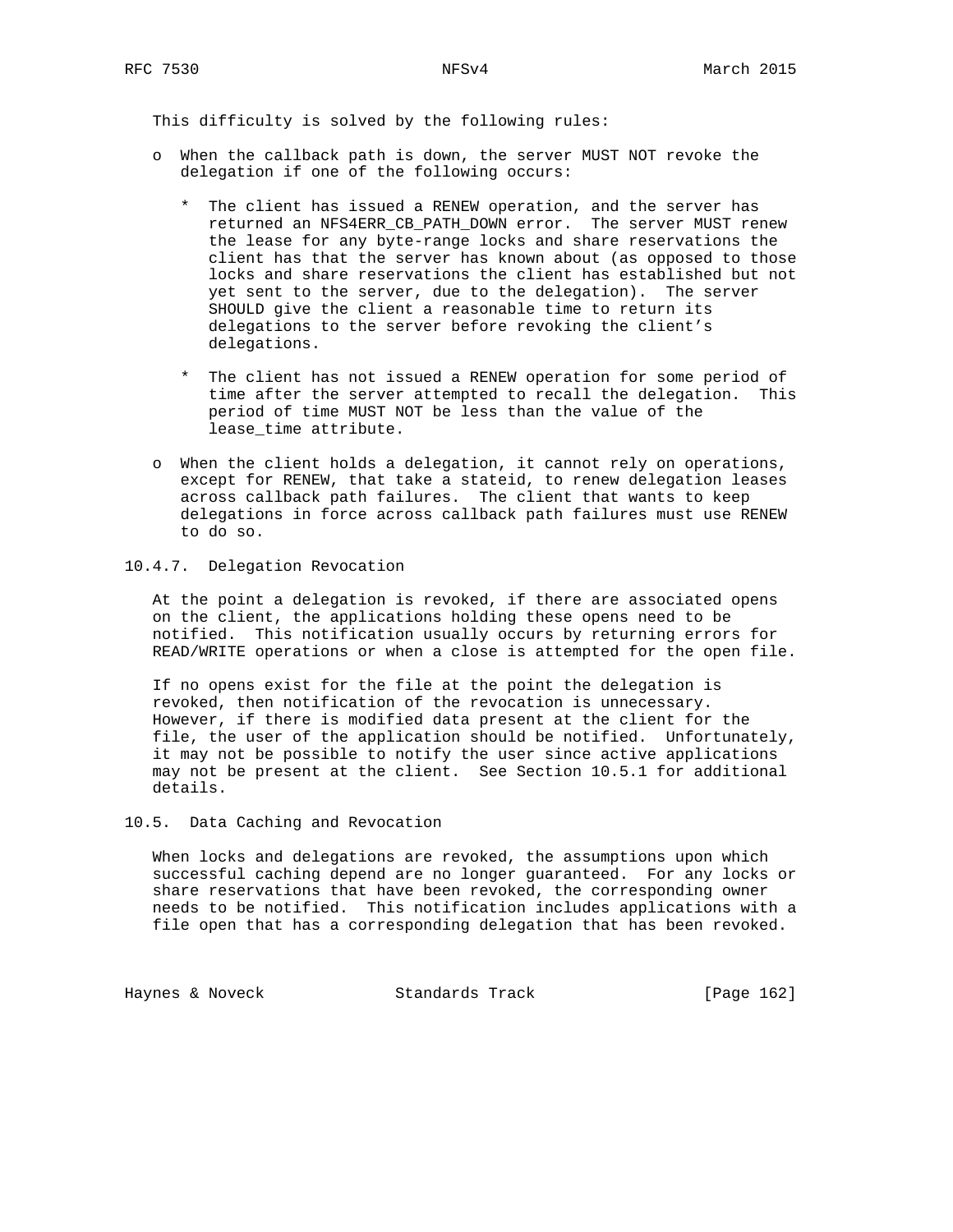Cached data associated with the revocation must be removed from the client. In the case of modified data existing in the client's cache, that data must be removed from the client without it being written to the server. As mentioned, the assumptions made by the client are no longer valid at the point when a lock or delegation has been revoked. For example, another client may have been granted a conflicting lock after the revocation of the lock at the first client. Therefore, the data within the lock range may have been modified by the other client. Obviously, the first client is unable to guarantee to the application what has occurred to the file in the case of revocation.

 Notification to a lock-owner will in many cases consist of simply returning an error on the next and all subsequent READs/WRITEs to the open file or on the close. Where the methods available to a client make such notification impossible because errors for certain operations may not be returned, more drastic action, such as signals or process termination, may be appropriate. The justification for this is that an invariant on which an application depends may be violated. Depending on how errors are typically treated for the client operating environment, further levels of notification, including logging, console messages, and GUI pop-ups, may be appropriate.

10.5.1. Revocation Recovery for Write Open Delegation

 Revocation recovery for an OPEN\_DELEGATE\_WRITE delegation poses the special issue of modified data in the client cache while the file is not open. In this situation, any client that does not flush modified data to the server on each close must ensure that the user receives appropriate notification of the failure as a result of the revocation. Since such situations may require human action to correct problems, notification schemes in which the appropriate user or administrator is notified may be necessary. Logging and console messages are typical examples.

 If there is modified data on the client, it must not be flushed normally to the server. A client may attempt to provide a copy of the file data as modified during the delegation under a different name in the file system namespace to ease recovery. Note that when the client can determine that the file has not been modified by any other client, or when the client has a complete cached copy of the file in question, such a saved copy of the client's view of the file may be of particular value for recovery. In other cases, recovery using a copy of the file, based partially on the client's cached data and partially on the server copy as modified by other clients, will be anything but straightforward, so clients may avoid saving file contents in these situations or mark the results specially to warn users of possible problems.

Haynes & Noveck Standards Track [Page 163]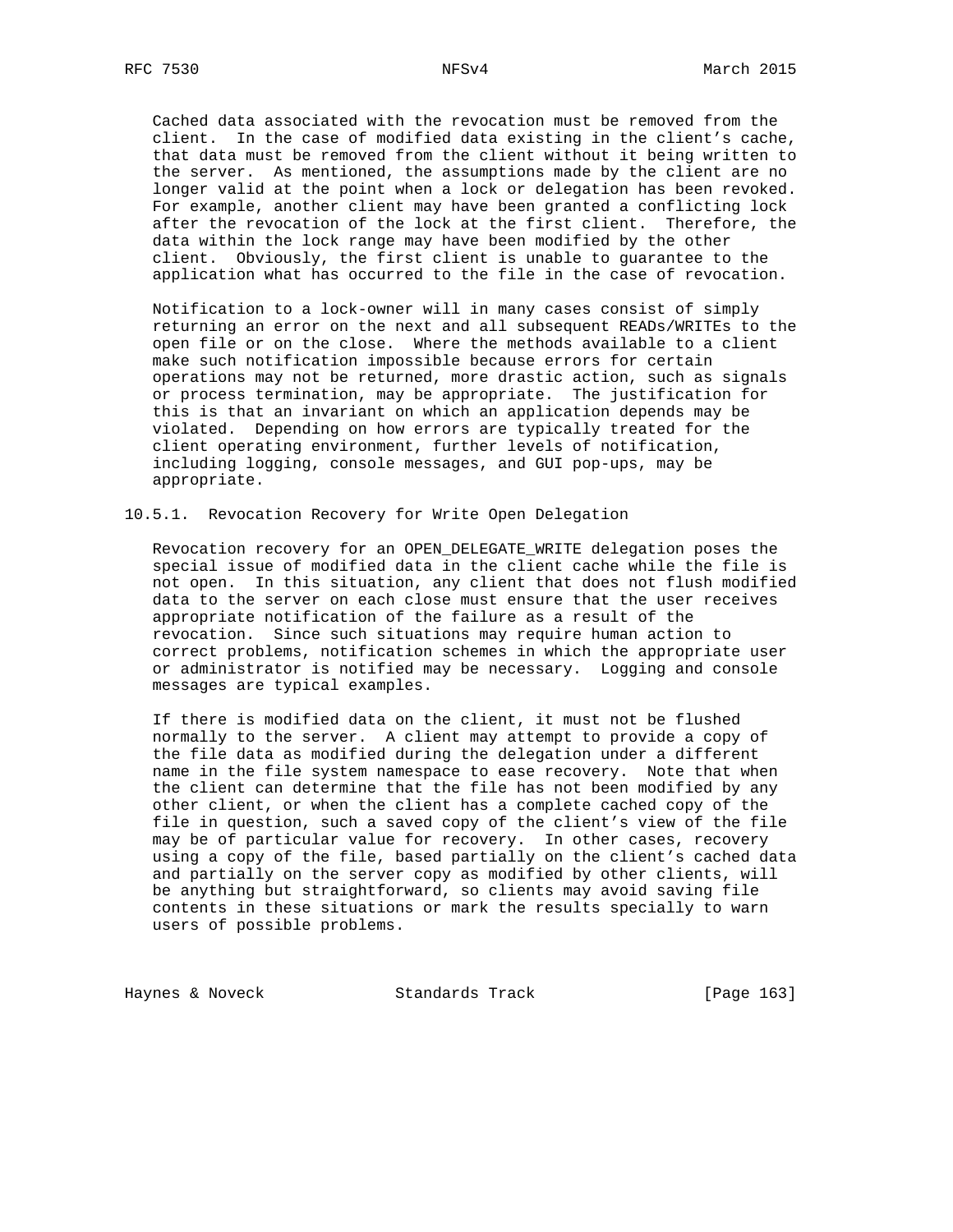The saving of such modified data in delegation revocation situations may be limited to files of a certain size or might be used only when sufficient disk space is available within the target file system. Such saving may also be restricted to situations when the client has sufficient buffering resources to keep the cached copy available until it is properly stored to the target file system.

### 10.6. Attribute Caching

 The attributes discussed in this section do not include named attributes. Individual named attributes are analogous to files, and caching of the data for these needs to be handled just as data caching is for regular files. Similarly, LOOKUP results from an OPENATTR directory are to be cached on the same basis as any other pathnames and similarly for directory contents.

 Clients may cache file attributes obtained from the server and use them to avoid subsequent GETATTR requests. This cache is write through caching in that any modifications to the file attributes are always done by means of requests to the server, which means the modifications should not be done locally and should not be cached. Exceptions to this are modifications to attributes that are intimately connected with data caching. Therefore, extending a file by writing data to the local data cache is reflected immediately in the size as seen on the client without this change being immediately reflected on the server. Normally, such changes are not propagated directly to the server, but when the modified data is flushed to the server, analogous attribute changes are made on the server. When open delegation is in effect, the modified attributes may be returned to the server in the response to a CB\_GETATTR call.

 The result of local caching of attributes is that the attribute caches maintained on individual clients will not be coherent. Changes made in one order on the server may be seen in a different order on one client and in a third order on a different client.

 The typical file system application programming interfaces do not provide means to atomically modify or interrogate attributes for multiple files at the same time. The following rules provide an environment where the potential incoherency mentioned above can be reasonably managed. These rules are derived from the practice of previous NFS protocols.

 o All attributes for a given file (per-fsid attributes excepted) are cached as a unit at the client so that no non-serializability can arise within the context of a single file.

Haynes & Noveck Standards Track [Page 164]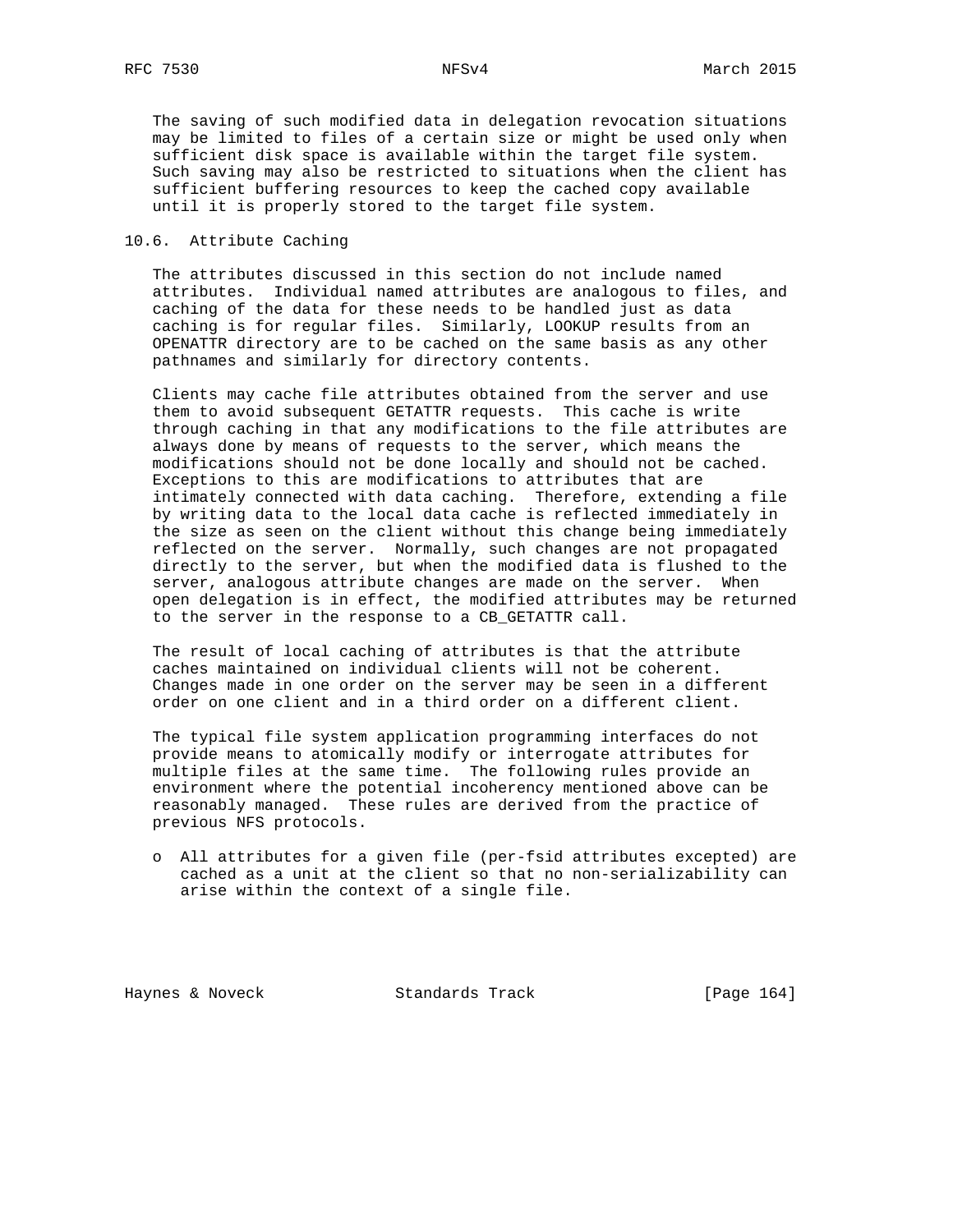- o An upper time boundary is maintained on how long a client cache entry can be kept without being refreshed from the server.
- o When operations are performed that modify attributes at the server, the updated attribute set is requested as part of the containing RPC. This includes directory operations that update attributes indirectly. This is accomplished by following the modifying operation with a GETATTR operation and then using the results of the GETATTR to update the client's cached attributes.

 Note that if the full set of attributes to be cached is requested by READDIR, the results can be cached by the client on the same basis as attributes obtained via GETATTR.

 A client may validate its cached version of attributes for a file by only fetching both the change and time\_access attributes and assuming that if the change attribute has the same value as it did when the attributes were cached, then no attributes other than time\_access have changed. The time\_access attribute is also fetched because many servers operate in environments where the operation that updates change does not update time\_access. For example, POSIX file semantics do not update access time when a file is modified by the write system call. Therefore, the client that wants a current time\_access value should fetch it with change during the attribute cache validation processing and update its cached time\_access.

 The client may maintain a cache of modified attributes for those attributes intimately connected with data of modified regular files (size, time\_modify, and change). Other than those three attributes, the client MUST NOT maintain a cache of modified attributes. Instead, attribute changes are immediately sent to the server.

 In some operating environments, the equivalent to time\_access is expected to be implicitly updated by each read of the content of the file object. If an NFS client is caching the content of a file object, whether it is a regular file, directory, or symbolic link, the client SHOULD NOT update the time\_access attribute (via SETATTR or a small READ or READDIR request) on the server with each read that is satisfied from cache. The reason is that this can defeat the performance benefits of caching content, especially since an explicit SETATTR of time\_access may alter the change attribute on the server. If the change attribute changes, clients that are caching the content will think the content has changed and will re-read unmodified data from the server. Nor is the client encouraged to maintain a modified version of time\_access in its cache, since this would mean that the client either will eventually have to write the access time to the server with bad performance effects or would never update the server's time\_access, thereby resulting in a situation where an

Haynes & Noveck Standards Track [Page 165]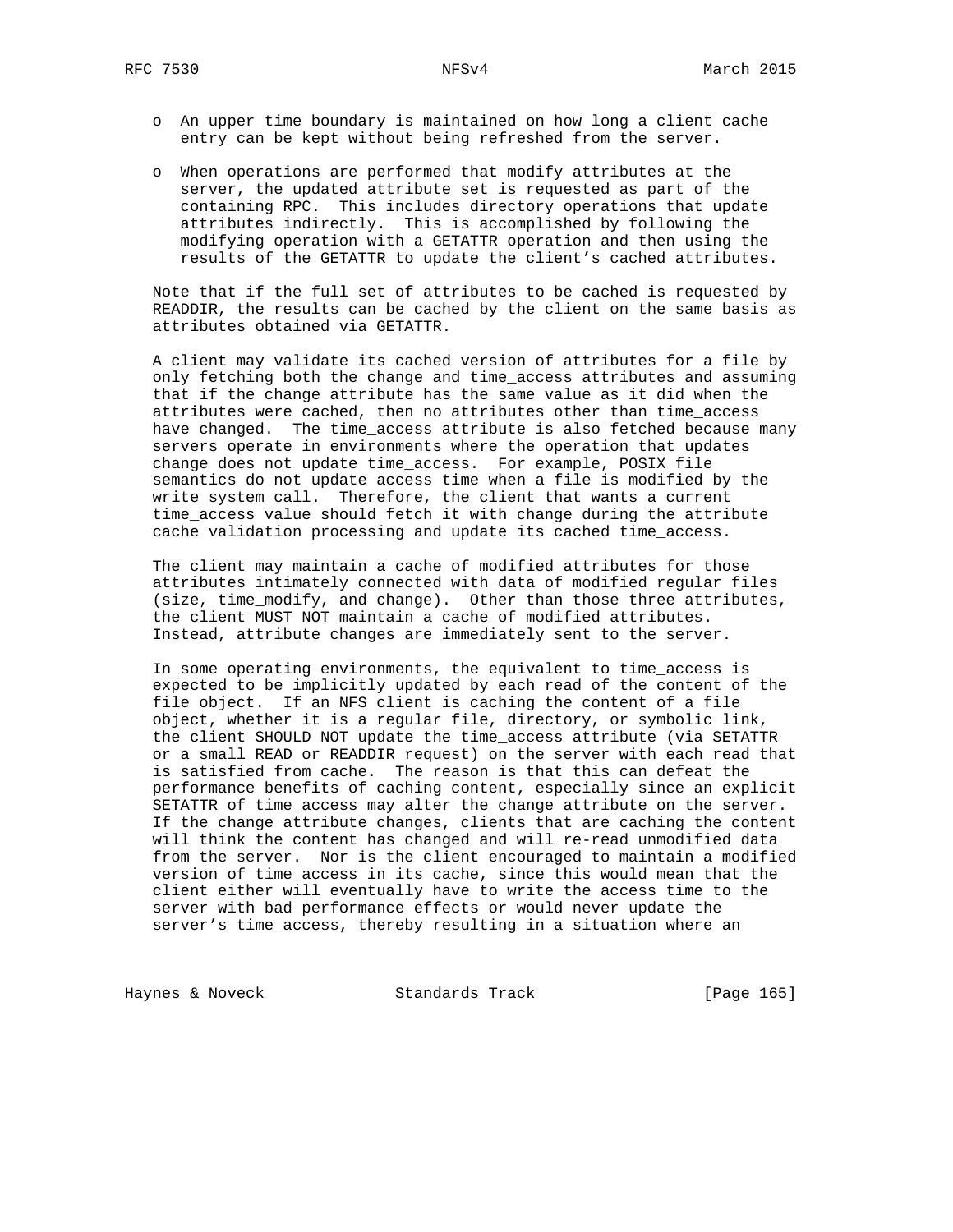application that caches access time between a close and open of the same file observes the access time oscillating between the past and present. The time\_access attribute always means the time of last access to a file by a READ that was satisfied by the server. This way, clients will tend to see only time\_access changes that go forward in time.

10.7. Data and Metadata Caching and Memory-Mapped Files

 Some operating environments include the capability for an application to map a file's content into the application's address space. Each time the application accesses a memory location that corresponds to a block that has not been loaded into the address space, a page fault occurs and the file is read (or if the block does not exist in the file, the block is allocated and then instantiated in the application's address space).

 As long as each memory-mapped access to the file requires a page fault, the relevant attributes of the file that are used to detect access and modification (time\_access, time\_metadata, time\_modify, and change) will be updated. However, in many operating environments, when page faults are not required, these attributes will not be updated on reads or updates to the file via memory access (regardless of whether the file is a local file or is being accessed remotely). A client or server MAY fail to update attributes of a file that is being accessed via memory-mapped I/O. This has several implications:

- o If there is an application on the server that has memory mapped a file that a client is also accessing, the client may not be able to get a consistent value of the change attribute to determine whether its cache is stale or not. A server that knows that the file is memory mapped could always pessimistically return updated values for change so as to force the application to always get the most up-to-date data and metadata for the file. However, due to the negative performance implications of this, such behavior is OPTIONAL.
- o If the memory-mapped file is not being modified on the server and instead is just being read by an application via the memory-mapped interface, the client will not see an updated time\_access attribute. However, in many operating environments, neither will any process running on the server. Thus, NFS clients are at no disadvantage with respect to local processes.
- o If there is another client that is memory mapping the file and if that client is holding an OPEN DELEGATE WRITE delegation, the same set of issues as discussed in the previous two bullet items apply. So, when a server does a CB\_GETATTR to a file that the client has

Haynes & Noveck Standards Track [Page 166]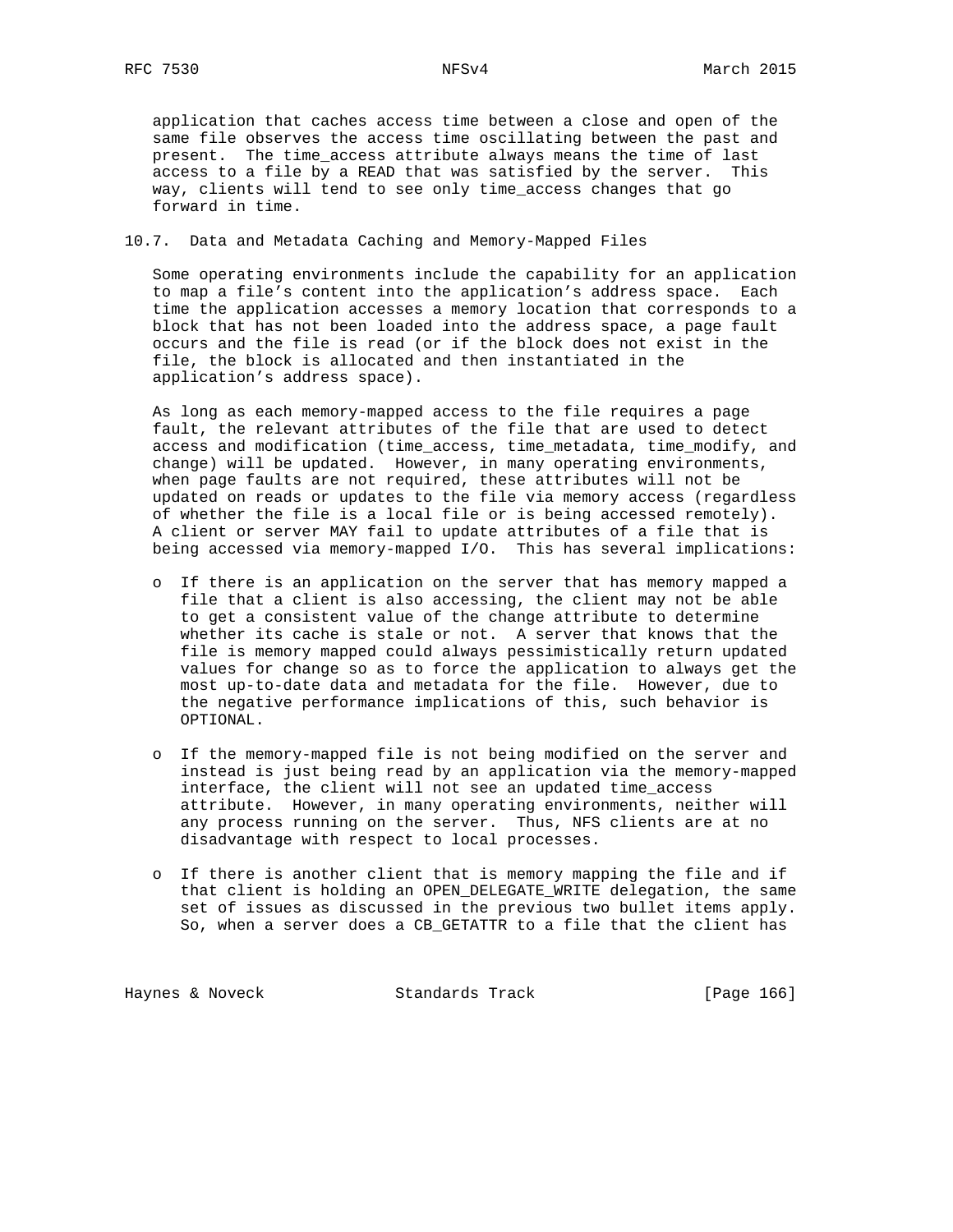modified in its cache, the response from CB\_GETATTR will not necessarily be accurate. As discussed earlier, the client's obligation is to report that the file has been modified since the delegation was granted, not whether it has been modified again between successive CB\_GETATTR calls, and the server MUST assume that any file the client has modified in cache has been modified again between successive CB\_GETATTR calls. Depending on the nature of the client's memory management system, this weak obligation may not be possible. A client MAY return stale information in CB\_GETATTR whenever the file is memory mapped.

- o The mixture of memory mapping and file locking on the same file is problematic. Consider the following scenario, where the page size on each client is 8192 bytes.
	- \* Client A memory maps first page (8192 bytes) of file X.
	- \* Client B memory maps first page (8192 bytes) of file X.
	- \* Client A write locks first 4096 bytes.
	- \* Client B write locks second 4096 bytes.
	- \* Client A, via a STORE instruction, modifies part of its locked region.
	- \* Simultaneous to client A, client B issues a STORE on part of its locked region.

 Here, the challenge is for each client to resynchronize to get a correct view of the first page. In many operating environments, the virtual memory management systems on each client only know a page is modified, not that a subset of the page corresponding to the respective lock regions has been modified. So it is not possible for each client to do the right thing, which is to only write to the server that portion of the page that is locked. For example, if client A simply writes out the page, and then client B writes out the page, client A's data is lost.

 Moreover, if mandatory locking is enabled on the file, then we have a different problem. When clients A and B issue the STORE instructions, the resulting page faults require a byte-range lock on the entire page. Each client then tries to extend their locked range to the entire page, which results in a deadlock.

 Communicating the NFS4ERR\_DEADLOCK error to a STORE instruction is difficult at best.

Haynes & Noveck Standards Track [Page 167]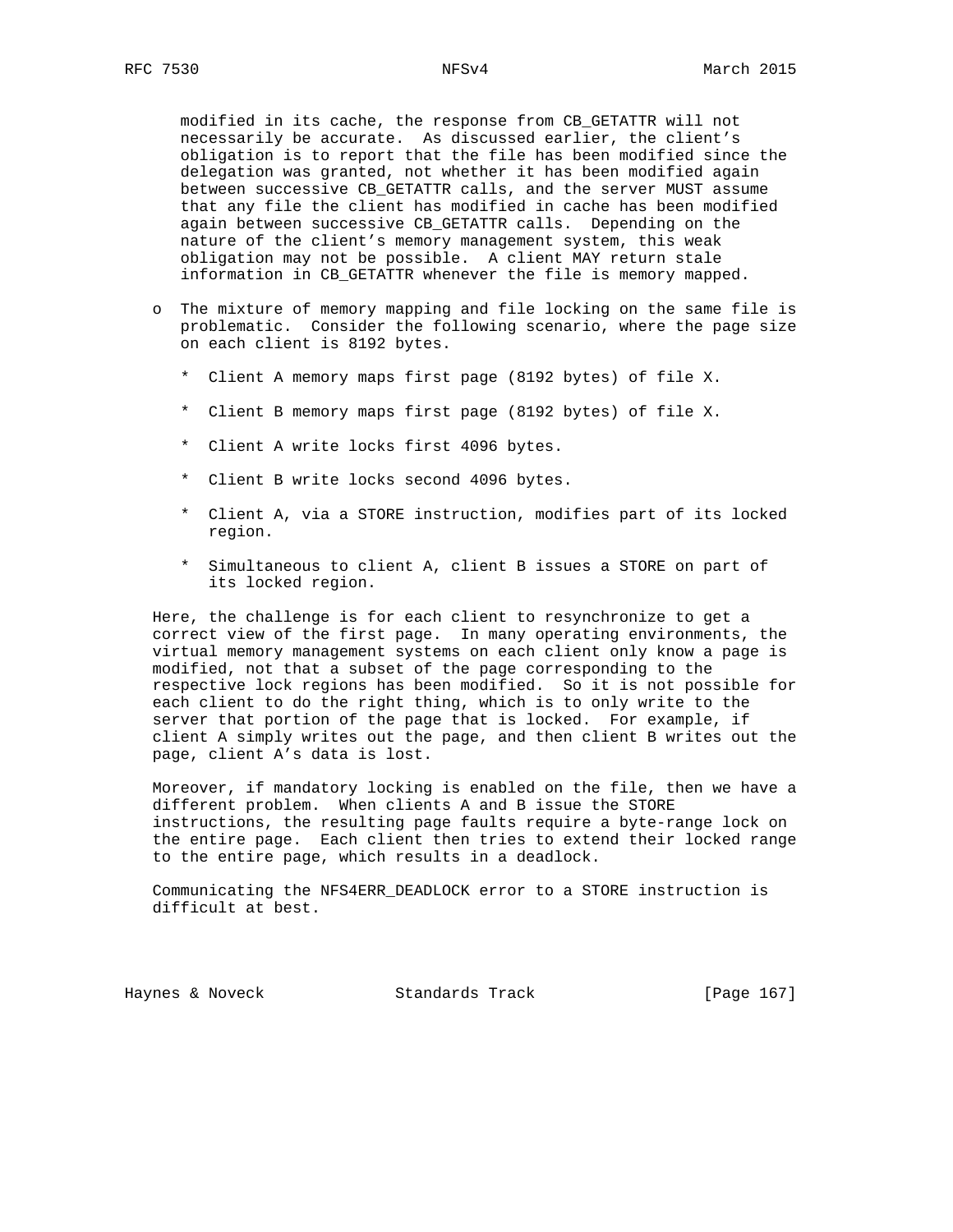If a client is locking the entire memory-mapped file, there is no problem with advisory or mandatory byte-range locking, at least until the client unlocks a region in the middle of the file.

Given the above issues, the following are permitted:

- o Clients and servers MAY deny memory mapping a file they know there are byte-range locks for.
- o Clients and servers MAY deny a byte-range lock on a file they know is memory mapped.
- o A client MAY deny memory mapping a file that it knows requires mandatory locking for I/O. If mandatory locking is enabled after the file is opened and mapped, the client MAY deny the application further access to its mapped file.

#### 10.8. Name Caching

 The results of LOOKUP and READDIR operations may be cached to avoid the cost of subsequent LOOKUP operations. Just as in the case of attribute caching, inconsistencies may arise among the various client caches. To mitigate the effects of these inconsistencies and given the context of typical file system APIs, an upper time boundary is maintained on how long a client name cache entry can be kept without verifying that the entry has not been made invalid by a directory change operation performed by another client.

 When a client is not making changes to a directory for which there exist name cache entries, the client needs to periodically fetch attributes for that directory to ensure that it is not being modified. After determining that no modification has occurred, the expiration time for the associated name cache entries may be updated to be the current time plus the name cache staleness bound.

 When a client is making changes to a given directory, it needs to determine whether there have been changes made to the directory by other clients. It does this by using the change attribute as reported before and after the directory operation in the associated change\_info4 value returned for the operation. The server is able to communicate to the client whether the change\_info4 data is provided atomically with respect to the directory operation. If the change values are provided atomically, the client is then able to compare the pre-operation change value with the change value in the client's name cache. If the comparison indicates that the directory was updated by another client, the name cache associated with the modified directory is purged from the client. If the comparison indicates no modification, the name cache can be updated on the

Haynes & Noveck Standards Track [Page 168]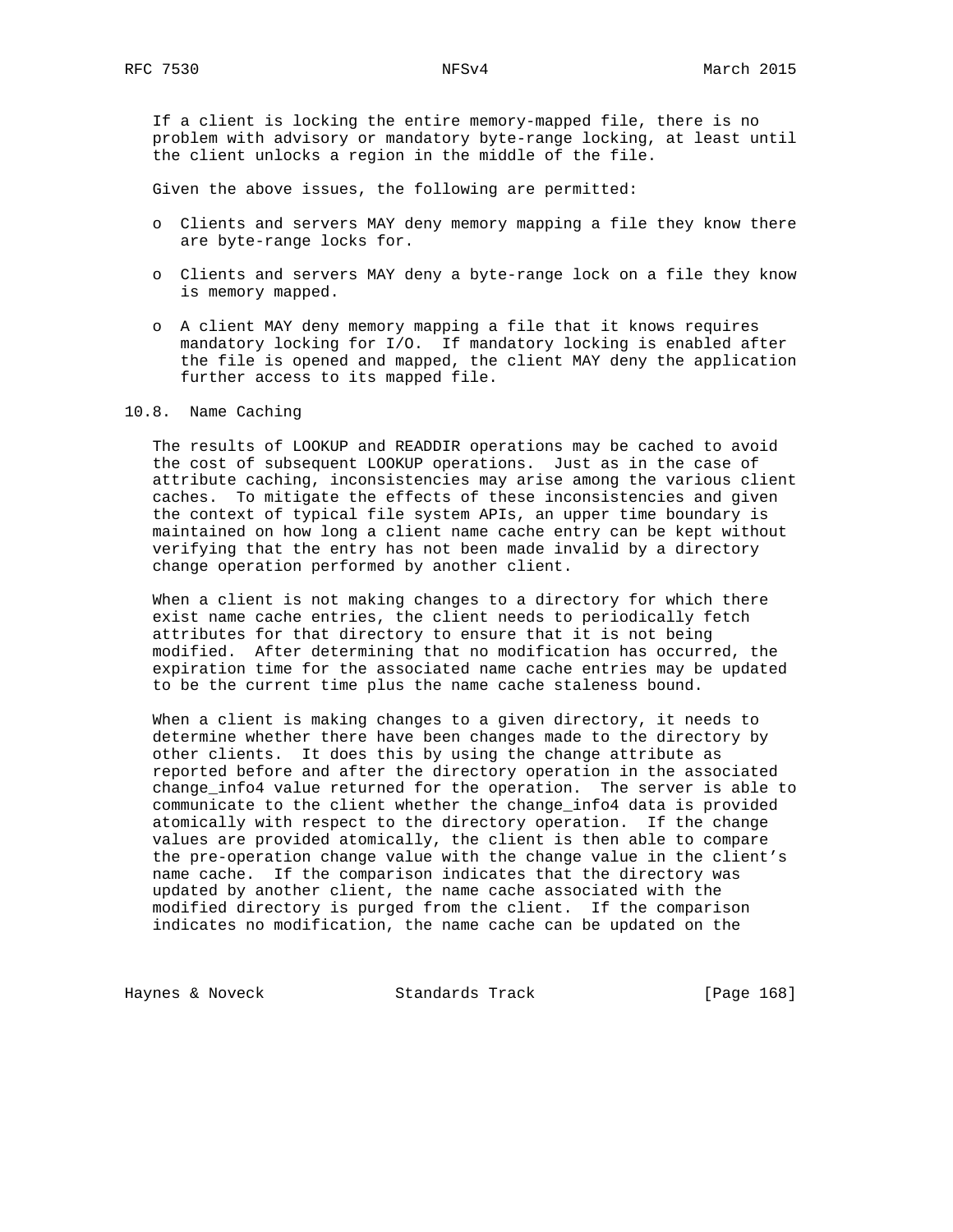client to reflect the directory operation and the associated timeout extended. The post-operation change value needs to be saved as the basis for future change\_info4 comparisons.

 As demonstrated by the scenario above, name caching requires that the client revalidate name cache data by inspecting the change attribute of a directory at the point when the name cache item was cached. This requires that the server update the change attribute for directories when the contents of the corresponding directory are modified. For a client to use the change\_info4 information appropriately and correctly, the server must report the pre- and post-operation change attribute values atomically. When the server is unable to report the before and after values atomically with respect to the directory operation, the server must indicate that fact in the change\_info4 return value. When the information is not atomically reported, the client should not assume that other clients have not changed the directory.

### 10.9. Directory Caching

 The results of READDIR operations may be used to avoid subsequent READDIR operations. Just as in the cases of attribute and name caching, inconsistencies may arise among the various client caches. To mitigate the effects of these inconsistencies, and given the context of typical file system APIs, the following rules should be followed:

- o Cached READDIR information for a directory that is not obtained in a single READDIR operation must always be a consistent snapshot of directory contents. This is determined by using a GETATTR before the first READDIR and after the last READDIR that contributes to the cache.
- o An upper time boundary is maintained to indicate the length of time a directory cache entry is considered valid before the client must revalidate the cached information.

 The revalidation technique parallels that discussed in the case of name caching. When the client is not changing the directory in question, checking the change attribute of the directory with GETATTR is adequate. The lifetime of the cache entry can be extended at these checkpoints. When a client is modifying the directory, the client needs to use the change\_info4 data to determine whether there are other clients modifying the directory. If it is determined that no other client modifications are occurring, the client may update its directory cache to reflect its own changes.

Haynes & Noveck Standards Track [Page 169]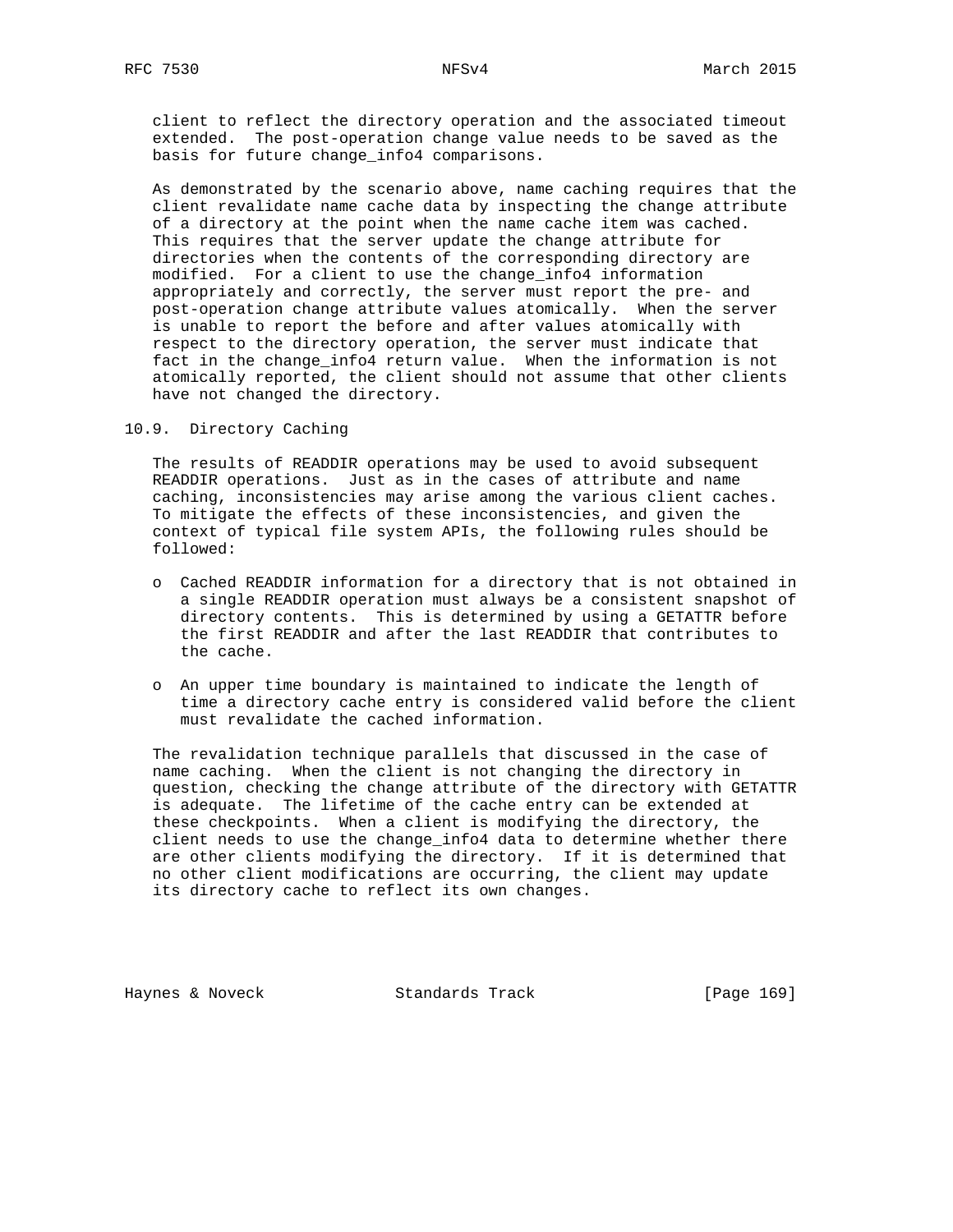As demonstrated previously, directory caching requires that the client revalidate directory cache data by inspecting the change attribute of a directory at the point when the directory was cached. This requires that the server update the change attribute for directories when the contents of the corresponding directory are modified. For a client to use the change\_info4 information appropriately and correctly, the server must report the pre- and post-operation change attribute values atomically. When the server is unable to report the before and after values atomically with respect to the directory operation, the server must indicate that fact in the change\_info4 return value. When the information is not atomically reported, the client should not assume that other clients have not changed the directory.

#### 11. Minor Versioning

 To address the requirement of an NFS protocol that can evolve as the need arises, the NFSv4 protocol contains the rules and framework to allow for future minor changes or versioning.

 The base assumption with respect to minor versioning is that any future accepted minor version must follow the IETF process and be documented in a Standards Track RFC. Therefore, each minor version number will correspond to an RFC. Minor version 0 of the NFSv4 protocol is represented by this RFC. The COMPOUND and CB\_COMPOUND procedures support the encoding of the minor version being requested by the client.

 Future minor versions will extend, rather than replace, the XDR for the preceding minor version, as had been done in moving from NFSv2 to NFSv3 and from NFSv3 to NFSv4.0.

 Specification of detailed rules for the construction of minor versions will be addressed in documents defining early minor versions or, more desirably, in an RFC establishing a versioning framework for NFSv4 as a whole.

### 12. Internationalization

### 12.1. Introduction

 Internationalization is a complex topic with its own set of terminology (see [RFC6365]). The topic is made more complex in NFSv4.0 by the tangled history and state of NFS implementations. This section describes what we might call "NFSv4.0 internationalization" (i.e., internationalization as implemented by existing clients and servers) as the basis upon which NFSv4.0 clients may implement internationalization support.

Haynes & Noveck Standards Track [Page 170]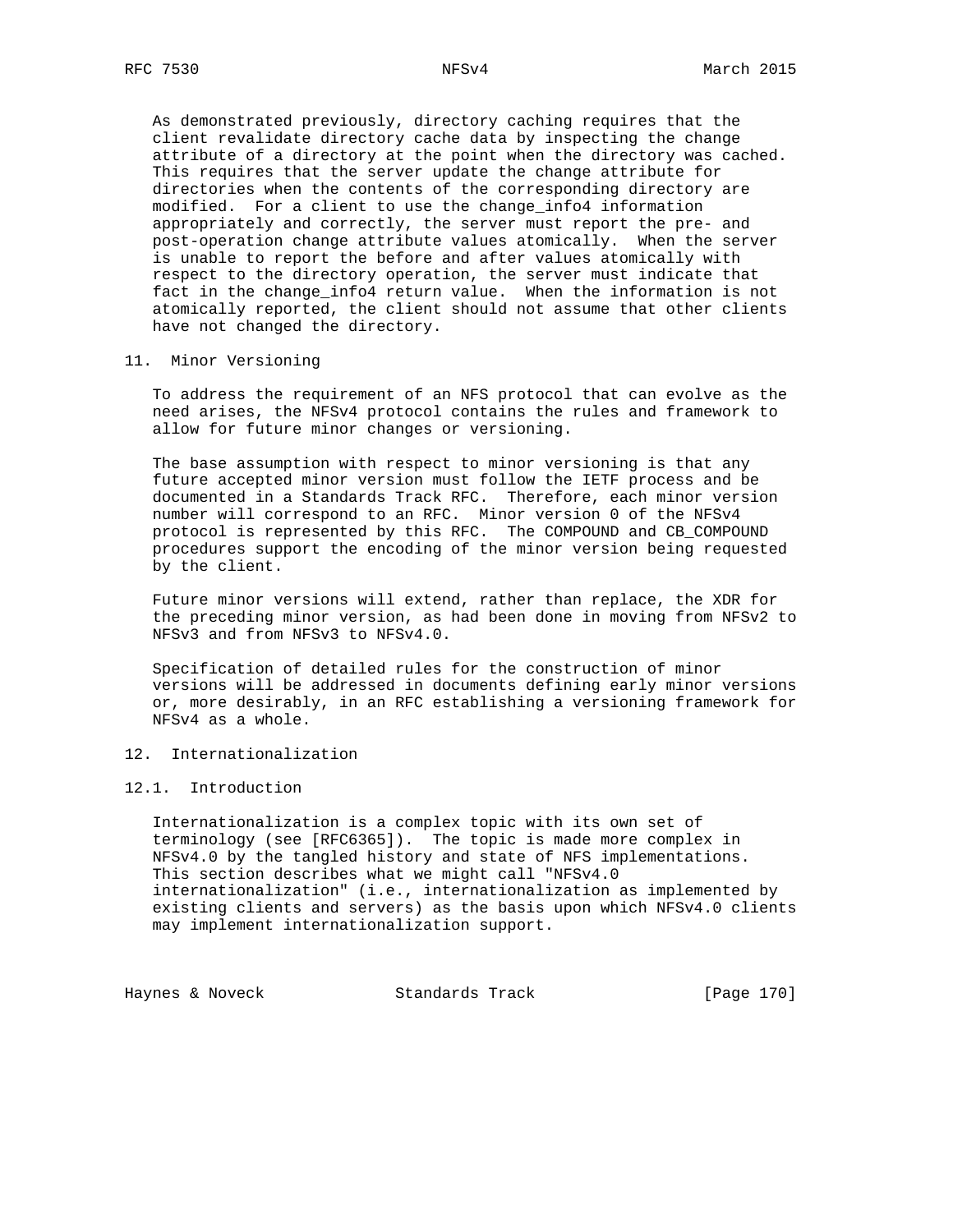This section is based on the behavior of existing implementations. Note that the behaviors described are each demonstrated by a combination of an NFSv4 server implementation proper and a server-side physical file system. It is common for servers and physical file systems to be configurable as to the behavior shown. In the discussion below, each configuration that shows different behavior is considered separately.

 Note that in this section, the key words "MUST", "SHOULD", and "MAY" retain their normal meanings. However, in deriving this specification from implementation patterns, we document below how the normative terms used derive from the behavior of existing implementations, in those situations in which existing implementation behavior patterns can be determined.

 o Behavior implemented by all existing clients or servers is described using "MUST", since new implementations need to follow existing ones to be assured of interoperability. While it is possible that different behavior might be workable, we have found no case where this seems reasonable.

 The converse holds for "MUST NOT": if a type of behavior poses interoperability problems, it MUST NOT be implemented by any existing clients or servers.

 o Behavior implemented by most existing clients or servers, where that behavior is more desirable than any alternative, is described using "SHOULD", since new implementations need to follow that existing practice unless there are strong reasons to do otherwise.

The converse holds for "SHOULD NOT".

- o Behavior implemented by some, but not all, existing clients or servers is described using "MAY", indicating that new implementations have a choice as to whether they will behave in that way. Thus, new implementations will have the same flexibility that existing ones do.
- o Behavior implemented by all existing clients or servers, so far as is known -- but where there remains some uncertainty as to details -- is described using "should". Such cases primarily concern details of error returns. New implementations should follow existing practice even though such situations generally do not affect interoperability.

 There are also cases in which certain server behaviors, while not known to exist, cannot be reliably determined not to exist. In part, this is a consequence of the long period of time that has elapsed

Haynes & Noveck Standards Track [Page 171]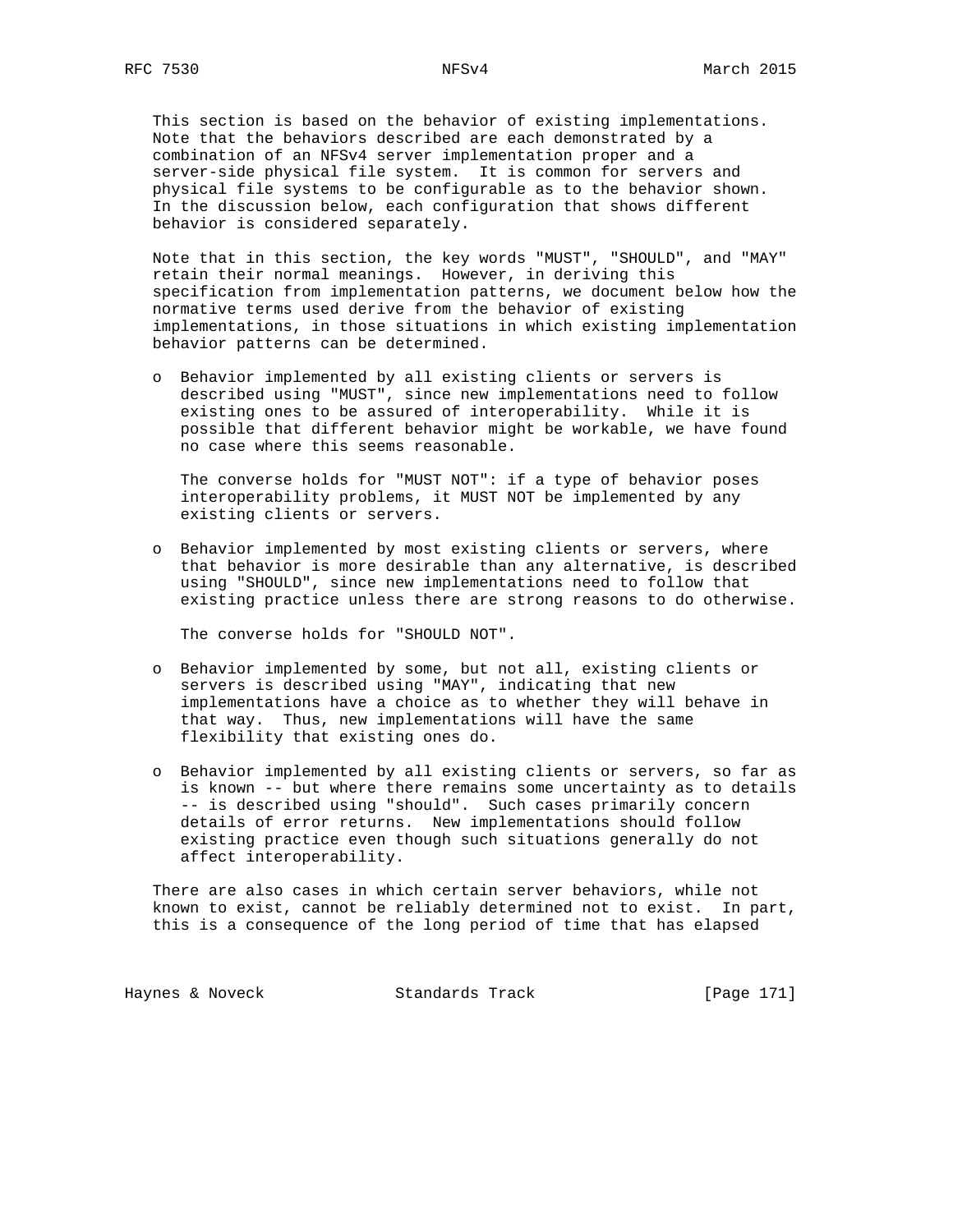since the publication of [RFC3530], resulting in a situation in which those involved in the implementation may no longer be involved in or aware of working group activities.

 In the case of possible server behavior that is neither known to exist nor known not to exist, we use "SHOULD NOT" and "MUST NOT" as follows, and similarly for "SHOULD" and "MUST".

- o In some cases, the potential behavior is not known to exist but is of such a nature that, if it were in fact implemented, interoperability difficulties would be expected and reported, giving us cause to conclude that the potential behavior is not implemented. For such behavior, we use "MUST NOT". Similarly, we use "MUST" to apply to the contrary behavior.
- o In other cases, potential behavior is not known to exist but the behavior, while undesirable, is not of such a nature that we are able to draw any conclusions about its potential existence. In such cases, we use "SHOULD NOT". Similarly, we use "SHOULD" to apply to the contrary behavior.

 In the case of a "MAY", "SHOULD", or "SHOULD NOT" that applies to servers, clients need to be aware that there are servers that may or may not take the specified action, and they need to be prepared for either eventuality.

12.2. Limitations on Internationalization-Related Processing in the NFSv4 Context

 There are a number of noteworthy circumstances that limit the degree to which internationalization-related processing can be made universal with regard to NFSv4 clients and servers:

- o The NFSv4 client is part of an extensive set of client-side software components whose design and internal interfaces are not within the IETF's purview, limiting the degree to which a particular character encoding may be made standard.
- o Server-side handling of file component names is typically implemented within a server-side physical file system, whose handling of character encoding and normalization is not specifiable by the IETF.
- o Typical implementation patterns in UNIX systems result in the NFSv4 client having no knowledge of the character encoding being used, which may even vary between processes on the same client system.

Haynes & Noveck Standards Track [Page 172]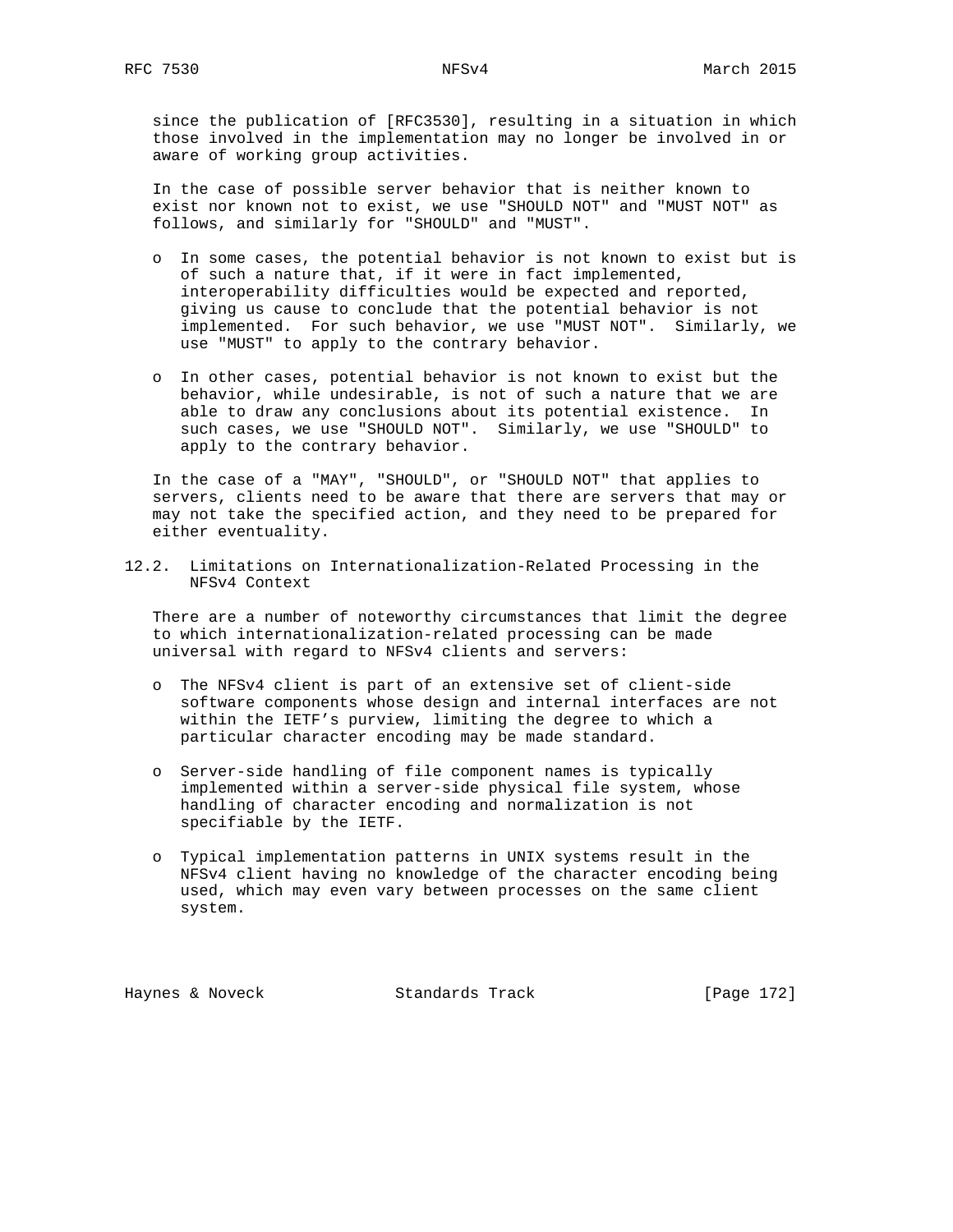- o Users may need access to files stored previously with non-UTF-8 encodings, or with UTF-8 encodings that do not match any particular normalization form.
- 12.3. Summary of Server Behavior Types

 As mentioned in Section 12.6, servers MAY reject component name strings that are not valid UTF-8. This leads to a number of types of valid server behavior, as outlined below. When these are combined with the valid normalization-related behaviors as described in Section 12.4, this leads to the combined behaviors outlined below.

- o Servers that limit file component names to UTF-8 strings exist with normalization-related handling as described in Section 12.4. These are best described as "UTF-8-only servers".
- o Servers that do not limit file component names to UTF-8 strings are very common and are necessary to deal with clients/ applications not oriented to the use of UTF-8. Such servers ignore normalization-related issues, and there is no way for them to implement either normalization or representation-independent lookups. These are best described as "UTF-8-unaware servers", since they treat file component names as uninterpreted strings of bytes and have no knowledge of the characters represented. See Section 12.7 for details.
- o It is possible for a server to allow component names that are not valid UTF-8, while still being aware of the structure of UTF-8 strings. Such servers could implement either normalization or representation-independent lookups but apply those techniques only to valid UTF-8 strings. Such servers are not common, but it is possible to configure at least one known server to have this behavior. This behavior SHOULD NOT be used due to the possibility that a filename using one character set may, by coincidence, have the appearance of a UTF-8 filename; the results of UTF-8 normalization or representation-independent lookups are unlikely to be correct in all cases with respect to the other character set.

### 12.4. String Encoding

 Strings that potentially contain characters outside the ASCII range [RFC20] are generally represented in NFSv4 using the UTF-8 encoding [RFC3629] of Unicode [UNICODE]. See [RFC3629] for precise encoding and decoding rules.

Haynes & Noveck Standards Track [Page 173]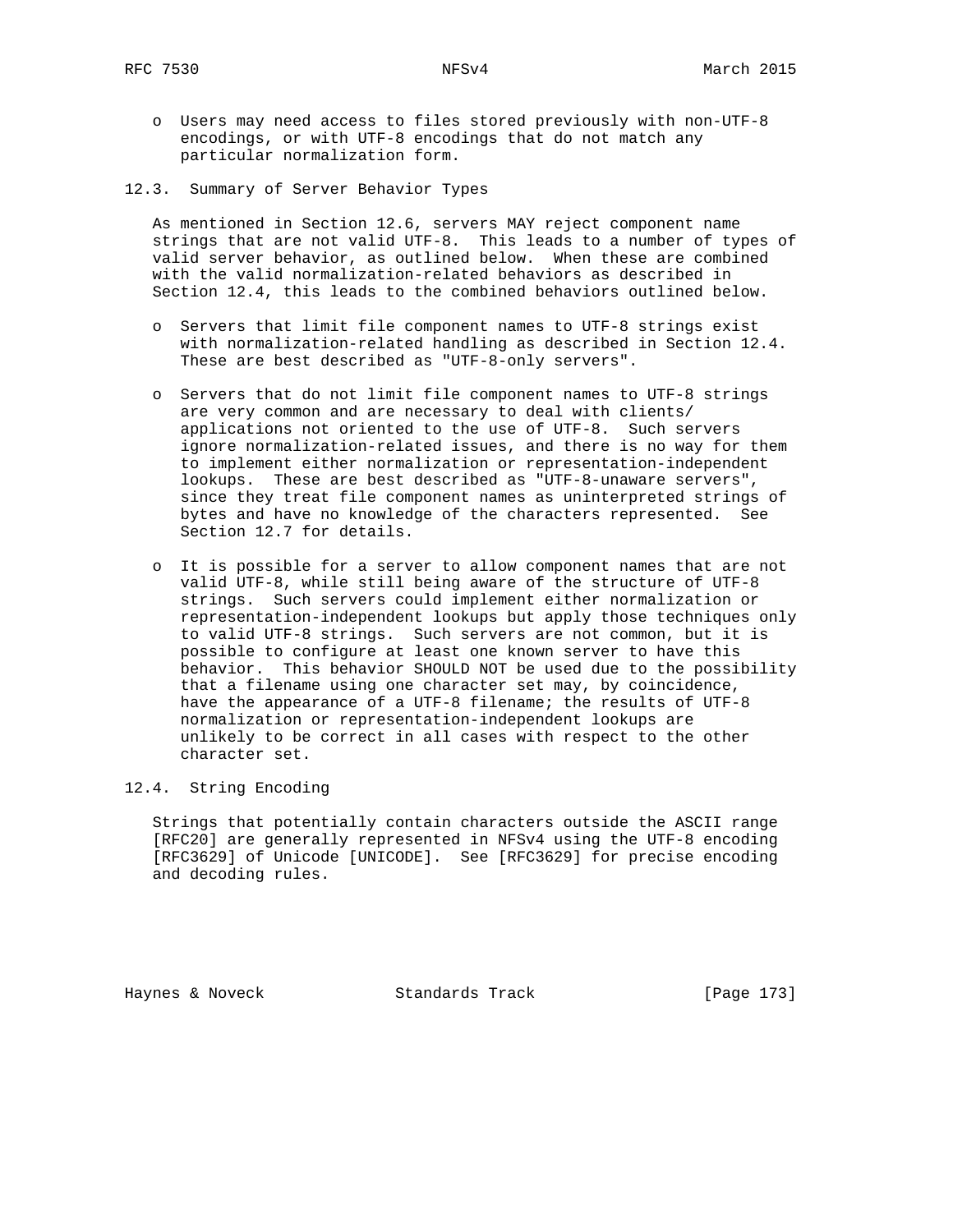Some details of the protocol treatment depend on the type of string:

 o For strings that are component names, the preferred encoding for any non-ASCII characters is the UTF-8 representation of Unicode.

 In many cases, clients have no knowledge of the encoding being used, with the encoding done at the user level under the control of a per-process locale specification. As a result, it may be impossible for the NFSv4 client to enforce the use of UTF-8. The use of non-UTF-8 encodings can be problematic, since it may interfere with access to files stored using other forms of name encoding. Also, normalization-related processing (see Section 12.5) of a string not encoded in UTF-8 could result in inappropriate name modification or aliasing. In cases in which one has a non-UTF-8 encoded name that accidentally conforms to UTF-8 rules, substitution of canonically equivalent strings can change the non-UTF-8 encoded name drastically.

 The kinds of modification and aliasing mentioned here can lead to both false negatives and false positives, depending on the strings in question, which can result in security issues such as elevation of privilege and denial of service (see [RFC6943] for further discussion).

- o For strings based on domain names, non-ASCII characters MUST be represented using the UTF-8 encoding of Unicode, and additional string format restrictions apply. See Section 12.6 for details.
- o The contents of symbolic links (of type linktext4 in the XDR) MUST be treated as opaque data by NFSv4 servers. Although UTF-8 encoding is often used, it need not be. In this respect, the contents of symbolic links are like the contents of regular files in that their encoding is not within the scope of this specification.
- o For other sorts of strings, any non-ASCII characters SHOULD be represented using the UTF-8 encoding of Unicode.

### 12.5. Normalization

 The client and server operating environments may differ in their policies and operational methods with respect to character normalization (see [UNICODE] for a discussion of normalization forms). This difference may also exist between applications on the same client. This adds to the difficulty of providing a single normalization policy for the protocol that allows for maximal interoperability. This issue is similar to the issues of character case where the server may or may not support case-insensitive

Haynes & Noveck Standards Track [Page 174]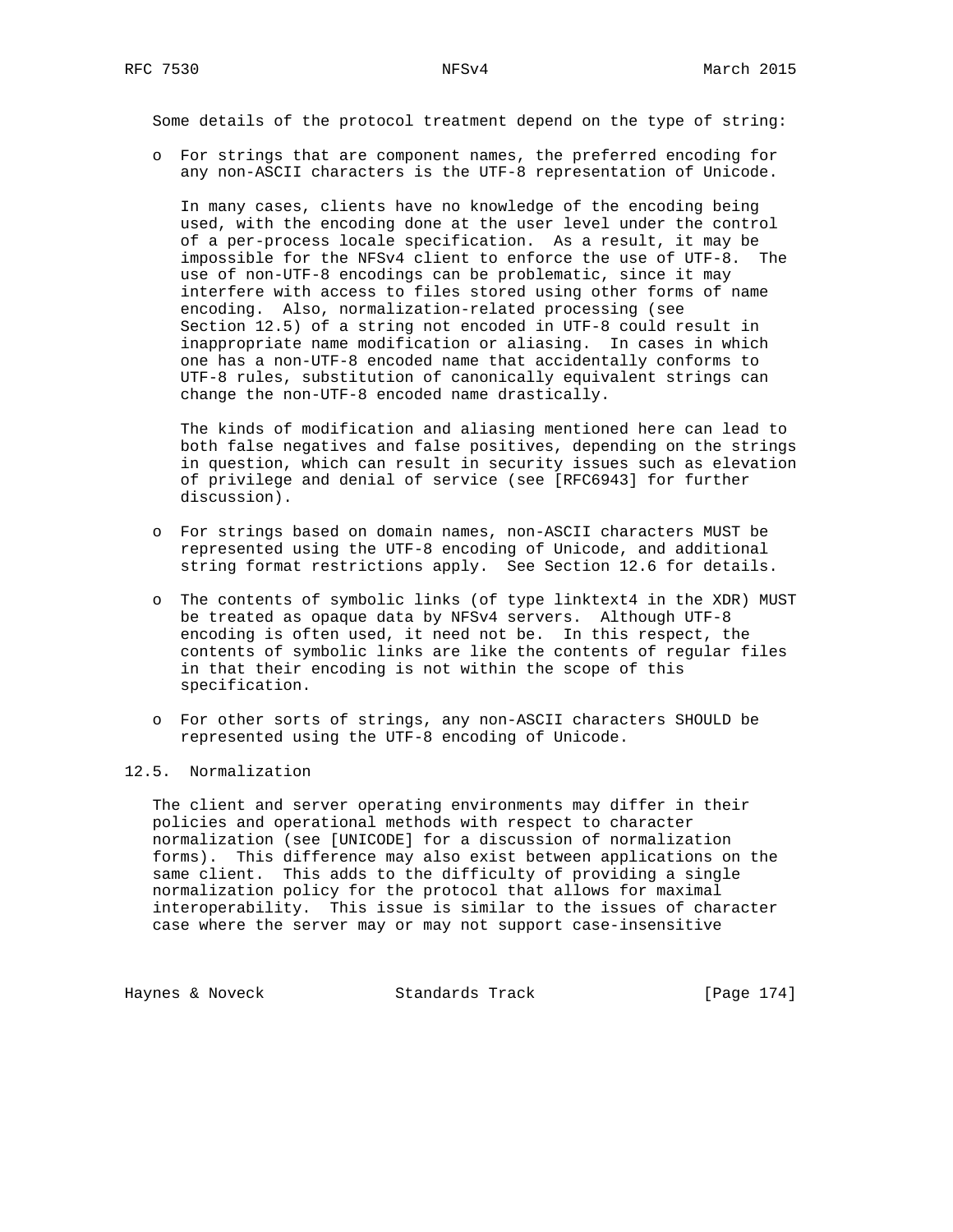filename matching and may or may not preserve the character case when storing filenames. The protocol does not mandate a particular behavior but allows for a range of useful behaviors.

 The NFSv4 protocol does not mandate the use of a particular normalization form at this time. A subsequent minor version of the NFSv4 protocol might specify a particular normalization form. Therefore, the server and client can expect that they may receive unnormalized characters within protocol requests and responses. If the operating environment requires normalization, then the implementation will need to normalize the various UTF-8 encoded strings within the protocol before presenting the information to an application (at the client) or local file system (at the server).

 Server implementations MAY normalize filenames to conform to a particular normalization form before using the resulting string when looking up or creating a file. Servers MAY also perform normalization-insensitive string comparisons without modifying the names to match a particular normalization form. Except in cases in which component names are excluded from normalization-related handling because they are not valid UTF-8 strings, a server MUST make the same choice (as to whether to normalize or not, the target form of normalization, and whether to do normalization-insensitive string comparisons) in the same way for all accesses to a particular file system. Servers SHOULD NOT reject a filename because it does not conform to a particular normalization form, as this may deny access to clients that use a different normalization form.

12.6. Types with Processing Defined by Other Internet Areas

 There are two types of strings that NFSv4 deals with that are based on domain names. Processing of such strings is defined by other Internet standards, and hence the processing behavior for such strings should be consistent across all server operating systems and server file systems.

These are as follows:

- o Server names as they appear in the fs\_locations attribute. Note that for most purposes, such server names will only be sent by the server to the client. The exception is the use of the fs\_locations attribute in a VERIFY or NVERIFY operation.
- o Principal suffixes that are used to denote sets of users and groups, and are in the form of domain names.

Haynes & Noveck Standards Track [Page 175]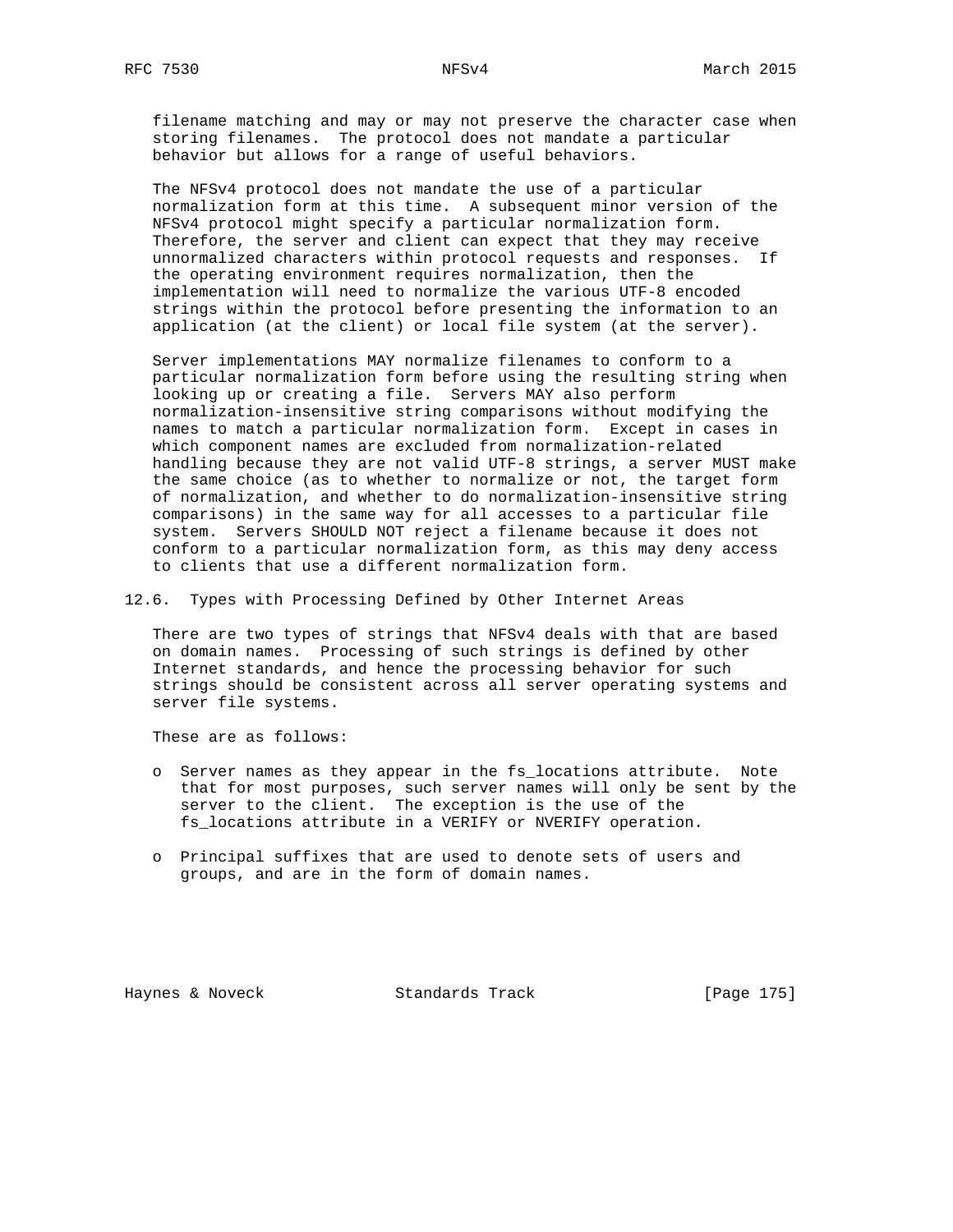The general rules for handling all of these domain-related strings are similar and independent of the role of the sender or receiver as client or server, although the consequences of failure to obey these rules may be different for client or server. The server can report errors when it is sent invalid strings, whereas the client will simply ignore invalid string or use a default value in their place.

 The string sent SHOULD be in the form of one or more U-labels as defined by [RFC5890]. If that is impractical, it can instead be in the form of one or more LDH labels [RFC5890] or a UTF-8 domain name that contains labels that are not properly formatted U-labels. The receiver needs to be able to accept domain and server names in any of the formats allowed. The server MUST reject, using the error NFS4ERR\_INVAL, a string that is not valid UTF-8, or that contains an ASCII label that is not a valid LDH label, or that contains an XN-label (begins with "xn--") for which the characters after "xn--" are not valid output of the Punycode algorithm [RFC3492].

 When a domain string is part of id@domain or group@domain, there are two possible approaches:

- 1. The server treats the domain string as a series of U-labels. In cases where the domain string is a series of A-labels or Non-Reserved LDH (NR-LDH) labels, it converts them to U-labels using the Punycode algorithm [RFC3492]. In cases where the domain string is a series of other sorts of LDH labels, the server can use the ToUnicode function defined in [RFC3490] to convert the string to a series of labels that generally conform to the U-label syntax. In cases where the domain string is a UTF-8 string that contains non-U-labels, the server can attempt to use the ToASCII function defined in [RFC3490] and then the ToUnicode function on the string to convert it to a series of labels that generally conform to the U-label syntax. As a result, the domain string returned within a user id on a GETATTR may not match that sent when the user id is set using SETATTR, although when this happens, the domain will be in the form that generally conforms to the U-label syntax.
- 2. The server does not attempt to treat the domain string as a series of U-labels; specifically, it does not map a domain string that is not a U-label into a U-label using the methods described above. As a result, the domain string returned on a GETATTR of the user id MUST be the same as that used when setting the user id by the SETATTR.

A server SHOULD use the first method.

Haynes & Noveck Standards Track [Page 176]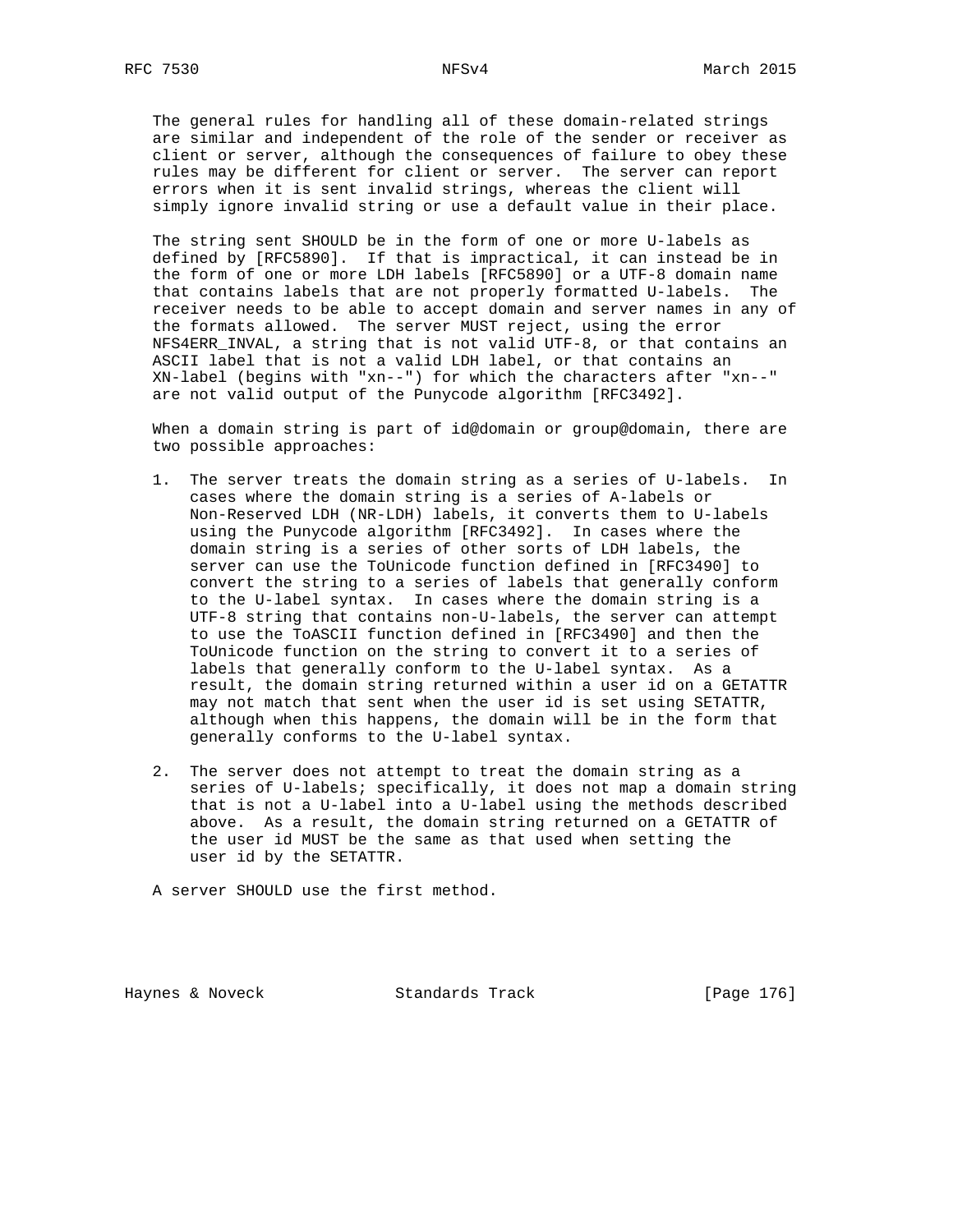For VERIFY and NVERIFY, additional string processing requirements apply to verification of the owner and owner\_group attributes; see Section 5.9.

12.7. Errors Related to UTF-8

 Where the client sends an invalid UTF-8 string, the server MAY return an NFS4ERR\_INVAL error. This includes cases in which inappropriate prefixes are detected and where the count includes trailing bytes that do not constitute a full Universal Multiple-Octet Coded Character Set (UCS) character.

 Requirements for server handling of component names that are not valid UTF-8, when a server does not return NFS4ERR\_INVAL in response to receiving them, are described in Section 12.8.

 Where the string supplied by the client is not rejected with NFS4ERR\_INVAL but contains characters that are not supported by the server as a value for that string (e.g., names containing slashes, or characters that do not fit into 16 bits when converted from UTF-8 to a Unicode codepoint), the server should return an NFS4ERR\_BADCHAR error.

Where a UTF-8 string is used as a filename, and the file system, while supporting all of the characters within the name, does not allow that particular name to be used, the server should return the error NFS4ERR\_BADNAME. This includes such situations as file system prohibitions of "." and ".." as filenames for certain operations, and similar constraints.

12.8. Servers That Accept File Component Names That Are Not Valid UTF-8 Strings

 As stated previously, servers MAY accept, on all or on some subset of the physical file systems exported, component names that are not valid UTF-8 strings. A typical pattern is for a server to use UTF-8-unaware physical file systems that treat component names as uninterpreted strings of bytes, rather than having any awareness of the character set being used.

 Such servers SHOULD NOT change the stored representation of component names from those received on the wire and SHOULD use an octet-by octet comparison of component name strings to determine equivalence (as opposed to any broader notion of string comparison). This is because the server has no knowledge of the character encoding being used.

Haynes & Noveck Standards Track [Page 177]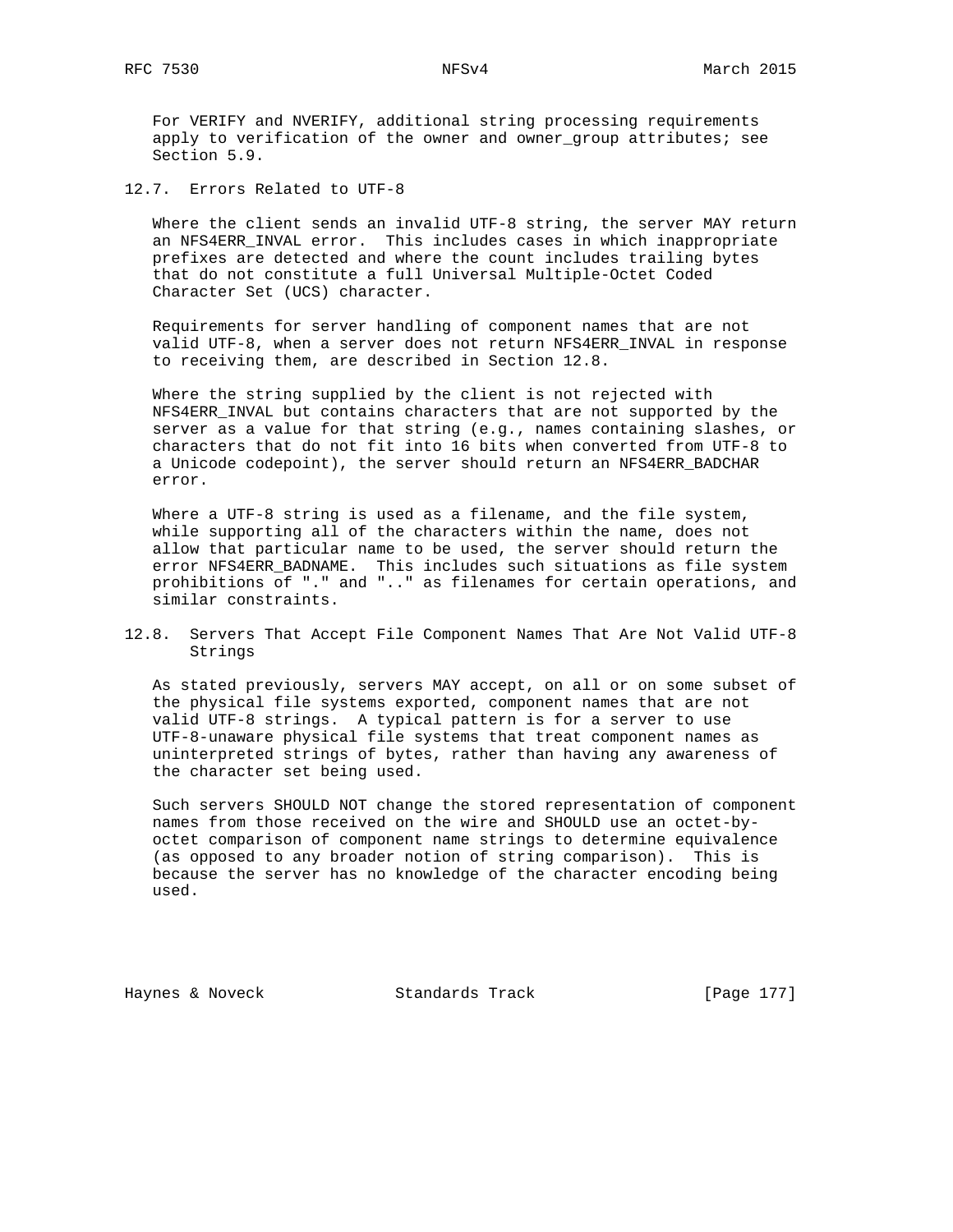Nonetheless, when such a server uses a broader notion of string equivalence than what is recommended in the preceding paragraph, the following considerations apply:

- o Outside of 7-bit ASCII, string processing that changes string contents is usually specific to a character set and hence is generally unsafe when the character set is unknown. This processing could change the filename in an unexpected fashion, rendering the file inaccessible to the application or client that created or renamed the file and to others expecting the original filename. Hence, such processing should not be performed, because doing so is likely to result in incorrect string modification or aliasing.
- o Unicode normalization is particularly dangerous, as such processing assumes that the string is UTF-8. When that assumption is false because a different character set was used to create the filename, normalization may corrupt the filename with respect to that character set, rendering the file inaccessible to the application that created it and others expecting the original filename. Hence, Unicode normalization SHOULD NOT be performed, because it may cause incorrect string modification or aliasing.

 When the above recommendations are not followed, the resulting string modification and aliasing can lead to both false negatives and false positives, depending on the strings in question, which can result in security issues such as elevation of privilege and denial of service (see [RFC6943] for further discussion).

#### 13. Error Values

 NFS error numbers are assigned to failed operations within a COMPOUND or CB\_COMPOUND request. A COMPOUND request contains a number of NFS operations that have their results encoded in sequence in a COMPOUND reply. The results of successful operations will consist of an NFS4\_OK status followed by the encoded results of the operation. If an NFS operation fails, an error status will be entered in the reply, and the COMPOUND request will be terminated.

Haynes & Noveck Standards Track [Page 178]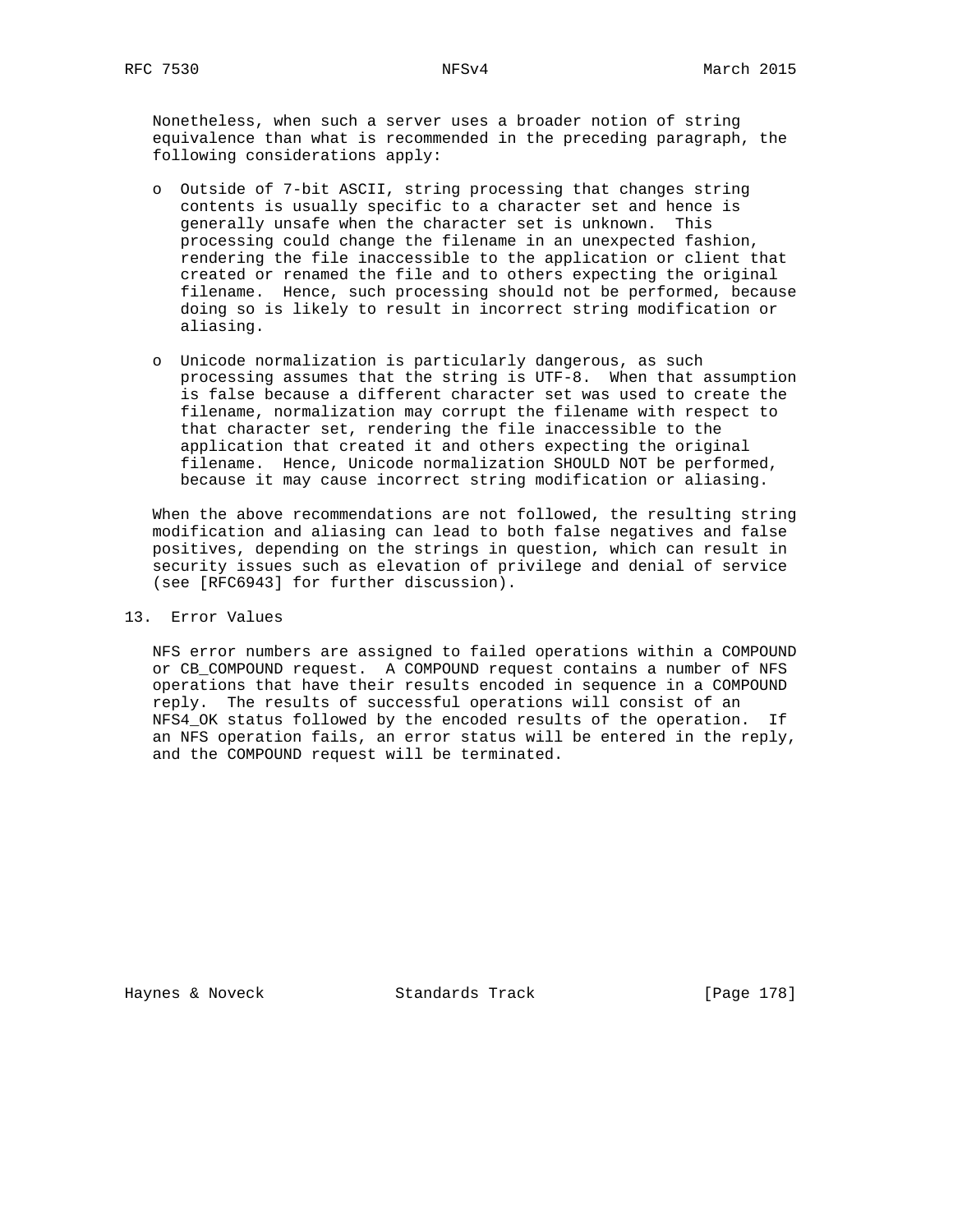# 13.1. Error Definitions

| Error                       | Number         | Description       |
|-----------------------------|----------------|-------------------|
| NFS4 OK                     | 0              | Section 13.1.3.1  |
| NFS4ERR ACCESS              | 13             | Section 13.1.6.1  |
| NFS4ERR_ADMIN_REVOKED       | 10047          | Section 13.1.5.1  |
| NFS4ERR_ATTRNOTSUPP         | 10032          | Section 13.1.11.1 |
| NFS4ERR BADCHAR             | 10040          | Section 13.1.7.1  |
| NFS4ERR BADHANDLE           | 10001          | Section 13.1.2.1  |
| NFS4ERR_BADNAME             | 10041          | Section 13.1.7.2  |
| NFS4ERR BADOWNER            | 10039          | Section 13.1.11.2 |
| NFS4ERR BADTYPE             | 10007          | Section 13.1.4.1  |
| NFS4ERR BADXDR              | 10036          | Section 13.1.1.1  |
| NFS4ERR_BAD_COOKIE          | 10003          | Section 13.1.1.2  |
| NFS4ERR BAD RANGE           | 10042          | Section 13.1.8.1  |
| NFS4ERR BAD SEQID           | 10026          | Section 13.1.8.2  |
| NFS4ERR BAD STATEID         | 10025          | Section 13.1.5.2  |
| NFS4ERR_CB_PATH_DOWN        | 10048          | Section 13.1.12.1 |
| NFS4ERR CLID INUSE          | 10017          | Section 13.1.10.1 |
| NFS4ERR DEADLOCK            | 10045          | Section 13.1.8.3  |
| NFS4ERR DELAY               | 10008          | Section 13.1.1.3  |
| NFS4ERR DENIED              | 10010          | Section 13.1.8.4  |
| NFS4ERR DOUOT               | 69             | Section 13.1.4.2  |
| NFS4ERR EXIST               | 17             | Section 13.1.4.3  |
| NFS4ERR EXPIRED             | 10011          | Section 13.1.5.3  |
| NFS4ERR FBIG                | 27             | Section 13.1.4.4  |
| NFS4ERR FHEXPIRED           | 10014          | Section 13.1.2.2  |
| NFS4ERR_FILE_OPEN           | 10046          | Section 13.1.4.5  |
| NFS4ERR GRACE               | 10013          | Section 13.1.9.1  |
| NFS4ERR INVAL               | 22             | Section 13.1.1.4  |
| NFS4ERR IO                  | 5              | Section 13.1.4.6  |
| NFS4ERR ISDIR               | 21             | Section 13.1.2.3  |
| NFS4ERR_LEASE_MOVED         | 10031          | Section 13.1.5.4  |
| NFS4ERR LOCKED              | 10012          | Section 13.1.8.5  |
| NFS4ERR LOCKS HELD          | 10037          | Section 13.1.8.6  |
| NFS4ERR LOCK NOTSUPP        | 10043          | Section 13.1.8.7  |
| NFS4ERR_LOCK_RANGE          | 10028          | Section 13.1.8.8  |
| NFS4ERR_MINOR_VERS_MISMATCH | 10021          | Section 13.1.3.2  |
| NFS4ERR MLINK               | 31             | Section 13.1.4.7  |
| NFS4ERR MOVED               | 10019          | Section 13.1.2.4  |
| NFS4ERR_NAMETOOLONG         | 63             | Section 13.1.7.3  |
| NFS4ERR NOENT               | $\overline{2}$ | Section 13.1.4.8  |
| NFS4ERR NOFILEHANDLE        | 10020          | Section 13.1.2.5  |
| NFS4ERR NOSPC               | 28             | Section 13.1.4.9  |
| NFS4ERR NOTDIR              | 20             | Section 13.1.2.6  |
| NFS4ERR NOTEMPTY            | 66             | Section 13.1.4.10 |

Haynes & Noveck Standards Track [Page 179]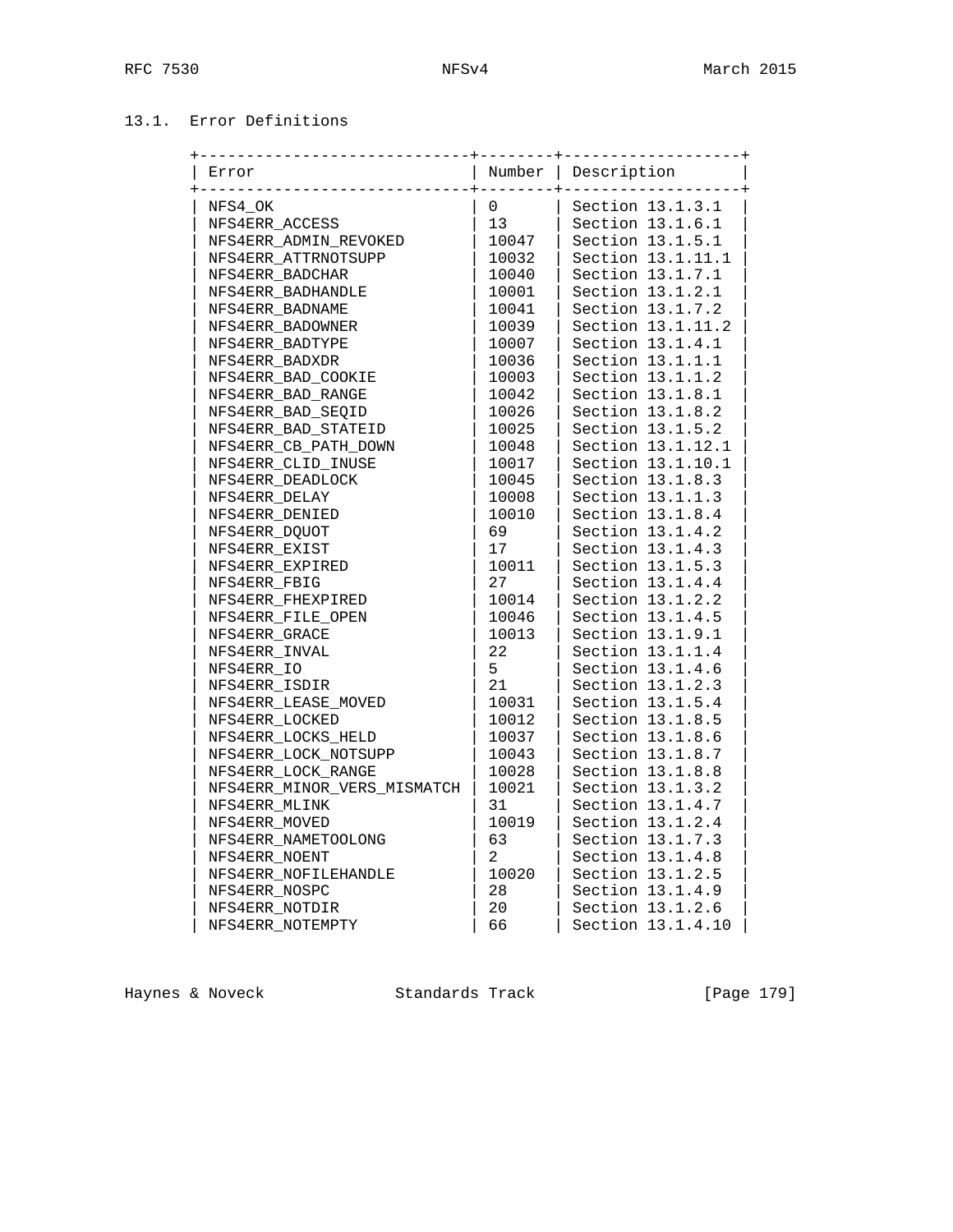| NFS4ERR NOTSUPP          | 10004            | Section 13.1.1.5  |
|--------------------------|------------------|-------------------|
| NFS4ERR NOT SAME         | 10027            | Section 13.1.11.3 |
| NFS4ERR NO GRACE         | 10033            | Section 13.1.9.2  |
| NFS4ERR_NXIO             | 6                | Section 13.1.4.11 |
| NFS4ERR OLD STATEID      | 10024            | Section 13.1.5.5  |
| NFS4ERR OPENMODE         | 10038            | Section 13.1.8.9  |
| NFS4ERR OP ILLEGAL       | 10044            | Section 13.1.3.3  |
| NFS4ERR PERM             | $1 \quad \cdots$ | Section 13.1.6.2  |
| NFS4ERR RECLAIM BAD      | 10034            | Section 13.1.9.3  |
| NFS4ERR RECLAIM CONFLICT | 10035            | Section 13.1.9.4  |
| NFS4ERR RESOURCE         | 10018            | Section 13.1.3.4  |
| NFS4ERR RESTOREFH        | 10030            | Section 13.1.4.12 |
| NFS4ERR ROFS             | 30               | Section 13.1.4.13 |
| NFS4ERR SAME             | 10009            | Section 13.1.11.4 |
| NFS4ERR SERVERFAULT      | 10006            | Section 13.1.1.6  |
| NFS4ERR SHARE DENIED     | l 10015          | Section 13.1.8.10 |
| NFS4ERR STALE            | 70 —             | Section 13.1.2.7  |
| NFS4ERR STALE CLIENTID   | 10022            | Section 13.1.10.2 |
| NFS4ERR STALE STATEID    | 10023            | Section 13.1.5.6  |
| NFS4ERR SYMLINK          | 10029            | Section 13.1.2.8  |
| NFS4ERR TOOSMALL         | 10005            | Section 13.1.1.7  |
| NFS4ERR WRONGSEC         | 10016            | Section 13.1.6.3  |
| NFS4ERR XDEV             | 18               | Section 13.1.4.14 |
|                          |                  |                   |

#### Table 6: Protocol Error Definitions

### 13.1.1. General Errors

 This section deals with errors that are applicable to a broad set of different purposes.

13.1.1.1. NFS4ERR\_BADXDR (Error Code 10036)

 The arguments for this operation do not match those specified in the XDR definition. This includes situations in which the request ends before all the arguments have been seen. Note that this error applies when fixed enumerations (these include booleans) have a value within the input stream that is not valid for the enum. A replier may pre-parse all operations for a COMPOUND procedure before doing any operation execution and return RPC-level XDR errors in that case.

13.1.1.2. NFS4ERR\_BAD\_COOKIE (Error Code 10003)

 This error is used for operations that provide a set of information indexed by some quantity provided by the client or cookie sent by the server for an earlier invocation. Where the value cannot be used for its intended purpose, this error results.

Haynes & Noveck Standards Track [Page 180]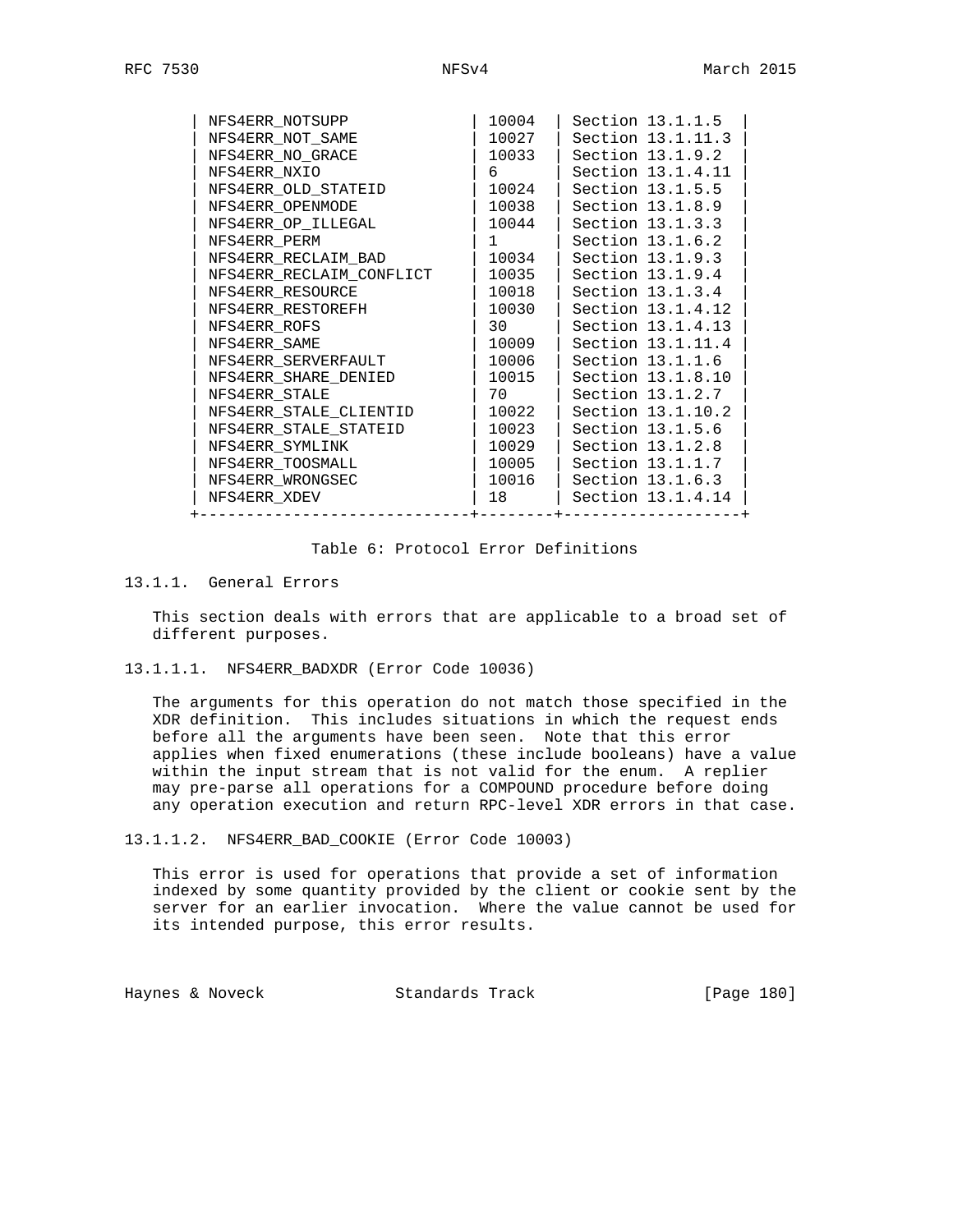13.1.1.3. NFS4ERR\_DELAY (Error Code 10008)

 For any of a number of reasons, the replier could not process this operation in what was deemed a reasonable time. The client should wait and then try the request with a new RPC transaction ID.

The following are two examples of what might lead to this situation:

- o A server that supports hierarchical storage receives a request to process a file that had been migrated.
- o An operation requires a delegation recall to proceed, and waiting for this delegation recall makes processing this request in a timely fashion impossible.
- 13.1.1.4. NFS4ERR\_INVAL (Error Code 22)

 The arguments for this operation are not valid for some reason, even though they do match those specified in the XDR definition for the request.

13.1.1.5. NFS4ERR\_NOTSUPP (Error Code 10004)

 The operation is not supported, either because the operation is an OPTIONAL one and is not supported by this server or because the operation MUST NOT be implemented in the current minor version.

13.1.1.6. NFS4ERR\_SERVERFAULT (Error Code 10006)

 An error that does not map to any of the specific legal NFSv4 protocol error values occurred on the server. The client should translate this into an appropriate error. UNIX clients may choose to translate this to EIO.

13.1.1.7. NFS4ERR\_TOOSMALL (Error Code 10005)

 This error is used where an operation returns a variable amount of data, with a limit specified by the client. Where the data returned cannot be fitted within the limit specified by the client, this error results.

13.1.2. Filehandle Errors

 These errors deal with the situation in which the current or saved filehandle, or the filehandle passed to PUTFH intended to become the current filehandle, is invalid in some way. This includes situations in which the filehandle is a valid filehandle in general but is not of the appropriate object type for the current operation.

Haynes & Noveck Standards Track [Page 181]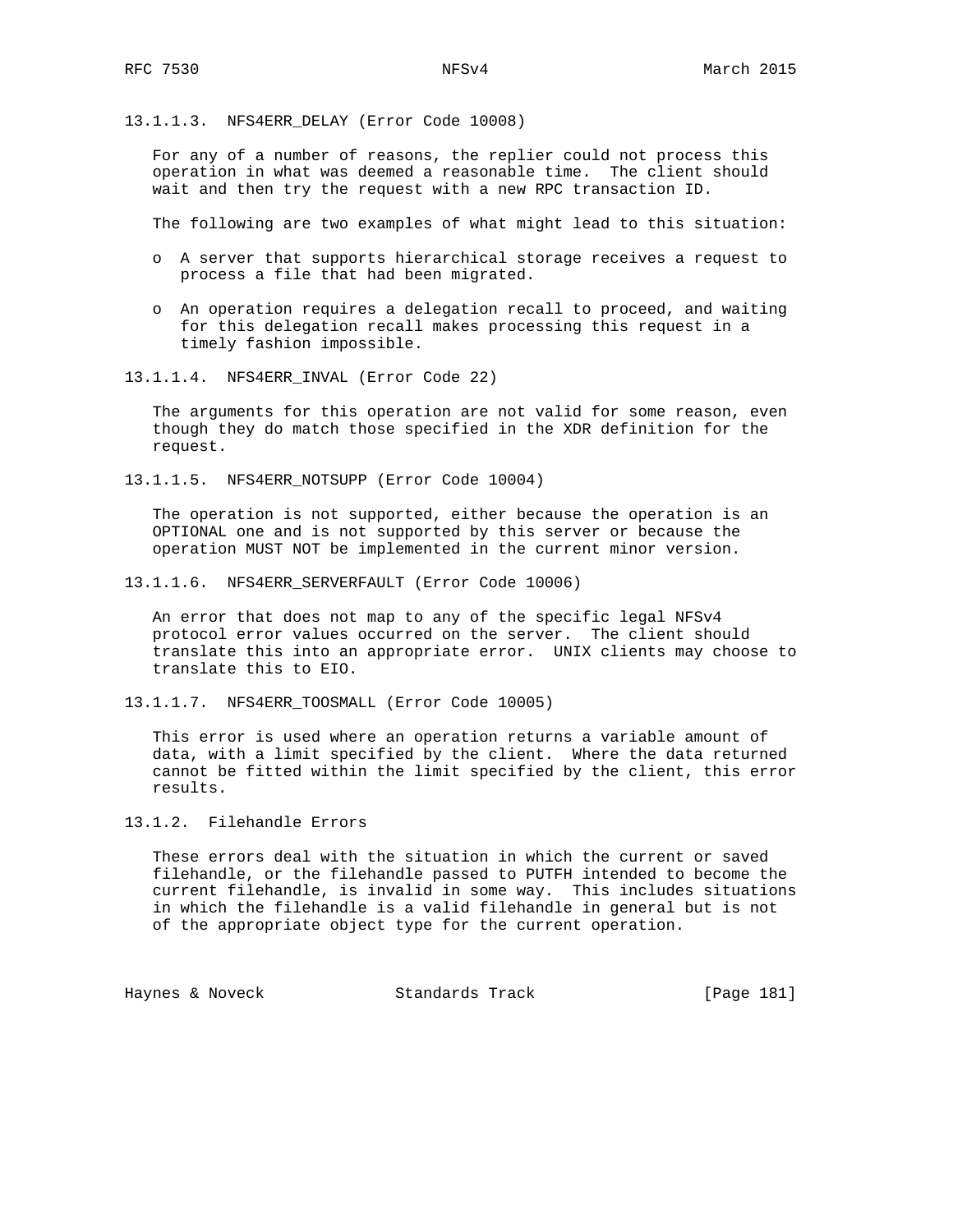Where the error description indicates a problem with the current or saved filehandle, it is to be understood that filehandles are only checked for the condition if they are implicit arguments of the operation in question.

13.1.2.1. NFS4ERR\_BADHANDLE (Error Code 10001)

 This error is generated for an illegal NFS filehandle for the current server. The current filehandle failed internal consistency checks. Once accepted as valid (by PUTFH), no subsequent status change can cause the filehandle to generate this error.

13.1.2.2. NFS4ERR\_FHEXPIRED (Error Code 10014)

 A current or saved filehandle that is an argument to the current operation is volatile and has expired at the server.

13.1.2.3. NFS4ERR\_ISDIR (Error Code 21)

 The current or saved filehandle designates a directory when the current operation does not allow a directory to be accepted as the target of this operation.

13.1.2.4. NFS4ERR\_MOVED (Error Code 10019)

 The file system that contains the current filehandle object is not present at the server. It may have been relocated or migrated to another server, or may have never been present. The client may obtain the new file system location by obtaining the "fs\_locations" attribute for the current filehandle. For further discussion, refer to Section 8.

13.1.2.5. NFS4ERR\_NOFILEHANDLE (Error Code 10020)

 The logical current or saved filehandle value is required by the current operation and is not set. This may be a result of a malformed COMPOUND operation (i.e., no PUTFH or PUTROOTFH before an operation that requires that the current filehandle be set).

13.1.2.6. NFS4ERR\_NOTDIR (Error Code 20)

 The current (or saved) filehandle designates an object that is not a directory for an operation in which a directory is required.

Haynes & Noveck Standards Track [Page 182]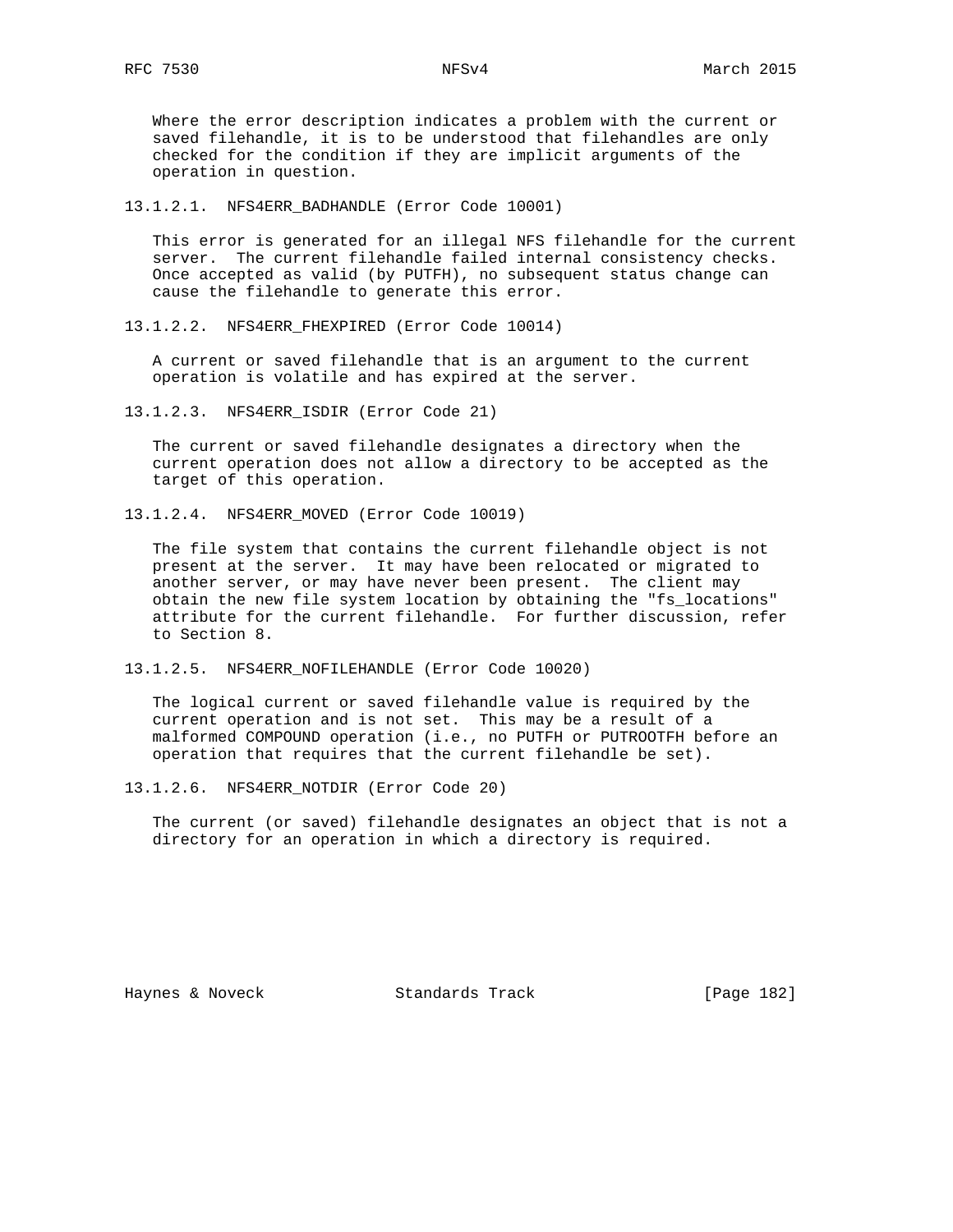13.1.2.7. NFS4ERR\_STALE (Error Code 70)

 The current or saved filehandle value designating an argument to the current operation is invalid. The file system object referred to by that filehandle no longer exists, or access to it has been revoked.

13.1.2.8. NFS4ERR\_SYMLINK (Error Code 10029)

 The current filehandle designates a symbolic link when the current operation does not allow a symbolic link as the target.

13.1.3. Compound Structure Errors

 This section deals with errors that relate to the overall structure of a COMPOUND request (by which we mean to include both COMPOUND and CB COMPOUND), rather than to particular operations.

 There are a number of basic constraints on the operations that may appear in a COMPOUND request.

13.1.3.1. NFS\_OK (Error Code 0)

 NFS\_OK indicates that the operation completed successfully, in that all of the constituent operations completed without error.

13.1.3.2. NFS4ERR\_MINOR\_VERS\_MISMATCH (Error Code 10021)

 The minor version specified is not one that the current listener supports. This value is returned in the overall status for the COMPOUND procedure but is not associated with a specific operation, since the results must specify a result count of zero.

13.1.3.3. NFS4ERR\_OP\_ILLEGAL (Error Code 10044)

 The operation code is not a valid one for the current COMPOUND procedure. The opcode in the result stream matched with this error is the ILLEGAL value, although the value that appears in the request stream may be different. Where an illegal value appears and the replier pre-parses all operations for a COMPOUND procedure before doing any operation execution, an RPC-level XDR error may be returned in this case.

Haynes & Noveck Standards Track [Page 183]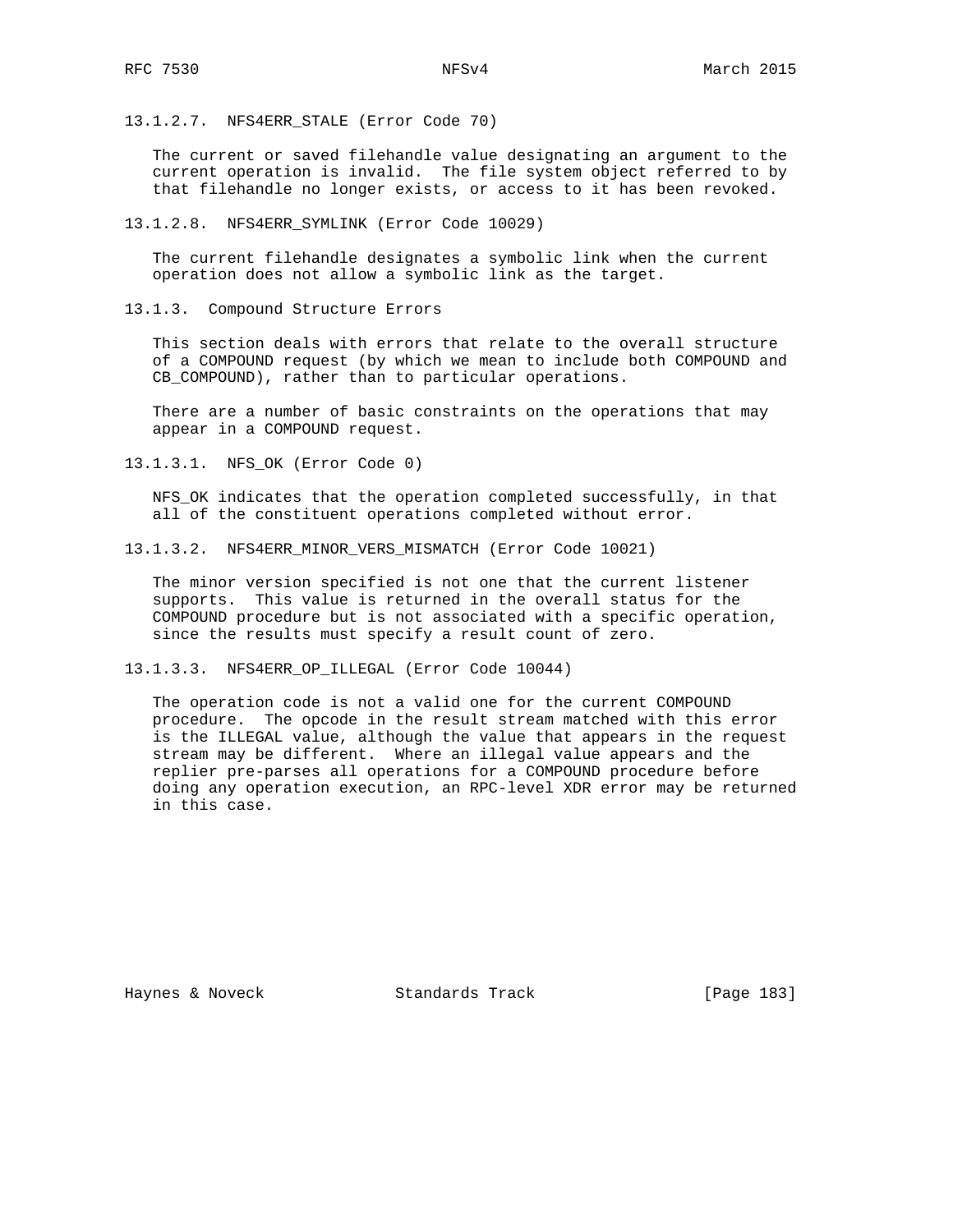13.1.3.4. NFS4ERR\_RESOURCE (Error Code 10018)

 For the processing of the COMPOUND procedure, the server may exhaust available resources and cannot continue processing operations within the COMPOUND procedure. This error will be returned from the server in those instances of resource exhaustion related to the processing of the COMPOUND procedure.

13.1.4. File System Errors

 These errors describe situations that occurred in the underlying file system implementation rather than in the protocol or any NFSv4.x feature.

13.1.4.1. NFS4ERR\_BADTYPE (Error Code 10007)

 An attempt was made to create an object with an inappropriate type specified to CREATE. This may be because the type is undefined; because it is a type not supported by the server; or because it is a type for which create is not intended, such as a regular file or named attribute, for which OPEN is used to do the file creation.

13.1.4.2. NFS4ERR\_DQUOT (Error Code 69)

 The resource (quota) hard limit has been exceeded. The user's resource limit on the server has been exceeded.

13.1.4.3. NFS4ERR\_EXIST (Error Code 17)

 A file system object of the specified target name (when creating, renaming, or linking) already exists.

13.1.4.4. NFS4ERR\_FBIG (Error Code 27)

 The file system object is too large. The operation would have caused a file system object to grow beyond the server's limit.

13.1.4.5. NFS4ERR\_FILE\_OPEN (Error Code 10046)

 The operation is not allowed because a file system object involved in the operation is currently open. Servers may, but are not required to, disallow linking to, removing, or renaming open file system objects.

13.1.4.6. NFS4ERR\_IO (Error Code 5)

 This indicates that an I/O error occurred for which the file system was unable to provide recovery.

Haynes & Noveck Standards Track [Page 184]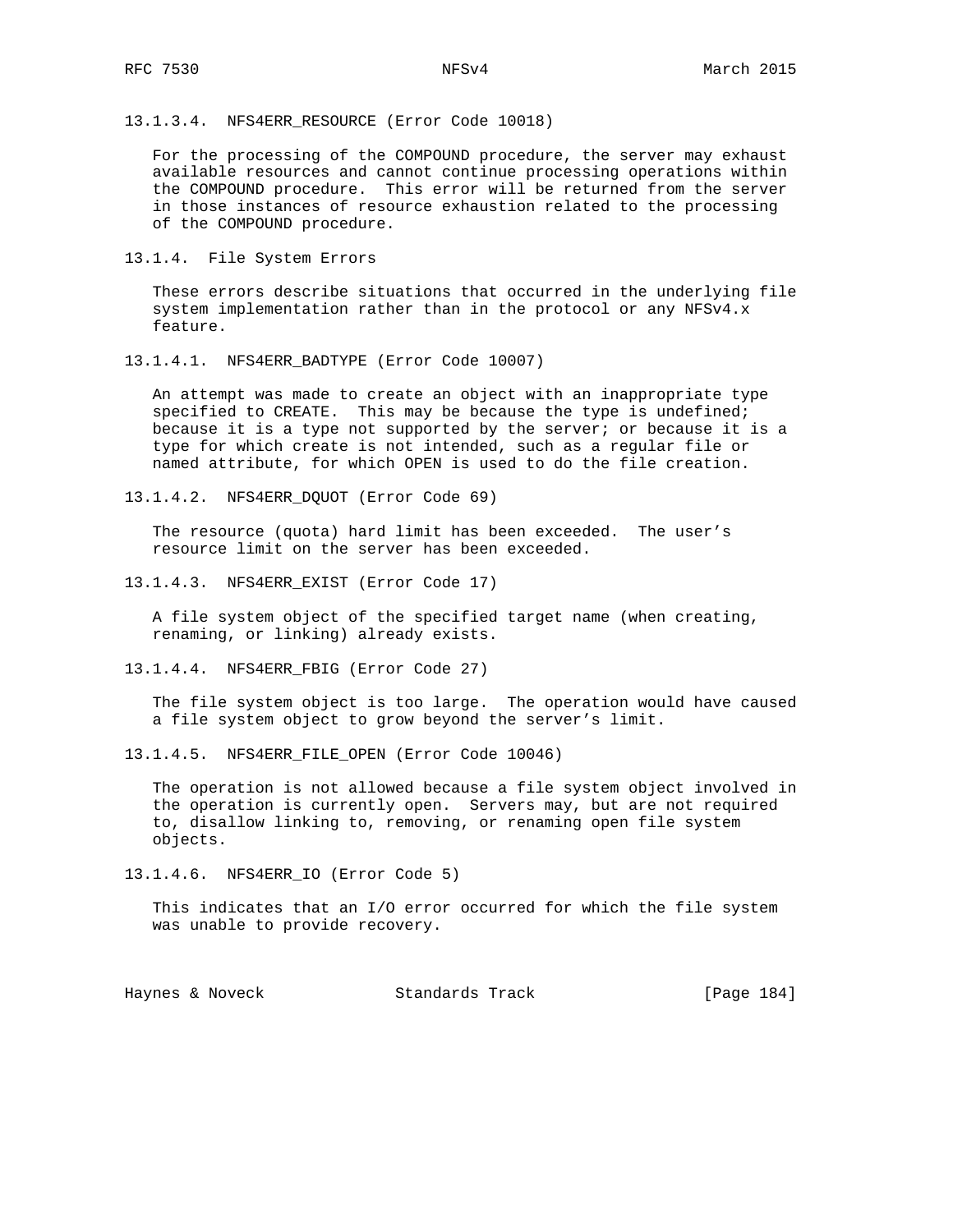13.1.4.7. NFS4ERR\_MLINK (Error Code 31)

 The request would have caused the server's limit for the number of hard links a file system object may have to be exceeded.

13.1.4.8. NFS4ERR\_NOENT (Error Code 2)

 This indicates no such file or directory. The file system object referenced by the name specified does not exist.

13.1.4.9. NFS4ERR\_NOSPC (Error Code 28)

 This indicates no space left on the device. The operation would have caused the server's file system to exceed its limit.

13.1.4.10. NFS4ERR\_NOTEMPTY (Error Code 66)

An attempt was made to remove a directory that was not empty.

13.1.4.11. NFS4ERR\_NXIO (Error Code 6)

This indicates an I/O error. There is no such device or address.

13.1.4.12. NFS4ERR\_RESTOREFH (Error Code 10030)

 The RESTOREFH operation does not have a saved filehandle (identified by SAVEFH) to operate upon.

13.1.4.13. NFS4ERR\_ROFS (Error Code 30)

 This indicates a read-only file system. A modifying operation was attempted on a read-only file system.

13.1.4.14. NFS4ERR\_XDEV (Error Code 18)

 This indicates an attempt to do an operation, such as linking, that inappropriately crosses a boundary. For example, this may be due to a boundary between:

o File systems (where the fsids are different).

- o Different named attribute directories, or between a named attribute directory and an ordinary directory.
- o Regions of a file system that the file system implementation treats as separate (for example, for space accounting purposes), and where cross-connection between the regions is not allowed.

Haynes & Noveck Standards Track [Page 185]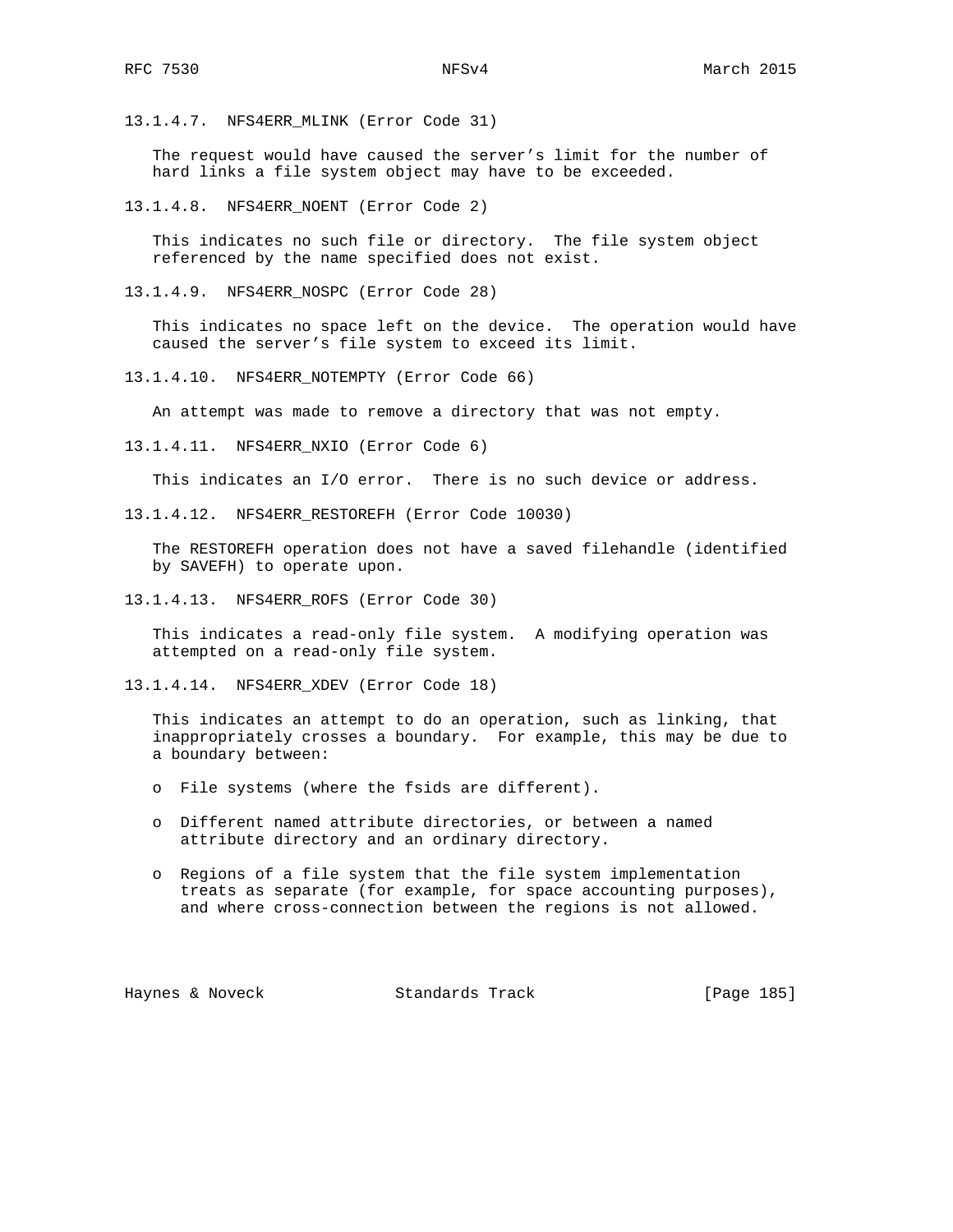13.1.5. State Management Errors

 These errors indicate problems with the stateid (or one of the stateids) passed to a given operation. This includes situations in which the stateid is invalid, as well as situations in which the stateid is valid but designates revoked locking state. Depending on the operation, the stateid, when valid, may designate opens, byte-range locks, or file delegations.

13.1.5.1. NFS4ERR\_ADMIN\_REVOKED (Error Code 10047)

 A stateid designates locking state of any type that has been revoked due to administrative interaction, possibly while the lease is valid, or because a delegation was revoked because of failure to return it, while the lease was valid.

13.1.5.2. NFS4ERR\_BAD\_STATEID (Error Code 10025)

 A stateid generated by the current server instance was used that either:

- o Does not designate any locking state (either current or superseded) for a current (state-owner, file) pair.
- o Designates locking state that was freed after lease expiration but without any lease cancellation, as may happen in the handling of "courtesy locks".
- 13.1.5.3. NFS4ERR\_EXPIRED (Error Code 10011)

 A stateid or clientid designates locking state of any type that has been revoked or released due to cancellation of the client's lease, either immediately upon lease expiration, or following a later request for a conflicting lock.

13.1.5.4. NFS4ERR\_LEASE\_MOVED (Error Code 10031)

 A lease being renewed is associated with a file system that has been migrated to a new server.

13.1.5.5. NFS4ERR\_OLD\_STATEID (Error Code 10024)

 A stateid is provided with a seqid value that is not the most current.

13.1.5.6. NFS4ERR\_STALE\_STATEID (Error Code 10023)

A stateid generated by an earlier server instance was used.

Haynes & Noveck Standards Track [Page 186]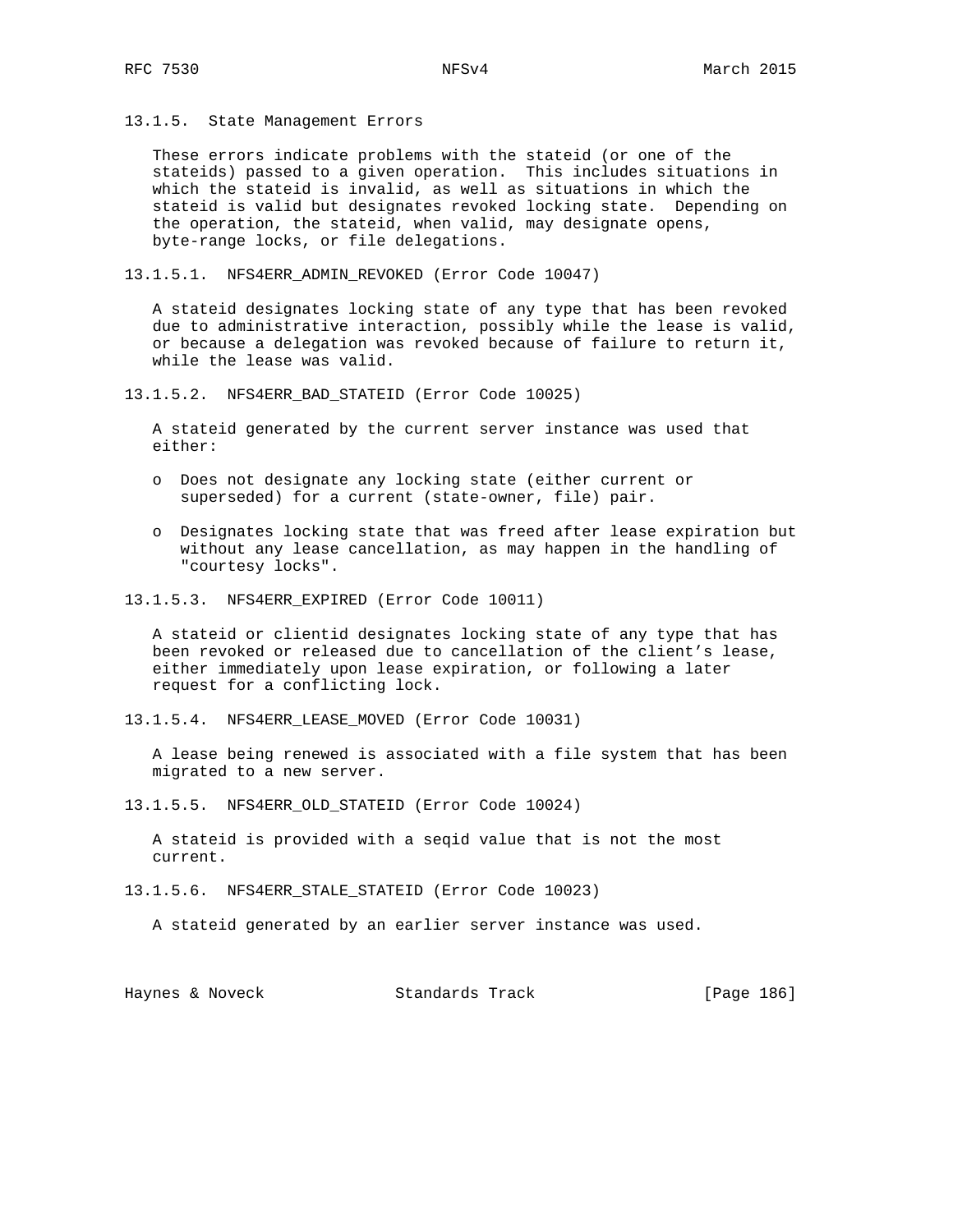13.1.6. Security Errors

These are the various permission-related errors in NFSv4.

13.1.6.1. NFS4ERR\_ACCESS (Error Code 13)

 This indicates permission denied. The caller does not have the correct permission to perform the requested operation. Contrast this with NFS4ERR\_PERM (Section 13.1.6.2), which restricts itself to owner or privileged user permission failures.

13.1.6.2. NFS4ERR\_PERM (Error Code 1)

 This indicates that the requester is not the owner. The operation was not allowed because the caller is neither a privileged user (root) nor the owner of the target of the operation.

13.1.6.3. NFS4ERR\_WRONGSEC (Error Code 10016)

 This indicates that the security mechanism being used by the client for the operation does not match the server's security policy. The client should change the security mechanism being used and re-send the operation. SECINFO can be used to determine the appropriate mechanism.

13.1.7. Name Errors

 Names in NFSv4 are UTF-8 strings. When the strings are not of length zero, the error NFS4ERR\_INVAL results. When they are not valid UTF-8, the error NFS4ERR\_INVAL also results, but servers may accommodate file systems with different character formats and not return this error. Besides this, there are a number of other errors to indicate specific problems with names.

13.1.7.1. NFS4ERR\_BADCHAR (Error Code 10040)

 A UTF-8 string contains a character that is not supported by the server in the context in which it is being used.

13.1.7.2. NFS4ERR\_BADNAME (Error Code 10041)

 A name string in a request consisted of valid UTF-8 characters supported by the server, but the name is not supported by the server as a valid name for current operation. An example might be creating a file or directory named ".." on a server whose file system uses that name for links to parent directories.

Haynes & Noveck Standards Track [Page 187]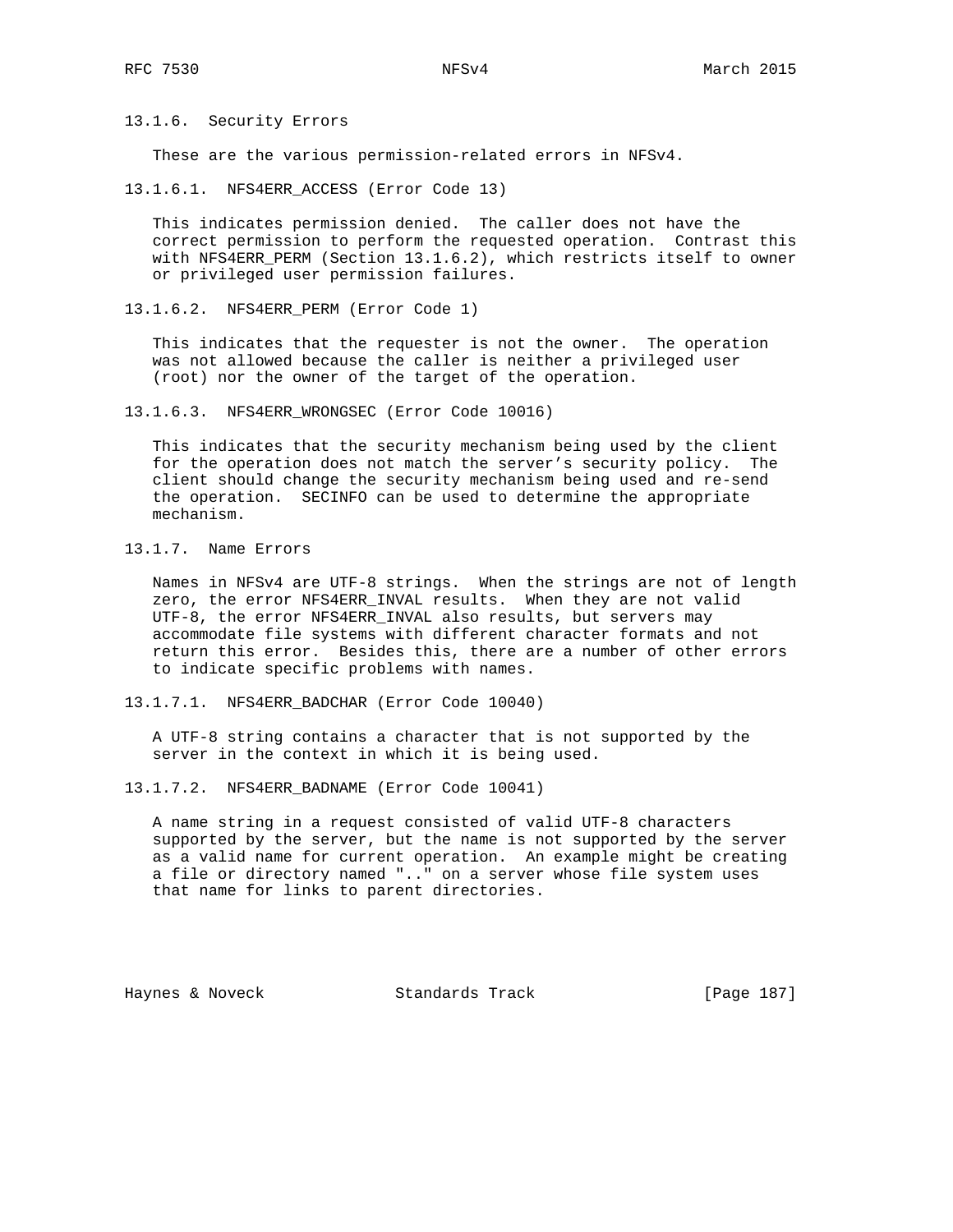This error should not be returned due to a normalization issue in a string. When a file system keeps names in a particular normalization form, it is the server's responsibility to do the appropriate normalization, rather than rejecting the name.

13.1.7.3. NFS4ERR\_NAMETOOLONG (Error Code 63)

 This is returned when the filename in an operation exceeds the server's implementation limit.

13.1.8. Locking Errors

 This section deals with errors related to locking -- both share reservations and byte-range locking. It does not deal with errors specific to the process of reclaiming locks. Those are dealt with in the next section.

13.1.8.1. NFS4ERR\_BAD\_RANGE (Error Code 10042)

 The range for a LOCK, LOCKT, or LOCKU operation is not appropriate to the allowable range of offsets for the server. For example, this error results when a server that only supports 32-bit ranges receives a range that cannot be handled by that server. (See Section 16.10.4.)

13.1.8.2. NFS4ERR\_BAD\_SEQID (Error Code 10026)

 The sequence number (seqid) in a locking request is neither the next expected number nor the last number processed.

13.1.8.3. NFS4ERR\_DEADLOCK (Error Code 10045)

 The server has been able to determine a file locking deadlock condition for a blocking lock request.

13.1.8.4. NFS4ERR\_DENIED (Error Code 10010)

 An attempt to lock a file is denied. Since this may be a temporary condition, the client is encouraged to re-send the lock request until the lock is accepted. See Section 9.4 for a discussion of the re-send.

Haynes & Noveck Standards Track [Page 188]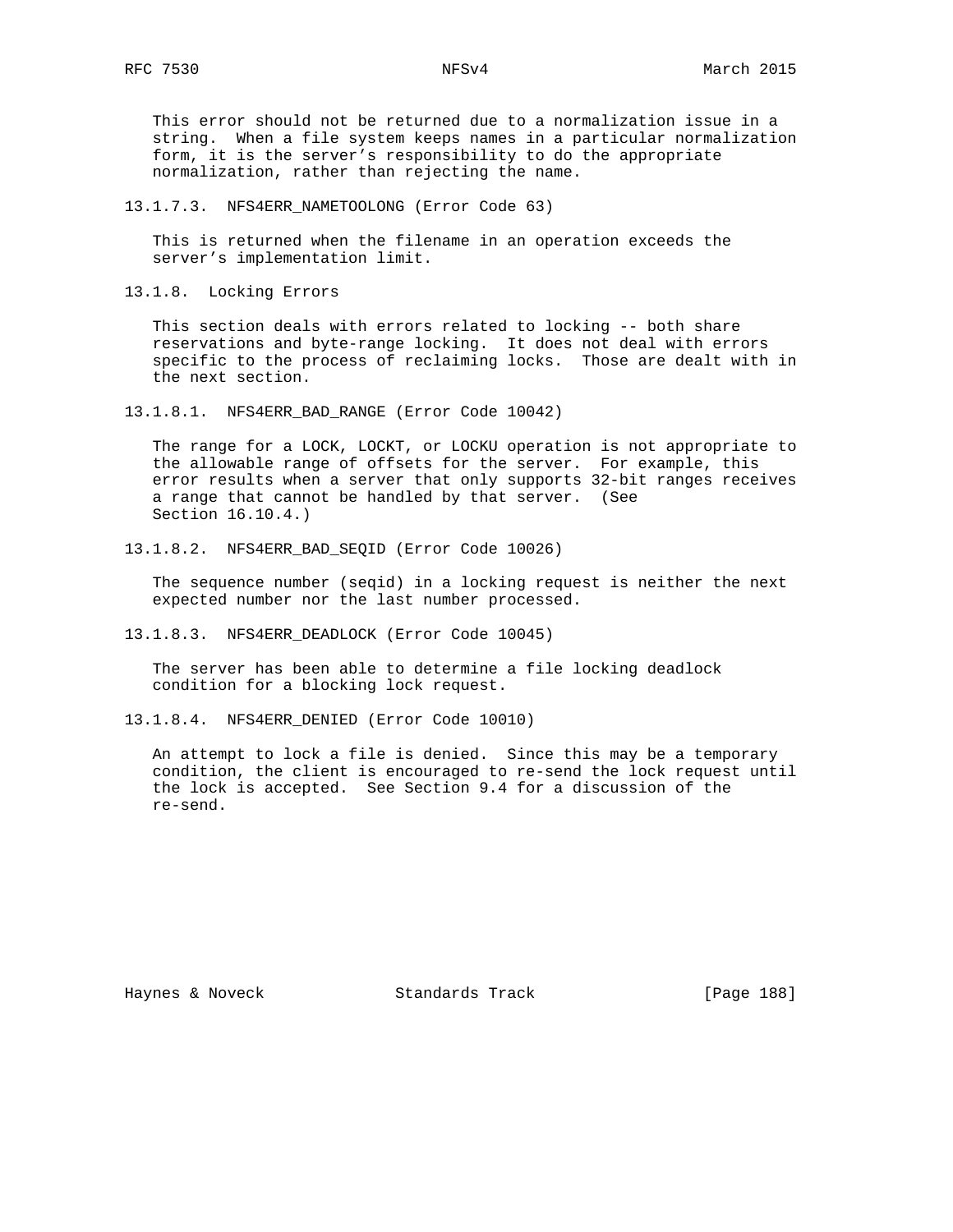13.1.8.5. NFS4ERR\_LOCKED (Error Code 10012)

 A READ or WRITE operation was attempted on a file where there was a conflict between the I/O and an existing lock:

- o There is a share reservation inconsistent with the I/O being done.
- o The range to be read or written intersects an existing mandatory byte-range lock.

13.1.8.6. NFS4ERR\_LOCKS\_HELD (Error Code 10037)

An operation was prevented by the unexpected presence of locks.

13.1.8.7. NFS4ERR\_LOCK\_NOTSUPP (Error Code 10043)

 A locking request was attempted that would require the upgrade or downgrade of a lock range already held by the owner when the server does not support atomic upgrade or downgrade of locks.

13.1.8.8. NFS4ERR\_LOCK\_RANGE (Error Code 10028)

 A lock request is operating on a range that partially overlaps a currently held lock for the current lock-owner and does not precisely match a single such lock, where the server does not support this type of request and thus does not implement POSIX locking semantics [fcntl]. See Sections 16.10.5, 16.11.5, and 16.12.5 for a discussion of how this applies to LOCK, LOCKT, and LOCKU, respectively.

13.1.8.9. NFS4ERR\_OPENMODE (Error Code 10038)

 The client attempted a READ, WRITE, LOCK, or other operation not sanctioned by the stateid passed (e.g., writing to a file opened only for read).

13.1.8.10. NFS4ERR\_SHARE\_DENIED (Error Code 10015)

 An attempt to OPEN a file with a share reservation has failed because of a share conflict.

Haynes & Noveck Standards Track [Page 189]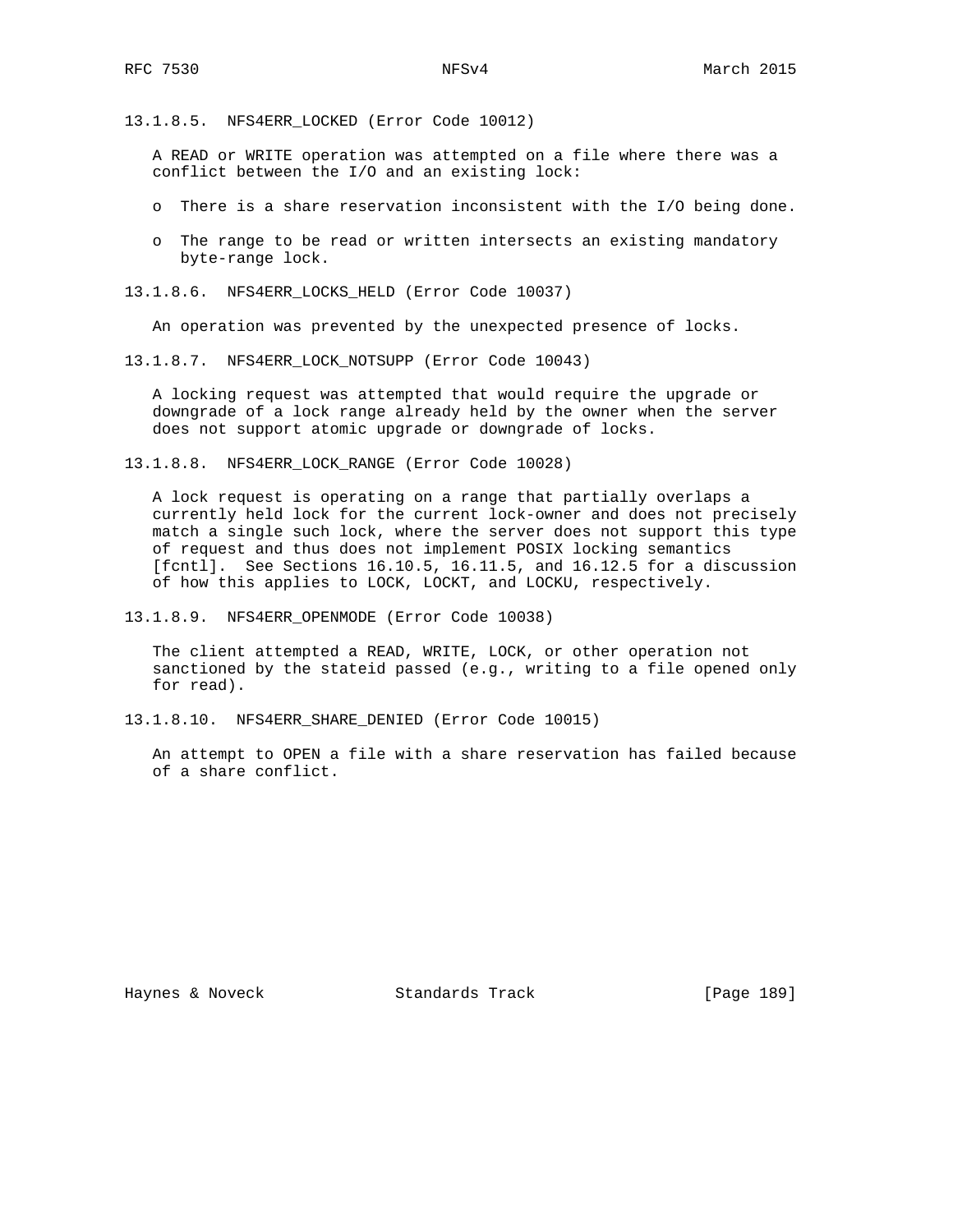13.1.9. Reclaim Errors

 These errors relate to the process of reclaiming locks after a server restart.

13.1.9.1. NFS4ERR\_GRACE (Error Code 10013)

 The server is in its recovery or grace period, which should at least match the lease period of the server. A locking request other than a reclaim could not be granted during that period.

13.1.9.2. NFS4ERR\_NO\_GRACE (Error Code 10033)

 The server cannot guarantee that it has not granted state to another client that may conflict with this client's state. No further reclaims from this client will succeed.

13.1.9.3. NFS4ERR\_RECLAIM\_BAD (Error Code 10034)

 The server cannot guarantee that it has not granted state to another client that may conflict with the requested state. However, this applies only to the state requested in this call; further reclaims may succeed.

 Unlike NFS4ERR\_RECLAIM\_CONFLICT, this can occur between correctly functioning clients and servers: the "edge condition" scenarios described in Section 9.6.3.4 leave only the server knowing whether the client's locks are still valid, and NFS4ERR\_RECLAIM\_BAD is the server's way of informing the client that they are not.

13.1.9.4. NFS4ERR\_RECLAIM\_CONFLICT (Error Code 10035)

 The reclaim attempted by the client conflicts with a lock already held by another client. Unlike NFS4ERR\_RECLAIM\_BAD, this can only occur if one of the clients misbehaved.

Haynes & Noveck Standards Track [Page 190]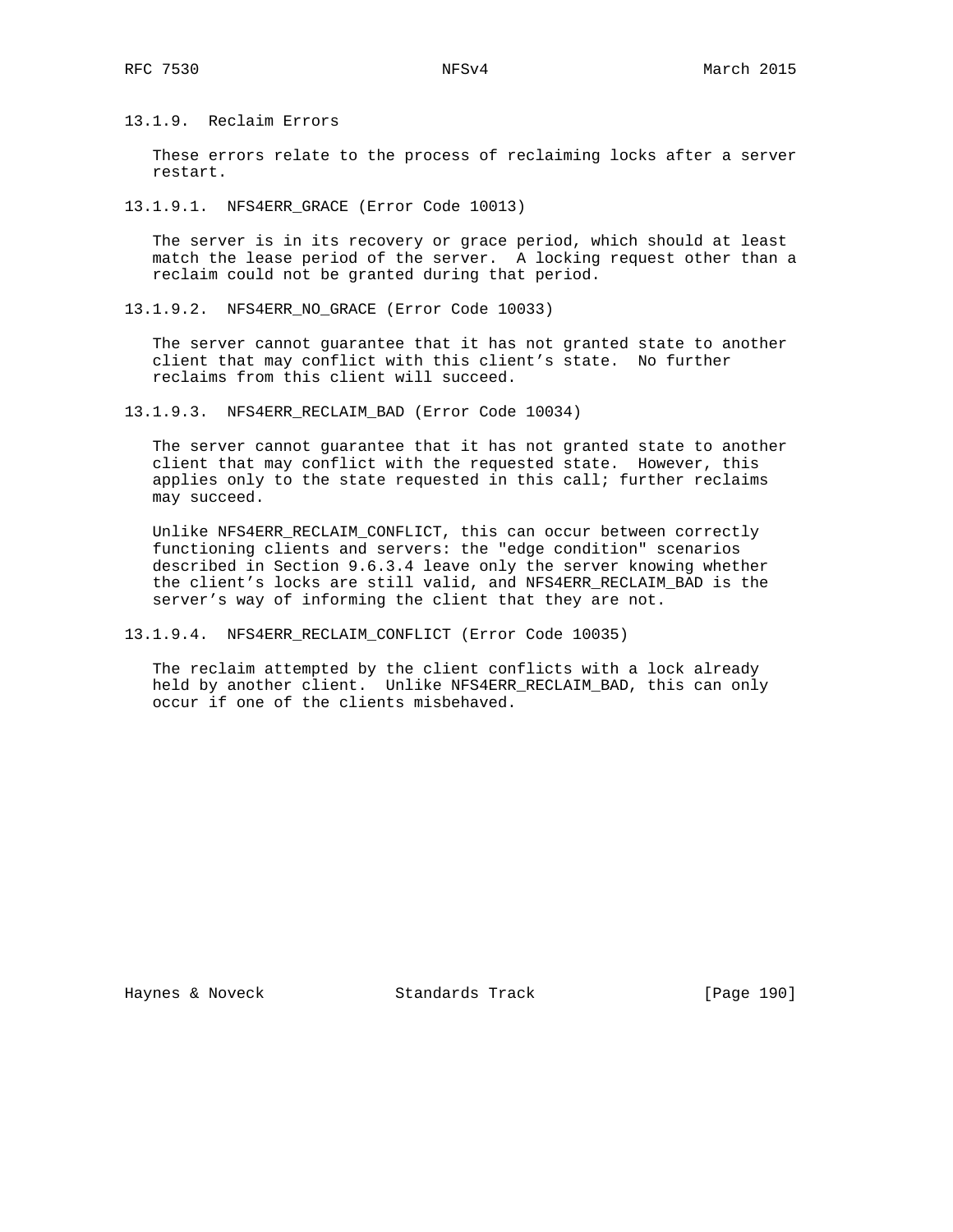13.1.10. Client Management Errors

 This section deals with errors associated with requests used to create and manage client IDs.

13.1.10.1. NFS4ERR\_CLID\_INUSE (Error Code 10017)

 The SETCLIENTID operation has found that a clientid is already in use by another client.

13.1.10.2. NFS4ERR\_STALE\_CLIENTID (Error Code 10022)

 A client ID not recognized by the server was used in a locking or SETCLIENTID\_CONFIRM request.

13.1.11. Attribute Handling Errors

 This section deals with errors specific to attribute handling within NFSv4.

13.1.11.1. NFS4ERR\_ATTRNOTSUPP (Error Code 10032)

 An attribute specified is not supported by the server. This error MUST NOT be returned by the GETATTR operation.

13.1.11.2. NFS4ERR\_BADOWNER (Error Code 10039)

This error is returned when an owner or owner group attribute value or the who field of an ace within an ACL attribute value cannot be translated to a local representation.

13.1.11.3. NFS4ERR\_NOT\_SAME (Error Code 10027)

 This error is returned by the VERIFY operation to signify that the attributes compared were not the same as those provided in the client's request.

13.1.11.4. NFS4ERR\_SAME (Error Code 10009)

 This error is returned by the NVERIFY operation to signify that the attributes compared were the same as those provided in the client's request.

13.1.12. Miscellaneous Errors

13.1.12.1. NFS4ERR\_CB\_PATH\_DOWN (Error Code 10048)

There is a problem contacting the client via the callback path.

Haynes & Noveck Standards Track [Page 191]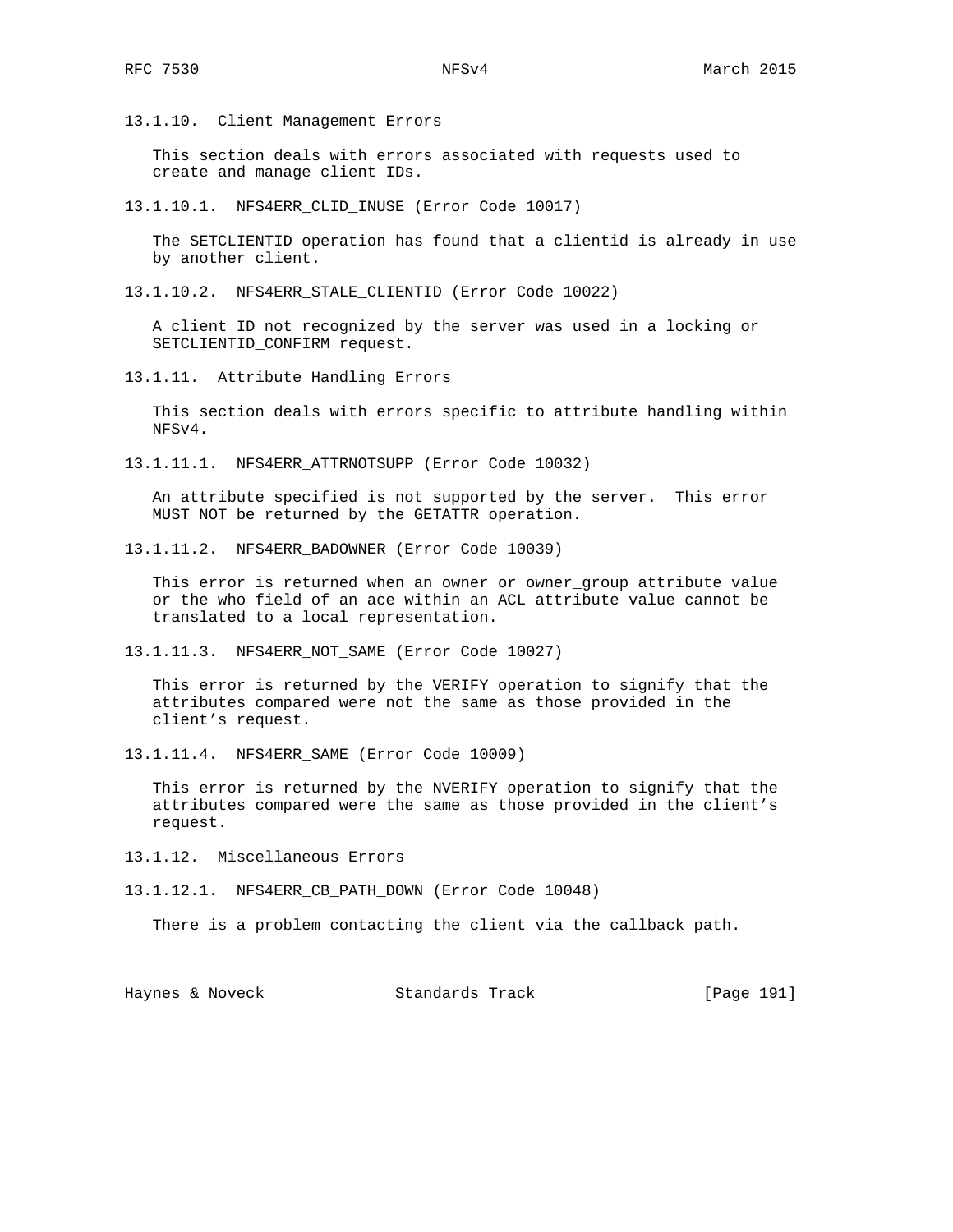# 13.2. Operations and Their Valid Errors

 This section contains a table that gives the valid error returns for each protocol operation. The error code NFS4\_OK (indicating no error) is not listed but should be understood to be returnable by all operations except ILLEGAL.

| Operation | Errors                                     |
|-----------|--------------------------------------------|
| ACCESS    | NFS4ERR ACCESS, NFS4ERR BADHANDLE,         |
|           | NFS4ERR BADXDR, NFS4ERR DELAY,             |
|           | NFS4ERR FHEXPIRED, NFS4ERR INVAL,          |
|           | NFS4ERR_IO, NFS4ERR_MOVED,                 |
|           | NFS4ERR NOFILEHANDLE, NFS4ERR RESOURCE,    |
|           | NFS4ERR SERVERFAULT, NFS4ERR STALE         |
|           |                                            |
| CLOSE     | NFS4ERR ADMIN REVOKED, NFS4ERR BADHANDLE,  |
|           | NFS4ERR_BAD_SEQID, NFS4ERR_BAD_STATEID,    |
|           | NFS4ERR BADXDR, NFS4ERR DELAY,             |
|           | NFS4ERR EXPIRED, NFS4ERR FHEXPIRED,        |
|           | NFS4ERR INVAL, NFS4ERR ISDIR,              |
|           | NFS4ERR LEASE MOVED, NFS4ERR LOCKS HELD,   |
|           | NFS4ERR MOVED, NFS4ERR NOFILEHANDLE,       |
|           | NFS4ERR_OLD_STATEID, NFS4ERR_RESOURCE,     |
|           | NFS4ERR_SERVERFAULT, NFS4ERR_STALE,        |
|           | NFS4ERR STALE STATEID                      |
|           |                                            |
| COMMIT    | NFS4ERR ACCESS, NFS4ERR BADHANDLE,         |
|           | NFS4ERR BADXDR, NFS4ERR DELAY,             |
|           | NFS4ERR_FHEXPIRED, NFS4ERR_INVAL,          |
|           | NFS4ERR IO, NFS4ERR ISDIR, NFS4ERR MOVED,  |
|           | NFS4ERR NOFILEHANDLE, NFS4ERR RESOURCE,    |
|           | NFS4ERR ROFS, NFS4ERR SERVERFAULT,         |
|           | NFS4ERR STALE, NFS4ERR SYMLINK             |
|           |                                            |
| CREATE    | NFS4ERR_ACCESS, NFS4ERR_ATTRNOTSUPP,       |
|           | NFS4ERR BADCHAR, NFS4ERR BADHANDLE,        |
|           | NFS4ERR BADNAME, NFS4ERR BADOWNER,         |
|           | NFS4ERR BADTYPE, NFS4ERR BADXDR,           |
|           | NFS4ERR_DELAY, NFS4ERR_DQUOT,              |
|           | NFS4ERR EXIST, NFS4ERR FHEXPIRED,          |
|           | NFS4ERR INVAL, NFS4ERR IO, NFS4ERR MOVED,  |
|           | NFS4ERR NAMETOOLONG, NFS4ERR NOFILEHANDLE, |
|           | NFS4ERR NOSPC, NFS4ERR NOTDIR,             |
|           | NFS4ERR PERM, NFS4ERR RESOURCE,            |
|           | NFS4ERR_ROFS, NFS4ERR_SERVERFAULT,         |
|           | NFS4ERR STALE                              |

Haynes & Noveck Standards Track [Page 192]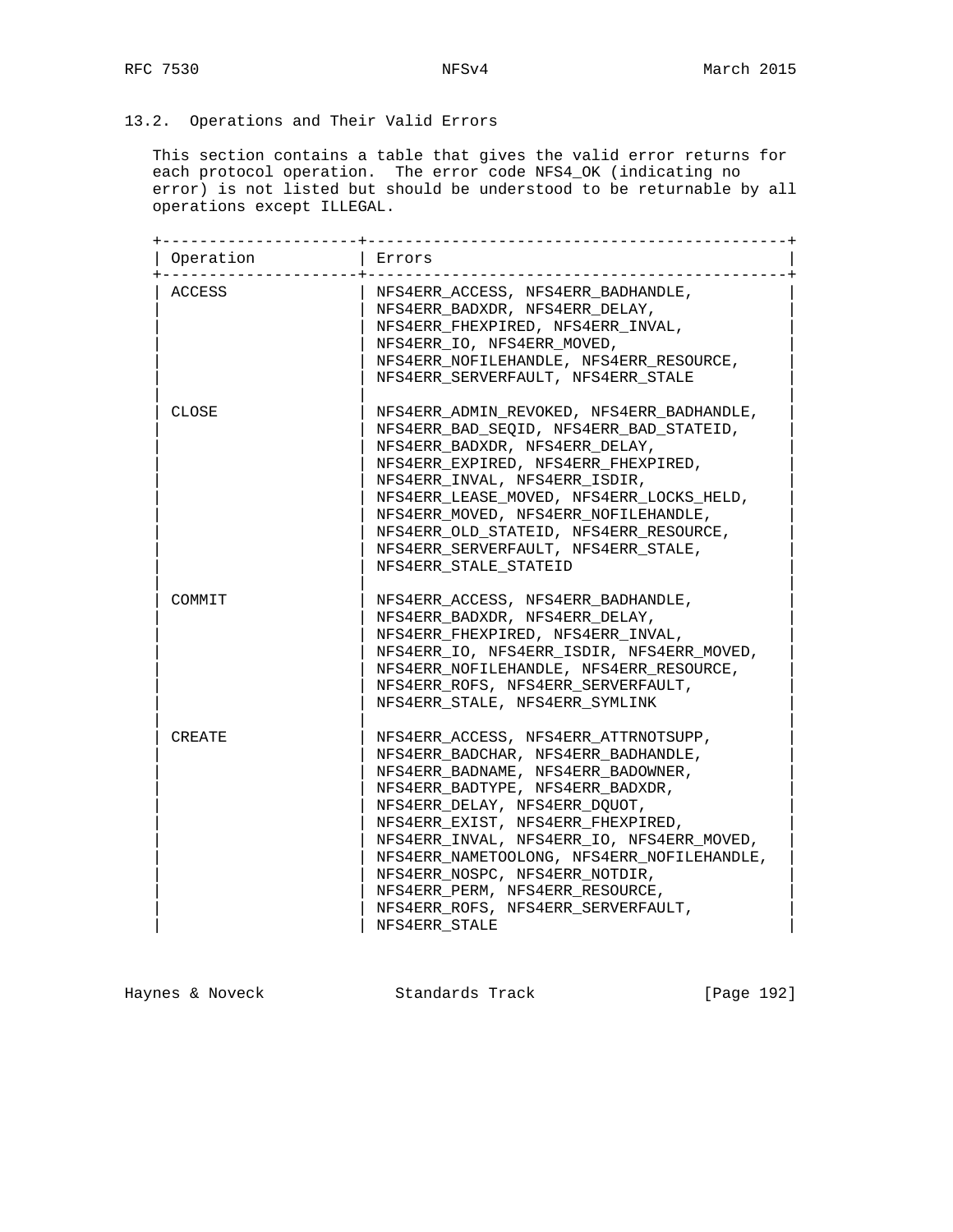| DELEGPURGE  | NFS4ERR_BADXDR, NFS4ERR_DELAY,<br>NFS4ERR LEASE MOVED, NFS4ERR NOTSUPP,<br>NFS4ERR RESOURCE, NFS4ERR SERVERFAULT,<br>NFS4ERR STALE CLIENTID                                                                                                                                                                                                                                                                                                                                                      |
|-------------|--------------------------------------------------------------------------------------------------------------------------------------------------------------------------------------------------------------------------------------------------------------------------------------------------------------------------------------------------------------------------------------------------------------------------------------------------------------------------------------------------|
| DELEGRETURN | NFS4ERR_ADMIN_REVOKED, NFS4ERR_BAD_STATEID,<br>NFS4ERR BADXDR, NFS4ERR DELAY,<br>NFS4ERR EXPIRED, NFS4ERR INVAL,<br>NFS4ERR_LEASE_MOVED, NFS4ERR_MOVED,<br>NFS4ERR_NOFILEHANDLE, NFS4ERR_NOTSUPP,<br>NFS4ERR OLD STATEID, NFS4ERR RESOURCE,<br>NFS4ERR SERVERFAULT, NFS4ERR STALE,<br>NFS4ERR STALE STATEID                                                                                                                                                                                      |
| GETATTR     | NFS4ERR ACCESS, NFS4ERR BADHANDLE,<br>NFS4ERR_BADXDR, NFS4ERR_DELAY,<br>NFS4ERR FHEXPIRED, NFS4ERR GRACE,<br>NFS4ERR_INVAL, NFS4ERR_IO, NFS4ERR_MOVED,<br>NFS4ERR NOFILEHANDLE, NFS4ERR RESOURCE,<br>NFS4ERR SERVERFAULT, NFS4ERR STALE                                                                                                                                                                                                                                                          |
| GETFH       | NFS4ERR BADHANDLE, NFS4ERR FHEXPIRED,<br>NFS4ERR MOVED, NFS4ERR NOFILEHANDLE,<br>NFS4ERR RESOURCE, NFS4ERR SERVERFAULT,<br>NFS4ERR STALE                                                                                                                                                                                                                                                                                                                                                         |
| ILLEGAL     | NFS4ERR BADXDR, NFS4ERR OP ILLEGAL                                                                                                                                                                                                                                                                                                                                                                                                                                                               |
| LINK        | NFS4ERR_ACCESS, NFS4ERR_BADCHAR,<br>NFS4ERR_BADHANDLE, NFS4ERR_BADNAME,<br>NFS4ERR BADXDR, NFS4ERR DELAY,<br>NFS4ERR DQUOT, NFS4ERR EXIST,<br>NFS4ERR FHEXPIRED, NFS4ERR FILE OPEN,<br>NFS4ERR INVAL, NFS4ERR IO, NFS4ERR ISDIR,<br>NFS4ERR MLINK, NFS4ERR MOVED,<br>NFS4ERR NAMETOOLONG, NFS4ERR NOENT,<br>NFS4ERR_NOFILEHANDLE, NFS4ERR_NOSPC,<br>NFS4ERR_NOTDIR, NFS4ERR_NOTSUPP,<br>NFS4ERR RESOURCE, NFS4ERR ROFS,<br>NFS4ERR SERVERFAULT, NFS4ERR STALE,<br>NFS4ERR WRONGSEC, NFS4ERR XDEV |

Haynes & Noveck and Standards Track Track [Page 193]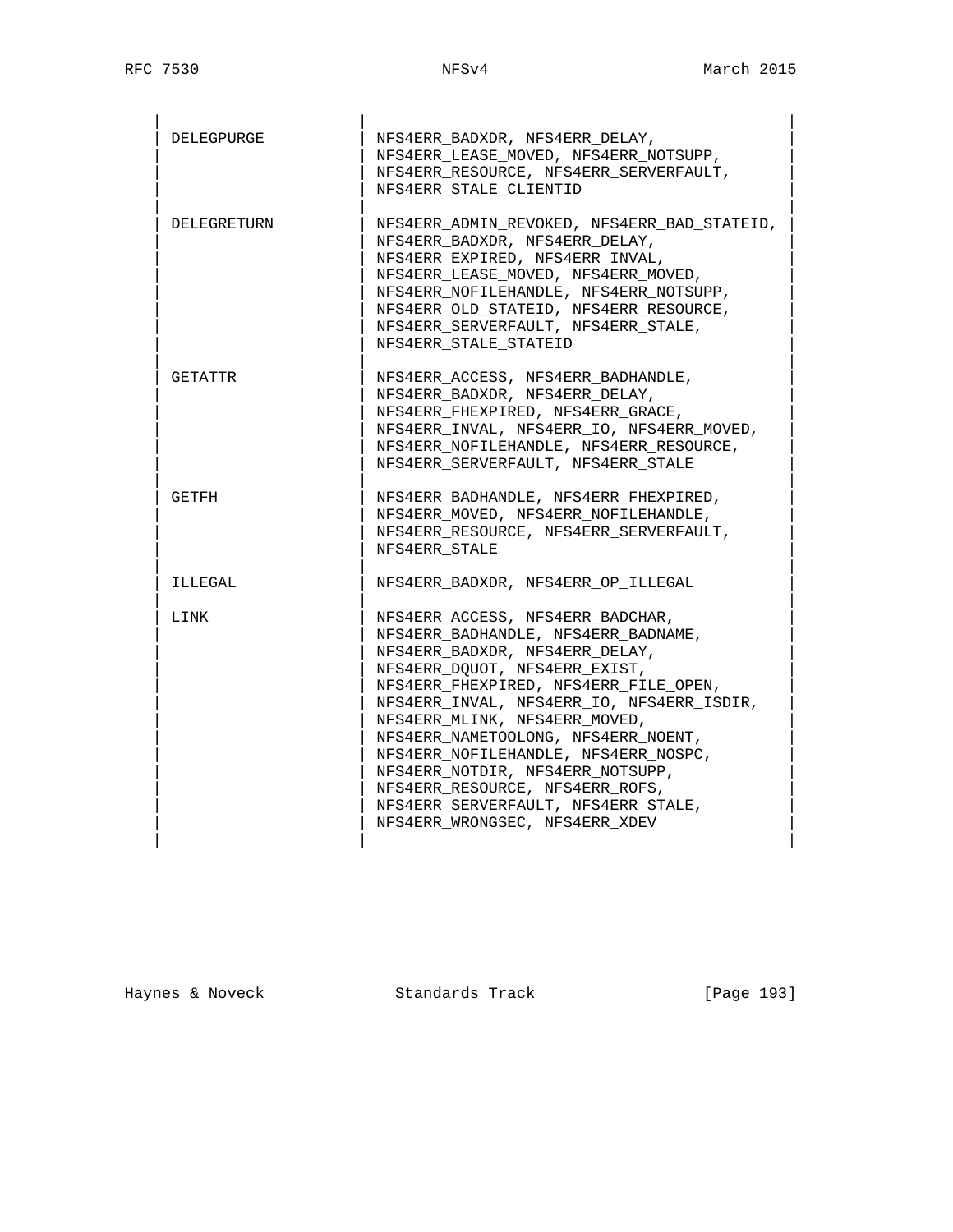| LOCK  | NFS4ERR_ACCESS, NFS4ERR_ADMIN_REVOKED,<br>NFS4ERR BADHANDLE, NFS4ERR BAD RANGE,<br>NFS4ERR BAD SEOID, NFS4ERR BAD STATEID,<br>NFS4ERR BADXDR, NFS4ERR DEADLOCK,<br>NFS4ERR_DELAY, NFS4ERR_DENIED,<br>NFS4ERR EXPIRED, NFS4ERR FHEXPIRED,<br>NFS4ERR GRACE, NFS4ERR INVAL,<br>NFS4ERR ISDIR, NFS4ERR LEASE MOVED,<br>NFS4ERR LOCK NOTSUPP, NFS4ERR LOCK RANGE,<br>NFS4ERR MOVED, NFS4ERR NOFILEHANDLE,<br>NFS4ERR_NO_GRACE, NFS4ERR_OLD_STATEID,<br>NFS4ERR_OPENMODE, NFS4ERR_RECLAIM_BAD,<br>NFS4ERR_RECLAIM_CONFLICT, NFS4ERR RESOURCE,<br>NFS4ERR SERVERFAULT, NFS4ERR STALE,<br>NFS4ERR STALE CLIENTID,<br>NFS4ERR STALE STATEID |
|-------|-------------------------------------------------------------------------------------------------------------------------------------------------------------------------------------------------------------------------------------------------------------------------------------------------------------------------------------------------------------------------------------------------------------------------------------------------------------------------------------------------------------------------------------------------------------------------------------------------------------------------------------|
| LOCKT | NFS4ERR ACCESS, NFS4ERR BADHANDLE,<br>NFS4ERR_BAD_RANGE, NFS4ERR_BADXDR,<br>NFS4ERR DELAY, NFS4ERR DENIED,<br>NFS4ERR EXPIRED, NFS4ERR FHEXPIRED,<br>NFS4ERR GRACE, NFS4ERR INVAL,<br>NFS4ERR ISDIR, NFS4ERR LEASE MOVED,<br>NFS4ERR_LOCK_RANGE, NFS4ERR_MOVED,<br>NFS4ERR NOFILEHANDLE, NFS4ERR RESOURCE,<br>NFS4ERR_SERVERFAULT, NFS4ERR_STALE,<br>NFS4ERR STALE CLIENTID                                                                                                                                                                                                                                                         |
| LOCKU | NFS4ERR ACCESS, NFS4ERR ADMIN REVOKED,<br>NFS4ERR BADHANDLE, NFS4ERR BAD RANGE,<br>NFS4ERR BAD SEQID, NFS4ERR BAD STATEID,<br>NFS4ERR BADXDR, NFS4ERR DELAY,<br>NFS4ERR EXPIRED, NFS4ERR FHEXPIRED,<br>NFS4ERR GRACE, NFS4ERR INVAL,<br>NFS4ERR ISDIR, NFS4ERR LEASE MOVED,<br>NFS4ERR_LOCK_RANGE, NFS4ERR_MOVED,<br>NFS4ERR NOFILEHANDLE, NFS4ERR OLD STATEID,<br>NFS4ERR_RESOURCE, NFS4ERR_SERVERFAULT,<br>NFS4ERR STALE, NFS4ERR STALE STATEID                                                                                                                                                                                   |

Haynes & Noveck Standards Track [Page 194]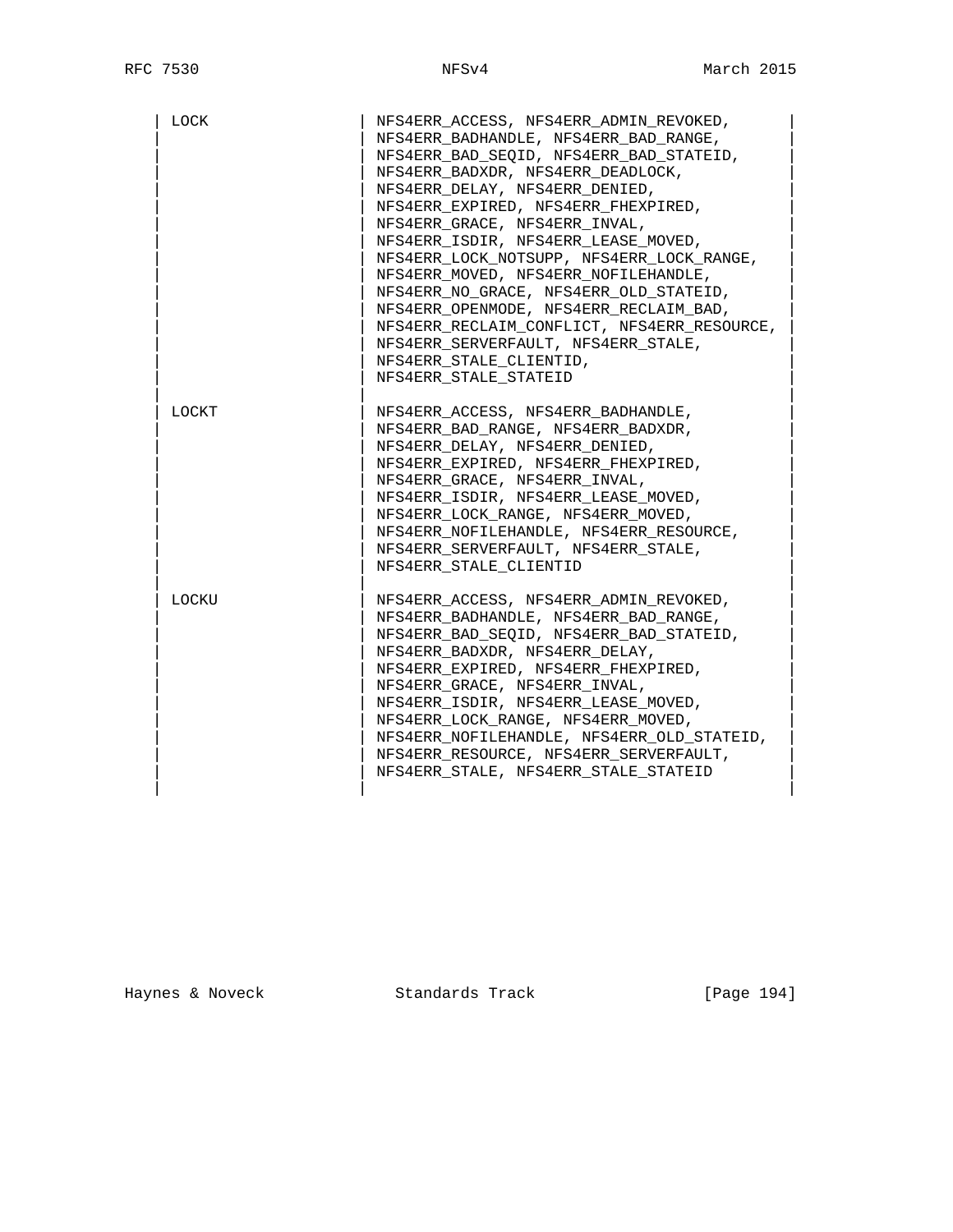| LOOKUP  | NFS4ERR ACCESS, NFS4ERR BADCHAR,<br>NFS4ERR_BADHANDLE, NFS4ERR_BADNAME,<br>NFS4ERR BADXDR, NFS4ERR DELAY,<br>NFS4ERR FHEXPIRED, NFS4ERR INVAL,<br>NFS4ERR IO, NFS4ERR MOVED,<br>NFS4ERR NAMETOOLONG, NFS4ERR NOENT,<br>NFS4ERR NOFILEHANDLE, NFS4ERR NOTDIR,<br>NFS4ERR_RESOURCE, NFS4ERR_SERVERFAULT,<br>NFS4ERR_STALE, NFS4ERR_SYMLINK,<br>NFS4ERR WRONGSEC                                                                                                                                                                                                                                                                                                                                                                                                                                |
|---------|----------------------------------------------------------------------------------------------------------------------------------------------------------------------------------------------------------------------------------------------------------------------------------------------------------------------------------------------------------------------------------------------------------------------------------------------------------------------------------------------------------------------------------------------------------------------------------------------------------------------------------------------------------------------------------------------------------------------------------------------------------------------------------------------|
| LOOKUPP | NFS4ERR ACCESS, NFS4ERR BADHANDLE,<br>NFS4ERR DELAY, NFS4ERR FHEXPIRED,<br>NFS4ERR IO, NFS4ERR MOVED, NFS4ERR NOENT,<br>NFS4ERR_NOFILEHANDLE, NFS4ERR_NOTDIR,<br>NFS4ERR RESOURCE, NFS4ERR SERVERFAULT,<br>NFS4ERR STALE, NFS4ERR SYMLINK,<br>NFS4ERR WRONGSEC                                                                                                                                                                                                                                                                                                                                                                                                                                                                                                                               |
| NVERIFY | NFS4ERR ACCESS, NFS4ERR ATTRNOTSUPP,<br>NFS4ERR BADCHAR, NFS4ERR BADHANDLE,<br>NFS4ERR BADXDR, NFS4ERR DELAY,<br>NFS4ERR FHEXPIRED, NFS4ERR GRACE,<br>NFS4ERR INVAL, NFS4ERR IO, NFS4ERR MOVED,<br>NFS4ERR_NOFILEHANDLE, NFS4ERR_SAME,<br>NFS4ERR_SERVERFAULT, NFS4ERR_STALE                                                                                                                                                                                                                                                                                                                                                                                                                                                                                                                 |
| OPEN    | NFS4ERR ACCESS, NFS4ERR ADMIN REVOKED,<br>NFS4ERR ATTRNOTSUPP, NFS4ERR BADCHAR,<br>NFS4ERR_BADHANDLE, NFS4ERR_BADNAME,<br>NFS4ERR_BADOWNER, NFS4ERR_BAD_SEQID,<br>NFS4ERR BAD STATEID, NFS4ERR BADXDR,<br>NFS4ERR_DELAY, NFS4ERR_DQUOT,<br>NFS4ERR EXIST, NFS4ERR EXPIRED,<br>NFS4ERR_FBIG, NFS4ERR_FHEXPIRED,<br>NFS4ERR GRACE, NFS4ERR INVAL, NFS4ERR IO,<br>NFS4ERR ISDIR, NFS4ERR MOVED,<br>NFS4ERR NAMETOOLONG, NFS4ERR NOENT,<br>NFS4ERR_NOFILEHANDLE, NFS4ERR_NO_GRACE,<br>NFS4ERR NOSPC, NFS4ERR NOTDIR,<br>NFS4ERR_NOTSUPP, NFS4ERR_OLD_STATEID,<br>NFS4ERR_PERM, NFS4ERR_RECLAIM_BAD,<br>NFS4ERR RECLAIM CONFLICT, NFS4ERR RESOURCE,<br>NFS4ERR_ROFS, NFS4ERR_SERVERFAULT,<br>NFS4ERR_SHARE_DENIED, NFS4ERR_STALE,<br>NFS4ERR STALE CLIENTID, NFS4ERR SYMLINK,<br>NFS4ERR WRONGSEC |

Haynes & Noveck and Standards Track Track [Page 195]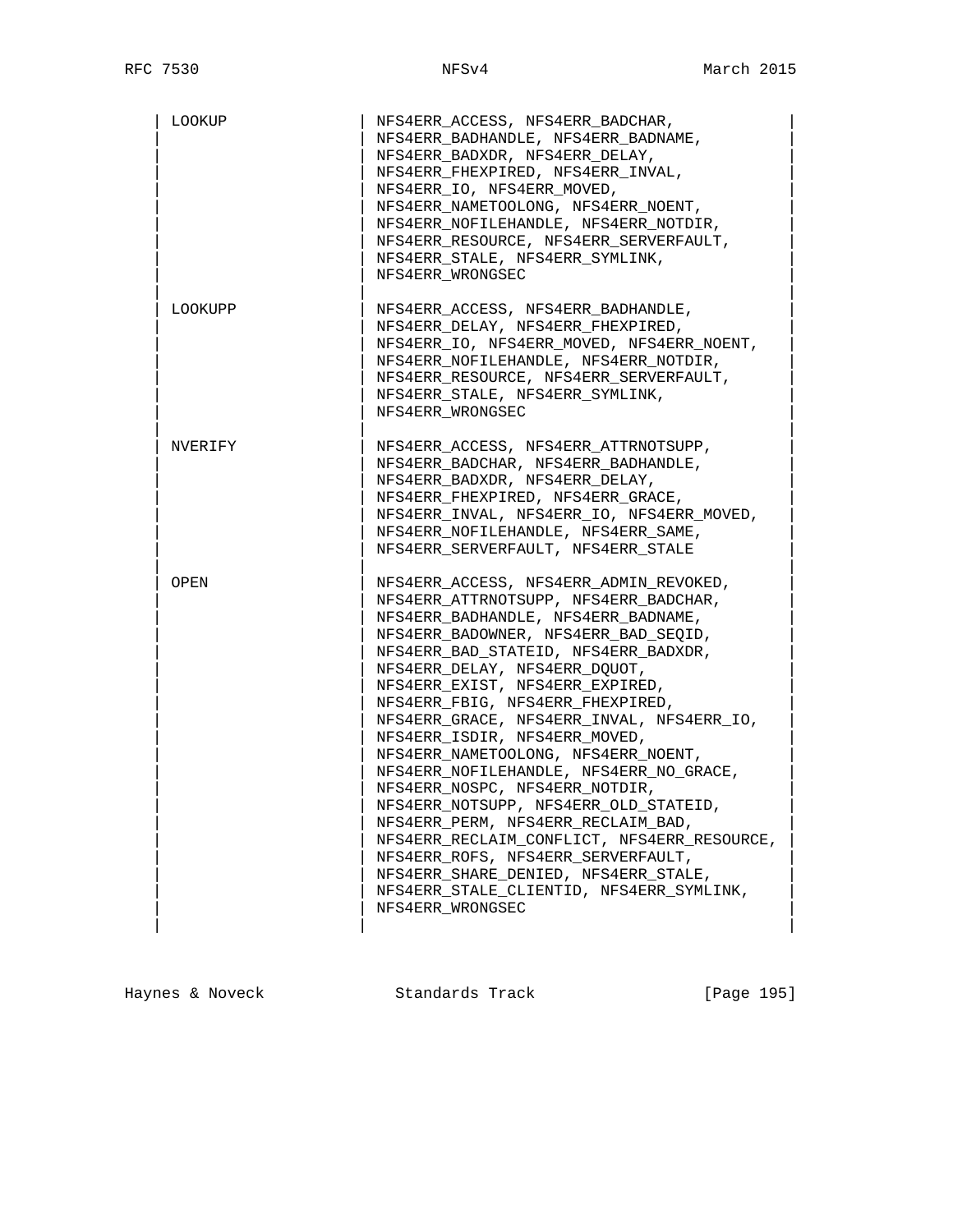| OPENATTR       | NFS4ERR_ACCESS, NFS4ERR_BADHANDLE,<br>NFS4ERR_BADXDR, NFS4ERR_DELAY,<br>NFS4ERR DQUOT, NFS4ERR FHEXPIRED,<br>NFS4ERR_IO, NFS4ERR_MOVED, NFS4ERR_NOENT,<br>NFS4ERR NOFILEHANDLE, NFS4ERR NOSPC,<br>NFS4ERR NOTSUPP, NFS4ERR RESOURCE,<br>NFS4ERR ROFS, NFS4ERR SERVERFAULT,<br>NFS4ERR STALE                                                                                                 |
|----------------|---------------------------------------------------------------------------------------------------------------------------------------------------------------------------------------------------------------------------------------------------------------------------------------------------------------------------------------------------------------------------------------------|
| OPEN CONFIRM   | NFS4ERR ADMIN REVOKED, NFS4ERR BADHANDLE,<br>NFS4ERR_BAD_SEQID, NFS4ERR_BAD_STATEID,<br>NFS4ERR BADXDR, NFS4ERR EXPIRED,<br>NFS4ERR FHEXPIRED, NFS4ERR INVAL,<br>NFS4ERR_ISDIR, NFS4ERR_LEASE_MOVED,<br>NFS4ERR MOVED, NFS4ERR NOFILEHANDLE,<br>NFS4ERR_OLD_STATEID, NFS4ERR_RESOURCE,<br>NFS4ERR SERVERFAULT, NFS4ERR STALE,<br>NFS4ERR STALE STATEID                                      |
| OPEN DOWNGRADE | NFS4ERR ADMIN REVOKED, NFS4ERR BADHANDLE,<br>NFS4ERR BAD SEOID, NFS4ERR BAD STATEID,<br>NFS4ERR_BADXDR, NFS4ERR_DELAY,<br>NFS4ERR EXPIRED, NFS4ERR FHEXPIRED,<br>NFS4ERR INVAL, NFS4ERR LEASE MOVED,<br>NFS4ERR LOCKS HELD, NFS4ERR MOVED,<br>NFS4ERR NOFILEHANDLE, NFS4ERR OLD STATEID,<br>NFS4ERR RESOURCE, NFS4ERR ROFS,<br>NFS4ERR_SERVERFAULT, NFS4ERR_STALE,<br>NFS4ERR STALE STATEID |
| PUTFH          | NFS4ERR BADHANDLE, NFS4ERR BADXDR,<br>NFS4ERR DELAY, NFS4ERR FHEXPIRED,<br>NFS4ERR MOVED, NFS4ERR SERVERFAULT,<br>NFS4ERR STALE, NFS4ERR WRONGSEC                                                                                                                                                                                                                                           |
| PUTPUBFH       | NFS4ERR DELAY, NFS4ERR SERVERFAULT,<br>NFS4ERR WRONGSEC                                                                                                                                                                                                                                                                                                                                     |
| PUTROOTFH      | NFS4ERR DELAY, NFS4ERR SERVERFAULT,<br>NFS4ERR WRONGSEC                                                                                                                                                                                                                                                                                                                                     |

Haynes & Noveck Standards Track [Page 196]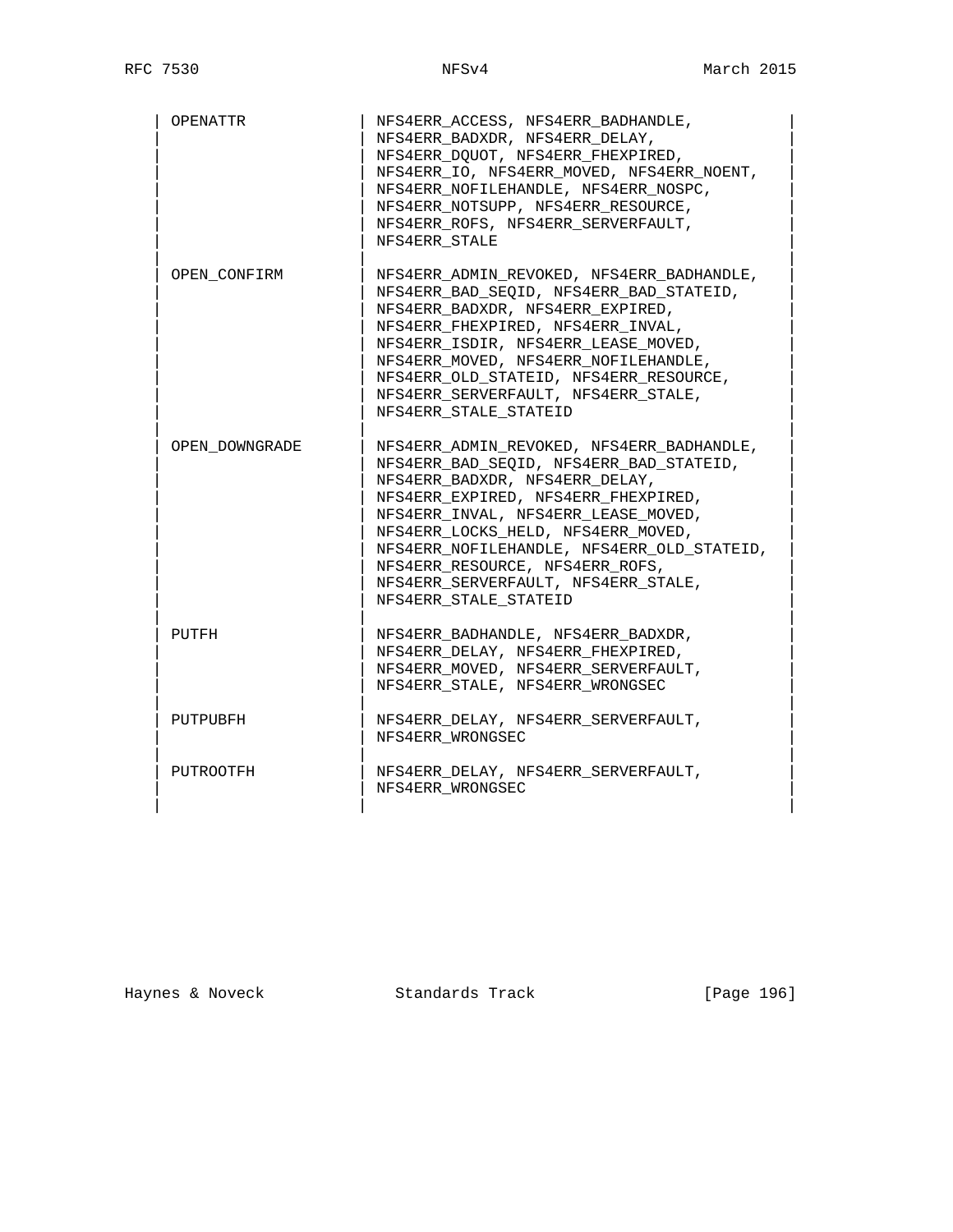| READ              | NFS4ERR ACCESS, NFS4ERR ADMIN REVOKED,<br>NFS4ERR_BADHANDLE, NFS4ERR_BAD_STATEID,<br>NFS4ERR_BADXDR, NFS4ERR_DELAY,<br>NFS4ERR_EXPIRED, NFS4ERR_FHEXPIRED,<br>NFS4ERR_GRACE, NFS4ERR_INVAL, NFS4ERR_IO,<br>NFS4ERR ISDIR, NFS4ERR LEASE MOVED,<br>NFS4ERR LOCKED, NFS4ERR MOVED,<br>NFS4ERR NOFILEHANDLE, NFS4ERR OLD STATEID,<br>NFS4ERR OPENMODE, NFS4ERR RESOURCE,<br>NFS4ERR_SERVERFAULT, NFS4ERR_STALE,<br>NFS4ERR STALE STATEID, NFS4ERR SYMLINK |
|-------------------|--------------------------------------------------------------------------------------------------------------------------------------------------------------------------------------------------------------------------------------------------------------------------------------------------------------------------------------------------------------------------------------------------------------------------------------------------------|
| READDIR           | NFS4ERR_ACCESS, NFS4ERR_BAD_COOKIE,<br>NFS4ERR BADHANDLE, NFS4ERR BADXDR,<br>NFS4ERR DELAY, NFS4ERR FHEXPIRED,<br>NFS4ERR INVAL, NFS4ERR IO, NFS4ERR MOVED,<br>NFS4ERR NOFILEHANDLE, NFS4ERR NOTDIR,<br>NFS4ERR_NOT_SAME, NFS4ERR_RESOURCE,<br>NFS4ERR SERVERFAULT, NFS4ERR STALE,<br>NFS4ERR TOOSMALL                                                                                                                                                 |
| READLINK          | NFS4ERR ACCESS, NFS4ERR BADHANDLE,<br>NFS4ERR_DELAY, NFS4ERR_FHEXPIRED,<br>NFS4ERR_INVAL, NFS4ERR_IO, NFS4ERR_ISDIR,<br>NFS4ERR_MOVED, NFS4ERR_NOFILEHANDLE,<br>NFS4ERR NOTSUPP, NFS4ERR RESOURCE,<br>NFS4ERR SERVERFAULT, NFS4ERR STALE                                                                                                                                                                                                               |
| RELEASE LOCKOWNER | NFS4ERR BADXDR, NFS4ERR EXPIRED,<br>NFS4ERR LEASE MOVED, NFS4ERR LOCKS HELD,<br>NFS4ERR RESOURCE, NFS4ERR SERVERFAULT,<br>NFS4ERR STALE CLIENTID                                                                                                                                                                                                                                                                                                       |
| REMOVE            | NFS4ERR ACCESS, NFS4ERR BADCHAR,<br>NFS4ERR_BADHANDLE, NFS4ERR_BADNAME,<br>NFS4ERR BADXDR, NFS4ERR DELAY,<br>NFS4ERR FHEXPIRED, NFS4ERR FILE OPEN,<br>NFS4ERR GRACE, NFS4ERR INVAL, NFS4ERR IO,<br>NFS4ERR MOVED, NFS4ERR NAMETOOLONG,<br>NFS4ERR NOENT, NFS4ERR NOFILEHANDLE,<br>NFS4ERR NOTDIR, NFS4ERR NOTEMPTY,<br>NFS4ERR_RESOURCE, NFS4ERR_ROFS,<br>NFS4ERR SERVERFAULT, NFS4ERR STALE                                                           |

Haynes & Noveck **Standards Track** [Page 197]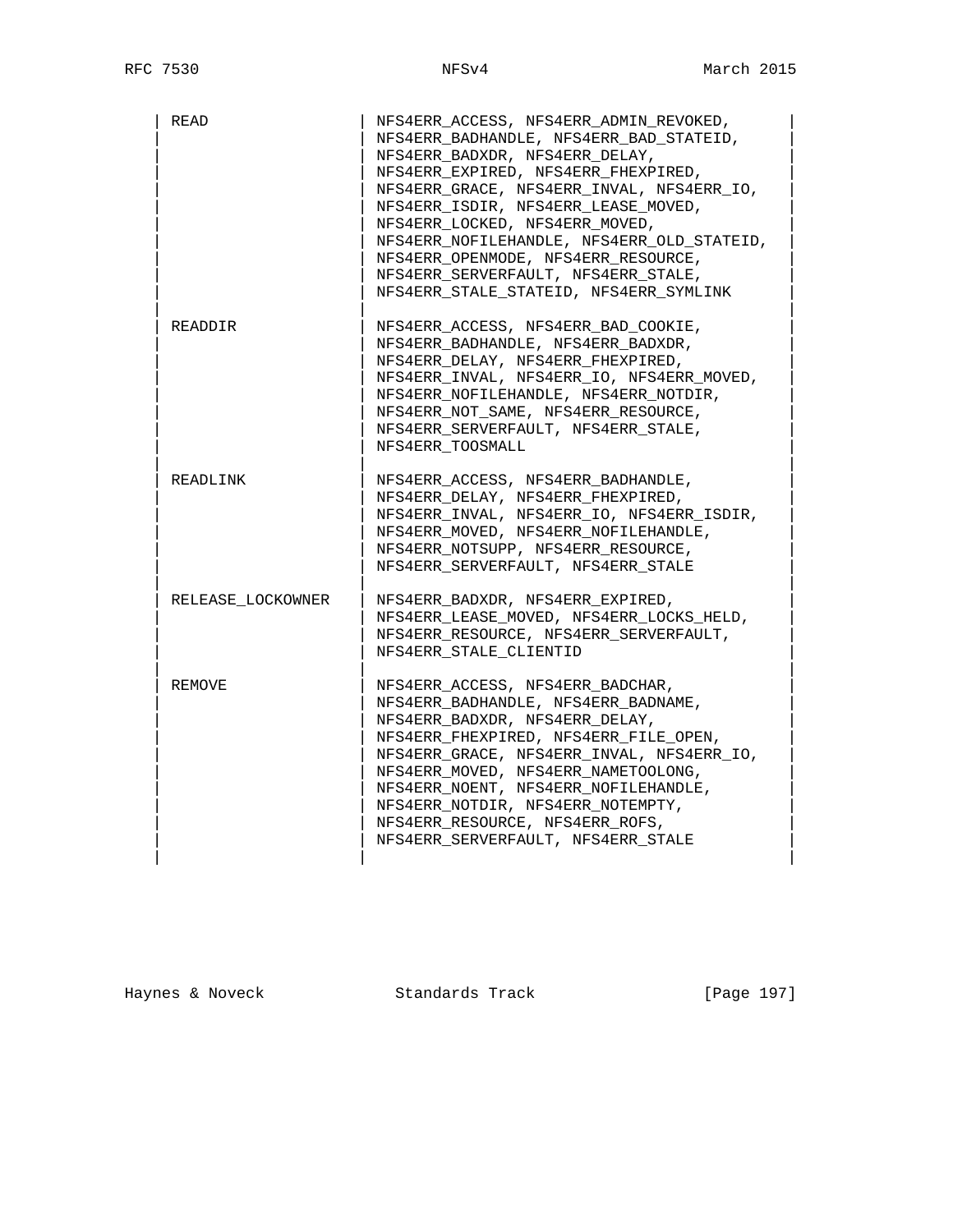| RENAME    | NFS4ERR ACCESS, NFS4ERR BADCHAR,<br>NFS4ERR BADHANDLE, NFS4ERR BADNAME,<br>NFS4ERR BADXDR, NFS4ERR DELAY,<br>NFS4ERR DQUOT, NFS4ERR EXIST,<br>NFS4ERR_FHEXPIRED, NFS4ERR_FILE_OPEN,<br>NFS4ERR GRACE, NFS4ERR INVAL, NFS4ERR IO,<br>NFS4ERR_MOVED, NFS4ERR_NAMETOOLONG,<br>NFS4ERR NOENT, NFS4ERR NOFILEHANDLE,<br>NFS4ERR NOSPC, NFS4ERR_NOTDIR,<br>NFS4ERR NOTEMPTY, NFS4ERR RESOURCE,<br>NFS4ERR ROFS, NFS4ERR SERVERFAULT, |
|-----------|--------------------------------------------------------------------------------------------------------------------------------------------------------------------------------------------------------------------------------------------------------------------------------------------------------------------------------------------------------------------------------------------------------------------------------|
|           | NFS4ERR_STALE, NFS4ERR_WRONGSEC,<br>NFS4ERR XDEV                                                                                                                                                                                                                                                                                                                                                                               |
| RENEW     | NFS4ERR ACCESS, NFS4ERR BADXDR,<br>NFS4ERR CB PATH DOWN, NFS4ERR EXPIRED,<br>NFS4ERR LEASE MOVED, NFS4ERR RESOURCE,<br>NFS4ERR SERVERFAULT, NFS4ERR STALE CLIENTID                                                                                                                                                                                                                                                             |
| RESTOREFH | NFS4ERR BADHANDLE, NFS4ERR FHEXPIRED,<br>NFS4ERR MOVED, NFS4ERR RESOURCE,<br>NFS4ERR RESTOREFH, NFS4ERR SERVERFAULT,<br>NFS4ERR STALE, NFS4ERR WRONGSEC                                                                                                                                                                                                                                                                        |
| SAVEFH    | NFS4ERR BADHANDLE, NFS4ERR FHEXPIRED,<br>NFS4ERR MOVED, NFS4ERR NOFILEHANDLE,<br>NFS4ERR RESOURCE, NFS4ERR SERVERFAULT,<br>NFS4ERR STALE                                                                                                                                                                                                                                                                                       |
| SECINFO   | NFS4ERR ACCESS, NFS4ERR BADCHAR,<br>NFS4ERR BADHANDLE, NFS4ERR BADNAME,<br>NFS4ERR BADXDR, NFS4ERR DELAY,<br>NFS4ERR_FHEXPIRED, NFS4ERR_INVAL,<br>NFS4ERR_MOVED, NFS4ERR_NAMETOOLONG,<br>NFS4ERR_NOENT, NFS4ERR_NOFILEHANDLE,<br>NFS4ERR NOTDIR, NFS4ERR RESOURCE,<br>NFS4ERR_SERVERFAULT, NFS4ERR STALE                                                                                                                       |

Haynes & Noveck Standards Track [Page 198]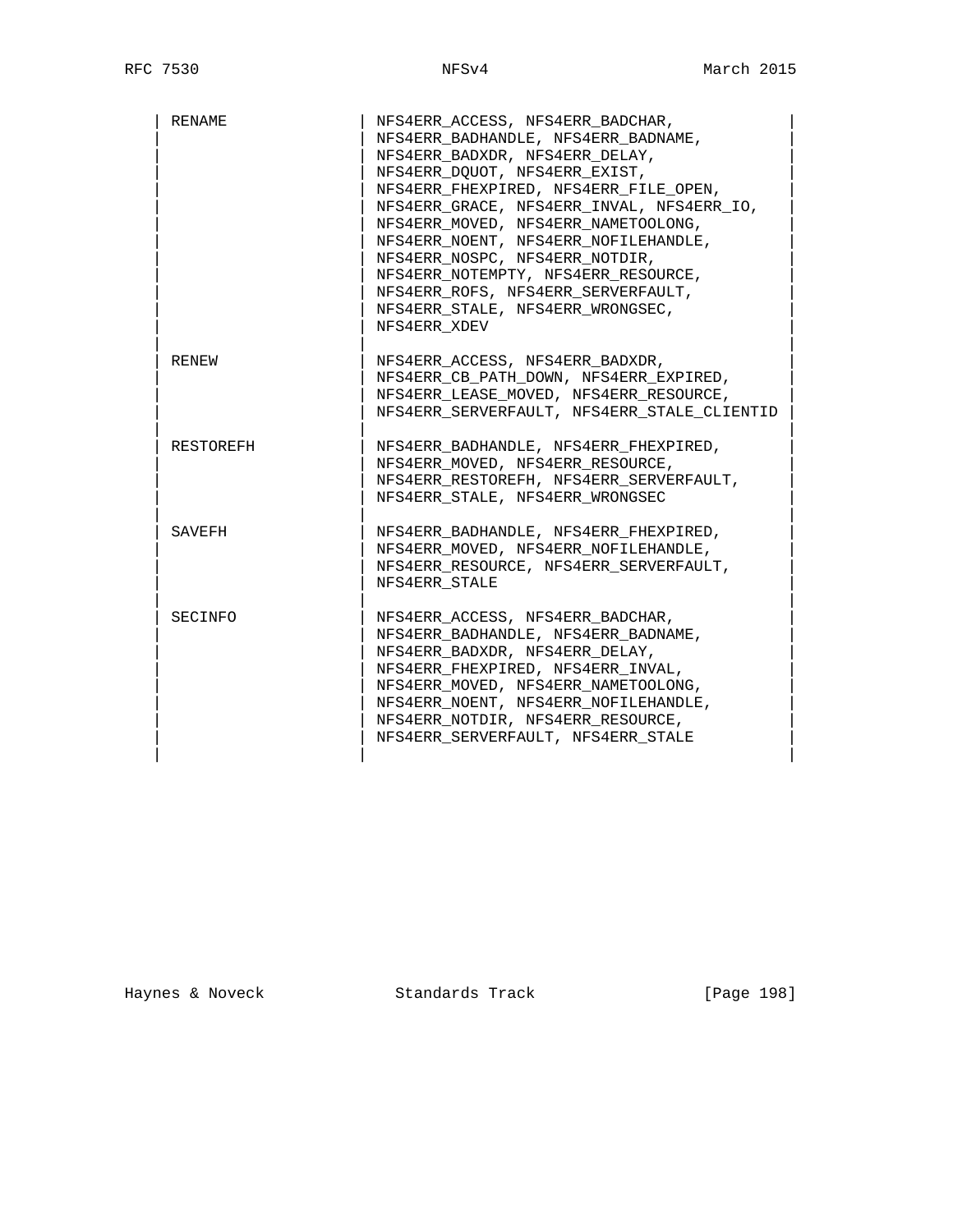| SETATTR             | NFS4ERR ACCESS, NFS4ERR_ADMIN_REVOKED,      |
|---------------------|---------------------------------------------|
|                     | NFS4ERR ATTRNOTSUPP, NFS4ERR BADCHAR,       |
|                     | NFS4ERR BADHANDLE, NFS4ERR BADOWNER,        |
|                     | NFS4ERR_BAD_STATEID, NFS4ERR_BADXDR,        |
|                     | NFS4ERR DELAY, NFS4ERR DOUOT,               |
|                     | NFS4ERR EXPIRED, NFS4ERR FBIG,              |
|                     | NFS4ERR FHEXPIRED, NFS4ERR GRACE,           |
|                     | NFS4ERR INVAL, NFS4ERR IO, NFS4ERR ISDIR,   |
|                     | NFS4ERR LEASE MOVED, NFS4ERR LOCKED,        |
|                     | NFS4ERR MOVED, NFS4ERR NOFILEHANDLE,        |
|                     | NFS4ERR NOSPC, NFS4ERR_OLD_STATEID,         |
|                     | NFS4ERR OPENMODE, NFS4ERR PERM,             |
|                     | NFS4ERR RESOURCE, NFS4ERR ROFS,             |
|                     | NFS4ERR SERVERFAULT, NFS4ERR STALE,         |
|                     | NFS4ERR STALE STATEID                       |
|                     |                                             |
| SETCLIENTID         | NFS4ERR BADXDR, NFS4ERR CLID INUSE,         |
|                     | NFS4ERR DELAY, NFS4ERR INVAL,               |
|                     | NFS4ERR RESOURCE, NFS4ERR SERVERFAULT       |
|                     |                                             |
| SETCLIENTID CONFIRM | NFS4ERR BADXDR, NFS4ERR CLID INUSE,         |
|                     | NFS4ERR DELAY, NFS4ERR RESOURCE,            |
|                     | NFS4ERR SERVERFAULT, NFS4ERR STALE CLIENTID |
|                     |                                             |
| <b>VERTFY</b>       | NFS4ERR ACCESS, NFS4ERR ATTRNOTSUPP,        |
|                     | NFS4ERR BADCHAR, NFS4ERR BADHANDLE,         |
|                     | NFS4ERR BADXDR, NFS4ERR DELAY,              |
|                     | NFS4ERR FHEXPIRED, NFS4ERR GRACE,           |
|                     | NFS4ERR_INVAL, NFS4ERR_IO, NFS4ERR_MOVED,   |
|                     | NFS4ERR NOFILEHANDLE, NFS4ERR NOT SAME,     |
|                     | NFS4ERR RESOURCE, NFS4ERR SERVERFAULT,      |
|                     | NFS4ERR STALE                               |
|                     |                                             |

Haynes & Noveck and Standards Track Form (Page 199)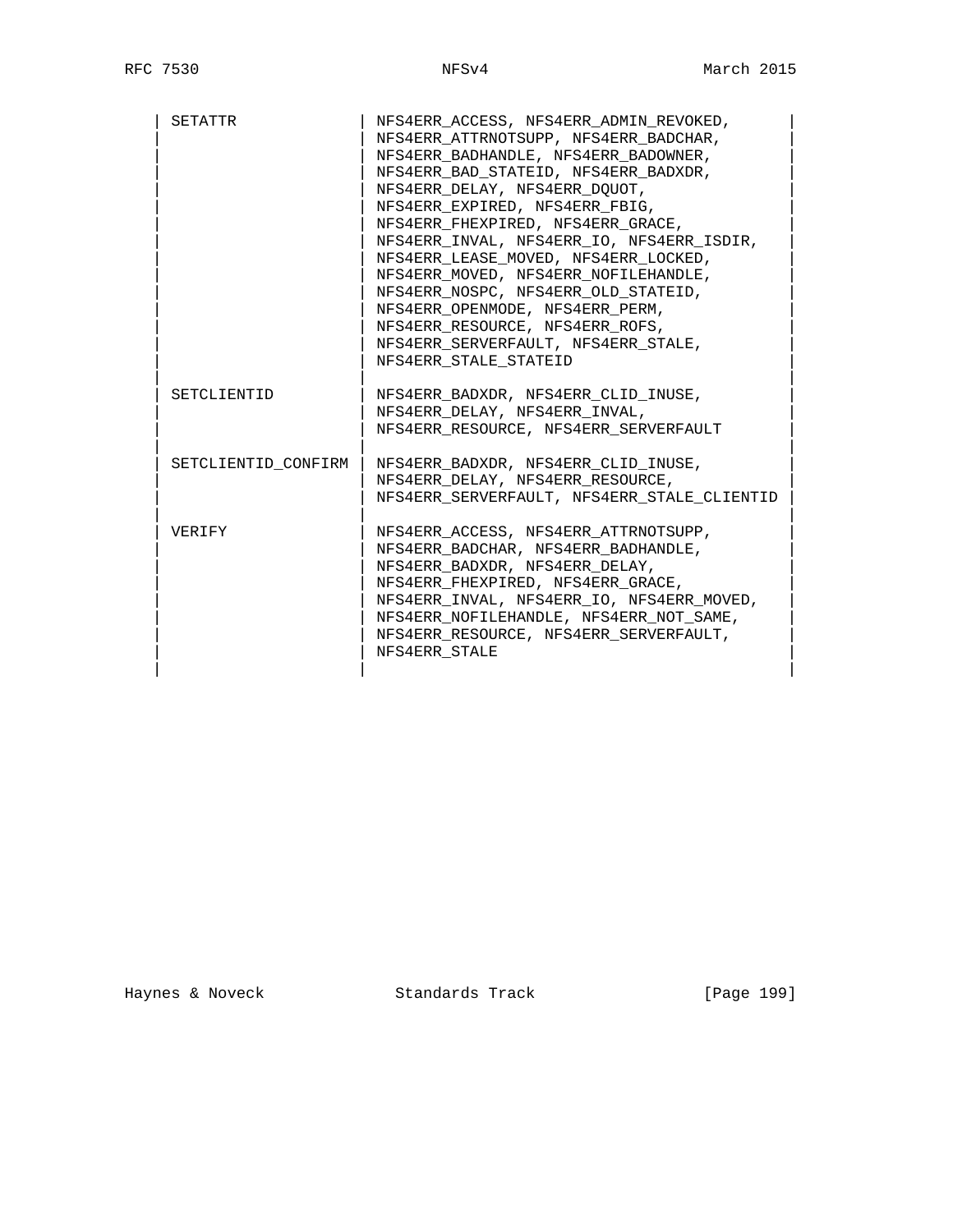| WR TTE | NFS4ERR_ACCESS, NFS4ERR_ADMIN_REVOKED,    |
|--------|-------------------------------------------|
|        | NFS4ERR_BADHANDLE, NFS4ERR_BAD_STATEID,   |
|        | NFS4ERR BADXDR, NFS4ERR DELAY,            |
|        | NFS4ERR_DQUOT, NFS4ERR_EXPIRED,           |
|        | NFS4ERR FBIG, NFS4ERR FHEXPIRED,          |
|        | NFS4ERR GRACE, NFS4ERR INVAL, NFS4ERR IO, |
|        | NFS4ERR ISDIR, NFS4ERR_LEASE_MOVED,       |
|        | NFS4ERR_LOCKED, NFS4ERR_MOVED,            |
|        | NFS4ERR NOFILEHANDLE, NFS4ERR NOSPC,      |
|        | NFS4ERR NXIO, NFS4ERR OLD STATEID,        |
|        | NFS4ERR OPENMODE, NFS4ERR RESOURCE,       |
|        | NFS4ERR ROFS, NFS4ERR SERVERFAULT,        |
|        | NFS4ERR STALE, NFS4ERR STALE STATEID,     |
|        | NFS4ERR SYMLINK                           |
|        |                                           |
|        |                                           |

Table 7: Valid Error Returns for Each Protocol Operation

13.3. Callback Operations and Their Valid Errors

 This section contains a table that gives the valid error returns for each callback operation. The error code NFS4\_OK (indicating no error) is not listed but should be understood to be returnable by all callback operations, with the exception of CB\_ILLEGAL.

| Callback<br>Operation | Errors                                                                                        |
|-----------------------|-----------------------------------------------------------------------------------------------|
| CB GETATTR            | NFS4ERR BADHANDLE, NFS4ERR BADXDR, NFS4ERR DELAY,<br>NFS4ERR INVAL, NFS4ERR SERVERFAULT       |
| CB ILLEGAL            | NFS4ERR BADXDR, NFS4ERR_OP_ILLEGAL                                                            |
| CB RECALL             | NFS4ERR_BADHANDLE, NFS4ERR_BAD_STATEID,<br>NFS4ERR_BADXDR, NFS4ERR_DELAY, NFS4ERR SERVERFAULT |

Table 8: Valid Error Returns for Each Protocol Callback Operation

Haynes & Noveck Standards Track [Page 200]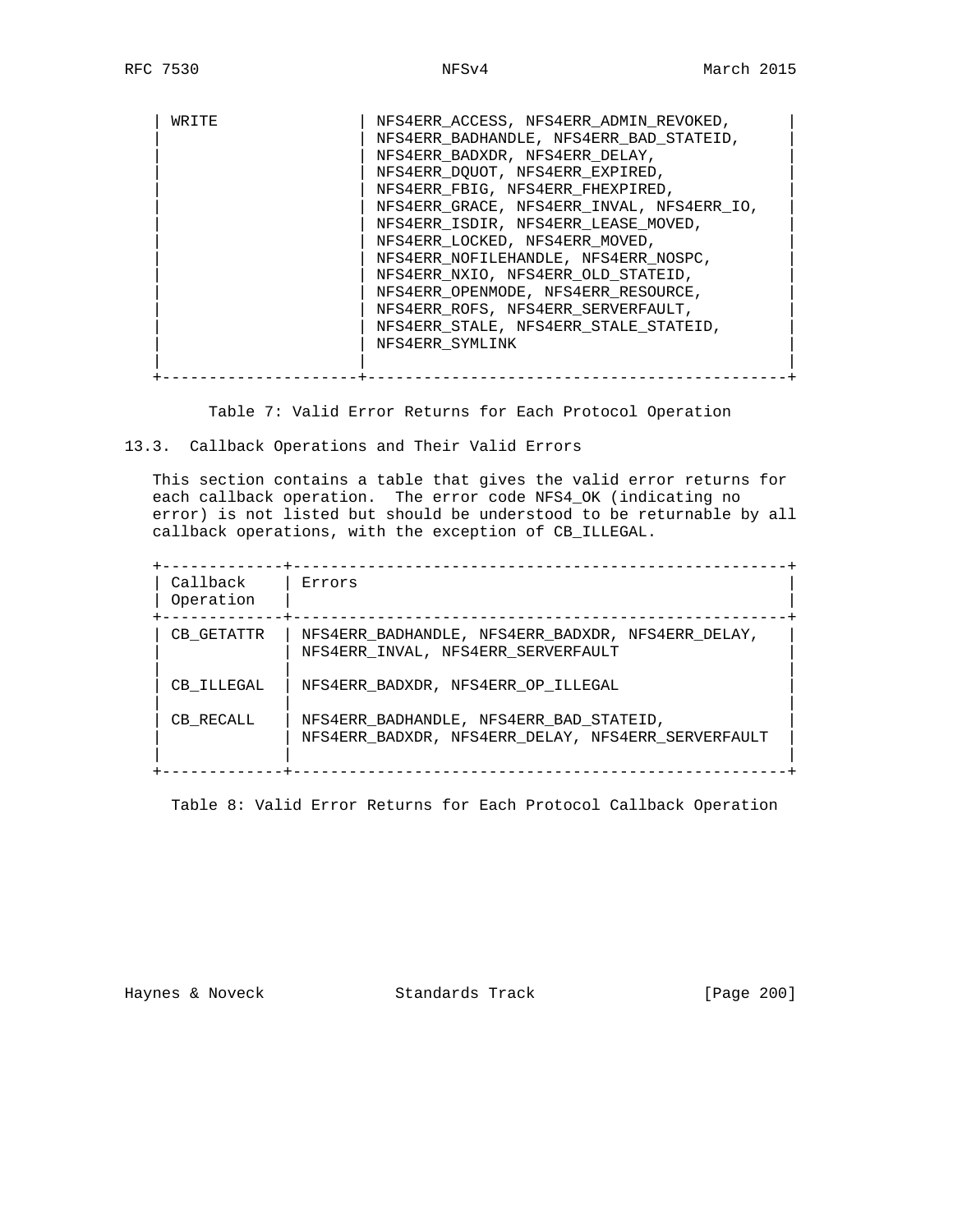13.4. Errors and the Operations That Use Them

| Error                 | Operations                                                                                                                                                                                                                                                                                                                                                         |
|-----------------------|--------------------------------------------------------------------------------------------------------------------------------------------------------------------------------------------------------------------------------------------------------------------------------------------------------------------------------------------------------------------|
| NFS4ERR ACCESS        | ACCESS, COMMIT, CREATE, GETATTR, LINK,<br>LOCK, LOCKT, LOCKU, LOOKUP, LOOKUPP,<br>NVERIFY, OPEN, OPENATTR, READ,<br>READDIR, READLINK, REMOVE, RENAME,<br>RENEW, SECINFO, SETATTR, VERIFY, WRITE                                                                                                                                                                   |
| NFS4ERR ADMIN REVOKED | CLOSE, DELEGRETURN, LOCK, LOCKU, OPEN,<br>OPEN CONFIRM, OPEN DOWNGRADE, READ,<br>SETATTR, WRITE                                                                                                                                                                                                                                                                    |
| NFS4ERR ATTRNOTSUPP   | CREATE, NVERIFY, OPEN, SETATTR, VERIFY                                                                                                                                                                                                                                                                                                                             |
| NFS4ERR BADCHAR       | CREATE, LINK, LOOKUP, NVERIFY, OPEN,<br>REMOVE, RENAME, SECINFO, SETATTR,<br>VERIFY                                                                                                                                                                                                                                                                                |
| NFS4ERR BADHANDLE     | ACCESS, CB_GETATTR, CB_RECALL, CLOSE,<br>COMMIT, CREATE, GETATTR, GETFH, LINK,<br>LOCK, LOCKT, LOCKU, LOOKUP, LOOKUPP,<br>NVERIFY, OPEN, OPENATTR, OPEN_CONFIRM,<br>OPEN DOWNGRADE, PUTFH, READ, READDIR,<br>READLINK, REMOVE, RENAME, RESTOREFH,<br>SAVEFH, SECINFO, SETATTR, VERIFY,<br>WRITE                                                                    |
| NFS4ERR BADNAME       | CREATE, LINK, LOOKUP, OPEN, REMOVE,<br>RENAME, SECINFO                                                                                                                                                                                                                                                                                                             |
| NFS4ERR BADOWNER      | CREATE, OPEN, SETATTR                                                                                                                                                                                                                                                                                                                                              |
| NFS4ERR BADTYPE       | CREATE                                                                                                                                                                                                                                                                                                                                                             |
| NFS4ERR BADXDR        | ACCESS, CB GETATTR, CB ILLEGAL,<br>CB_RECALL, CLOSE, COMMIT, CREATE,<br>DELEGPURGE, DELEGRETURN, GETATTR,<br>ILLEGAL, LINK, LOCK, LOCKT, LOCKU,<br>LOOKUP, NVERIFY, OPEN, OPENATTR,<br>OPEN_CONFIRM, OPEN_DOWNGRADE, PUTFH,<br>READ, READDIR, RELEASE LOCKOWNER,<br>REMOVE, RENAME, RENEW, SECINFO,<br>SETATTR, SETCLIENTID,<br>SETCLIENTID_CONFIRM, VERIFY, WRITE |

Haynes & Noveck and Standards Track [Page 201]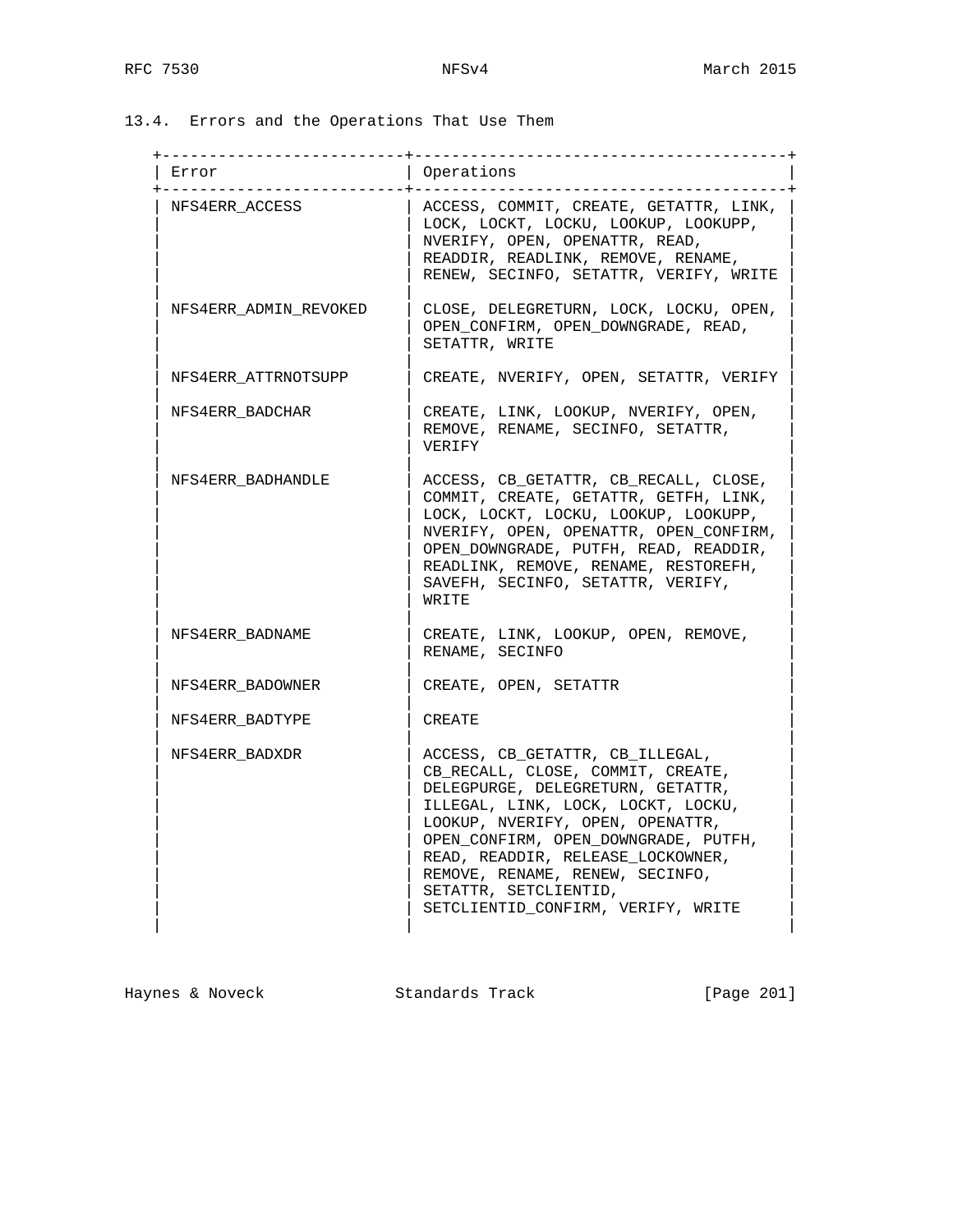| NFS4ERR_BAD_COOKIE   | READDIR                                                                                                                                                                                                                                                                                                                                       |
|----------------------|-----------------------------------------------------------------------------------------------------------------------------------------------------------------------------------------------------------------------------------------------------------------------------------------------------------------------------------------------|
| NFS4ERR BAD RANGE    | LOCK, LOCKT, LOCKU                                                                                                                                                                                                                                                                                                                            |
| NFS4ERR BAD SEOID    | CLOSE, LOCK, LOCKU, OPEN,<br>OPEN_CONFIRM, OPEN_DOWNGRADE                                                                                                                                                                                                                                                                                     |
| NFS4ERR BAD STATEID  | CB RECALL, CLOSE, DELEGRETURN, LOCK,<br>LOCKU, OPEN, OPEN CONFIRM,<br>OPEN_DOWNGRADE, READ, SETATTR, WRITE                                                                                                                                                                                                                                    |
| NFS4ERR CB PATH DOWN | RENEW                                                                                                                                                                                                                                                                                                                                         |
| NFS4ERR CLID INUSE   | SETCLIENTID, SETCLIENTID CONFIRM                                                                                                                                                                                                                                                                                                              |
| NFS4ERR DEADLOCK     | LOCK                                                                                                                                                                                                                                                                                                                                          |
| NFS4ERR DELAY        | ACCESS, CB_GETATTR, CB_RECALL, CLOSE,<br>COMMIT, CREATE, DELEGPURGE,<br>DELEGRETURN, GETATTR, LINK, LOCK,<br>LOCKT, LOCKU, LOOKUP, LOOKUPP,<br>NVERIFY, OPEN, OPENATTR,<br>OPEN_DOWNGRADE, PUTFH, PUTPUBFH,<br>PUTROOTFH, READ, READDIR, READLINK,<br>REMOVE, RENAME, SECINFO, SETATTR,<br>SETCLIENTID, SETCLIENTID CONFIRM,<br>VERIFY, WRITE |
| NFS4ERR DENIED       | LOCK, LOCKT                                                                                                                                                                                                                                                                                                                                   |
| NFS4ERR DOUOT        | CREATE, LINK, OPEN, OPENATTR, RENAME,<br>SETATTR, WRITE                                                                                                                                                                                                                                                                                       |
| NFS4ERR EXIST        | CREATE, LINK, OPEN, RENAME                                                                                                                                                                                                                                                                                                                    |
| NFS4ERR EXPIRED      | CLOSE, DELEGRETURN, LOCK, LOCKT,<br>LOCKU, OPEN, OPEN CONFIRM,<br>OPEN DOWNGRADE, READ,<br>RELEASE LOCKOWNER, RENEW, SETATTR,<br>WRITE                                                                                                                                                                                                        |
| NFS4ERR FBIG         | OPEN, SETATTR, WRITE                                                                                                                                                                                                                                                                                                                          |

Haynes & Noveck **Standards Track** [Page 202]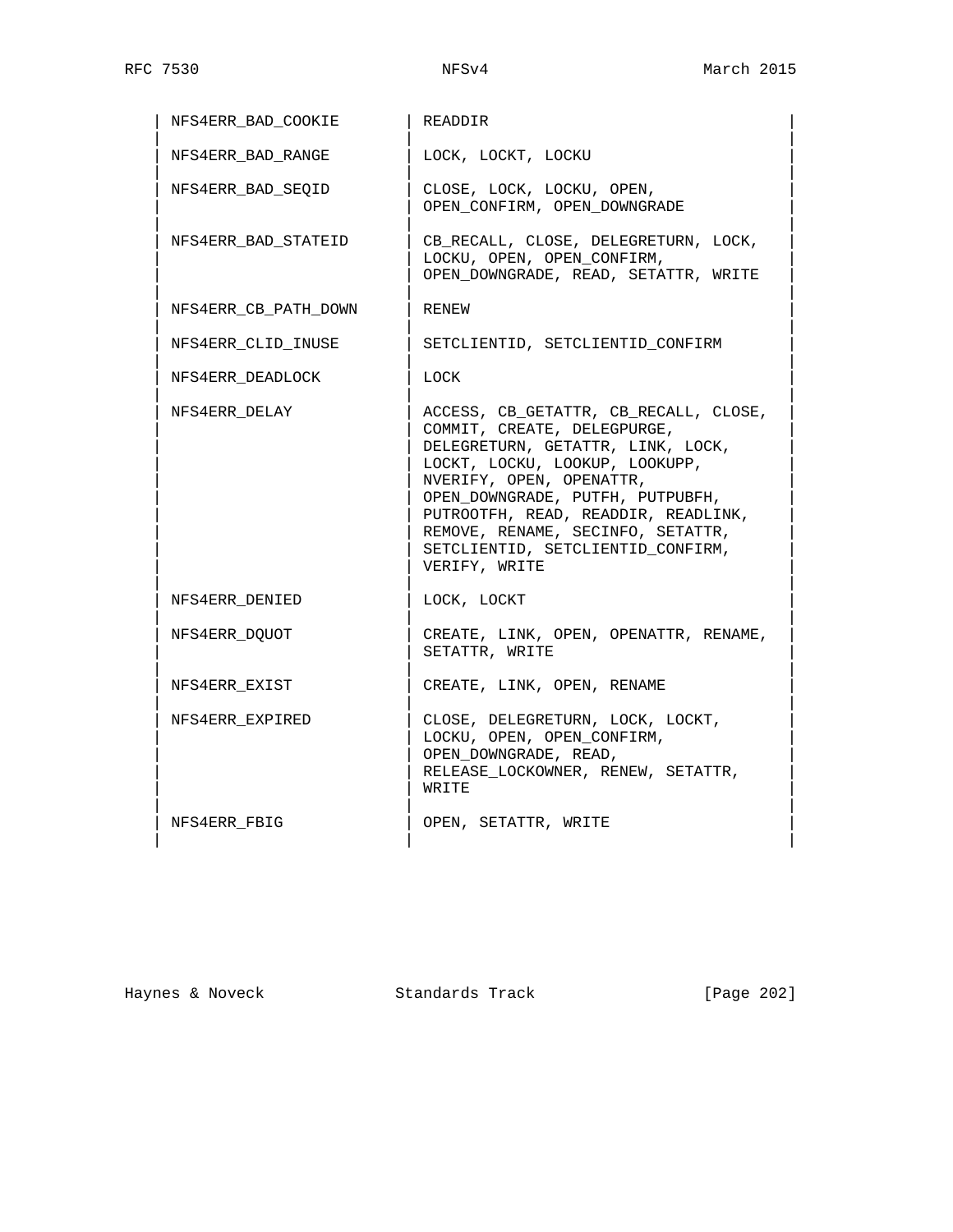| NFS4ERR FHEXPIRED    | ACCESS, CLOSE, COMMIT, CREATE,<br>GETATTR, GETFH, LINK, LOCK, LOCKT,<br>LOCKU, LOOKUP, LOOKUPP, NVERIFY, OPEN,<br>OPENATTR, OPEN_CONFIRM,<br>OPEN DOWNGRADE, PUTFH, READ, READDIR,<br>READLINK, REMOVE, RENAME, RESTOREFH,<br>SAVEFH, SECINFO, SETATTR, VERIFY,<br>WRITE |
|----------------------|--------------------------------------------------------------------------------------------------------------------------------------------------------------------------------------------------------------------------------------------------------------------------|
| NFS4ERR FILE OPEN    | LINK, REMOVE, RENAME                                                                                                                                                                                                                                                     |
| NFS4ERR GRACE        | GETATTR, LOCK, LOCKT, LOCKU, NVERIFY,<br>OPEN, READ, REMOVE, RENAME, SETATTR,<br>VERIFY, WRITE                                                                                                                                                                           |
| NFS4ERR INVAL        | ACCESS, CB GETATTR, CLOSE, COMMIT,<br>CREATE, DELEGRETURN, GETATTR, LINK,<br>LOCK, LOCKT, LOCKU, LOOKUP, NVERIFY,<br>OPEN, OPEN CONFIRM, OPEN DOWNGRADE,<br>READ, READDIR, READLINK, REMOVE,<br>RENAME, SECINFO, SETATTR, SETCLIENTID,<br>VERIFY, WRITE                  |
| NFS4ERR IO           | ACCESS, COMMIT, CREATE, GETATTR, LINK,<br>LOOKUP, LOOKUPP, NVERIFY, OPEN,<br>OPENATTR, READ, READDIR, READLINK,<br>REMOVE, RENAME, SETATTR, VERIFY, WRITE                                                                                                                |
| NFS4ERR ISDIR        | CLOSE, COMMIT, LINK, LOCK, LOCKT,<br>LOCKU, OPEN, OPEN CONFIRM, READ,<br>READLINK, SETATTR, WRITE                                                                                                                                                                        |
| NFS4ERR LEASE MOVED  | CLOSE, DELEGPURGE, DELEGRETURN, LOCK,<br>LOCKT, LOCKU, OPEN CONFIRM,<br>OPEN DOWNGRADE, READ,<br>RELEASE LOCKOWNER, RENEW, SETATTR,<br>WRITE                                                                                                                             |
| NFS4ERR LOCKED       | READ, SETATTR, WRITE                                                                                                                                                                                                                                                     |
| NFS4ERR_LOCKS_HELD   | CLOSE, OPEN_DOWNGRADE<br>RELEASE_LOCKOWNER                                                                                                                                                                                                                               |
| NFS4ERR_LOCK_NOTSUPP | LOCK                                                                                                                                                                                                                                                                     |
| NFS4ERR LOCK RANGE   | LOCK, LOCKT, LOCKU                                                                                                                                                                                                                                                       |
| NFS4ERR MLINK        | LINK                                                                                                                                                                                                                                                                     |

Haynes & Noveck Standards Track [Page 203]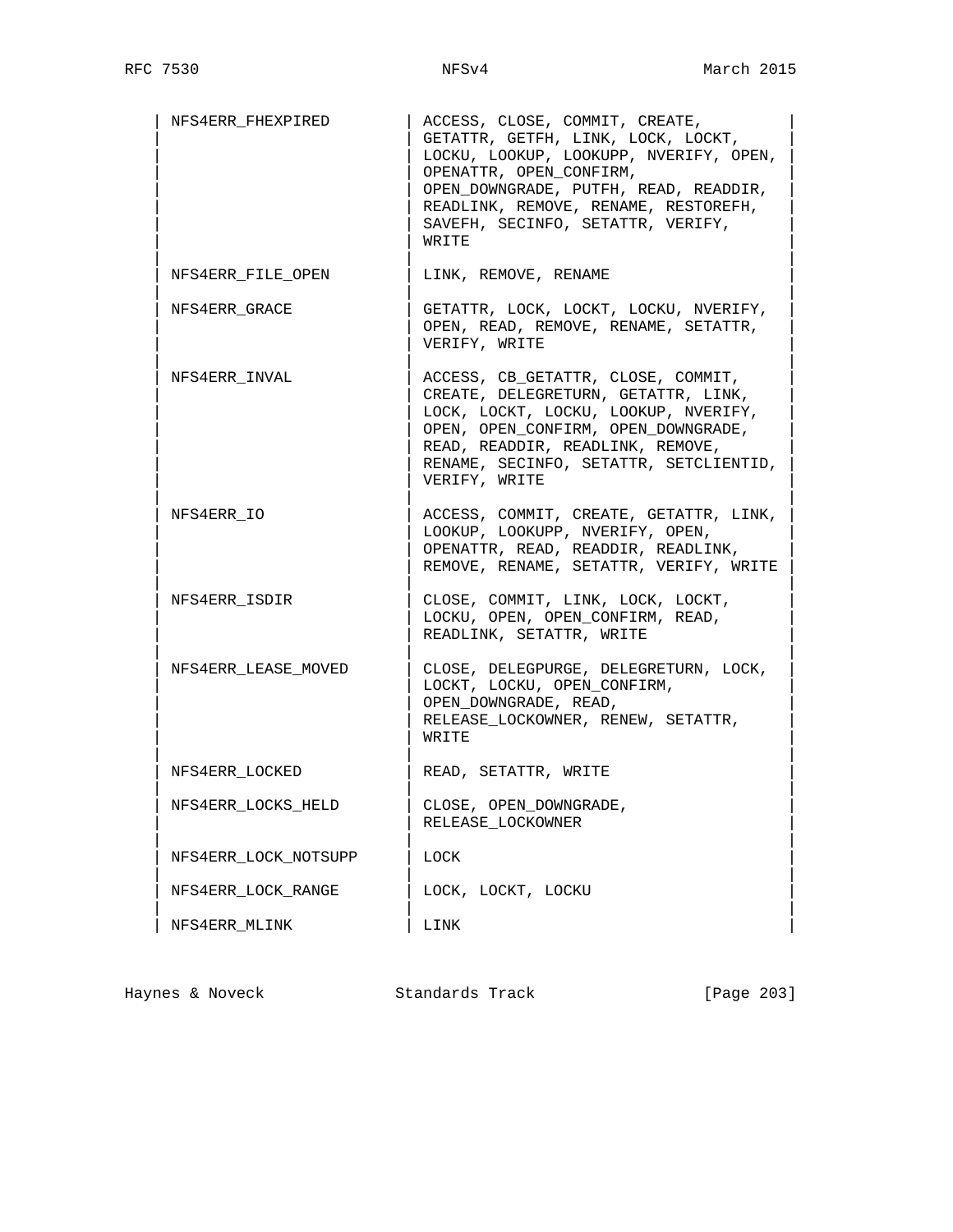| NFS4ERR MOVED        | ACCESS, CLOSE, COMMIT, CREATE,<br>DELEGRETURN, GETATTR, GETFH, LINK,<br>LOCK, LOCKT, LOCKU, LOOKUP, LOOKUPP,<br>NVERIFY, OPEN, OPENATTR, OPEN CONFIRM,<br>OPEN_DOWNGRADE, PUTFH, READ, READDIR,<br>READLINK, REMOVE, RENAME, RESTOREFH,<br>SAVEFH, SECINFO, SETATTR, VERIFY,<br>WRITE |
|----------------------|---------------------------------------------------------------------------------------------------------------------------------------------------------------------------------------------------------------------------------------------------------------------------------------|
| NFS4ERR NAMETOOLONG  | CREATE, LINK, LOOKUP, OPEN, REMOVE,<br>RENAME, SECINFO                                                                                                                                                                                                                                |
| NFS4ERR NOENT        | LINK, LOOKUP, LOOKUPP, OPEN, OPENATTR,<br>REMOVE, RENAME, SECINFO                                                                                                                                                                                                                     |
| NFS4ERR NOFILEHANDLE | ACCESS, CLOSE, COMMIT, CREATE,<br>DELEGRETURN, GETATTR, GETFH, LINK,<br>LOCK, LOCKT, LOCKU, LOOKUP, LOOKUPP,<br>NVERIFY, OPEN, OPENATTR, OPEN CONFIRM,<br>OPEN DOWNGRADE, READ, READDIR,<br>READLINK, REMOVE, RENAME, SAVEFH,<br>SECINFO, SETATTR, VERIFY, WRITE                      |
| NFS4ERR NOSPC        | CREATE, LINK, OPEN, OPENATTR, RENAME,<br>SETATTR, WRITE                                                                                                                                                                                                                               |
| NFS4ERR NOTDIR       | CREATE, LINK, LOOKUP, LOOKUPP, OPEN,<br>READDIR, REMOVE, RENAME, SECINFO                                                                                                                                                                                                              |
| NFS4ERR NOTEMPTY     | REMOVE, RENAME                                                                                                                                                                                                                                                                        |
| NFS4ERR NOTSUPP      | DELEGPURGE, DELEGRETURN, LINK, OPEN,<br>OPENATTR, READLINK                                                                                                                                                                                                                            |
| NFS4ERR NOT SAME     | READDIR, VERIFY                                                                                                                                                                                                                                                                       |
| NFS4ERR NO GRACE     | LOCK, OPEN                                                                                                                                                                                                                                                                            |
| NFS4ERR NXIO         | WRITE                                                                                                                                                                                                                                                                                 |
| NFS4ERR_OLD_STATEID  | CLOSE, DELEGRETURN, LOCK, LOCKU, OPEN,<br>OPEN_CONFIRM, OPEN_DOWNGRADE, READ,<br>SETATTR, WRITE                                                                                                                                                                                       |
| NFS4ERR OPENMODE     | LOCK, READ, SETATTR, WRITE                                                                                                                                                                                                                                                            |
| NFS4ERR_OP_ILLEGAL   | CB ILLEGAL, ILLEGAL                                                                                                                                                                                                                                                                   |

Haynes & Noveck Standards Track [Page 204]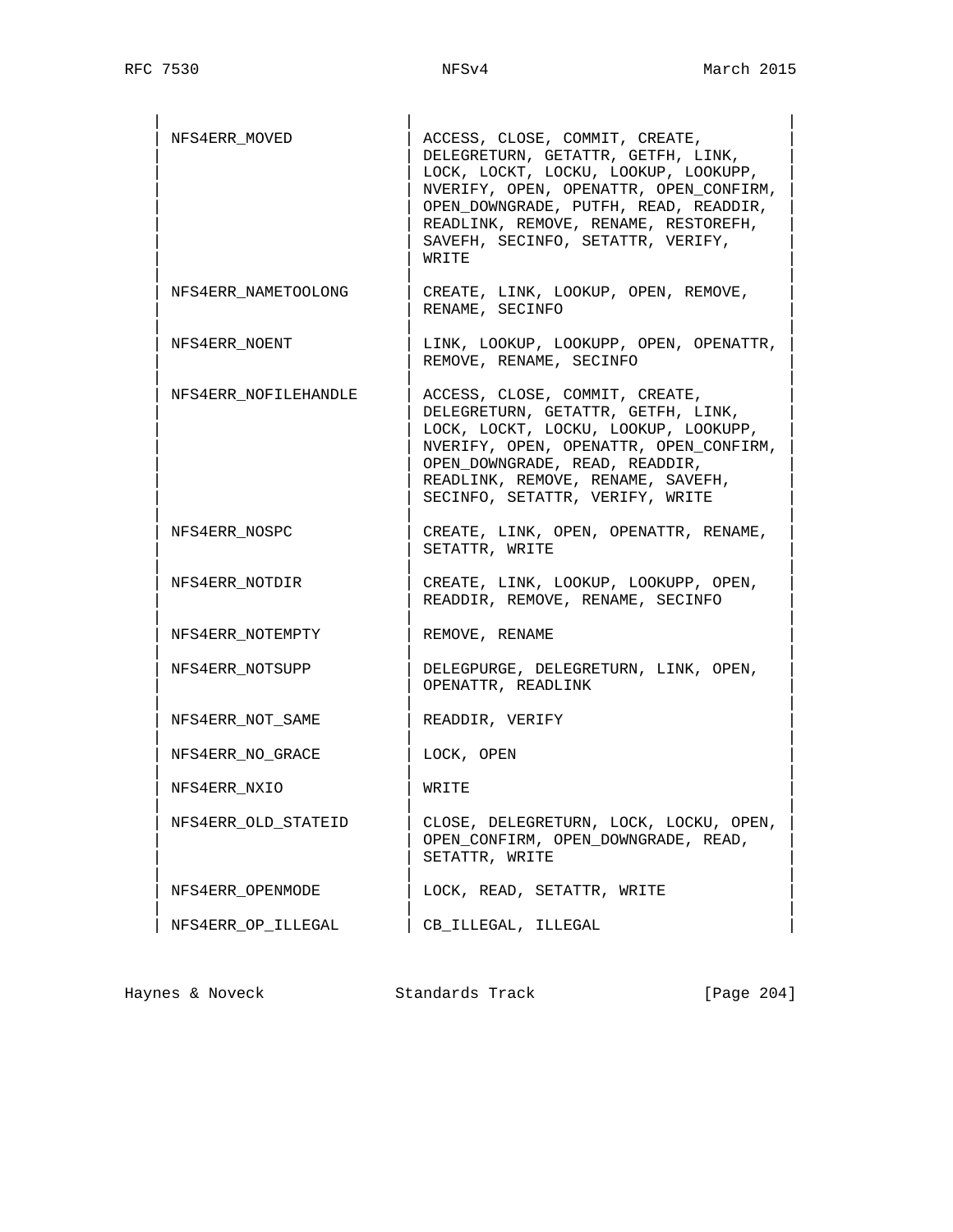| NFS4ERR PERM             | CREATE, OPEN, SETATTR                                                                                                                                                                                                                                                                                                                                                                                              |
|--------------------------|--------------------------------------------------------------------------------------------------------------------------------------------------------------------------------------------------------------------------------------------------------------------------------------------------------------------------------------------------------------------------------------------------------------------|
| NFS4ERR RECLAIM BAD      | LOCK, OPEN                                                                                                                                                                                                                                                                                                                                                                                                         |
| NFS4ERR RECLAIM CONFLICT | LOCK, OPEN                                                                                                                                                                                                                                                                                                                                                                                                         |
| NFS4ERR RESOURCE         | ACCESS, CLOSE, COMMIT, CREATE,<br>DELEGPURGE, DELEGRETURN, GETATTR,<br>GETFH, LINK, LOCK, LOCKT, LOCKU,<br>LOOKUP, LOOKUPP, OPEN, OPENATTR,<br>OPEN_CONFIRM, OPEN_DOWNGRADE, READ,<br>READDIR, READLINK, RELEASE_LOCKOWNER,<br>REMOVE, RENAME, RENEW, RESTOREFH,<br>SAVEFH, SECINFO, SETATTR, SETCLIENTID,<br>SETCLIENTID CONFIRM, VERIFY, WRITE                                                                   |
| NFS4ERR RESTOREFH        | RESTOREFH                                                                                                                                                                                                                                                                                                                                                                                                          |
| NFS4ERR ROFS             | COMMIT, CREATE, LINK, OPEN, OPENATTR,<br>OPEN DOWNGRADE, REMOVE, RENAME,<br>SETATTR, WRITE                                                                                                                                                                                                                                                                                                                         |
| NFS4ERR SAME             | NVERIFY                                                                                                                                                                                                                                                                                                                                                                                                            |
| NFS4ERR SERVERFAULT      | ACCESS, CB GETATTR, CB RECALL, CLOSE,<br>COMMIT, CREATE, DELEGPURGE,<br>DELEGRETURN, GETATTR, GETFH, LINK,<br>LOCK, LOCKT, LOCKU, LOOKUP, LOOKUPP,<br>NVERIFY, OPEN, OPENATTR, OPEN CONFIRM,<br>OPEN_DOWNGRADE, PUTFH, PUTPUBFH,<br>PUTROOTFH, READ, READDIR, READLINK,<br>RELEASE LOCKOWNER, REMOVE, RENAME,<br>RENEW, RESTOREFH, SAVEFH, SECINFO,<br>SETATTR, SETCLIENTID,<br>SETCLIENTID CONFIRM, VERIFY, WRITE |
| NFS4ERR SHARE DENIED     | OPEN                                                                                                                                                                                                                                                                                                                                                                                                               |
| NFS4ERR STALE            | ACCESS, CLOSE, COMMIT, CREATE,<br>DELEGRETURN, GETATTR, GETFH, LINK,<br>LOCK, LOCKT, LOCKU, LOOKUP, LOOKUPP,<br>NVERIFY, OPEN, OPENATTR, OPEN_CONFIRM,<br>OPEN DOWNGRADE, PUTFH, READ, READDIR,<br>READLINK, REMOVE, RENAME, RESTOREFH,<br>SAVEFH, SECINFO, SETATTR, VERIFY,<br>WRITE                                                                                                                              |

Haynes & Noveck Standards Track [Page 205]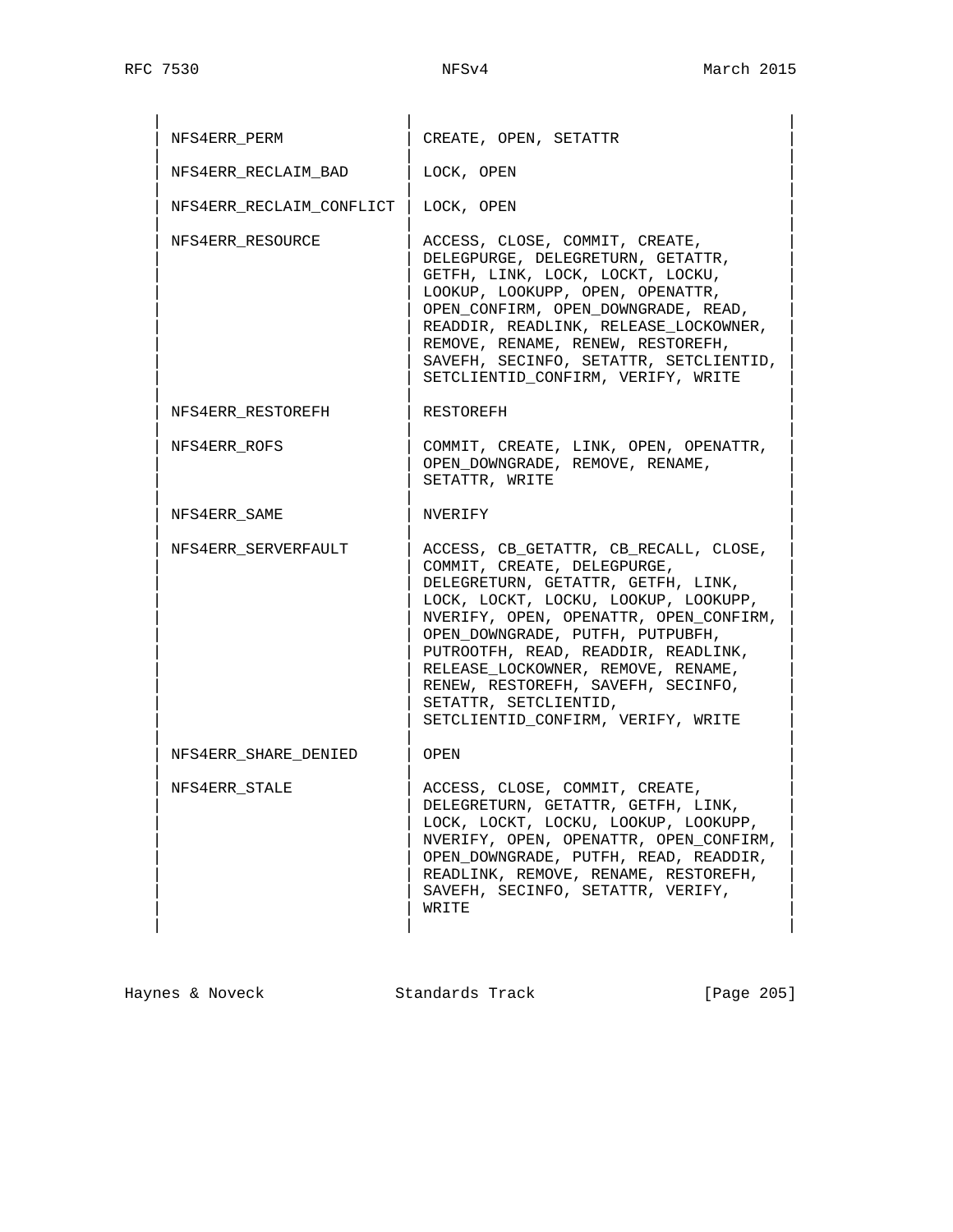| NFS4ERR STALE CLIENTID | DELEGPURGE, LOCK, LOCKT, OPEN,<br>RELEASE LOCKOWNER, RENEW,<br>SETCLIENTID CONFIRM        |
|------------------------|-------------------------------------------------------------------------------------------|
| NFS4ERR STALE STATEID  | CLOSE, DELEGRETURN, LOCK, LOCKU,<br>OPEN CONFIRM, OPEN DOWNGRADE, READ,<br>SETATTR, WRITE |
| NFS4ERR SYMLINK        | COMMIT, LOOKUP, LOOKUPP, OPEN, READ,<br>WR TTE                                            |
| NFS4ERR TOOSMALL       | READDIR                                                                                   |
| NFS4ERR WRONGSEC       | LINK, LOOKUP, LOOKUPP, OPEN, PUTFH,<br>PUTPUBFH, PUTROOTFH, RENAME, RESTOREFH             |
| NFS4ERR XDEV           | LINK, RENAME                                                                              |

Table 9: Errors and the Operations That Use Them

# 14. NFSv4 Requests

 For the NFSv4 RPC program, there are two traditional RPC procedures: NULL and COMPOUND. All other functionality is defined as a set of operations, and these operations are defined in normal XDR/RPC syntax and semantics. However, these operations are encapsulated within the COMPOUND procedure. This requires that the client combine one or more of the NFSv4 operations into a single request.

 The NFS4\_CALLBACK program is used to provide server-to-client signaling and is constructed in a fashion similar to the NFSv4 program. The procedures CB\_NULL and CB\_COMPOUND are defined in the same way as NULL and COMPOUND are within the NFS program. The CB\_COMPOUND request also encapsulates the remaining operations of the NFS4\_CALLBACK program. There is no predefined RPC program number for the NFS4\_CALLBACK program. It is up to the client to specify a program number in the "transient" program range. The program and port numbers of the NFS4\_CALLBACK program are provided by the client as part of the SETCLIENTID/SETCLIENTID\_CONFIRM sequence. The program and port can be changed by another SETCLIENTID/SETCLIENTID\_CONFIRM sequence, and it is possible to use the sequence to change them within a client incarnation without removing relevant leased client state.

Haynes & Noveck Standards Track [Page 206]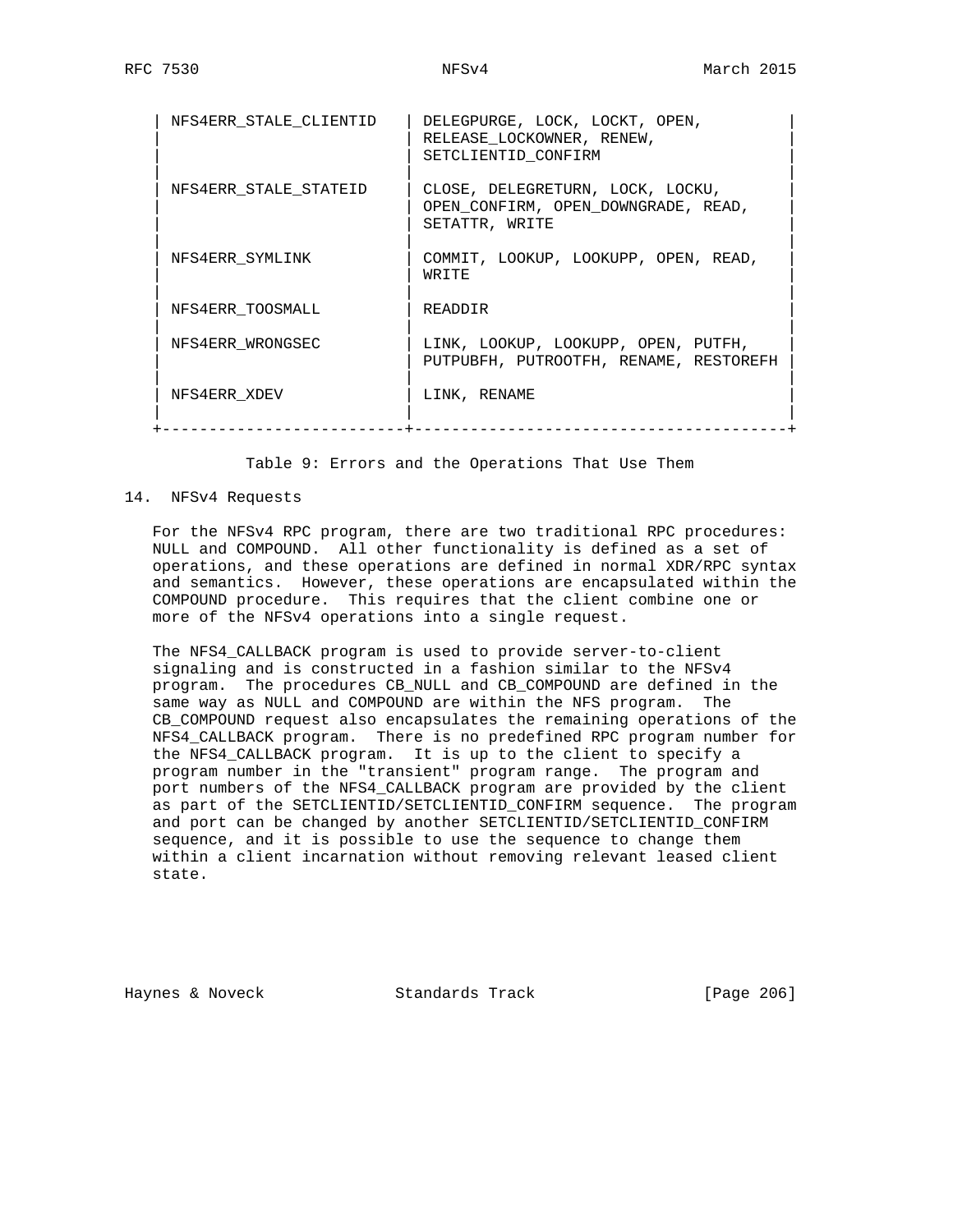### 14.1. COMPOUND Procedure

 The COMPOUND procedure provides the opportunity for better performance within high-latency networks. The client can avoid cumulative latency of multiple RPCs by combining multiple dependent operations into a single COMPOUND procedure. A COMPOUND operation may provide for protocol simplification by allowing the client to combine basic procedures into a single request that is customized for the client's environment.

 The CB\_COMPOUND procedure precisely parallels the features of COMPOUND as described above.

The basic structure of the COMPOUND procedure is:

| tag   minorversion   numops   op + args   op + args   op + args |  |  |
|-----------------------------------------------------------------|--|--|
|                                                                 |  |  |

and the reply's structure is:

 +------------+-----+--------+-----------------------+-- |last status | tag | numres | status + op + results | +------------+-----+--------+-----------------------+--

 The numops and numres fields, used in the depiction above, represent the count for the counted array encoding used to signify the number of arguments or results encoded in the request and response. As per the XDR encoding, these counts must match exactly the number of operation arguments or results encoded.

# 14.2. Evaluation of a COMPOUND Request

 The server will process the COMPOUND procedure by evaluating each of the operations within the COMPOUND procedure in order. Each component operation consists of a 32-bit operation code, followed by the argument of length determined by the type of operation. The results of each operation are encoded in sequence into a reply buffer. The results of each operation are preceded by the opcode and a status code (normally zero). If an operation results in a non-zero status code, the status will be encoded, evaluation of the COMPOUND sequence will halt, and the reply will be returned. Note that evaluation stops even in the event of "non-error" conditions such as NFS4ERR\_SAME.

Haynes & Noveck Standards Track [Page 207]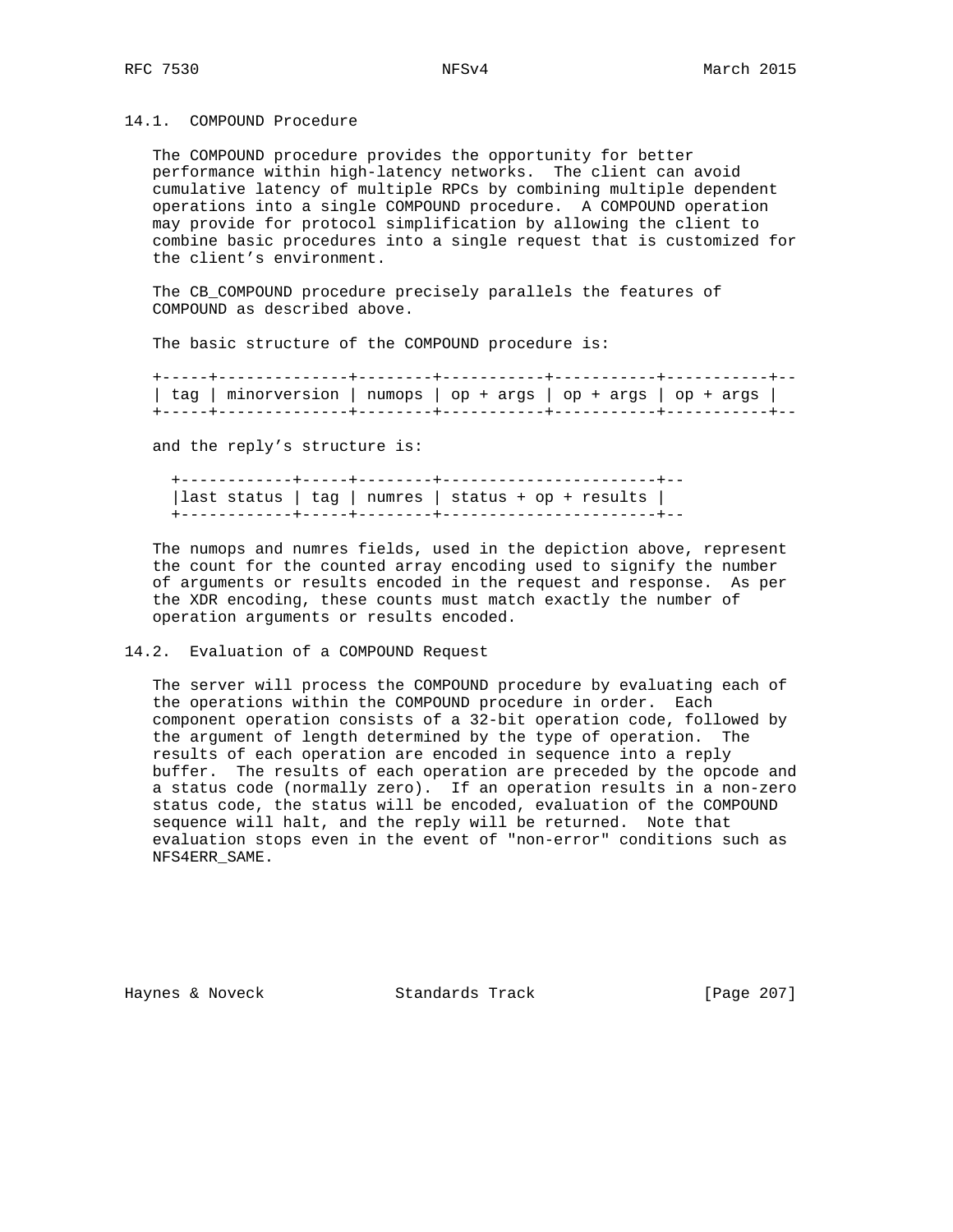There are no atomicity requirements for the operations contained within the COMPOUND procedure. The operations being evaluated as part of a COMPOUND request may be evaluated simultaneously with other COMPOUND requests that the server receives.

 A COMPOUND is not a transaction, and it is the client's responsibility to recover from any partially completed COMPOUND procedure. These may occur at any point due to errors such as NFS4ERR\_RESOURCE and NFS4ERR\_DELAY. Note that these errors can occur in an otherwise valid operation string. Further, a server reboot that occurs in the middle of processing a COMPOUND procedure may leave the client with the difficult task of determining how far COMPOUND processing has proceeded. Therefore, the client should avoid overly complex COMPOUND procedures in the event of the failure of an operation within the procedure.

 Each operation assumes a current filehandle and a saved filehandle that are available as part of the execution context of the COMPOUND request. Operations may set, change, or return the current filehandle. The saved filehandle is used for temporary storage of a filehandle value and as operands for the RENAME and LINK operations.

### 14.3. Synchronous Modifying Operations

 NFSv4 operations that modify the file system are synchronous. When an operation is successfully completed at the server, the client can trust that any data associated with the request is now in stable storage (the one exception is in the case of the file data in a WRITE operation with the UNSTABLE4 option specified).

 This implies that any previous operations within the same COMPOUND request are also reflected in stable storage. This behavior enables the client's ability to recover from a partially executed COMPOUND request that may have resulted from the failure of the server. For example, if a COMPOUND request contains operations A and B and the server is unable to send a response to the client, then depending on the progress the server made in servicing the request, the result of both operations may be reflected in stable storage or just operation A may be reflected. The server must not have just the results of operation B in stable storage.

# 14.4. Operation Values

 The operations encoded in the COMPOUND procedure are identified by operation values. To avoid overlap with the RPC procedure numbers, operations 0 (zero) and 1 are not defined. Operation 2 is not defined but is reserved for future use with minor versioning.

Haynes & Noveck Standards Track [Page 208]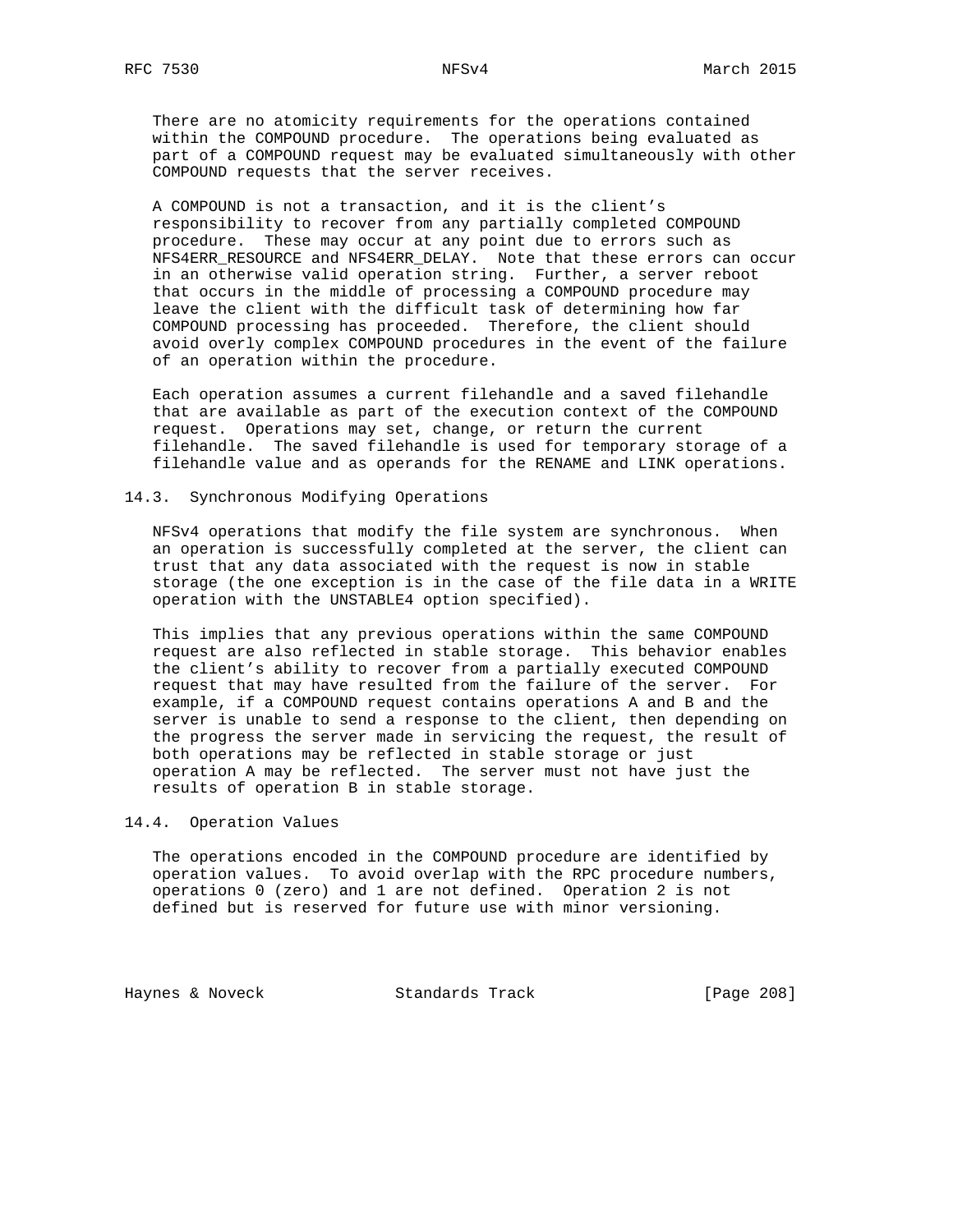- 15. NFSv4 Procedures
- 15.1. Procedure 0: NULL No Operation
- 15.1.1. SYNOPSIS

<null>

15.1.2. ARGUMENT

void;

15.1.3. RESULT

void;

15.1.4. DESCRIPTION

 Standard NULL procedure. Void argument, void response. This procedure has no functionality associated with it. Because of this, it is sometimes used to measure the overhead of processing a service request. Therefore, the server should ensure that no unnecessary work is done in servicing this procedure.

Haynes & Noveck Standards Track [Page 209]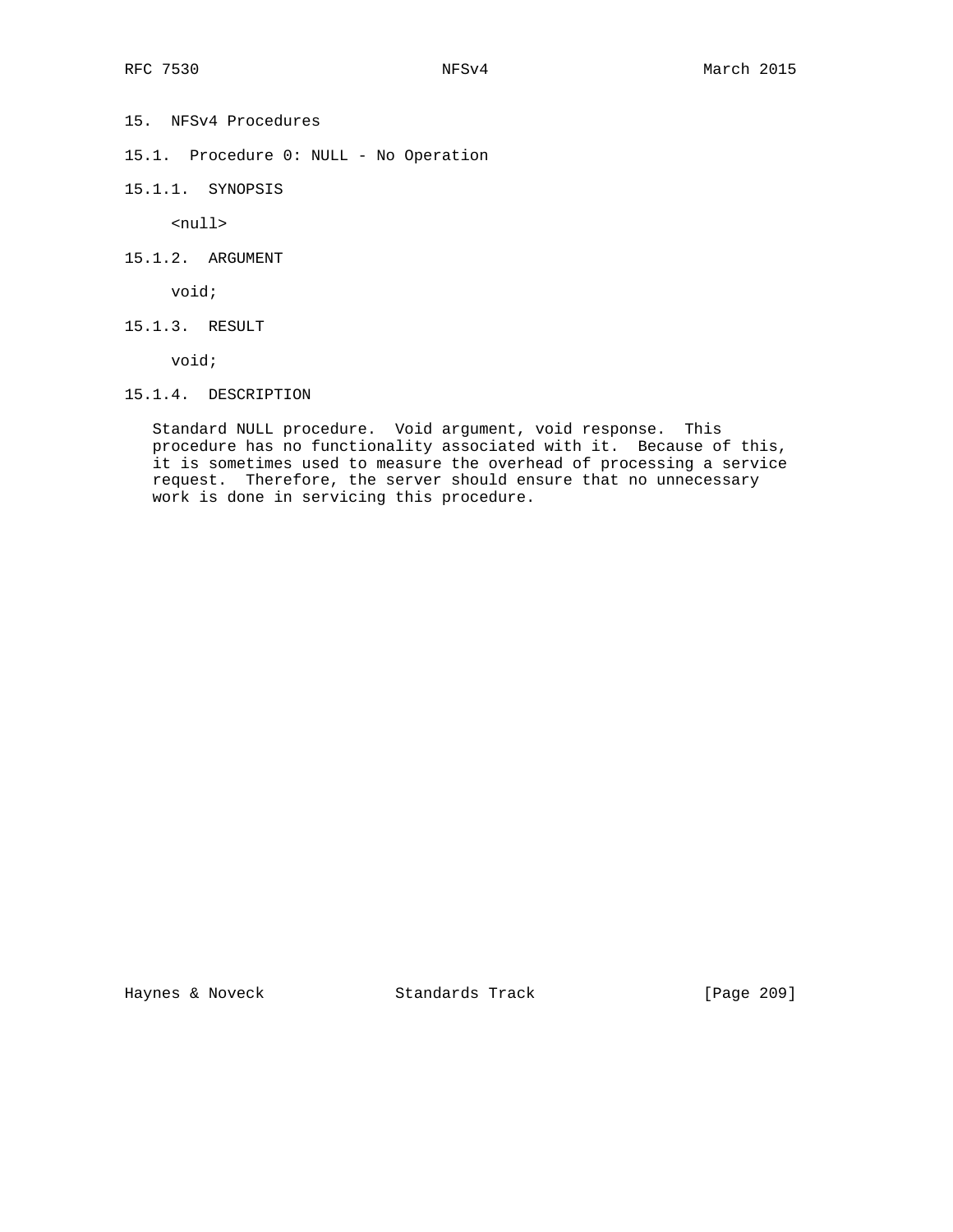15.2. Procedure 1: COMPOUND - COMPOUND Operations 15.2.1. SYNOPSIS compoundargs -> compoundres 15.2.2. ARGUMENT union nfs\_argop4 switch (nfs\_opnum4 argop) { case <OPCODE>: <argument>; ... }; struct COMPOUND4args { utf8str\_cs tag; uint32\_t minorversion; nfs\_argop4 argarray<>; }; 15.2.3. RESULT union nfs\_resop4 switch (nfs\_opnum4 resop) { case <OPCODE>: <argument>; ... }; struct COMPOUND4res { nfsstat4 status; utf8str\_cs tag; nfs\_resop4 resarray<>; }; 15.2.4. DESCRIPTION

 The COMPOUND procedure is used to combine one or more of the NFS operations into a single RPC request. The main NFS RPC program has two main procedures: NULL and COMPOUND. All other operations use the COMPOUND procedure as a wrapper.

 The COMPOUND procedure is used to combine individual operations into a single RPC request. The server interprets each of the operations in turn. If an operation is executed by the server and the status of that operation is NFS4\_OK, then the next operation in the COMPOUND procedure is executed. The server continues this process until there are no more operations to be executed or one of the operations has a status value other than NFS4\_OK.

Haynes & Noveck Standards Track [Page 210]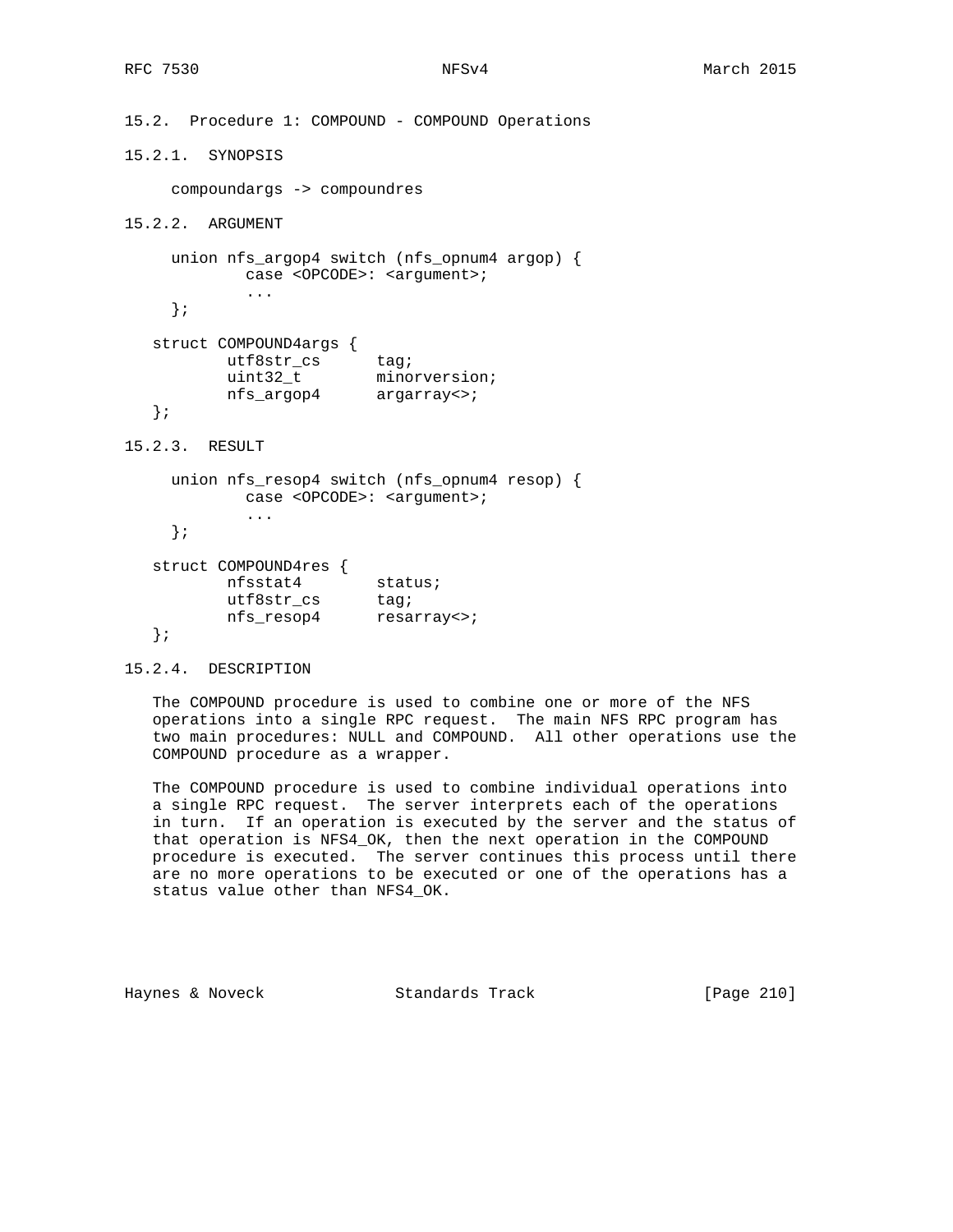In the processing of the COMPOUND procedure, the server may find that it does not have the available resources to execute any or all of the operations within the COMPOUND sequence. In this case, the error NFS4ERR\_RESOURCE will be returned for the particular operation within the COMPOUND procedure where the resource exhaustion occurred. This assumes that all previous operations within the COMPOUND sequence have been evaluated successfully. The results for all of the evaluated operations must be returned to the client.

 The server will generally choose between two methods of decoding the client's request. The first would be the traditional one-pass XDR decode, in which decoding of the entire COMPOUND precedes execution of any operation within it. If there is an XDR decoding error in this case, an RPC XDR decode error would be returned. The second method would be to make an initial pass to decode the basic COMPOUND request and then to XDR decode each of the individual operations, as the server is ready to execute it. In this case, the server may encounter an XDR decode error during such an operation decode, after previous operations within the COMPOUND have been executed. In this case, the server would return the error NFS4ERR\_BADXDR to signify the decode error.

 The COMPOUND arguments contain a minorversion field. The initial and default value for this field is 0 (zero). This field will be used by future minor versions such that the client can communicate to the server what minor version is being requested. If the server receives a COMPOUND procedure with a minorversion field value that it does not support, the server MUST return an error of NFS4ERR\_MINOR\_VERS\_MISMATCH and a zero-length resultdata array.

 Contained within the COMPOUND results is a status field. If the results array length is non-zero, this status must be equivalent to the status of the last operation that was executed within the COMPOUND procedure. Therefore, if an operation incurred an error, then the status value will be the same error value as is being returned for the operation that failed.

Note that operations  $0$  (zero),  $1$  (one), and  $2$  (two) are not defined for the COMPOUND procedure. It is possible that the server receives a request that contains an operation that is less than the first legal operation (OP\_ACCESS) or greater than the last legal operation (OP\_RELEASE\_LOCKOWNER). In this case, the server's response will encode the opcode OP\_ILLEGAL rather than the illegal opcode of the request. The status field in the ILLEGAL return results will be set to NFS4ERR\_OP\_ILLEGAL. The COMPOUND procedure's return results will also be NFS4ERR OP ILLEGAL.

Haynes & Noveck Standards Track [Page 211]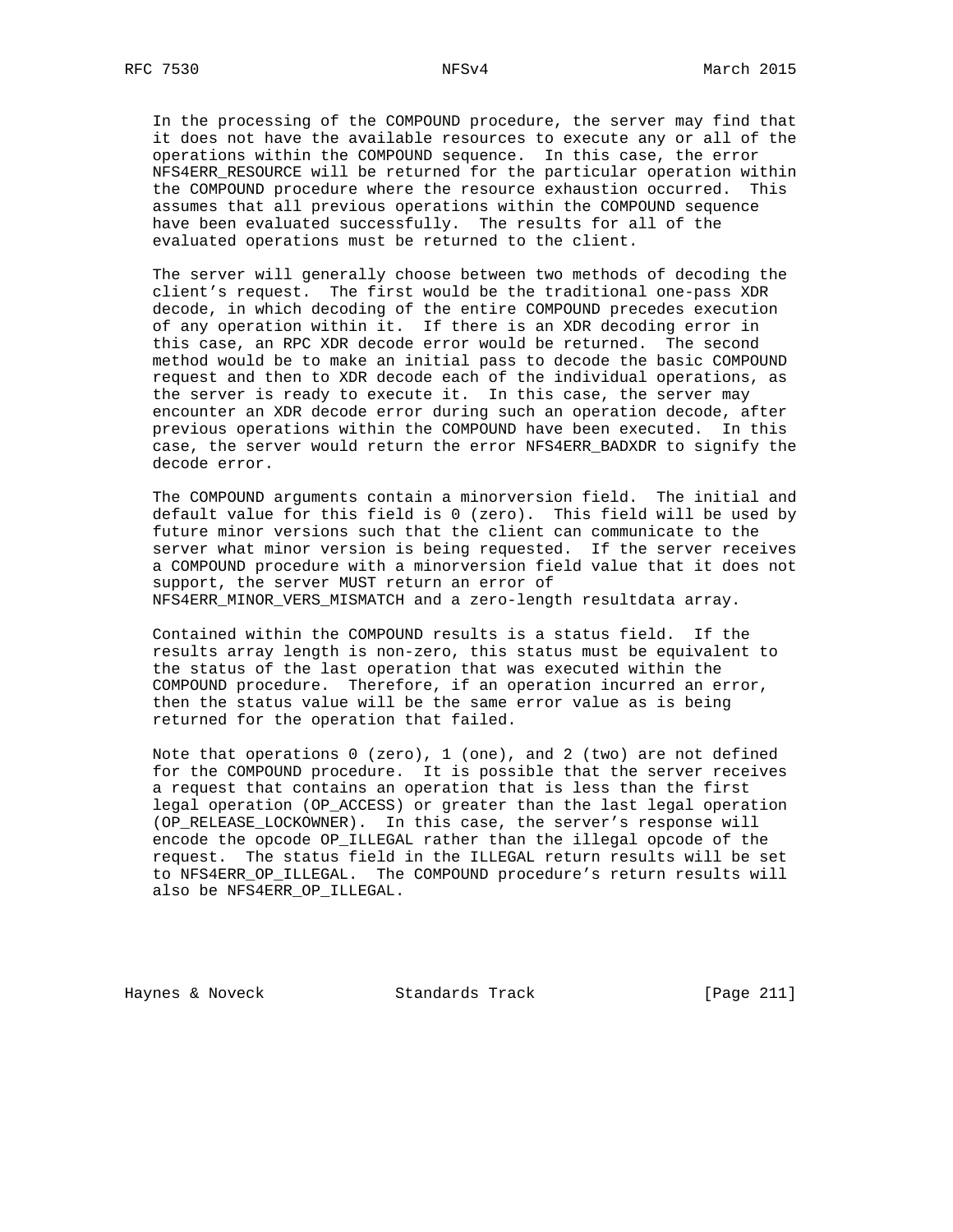The definition of the "tag" in the request is left to the implementer. It may be used to summarize the content of the COMPOUND request for the benefit of packet sniffers and engineers debugging implementations. However, the value of "tag" in the response SHOULD be the same value as the value provided in the request. This applies to the tag field of the CB\_COMPOUND procedure as well.

## 15.2.4.1. Current Filehandle

 The current filehandle and the saved filehandle are used throughout the protocol. Most operations implicitly use the current filehandle as an argument, and many set the current filehandle as part of the results. The combination of client-specified sequences of operations and current and saved filehandle arguments and results allows for greater protocol flexibility. The best or easiest example of current filehandle usage is a sequence like the following:

| PUTFH fh1      | fh1       |
|----------------|-----------|
| LOOKUP "compA" | fh2       |
| GETATTR        | $\{fh2\}$ |
| LOOKUP "compB" | fh3       |
| GETATTR        | fh3       |
| LOOKUP "compC" | fh4       |
| GETATTR        | $\{fh4\}$ |
| GETFH          |           |

### Figure 1: Filehandle Usage Example

 In this example, the PUTFH (Section 16.20) operation explicitly sets the current filehandle value, while the result of each LOOKUP operation sets the current filehandle value to the resultant file system object. Also, the client is able to insert GETATTR operations using the current filehandle as an argument.

 The PUTROOTFH (Section 16.22) and PUTPUBFH (Section 16.21) operations also set the current filehandle. The above example would replace "PUTFH fh1" with PUTROOTFH or PUTPUBFH with no filehandle argument in order to achieve the same effect (on the assumption that "compA" is directly below the root of the namespace).

 Along with the current filehandle, there is a saved filehandle. While the current filehandle is set as the result of operations like LOOKUP, the saved filehandle must be set directly with the use of the SAVEFH operation. The SAVEFH operation copies the current filehandle value to the saved value. The saved filehandle value is used in combination with the current filehandle value for the LINK and RENAME operations. The RESTOREFH operation will copy the saved filehandle

Haynes & Noveck Standards Track [Page 212]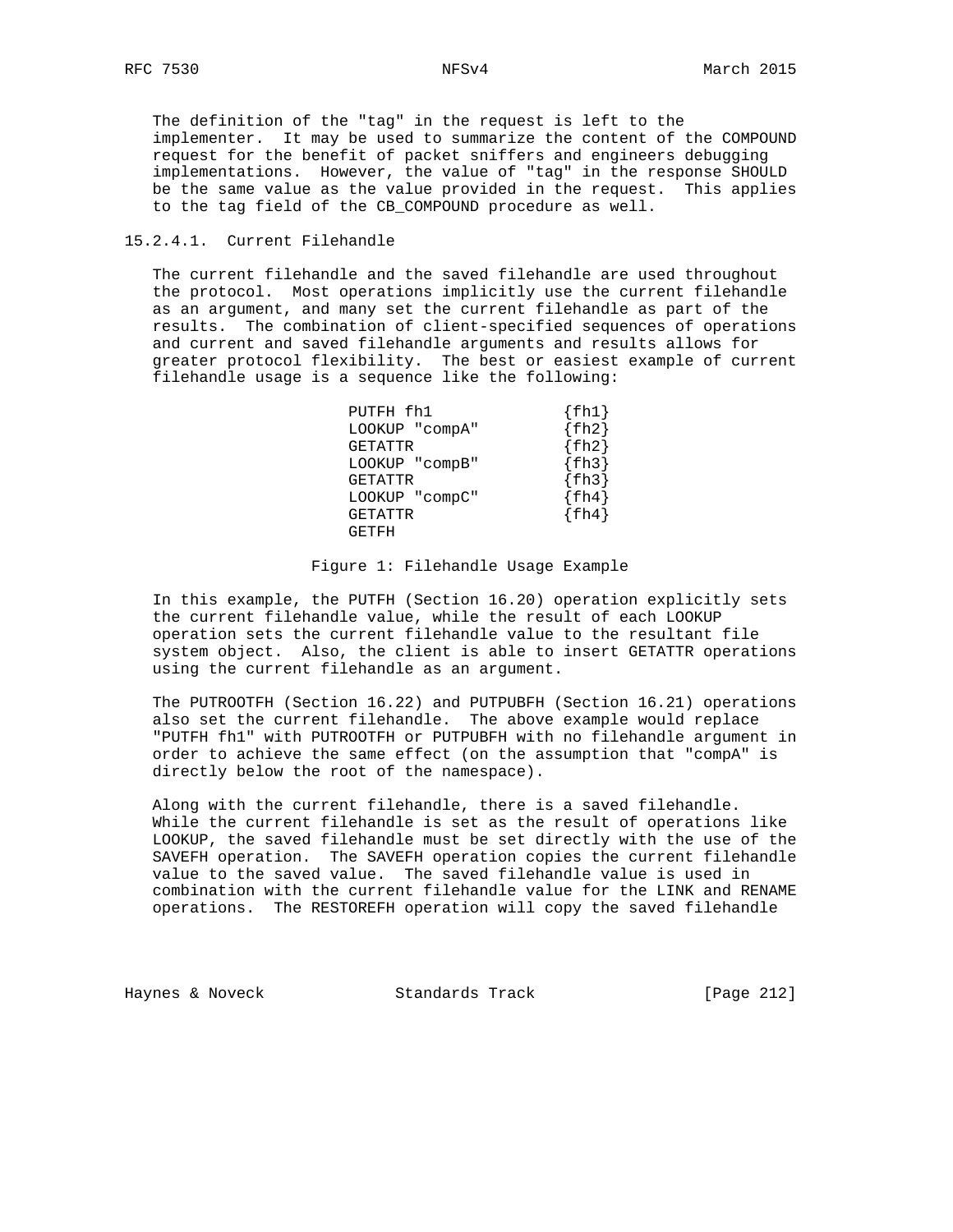value to the current filehandle value; as a result, the saved filehandle value may be used as a sort of "scratch" area for the client's series of operations.

# 15.2.5. IMPLEMENTATION

 Since an error of any type may occur after only a portion of the operations have been evaluated, the client must be prepared to recover from any failure. If the source of an NFS4ERR\_RESOURCE error was a complex or lengthy set of operations, it is likely that if the number of operations were reduced the server would be able to evaluate them successfully. Therefore, the client is responsible for dealing with this type of complexity in recovery.

 A single compound should not contain multiple operations that have different values for the clientid field used in OPEN, LOCK, or RENEW. This can cause confusion in cases in which operations that do not contain clientids have potential interactions with operations that do. When only a single clientid has been used, it is clear what client is being referenced. For a particular example involving the interaction of OPEN and GETATTR, see Section 16.16.6.

Haynes & Noveck Standards Track [Page 213]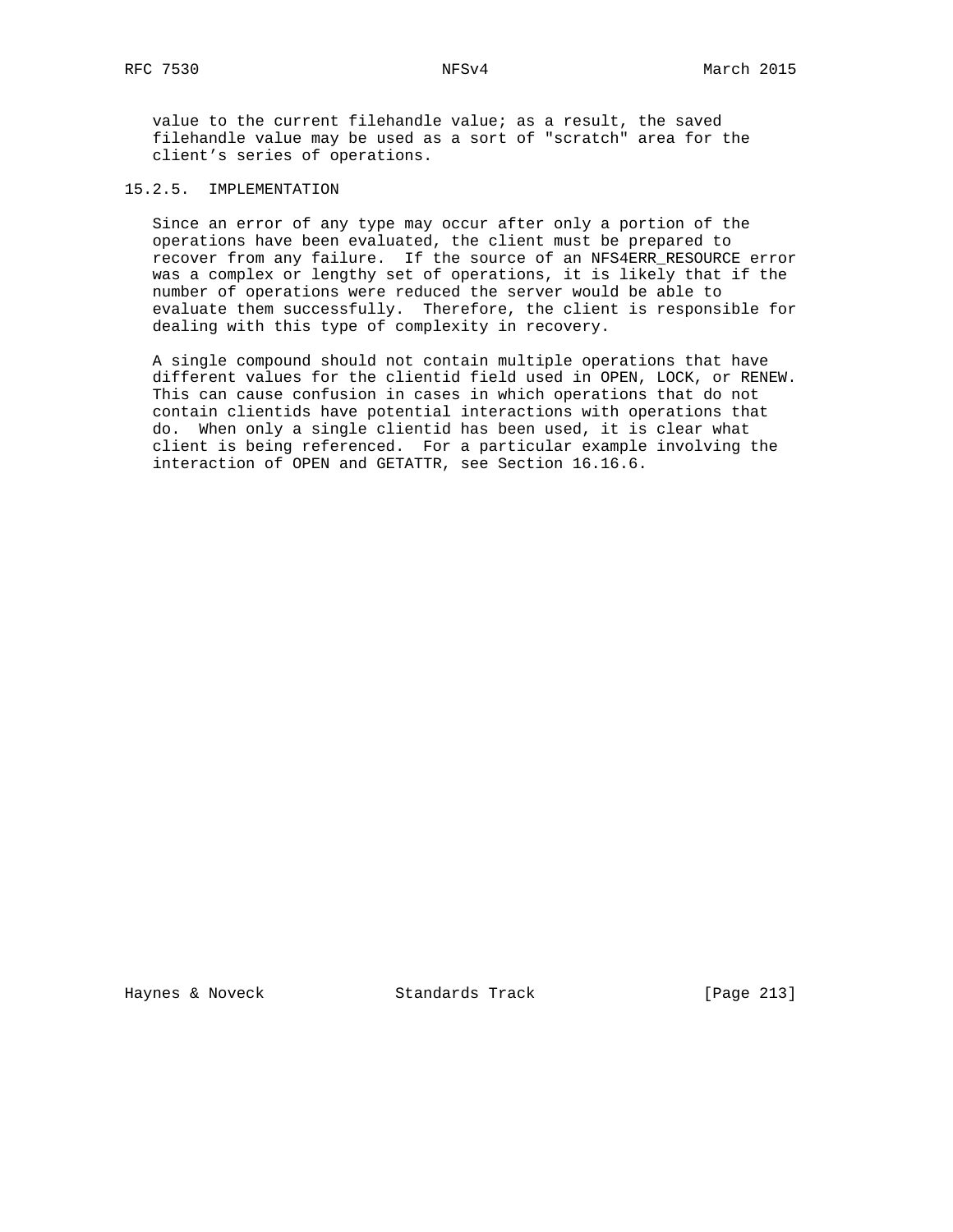```
16. NFSv4 Operations
16.1. Operation 3: ACCESS - Check Access Rights
16.1.1. SYNOPSIS
     (cfh), accessreq -> supported, accessrights
16.1.2. ARGUMENT
  const ACCESS4_READ = 0x00000001;
  const ACCESS4_LOOKUP = 0x00000002;
const ACCESS4_MODIFY = 0x00000004;
const ACCESS4EXTEND = 0x00000008;
const ACCESS4DELETE = 0x00000010;
const ACCESS4EXECUTE = 0x00000020;
   struct ACCESS4args {
          /* CURRENT_FH: object */
          uint32_t access;
   };
16.1.3. RESULT
   struct ACCESS4resok {
uint32_t supported;
uint32_t access;
   };
   union ACCESS4res switch (nfsstat4 status) {
    case NFS4_OK:
           ACCESS4resok resok4;
    default:
           void;
   };
```
16.1.4. DESCRIPTION

 ACCESS determines the access rights that a user, as identified by the credentials in the RPC request, has with respect to the file system object specified by the current filehandle. The client encodes the set of access rights that are to be checked in the bitmask "access". The server checks the permissions encoded in the bitmask. If a status of NFS4\_OK is returned, two bitmasks are included in the response. The first, "supported", represents the access rights for which the server can verify reliably. The second, "access", represents the access rights available to the user for the filehandle provided. On success, the current filehandle retains its value.

Haynes & Noveck Standards Track [Page 214]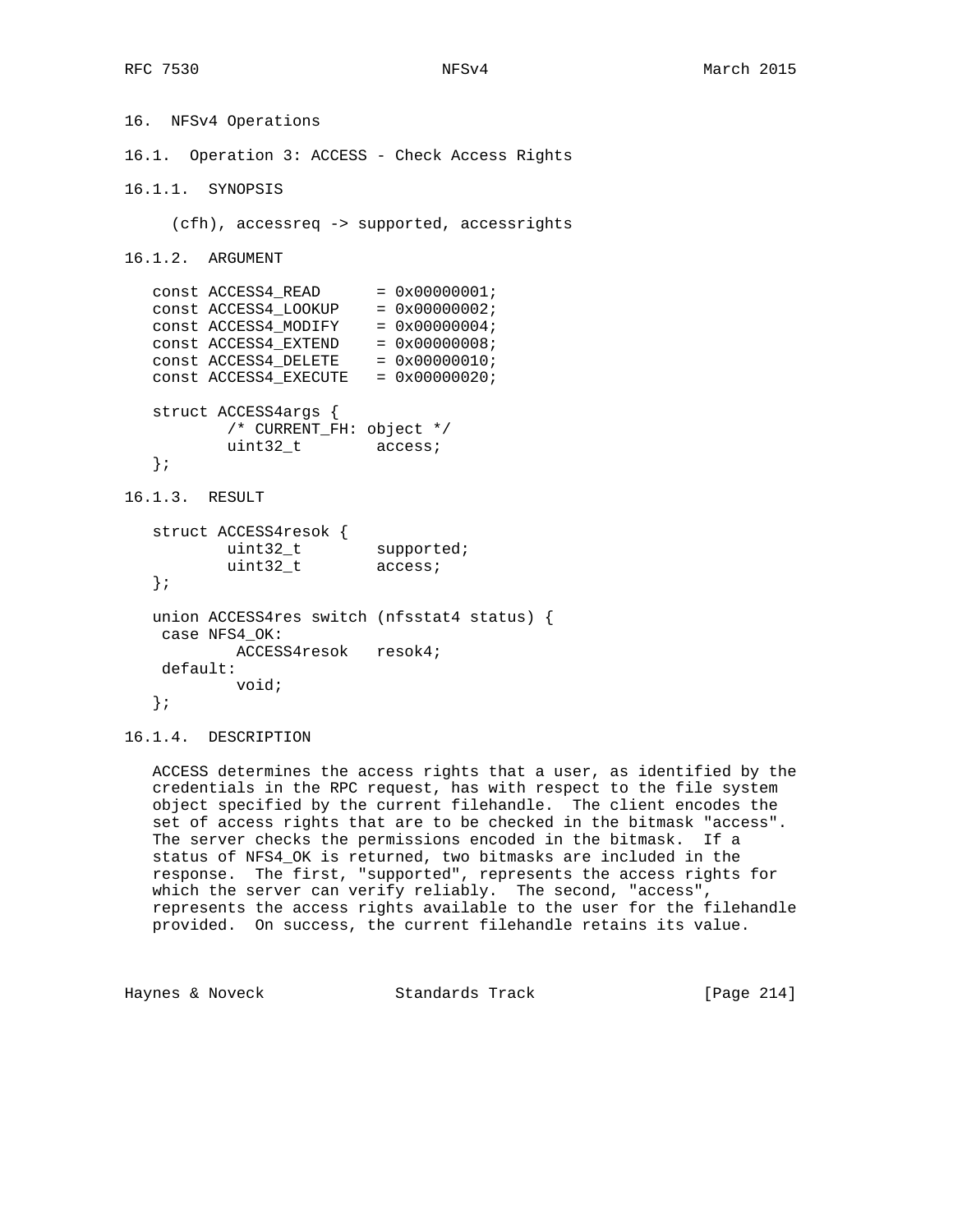Note that the supported field will contain only as many values as were originally sent in the arguments. For example, if the client sends an ACCESS operation with only the ACCESS4\_READ value set and the server supports this value, the server will return only ACCESS4\_READ even if it could have reliably checked other values.

 The results of this operation are necessarily advisory in nature. A return status of NFS4\_OK and the appropriate bit set in the bitmask do not imply that such access will be allowed to the file system object in the future. This is because access rights can be revoked by the server at any time.

The following access permissions may be requested:

ACCESS4\_READ: Read data from file or read a directory.

 ACCESS4\_LOOKUP: Look up a name in a directory (no meaning for non-directory objects).

 ACCESS4\_MODIFY: Rewrite existing file data or modify existing directory entries.

ACCESS4\_EXTEND: Write new data or add directory entries.

ACCESS4\_DELETE: Delete an existing directory entry.

ACCESS4\_EXECUTE: Execute file (no meaning for a directory).

On success, the current filehandle retains its value.

16.1.5. IMPLEMENTATION

 In general, it is not sufficient for the client to attempt to deduce access permissions by inspecting the uid, gid, and mode fields in the file attributes or by attempting to interpret the contents of the ACL attribute. This is because the server may perform uid or gid mapping or enforce additional access control restrictions. It is also possible that the server may not be in the same ID space as the client. In these cases (and perhaps others), the client cannot reliably perform an access check with only current file attributes.

 In the NFSv2 protocol, the only reliable way to determine whether an operation was allowed was to try it and see if it succeeded or failed. Using the ACCESS operation in the NFSv4 protocol, the client can ask the server to indicate whether or not one or more classes of operations are permitted. The ACCESS operation is provided to allow clients to check before doing a series of operations that might result in an access failure. The OPEN operation provides a point

Haynes & Noveck Standards Track [Page 215]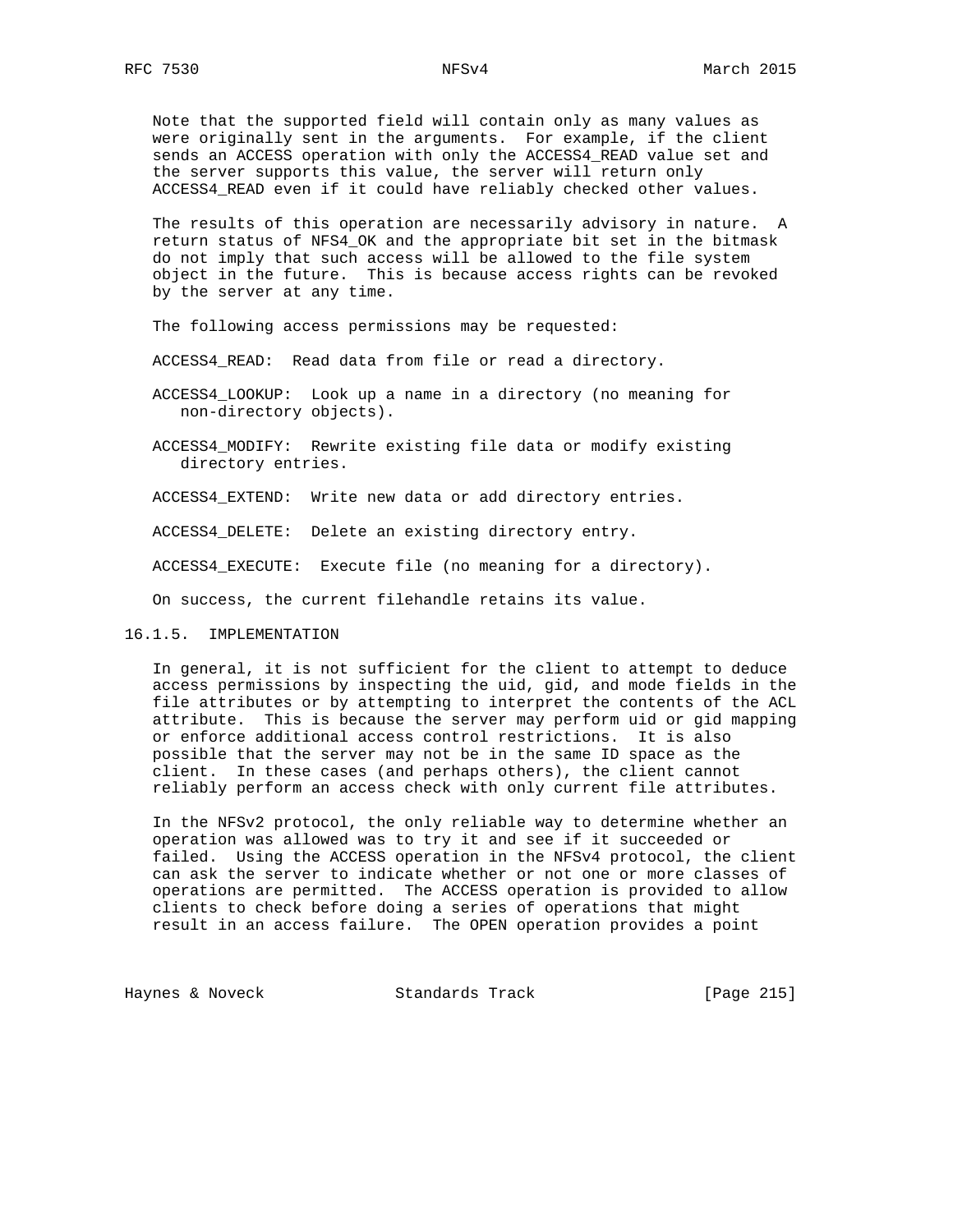where the server can verify access to the file object and the method to return that information to the client. The ACCESS operation is still useful for directory operations or for use in the case where the UNIX API "access" is used on the client.

 The information returned by the server in response to an ACCESS call is not permanent. It was correct at the exact time that the server performed the checks, but not necessarily afterward. The server can revoke access permission at any time.

 The client should use the effective credentials of the user to build the authentication information in the ACCESS request used to determine access rights. It is the effective user and group credentials that are used in subsequent READ and WRITE operations.

 Many implementations do not directly support the ACCESS4\_DELETE permission. Operating systems like UNIX will ignore the ACCESS4\_DELETE bit if set on an access request on a non-directory object. In these systems, delete permission on a file is determined by the access permissions on the directory in which the file resides, instead of being determined by the permissions of the file itself. Therefore, the mask returned enumerating which access rights can be supported will have the ACCESS4\_DELETE value set to 0. This indicates to the client that the server was unable to check that particular access right. The ACCESS4\_DELETE bit in the access mask returned will then be ignored by the client.

Haynes & Noveck Standards Track [Page 216]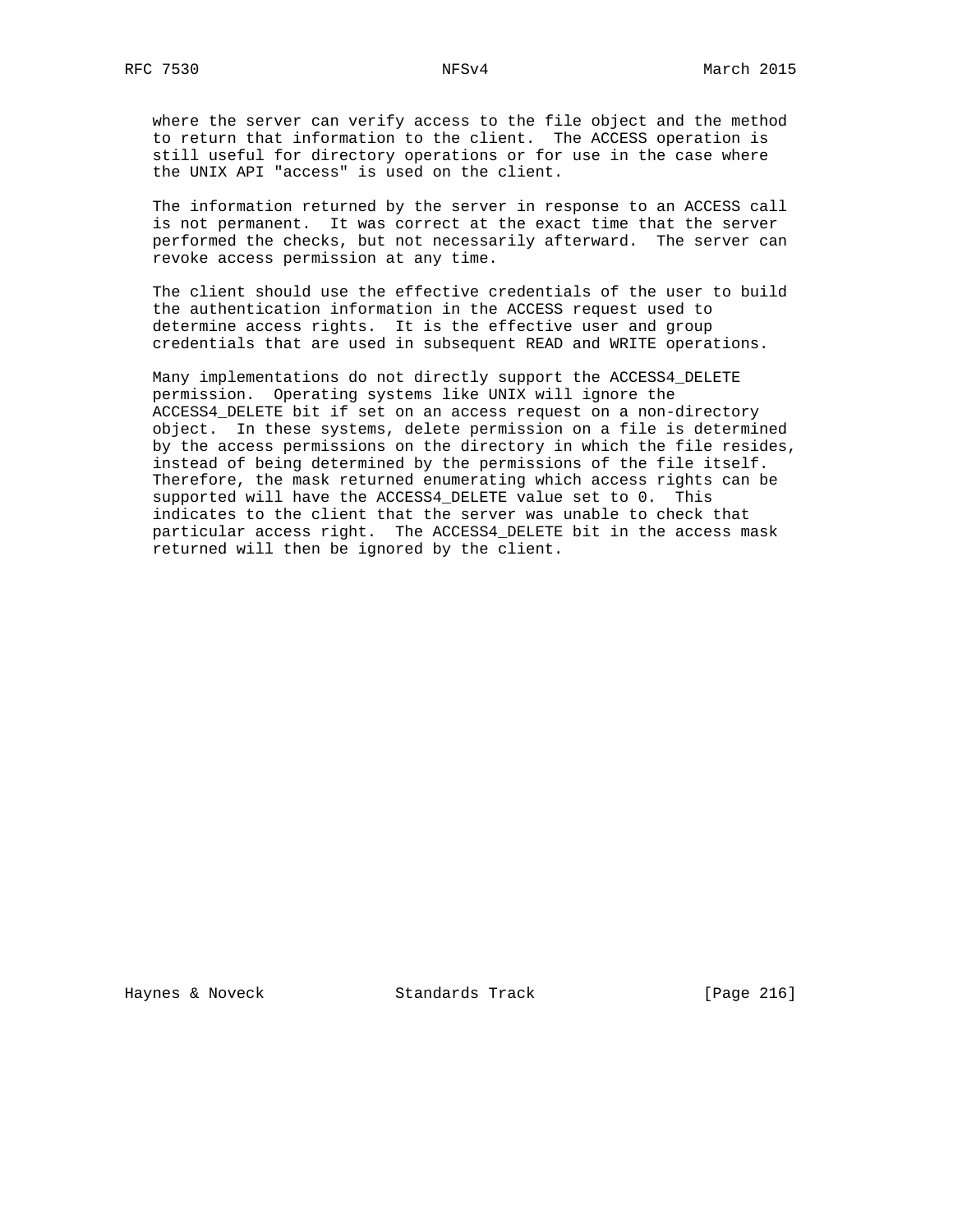16.2. Operation 4: CLOSE - Close File 16.2.1. SYNOPSIS (cfh), seqid, open\_stateid -> open\_stateid

16.2.2. ARGUMENT

 struct CLOSE4args { /\* CURRENT\_FH: object \*/ seqid4 seqid; stateid4 open\_stateid; };

16.2.3. RESULT

 union CLOSE4res switch (nfsstat4 status) { case NFS4\_OK: stateid4 open\_stateid; default: void; };

# 16.2.4. DESCRIPTION

 The CLOSE operation releases share reservations for the regular or named attribute file as specified by the current filehandle. The share reservations and other state information released at the server as a result of this CLOSE are only associated with the supplied stateid. The sequence id provides for the correct ordering. State associated with other OPENs is not affected.

 If byte-range locks are held, the client SHOULD release all locks before issuing a CLOSE. The server MAY free all outstanding locks on CLOSE, but some servers may not support the CLOSE of a file that still has byte-range locks held. The server MUST return failure if any locks would exist after the CLOSE.

On success, the current filehandle retains its value.

16.2.5. IMPLEMENTATION

 Even though CLOSE returns a stateid, this stateid is not useful to the client and should be treated as deprecated. CLOSE "shuts down" the state associated with all OPENs for the file by a single open-owner. As noted above, CLOSE will either release all file locking state or return an error. Therefore, the stateid returned by CLOSE is not useful for the operations that follow.

Haynes & Noveck Standards Track [Page 217]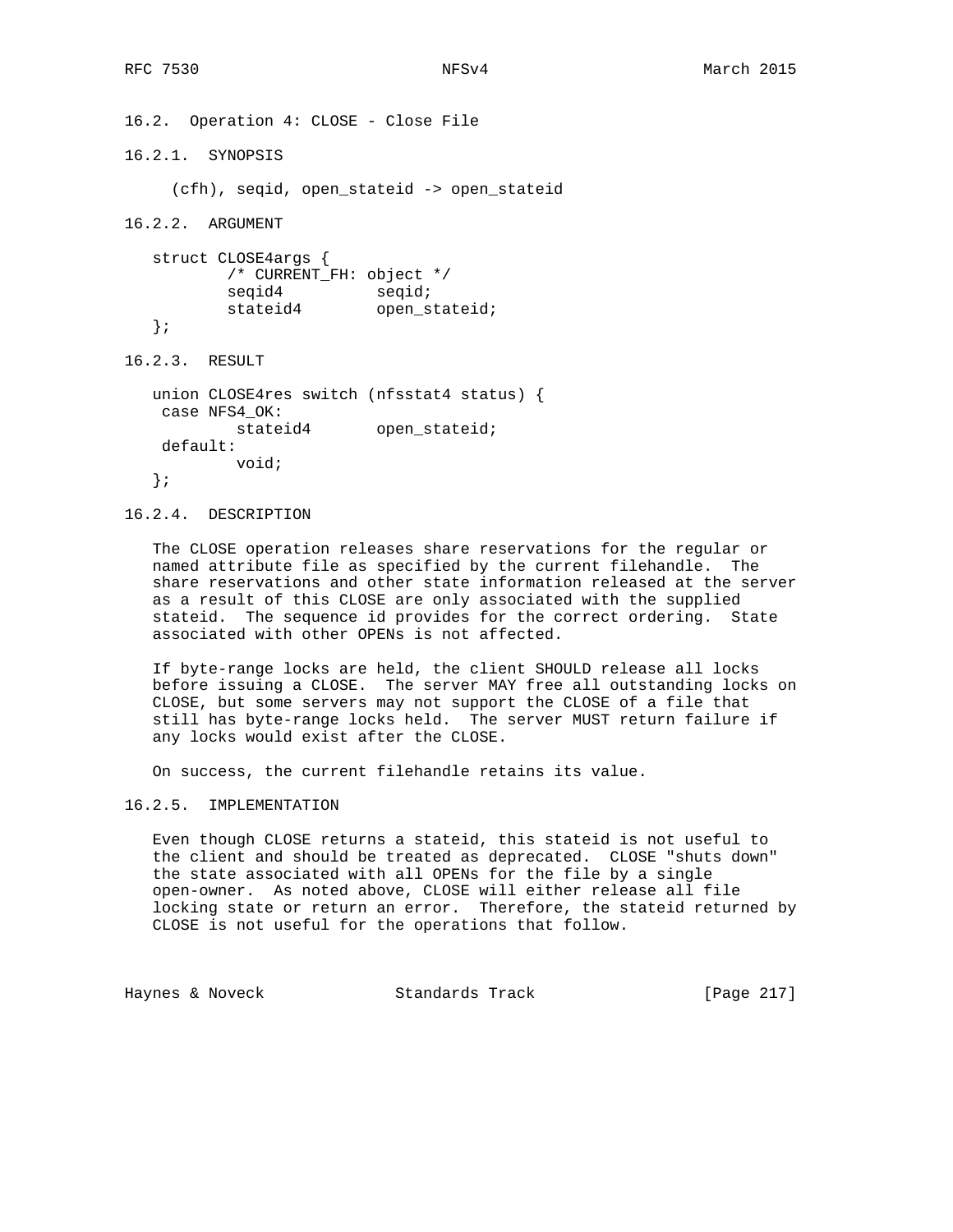```
16.3. Operation 5: COMMIT - Commit Cached Data
16.3.1. SYNOPSIS
     (cfh), offset, count -> verifier
16.3.2. ARGUMENT
   struct COMMIT4args {
          /* CURRENT_FH: file */
offset4 offset;
count4 count;
   };
16.3.3. RESULT
   struct COMMIT4resok {
         verifier4 writeverf;
   };
   union COMMIT4res switch (nfsstat4 status) {
    case NFS4_OK:
           COMMIT4resok resok4;
    default:
           void;
   };
```
16.3.4. DESCRIPTION

 The COMMIT operation forces or flushes data to stable storage for the file specified by the current filehandle. The flushed data is that which was previously written with a WRITE operation that had the stable field set to UNSTABLE4.

 The offset specifies the position within the file where the flush is to begin. An offset value of 0 (zero) means to flush data starting at the beginning of the file. The count specifies the number of bytes of data to flush. If count is 0 (zero), a flush from the offset to the end of the file is done.

 The server returns a write verifier upon successful completion of the COMMIT. The write verifier is used by the client to determine if the server has restarted or rebooted between the initial WRITE(s) and the COMMIT. The client does this by comparing the write verifier returned from the initial writes and the verifier returned by the COMMIT operation. The server must vary the value of the write verifier at each server event or instantiation that may lead to a

Haynes & Noveck Standards Track [Page 218]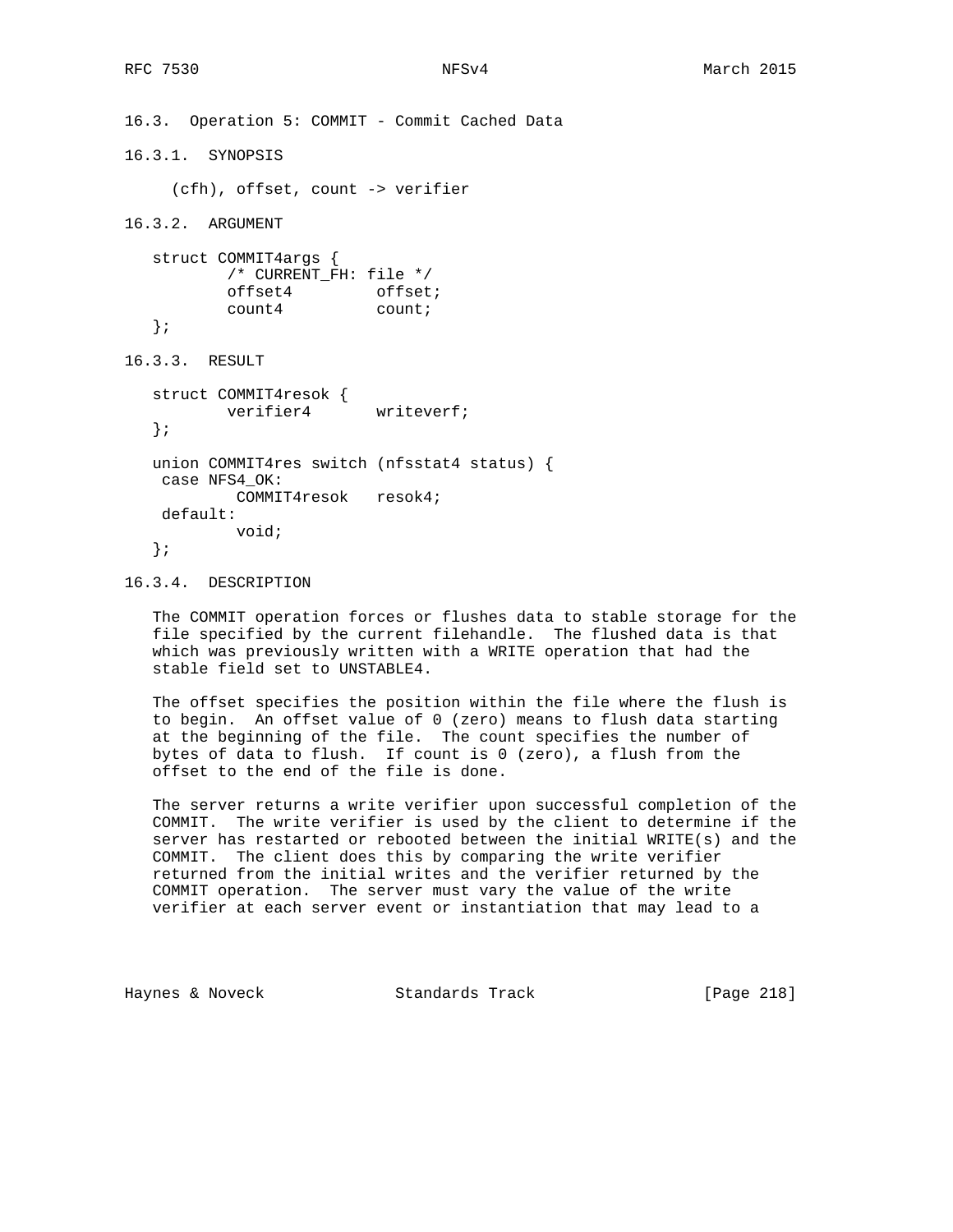loss of uncommitted data. Most commonly, this occurs when the server is rebooted; however, other events at the server may result in uncommitted data loss as well.

On success, the current filehandle retains its value.

## 16.3.5. IMPLEMENTATION

 The COMMIT operation is similar in operation and semantics to the POSIX fsync() [fsync] system call that synchronizes a file's state with the disk (file data and metadata are flushed to disk or stable storage). COMMIT performs the same operation for a client, flushing any unsynchronized data and metadata on the server to the server's disk or stable storage for the specified file. Like fsync(), it may be that there is some modified data or no modified data to synchronize. The data may have been synchronized by the server's normal periodic buffer synchronization activity. COMMIT should return NFS4\_OK, unless there has been an unexpected error.

 COMMIT differs from fsync() in that it is possible for the client to flush a range of the file (most likely triggered by a buffer reclamation scheme on the client before the file has been completely written).

 The server implementation of COMMIT is reasonably simple. If the server receives a full file COMMIT request that is starting at offset 0 and count 0, it should do the equivalent of fsync()'ing the file. Otherwise, it should arrange to have the cached data in the range specified by offset and count to be flushed to stable storage. In both cases, any metadata associated with the file must be flushed to stable storage before returning. It is not an error for there to be nothing to flush on the server. This means that the data and metadata that needed to be flushed have already been flushed or lost during the last server failure.

 The client implementation of COMMIT is a little more complex. There are two reasons for wanting to commit a client buffer to stable storage. The first is that the client wants to reuse a buffer. In this case, the offset and count of the buffer are sent to the server in the COMMIT request. The server then flushes any cached data based on the offset and count, and flushes any metadata associated with the file. It then returns the status of the flush and the write verifier. The other reason for the client to generate a COMMIT is for a full file flush, such as may be done at CLOSE. In this case, the client would gather all of the buffers for this file that contain uncommitted data, do the COMMIT operation with an offset of 0 and count of 0, and then free all of those buffers. Any other dirty buffers would be sent to the server in the normal fashion.

Haynes & Noveck Standards Track [Page 219]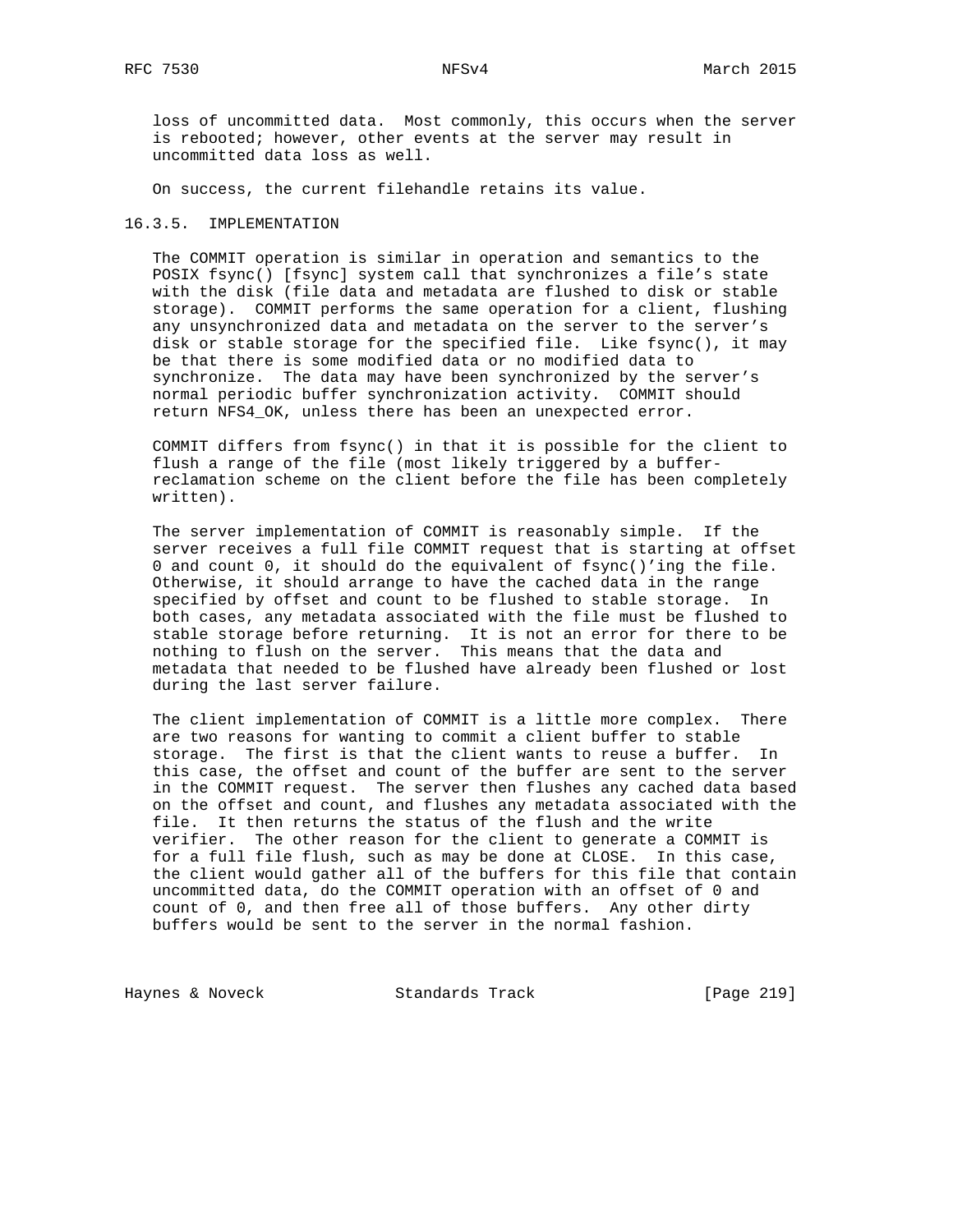After a buffer is written by the client with the stable parameter set to UNSTABLE4, the buffer must be considered modified by the client until the buffer has been either flushed via a COMMIT operation or written via a WRITE operation with the stable parameter set to FILE\_SYNC4 or DATA\_SYNC4. This is done to prevent the buffer from being freed and reused before the data can be flushed to stable storage on the server.

 When a response is returned from either a WRITE or a COMMIT operation and it contains a write verifier that is different than previously returned by the server, the client will need to retransmit all of the buffers containing uncommitted cached data to the server. How this is to be done is up to the implementer. If there is only one buffer of interest, then it should probably be sent back over in a WRITE request with the appropriate stable parameter. If there is more than one buffer, it might be worthwhile to retransmit all of the buffers in WRITE requests with the stable parameter set to UNSTABLE4 and then retransmit the COMMIT operation to flush all of the data on the server to stable storage. The timing of these retransmissions is left to the implementer.

 The above description applies to page-cache-based systems as well as buffer-cache-based systems. In those systems, the virtual memory system will need to be modified instead of the buffer cache.

Haynes & Noveck Standards Track [Page 220]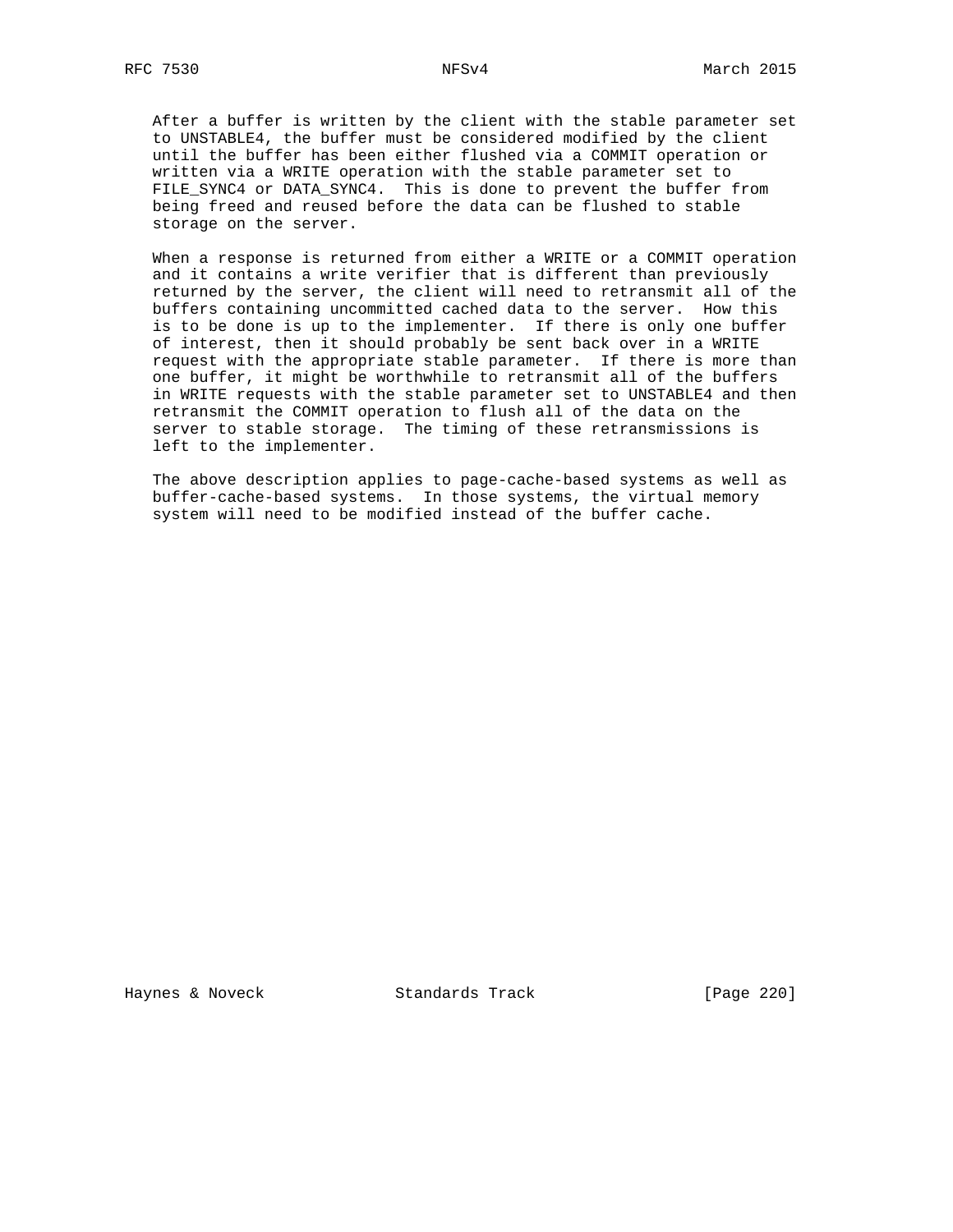```
16.4. Operation 6: CREATE - Create a Non-regular File Object
16.4.1. SYNOPSIS
     (cfh), name, type, attrs -> (cfh), cinfo, attrset
16.4.2. ARGUMENT
   union createtype4 switch (nfs_ftype4 type) {
    case NF4LNK:
           linktext4 linkdata;
    case NF4BLK:
    case NF4CHR:
         specdata4 devdata;
    case NF4SOCK:
    case NF4FIFO:
    case NF4DIR:
          void;
    default:
           void; /* server should return NFS4ERR_BADTYPE */
   };
   struct CREATE4args {
           /* CURRENT_FH: directory for creation */
createtype4 objtype;
component4 objname;
fattr4 createattrs;
   };
16.4.3. RESULT
   struct CREATE4resok {
change_info4 cinfo;
bitmap4 attrset; \rightarrow attributes set */
   };
   union CREATE4res switch (nfsstat4 status) {
    case NFS4_OK:
          CREATE4resok resok4;
    default:
           void;
   };
```
Haynes & Noveck Standards Track [Page 221]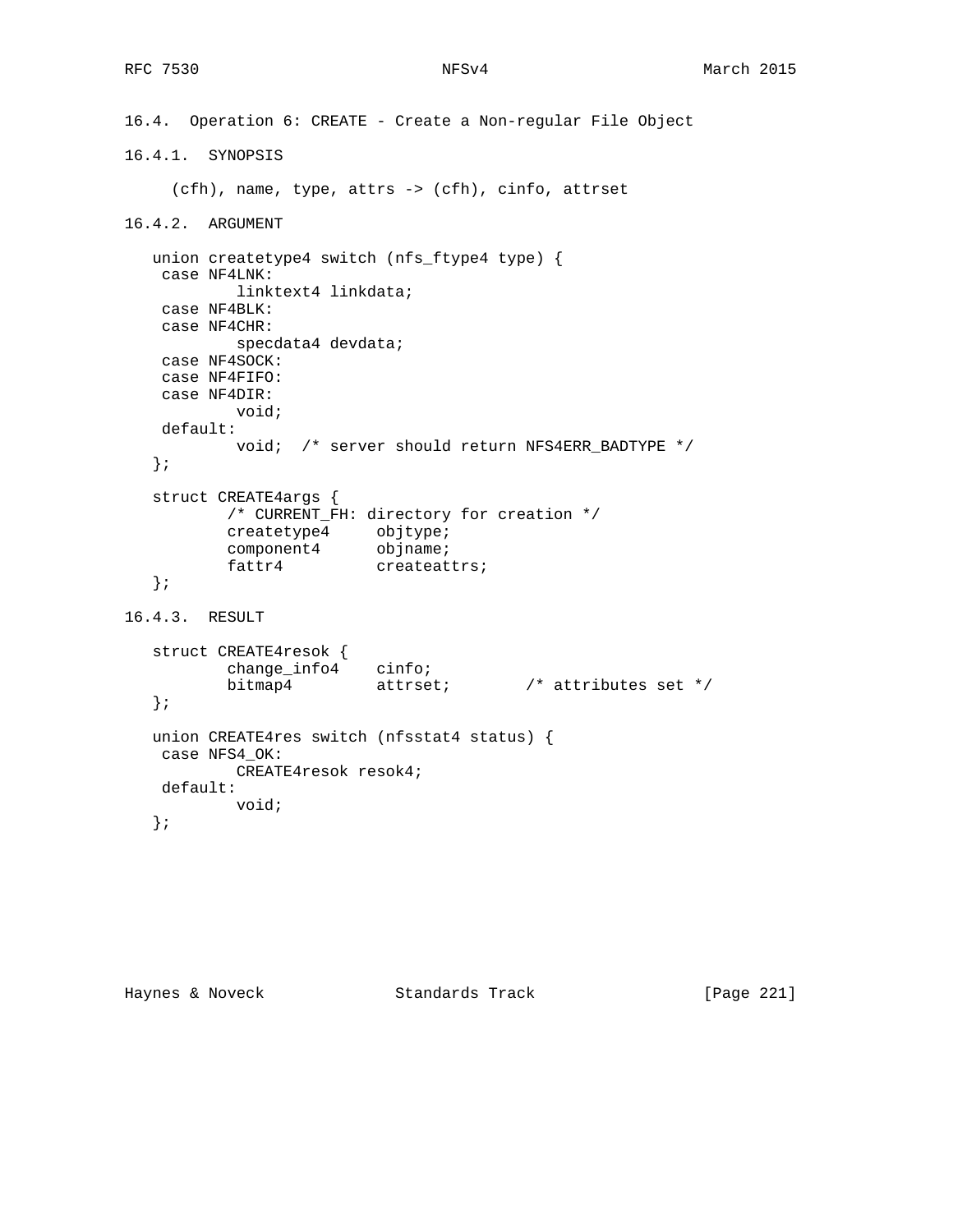16.4.4. DESCRIPTION

 The CREATE operation creates a non-regular file object in a directory with a given name. The OPEN operation is used to create a regular file.

 The objname specifies the name for the new object. The objtype determines the type of object to be created: directory, symlink, etc.

 If an object of the same name already exists in the directory, the server will return the error NFS4ERR\_EXIST.

 For the directory where the new file object was created, the server returns change\_info4 information in cinfo. With the atomic field of the change\_info4 struct, the server will indicate if the before and after change attributes were obtained atomically with respect to the file object creation.

 If the objname is of zero length, NFS4ERR\_INVAL will be returned. The objname is also subject to the normal UTF-8, character support, and name checks. See Section 12.7 for further discussion.

The current filehandle is replaced by that of the new object.

 The createattrs field specifies the initial set of attributes for the object. The set of attributes may include any writable attribute valid for the object type. When the operation is successful, the server will return to the client an attribute mask signifying which attributes were successfully set for the object.

 If createattrs includes neither the owner attribute nor an ACL with an ACE for the owner, and if the server's file system both supports and requires an owner attribute (or an owner ACE), then the server MUST derive the owner (or the owner ACE). This would typically be from the principal indicated in the RPC credentials of the call, but the server's operating environment or file system semantics may dictate other methods of derivation. Similarly, if createattrs includes neither the group attribute nor a group ACE, and if the server's file system both supports and requires the notion of a group attribute (or group ACE), the server MUST derive the group attribute (or the corresponding owner ACE) for the file. This could be from the RPC's credentials, such as the group principal if the credentials include it (such as with AUTH\_SYS), from the group identifier associated with the principal in the credentials (e.g., POSIX systems have a user database [getpwnam] that has the group identifier for every user identifier), inherited from the directory the object is

Haynes & Noveck Standards Track [Page 222]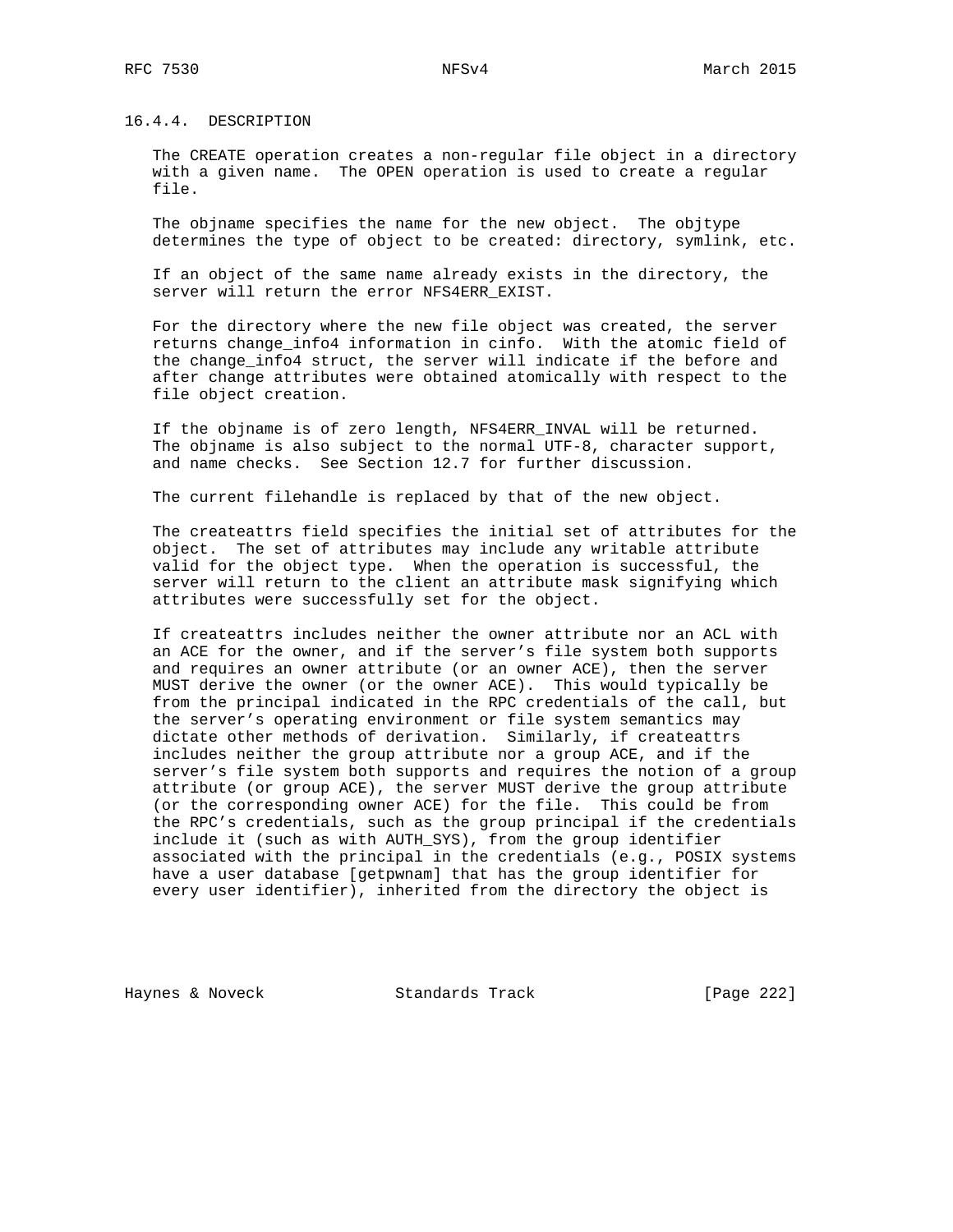created in, or whatever else the server's operating environment or file system semantics dictate. This applies to the OPEN operation too.

 Conversely, it is possible the client will specify in createattrs an owner attribute, group attribute, or ACL that the principal indicated the RPC's credentials does not have permissions to create files for. The error to be returned in this instance is NFS4ERR\_PERM. This applies to the OPEN operation too.

# 16.4.5. IMPLEMENTATION

 If the client desires to set attribute values after the create, a SETATTR operation can be added to the COMPOUND request so that the appropriate attributes will be set.

Haynes & Noveck Standards Track [Page 223]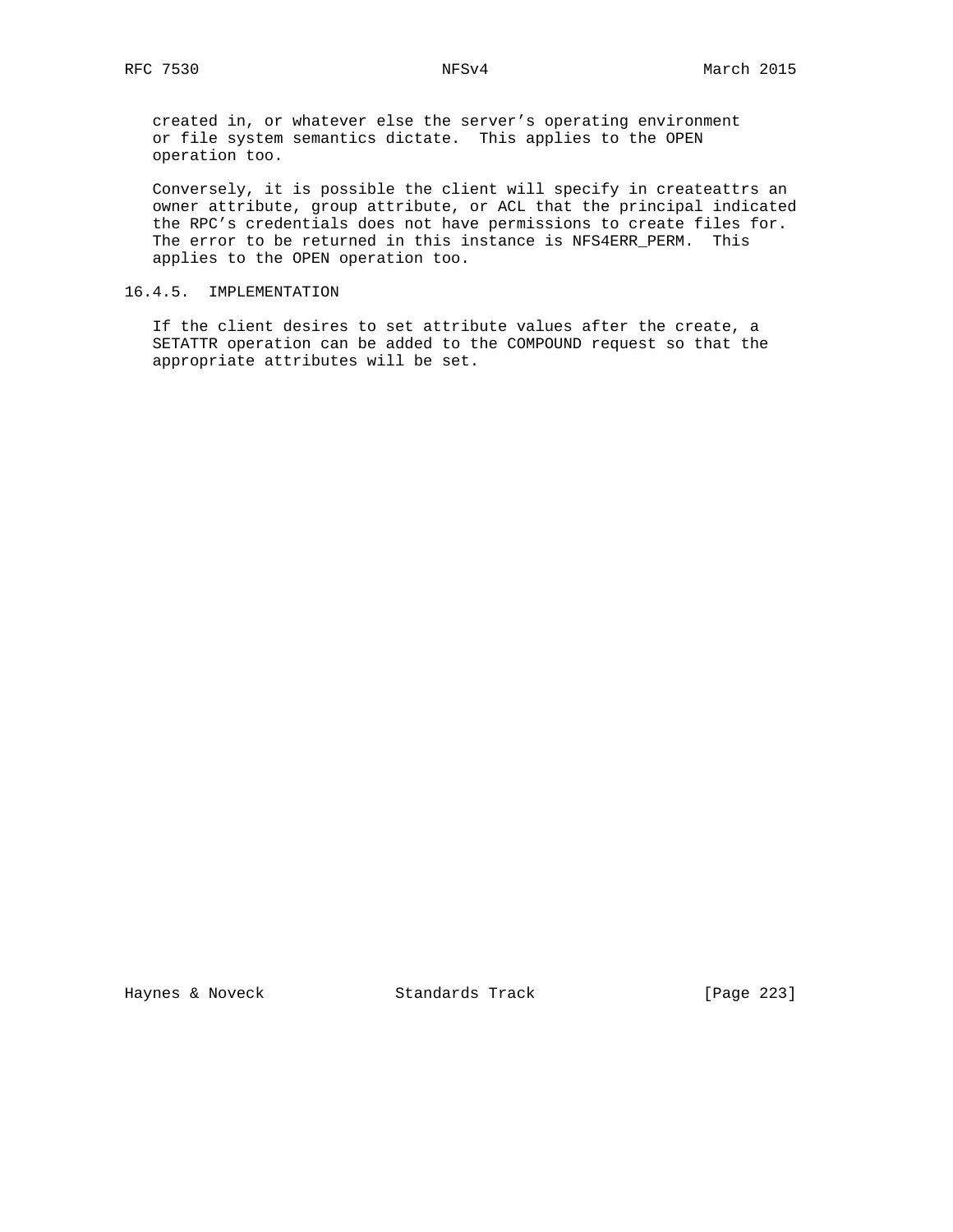```
16.5.1. SYNOPSIS
     clientid ->
16.5.2. ARGUMENT
   struct DELEGPURGE4args {
          clientid4 clientid;
   };
16.5.3. RESULT
   struct DELEGPURGE4res {
         nfsstat4 status;
```
16.5. Operation 7: DELEGPURGE - Purge Delegations Awaiting Recovery

16.5.4. DESCRIPTION

};

 DELEGPURGE purges all of the delegations awaiting recovery for a given client. This is useful for clients that do not commit delegation information to stable storage, to indicate that conflicting requests need not be delayed by the server awaiting recovery of delegation information.

 This operation is provided to support clients that record delegation information in stable storage on the client. In this case, DELEGPURGE should be issued immediately after doing delegation recovery (using CLAIM\_DELEGATE\_PREV) on all delegations known to the client. Doing so will notify the server that no additional delegations for the client will be recovered, allowing it to free resources and avoid delaying other clients who make requests that conflict with the unrecovered delegations. All clients SHOULD use DELEGPURGE as part of recovery once it is known that no further CLAIM\_DELEGATE\_PREV recovery will be done. This includes clients that do not record delegation information in stable storage, who would then do a DELEGPURGE immediately after SETCLIENTID\_CONFIRM.

Haynes & Noveck Standards Track [Page 224]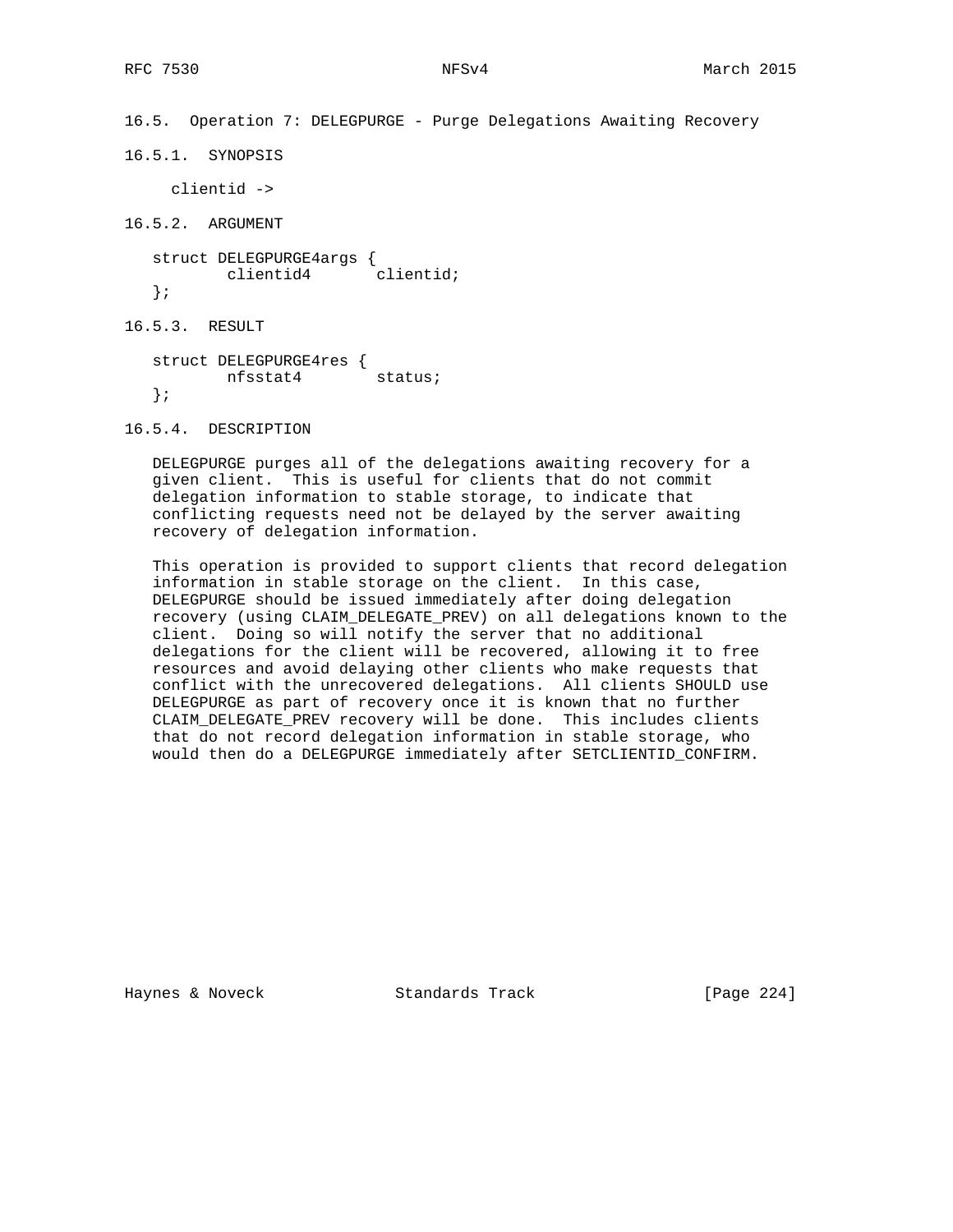The set of delegations known to the server and the client may be different. The reasons for this include:

- o A client may fail after making a request that resulted in delegation but before it received the results and committed them to the client's stable storage.
- o A client may fail after deleting its indication that a delegation exists but before the delegation return is fully processed by the server.
- o In the case in which the server and the client restart, the server may have limited persistent recording of delegations to a subset of those in existence.
- o A client may have only persistently recorded information about a subset of delegations.

 The server MAY support DELEGPURGE, but its support or non-support should match that of CLAIM\_DELEGATE\_PREV:

- o A server may support both DELEGPURGE and CLAIM\_DELEGATE\_PREV.
- o A server may support neither DELEGPURGE nor CLAIM\_DELEGATE\_PREV.

 This fact allows a client starting up to determine if the server is prepared to support persistent storage of delegation information and thus whether it may use write-back caching to local persistent storage, relying on CLAIM\_DELEGATE\_PREV recovery to allow such changed data to be flushed safely to the server in the event of client restart.

Haynes & Noveck Standards Track [Page 225]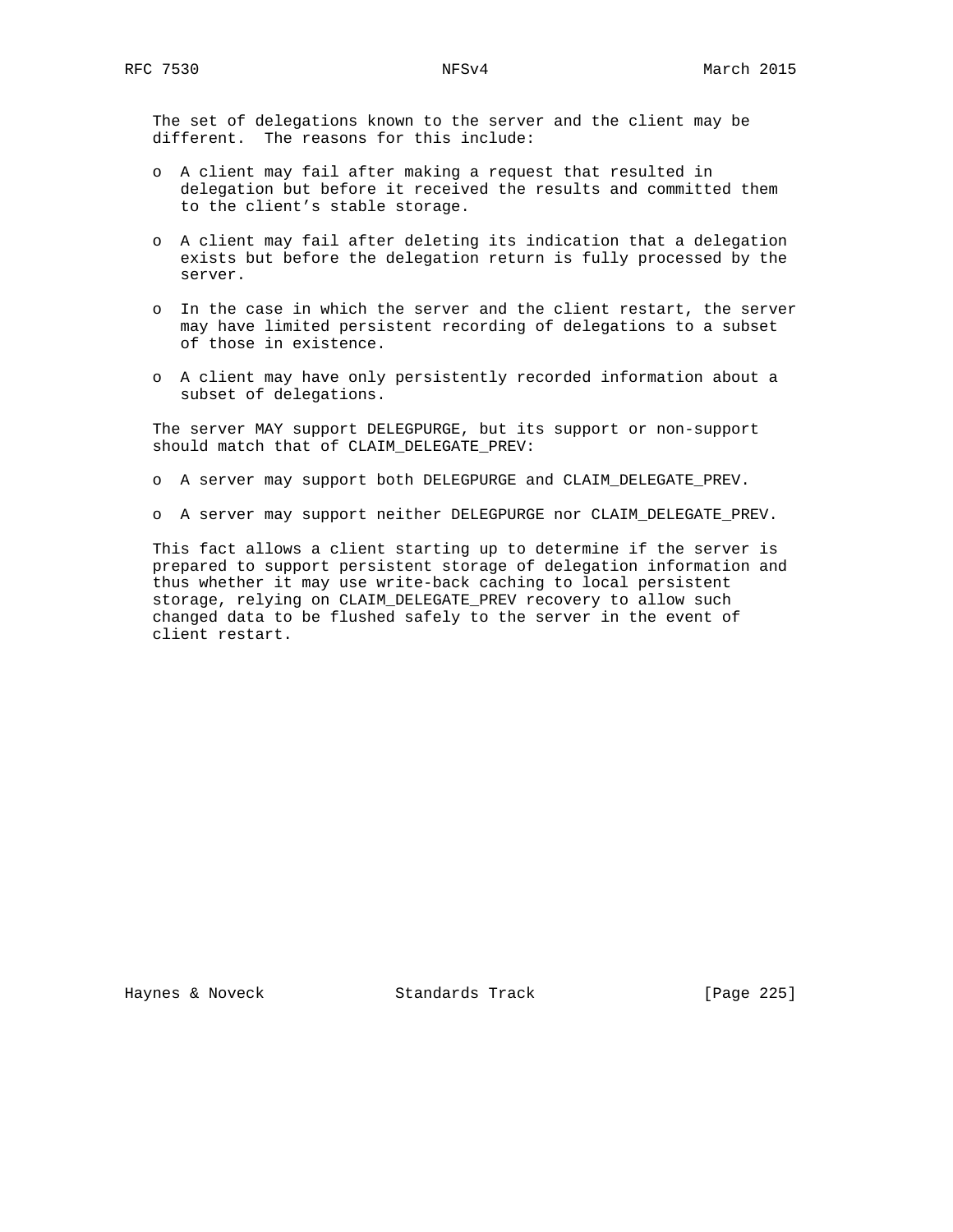16.6. Operation 8: DELEGRETURN - Return Delegation

16.6.1. SYNOPSIS

(cfh), stateid ->

16.6.2. ARGUMENT

 struct DELEGRETURN4args { /\* CURRENT\_FH: delegated file \*/ stateid4 deleg\_stateid; };

16.6.3. RESULT

 struct DELEGRETURN4res { nfsstat4 status; };

16.6.4. DESCRIPTION

 DELEGRETURN returns the delegation represented by the current filehandle and stateid.

 Delegations may be returned when recalled or voluntarily (i.e., before the server has recalled them). In either case, the client must properly propagate state changed under the context of the delegation to the server before returning the delegation.

Haynes & Noveck Standards Track [Page 226]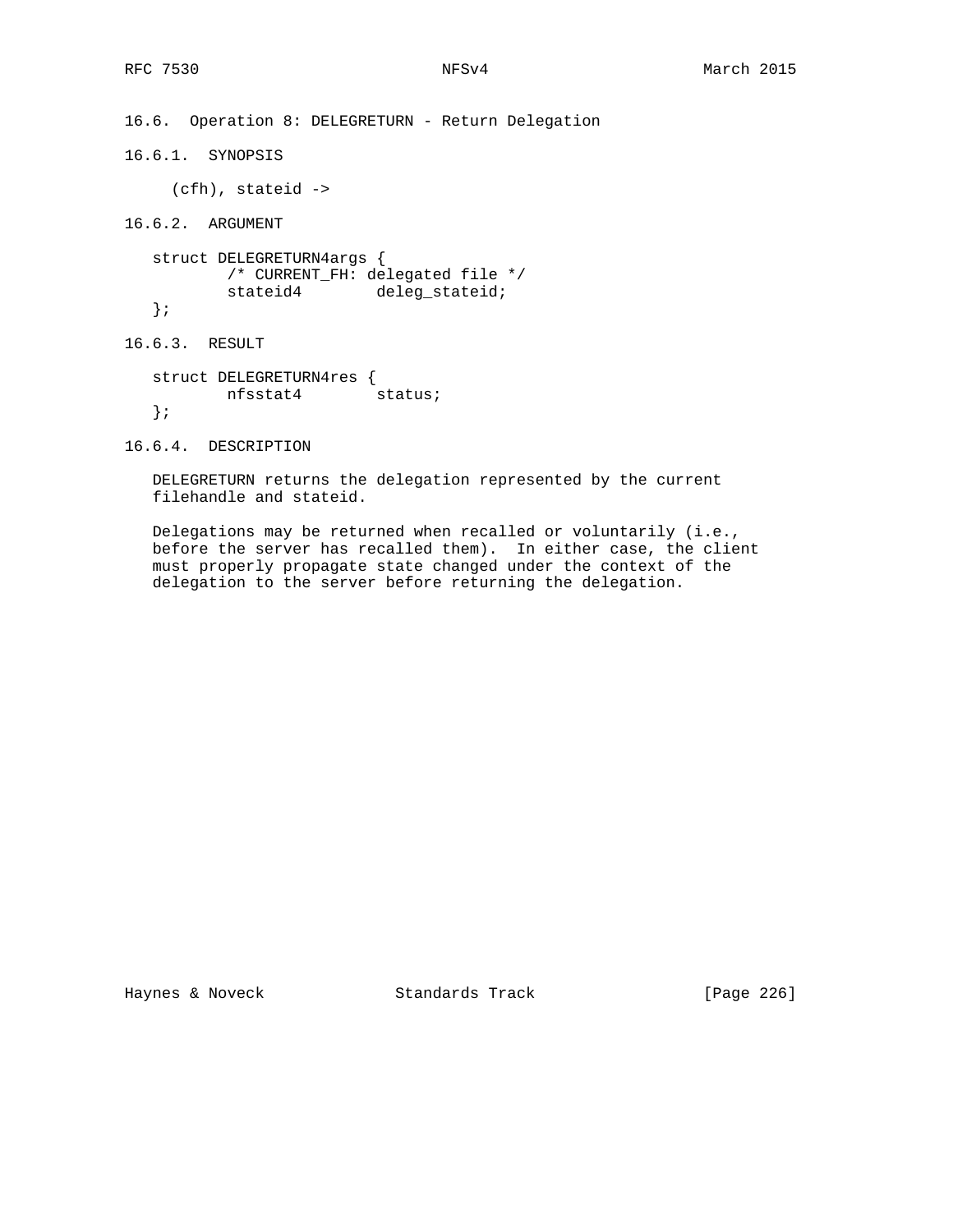16.7. Operation 9: GETATTR - Get Attributes

16.7.1. SYNOPSIS

(cfh), attrbits -> attrbits, attrvals

16.7.2. ARGUMENT

 struct GETATTR4args { /\* CURRENT\_FH: directory or file \*/ bitmap4 attr\_request; };

16.7.3. RESULT

```
 struct GETATTR4resok {
                         obj_attributes;
 };
 union GETATTR4res switch (nfsstat4 status) {
 case NFS4_OK:
          GETATTR4resok resok4;
 default:
          void;
 };
```
16.7.4. DESCRIPTION

 The GETATTR operation will obtain attributes for the file system object specified by the current filehandle. The client sets a bit in the bitmap argument for each attribute value that it would like the server to return. The server returns an attribute bitmap that indicates the attribute values for which it was able to return values, followed by the attribute values ordered lowest attribute number first.

 The server MUST return a value for each attribute that the client requests if the attribute is supported by the server. If the server does not support an attribute or cannot approximate a useful value, then it MUST NOT return the attribute value and MUST NOT set the attribute bit in the result bitmap. The server MUST return an error if it supports an attribute on the target but cannot obtain its value. In that case, no attribute values will be returned.

 File systems that are absent should be treated as having support for a very small set of attributes as described in Section 8.3.1 -- even if previously, when the file system was present, more attributes were supported.

Haynes & Noveck Standards Track [Page 227]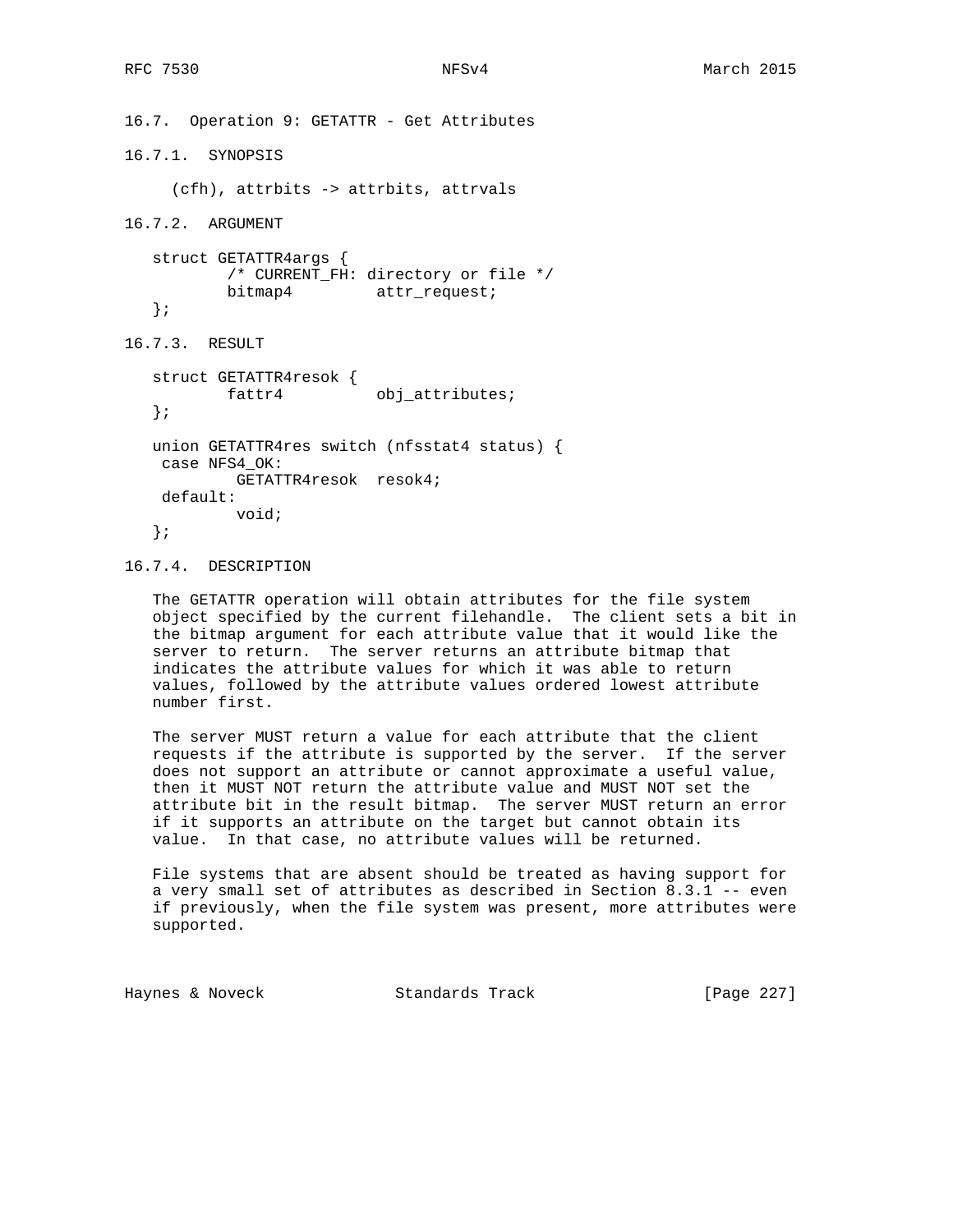All servers MUST support the REQUIRED attributes, as specified in Section 5, for all file systems, with the exception of absent file systems.

On success, the current filehandle retains its value.

## 16.7.5. IMPLEMENTATION

 Suppose there is an OPEN\_DELEGATE\_WRITE delegation held by another client for the file in question, and size and/or change are among the set of attributes being interrogated. The server has two choices. First, the server can obtain the actual current value of these attributes from the client holding the delegation by using the CB\_GETATTR callback. Second, the server, particularly when the delegated client is unresponsive, can recall the delegation in question. The GETATTR MUST NOT proceed until one of the following occurs:

- o The requested attribute values are returned in the response to CB\_GETATTR.
- o The OPEN\_DELEGATE\_WRITE delegation is returned.
- o The OPEN\_DELEGATE\_WRITE delegation is revoked.

 Unless one of the above happens very quickly, one or more NFS4ERR\_DELAY errors will be returned while a delegation is outstanding.

Haynes & Noveck Standards Track [Page 228]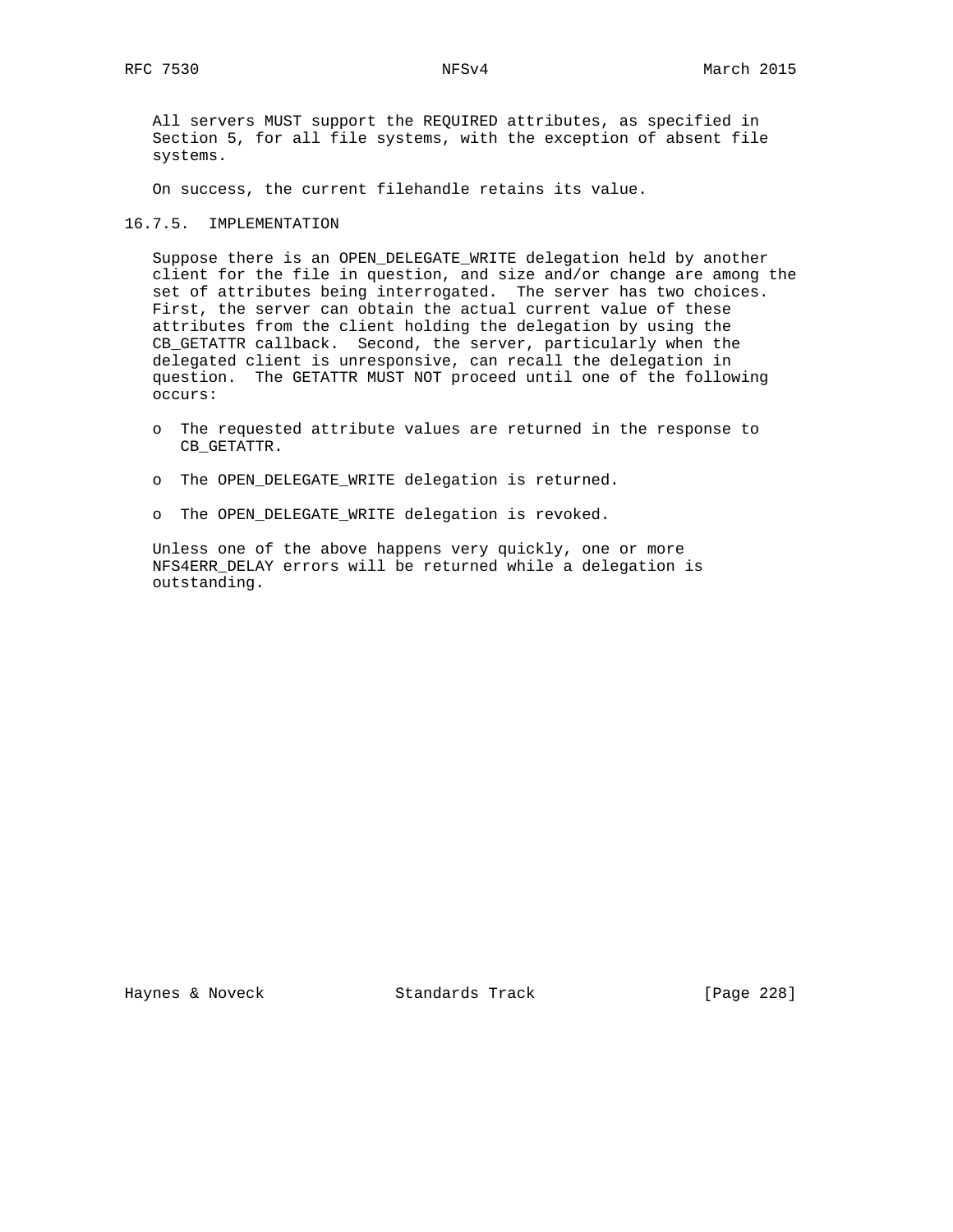16.8. Operation 10: GETFH - Get Current Filehandle 16.8.1. SYNOPSIS (cfh) -> filehandle 16.8.2. ARGUMENT /\* CURRENT\_FH: \*/ void; 16.8.3. RESULT struct GETFH4resok { GETFHILESON<br>
nfs\_fh4 object; }; union GETFH4res switch (nfsstat4 status) { case NFS4\_OK: GETFH4resok resok4; default: void; };

16.8.4. DESCRIPTION

This operation returns the current filehandle value.

On success, the current filehandle retains its value.

16.8.5. IMPLEMENTATION

 Operations that change the current filehandle, like LOOKUP or CREATE, do not automatically return the new filehandle as a result. For instance, if a client needs to look up a directory entry and obtain its filehandle, then the following request is needed.

```
 PUTFH (directory filehandle)
 LOOKUP (entry name)
 GETFH
```
Haynes & Noveck Standards Track [Page 229]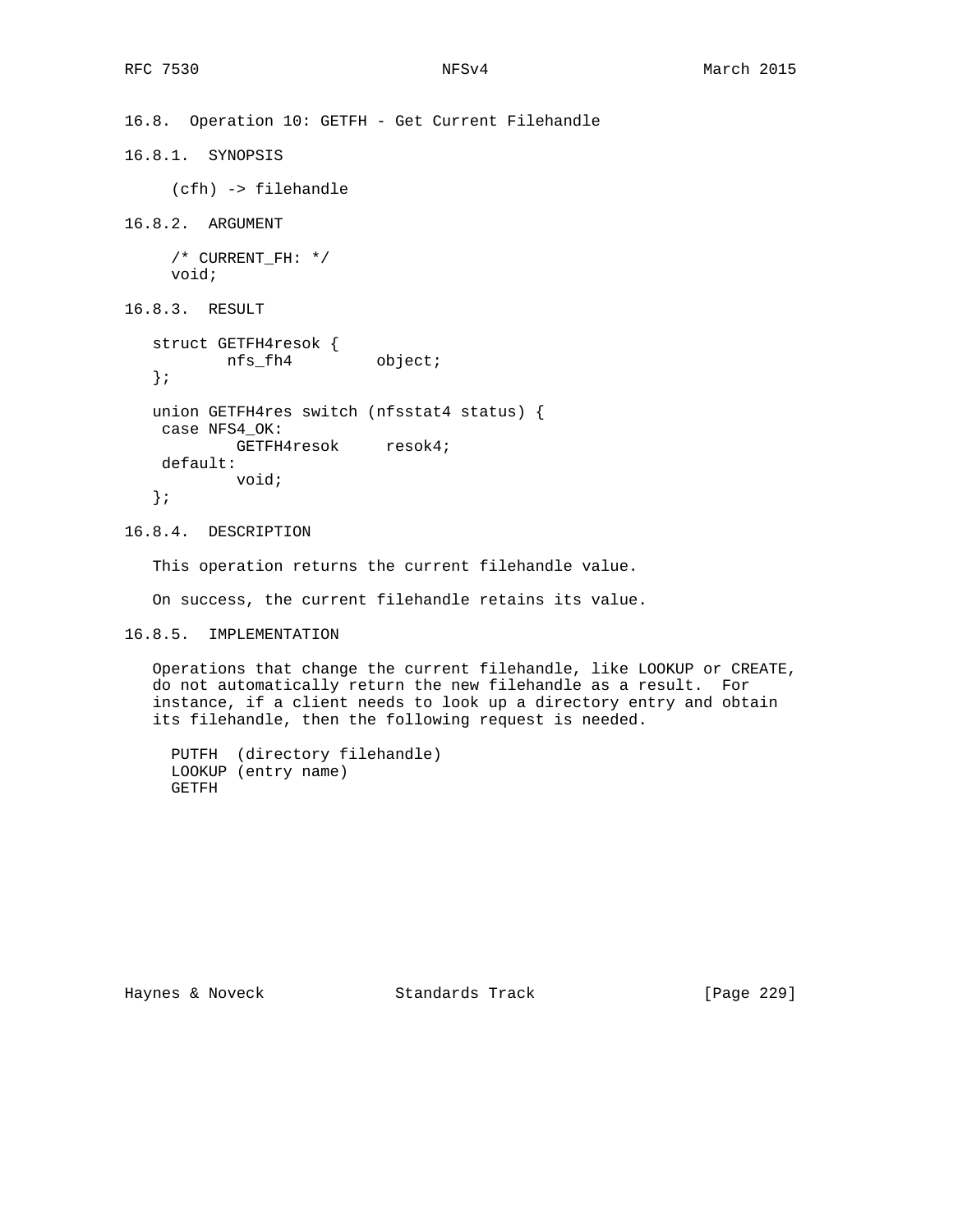```
16.9. Operation 11: LINK - Create Link to a File
16.9.1. SYNOPSIS
      (sfh), (cfh), newname -> (cfh), cinfo
16.9.2. ARGUMENT
   struct LINK4args {
           /* SAVED_FH: source object */
           /* CURRENT_FH: target directory */
           component4 newname;
    };
16.9.3. RESULT
   struct LINK4resok {
          change_info4 cinfo;
    };
   union LINK4res switch (nfsstat4 status) {
    case NFS4_OK:
            LINK4resok resok4;
    default:
            void;
    };
```
16.9.4. DESCRIPTION

 The LINK operation creates an additional newname for the file represented by the saved filehandle, as set by the SAVEFH operation, in the directory represented by the current filehandle. The existing file and the target directory must reside within the same file system on the server. On success, the current filehandle will continue to be the target directory. If an object exists in the target directory with the same name as newname, the server must return NFS4ERR\_EXIST.

 For the target directory, the server returns change\_info4 information in cinfo. With the atomic field of the change\_info4 struct, the server will indicate if the before and after change attributes were obtained atomically with respect to the link creation.

 If newname has a length of 0 (zero), or if newname does not obey the UTF-8 definition, the error NFS4ERR\_INVAL will be returned.

Haynes & Noveck Standards Track [Page 230]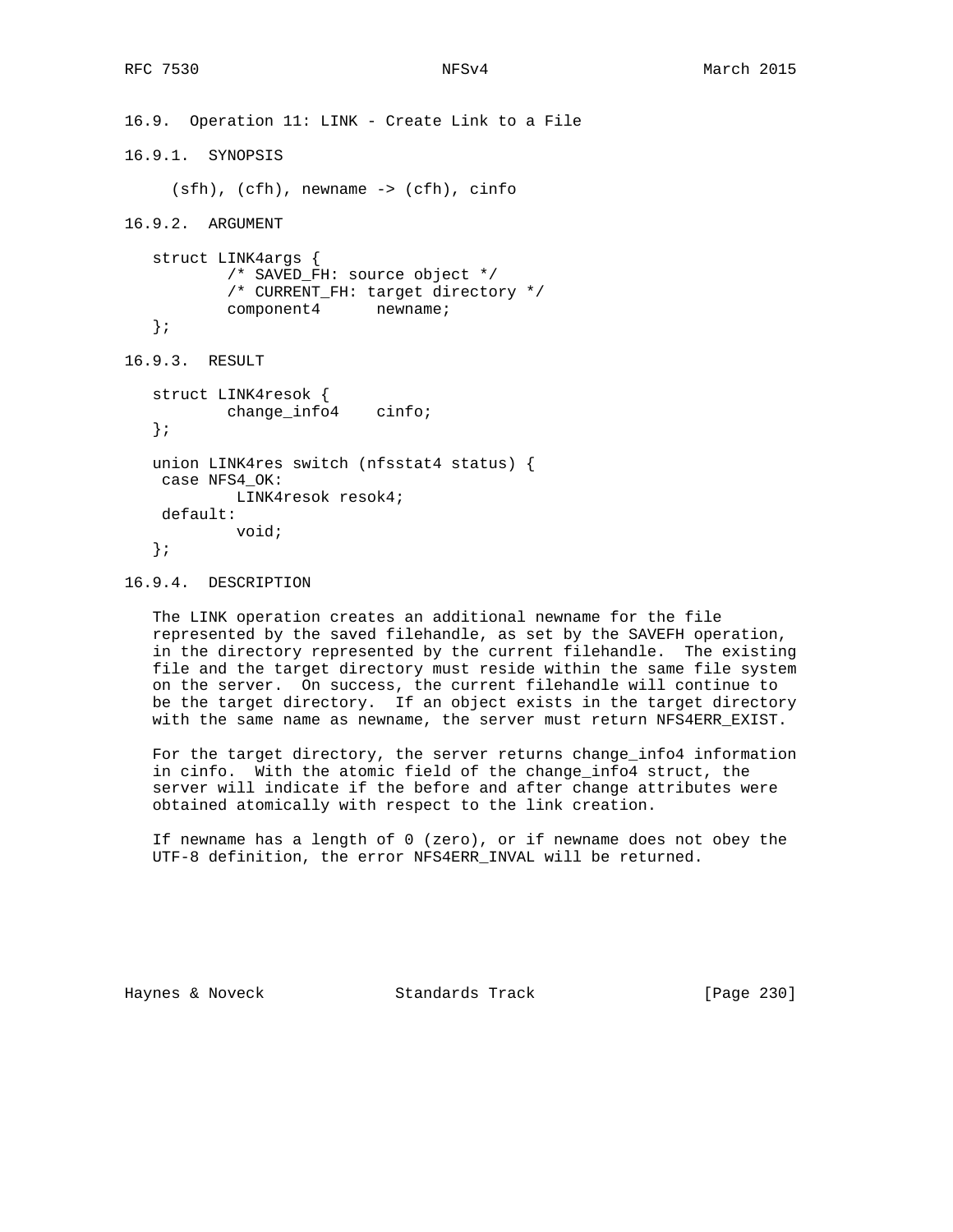## 16.9.5. IMPLEMENTATION

 Changes to any property of the "hard" linked files are reflected in all of the linked files. When a link is made to a file, the attributes for the file should have a value for numlinks that is one greater than the value before the LINK operation.

 The statement "file and the target directory must reside within the same file system on the server" means that the fsid fields in the attributes for the objects are the same. If they reside on different file systems, the error NFS4ERR\_XDEV is returned. This error may be returned by some servers when there is an internal partitioning of a file system that the LINK operation would violate.

 On some servers, "." and ".." are illegal values for newname, and the error NFS4ERR\_BADNAME will be returned if they are specified.

 When the current filehandle designates a named attribute directory and the object to be linked (the saved filehandle) is not a named attribute for the same object, the error NFS4ERR\_XDEV MUST be returned. When the saved filehandle designates a named attribute and the current filehandle is not the appropriate named attribute directory, the error NFS4ERR\_XDEV MUST also be returned.

 When the current filehandle designates a named attribute directory and the object to be linked (the saved filehandle) is a named attribute within that directory, the server MAY return the error NFS4ERR\_NOTSUPP.

 In the case that newname is already linked to the file represented by the saved filehandle, the server will return NFS4ERR\_EXIST.

Note that symbolic links are created with the CREATE operation.

Haynes & Noveck Standards Track [Page 231]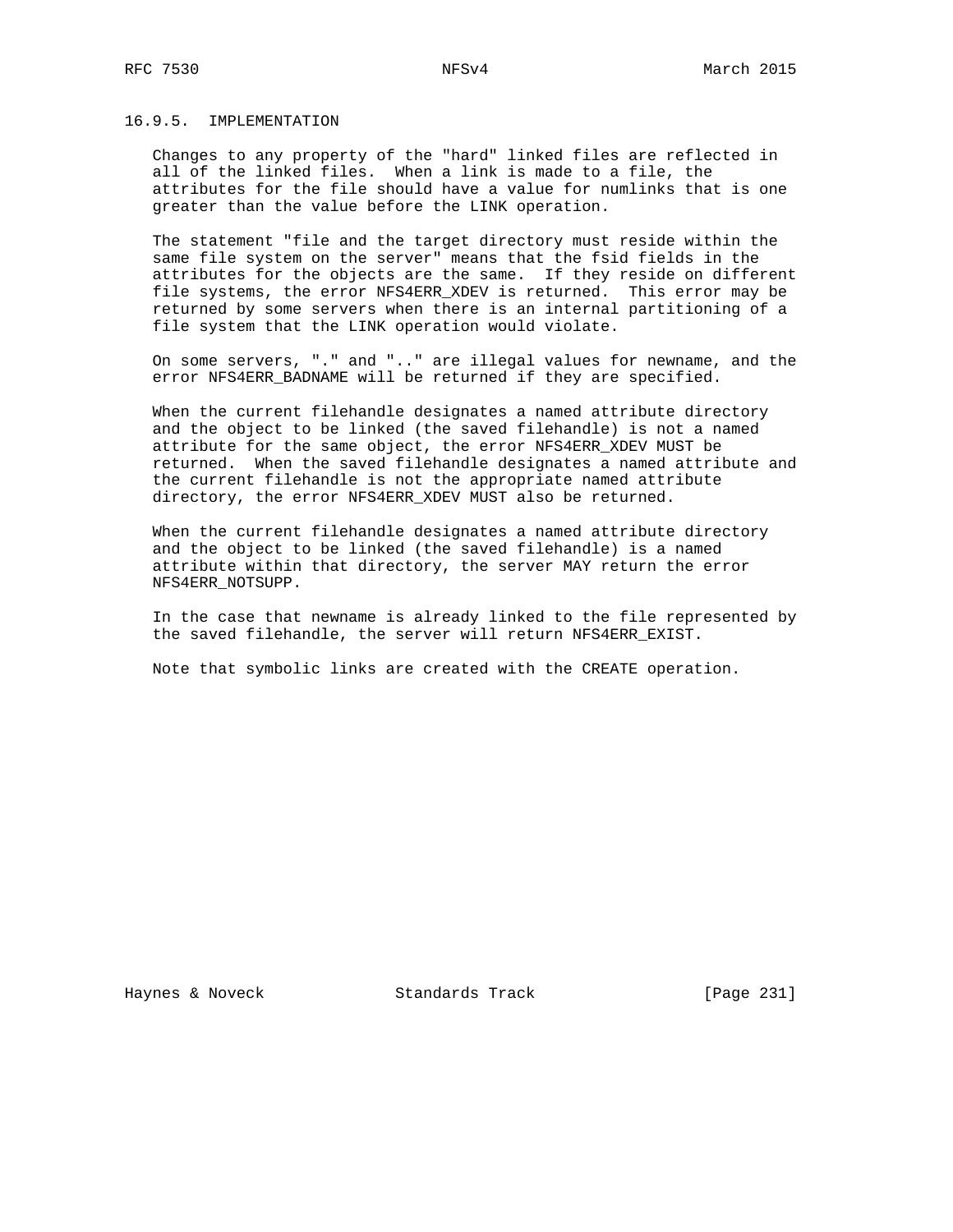```
16.10. Operation 12: LOCK - Create Lock
16.10.1. SYNOPSIS
     (cfh) locktype, reclaim, offset, length, locker -> stateid
16.10.2. ARGUMENT
   enum nfs_lock_type4 {
READ_LT = 1,
\texttt{WRITE\_LT} \qquad \qquad = \; 2 \;,READW_LT = 3, /* blocking read */WRITEW_LIT = 4 /* blocking write */
   };
   /*
    * For LOCK, transition from open_owner to new lock_owner
    */
   struct open_to_lock_owner4 {
seqid4 open_seqid;
stateid4 open_stateid;
seqid4 lock_seqid;
 lock_owner4 lock_owner;
   };
   /*
    * For LOCK, existing lock_owner continues to request file locks
    */
   struct exist_lock_owner4 {
         stateid4 lock_stateid;
          seqid4 lock_seqid;
   };
   union locker4 switch (bool new_lock_owner) {
    case TRUE:
          open_to_lock_owner4 open_owner;
    case FALSE:
          exist_lock_owner4 lock_owner;
   };
```
Haynes & Noveck Standards Track [Page 232]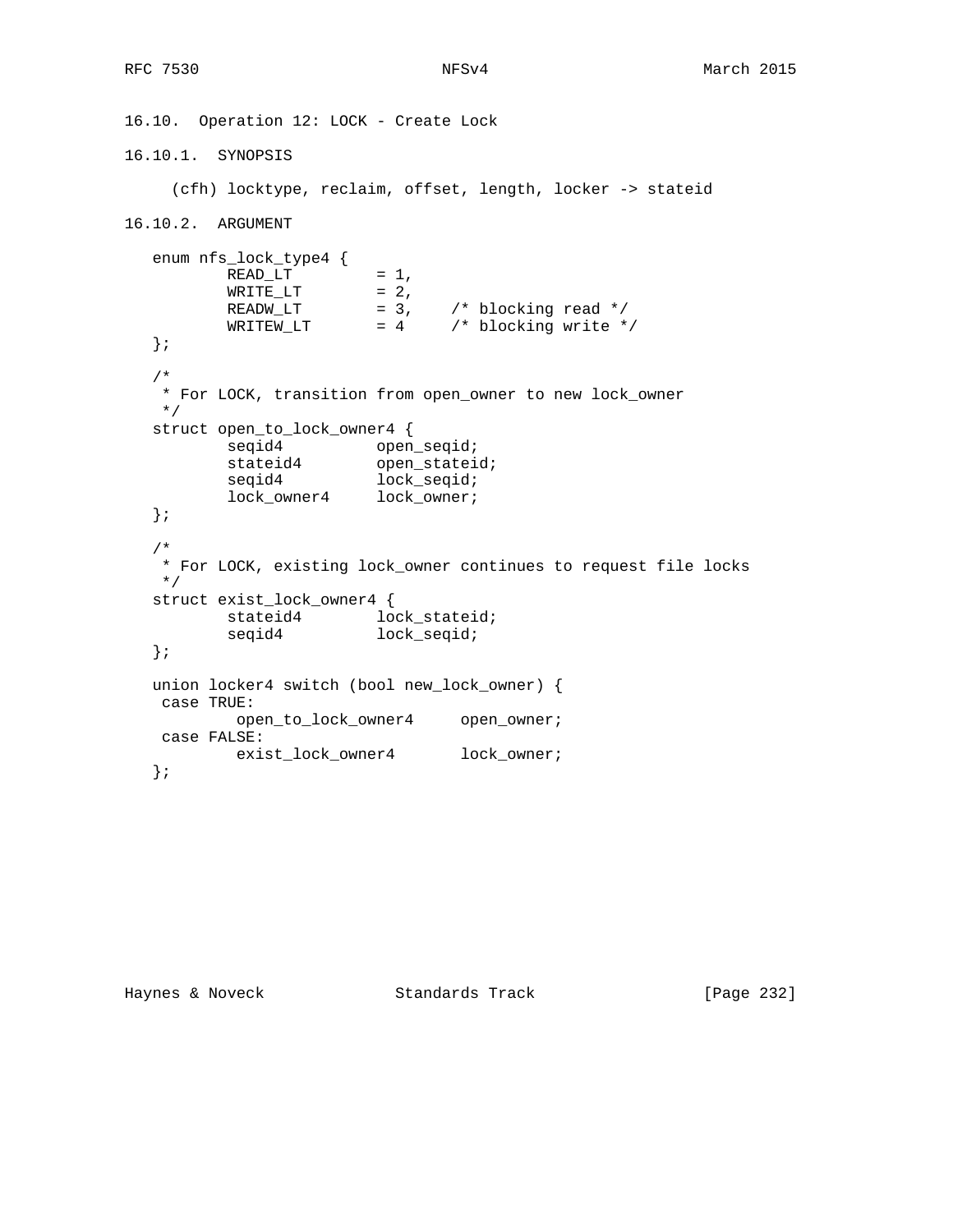/\* \* LOCK/LOCKT/LOCKU: Record lock management \*/ struct LOCK4args { /\* CURRENT\_FH: file \*/ nfs\_lock\_type4 locktype; bool reclaim; offset4 offset; length4 length; locker4 locker; }; 16.10.3. RESULT struct LOCK4denied { offset4 offset; length4 length; nfs\_lock\_type4 locktype; lock\_owner4 owner; }; struct LOCK4resok { stateid4 lock\_stateid; }; union LOCK4res switch (nfsstat4 status) { case NFS4\_OK: LOCK4resok resok4; case NFS4ERR\_DENIED: LOCK4denied denied; default: void; };

16.10.4. DESCRIPTION

 The LOCK operation requests a byte-range lock for the byte range specified by the offset and length parameters. The lock type is also specified to be one of the nfs\_lock\_type4s. If this is a reclaim request, the reclaim parameter will be TRUE.

 Bytes in a file may be locked even if those bytes are not currently allocated to the file. To lock the file from a specific offset through the end-of-file (no matter how long the file actually is), use a length field with all bits set to 1 (one). If the length is zero, or if a length that is not all bits set to one is specified, and the length when added to the offset exceeds the maximum 64-bit unsigned integer value, the error NFS4ERR\_INVAL will result.

Haynes & Noveck Standards Track [Page 233]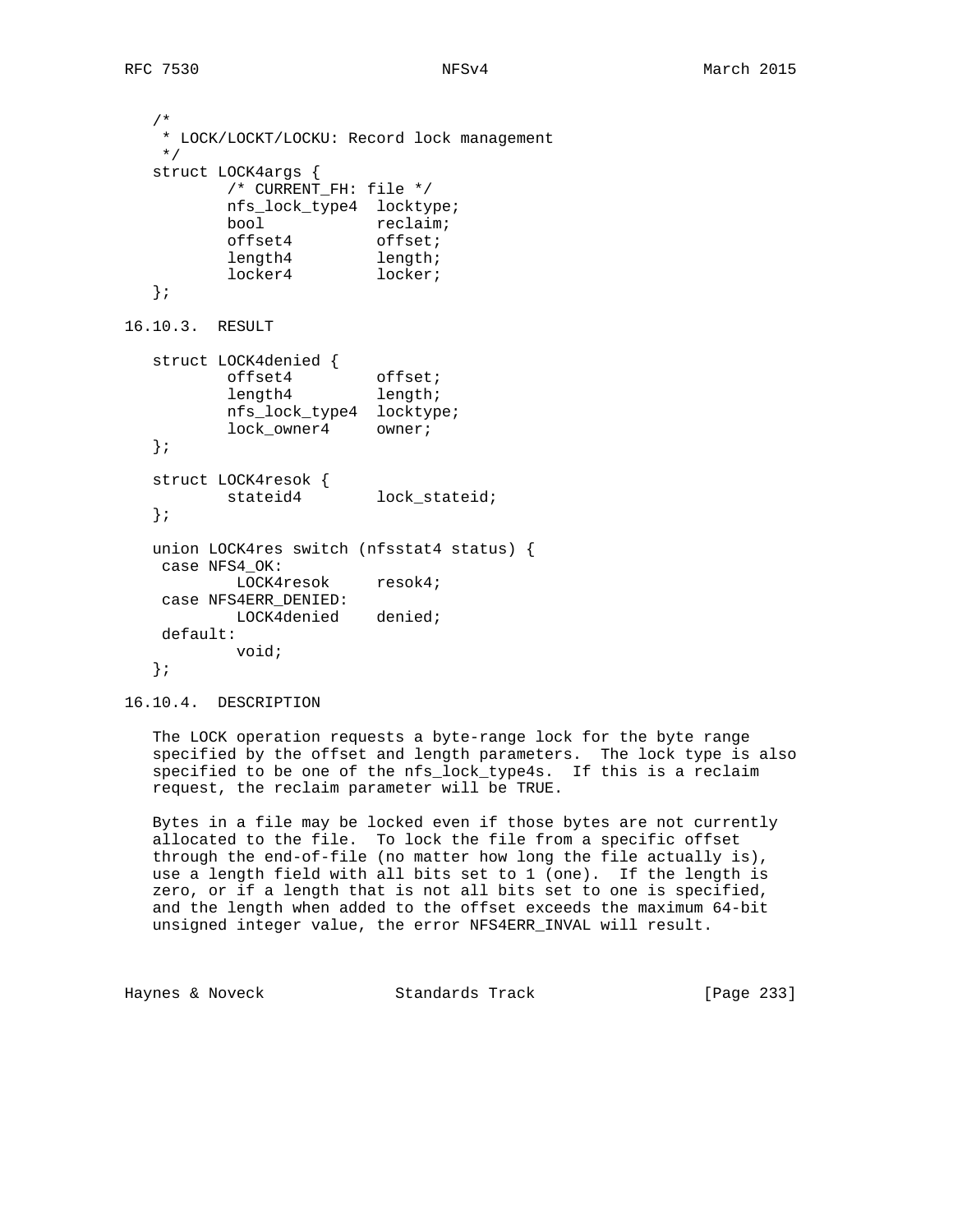32-bit servers are servers that support locking for byte offsets that fit within 32 bits (i.e., less than or equal to NFS4\_UINT32\_MAX). If the client specifies a range that overlaps one or more bytes beyond offset NFS4\_UINT32\_MAX but does not end at offset NFS4\_UINT64\_MAX, then such a 32-bit server MUST return the error NFS4ERR\_BAD\_RANGE.

 In the case that the lock is denied, the owner, offset, and length of a conflicting lock are returned.

On success, the current filehandle retains its value.

## 16.10.5. IMPLEMENTATION

 If the server is unable to determine the exact offset and length of the conflicting lock, the same offset and length that were provided in the arguments should be returned in the denied results. Section 9 contains a full description of this and the other file locking operations.

 LOCK operations are subject to permission checks and to checks against the access type of the associated file. However, the specific rights and modes required for various types of locks reflect the semantics of the server-exported file system, and are not specified by the protocol. For example, Windows 2000 allows a write lock of a file open for READ, while a POSIX-compliant system does not.

 When the client makes a lock request that corresponds to a range that the lock-owner has locked already (with the same or different lock type), or to a sub-region of such a range, or to a region that includes multiple locks already granted to that lock-owner, in whole or in part, and the server does not support such locking operations (i.e., does not support POSIX locking semantics), the server will return the error NFS4ERR LOCK RANGE. In that case, the client may return an error, or it may emulate the required operations, using only LOCK for ranges that do not include any bytes already locked by that lock-owner and LOCKU of locks held by that lock-owner (specifying an exactly matching range and type). Similarly, when the client makes a lock request that amounts to upgrading (changing from a read lock to a write lock) or downgrading (changing from a write lock to a read lock) an existing record lock and the server does not support such a lock, the server will return NFS4ERR\_LOCK\_NOTSUPP. Such operations may not perfectly reflect the required semantics in the face of conflicting lock requests from other clients.

 When a client holds an OPEN\_DELEGATE\_WRITE delegation, the client holding that delegation is assured that there are no opens by other clients. Thus, there can be no conflicting LOCK operations from such

Haynes & Noveck Standards Track [Page 234]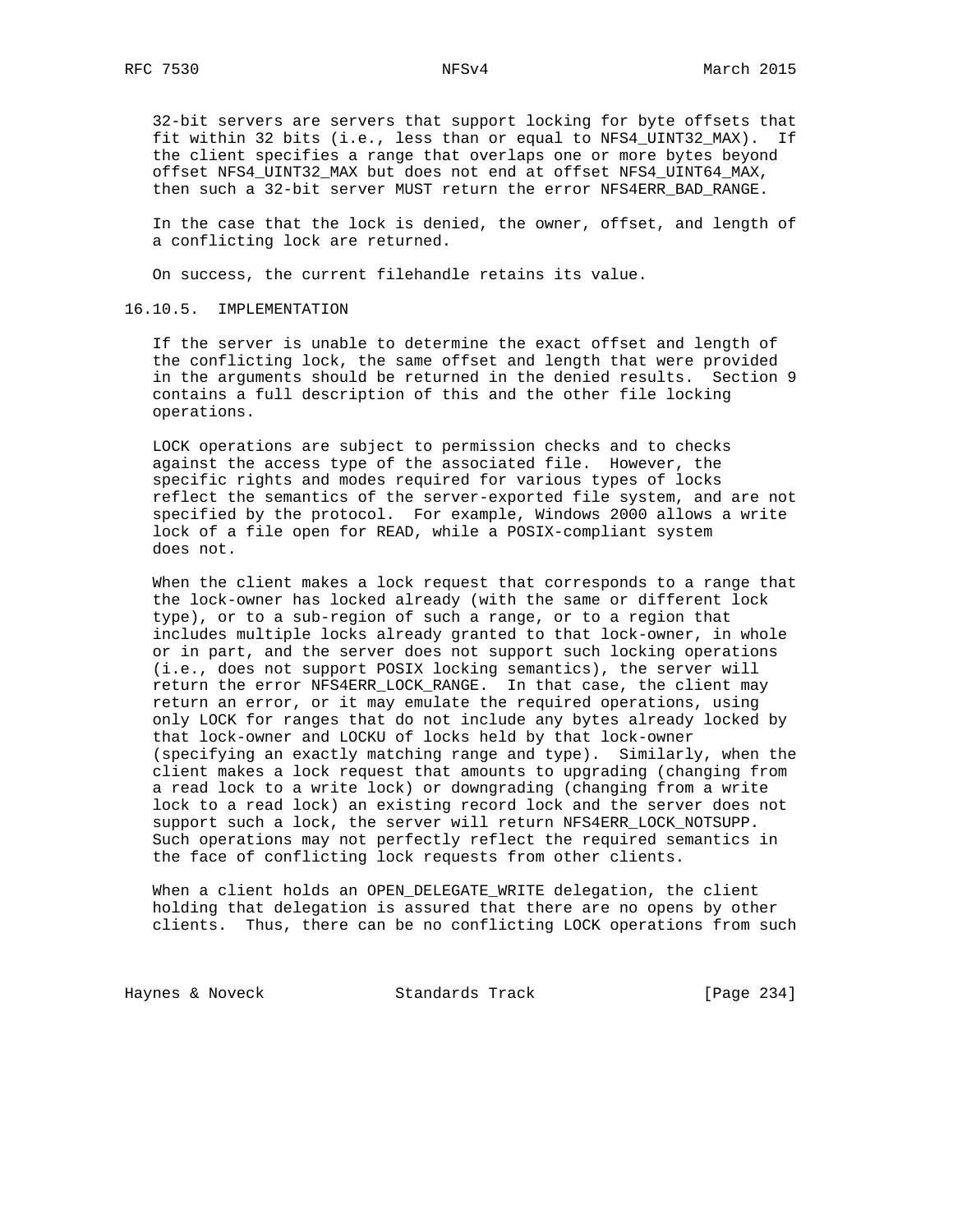clients. Therefore, the client may be handling locking requests locally, without doing LOCK operations on the server. If it does that, it must be prepared to update the lock status on the server by sending appropriate LOCK and LOCKU operations before returning the delegation.

 When one or more clients hold OPEN\_DELEGATE\_READ delegations, any LOCK operation where the server is implementing mandatory locking semantics MUST result in the recall of all such delegations. The LOCK operation may not be granted until all such delegations are returned or revoked. Except where this happens very quickly, one or more NFS4ERR\_DELAY errors will be returned to requests made while the delegation remains outstanding.

 The locker argument specifies the lock-owner that is associated with the LOCK request. The locker4 structure is a switched union that indicates whether the client has already created byte-range locking state associated with the current open file and lock-owner. There are multiple cases to be considered, corresponding to possible combinations of whether locking state has been created for the current open file and lock-owner, and whether the boolean new\_lock\_owner is set. In all of the cases, there is a lock\_seqid specified, whether the lock-owner is specified explicitly or implicitly. This seqid value is used for checking lock-owner sequencing/replay issues. When the given lock-owner is not known to the server, this establishes an initial sequence value for the new lock-owner.

- o In the case in which the state has been created and the boolean is false, the only part of the argument other than lock\_seqid is just a stateid representing the set of locks associated with that open file and lock-owner.
- o In the case in which the state has been created and the boolean is true, the server rejects the request with the error NFS4ERR\_BAD\_SEQID. The only exception is where there is a retransmission of a previous request in which the boolean was true. In this case, the lock\_seqid will match the original request, and the response will reflect the final case, below.
- o In the case where no byte-range locking state has been established and the boolean is true, the argument contains an open\_to\_lock\_owner structure that specifies the stateid of the open file and the lock-owner to be used for the lock. Note that although the open-owner is not given explicitly, the open\_seqid associated with it is used to check for open-owner sequencing issues. This case provides a method to use the established state of the open\_stateid to transition to the use of a lock stateid.

Haynes & Noveck Standards Track [Page 235]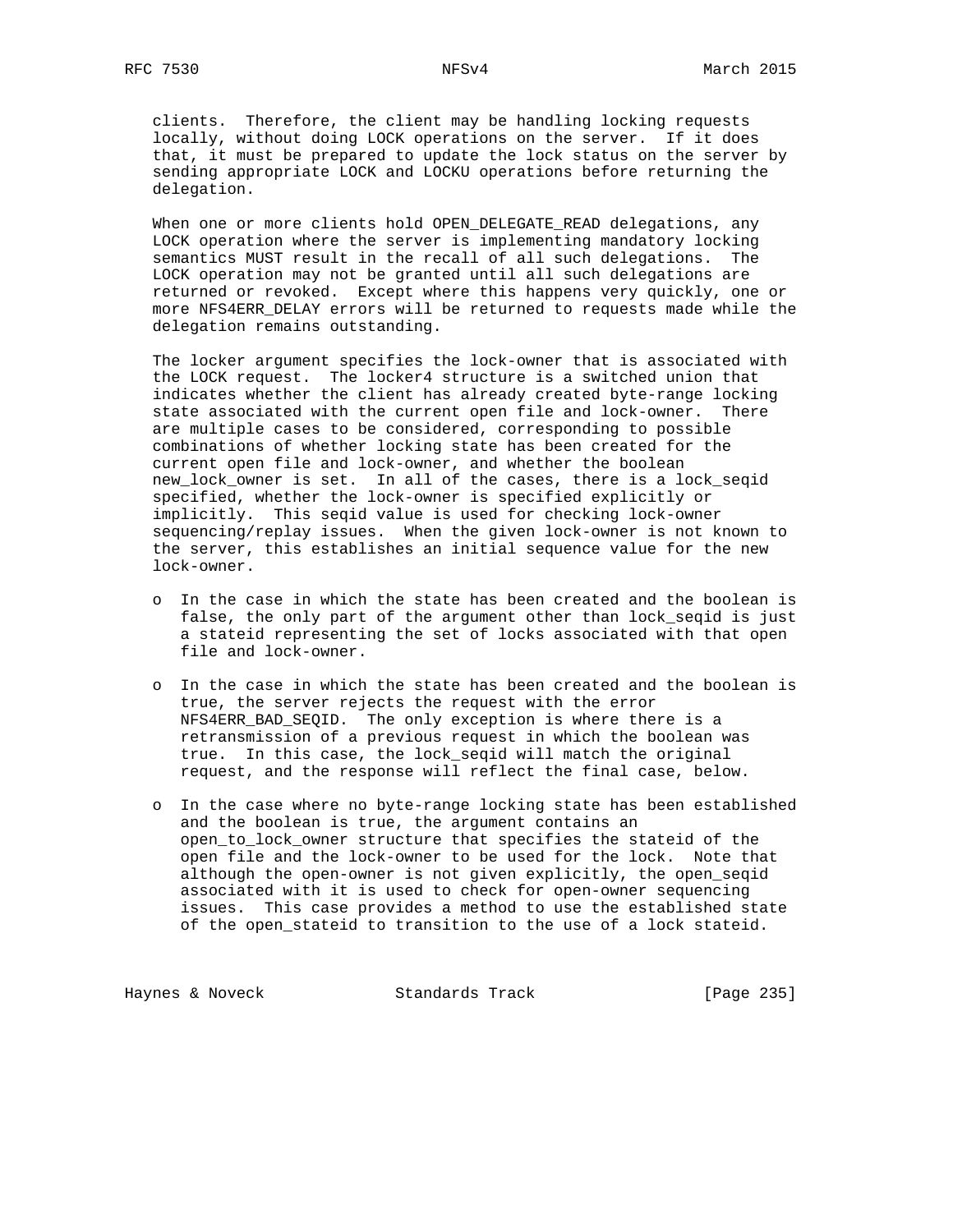16.11. Operation 13: LOCKT - Test for Lock

16.11.1. SYNOPSIS

 (cfh) locktype, offset, length, owner -> {void, NFS4ERR\_DENIED -> owner}

16.11.2. ARGUMENT

 struct LOCKT4args { /\* CURRENT\_FH: file \*/ nfs\_lock\_type4 locktype; offset4 offset; length4 length; lock\_owner4 owner; };

16.11.3. RESULT

 union LOCKT4res switch (nfsstat4 status) { case NFS4ERR\_DENIED: LOCK4denied denied; case NFS4\_OK: void; default: void; };

16.11.4. DESCRIPTION

 The LOCKT operation tests the lock as specified in the arguments. If a conflicting lock exists, the owner, offset, length, and type of the conflicting lock are returned; if no lock is held, nothing other than NFS4\_OK is returned. Lock types READ\_LT and READW\_LT are processed in the same way in that a conflicting lock test is done without regard to blocking or non-blocking. The same is true for WRITE\_LT and WRITEW\_LT.

 The ranges are specified as for LOCK. The NFS4ERR\_INVAL and NFS4ERR\_BAD\_RANGE errors are returned under the same circumstances as for LOCK.

On success, the current filehandle retains its value.

Haynes & Noveck Standards Track [Page 236]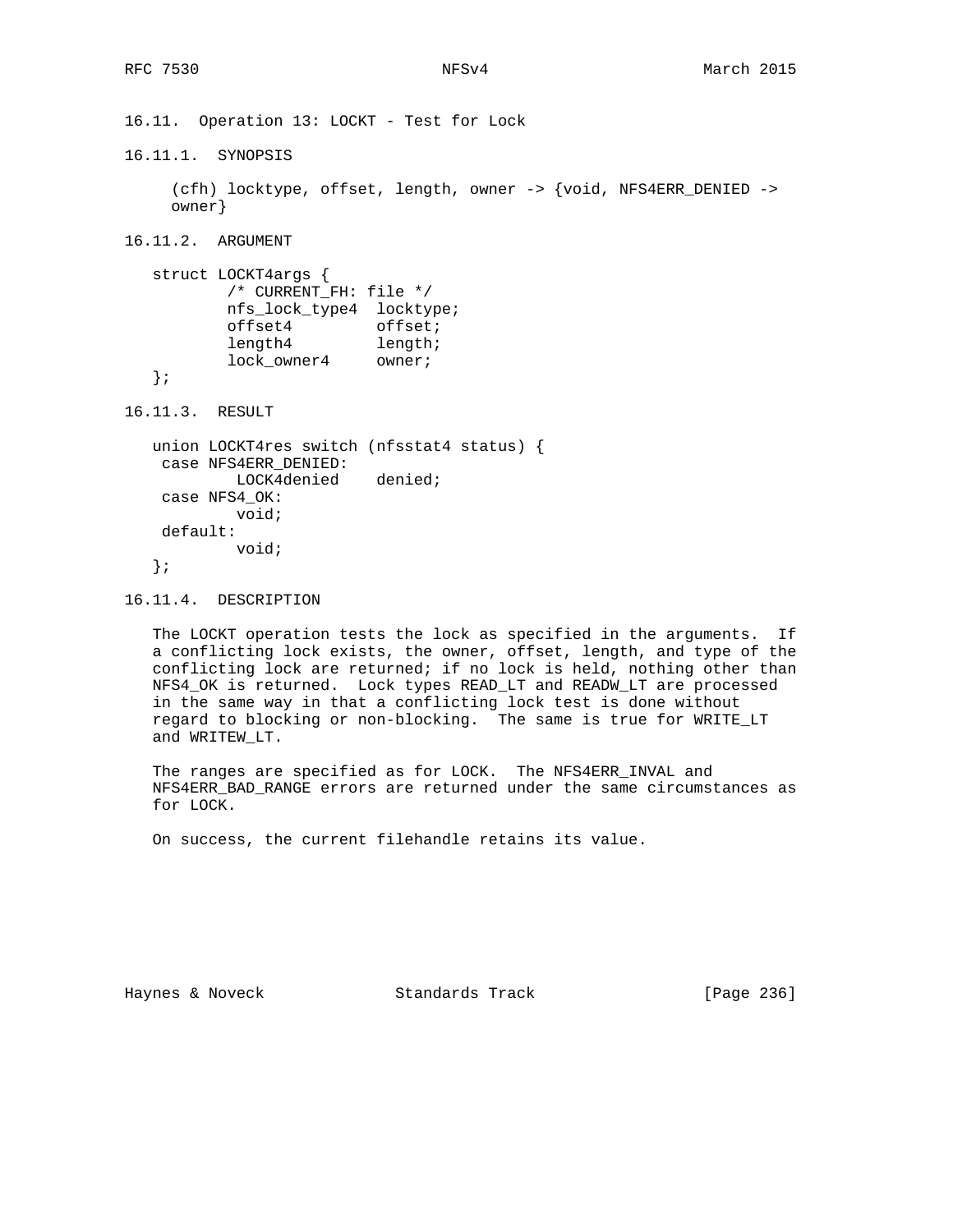# 16.11.5. IMPLEMENTATION

 If the server is unable to determine the exact offset and length of the conflicting lock, the same offset and length that were provided in the arguments should be returned in the denied results. Section 9 contains further discussion of the file locking mechanisms.

 LOCKT uses a lock\_owner4, rather than a stateid4 as is used in LOCK, to identify the owner. This is because the client does not have to open the file to test for the existence of a lock, so a stateid may not be available.

 The test for conflicting locks SHOULD exclude locks for the current lock-owner. Note that since such locks are not examined the possible existence of overlapping ranges may not affect the results of LOCKT. If the server does examine locks that match the lock-owner for the purpose of range checking, NFS4ERR\_LOCK\_RANGE may be returned. In the event that it returns NFS4\_OK, clients may do a LOCK and receive NFS4ERR\_LOCK\_RANGE on the LOCK request because of the flexibility provided to the server.

 When a client holds an OPEN\_DELEGATE\_WRITE delegation, it may choose (see Section 16.10.5) to handle LOCK requests locally. In such a case, LOCKT requests will similarly be handled locally.

Haynes & Noveck Standards Track [Page 237]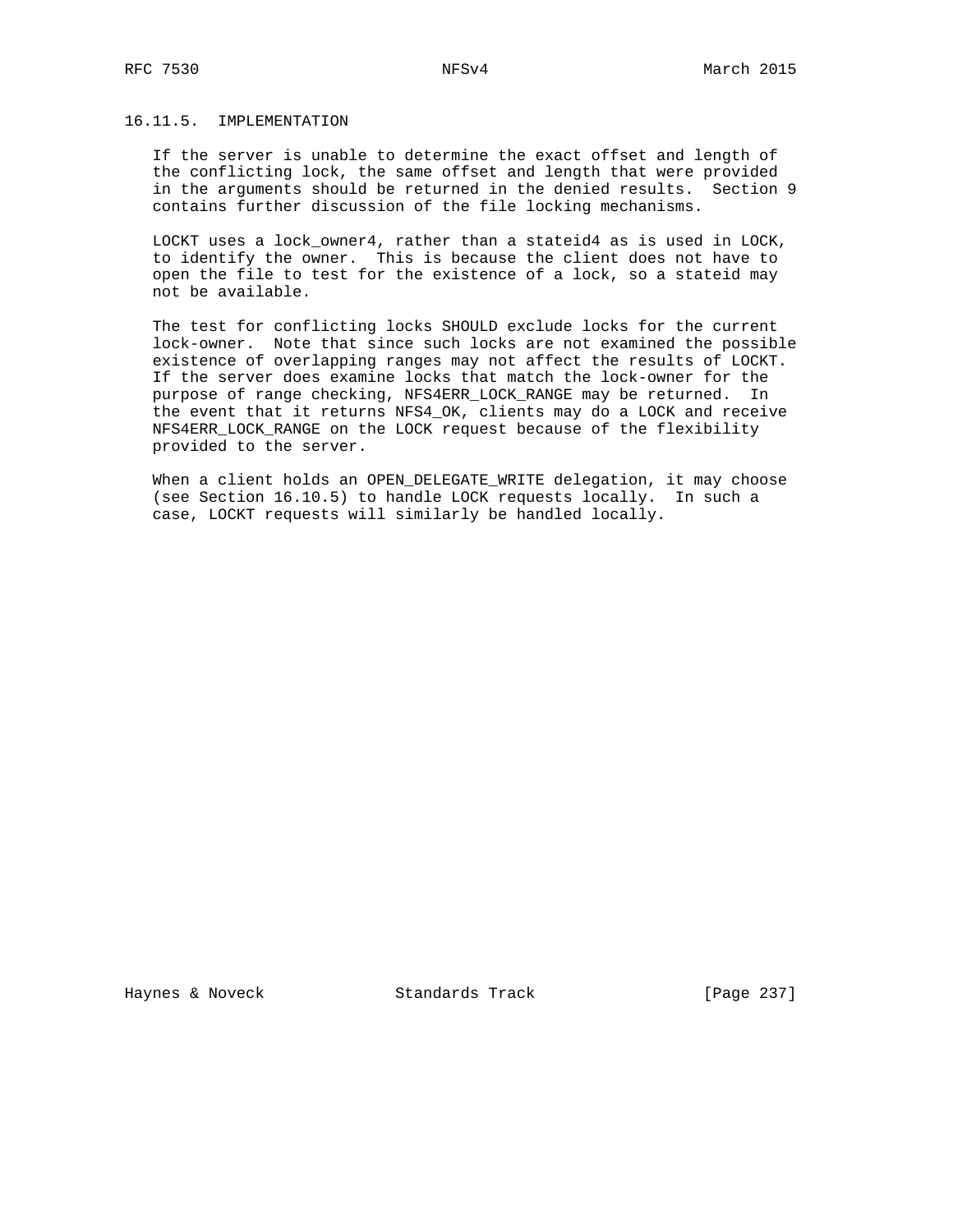16.12. Operation 14: LOCKU - Unlock File

16.12.1. SYNOPSIS

(cfh) type, seqid, stateid, offset, length -> stateid

16.12.2. ARGUMENT

 struct LOCKU4args { /\* CURRENT\_FH: file \*/ nfs\_lock\_type4 locktype; seqid4 seqid; stateid4 lock\_stateid; offset4 offset; length4 length;

};

16.12.3. RESULT

```
 union LOCKU4res switch (nfsstat4 status) {
 case NFS4_OK:
         stateid4 lock_stateid;
 default:
         void;
```
};

16.12.4. DESCRIPTION

 The LOCKU operation unlocks the byte-range lock specified by the parameters. The client may set the locktype field to any value that is legal for the nfs\_lock\_type4 enumerated type, and the server MUST accept any legal value for locktype. Any legal value for locktype has no effect on the success or failure of the LOCKU operation.

 The ranges are specified as for LOCK. The NFS4ERR\_INVAL and NFS4ERR\_BAD\_RANGE errors are returned under the same circumstances as for LOCK.

On success, the current filehandle retains its value.

Haynes & Noveck Standards Track [Page 238]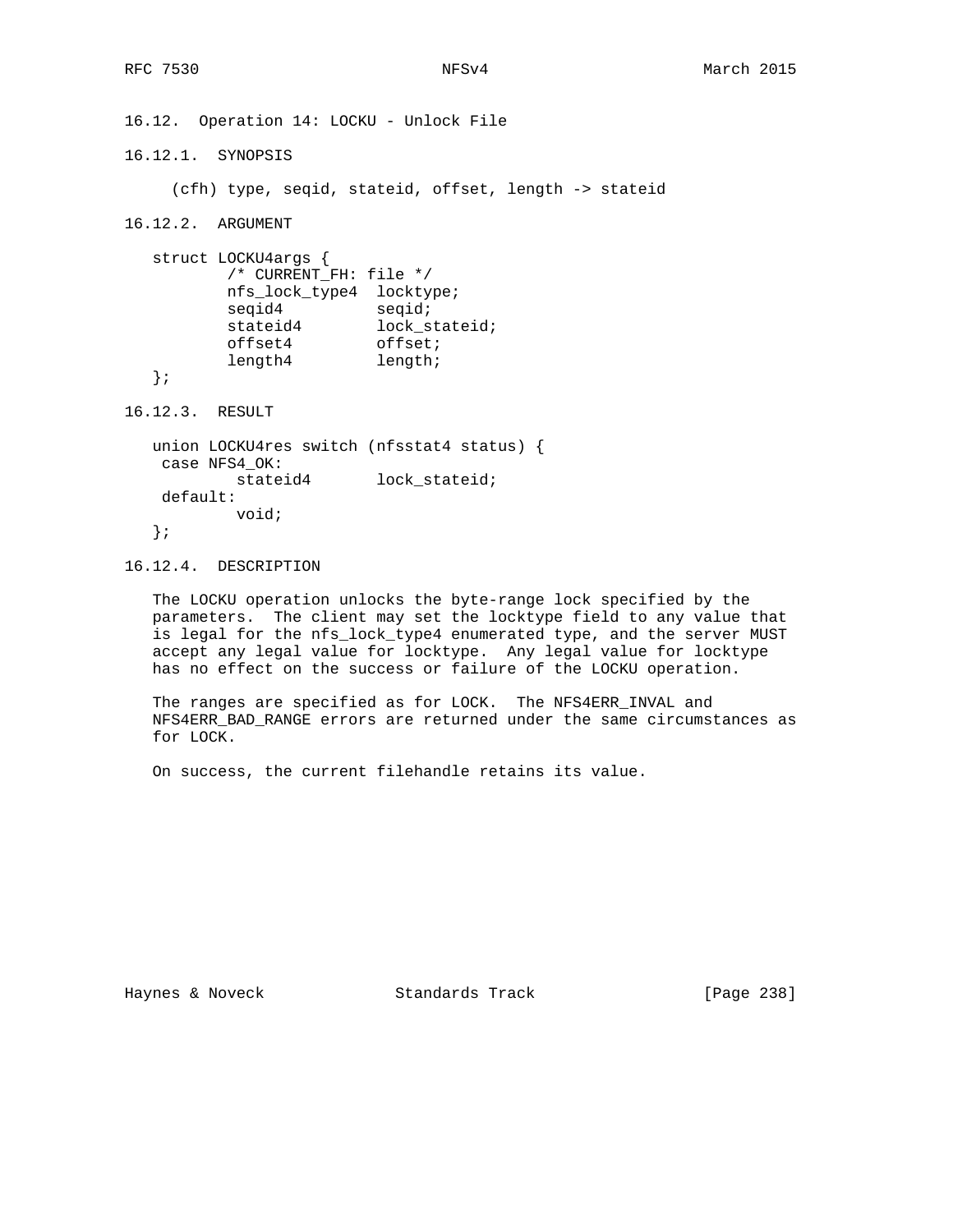# 16.12.5. IMPLEMENTATION

 If the area to be unlocked does not correspond exactly to a lock actually held by the lock-owner, the server may return the error NFS4ERR\_LOCK\_RANGE. This includes the cases where (1) the area is not locked, (2) the area is a sub-range of the area locked, (3) it overlaps the area locked without matching exactly, or (4) the area specified includes multiple locks held by the lock-owner. In all of these cases, allowed by POSIX locking [fcntl] semantics, a client receiving this error should, if it desires support for such operations, simulate the operation using LOCKU on ranges corresponding to locks it actually holds, possibly followed by LOCK requests for the sub-ranges not being unlocked.

When a client holds an OPEN\_DELEGATE\_WRITE delegation, it may choose (see Section 16.10.5) to handle LOCK requests locally. In such a case, LOCKU requests will similarly be handled locally.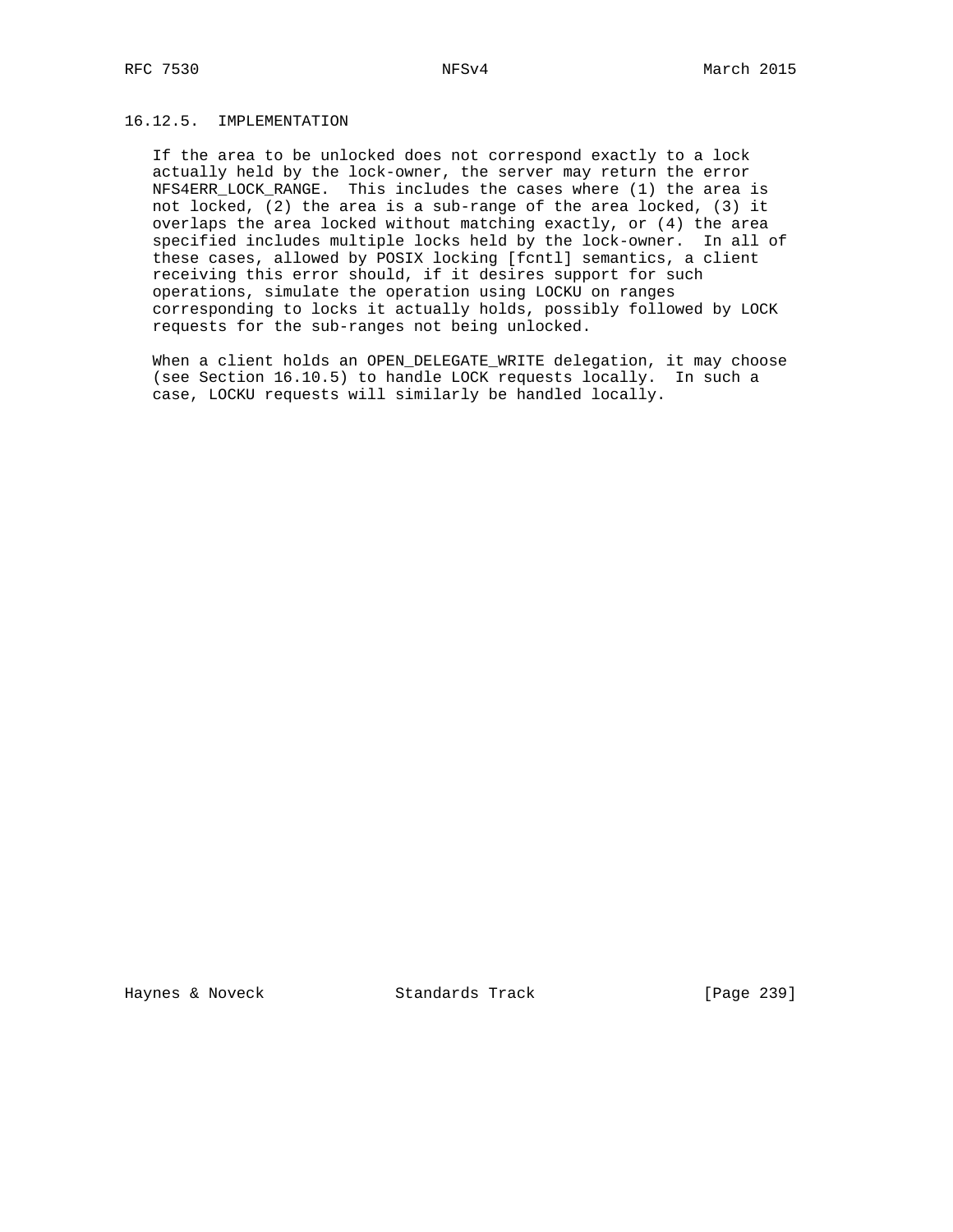16.13. Operation 15: LOOKUP - Look Up Filename

16.13.1. SYNOPSIS

(cfh), component -> (cfh)

16.13.2. ARGUMENT

 struct LOOKUP4args { /\* CURRENT\_FH: directory \*/ component4 objname;

};

16.13.3. RESULT

 struct LOOKUP4res { /\* CURRENT\_FH: object \*/ nfsstat4 status; };

16.13.4. DESCRIPTION

 This operation performs a LOOKUP or finds a file system object using the directory specified by the current filehandle. LOOKUP evaluates the component and if the object exists the current filehandle is replaced with the component's filehandle.

 If the component cannot be evaluated because either it does not exist or the client does not have permission to evaluate it, then an error will be returned, and the current filehandle will be unchanged.

 If the component is of zero length, NFS4ERR\_INVAL will be returned. The component is also subject to the normal UTF-8, character support, and name checks. See Section 12.7 for further discussion.

Haynes & Noveck Standards Track [Page 240]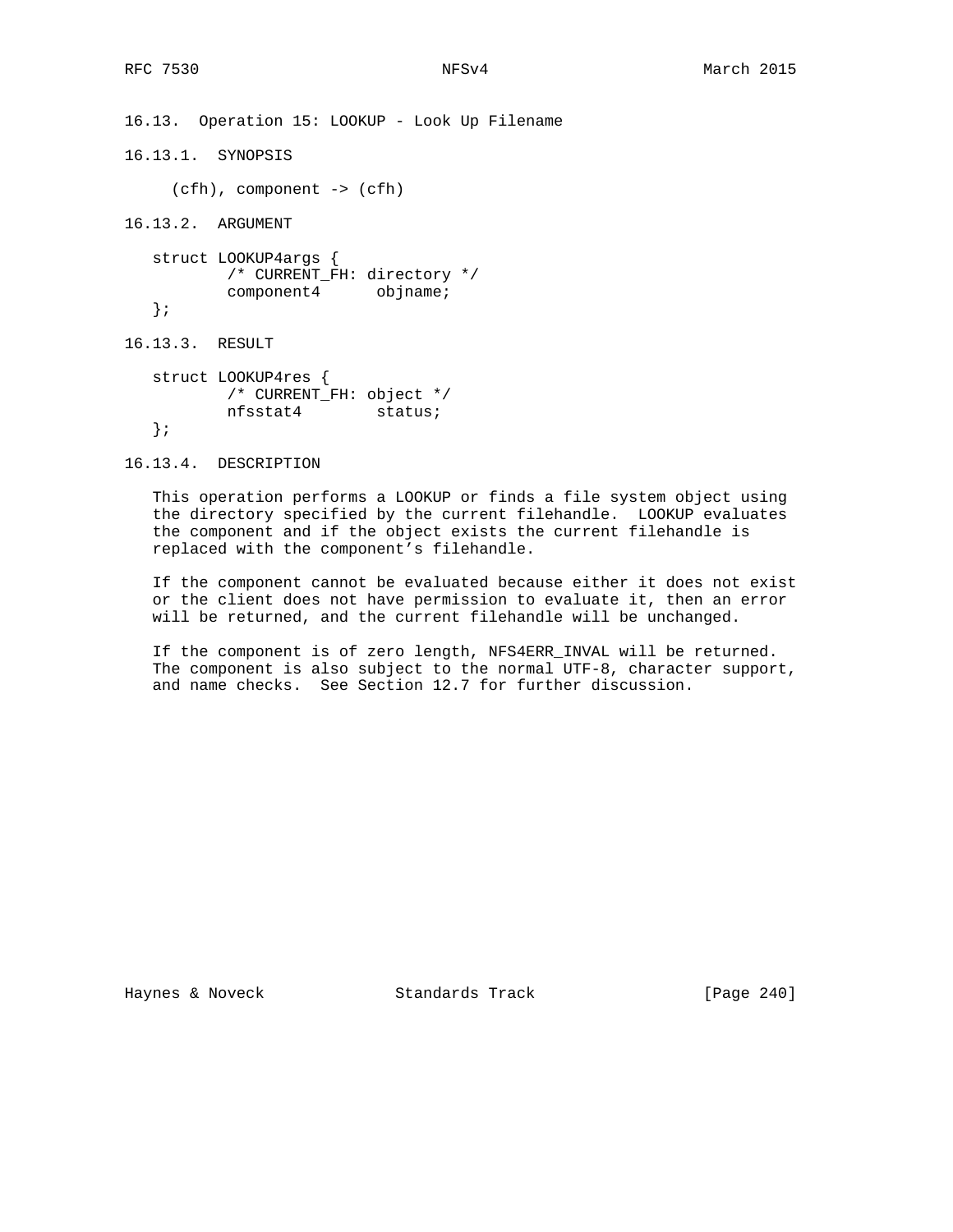# 16.13.5. IMPLEMENTATION

 If the client wants to achieve the effect of a multi-component lookup, it may construct a COMPOUND request such as the following (and obtain each filehandle):

 PUTFH (directory filehandle) LOOKUP "pub" GETFH LOOKUP "foo" GETFH LOOKUP "bar" GETFH

 NFSv4 servers depart from the semantics of previous NFS versions in allowing LOOKUP requests to cross mount points on the server. The client can detect a mount point crossing by comparing the fsid attribute of the directory with the fsid attribute of the directory looked up. If the fsids are different, then the new directory is a server mount point. UNIX clients that detect a mount point crossing will need to mount the server's file system. This needs to be done to maintain the file object identity-checking mechanisms common to UNIX clients.

 Servers that limit NFS access to "shares" or "exported" file systems should provide a pseudo-file system into which the exported file systems can be integrated, so that clients can browse the server's namespace. The clients' view of a pseudo-file system will be limited to paths that lead to exported file systems.

 Note: Previous versions of the protocol assigned special semantics to the names "." and "..". NFSv4 assigns no special semantics to these names. The LOOKUPP operator must be used to look up a parent directory.

 Note that this operation does not follow symbolic links. The client is responsible for all parsing of filenames, including filenames that are modified by symbolic links encountered during the lookup process.

 If the current filehandle supplied is not a directory but a symbolic link, NFS4ERR\_SYMLINK is returned as the error. For all other non-directory file types, the error NFS4ERR\_NOTDIR is returned.

Haynes & Noveck Standards Track [Page 241]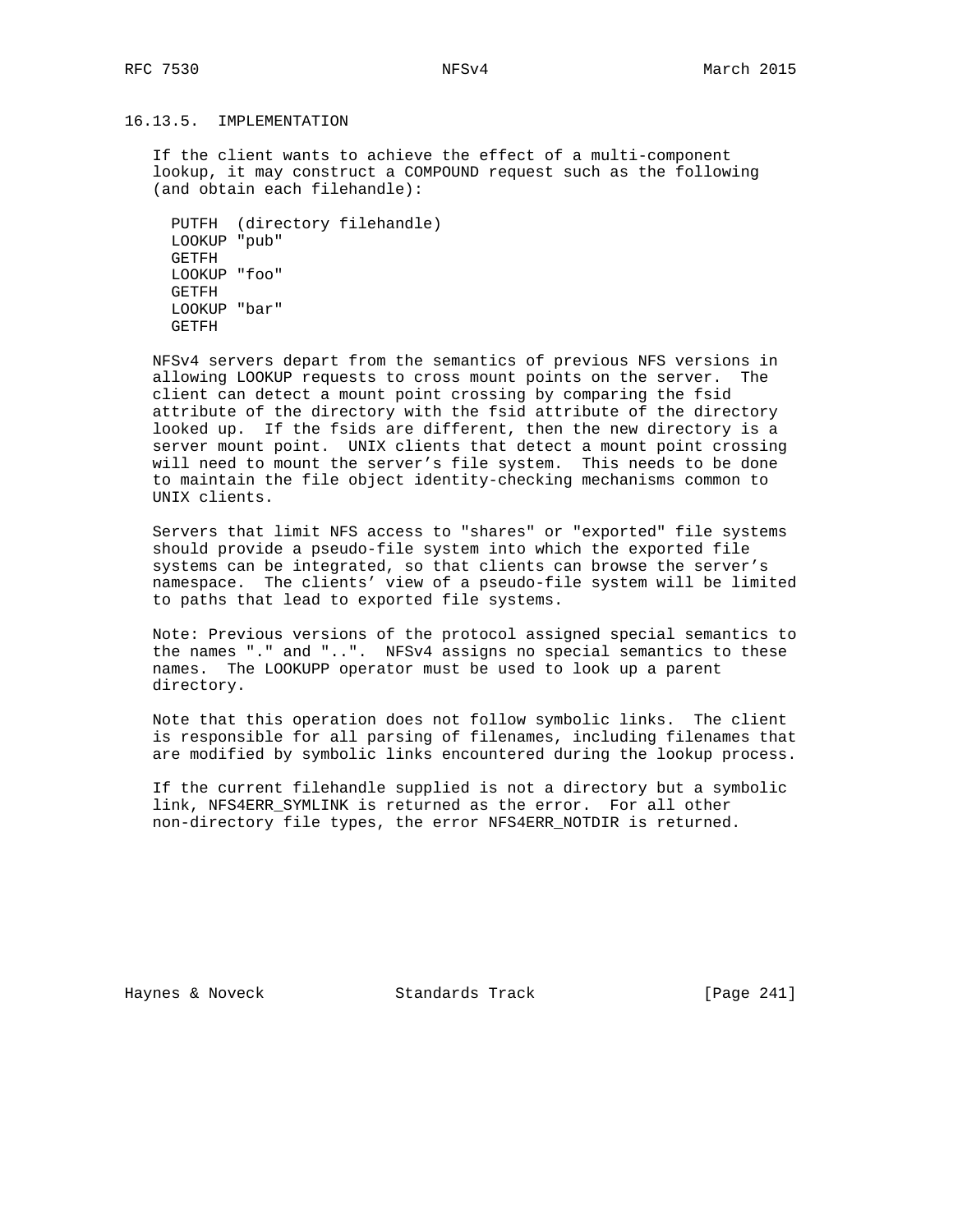16.14. Operation 16: LOOKUPP - Look Up Parent Directory

16.14.1. SYNOPSIS

(cfh) -> (cfh)

16.14.2. ARGUMENT

 /\* CURRENT\_FH: object \*/ void;

16.14.3. RESULT

```
 struct LOOKUPP4res {
        /* CURRENT_FH: directory */
        nfsstat4 status;
 };
```
16.14.4. DESCRIPTION

 The current filehandle is assumed to refer to a regular directory or a named attribute directory. LOOKUPP assigns the filehandle for its parent directory to be the current filehandle. If there is no parent directory, an NFS4ERR\_NOENT error must be returned. Therefore, NFS4ERR\_NOENT will be returned by the server when the current filehandle is at the root or top of the server's file tree.

16.14.5. IMPLEMENTATION

As for LOOKUP, LOOKUPP will also cross mount points.

 If the current filehandle is not a directory or named attribute directory, the error NFS4ERR\_NOTDIR is returned.

 If the current filehandle is a named attribute directory that is associated with a file system object via OPENATTR (i.e., not a subdirectory of a named attribute directory), LOOKUPP SHOULD return the filehandle of the associated file system object.

Haynes & Noveck Standards Track [Page 242]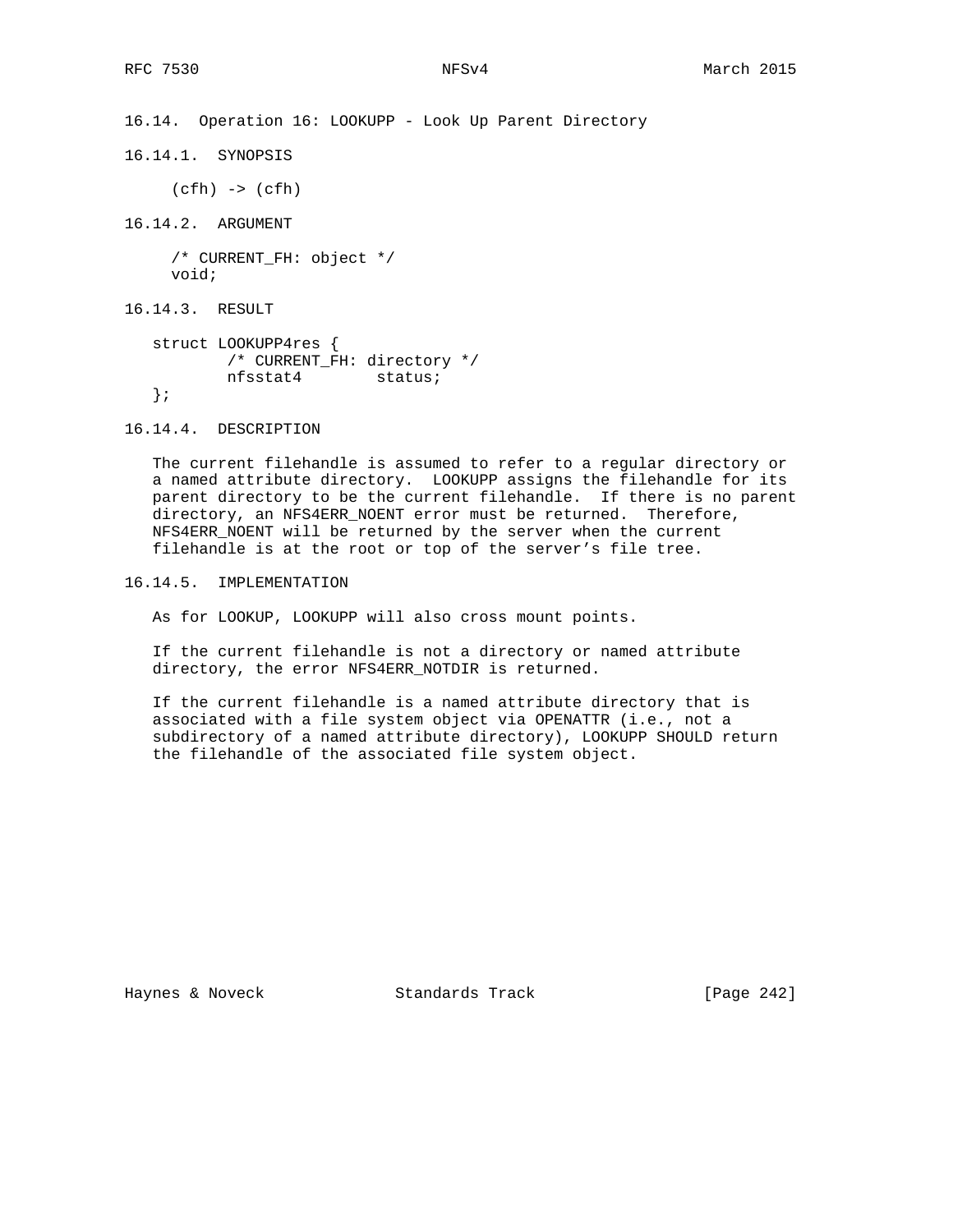16.15. Operation 17: NVERIFY - Verify Difference in Attributes

16.15.1. SYNOPSIS

 $(cfh)$ , fattr -> -

16.15.2. ARGUMENT

 struct NVERIFY4args { /\* CURRENT\_FH: object \*/ fattr4 obj\_attributes; };

16.15.3. RESULT

 struct NVERIFY4res { nfsstat4 status; };

16.15.4. DESCRIPTION

 This operation is used to prefix a sequence of operations to be performed if one or more attributes have changed on some file system object. If all the attributes match, then the error NFS4ERR\_SAME must be returned.

On success, the current filehandle retains its value.

Haynes & Noveck Standards Track [Page 243]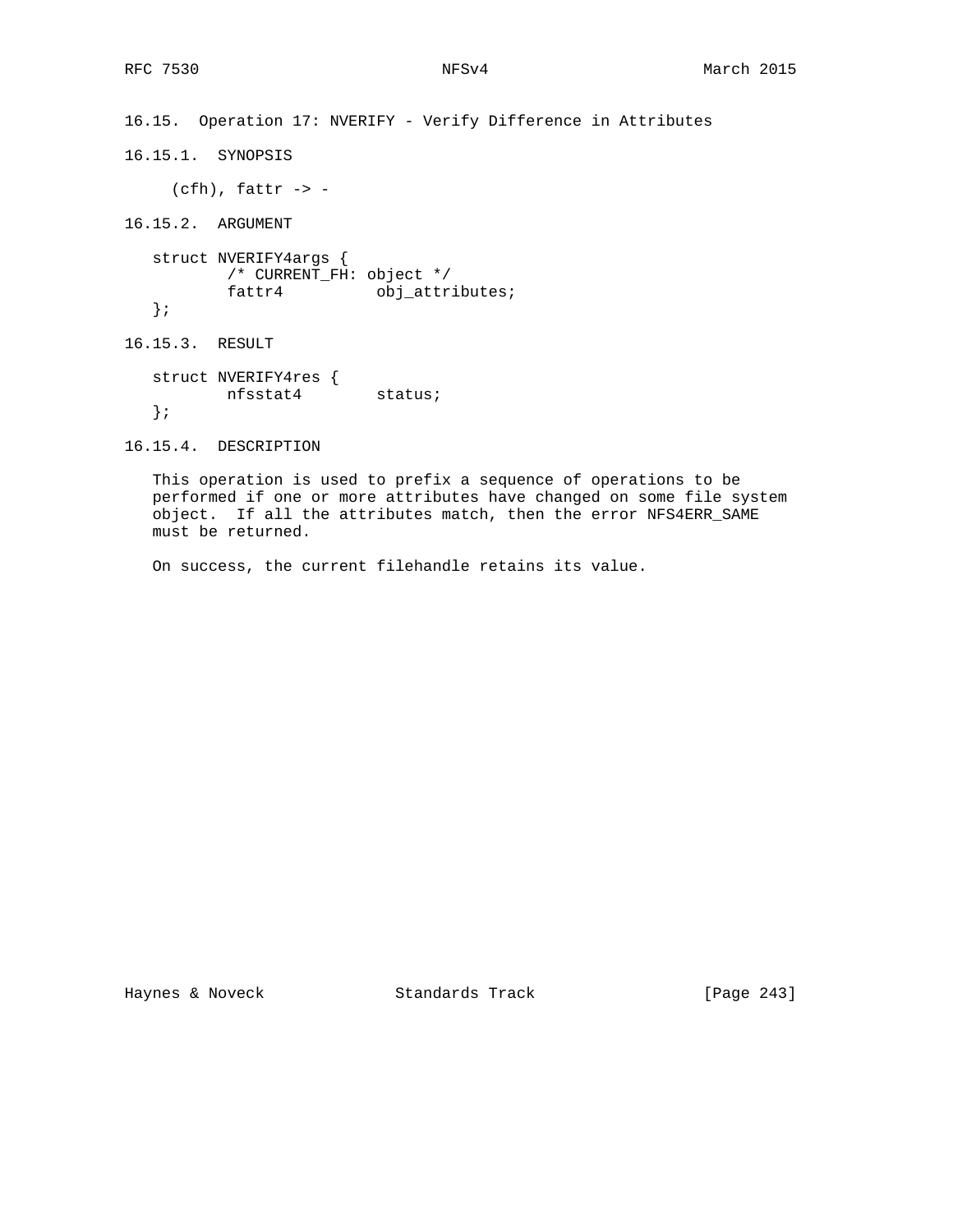# 16.15.5. IMPLEMENTATION

 This operation is useful as a cache validation operator. If the object to which the attributes belong has changed, then the following operations may obtain new data associated with that object -- for instance, to check if a file has been changed and obtain new data if it has:

 PUTFH (public) LOOKUP "foobar" NVERIFY attrbits attrs READ 0 32767

 In the case that a RECOMMENDED attribute is specified in the NVERIFY operation and the server does not support that attribute for the file system object, the error NFS4ERR\_ATTRNOTSUPP is returned to the client.

When the attribute rdattr\_error or any write-only attribute (e.g., time\_modify\_set) is specified, the error NFS4ERR\_INVAL is returned to the client.

Haynes & Noveck Standards Track [Page 244]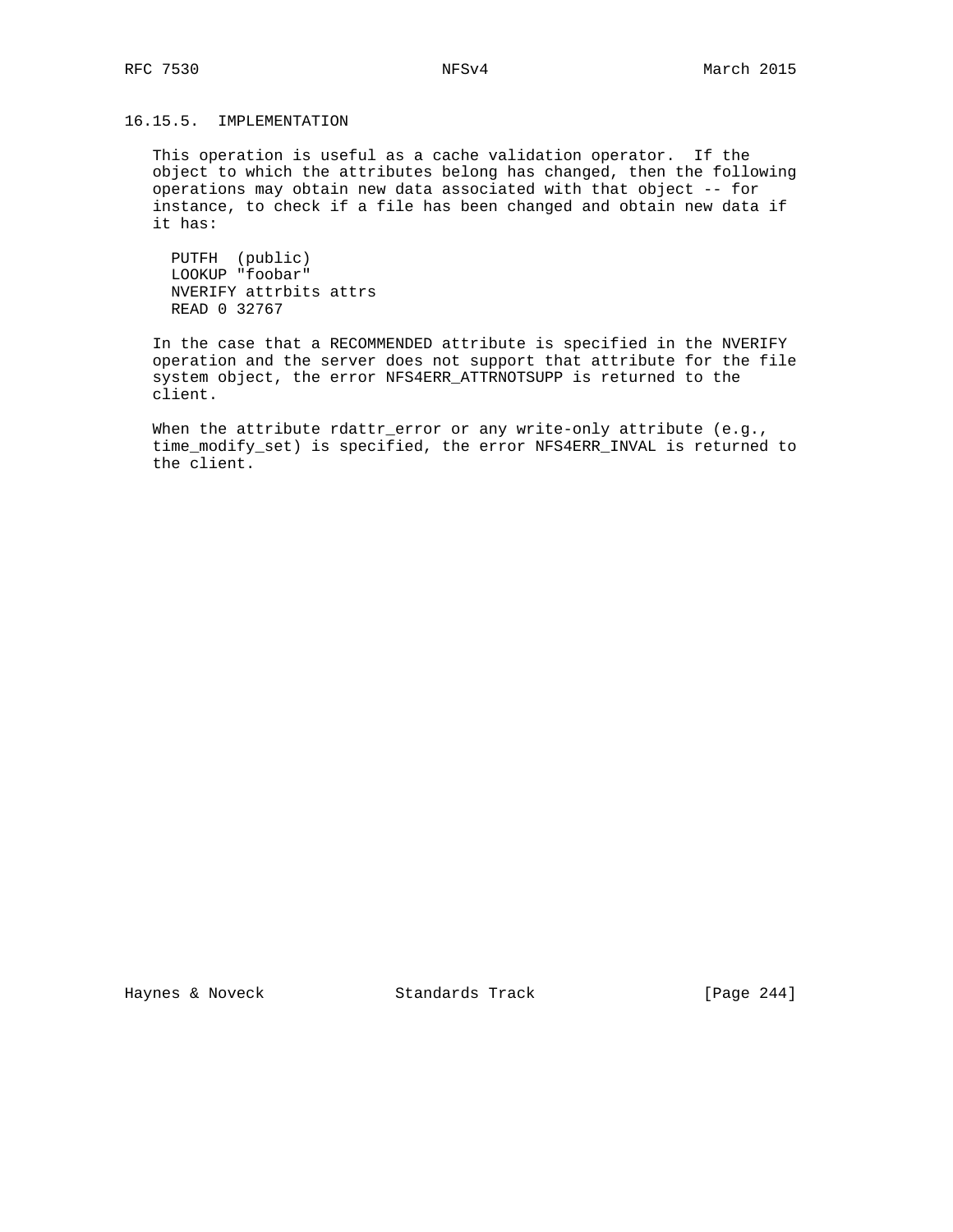```
16.16. Operation 18: OPEN - Open a Regular File
16.16.1. SYNOPSIS
     (cfh), seqid, share_access, share_deny, owner, openhow, claim ->
     (cfh), stateid, cinfo, rflags, attrset, delegation
16.16.2. ARGUMENT
   /*
    * Various definitions for OPEN
    */
   enum createmode4 {
UNCHECKED4 = 0,
GUARDED4 = 1,
EXCLUSIVE4 = 2
   };
   union createhow4 switch (createmode4 mode) {
    case UNCHECKED4:
    case GUARDED4:
          fattr4 createattrs;
    case EXCLUSIVE4:
         verifier4 createverf;
   };
   enum opentype4 {
          OPEN4_NOCREATE = 0,
           OPEN4_CREATE = 1
   };
   union openflag4 switch (opentype4 opentype) {
    case OPEN4_CREATE:
           createhow4 how;
    default:
           void;
   };
```
Haynes & Noveck Standards Track [Page 245]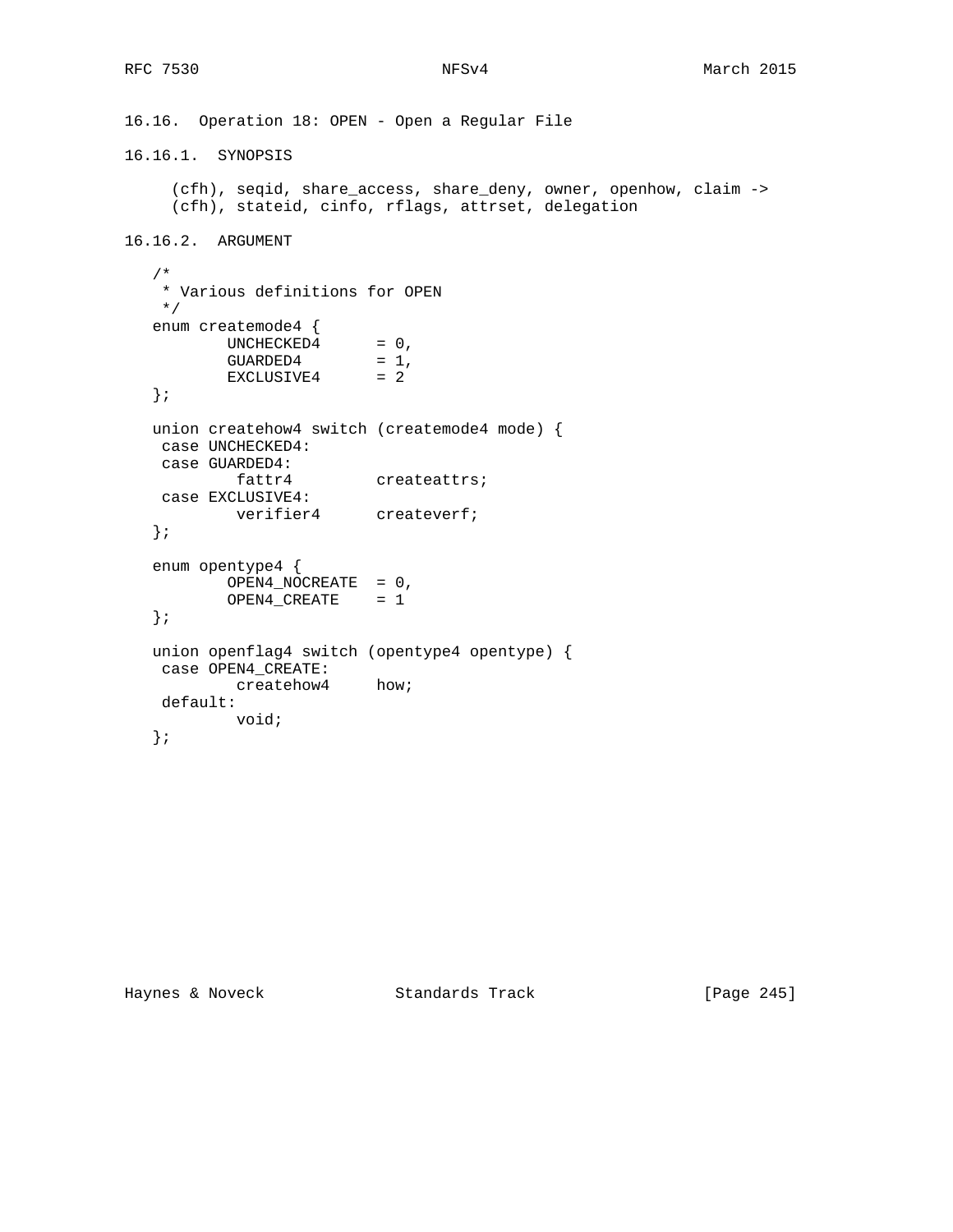```
 /* Next definitions used for OPEN delegation */
   enum limit_by4 {
NFS_LIMIT_SIZE = 1,
NFS_LIMIT_BLOCKS = 2
         /* others as needed */
   };
   struct nfs_modified_limit4 {
uint32_t num_blocks;
uint32_t bytes_per_block;
   };
  union nfs_space_limit4 switch (limit_by4 limitby) {<br>/* limit specified as file size */
 /* limit specified as file size */
 case NFS_LIMIT_SIZE:
uint64_t filesize;
   /* limit specified by number of blocks */
   case NFS_LIMIT_BLOCKS:
         nfs_modified_limit4 mod_blocks;
   };
   enum open_delegation_type4 {
OPEN_DELEGATE_NONE = 0,
OPEN_DELEGATE_READ = 1,
OPEN_DELEGATE_WRITE = 2
   };
   enum open_claim_type4 {
CLAIM_NULL = 0,
CLAIM_PREVIOUS = 1,
CLAIM_DELEGATE_CUR = 2,
 CLAIM_DELEGATE_PREV = 3
   };
   struct open_claim_delegate_cur4 {
        stateid4 delegate_stateid;
         component4 file;
   };
```
Haynes & Noveck Standards Track [Page 246]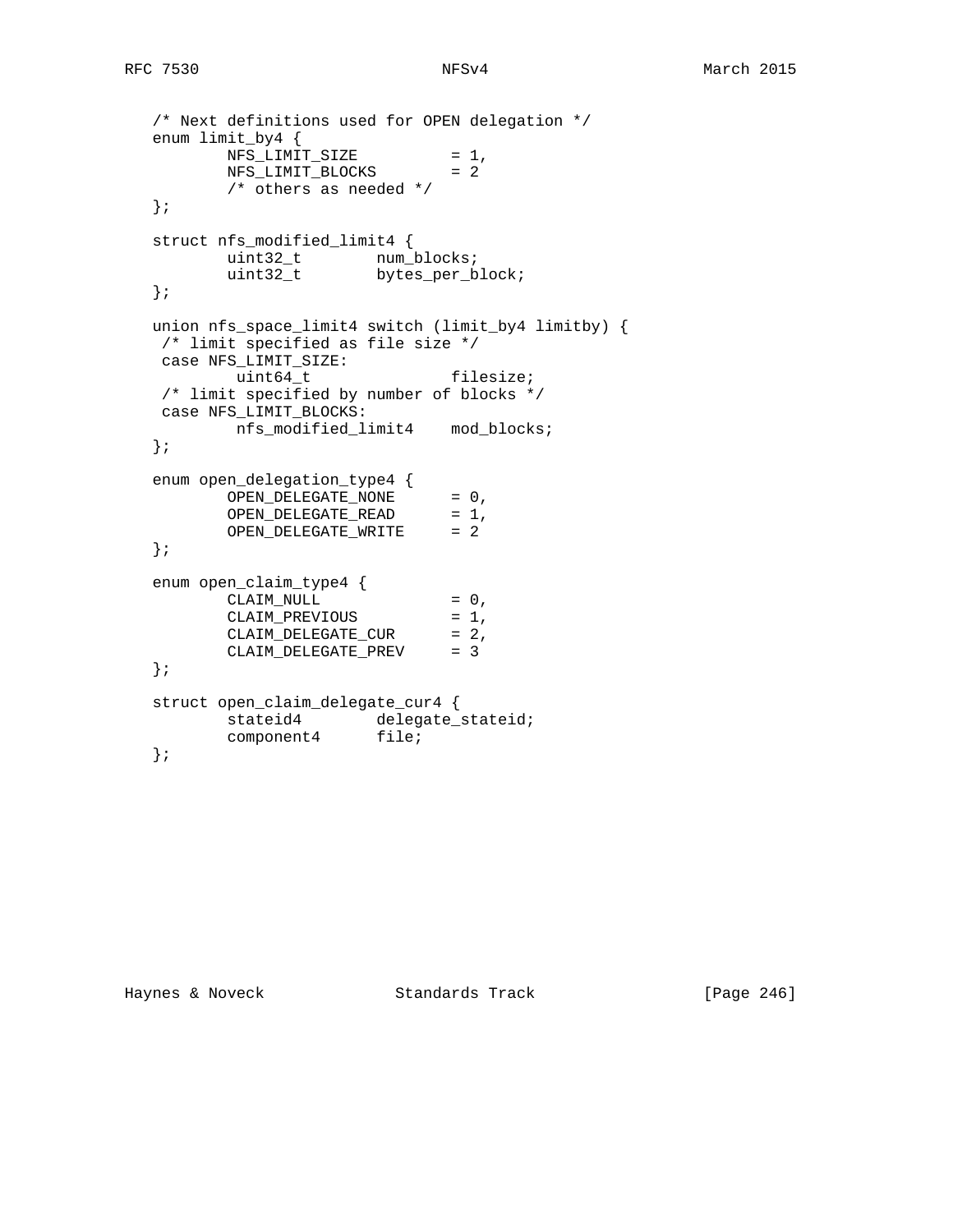```
 union open_claim4 switch (open_claim_type4 claim) {
    /*
     * No special rights to file.
     * Ordinary OPEN of the specified file.
     */
    case CLAIM_NULL:
          /* CURRENT_FH: directory */
           component4 file;
    /*
     * Right to the file established by an
     * open previous to server reboot. File
     * identified by filehandle obtained at
     * that time rather than by name.
     */
    case CLAIM_PREVIOUS:
          /* CURRENT_FH: file being reclaimed */
           open_delegation_type4 delegate_type;
    /*
     * Right to file based on a delegation
     * granted by the server. File is
     * specified by name.
     */
    case CLAIM_DELEGATE_CUR:
           /* CURRENT_FH: directory */
           open_claim_delegate_cur4 delegate_cur_info;
    /*
     * Right to file based on a delegation
     * granted to a previous boot instance
     * of the client. File is specified by name.
     */
    case CLAIM_DELEGATE_PREV:
           /* CURRENT_FH: directory */
           component4 file_delegate_prev;
   };
   /*
    * OPEN: Open a file, potentially receiving an open delegation
    */
   struct OPEN4args {
seqid4 seqid;
uint32_t share_access;
uint32_t share_deny;
open_owner4 owner;
openflag4 openhow;
open_claim4 claim;
   };
```
Haynes & Noveck Standards Track [Page 247]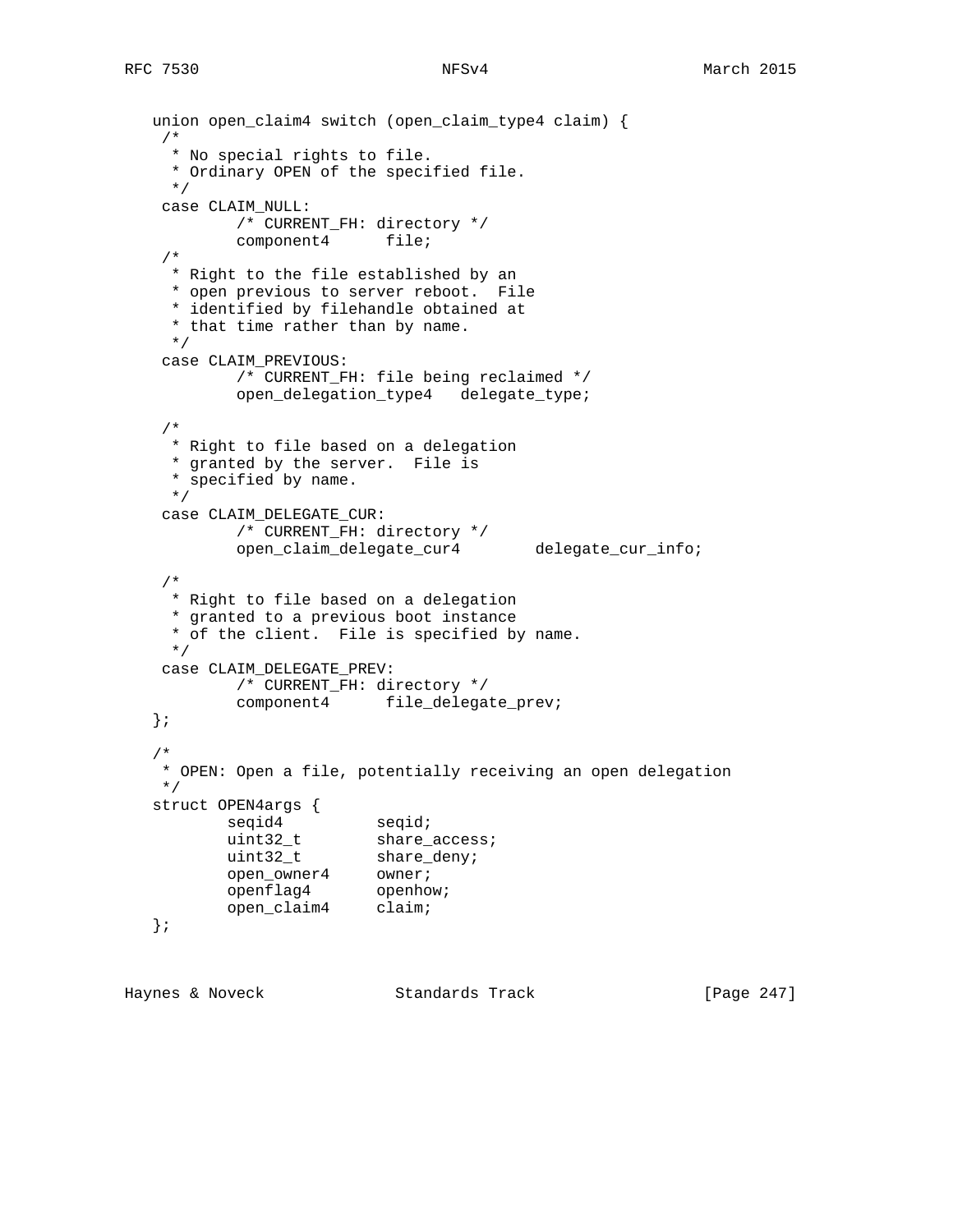```
16.16.3. RESULT
    struct open_read_delegation4 {
     stateid4 stateid; /* Stateid for delegation */
    bool recall; /* Pre-recalled flag for
                             delegations obtained
                             by reclaim (CLAIM_PREVIOUS) */
     nfsace4 permissions; /* Defines users who don't
                             need an ACCESS call to
                             open for read */
    };
    struct open_write_delegation4 {
     stateid4 stateid; /* Stateid for delegation */
     bool recall; /* Pre-recalled flag for
                               delegations obtained
                               by reclaim
                               (CLAIM_PREVIOUS) */
     nfs_space_limit4
               space_limit; /* Defines condition that
                               the client must check to
                               determine whether the
                               file needs to be flushed
                               to the server on close */
     nfsace4 permissions; /* Defines users who don't
                               need an ACCESS call as
                               part of a delegated
                               open */
    };
   union open_delegation4 switch
       (open_delegation_type4 delegation_type) {
            case OPEN_DELEGATE_NONE:
                    void;
            case OPEN_DELEGATE_READ:
                   open_read_delegation4 read;
            case OPEN_DELEGATE_WRITE:
                    open_write_delegation4 write;
    };
 /*
    * Result flags
    */
```
Haynes & Noveck Standards Track [Page 248]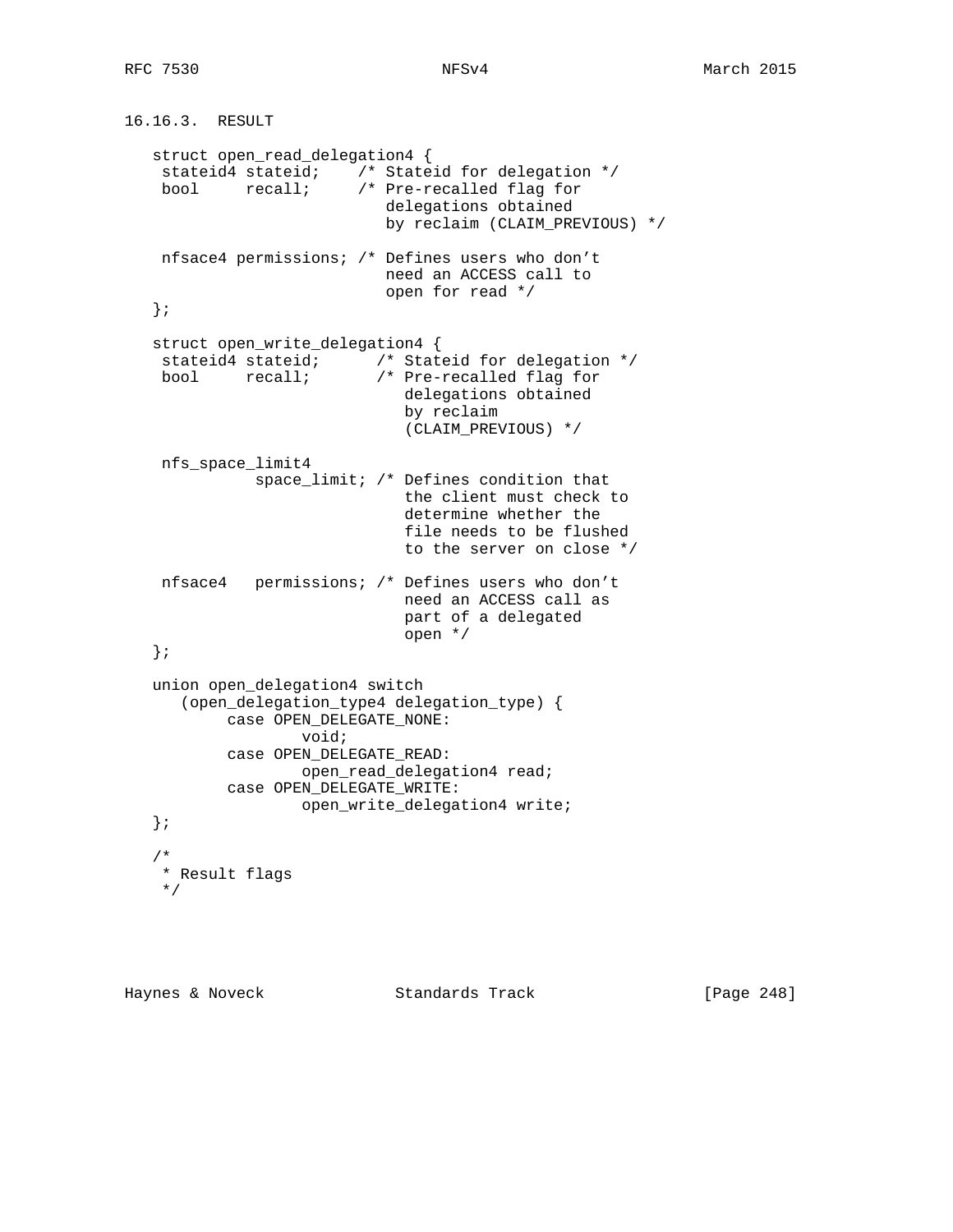```
 /* Client must confirm open */
  const OPEN4_RESULT_CONFIRM = 0x00000002;
   /* Type of file locking behavior at the server */
   const OPEN4_RESULT_LOCKTYPE_POSIX = 0x00000004;
   struct OPEN4resok {
 stateid4 stateid; /* Stateid for open */
 change_info4 cinfo; /* Directory change info */
 uint32_t rflags; /* Result flags */
 bitmap4 attrset; /* attribute set for create */
    open_delegation4 delegation; /* Info on any open
                                delegation */
   };
   union OPEN4res switch (nfsstat4 status) {
    case NFS4_OK:
           /* CURRENT_FH: opened file */
           OPEN4resok resok4;
    default:
           void;
   };
```
16.16.4. Warning to Client Implementers

 OPEN resembles LOOKUP in that it generates a filehandle for the client to use. Unlike LOOKUP, though, OPEN creates server state on the filehandle. In normal circumstances, the client can only release this state with a CLOSE operation. CLOSE uses the current filehandle to determine which file to close. Therefore, the client MUST follow every OPEN operation with a GETFH operation in the same COMPOUND procedure. This will supply the client with the filehandle such that CLOSE can be used appropriately.

 Simply waiting for the lease on the file to expire is insufficient because the server may maintain the state indefinitely as long as another client does not attempt to make a conflicting access to the same file.

16.16.5. DESCRIPTION

 The OPEN operation creates and/or opens a regular file in a directory with the provided name. If the file does not exist at the server and creation is desired, specification of the method of creation is provided by the openhow parameter. The client has the choice of three creation methods: UNCHECKED4, GUARDED4, or EXCLUSIVE4.

Haynes & Noveck Standards Track [Page 249]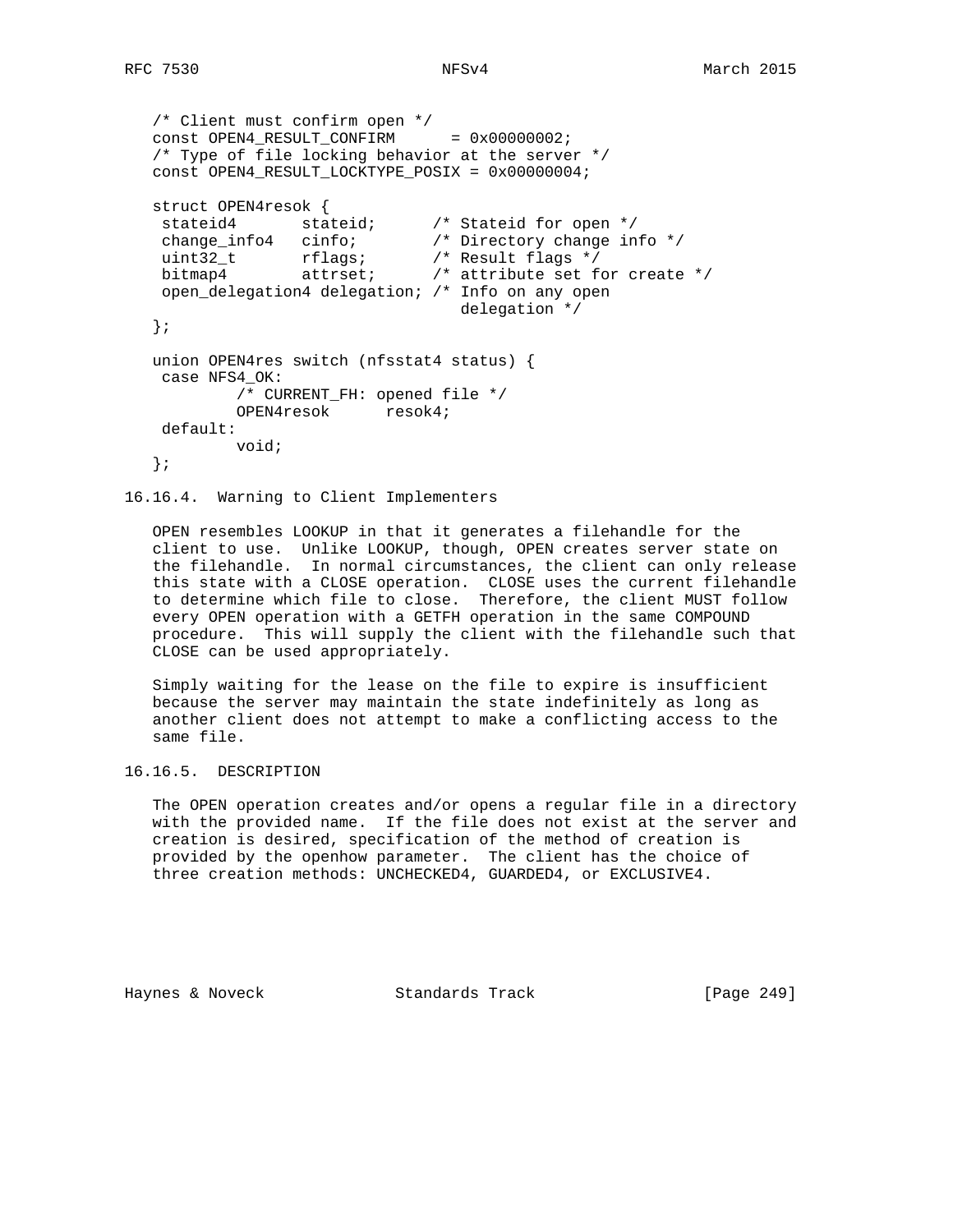If the current filehandle is a named attribute directory, OPEN will then create or open a named attribute file. Note that exclusive create of a named attribute is not supported. If the createmode is EXCLUSIVE4 and the current filehandle is a named attribute directory, the server will return EINVAL.

 UNCHECKED4 means that the file should be created if a file of that name does not exist and encountering an existing regular file of that name is not an error. For this type of create, createattrs specifies the initial set of attributes for the file. The set of attributes may include any writable attribute valid for regular files. When an UNCHECKED4 create encounters an existing file, the attributes specified by createattrs are not used, except that when a size of zero is specified, the existing file is truncated. If GUARDED4 is specified, the server checks for the presence of a duplicate object by name before performing the create. If a duplicate exists, an error of NFS4ERR\_EXIST is returned as the status. If the object does not exist, the request is performed as described for UNCHECKED4. For each of these cases (UNCHECKED4 and GUARDED4), where the operation is successful, the server will return to the client an attribute mask signifying which attributes were successfully set for the object.

 EXCLUSIVE4 specifies that the server is to follow exclusive creation semantics, using the verifier to ensure exclusive creation of the target. The server should check for the presence of a duplicate object by name. If the object does not exist, the server creates the object and stores the verifier with the object. If the object does exist and the stored verifier matches the verifier provided by the client, the server uses the existing object as the newly created object. If the stored verifier does not match, then an error of NFS4ERR\_EXIST is returned. No attributes may be provided in this case, since the server may use an attribute of the target object to store the verifier. If the server uses an attribute to store the exclusive create verifier, it will signify which attribute was used by setting the appropriate bit in the attribute mask that is returned in the results.

 For the target directory, the server returns change\_info4 information in cinfo. With the atomic field of the change\_info4 struct, the server will indicate if the before and after change attributes were obtained atomically with respect to the link creation.

 Upon successful creation, the current filehandle is replaced by that of the new object.

 The OPEN operation provides for Windows share reservation capability with the use of the share\_access and share\_deny fields of the OPEN arguments. The client specifies at OPEN the required share\_access

Haynes & Noveck Standards Track [Page 250]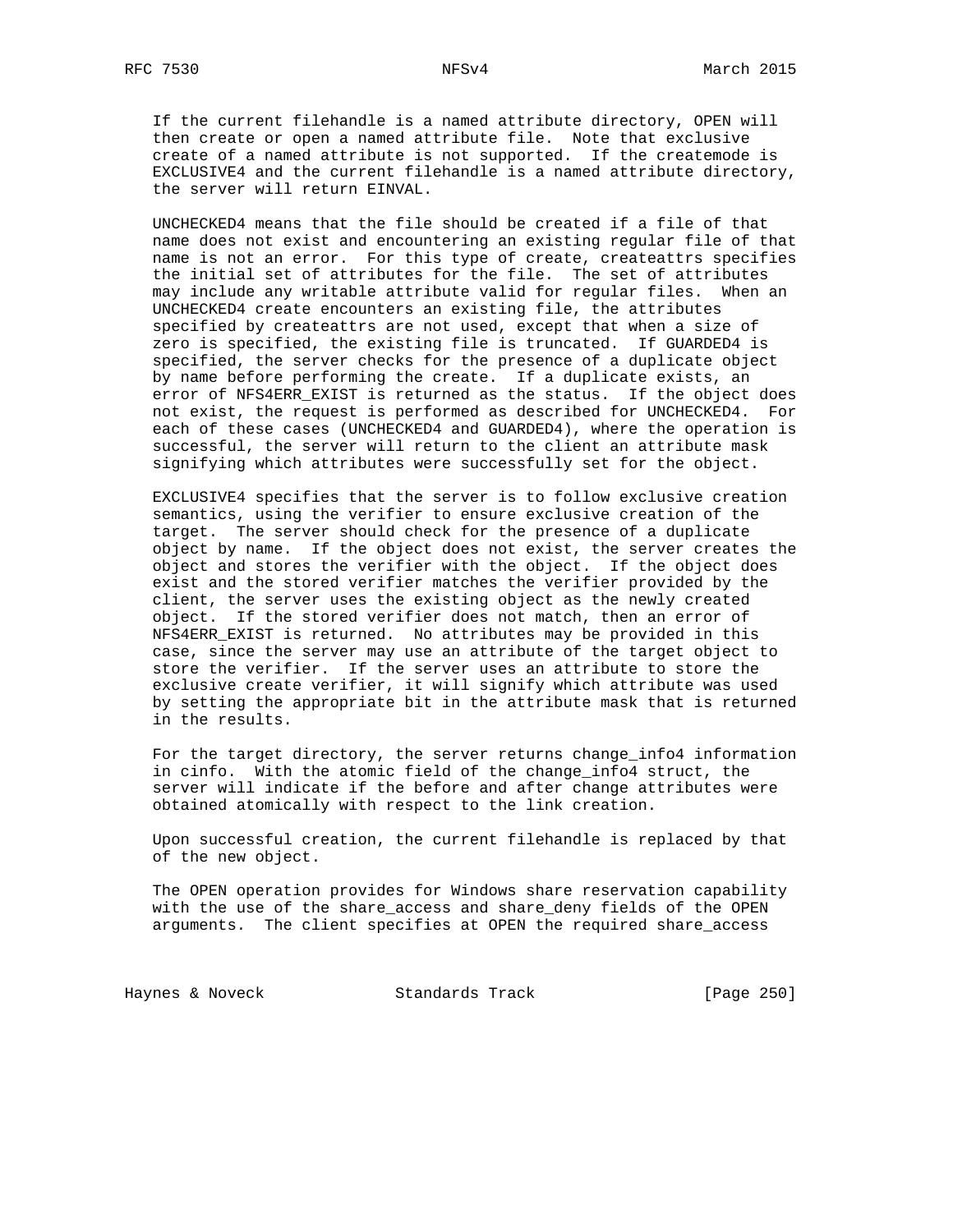and share\_deny modes. For clients that do not directly support SHAREs (i.e., UNIX), the expected deny value is DENY\_NONE. In the case that there is an existing share reservation that conflicts with the OPEN request, the server returns the error NFS4ERR\_SHARE\_DENIED. For a complete SHARE request, the client must provide values for the owner and seqid fields for the OPEN argument. For additional discussion of share semantics, see Section 9.9.

 In the case that the client is recovering state from a server failure, the claim field of the OPEN argument is used to signify that the request is meant to reclaim state previously held.

 The claim field of the OPEN argument is used to specify the file to be opened and the state information that the client claims to possess. There are four basic claim types that cover the various situations for an OPEN. They are as follows:

- CLAIM\_NULL: For the client, this is a new OPEN request, and there is no previous state associated with the file for the client.
- CLAIM\_PREVIOUS: The client is claiming basic OPEN state for a file that was held previous to a server reboot. This is generally used when a server is returning persistent filehandles; the client may not have the filename to reclaim the OPEN.
- CLAIM\_DELEGATE\_CUR: The client is claiming a delegation for OPEN as granted by the server. This is generally done as part of recalling a delegation.
- CLAIM\_DELEGATE\_PREV: The client is claiming a delegation granted to a previous client instance. This claim type is for use after a SETCLIENTID\_CONFIRM and before the corresponding DELEGPURGE in two situations: after a client reboot and after a lease expiration that resulted in loss of all lock state. The server MAY support CLAIM\_DELEGATE\_PREV. If it does support CLAIM\_DELEGATE\_PREV, SETCLIENTID\_CONFIRM MUST NOT remove the client's delegation state, and the server MUST support the DELEGPURGE operation.

 The following errors apply to use of the CLAIM\_DELEGATE\_PREV claim type:

- o NFS4ERR\_NOTSUPP is returned if the server does not support this claim type.
- o NFS4ERR\_INVAL is returned if the reclaim is done at an inappropriate time, e.g., after DELEGPURGE has been done.

Haynes & Noveck Standards Track [Page 251]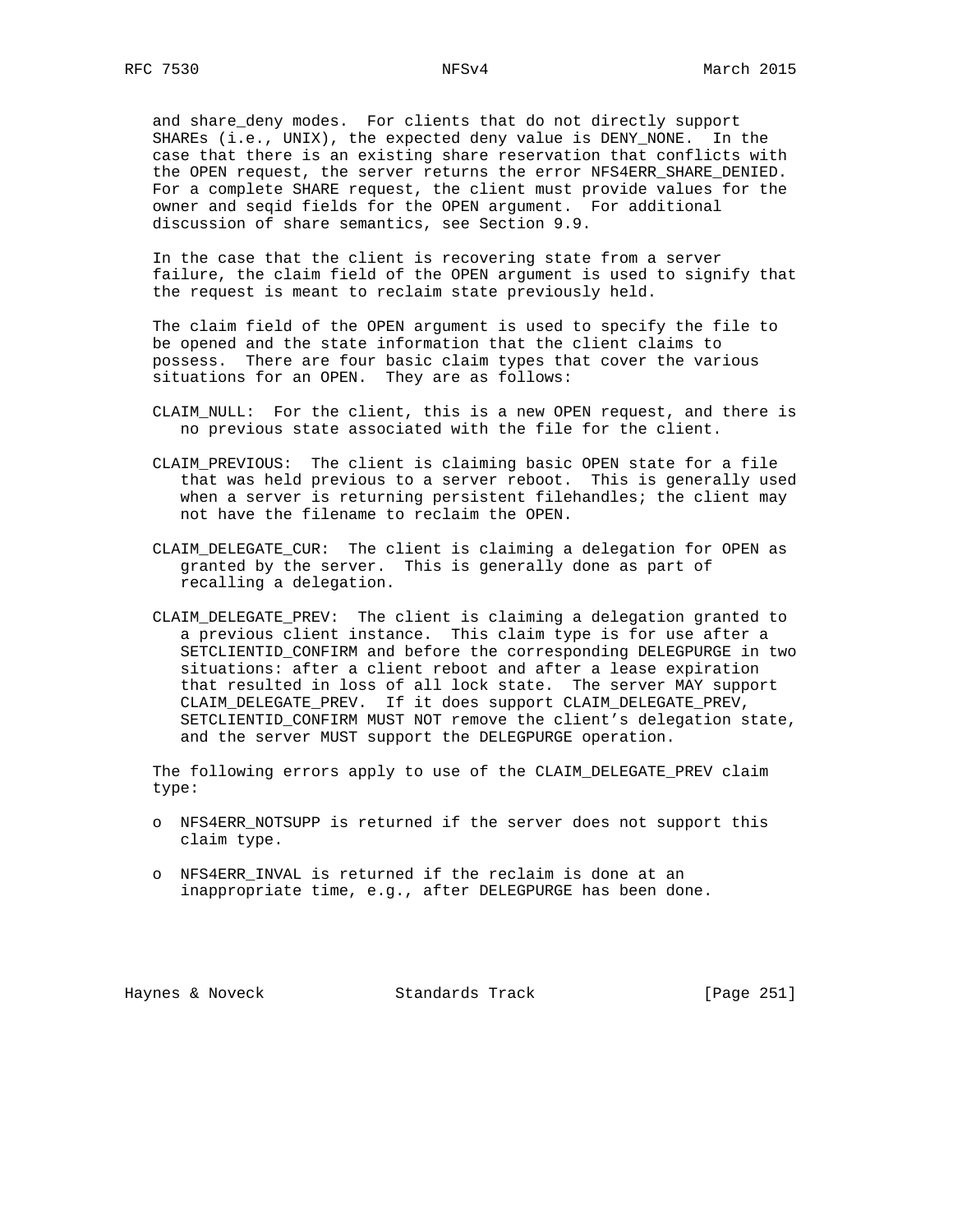o NFS4ERR\_BAD\_RECLAIM is returned if the other error conditions do not apply and the server has no record of the delegation whose reclaim is being attempted.

 For OPEN requests whose claim type is other than CLAIM\_PREVIOUS (i.e., requests other than those devoted to reclaiming opens after a server reboot) that reach the server during its grace or lease expiration period, the server returns an error of NFS4ERR\_GRACE.

 For any OPEN request, the server may return an open delegation, which allows further opens and closes to be handled locally on the client as described in Section 10.4. Note that delegation is up to the server to decide. The client should never assume that delegation will or will not be granted in a particular instance. It should always be prepared for either case. A partial exception is the reclaim (CLAIM\_PREVIOUS) case, in which a delegation type is claimed. In this case, delegation will always be granted, although the server may specify an immediate recall in the delegation structure.

 The rflags returned by a successful OPEN allow the server to return information governing how the open file is to be handled.

 OPEN4\_RESULT\_CONFIRM indicates that the client MUST execute an OPEN\_CONFIRM operation before using the open file. OPEN4\_RESULT\_LOCKTYPE\_POSIX indicates that the server's file locking behavior supports the complete set of POSIX locking techniques [fcntl]. From this, the client can choose to manage file locking state in such a way as to handle a mismatch of file locking management.

 If the component is of zero length, NFS4ERR\_INVAL will be returned. The component is also subject to the normal UTF-8, character support, and name checks. See Section 12.7 for further discussion.

 When an OPEN is done and the specified open-owner already has the resulting filehandle open, the result is to "OR" together the new share and deny status, together with the existing status. In this case, only a single CLOSE need be done, even though multiple OPENs were completed. When such an OPEN is done, checking of share reservations for the new OPEN proceeds normally, with no exception for the existing OPEN held by the same owner. In this case, the stateid returned has an "other" field that matches that of the previous open, while the seqid field is incremented to reflect the changed status due to the new open (Section 9.1.4).

Haynes & Noveck Standards Track [Page 252]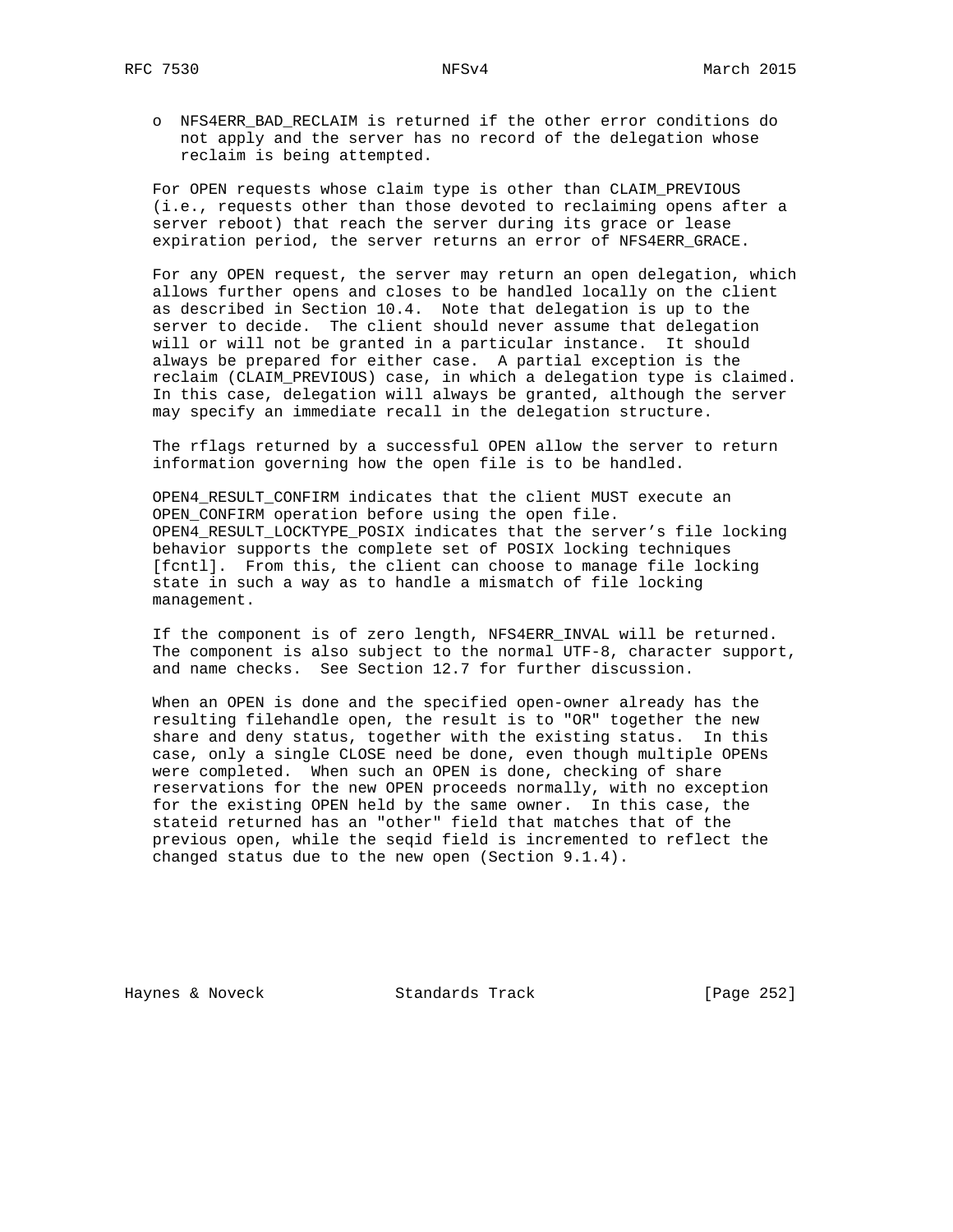If the underlying file system at the server is only accessible in a read-only mode and the OPEN request has specified OPEN4\_SHARE\_ACCESS\_WRITE or OPEN4\_SHARE\_ACCESS\_BOTH, the server will return NFS4ERR\_ROFS to indicate a read-only file system.

 As with the CREATE operation, the server MUST derive the owner, owner ACE, group, or group ACE if any of the four attributes are required and supported by the server's file system. For an OPEN with the EXCLUSIVE4 createmode, the server has no choice, since such OPEN calls do not include the createattrs field. Conversely, if createattrs is specified and includes owner or group (or corresponding ACEs) that the principal in the RPC's credentials does not have authorization to create files for, then the server may return NFS4ERR\_PERM.

 In the case where an OPEN specifies a size of zero (e.g., truncation) and the file has named attributes, the named attributes are left as is. They are not removed.

#### 16.16.6. IMPLEMENTATION

 The OPEN operation contains support for EXCLUSIVE4 create. The mechanism is similar to the support in NFSv3 [RFC1813]. As in NFSv3, this mechanism provides reliable exclusive creation. Exclusive create is invoked when the how parameter is EXCLUSIVE4. In this case, the client provides a verifier that can reasonably be expected to be unique. A combination of a client identifier, perhaps the client network address, and a unique number generated by the client, perhaps the RPC transaction identifier, may be appropriate.

 If the object does not exist, the server creates the object and stores the verifier in stable storage. For file systems that do not provide a mechanism for the storage of arbitrary file attributes, the server may use one or more elements of the object metadata to store the verifier. The verifier must be stored in stable storage to prevent erroneous failure on retransmission of the request. It is assumed that an exclusive create is being performed because exclusive semantics are critical to the application. Because of the expected usage, exclusive create does not rely solely on the normally volatile duplicate request cache for storage of the verifier. The duplicate request cache in volatile storage does not survive a crash and may actually flush on a long network partition, opening failure windows. In the UNIX local file system environment, the expected storage location for the verifier on creation is the metadata (timestamps) of the object. For this reason, an exclusive object create may not include initial attributes because the server would have nowhere to store the verifier.

Haynes & Noveck Standards Track [Page 253]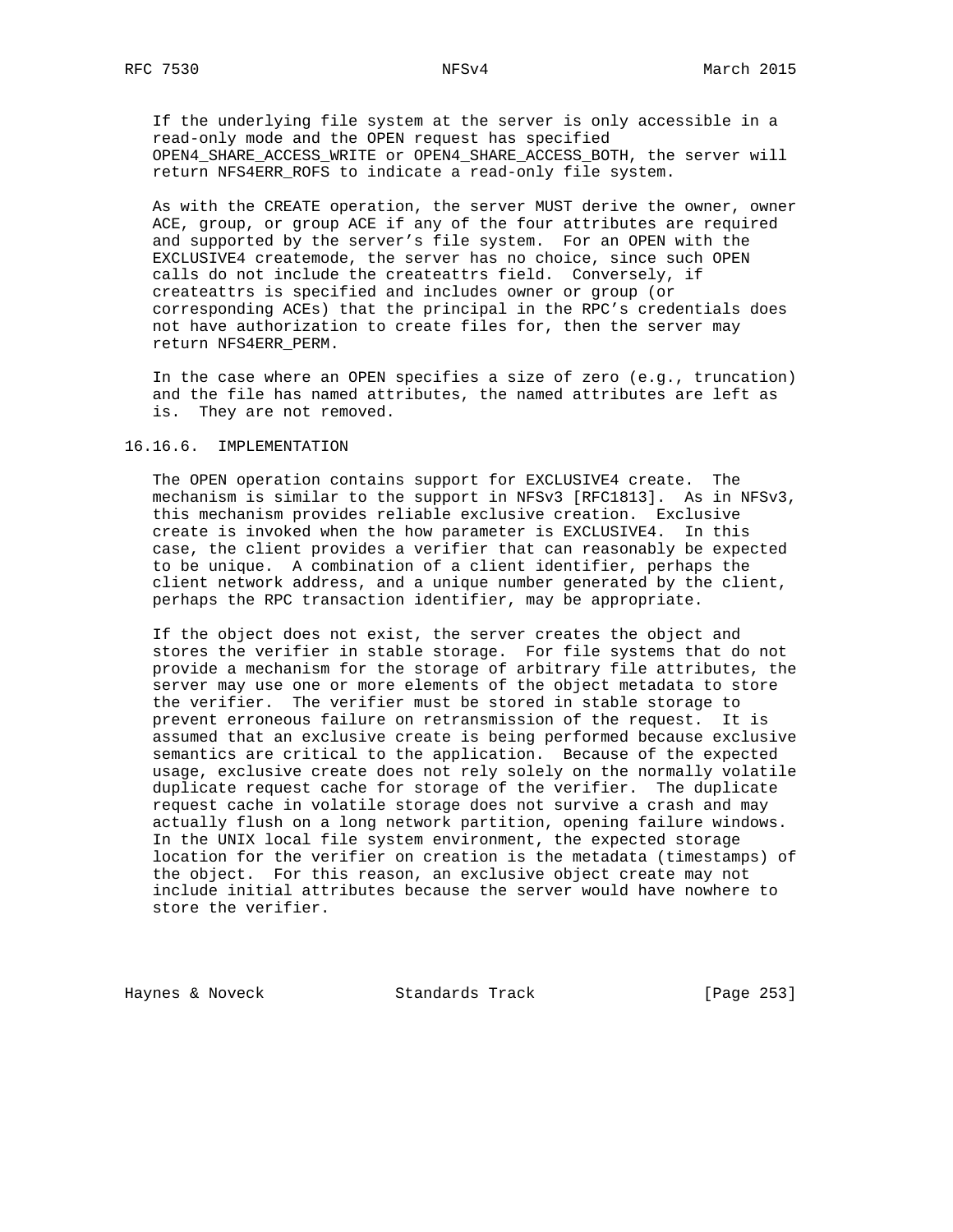If the server cannot support these exclusive create semantics, possibly because of the requirement to commit the verifier to stable storage, it should fail the OPEN request with the error NFS4ERR\_NOTSUPP.

 During an exclusive CREATE request, if the object already exists, the server reconstructs the object's verifier and compares it with the verifier in the request. If they match, the server treats the request as a success. The request is presumed to be a duplicate of an earlier, successful request for which the reply was lost and that the server duplicate request cache mechanism did not detect. If the verifiers do not match, the request is rejected with the status NFS4ERR\_EXIST.

 Once the client has performed a successful exclusive create, it must issue a SETATTR to set the correct object attributes. Until it does so, it should not rely upon any of the object attributes, since the server implementation may need to overload object metadata to store the verifier. The subsequent SETATTR must not occur in the same COMPOUND request as the OPEN. This separation will guarantee that the exclusive create mechanism will continue to function properly in the face of retransmission of the request.

 Use of the GUARDED4 attribute does not provide "exactly-once" semantics. In particular, if a reply is lost and the server does not detect the retransmission of the request, the operation can fail with NFS4ERR\_EXIST, even though the create was performed successfully. The client would use this behavior in the case that the application has not requested an exclusive create but has asked to have the file truncated when the file is opened. In the case of the client timing out and retransmitting the create request, the client can use GUARDED4 to prevent a sequence such as create, write, create (retransmitted) from occurring.

 For share reservations (see Section 9.9), the client must specify a value for share\_access that is one of OPEN4\_SHARE\_ACCESS\_READ, OPEN4\_SHARE\_ACCESS\_WRITE, or OPEN4\_SHARE\_ACCESS\_BOTH. For share\_deny, the client must specify one of OPEN4\_SHARE\_DENY\_NONE, OPEN4\_SHARE\_DENY\_READ, OPEN4\_SHARE\_DENY\_WRITE, or OPEN4 SHARE DENY BOTH. If the client fails to do this, the server must return NFS4ERR\_INVAL.

 Based on the share\_access value (OPEN4\_SHARE\_ACCESS\_READ, OPEN4\_SHARE\_ACCESS\_WRITE, or OPEN4\_SHARE\_ACCESS\_BOTH), the client should check that the requester has the proper access rights to perform the specified operation. This would generally be the results of applying the ACL access rules to the file for the current requester. However, just as with the ACCESS operation, the client

Haynes & Noveck Standards Track [Page 254]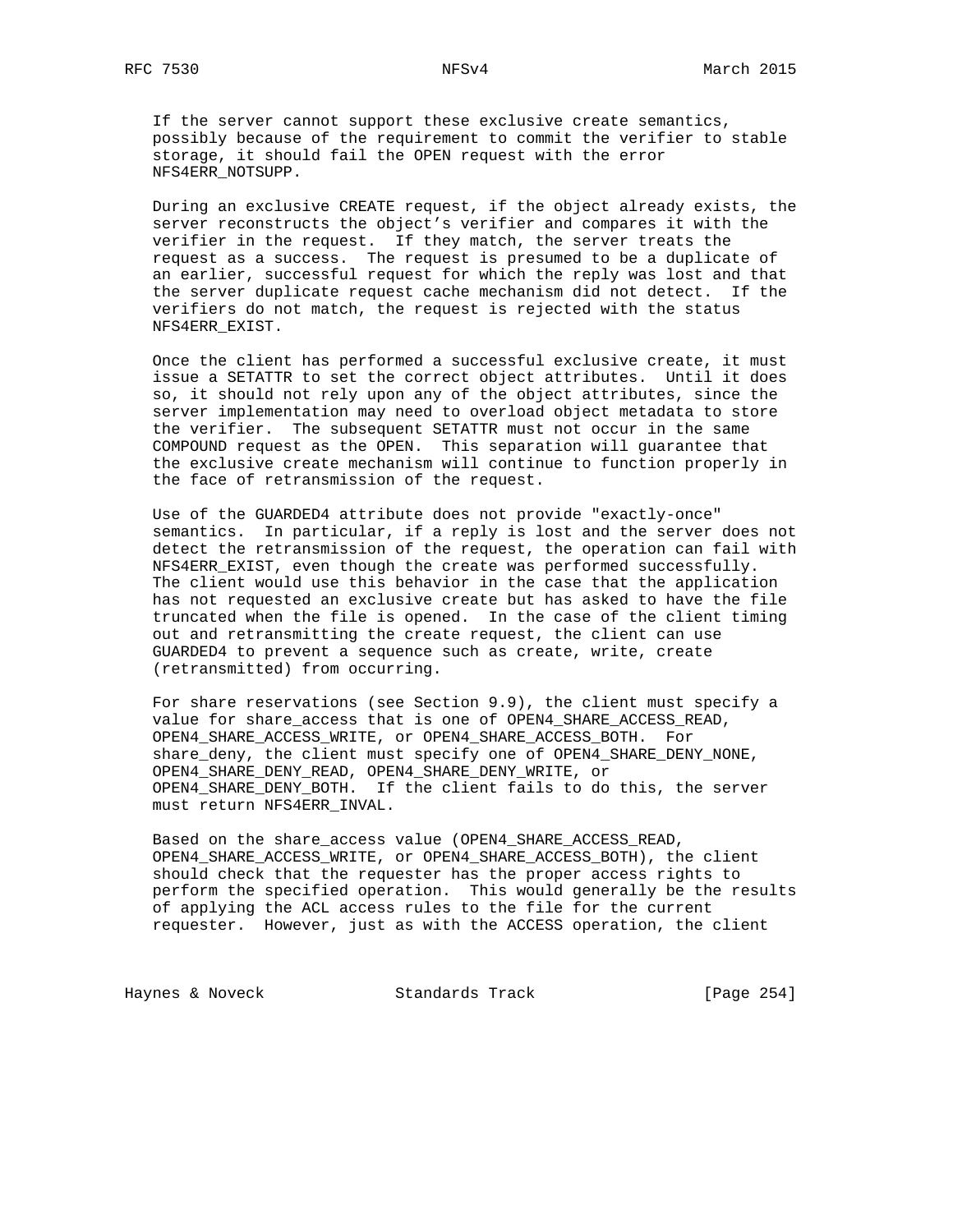should not attempt to second-guess the server's decisions, as access rights may change and may be subject to server administrative controls outside the ACL framework. If the requester is not authorized to READ or WRITE (depending on the share\_access value), the server must return NFS4ERR\_ACCESS. Note that since the NFSv4 protocol does not impose any requirement that READs and WRITEs issued for an open file have the same credentials as the OPEN itself, the server still must do appropriate access checking on the READs and WRITEs themselves.

 If the component provided to OPEN resolves to something other than a regular file (or a named attribute), an error will be returned to the client. If it is a directory, NFS4ERR\_ISDIR is returned; otherwise, NFS4ERR\_SYMLINK is returned. Note that NFS4ERR\_SYMLINK is returned for both symlinks and for special files of other types; NFS4ERR\_INVAL would be inappropriate, since the arguments provided by the client were correct, and the client cannot necessarily know at the time it sent the OPEN that the component would resolve to a non-regular file.

 If the current filehandle is not a directory, the error NFS4ERR\_NOTDIR will be returned.

 If a COMPOUND contains an OPEN that establishes an OPEN\_DELEGATE\_WRITE delegation, then subsequent GETATTRs normally result in a CB\_GETATTR being sent to the client holding the delegation. However, in the case in which the OPEN and GETATTR are part of the same COMPOUND, the server SHOULD understand that the operations are for the same client ID and avoid querying the client, which will not be able to respond. This sequence of OPEN and GETATTR SHOULD be understood to be the retrieval of the size and change attributes at the time of OPEN. Further, as explained in Section 15.2.5, the client should not construct a COMPOUND that mixes operations for different client IDs.

Haynes & Noveck Standards Track [Page 255]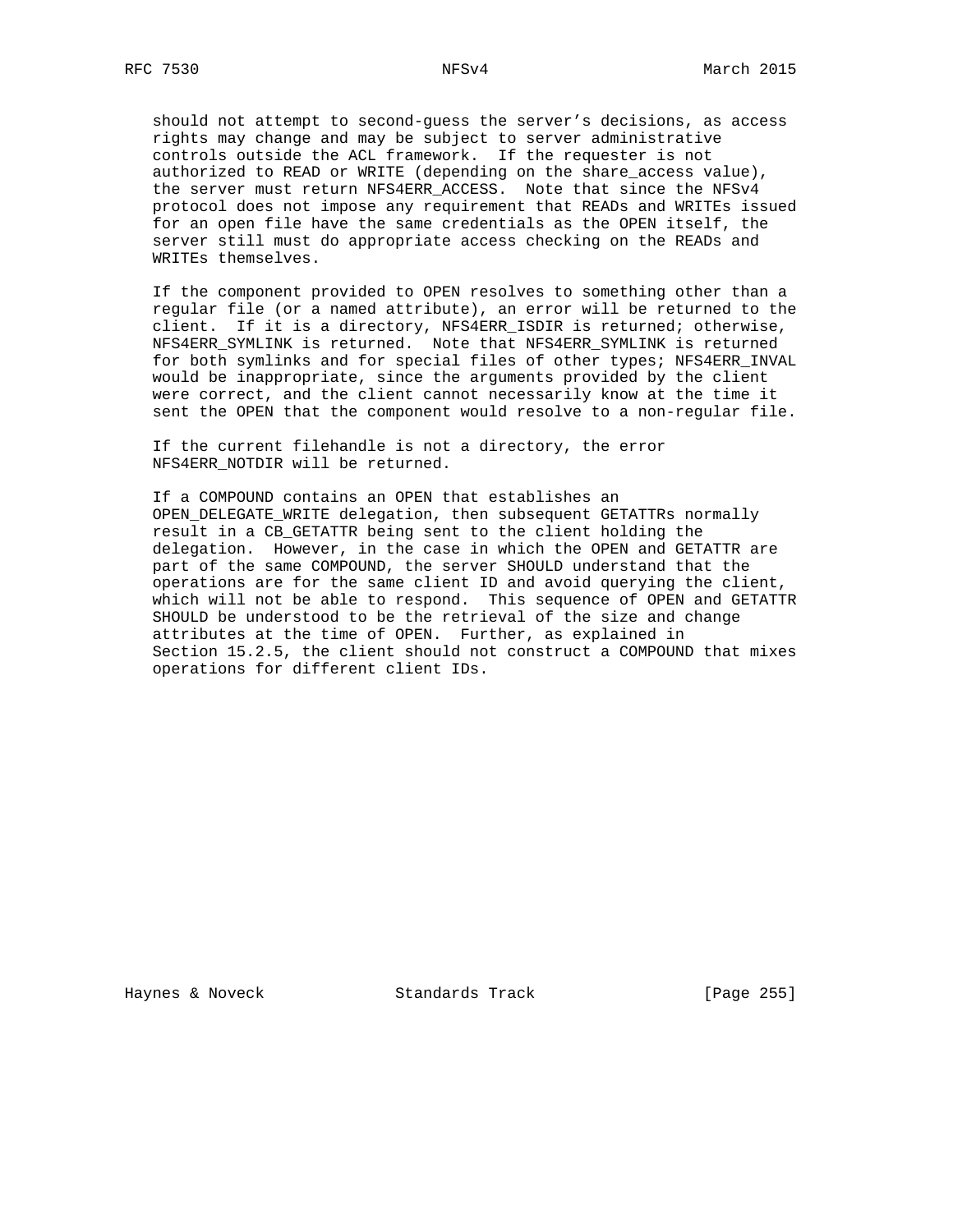16.17. Operation 19: OPENATTR - Open Named Attribute Directory

16.17.1. SYNOPSIS

(cfh) createdir -> (cfh)

16.17.2. ARGUMENT

```
 struct OPENATTR4args {
       /* CURRENT_FH: object */
       bool createdir;
 };
```
16.17.3. RESULT

```
 struct OPENATTR4res {
        /* CURRENT_FH: named attr directory */
        nfsstat4 status;
 };
```
# 16.17.4. DESCRIPTION

 The OPENATTR operation is used to obtain the filehandle of the named attribute directory associated with the current filehandle. The result of the OPENATTR will be a filehandle to an object of type NF4ATTRDIR. From this filehandle, READDIR and LOOKUP operations can be used to obtain filehandles for the various named attributes associated with the original file system object. Filehandles returned within the named attribute directory will have a type of NF4NAMEDATTR.

 The createdir argument allows the client to signify if a named attribute directory should be created as a result of the OPENATTR operation. Some clients may use the OPENATTR operation with a value of FALSE for createdir to determine if any named attributes exist for the object. If none exist, then NFS4ERR\_NOENT will be returned. If createdir has a value of TRUE and no named attribute directory exists, one is created. The creation of a named attribute directory assumes that the server has implemented named attribute support in this fashion and is not required to do so by this definition.

### 16.17.5. IMPLEMENTATION

 If the server does not support named attributes for the current filehandle, an error of NFS4ERR\_NOTSUPP will be returned to the client.

Haynes & Noveck Standards Track [Page 256]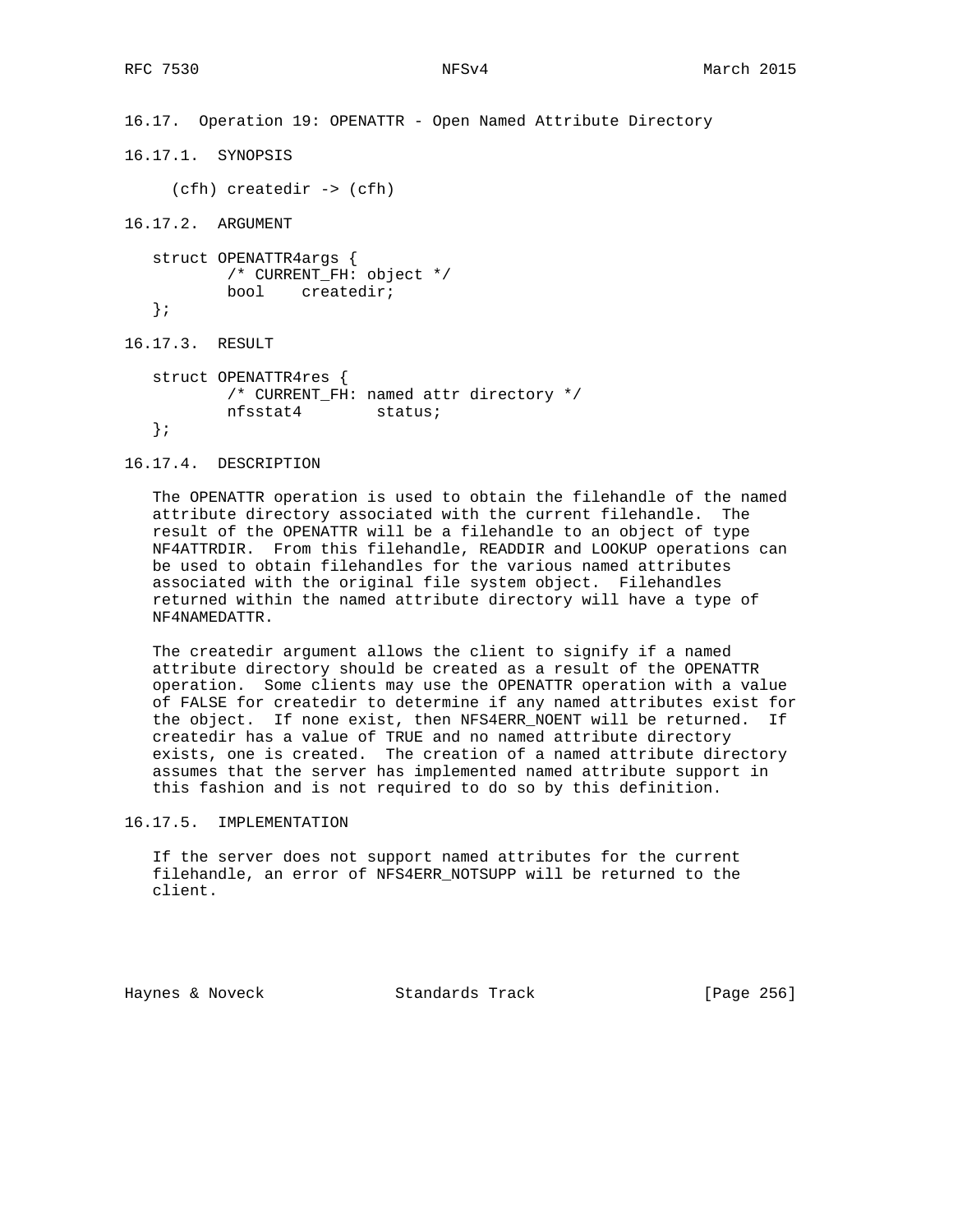```
16.18. Operation 20: OPEN_CONFIRM - Confirm Open
16.18.1. SYNOPSIS
     (cfh), seqid, stateid -> stateid
16.18.2. ARGUMENT
   struct OPEN_CONFIRM4args {
          /* CURRENT_FH: opened file */
stateid4 open_stateid;
seqid4 seqid;
   };
16.18.3. RESULT
   struct OPEN_CONFIRM4resok {
          stateid4 open_stateid;
   };
   union OPEN_CONFIRM4res switch (nfsstat4 status) {
    case NFS4_OK:
           OPEN_CONFIRM4resok resok4;
    default:
           void;
   };
```
16.18.4. DESCRIPTION

 This operation is used to confirm the sequence id usage for the first time that an open-owner is used by a client. The stateid returned from the OPEN operation is used as the argument for this operation along with the next sequence id for the open-owner. The sequence id passed to the OPEN\_CONFIRM must be 1 (one) greater than the seqid passed to the OPEN operation (Section 9.1.4). If the server receives an unexpected sequence id with respect to the original OPEN, then the server assumes that the client will not confirm the original OPEN and all state associated with the original OPEN is released by the server.

On success, the current filehandle retains its value.

16.18.5. IMPLEMENTATION

 A given client might generate many open\_owner4 data structures for a given client ID. The client will periodically either dispose of its open\_owner4s or stop using them for indefinite periods of time. The latter situation is why the NFSv4 protocol does not have an explicit

Haynes & Noveck Standards Track [Page 257]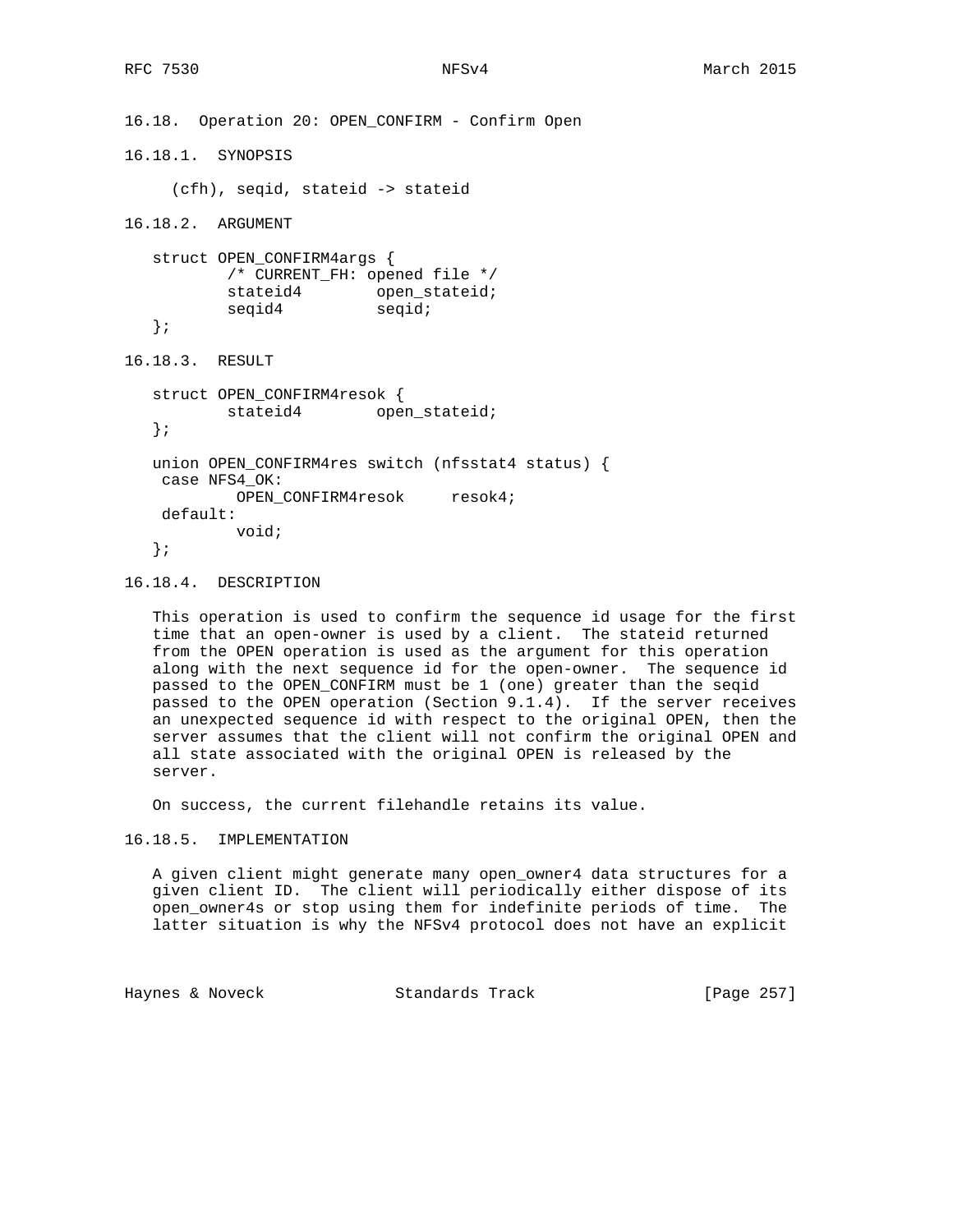operation to exit an open\_owner4: such an operation is of no use in that situation. Instead, to avoid unbounded memory use, the server needs to implement a strategy for disposing of open\_owner4s that have no current open state for any files and have not been used recently. The time period used to determine when to dispose of open\_owner4s is an implementation choice. The time period should certainly be no less than the lease time plus any grace period the server wishes to implement beyond a lease time. The OPEN\_CONFIRM operation allows the server to safely dispose of unused open\_owner4 data structures.

 In the case that a client issues an OPEN operation and the server no longer has a record of the open\_owner4, the server needs to ensure that this is a new OPEN and not a replay or retransmission.

 Servers MUST NOT require confirmation on OPENs that grant delegations or are doing reclaim operations. See Section 9.1.11 for details. The server can easily avoid this by noting whether it has disposed of one open\_owner4 for the given client ID. If the server does not support delegation, it might simply maintain a single bit that notes whether any open\_owner4 (for any client) has been disposed of.

 The server must hold unconfirmed OPEN state until one of three events occurs. First, the client sends an OPEN\_CONFIRM request with the appropriate sequence id and stateid within the lease period. In this case, the OPEN state on the server goes to confirmed, and the open\_owner4 on the server is fully established.

 Second, the client sends another OPEN request with a sequence id that is incorrect for the open\_owner4 (out of sequence). In this case, the server assumes the second OPEN request is valid and the first one is a replay. The server cancels the OPEN state of the first OPEN request, establishes an unconfirmed OPEN state for the second OPEN request, and responds to the second OPEN request with an indication that an OPEN\_CONFIRM is needed. The process then repeats itself. While there is a potential for a denial-of-service attack on the client, it is mitigated if the client and server require the use of a security flavor based on Kerberos V5 or some other flavor that uses cryptography.

What if the server is in the unconfirmed OPEN state for a given open\_owner4, and it receives an operation on the open\_owner4 that has a stateid but the operation is not OPEN, or it is OPEN\_CONFIRM but with the wrong stateid? Then, even if the seqid is correct, the server returns NFS4ERR\_BAD\_STATEID, because the server assumes the operation is a replay: if the server has no established OPEN state, then there is no way, for example, a LOCK operation could be valid.

Haynes & Noveck Standards Track [Page 258]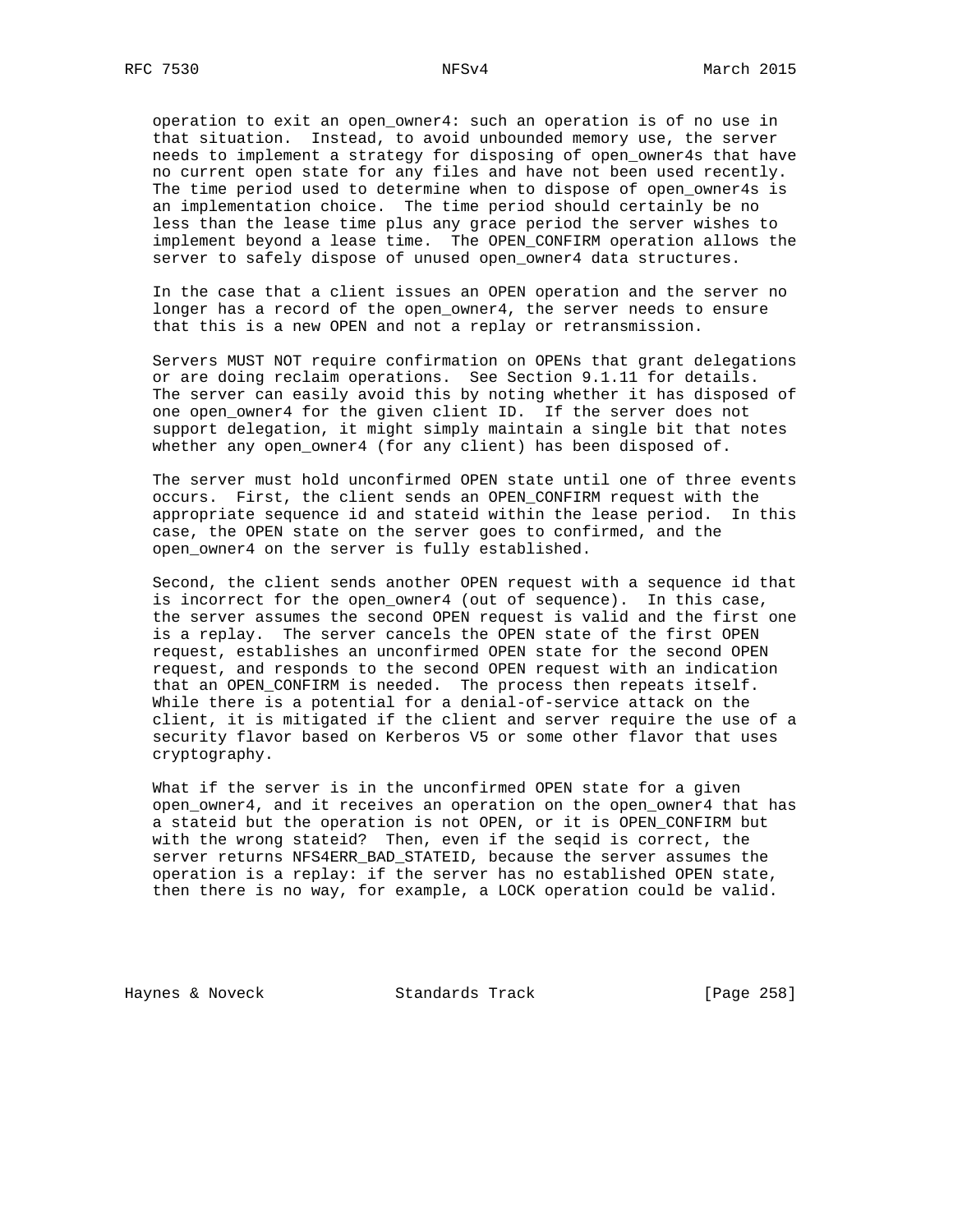Third, neither of the two aforementioned events occurs for the open\_owner4 within the lease period. In this case, the OPEN state is canceled and disposal of the open\_owner4 can occur.

Haynes & Noveck Standards Track [Page 259]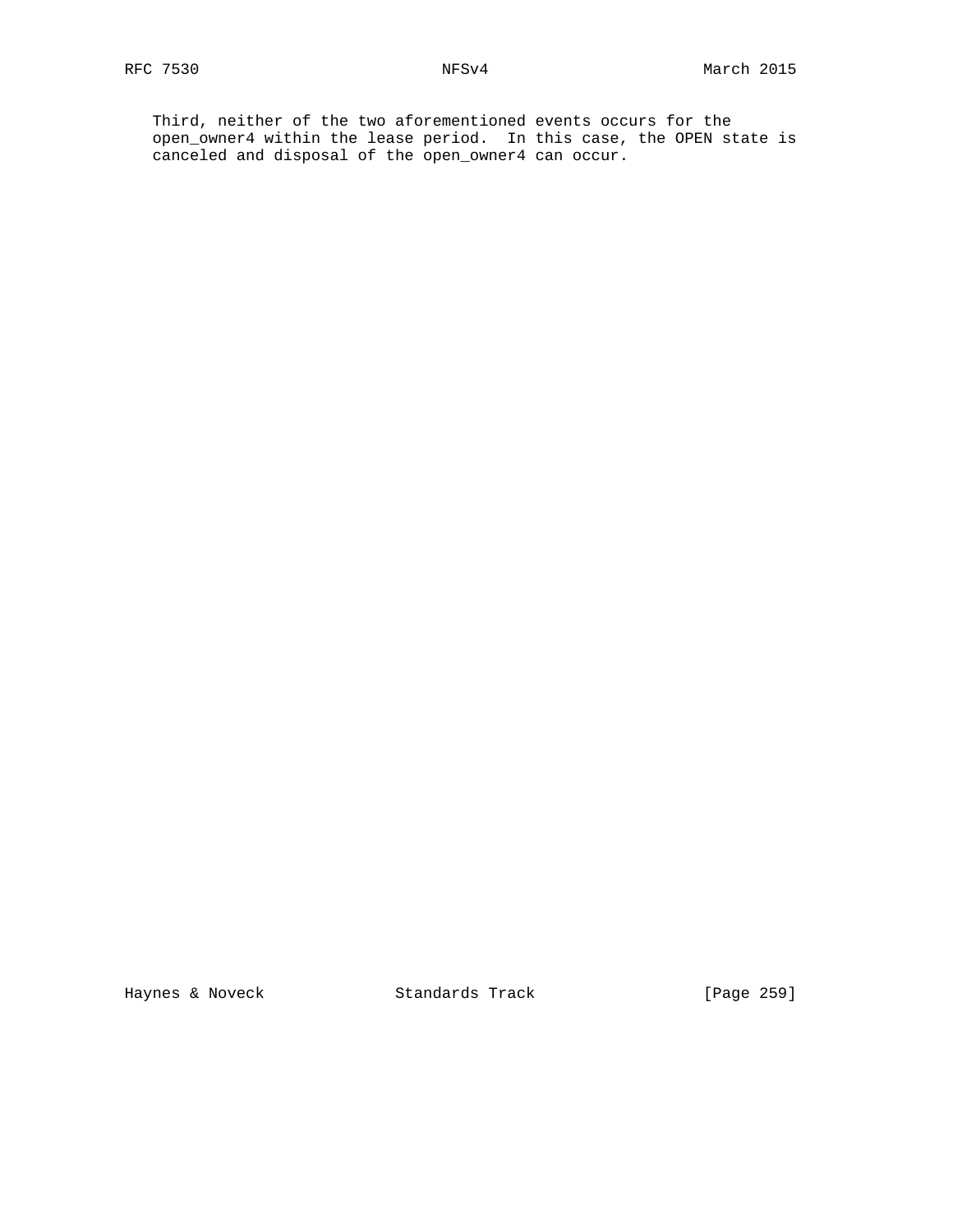```
16.19. Operation 21: OPEN_DOWNGRADE - Reduce Open File Access
16.19.1. SYNOPSIS
     (cfh), stateid, seqid, access, deny -> stateid
16.19.2. ARGUMENT
   struct OPEN_DOWNGRADE4args {
         /* CURRENT_FH: opened file */
stateid4 open_stateid;
seqid4 seqid;
uint32_t share_access;
uint32_t share_deny;
   };
16.19.3. RESULT
   struct OPEN_DOWNGRADE4resok {
         stateid4 open_stateid;
   };
   union OPEN_DOWNGRADE4res switch (nfsstat4 status) {
    case NFS4_OK:
           OPEN_DOWNGRADE4resok resok4;
    default:
           void;
   };
```
Haynes & Noveck Standards Track [Page 260]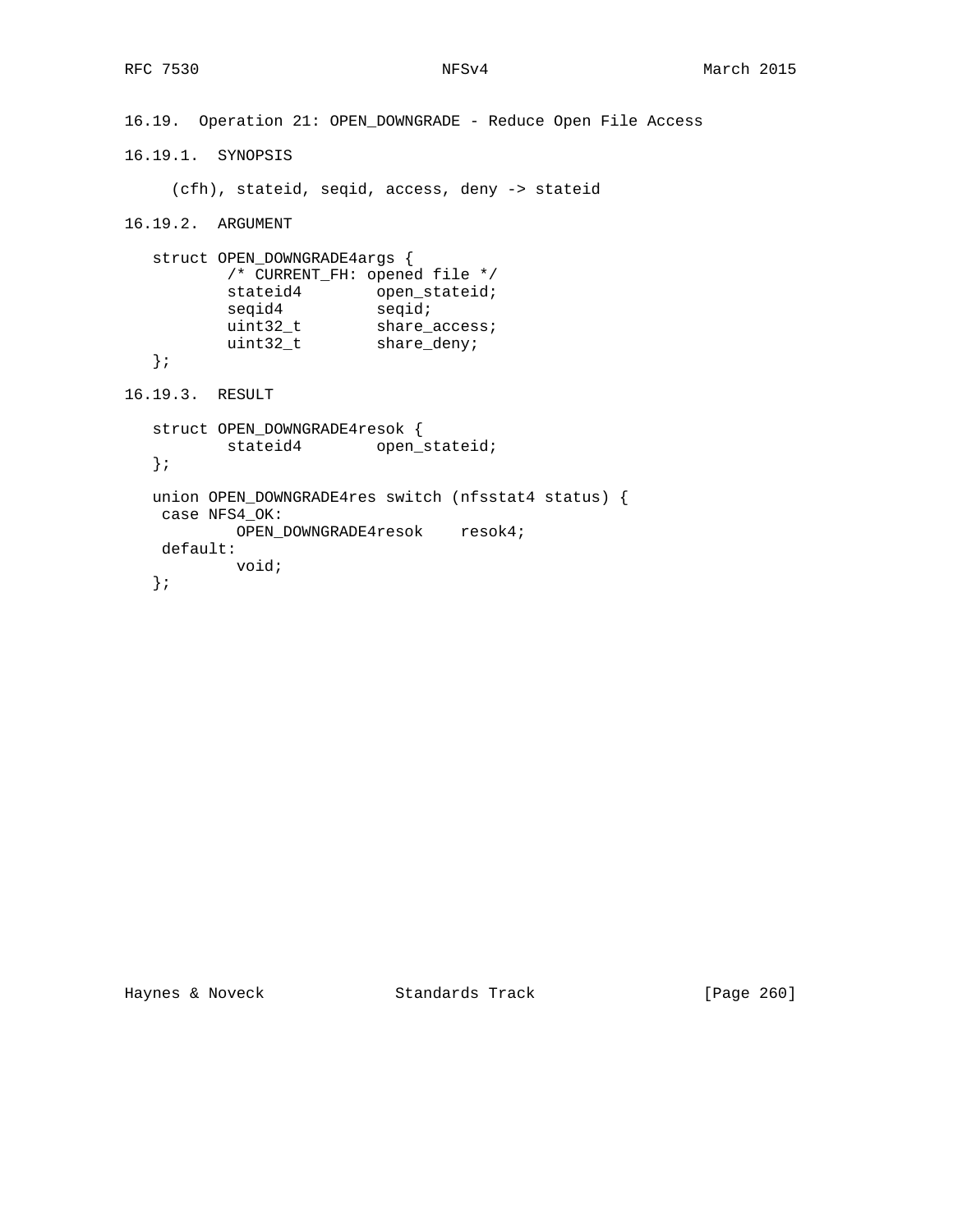# 16.19.4. DESCRIPTION

 This operation is used to adjust the share\_access and share\_deny bits for a given open. This is necessary when a given open-owner opens the same file multiple times with different share\_access and share\_deny flags. In this situation, a close of one of the opens may change the appropriate share\_access and share\_deny flags to remove bits associated with opens no longer in effect.

The share access and share deny bits specified in this operation replace the current ones for the specified open file. The share\_access and share\_deny bits specified must be exactly equal to the union of the share\_access and share\_deny bits specified for some subset of the OPENs in effect for the current open-owner on the current file. If that constraint is not respected, the error NFS4ERR\_INVAL should be returned. Since share\_access and share\_deny bits are subsets of those already granted, it is not possible for this request to be denied because of conflicting share reservations.

 As the OPEN\_DOWNGRADE may change a file to be not-open-for-write and a write byte-range lock might be held, the server may have to reject the OPEN\_DOWNGRADE with an NFS4ERR\_LOCKS\_HELD.

On success, the current filehandle retains its value.

Haynes & Noveck Standards Track [Page 261]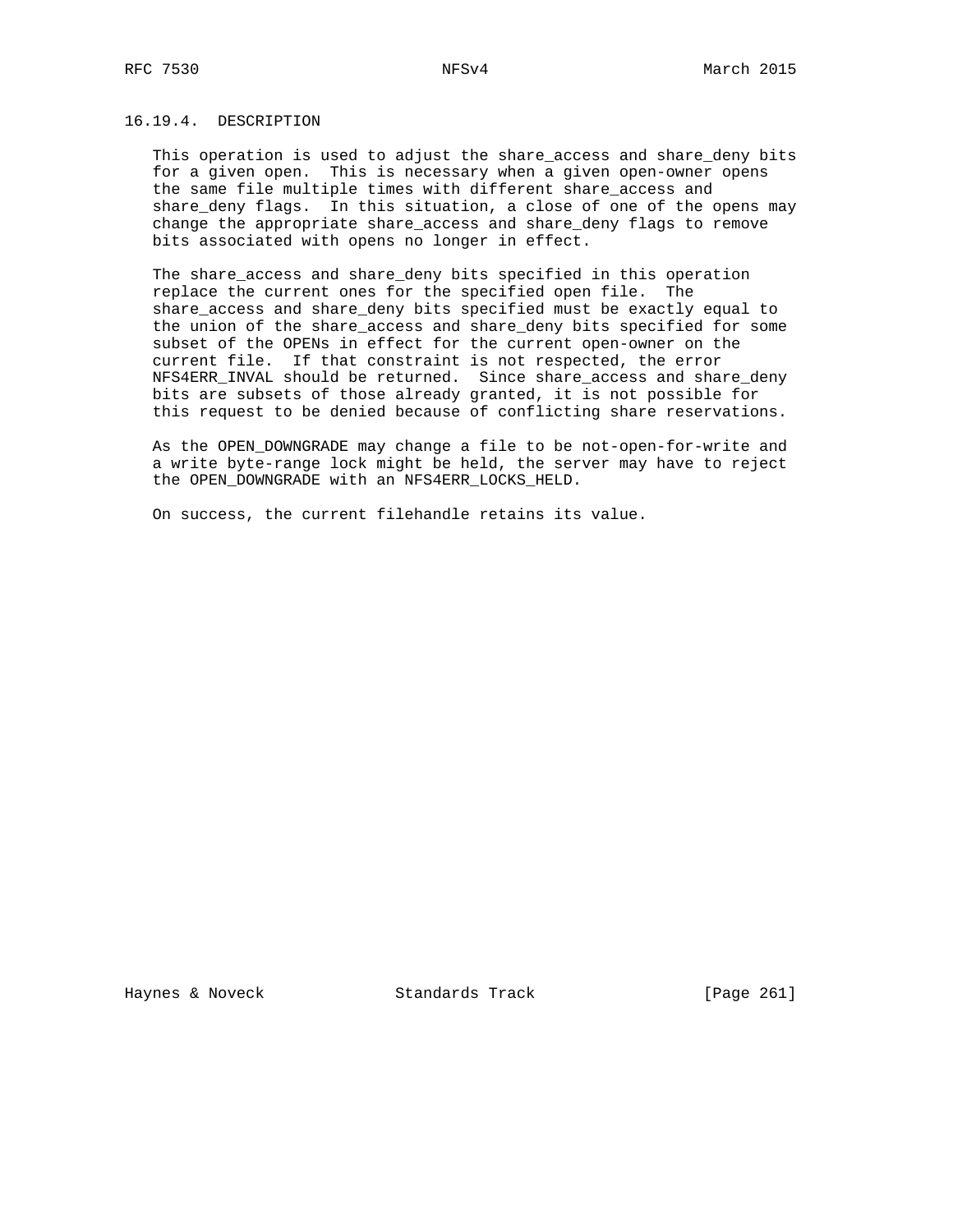16.20. Operation 22: PUTFH - Set Current Filehandle

16.20.1. SYNOPSIS

filehandle -> (cfh)

16.20.2. ARGUMENT

 struct PUTFH4args { nfs\_fh4 object; };

16.20.3. RESULT

 struct PUTFH4res { /\* CURRENT\_FH: \*/ nfsstat4 status; };

16.20.4. DESCRIPTION

 PUTFH replaces the current filehandle with the filehandle provided as an argument.

 If the security mechanism used by the requester does not meet the requirements of the filehandle provided to this operation, the server MUST return NFS4ERR\_WRONGSEC.

See Section 15.2.4.1 for more details on the current filehandle.

16.20.5. IMPLEMENTATION

 PUTFH is commonly used as the first operator in an NFS request to set the context for operations that follow it.

Haynes & Noveck Standards Track [Page 262]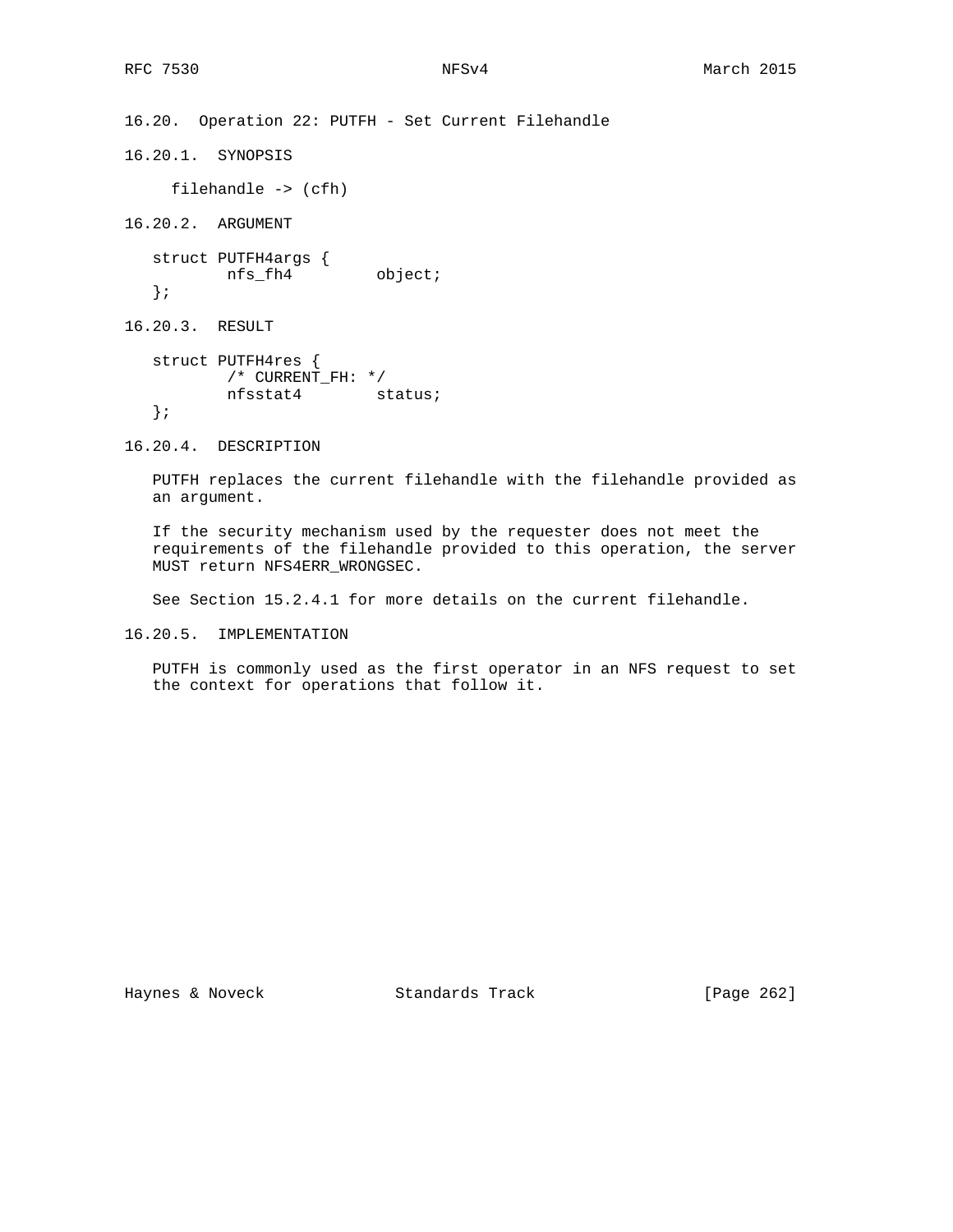16.21. Operation 23: PUTPUBFH - Set Public Filehandle

16.21.1. SYNOPSIS

 $\rightarrow$  (cfh)

16.21.2. ARGUMENT

void;

16.21.3. RESULT

```
 struct PUTPUBFH4res {
   /* CURRENT_FH: public fh */
       nfsstat4 status;
 };
```
16.21.4. DESCRIPTION

 PUTPUBFH replaces the current filehandle with the filehandle that represents the public filehandle of the server's namespace. This filehandle may be different from the root filehandle, which may be associated with some other directory on the server.

 The public filehandle concept was introduced in [RFC2054], [RFC2055], and [RFC2224]. The intent for NFSv4 is that the public filehandle (represented by the PUTPUBFH operation) be used as a method of providing compatibility with the WebNFS server of NFSv2 and NFSv3.

 The public filehandle and the root filehandle (represented by the PUTROOTFH operation) should be equivalent. If the public and root filehandles are not equivalent, then the public filehandle MUST be a descendant of the root filehandle.

Haynes & Noveck Standards Track [Page 263]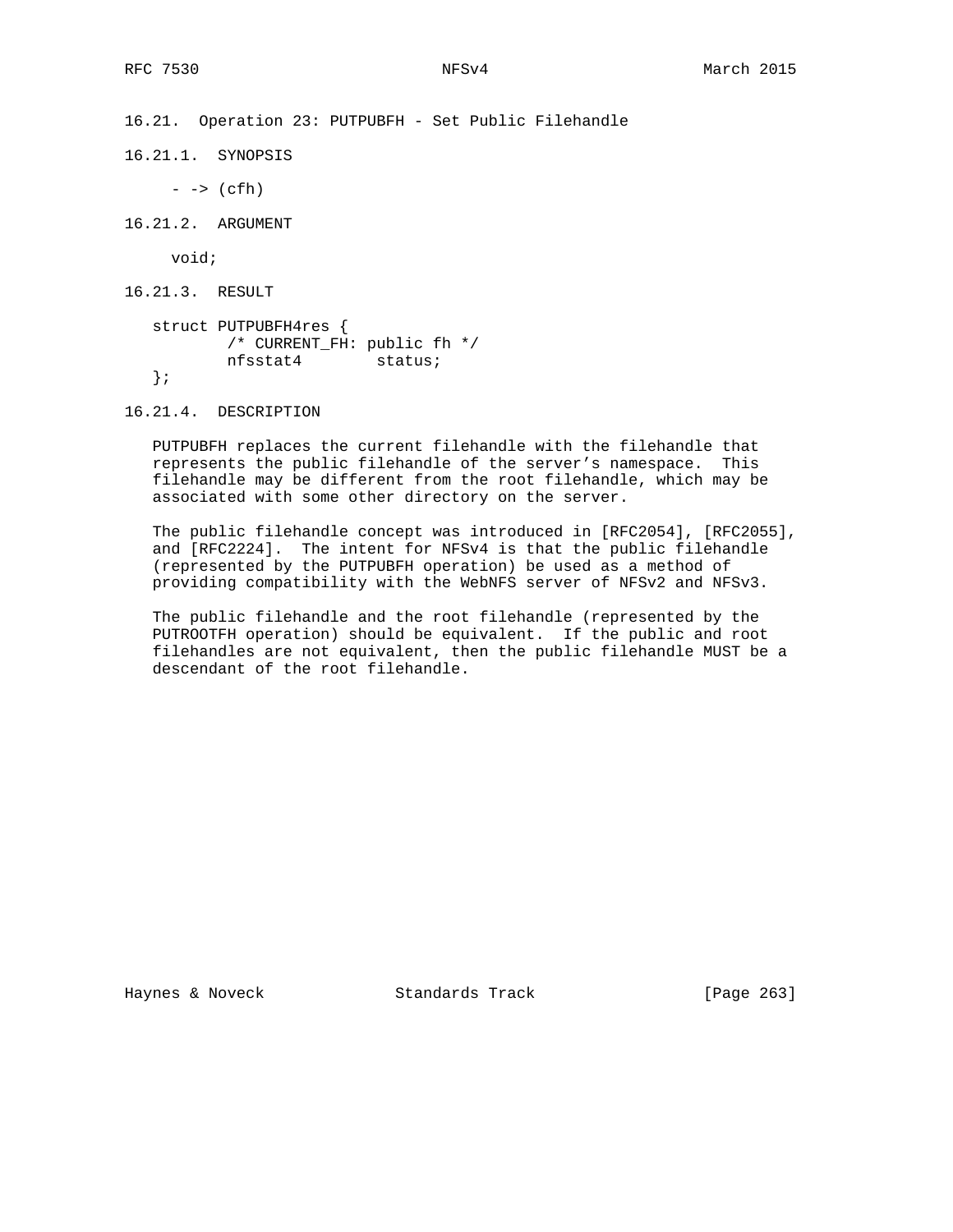# 16.21.5. IMPLEMENTATION

 PUTPUBFH is used as the first operator in an NFS request to set the context for operations that follow it.

 With the NFSv2 and NFSv3 public filehandle, the client is able to specify whether the pathname provided in the LOOKUP should be evaluated as either an absolute path relative to the server's root or relative to the public filehandle. [RFC2224] contains further discussion of the functionality. With NFSv4, that type of specification is not directly available in the LOOKUP operation. The reason for this is because the component separators needed to specify absolute versus relative are not allowed in NFSv4. Therefore, the client is responsible for constructing its request such that either PUTROOTFH or PUTPUBFH is used to signify absolute or relative evaluation of an NFS URL, respectively.

 Note that there are warnings mentioned in [RFC2224] with respect to the use of absolute evaluation and the restrictions the server may place on that evaluation with respect to how much of its namespace has been made available. These same warnings apply to NFSv4. It is likely, therefore, that because of server implementation details an NFSv3 absolute public filehandle lookup may behave differently than an NFSv4 absolute resolution.

 There is a form of security negotiation as described in [RFC2755] that uses the public filehandle as a method of employing the Simple and Protected GSS-API Negotiation Mechanism (SNEGO) [RFC4178]. This method is not available with NFSv4, as filehandles are not overloaded with special meaning and therefore do not provide the same framework as NFSv2 and NFSv3. Clients should therefore use the security negotiation mechanisms described in this RFC.

Haynes & Noveck Standards Track [Page 264]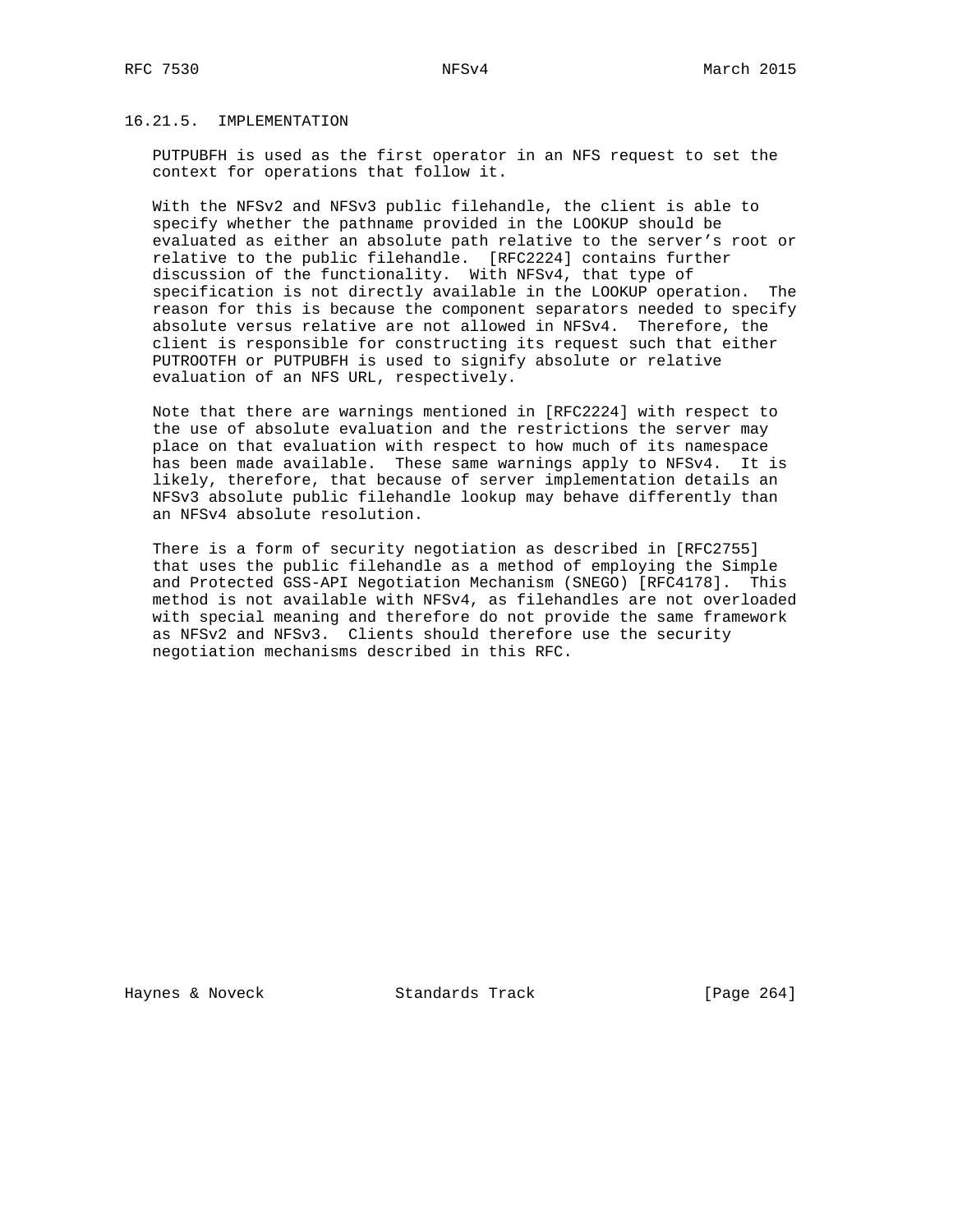16.22. Operation 24: PUTROOTFH - Set Root Filehandle

16.22.1. SYNOPSIS

 $\rightarrow$  (cfh)

16.22.2. ARGUMENT

void;

16.22.3. RESULT

```
 struct PUTROOTFH4res {
 /* CURRENT_FH: root fh */
 nfsstat4 status;
   };
```
16.22.4. DESCRIPTION

 PUTROOTFH replaces the current filehandle with the filehandle that represents the root of the server's namespace. From this filehandle, a LOOKUP operation can locate any other filehandle on the server. This filehandle may be different from the public filehandle, which may be associated with some other directory on the server.

See Section 15.2.4.1 for more details on the current filehandle.

16.22.5. IMPLEMENTATION

 PUTROOTFH is commonly used as the first operator in an NFS request to set the context for operations that follow it.

Haynes & Noveck Standards Track [Page 265]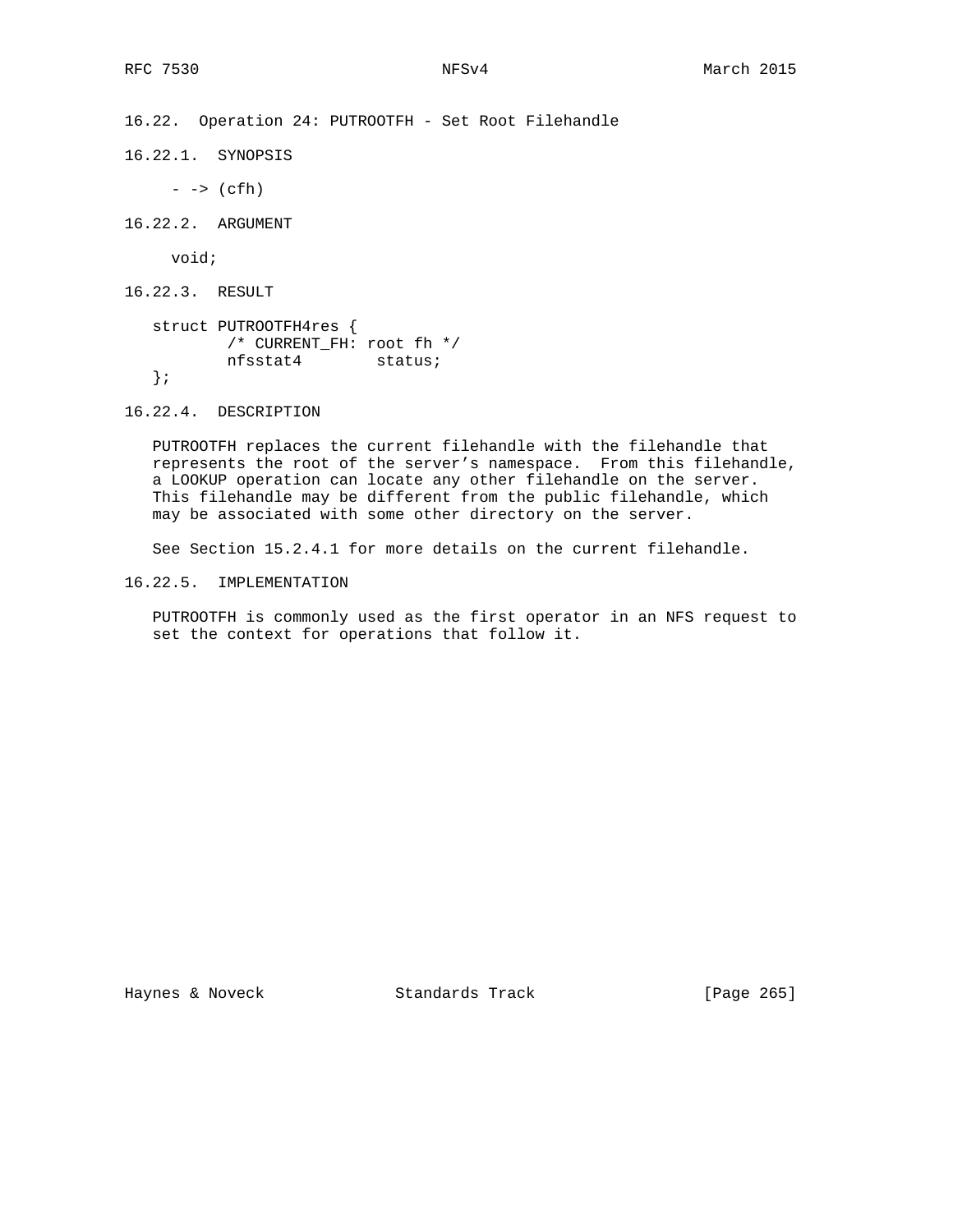```
16.23. Operation 25: READ - Read from File
16.23.1. SYNOPSIS
     (cfh), stateid, offset, count -> eof, data
16.23.2. ARGUMENT
   struct READ4args {
          /* CURRENT_FH: file */
stateid4 stateid;
offset4 offset;
         offset4 offset<br>count4 count;
   };
16.23.3. RESULT
   struct READ4resok {
          bool eof;
          opaque data<>;
   };
   union READ4res switch (nfsstat4 status) {
    case NFS4_OK:
           READ4resok resok4;
    default:
           void;
   };
```
16.23.4. DESCRIPTION

 The READ operation reads data from the regular file identified by the current filehandle.

 The client provides an offset of where the READ is to start and a count of how many bytes are to be read. An offset of 0 (zero) means to read data starting at the beginning of the file. If the offset is greater than or equal to the size of the file, the status, NFS4\_OK, is returned with a data length set to 0 (zero), and eof is set to TRUE. The READ is subject to access permissions checking.

 If the client specifies a count value of 0 (zero), the READ succeeds and returns 0 (zero) bytes of data (subject to access permissions checking). The server may choose to return fewer bytes than specified by the client. The client needs to check for this condition and handle the condition appropriately.

Haynes & Noveck Standards Track [Page 266]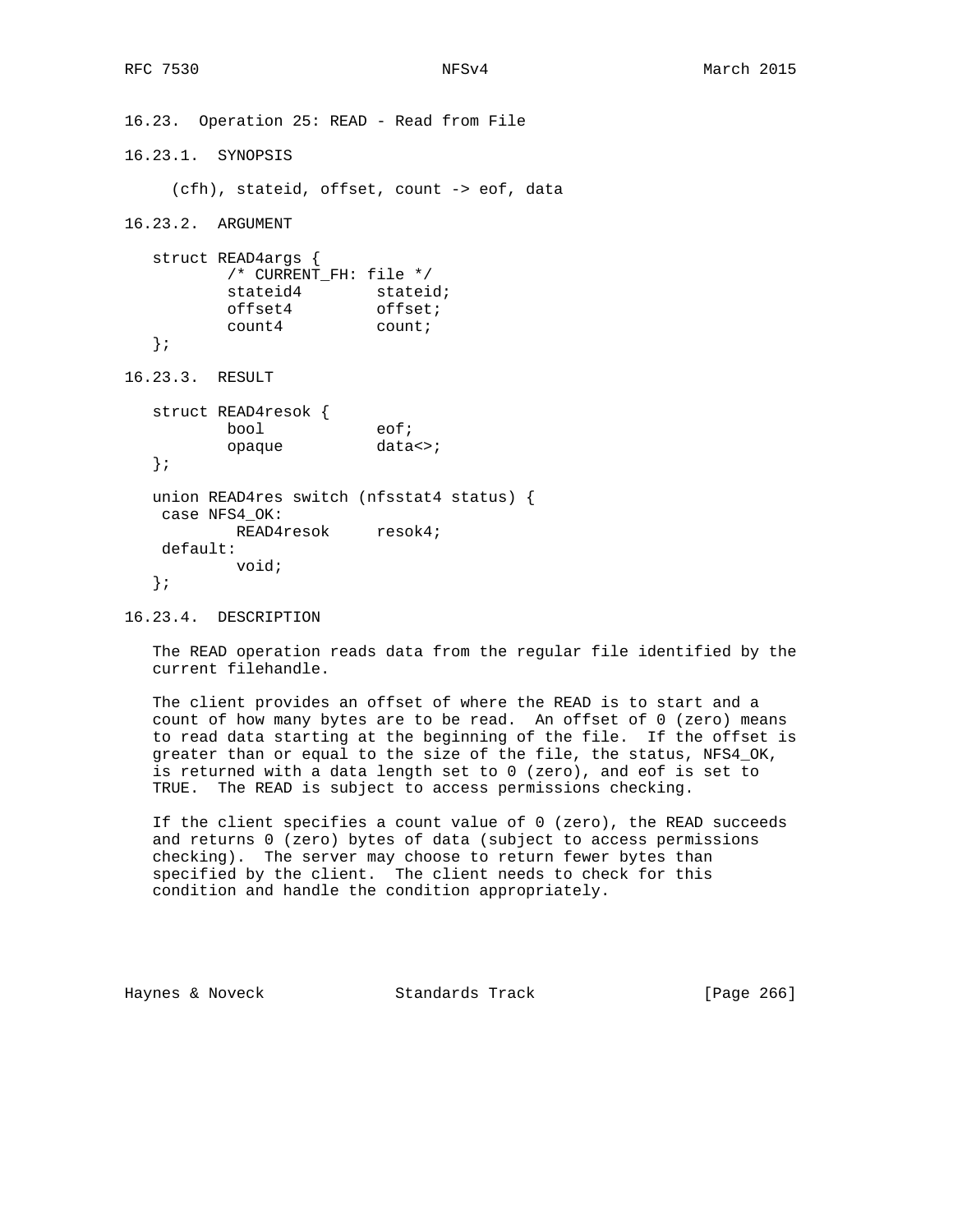The stateid value for a READ request represents a value returned from a previous byte-range lock or share reservation request, or the stateid associated with a delegation. The stateid is used by the server to verify that the associated share reservation and any byte-range locks are still valid and to update lease timeouts for the client.

 If the READ ended at the end-of-file (formally, in a correctly formed READ request, if offset + count is equal to the size of the file), or the READ request extends beyond the size of the file (if offset + count is greater than the size of the file), eof is returned as TRUE; otherwise, it is FALSE. A successful READ of an empty file will always return eof as TRUE.

 If the current filehandle is not a regular file, an error will be returned to the client. In the case where the current filehandle represents a directory, NFS4ERR\_ISDIR is returned; otherwise, NFS4ERR\_INVAL is returned.

 For a READ using the special anonymous stateid, the server MAY allow the READ to be serviced subject to mandatory file locks or the current share\_deny modes for the file. For a READ using the special READ bypass stateid, the server MAY allow READ operations to bypass locking checks at the server.

On success, the current filehandle retains its value.

#### 16.23.5. IMPLEMENTATION

 If the server returns a "short read" (i.e., less data than requested and eof is set to FALSE), the client should send another READ to get the remaining data. A server may return less data than requested under several circumstances. The file may have been truncated by another client or perhaps on the server itself, changing the file size from what the requesting client believes to be the case. This would reduce the actual amount of data available to the client. It is possible that the server reduces the transfer size and so returns a short read result. Server resource exhaustion may also result in a short read.

 If mandatory byte-range locking is in effect for the file, and if the byte range corresponding to the data to be read from the file is WRITE\_LT locked by an owner not associated with the stateid, the server will return the NFS4ERR\_LOCKED error. The client should try to get the appropriate READ\_LT via the LOCK operation before re-attempting the READ. When the READ completes, the client should release the byte-range lock via LOCKU.

Haynes & Noveck Standards Track [Page 267]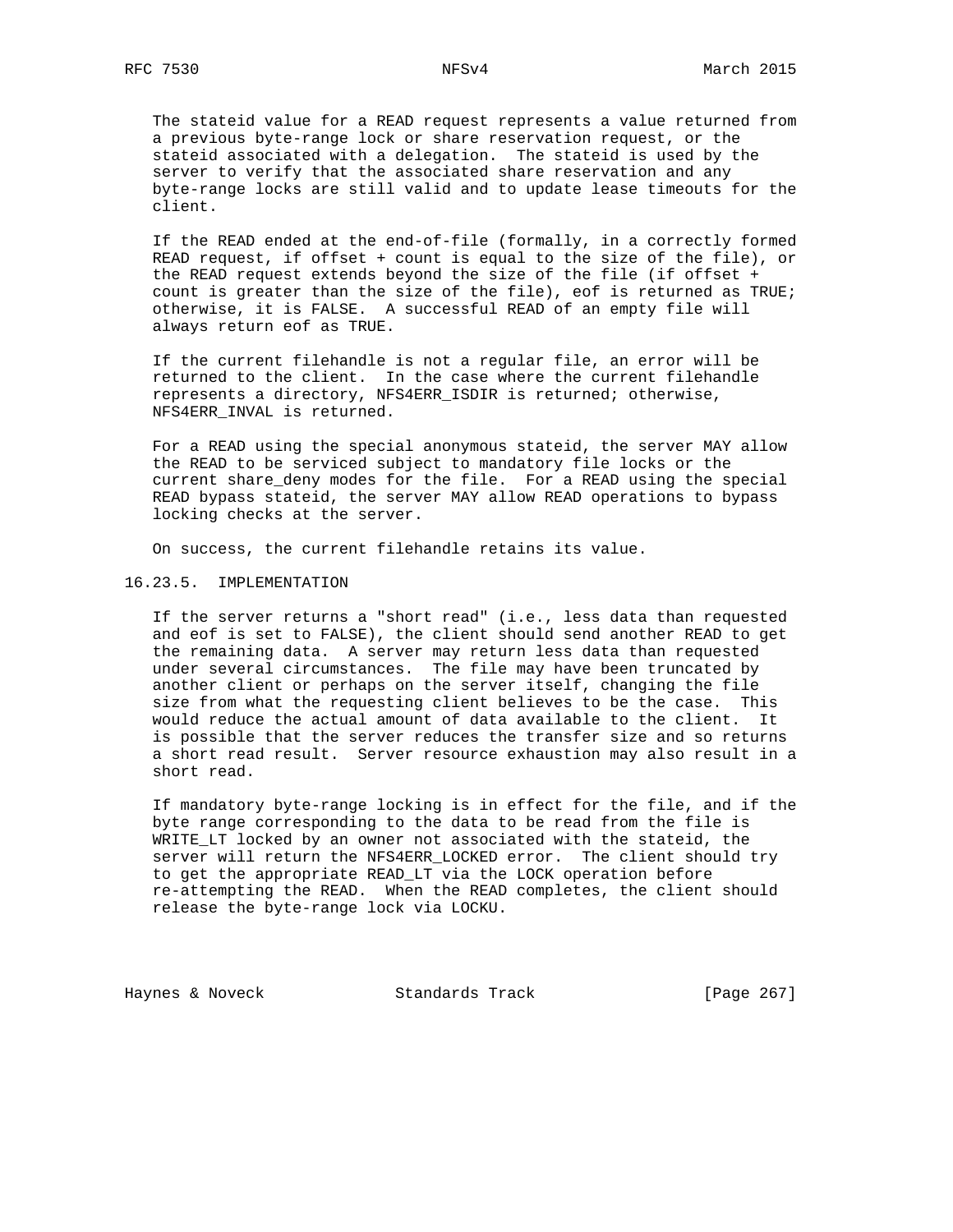If another client has an OPEN\_DELEGATE\_WRITE delegation for the file being read, the delegation must be recalled, and the operation cannot proceed until that delegation is returned or revoked. Except where this happens very quickly, one or more NFS4ERR\_DELAY errors will be returned to requests made while the delegation remains outstanding. Normally, delegations will not be recalled as a result of a READ operation, since the recall will occur as a result of an earlier OPEN. However, since it is possible for a READ to be done with a special stateid, the server needs to check for this case even though the client should have done an OPEN previously.

Haynes & Noveck Standards Track [Page 268]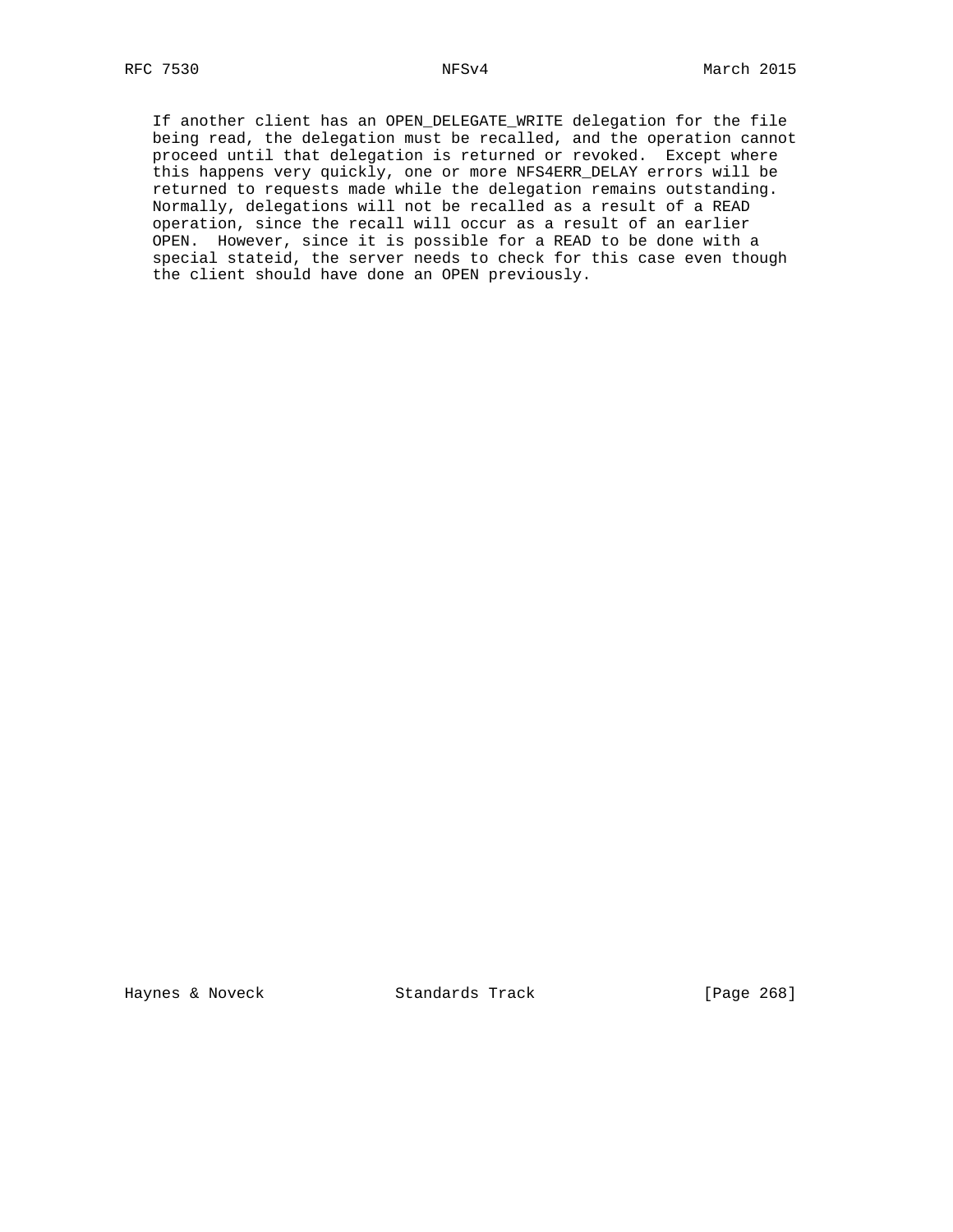```
16.24. Operation 26: READDIR - Read Directory
16.24.1. SYNOPSIS
    (cfh), cookie, cookieverf, dircount, maxcount, attr_request ->
    cookieverf { cookie, name, attrs }
16.24.2. ARGUMENT
   struct READDIR4args {
         /* CURRENT_FH: directory */
 nfs_cookie4 cookie;
verifier4 cookieverf;
count4 dircount;
count4 maxcount;
bitmap4 attr_request;
   };
16.24.3. RESULT
   struct entry4 {
 nfs_cookie4 cookie;
component4 name;
fattr4 attrs;
entry4 *nextentry;
   };
   struct dirlist4 {
entry4 *entries;
bool eof;
   };
   struct READDIR4resok {
verifier4 cookieverf;
dirlist4 reply;
   };
   union READDIR4res switch (nfsstat4 status) {
   case NFS4_OK:
         READDIR4resok resok4;
   default:
         void;
   };
```
Haynes & Noveck Standards Track [Page 269]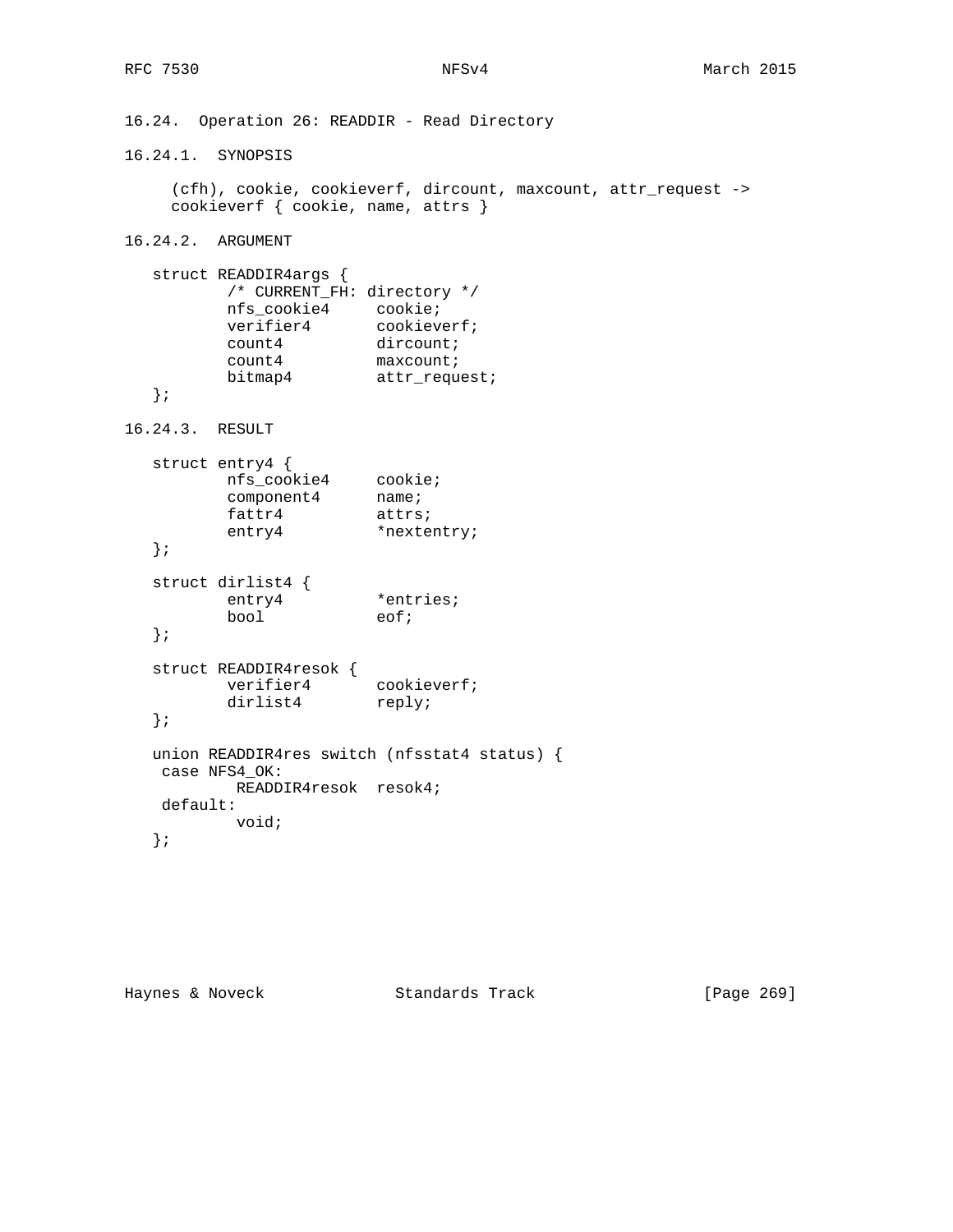# 16.24.4. DESCRIPTION

 The READDIR operation retrieves a variable number of entries from a file system directory and for each entry returns attributes that were requested by the client, along with information to allow the client to request additional directory entries in a subsequent READDIR.

 The arguments contain a cookie value that represents where the READDIR should start within the directory. A value of 0 (zero) for the cookie is used to start reading at the beginning of the directory. For subsequent READDIR requests, the client specifies a cookie value that is provided by the server in a previous READDIR request.

 The cookieverf value should be set to 0 (zero) when the cookie value is 0 (zero) (first directory read). On subsequent requests, it should be a cookieverf as returned by the server. The cookieverf must match that returned by the READDIR in which the cookie was acquired. If the server determines that the cookieverf is no longer valid for the directory, the error NFS4ERR\_NOT\_SAME must be returned.

 The dircount portion of the argument is a hint of the maximum number of bytes of directory information that should be returned. This value represents the length of the names of the directory entries and the cookie value for these entries. This length represents the XDR encoding of the data (names and cookies) and not the length in the native format of the server.

 The maxcount value of the argument is the maximum number of bytes for the result. This maximum size represents all of the data being returned within the READDIR4resok structure and includes the XDR overhead. The server may return less data. If the server is unable to return a single directory entry within the maxcount limit, the error NFS4ERR\_TOOSMALL will be returned to the client.

 Finally, attr\_request represents the list of attributes to be returned for each directory entry supplied by the server.

 On successful return, the server's response will provide a list of directory entries. Each of these entries contains the name of the directory entry, a cookie value for that entry, and the associated attributes as requested. The "eof" flag has a value of TRUE if there are no more entries in the directory.

 The cookie value is only meaningful to the server and is used as a "bookmark" for the directory entry. As mentioned, this cookie is used by the client for subsequent READDIR operations so that it may continue reading a directory. The cookie is similar in concept to a

Haynes & Noveck Standards Track [Page 270]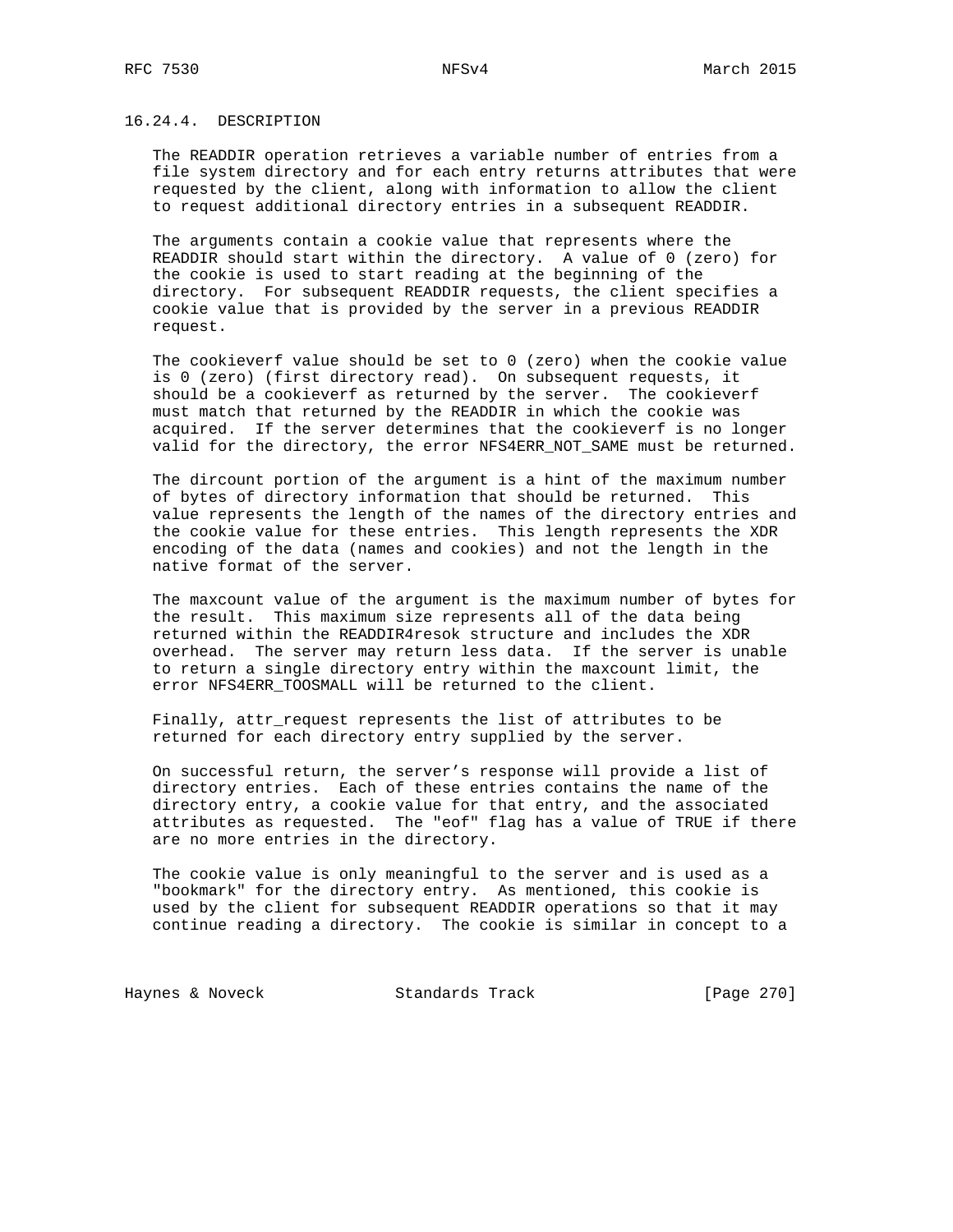READ offset but should not be interpreted as such by the client. The server SHOULD try to accept cookie values issued with READDIR responses even if the directory has been modified between the READDIR calls but MAY return NFS4ERR\_NOT\_VALID if this is not possible, as might be the case if the server has rebooted in the interim.

 In some cases, the server may encounter an error while obtaining the attributes for a directory entry. Instead of returning an error for the entire READDIR operation, the server can instead return the attribute 'fattr4\_rdattr\_error'. With this, the server is able to communicate the failure to the client and not fail the entire operation in the instance of what might be a transient failure. Obviously, the client must request the fattr4\_rdattr\_error attribute for this method to work properly. If the client does not request the attribute, the server has no choice but to return failure for the entire READDIR operation.

 For some file system environments, the directory entries "." and ".." have special meaning, and in other environments, they may not. If the server supports these special entries within a directory, they should not be returned to the client as part of the READDIR response. To enable some client environments, the cookie values of 0, 1, and 2 are to be considered reserved. Note that the UNIX client will use these values when combining the server's response and local representations to enable a fully formed UNIX directory presentation to the application.

 For READDIR arguments, cookie values of 1 and 2 SHOULD NOT be used, and for READDIR results, cookie values of 0, 1, and 2 MUST NOT be returned.

On success, the current filehandle retains its value.

### 16.24.5. IMPLEMENTATION

 The server's file system directory representations can differ greatly. A client's programming interfaces may also be bound to the local operating environment in a way that does not translate well into the NFS protocol. Therefore, the dircount and maxcount fields are provided to allow the client the ability to provide guidelines to the server. If the client is aggressive about attribute collection during a READDIR, the server has an idea of how to limit the encoded response. The dircount field provides a hint on the number of entries based solely on the names of the directory entries. Since it is a hint, it may be possible that a dircount value is zero. In this case, the server is free to ignore the dircount value and return directory information based on the specified maxcount value.

Haynes & Noveck Standards Track [Page 271]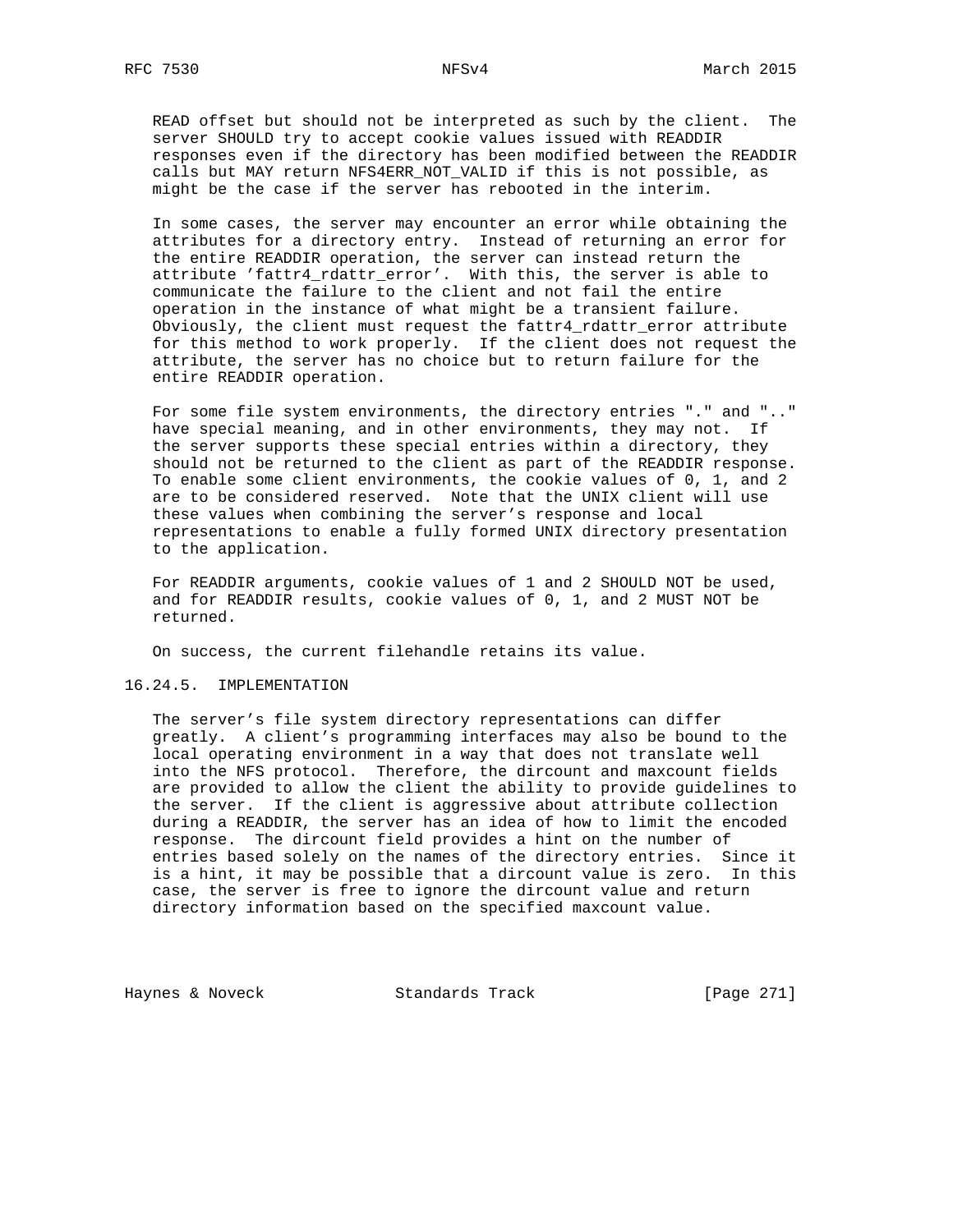As there is no way for the client to indicate that a cookie value, once received, will not be subsequently used, server implementations should avoid schemes that allocate memory corresponding to a returned cookie. Such allocation can be avoided if the server bases cookie values on a value such as the offset within the directory where the scan is to be resumed.

 Cookies generated by such techniques should be designed to remain valid despite modification of the associated directory. If a server were to invalidate a cookie because of a directory modification, READDIRs of large directories might never finish.

 If a directory is deleted after the client has carried out one or more READDIR operations on the directory, the cookies returned will become invalid; however, the server does not need to be concerned, as the directory filehandle used previously would have become stale and would be reported as such on subsequent READDIR operations. The server would not need to check the cookie verifier in this case.

 However, certain reorganization operations on a directory (including directory compaction) may invalidate READDIR cookies previously given out. When such a situation occurs, the server should modify the cookie verifier so as to disallow the use of cookies that would otherwise no longer be valid.

 The cookieverf may be used by the server to help manage cookie values that may become stale. It should be a rare occurrence that a server is unable to continue properly reading a directory with the provided cookie/cookieverf pair. The server should make every effort to avoid this condition since the application at the client may not be able to properly handle this type of failure.

 The use of the cookieverf will also protect the client from using READDIR cookie values that may be stale. For example, if the file system has been migrated, the server may or may not be able to use the same cookie values to service READDIR as the previous server used. With the client providing the cookieverf, the server is able to provide the appropriate response to the client. This prevents the case where the server may accept a cookie value but the underlying directory has changed and the response is invalid from the client's context of its previous READDIR.

 Since some servers will not be returning "." and ".." entries as has been done with previous versions of the NFS protocol, the client that requires these entries be present in READDIR responses must fabricate them.

Haynes & Noveck Standards Track [Page 272]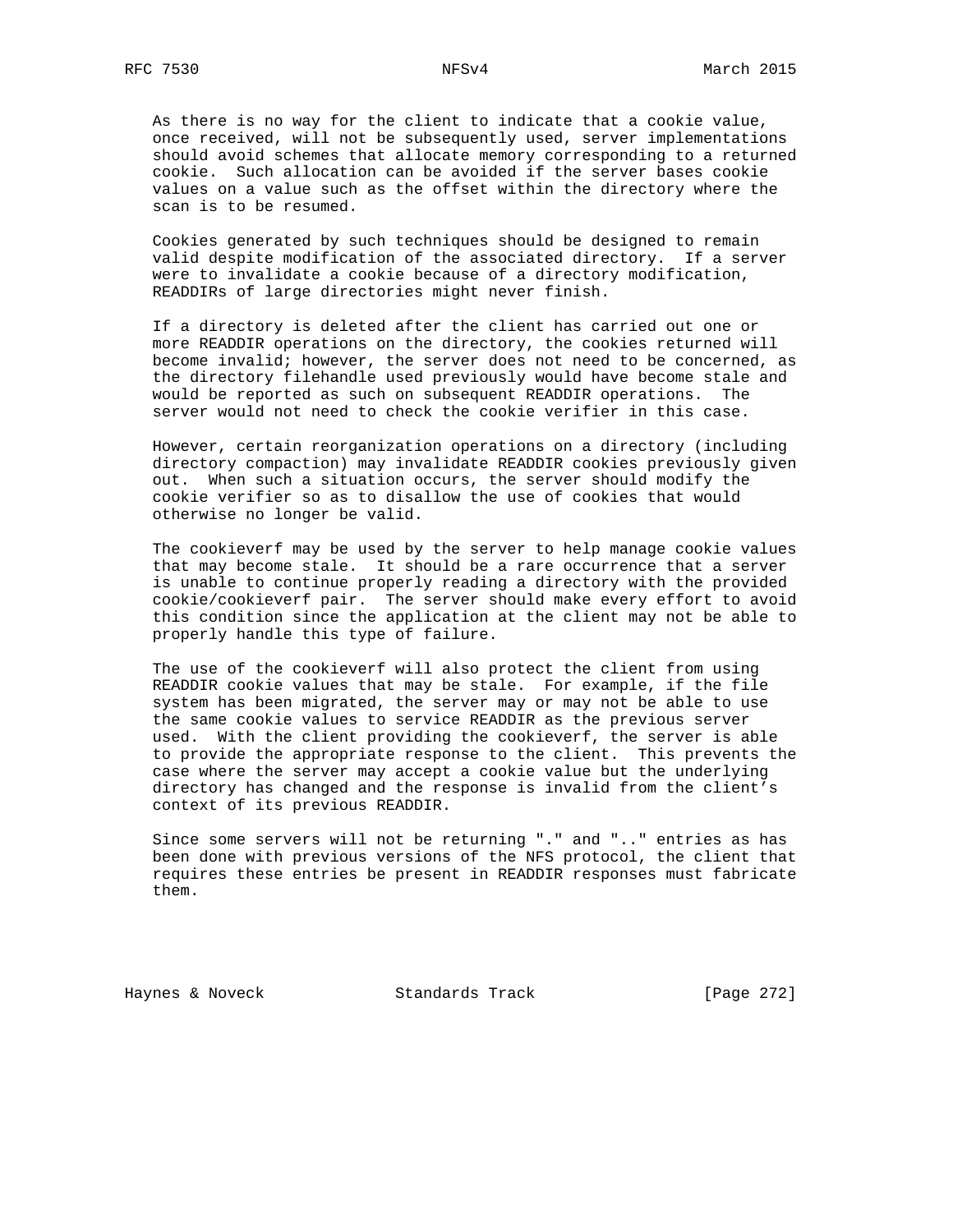16.25. Operation 27: READLINK - Read Symbolic Link 16.25.1. SYNOPSIS (cfh) -> linktext 16.25.2. ARGUMENT /\* CURRENT\_FH: symlink \*/ void; 16.25.3. RESULT struct READLINK4resok { linktext4 link; }; union READLINK4res switch (nfsstat4 status) { case NFS4\_OK: READLINK4resok resok4; default: void; };

16.25.4. DESCRIPTION

 READLINK reads the data associated with a symbolic link. The data is a UTF-8 string that is opaque to the server. That is, whether created by an NFS client or created locally on the server, the data in a symbolic link is not interpreted when created but is simply stored.

On success, the current filehandle retains its value.

16.25.5. IMPLEMENTATION

 A symbolic link is nominally a pointer to another file. The data is not necessarily interpreted by the server; it is just stored in the file. It is possible for a client implementation to store a pathname that is not meaningful to the server operating system in a symbolic link. A READLINK operation returns the data to the client for interpretation. If different implementations want to share access to symbolic links, then they must agree on the interpretation of the data in the symbolic link.

 The READLINK operation is only allowed on objects of type NF4LNK. The server should return the error NFS4ERR\_INVAL if the object is not of type NF4LNK.

Haynes & Noveck Standards Track [Page 273]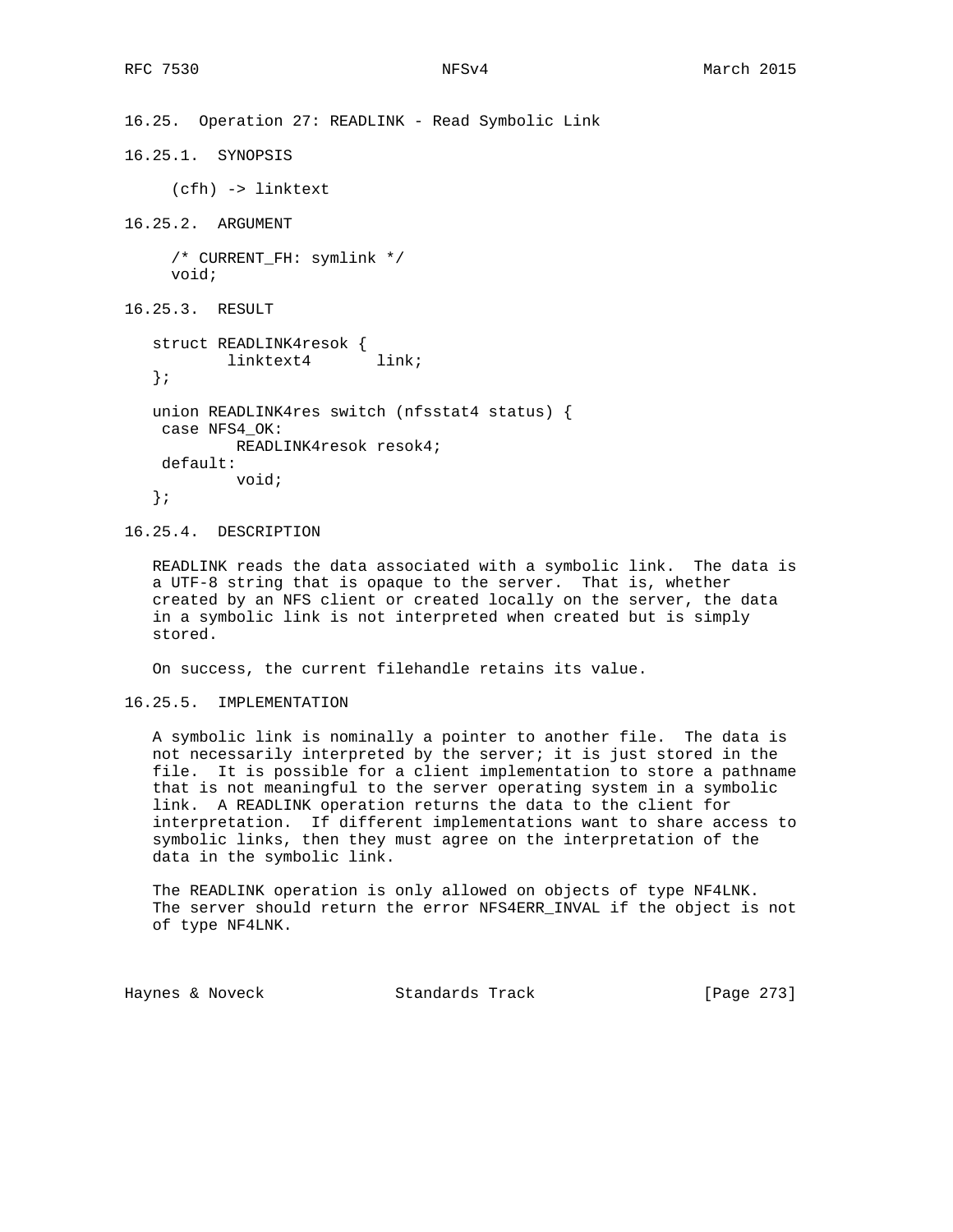```
16.26. Operation 28: REMOVE - Remove File System Object
16.26.1. SYNOPSIS
      (cfh), filename -> change_info
16.26.2. ARGUMENT
    struct REMOVE4args {
          /* CURRENT_FH: directory */
         component4 target;
    };
16.26.3. RESULT
   struct REMOVE4resok {
          change_info4 cinfo;
    };
   union REMOVE4res switch (nfsstat4 status) {
    case NFS4_OK:
            REMOVE4resok resok4;
    default:
            void;
    };
```
16.26.4. DESCRIPTION

 The REMOVE operation removes (deletes) a directory entry named by filename from the directory corresponding to the current filehandle. If the entry in the directory was the last reference to the corresponding file system object, the object may be destroyed.

 For the directory where the filename was removed, the server returns change\_info4 information in cinfo. With the atomic field of the change\_info4 struct, the server will indicate if the before and after change attributes were obtained atomically with respect to the removal.

 If the target is of zero length, NFS4ERR\_INVAL will be returned. The target is also subject to the normal UTF-8, character support, and name checks. See Section 12.7 for further discussion.

On success, the current filehandle retains its value.

Haynes & Noveck Standards Track [Page 274]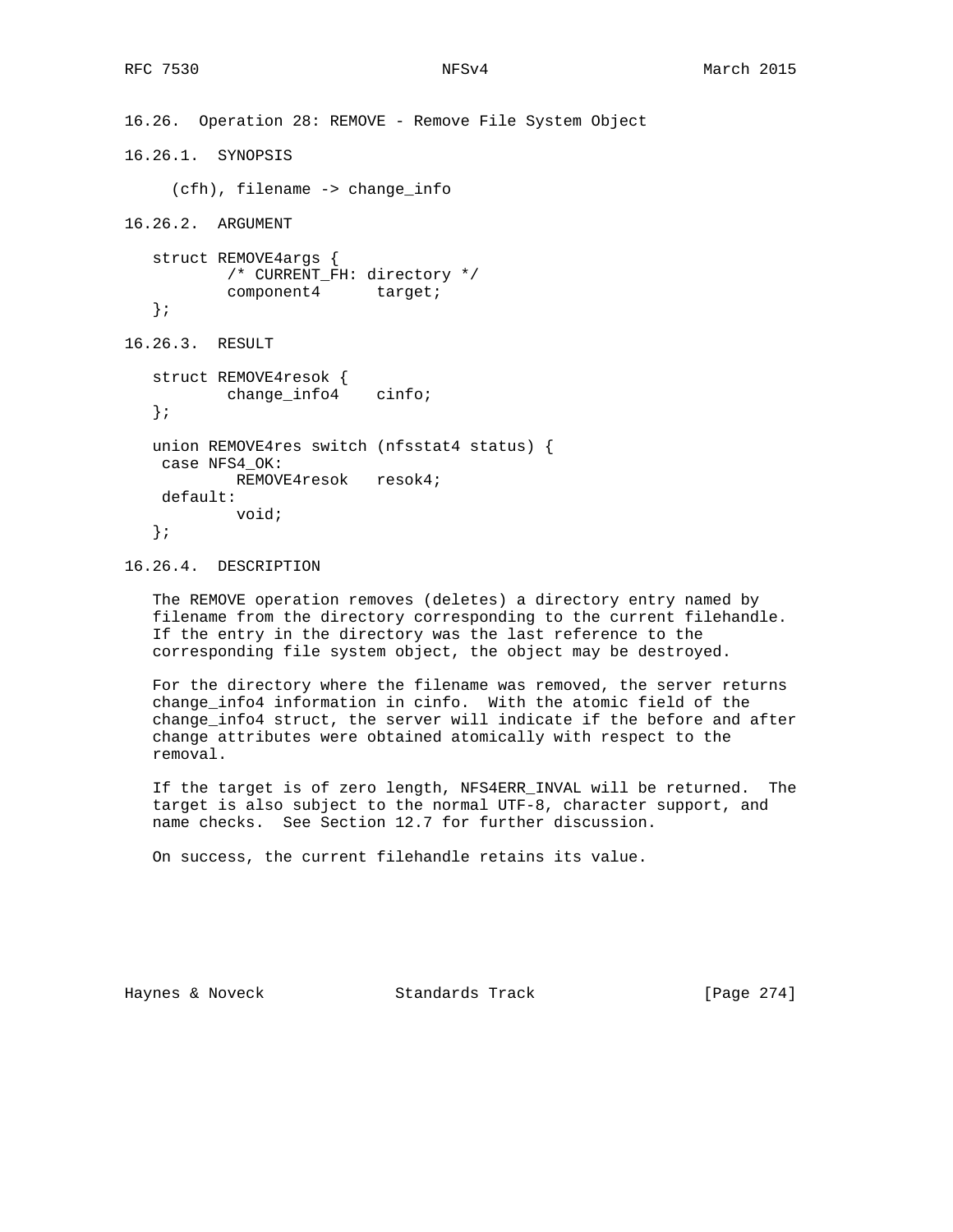# 16.26.5. IMPLEMENTATION

 NFSv3 required a different operator -- RMDIR -- for directory removal, and REMOVE for non-directory removal. This allowed clients to skip checking the file type when being passed a non-directory delete system call (e.g., unlink() [unlink] in POSIX) to remove a directory, as well as the converse (e.g., a rmdir() on a non-directory), because they knew the server would check the file type. NFSv4 REMOVE can be used to delete any directory entry, independent of its file type. The implementer of an NFSv4 client's entry points from the unlink() and rmdir() system calls should first check the file type against the types the system call is allowed to remove before issuing a REMOVE. Alternatively, the implementer can produce a COMPOUND call that includes a LOOKUP/VERIFY sequence to verify the file type before a REMOVE operation in the same COMPOUND call.

 The concept of last reference is server specific. However, if the numlinks field in the previous attributes of the object had the value 1, the client should not rely on referring to the object via a filehandle. Likewise, the client should not rely on the resources (disk space, directory entry, and so on) formerly associated with the object becoming immediately available. Thus, if a client needs to be able to continue to access a file after using REMOVE to remove it, the client should take steps to make sure that the file will still be accessible. The usual mechanism used is to RENAME the file from its old name to a new hidden name.

 If the server finds that the file is still open when the REMOVE arrives:

- o The server SHOULD NOT delete the file's directory entry if the file was opened with OPEN4\_SHARE\_DENY\_WRITE or OPEN4\_SHARE\_DENY\_BOTH.
- o If the file was not opened with OPEN4\_SHARE\_DENY\_WRITE or OPEN4\_SHARE\_DENY\_BOTH, the server SHOULD delete the file's directory entry. However, until the last CLOSE of the file, the server MAY continue to allow access to the file via its filehandle.

Haynes & Noveck Standards Track [Page 275]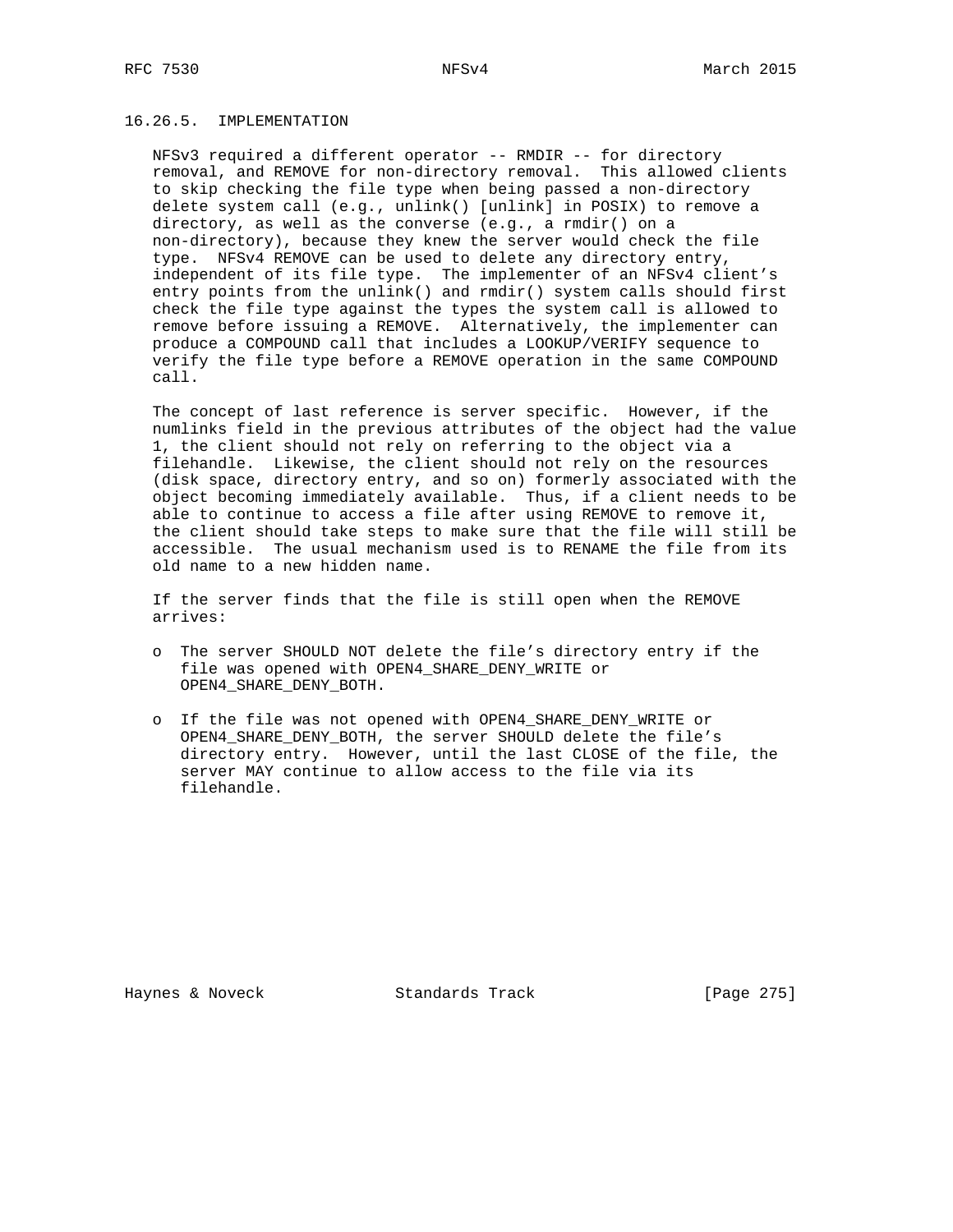```
16.27. Operation 29: RENAME - Rename Directory Entry
16.27.1. SYNOPSIS
     (sfh), oldname, (cfh), newname -> source_cinfo, target_cinfo
16.27.2. ARGUMENT
   struct RENAME4args {
           /* SAVED_FH: source directory */
           component4 oldname;
           /* CURRENT_FH: target directory */
           component4 newname;
   };
16.27.3. RESULT
   struct RENAME4resok {
 change_info4 source_cinfo;
 change_info4 target_cinfo;
   };
   union RENAME4res switch (nfsstat4 status) {
    case NFS4_OK:
            RENAME4resok resok4;
    default:
            void;
   };
```
16.27.4. DESCRIPTION

 The RENAME operation renames the object identified by oldname in the source directory corresponding to the saved filehandle, as set by the SAVEFH operation, to newname in the target directory corresponding to the current filehandle. The operation is required to be atomic to the client. Source and target directories must reside on the same file system on the server. On success, the current filehandle will continue to be the target directory.

 If the target directory already contains an entry with the name newname, the source object must be compatible with the target: either both are non-directories, or both are directories, and the target must be empty. If compatible, the existing target is removed before the rename occurs (see Section 16.26 for client and server actions whenever a target is removed). If they are not compatible or if the target is a directory but not empty, the server will return the error NFS4ERR\_EXIST.

Haynes & Noveck Standards Track [Page 276]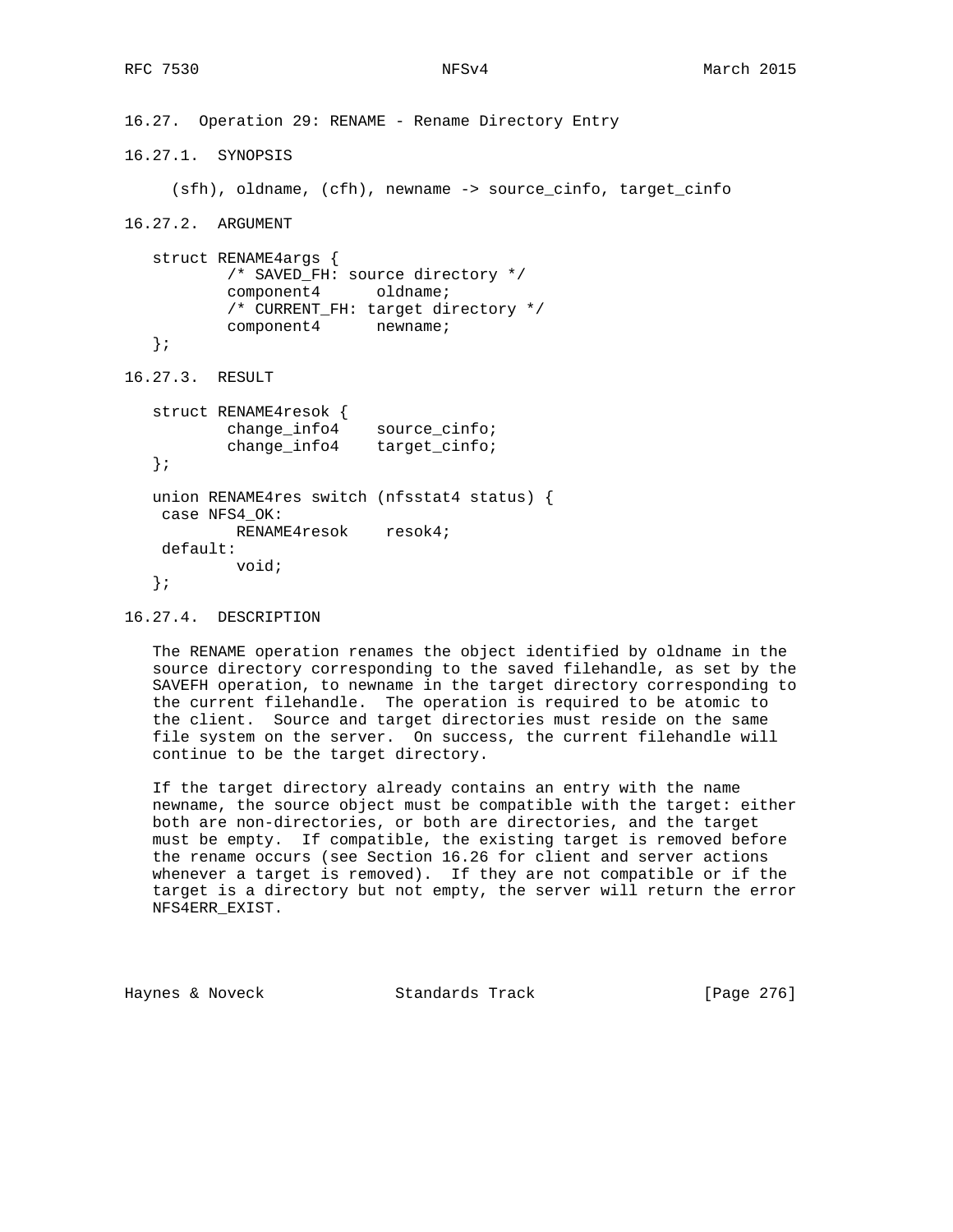If oldname and newname both refer to the same file (they might be hard links of each other), then RENAME should perform no action and return success.

 For both directories involved in the RENAME, the server returns change\_info4 information. With the atomic field of the change\_info4 struct, the server will indicate if the before and after change attributes were obtained atomically with respect to the rename.

 If the oldname refers to a named attribute and the saved and current filehandles refer to the named attribute directories of different file system objects, the server will return NFS4ERR\_XDEV, just as if the saved and current filehandles represented directories on different file systems.

 If the oldname or newname is of zero length, NFS4ERR\_INVAL will be returned. The oldname and newname are also subject to the normal UTF-8, character support, and name checks. See Section 12.7 for further discussion.

### 16.27.5. IMPLEMENTATION

 The RENAME operation must be atomic to the client. The statement "source and target directories must reside on the same file system on the server" means that the fsid fields in the attributes for the directories are the same. If they reside on different file systems, the error NFS4ERR\_XDEV is returned.

 Based on the value of the fh\_expire\_type attribute for the object, the filehandle may or may not expire on a RENAME. However, server implementers are strongly encouraged to attempt to keep filehandles from expiring in this fashion.

 On some servers, the filenames "." and ".." are illegal as either oldname or newname and will result in the error NFS4ERR\_BADNAME. In addition, on many servers the case of oldname or newname being an alias for the source directory will be checked for. Such servers will return the error NFS4ERR\_INVAL in these cases.

 If either of the source or target filehandles are not directories, the server will return NFS4ERR\_NOTDIR.

Haynes & Noveck Standards Track [Page 277]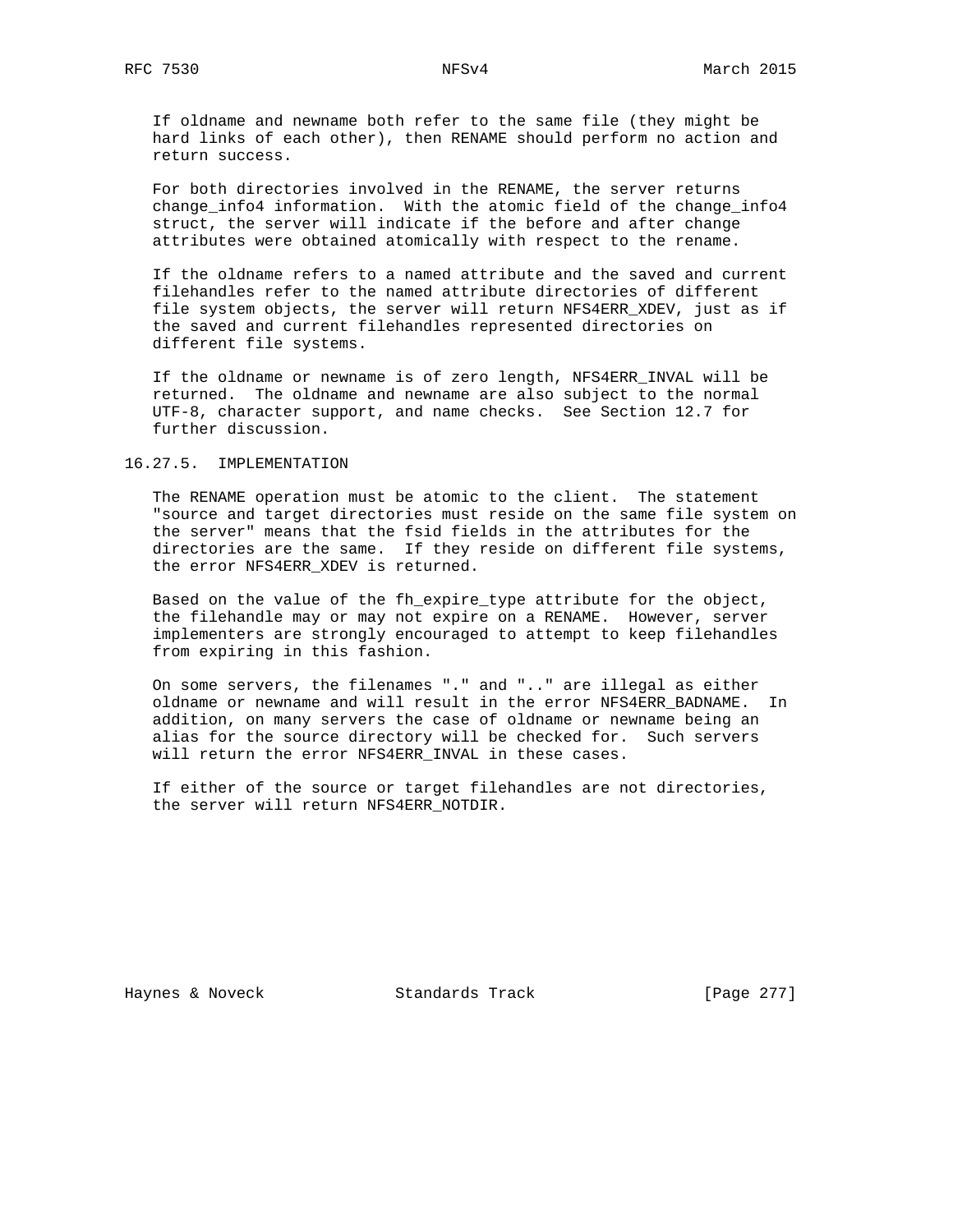16.28. Operation 30: RENEW - Renew a Lease

```
16.28.1. SYNOPSIS
     clientid -> ()
16.28.2. ARGUMENT
   struct RENEW4args {
          clientid4 clientid;
   };
16.28.3. RESULT
   struct RENEW4res {
         nfsstat4 status;
   };
```
16.28.4. DESCRIPTION

 The RENEW operation is used by the client to renew leases that it currently holds at a server. In processing the RENEW request, the server renews all leases associated with the client. The associated leases are determined by the clientid provided via the SETCLIENTID operation.

# 16.28.5. IMPLEMENTATION

 When the client holds delegations, it needs to use RENEW to detect when the server has determined that the callback path is down. When the server has made such a determination, only the RENEW operation will renew the lease on delegations. If the server determines the callback path is down, it returns NFS4ERR\_CB\_PATH\_DOWN. Even though it returns NFS4ERR\_CB\_PATH\_DOWN, the server MUST renew the lease on the byte-range locks and share reservations that the client has established on the server. If for some reason the lock and share reservation lease cannot be renewed, then the server MUST return an error other than NFS4ERR\_CB\_PATH\_DOWN, even if the callback path is also down. In the event that the server has conditions such that it could return either NFS4ERR\_CB\_PATH\_DOWN or NFS4ERR\_LEASE\_MOVED, NFS4ERR\_LEASE\_MOVED MUST be handled first.

Haynes & Noveck Standards Track [Page 278]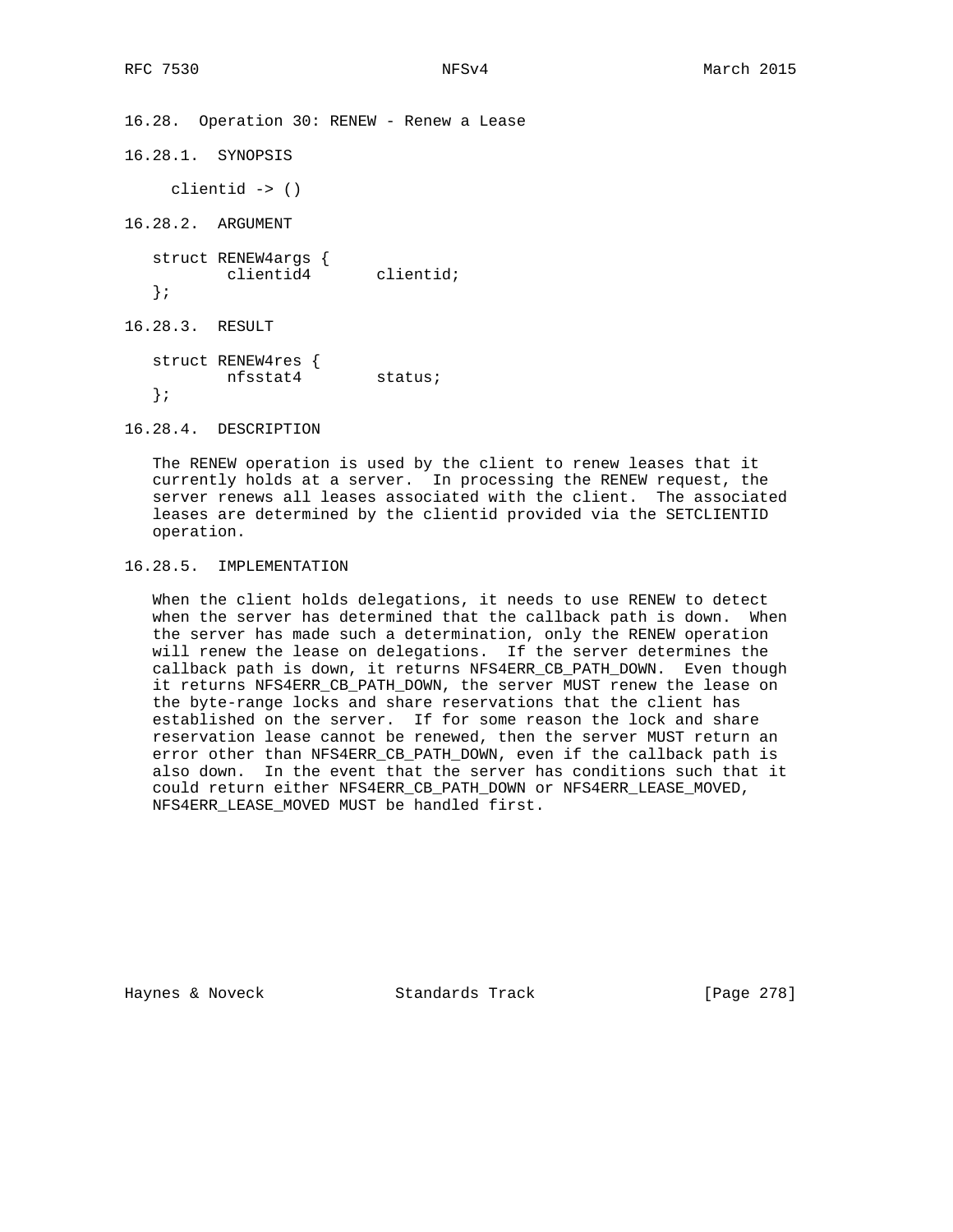The client that issues RENEW MUST choose the principal, RPC security flavor, and, if applicable, GSS-API mechanism and service via one of the following algorithms:

- o The client uses the same principal, RPC security flavor, and -- if the flavor was RPCSEC\_GSS -- the same mechanism and service that were used when the client ID was established via SETCLIENTID\_CONFIRM.
- o The client uses any principal, RPC security flavor, mechanism, and service combination that currently has an OPEN file on the server. That is, the same principal had a successful OPEN operation; the file is still open by that principal; and the flavor, mechanism, and service of RENEW match that of the previous OPEN.

 The server MUST reject a RENEW that does not use one of the aforementioned algorithms, with the error NFS4ERR\_ACCESS.

Haynes & Noveck Standards Track [Page 279]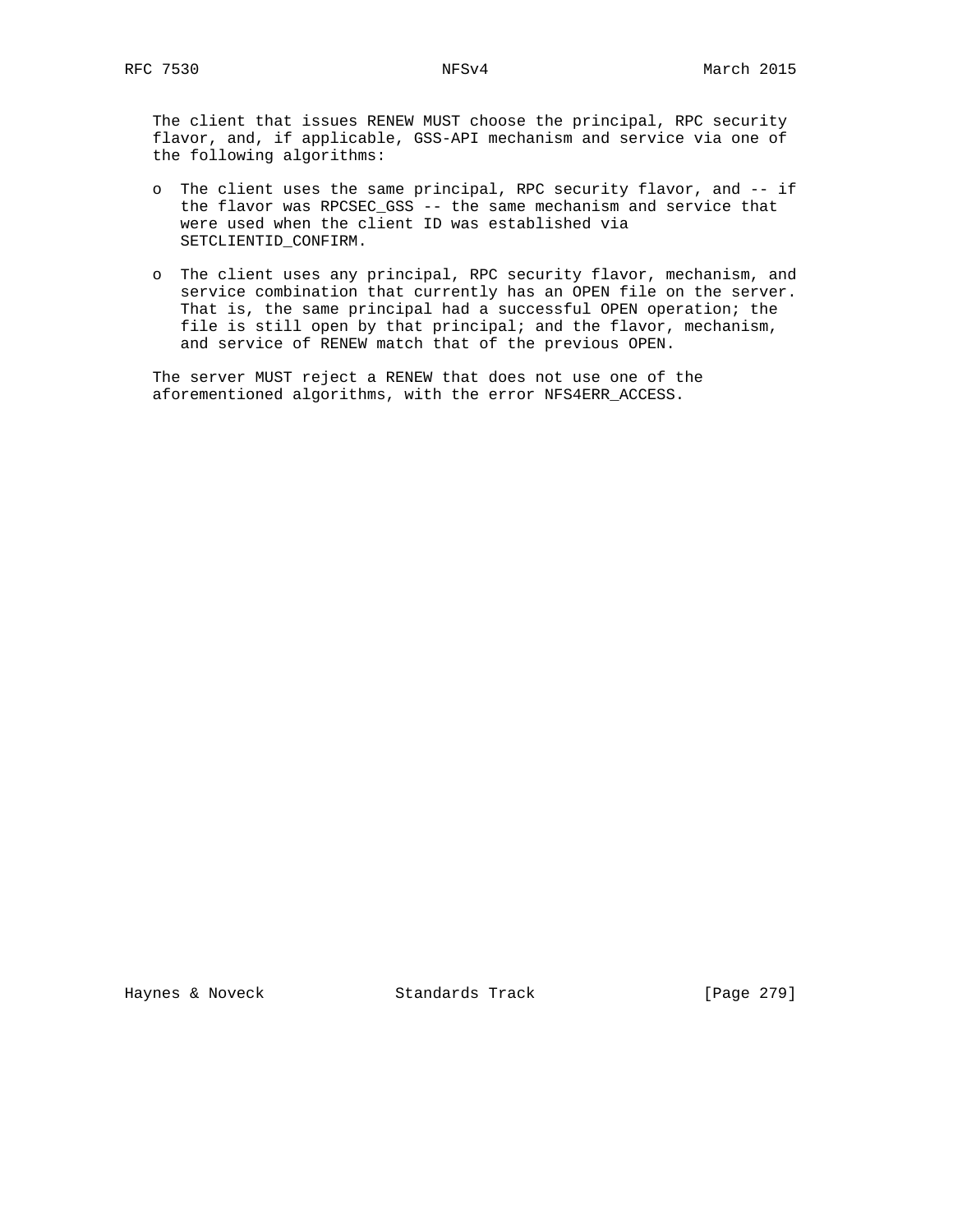```
16.29. Operation 31: RESTOREFH - Restore Saved Filehandle
```
16.29.1. SYNOPSIS

(sfh) -> (cfh)

16.29.2. ARGUMENT

 $/*$  SAVED FH: \*/ void;

16.29.3. RESULT

```
 struct RESTOREFH4res {
        /* CURRENT_FH: value of saved fh */
        nfsstat4 status;
 };
```
16.29.4. DESCRIPTION

 Set the current filehandle to the value in the saved filehandle. If there is no saved filehandle, then return the error NFS4ERR\_RESTOREFH.

16.29.5. IMPLEMENTATION

 Operations like OPEN and LOOKUP use the current filehandle to represent a directory and replace it with a new filehandle. Assuming that the previous filehandle was saved with a SAVEFH operator, the previous filehandle can be restored as the current filehandle. This is commonly used to obtain post-operation attributes for the directory, e.g.,

 PUTFH (directory filehandle) SAVEFH GETATTR attrbits (pre-op dir attrs) CREATE optbits "foo" attrs GETATTR attrbits (file attributes) RESTOREFH GETATTR attrbits (post-op dir attrs)

Haynes & Noveck Standards Track [Page 280]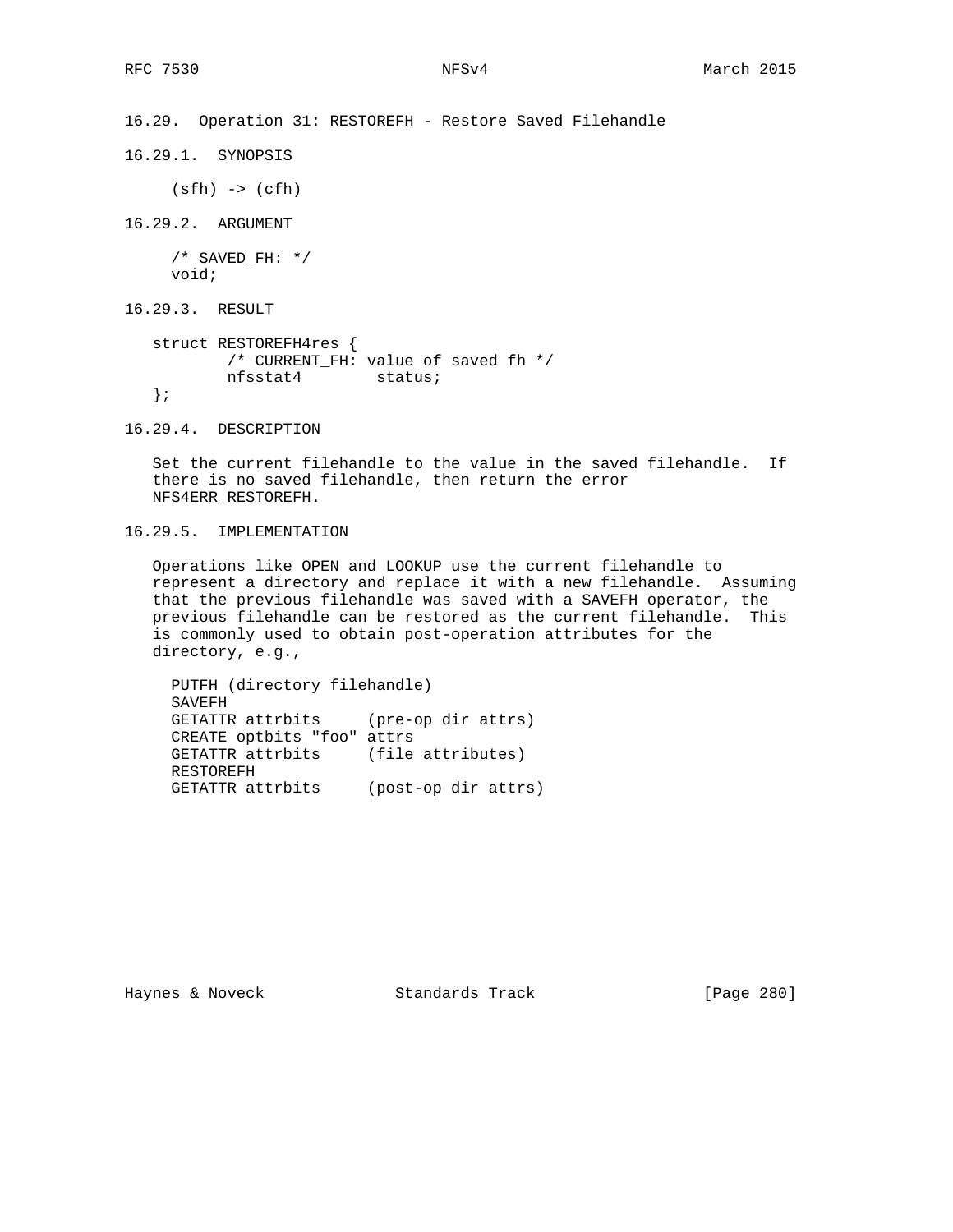16.30. Operation 32: SAVEFH - Save Current Filehandle 16.30.1. SYNOPSIS (cfh) -> (sfh) 16.30.2. ARGUMENT /\* CURRENT\_FH: \*/ void; 16.30.3. RESULT struct SAVEFH4res { /\* SAVED\_FH: value of current fh \*/ nfsstat4 status; }; 16.30.4. DESCRIPTION

 Save the current filehandle. If a previous filehandle was saved, then it is no longer accessible. The saved filehandle can be restored as the current filehandle with the RESTOREFH operator.

On success, the current filehandle retains its value.

16.30.5. IMPLEMENTATION

Haynes & Noveck Standards Track [Page 281]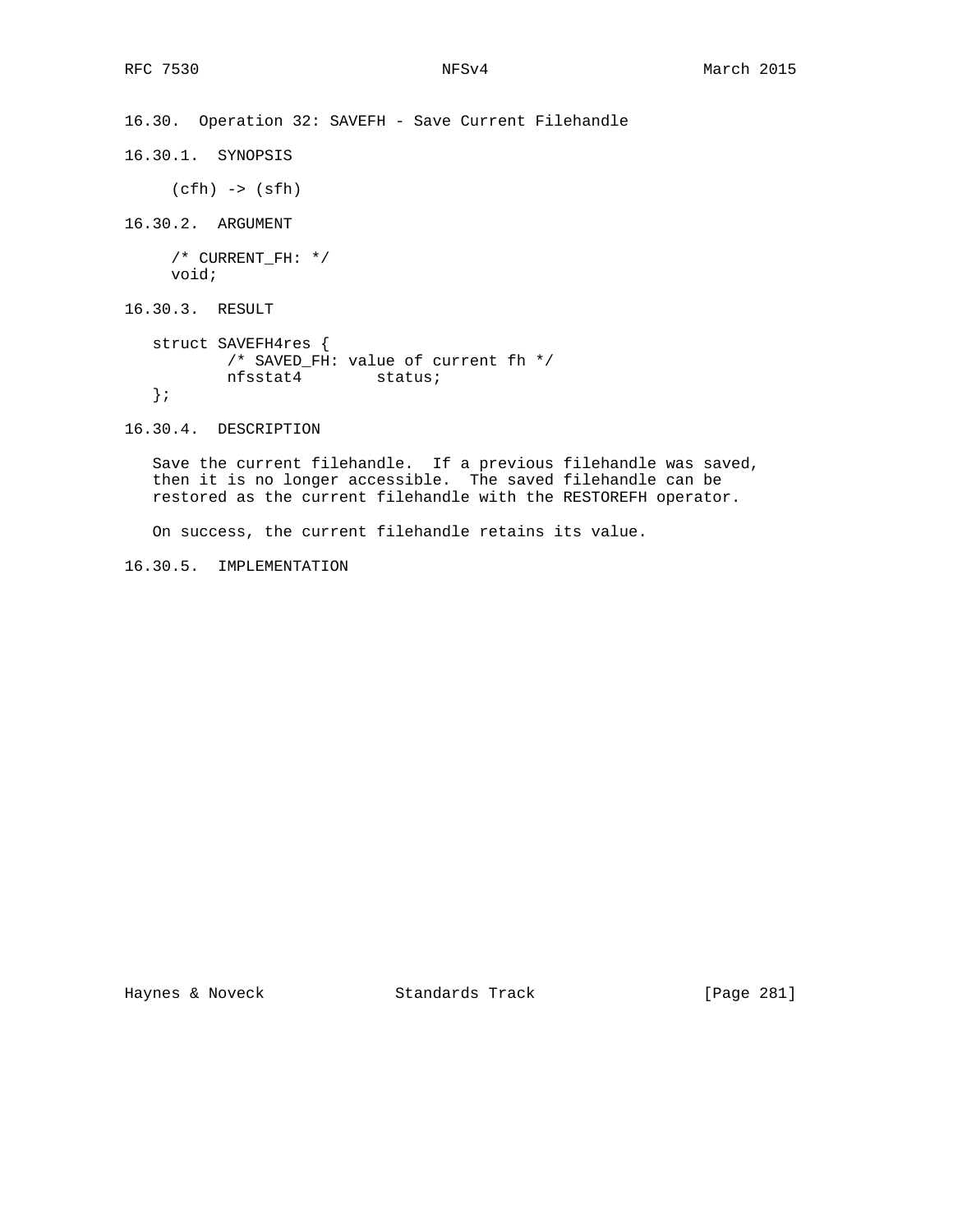```
16.31. Operation 33: SECINFO - Obtain Available Security
16.31.1. SYNOPSIS
    (cfh), name \rightarrow { secinfo }
16.31.2. ARGUMENT
   struct SECINFO4args {
          /* CURRENT_FH: directory */
          component4 name;
   };
16.31.3. RESULT
   /*
    * From RFC 2203
    */
   enum rpc_gss_svc_t {
          RPC_GSS_SVC_NONE = 1,
          RPC_GSS_SVC_INTEGRITY = 2,
           RPC_GSS_SVC_PRIVACY = 3
   };
   struct rpcsec_gss_info {
sec_oid4 oid;
qop4 qop;
           rpc_gss_svc_t service;
   };
   /* RPCSEC_GSS has a value of '6'. See RFC 2203 */
   union secinfo4 switch (uint32_t flavor) {
    case RPCSEC_GSS:
           rpcsec_gss_info flavor_info;
    default:
           void;
   };
   typedef secinfo4 SECINFO4resok<>;
   union SECINFO4res switch (nfsstat4 status) {
    case NFS4_OK:
           SECINFO4resok resok4;
    default:
           void;
   };
```
Haynes & Noveck Standards Track [Page 282]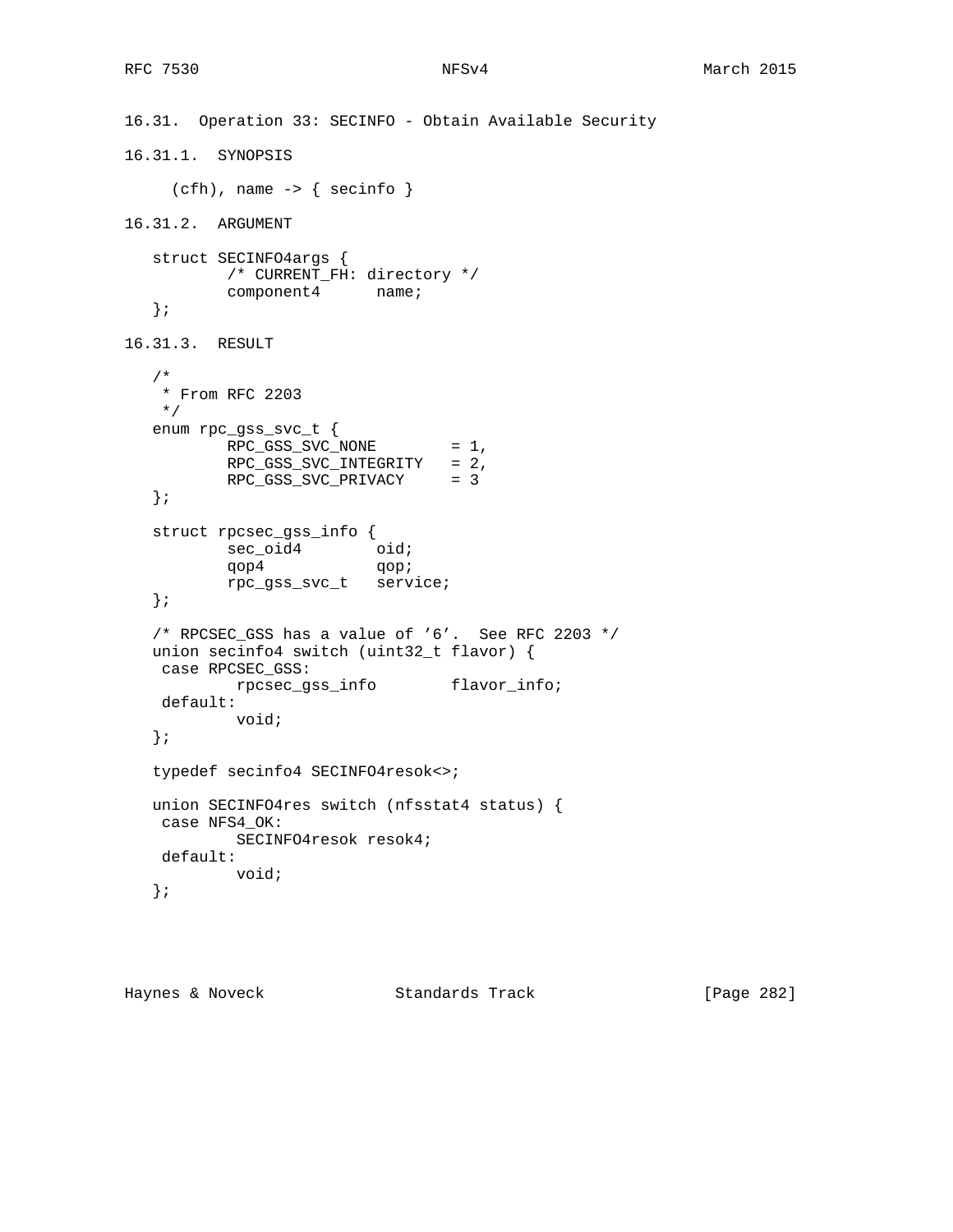## 16.31.4. DESCRIPTION

 The SECINFO operation is used by the client to obtain a list of valid RPC authentication flavors for a specific directory filehandle, filename pair. SECINFO should apply the same access methodology used for LOOKUP when evaluating the name. Therefore, if the requester does not have the appropriate access to perform a LOOKUP for the name, then SECINFO must behave the same way and return NFS4ERR\_ACCESS.

 The result will contain an array that represents the security mechanisms available, with an order corresponding to the server's preferences, the most preferred being first in the array. The client is free to pick whatever security mechanism it both desires and supports, or to pick -- in the server's preference order -- the first one it supports. The array entries are represented by the secinfo4 structure. The field 'flavor' will contain a value of AUTH\_NONE, AUTH\_SYS (as defined in [RFC5531]), or RPCSEC\_GSS (as defined in [RFC2203]).

 For the flavors AUTH\_NONE and AUTH\_SYS, no additional security information is returned. For a return value of RPCSEC\_GSS, a security triple is returned that contains the mechanism object id (as defined in [RFC2743]), the quality of protection (as defined in [RFC2743]), and the service type (as defined in [RFC2203]). It is possible for SECINFO to return multiple entries with flavor equal to RPCSEC\_GSS, with different security triple values.

On success, the current filehandle retains its value.

 If the name has a length of 0 (zero), or if the name does not obey the UTF-8 definition, the error NFS4ERR\_INVAL will be returned.

### 16.31.5. IMPLEMENTATION

 The SECINFO operation is expected to be used by the NFS client when the error value of NFS4ERR\_WRONGSEC is returned from another NFS operation. This signifies to the client that the server's security policy is different from what the client is currently using. At this point, the client is expected to obtain a list of possible security flavors and choose what best suits its policies.

 As mentioned, the server's security policies will determine when a client request receives NFS4ERR\_WRONGSEC. The operations that may receive this error are LINK, LOOKUP, LOOKUPP, OPEN, PUTFH, PUTPUBFH, PUTROOTFH, RENAME, RESTOREFH, and, indirectly, READDIR. LINK and RENAME will only receive this error if the security used for the operation is inappropriate for the saved filehandle. With the

Haynes & Noveck Standards Track [Page 283]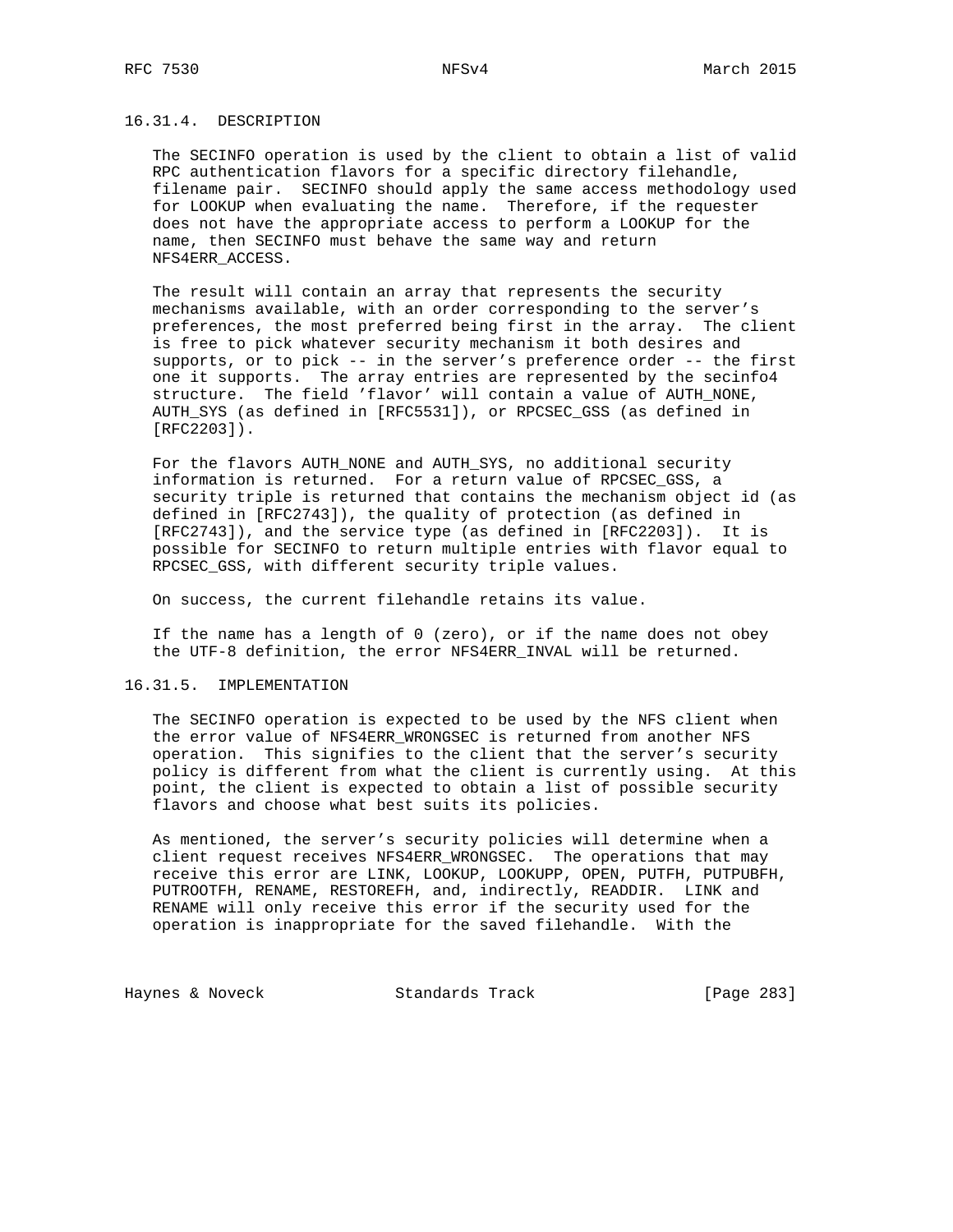exception of READDIR, these operations represent the point at which the client can instantiate a filehandle into the current filehandle at the server. The filehandle is either provided by the client (PUTFH, PUTPUBFH, PUTROOTFH) or generated as a result of a name-to filehandle translation (LOOKUP and OPEN). RESTOREFH is different because the filehandle is a result of a previous SAVEFH. Even though the filehandle, for RESTOREFH, might have previously passed the server's inspection for a security match, the server will check it again on RESTOREFH to ensure that the security policy has not changed.

 If the client wants to resolve an error return of NFS4ERR\_WRONGSEC, the following will occur:

- o For LOOKUP and OPEN, the client will use SECINFO with the same current filehandle and name as provided in the original LOOKUP or OPEN to enumerate the available security triples.
- o For LINK, PUTFH, RENAME, and RESTOREFH, the client will use SECINFO and provide the parent directory filehandle and the object name that corresponds to the filehandle originally provided by the PUTFH or RESTOREFH, or, for LINK and RENAME, the SAVEFH.
- o For LOOKUPP, PUTROOTFH, and PUTPUBFH, the client will be unable to use the SECINFO operation since SECINFO requires a current filehandle and none exist for these three operations. Therefore, the client must iterate through the security triples available at the client and re-attempt the PUTROOTFH or PUTPUBFH operation. In the unfortunate event that none of the MANDATORY security triples are supported by the client and server, the client SHOULD try using others that support integrity. Failing that, the client can try using AUTH\_NONE, but because such forms lack integrity checks, this puts the client at risk. Nonetheless, the server SHOULD allow the client to use whatever security form the client requests and the server supports, since the risks of doing so are on the client.

 The READDIR operation will not directly return the NFS4ERR\_WRONGSEC error. However, if the READDIR request included a request for attributes, it is possible that the READDIR request's security triple does not match that of a directory entry. If this is the case and the client has requested the rdattr\_error attribute, the server will return the NFS4ERR\_WRONGSEC error in rdattr\_error for the entry.

Haynes & Noveck Standards Track [Page 284]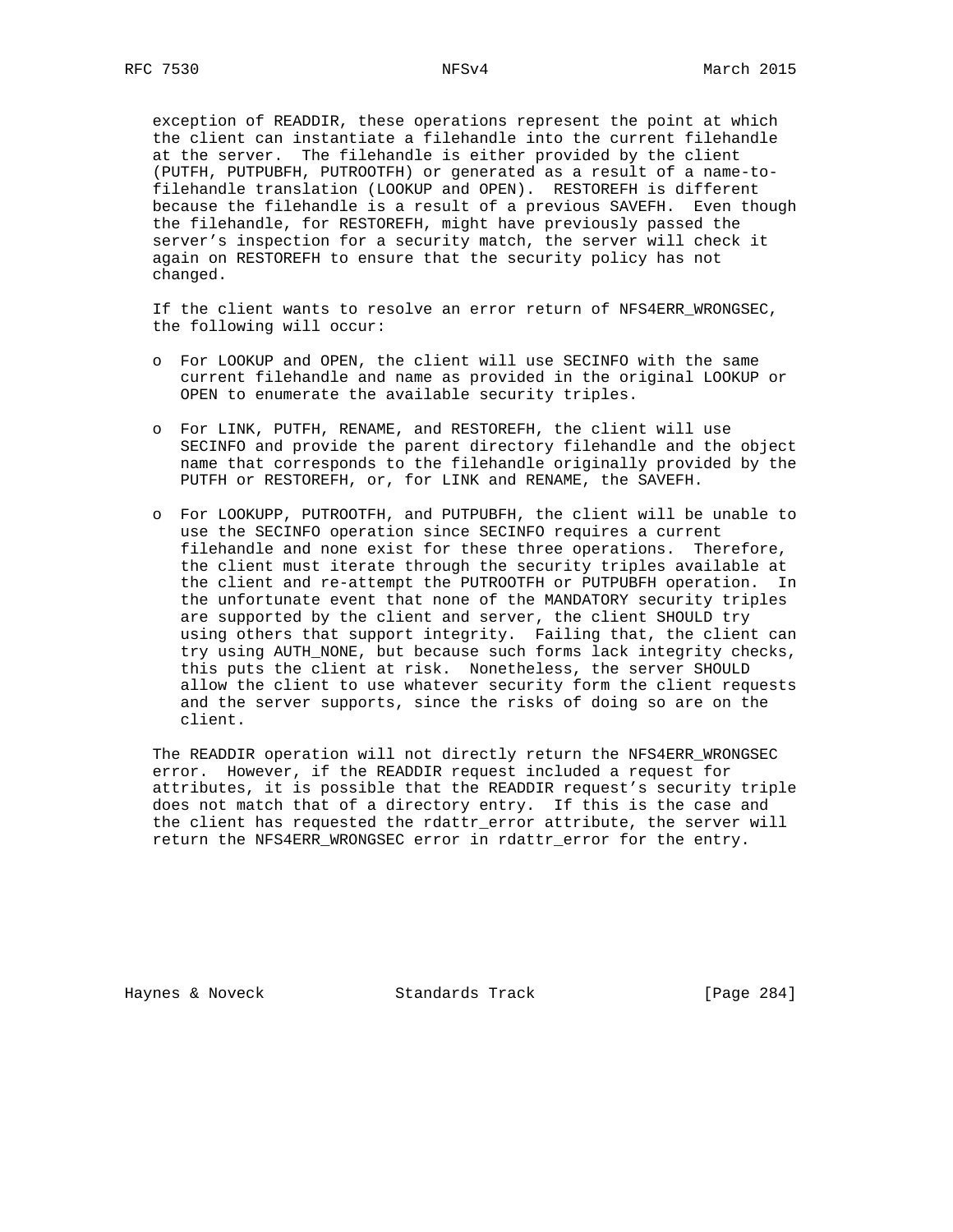Note that a server MAY use the AUTH\_NONE flavor to signify that the client is allowed to attempt to use authentication flavors that are not explicitly listed in the SECINFO results. Instead of using a listed flavor, the client might then, for instance, opt to use an otherwise unlisted RPCSEC\_GSS mechanism instead of AUTH\_NONE. It may wish to do so in order to meet an application requirement for data integrity or privacy. In choosing to use an unlisted flavor, the client SHOULD always be prepared to handle a failure by falling back to using AUTH\_NONE or another listed flavor. It cannot assume that identity mapping is supported and should be prepared for the fact that its identity is squashed.

 See Section 19 for a discussion on the recommendations for security flavors used by SECINFO.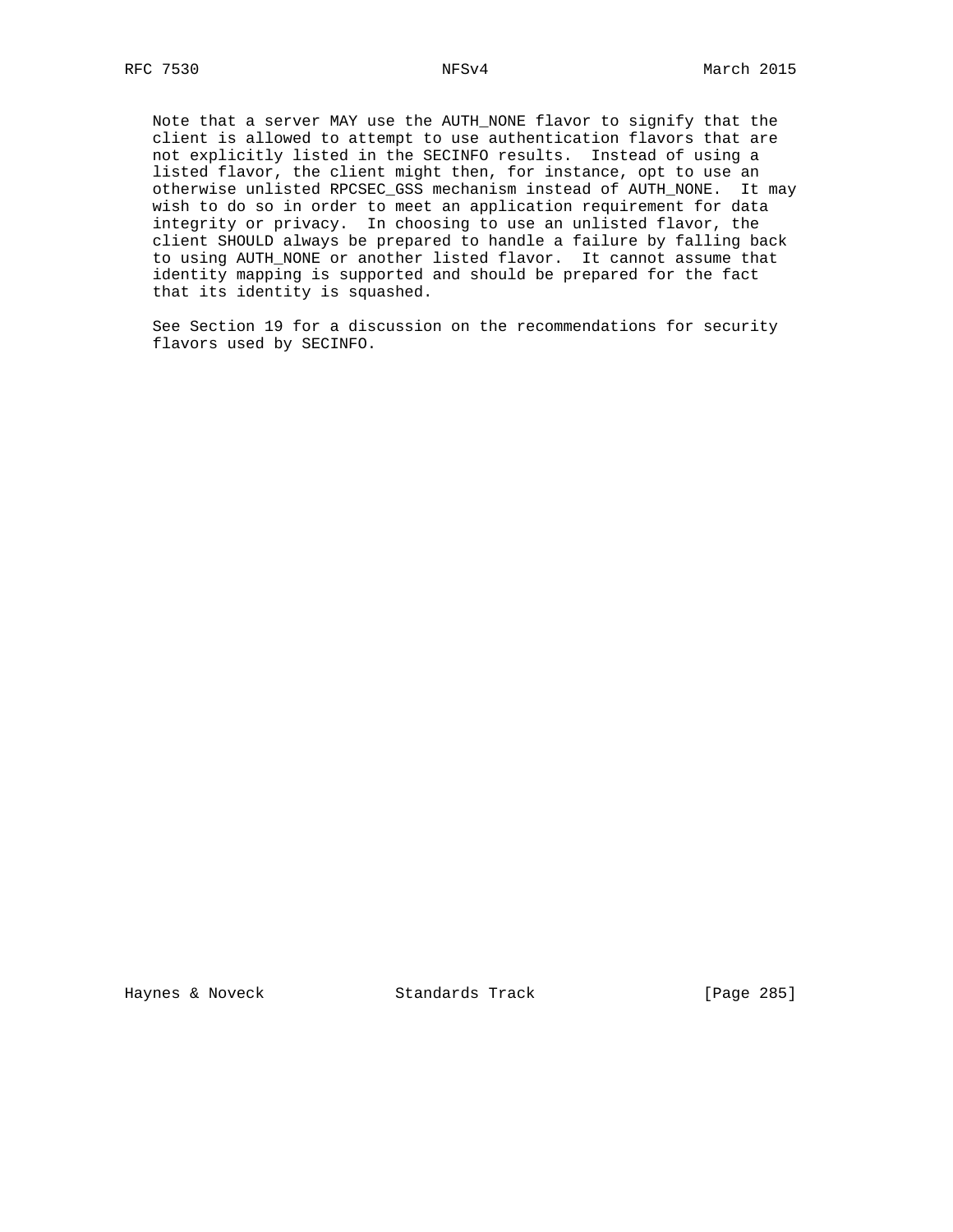16.32. Operation 34: SETATTR - Set Attributes

16.32.1. SYNOPSIS

(cfh), stateid, attrmask, attr\_vals -> attrsset

16.32.2. ARGUMENT

 struct SETATTR4args { /\* CURRENT\_FH: target object \*/ stateid4 stateid; fattr4 obj\_attributes; };

16.32.3. RESULT

| struct SETATTR4res { |           |
|----------------------|-----------|
| nfsstat4             | status;   |
| bitmap4              | attrsset; |
|                      |           |

16.32.4. DESCRIPTION

 The SETATTR operation changes one or more of the attributes of a file system object. The new attributes are specified with a bitmap and the attributes that follow the bitmap in bit order.

 The stateid argument for SETATTR is used to provide byte-range locking context that is necessary for SETATTR requests that set the size attribute. Since setting the size attribute modifies the file's data, it has the same locking requirements as a corresponding WRITE. Any SETATTR that sets the size attribute is incompatible with a share reservation that specifies OPEN4\_SHARE\_DENY\_WRITE. The area between the old end-of-file and the new end-of-file is considered to be modified just as would have been the case had the area in question been specified as the target of WRITE, for the purpose of checking conflicts with byte-range locks, for those cases in which a server is implementing mandatory byte-range locking behavior. A valid stateid SHOULD always be specified. When the file size attribute is not set, the special anonymous stateid MAY be passed.

 On either success or failure of the operation, the server will return the attrsset bitmask to represent what (if any) attributes were successfully set. The attrsset in the response is a subset of the bitmap4 that is part of the obj\_attributes in the argument.

On success, the current filehandle retains its value.

Haynes & Noveck Standards Track [Page 286]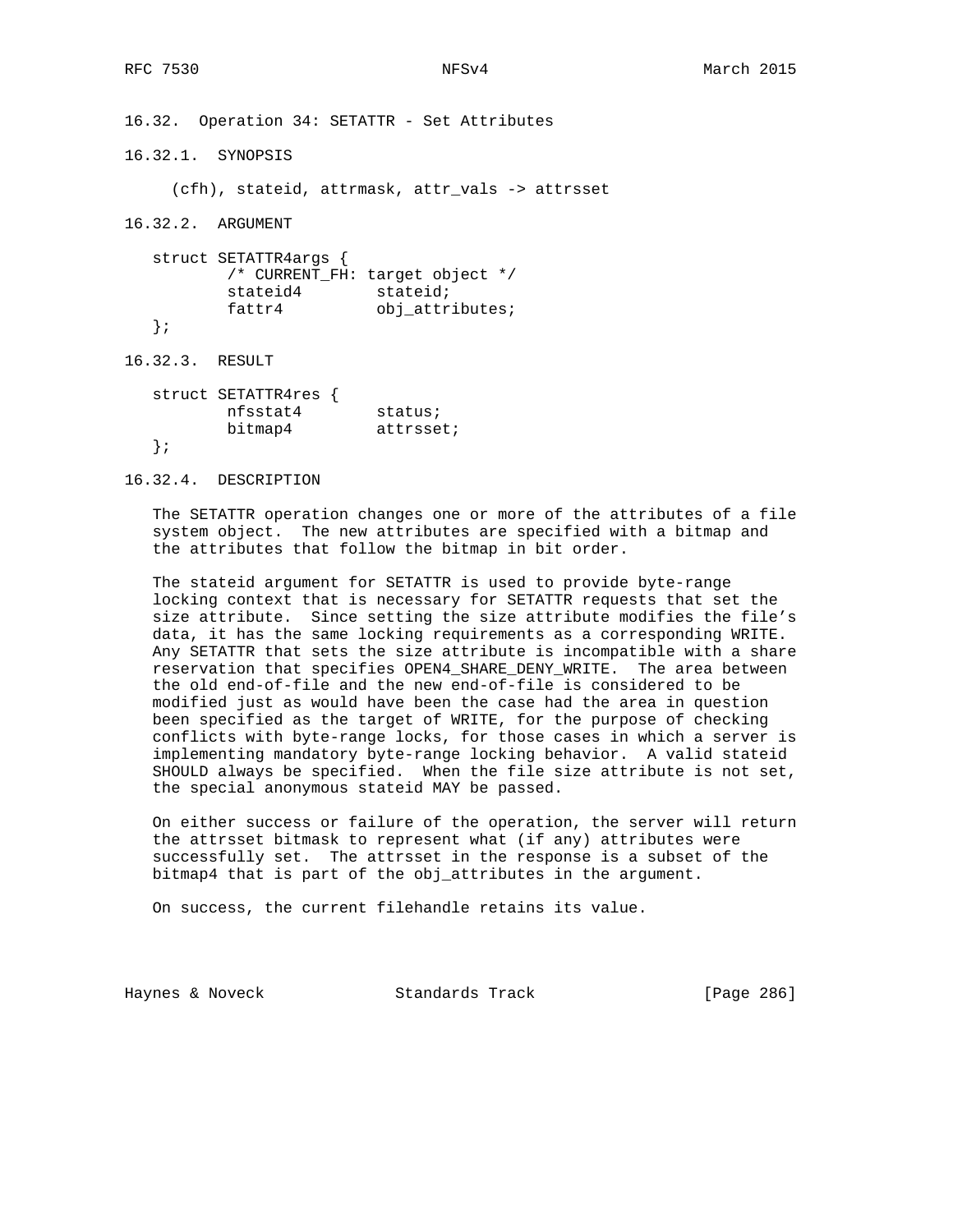# 16.32.5. IMPLEMENTATION

 If the request specifies the owner attribute to be set, the server SHOULD allow the operation to succeed if the current owner of the object matches the value specified in the request. Some servers may be implemented in such a way as to prohibit the setting of the owner attribute unless the requester has the privilege to do so. If the server is lenient in this one case of matching owner values, the client implementation may be simplified in cases of creation of an object (e.g., an exclusive create via OPEN) followed by a SETATTR.

 The file size attribute is used to request changes to the size of a file. A value of zero causes the file to be truncated, a value less than the current size of the file causes data from the new size to the end of the file to be discarded, and a size greater than the current size of the file causes logically zeroed data bytes to be added to the end of the file. Servers are free to implement this using holes or actual zero data bytes. Clients should not make any assumptions regarding a server's implementation of this feature, beyond that the bytes returned will be zeroed. Servers MUST support extending the file size via SETATTR.

 SETATTR is not guaranteed atomic. A failed SETATTR may partially change a file's attributes -- hence, the reason why the reply always includes the status and the list of attributes that were set.

 If the object whose attributes are being changed has a file delegation that is held by a client other than the one doing the SETATTR, the delegation(s) must be recalled, and the operation cannot proceed to actually change an attribute until each such delegation is returned or revoked. In all cases in which delegations are recalled, the server is likely to return one or more NFS4ERR\_DELAY errors while the delegation(s) remains outstanding, although it might not do that if the delegations are returned quickly.

 Changing the size of a file with SETATTR indirectly changes the time\_modify and change attributes. A client must account for this, as size changes can result in data deletion.

 The attributes time\_access\_set and time\_modify\_set are write-only attributes constructed as a switched union so the client can direct the server in setting the time values. If the switched union specifies SET\_TO\_CLIENT\_TIME4, the client has provided an nfstime4 to be used for the operation. If the switch union does not specify SET\_TO\_CLIENT\_TIME4, the server is to use its current time for the SETATTR operation.

Haynes & Noveck Standards Track [Page 287]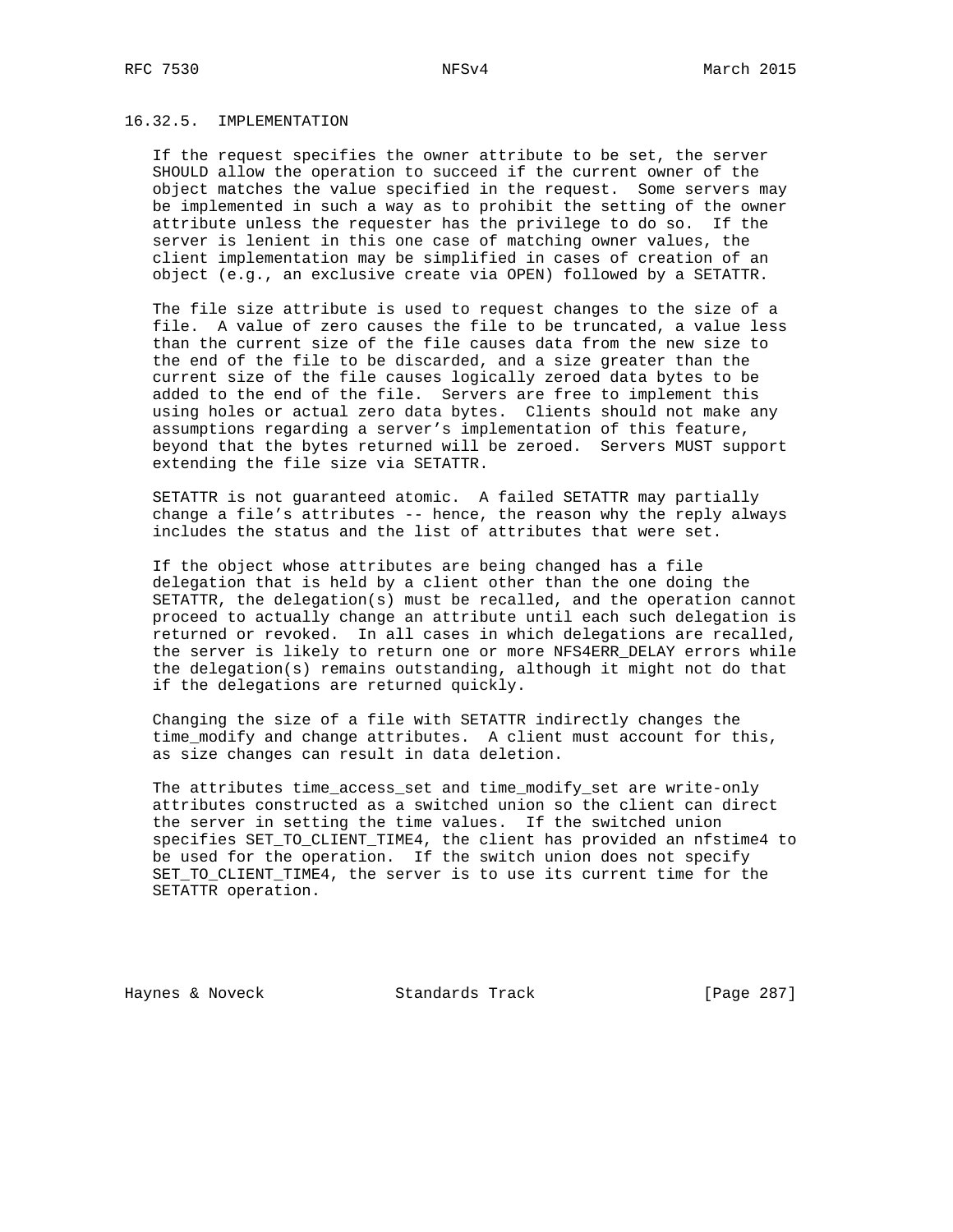If server and client times differ, programs that compare client times to file times can break. A time maintenance protocol should be used to limit client/server time skew.

 Use of a COMPOUND containing a VERIFY operation specifying only the change attribute, immediately followed by a SETATTR, provides a means whereby a client may specify a request that emulates the functionality of the SETATTR guard mechanism of NFSv3. Since the function of the guard mechanism is to avoid changes to the file attributes based on stale information, delays between checking of the guard condition and the setting of the attributes have the potential to compromise this function, as would the corresponding delay in the NFSv4 emulation. Therefore, NFSv4 servers should take care to avoid such delays, to the degree possible, when executing such a request.

 If the server does not support an attribute as requested by the client, the server should return NFS4ERR\_ATTRNOTSUPP.

 A mask of the attributes actually set is returned by SETATTR in all cases. That mask MUST NOT include attribute bits not requested to be set by the client. If the attribute masks in the request and reply are equal, the status field in the reply MUST be NFS4\_OK.

Haynes & Noveck Standards Track [Page 288]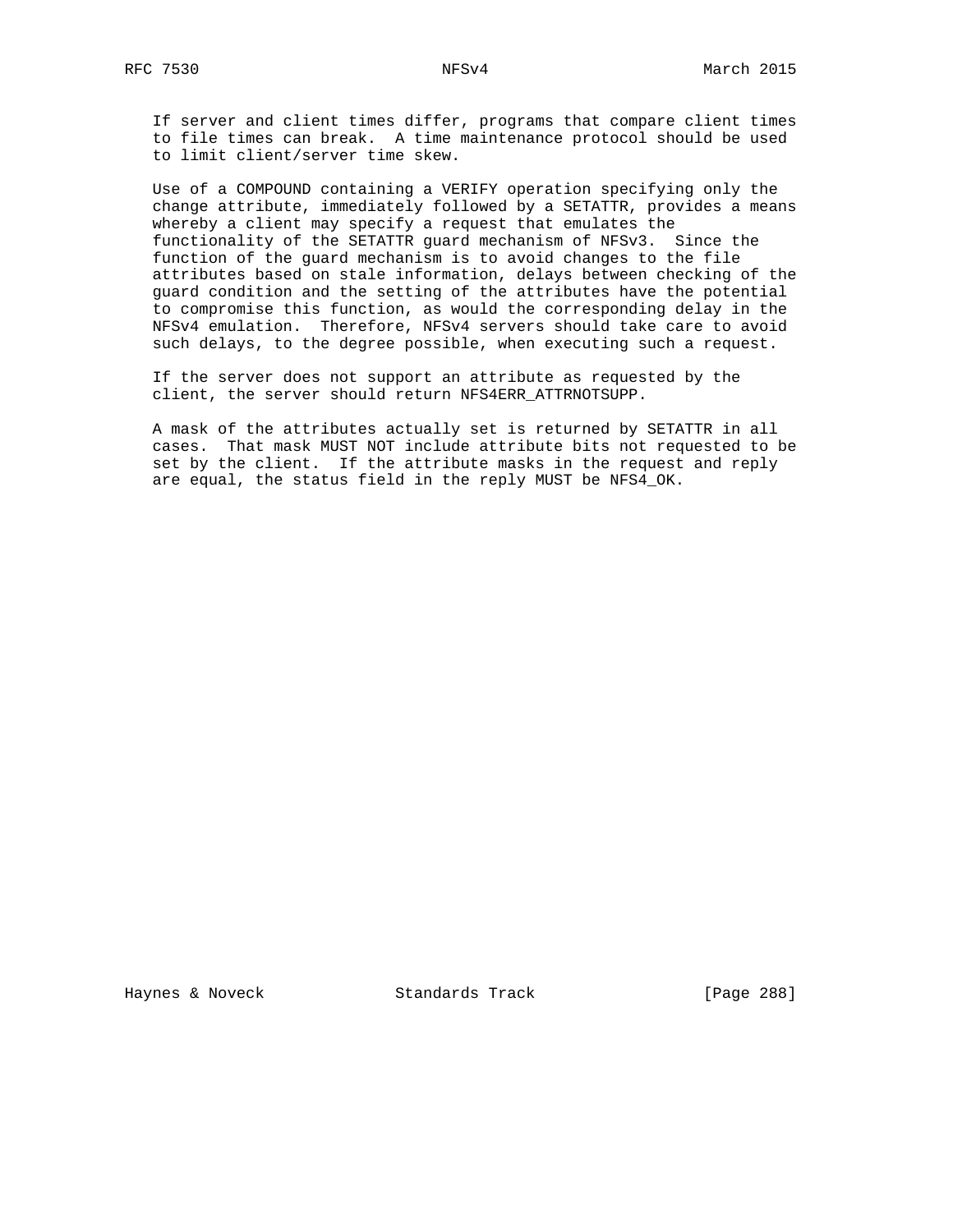```
16.33. Operation 35: SETCLIENTID - Negotiate Client ID
16.33.1. SYNOPSIS
     client, callback, callback_ident -> clientid, setclientid_confirm
16.33.2. ARGUMENT
   struct SETCLIENTID4args {
          nfs_client_id4 client;
 cb_client4 callback;
uint32_t callback_ident;
   };
16.33.3. RESULT
   struct SETCLIENTID4resok {
         clientid4 clientid;
          verifier4 setclientid_confirm;
   };
   union SETCLIENTID4res switch (nfsstat4 status) {
    case NFS4_OK:
          SETCLIENTID4resok resok4;
    case NFS4ERR_CLID_INUSE:
          clientaddr4 client_using;
    default:
           void;
   };
```

```
16.33.4. DESCRIPTION
```
 The client uses the SETCLIENTID operation to notify the server of its intention to use a particular client identifier, callback, and callback\_ident for subsequent requests that entail creating lock, share reservation, and delegation state on the server. Upon successful completion the server will return a shorthand client ID that, if confirmed via a separate step, will be used in subsequent file locking and file open requests. Confirmation of the client ID must be done via the SETCLIENTID\_CONFIRM operation to return the client ID and setclientid\_confirm values, as verifiers, to the server. Two verifiers are necessary because it is possible to use SETCLIENTID and SETCLIENTID\_CONFIRM to modify the callback and callback\_ident information but not the shorthand client ID. In that event, the setclientid\_confirm value is effectively the only verifier.

Haynes & Noveck Standards Track [Page 289]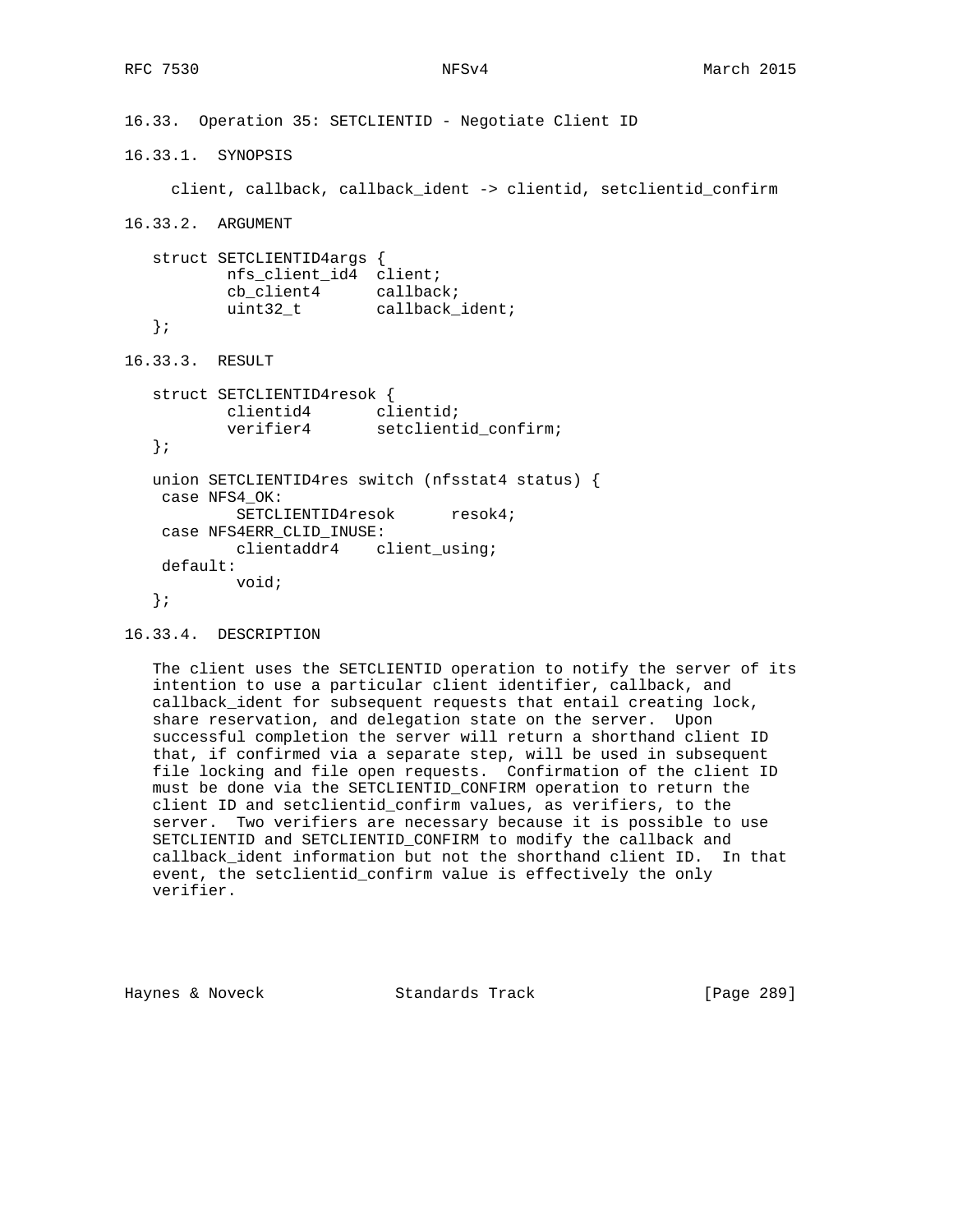The callback information provided in this operation will be used if the client is provided an open delegation at a future point. Therefore, the client must correctly reflect the program and port numbers for the callback program at the time SETCLIENTID is used.

 The callback\_ident value is used by the server on the callback. The client can leverage the callback\_ident to eliminate the need for more than one callback RPC program number, while still being able to determine which server is initiating the callback.

### 16.33.5. IMPLEMENTATION

 To understand how to implement SETCLIENTID, make the following notations. Let:

- x be the value of the client.id subfield of the SETCLIENTID4args structure.
- v be the value of the client.verifier subfield of the SETCLIENTID4args structure.
- c be the value of the client ID field returned in the SETCLIENTID4resok structure.
- k represent the value combination of the callback and callback\_ident fields of the SETCLIENTID4args structure.
- s be the setclientid\_confirm value returned in the SETCLIENTID4resok structure.
- $\{ v, x, c, k, s \}$  be a quintuple for a client record. A client record is confirmed if there has been a SETCLIENTID\_CONFIRM operation to confirm it. Otherwise, it is unconfirmed. An unconfirmed record is established by a SETCLIENTID call.

 Since SETCLIENTID is a non-idempotent operation, let us assume that the server is implementing the duplicate request cache (DRC).

Haynes & Noveck Standards Track [Page 290]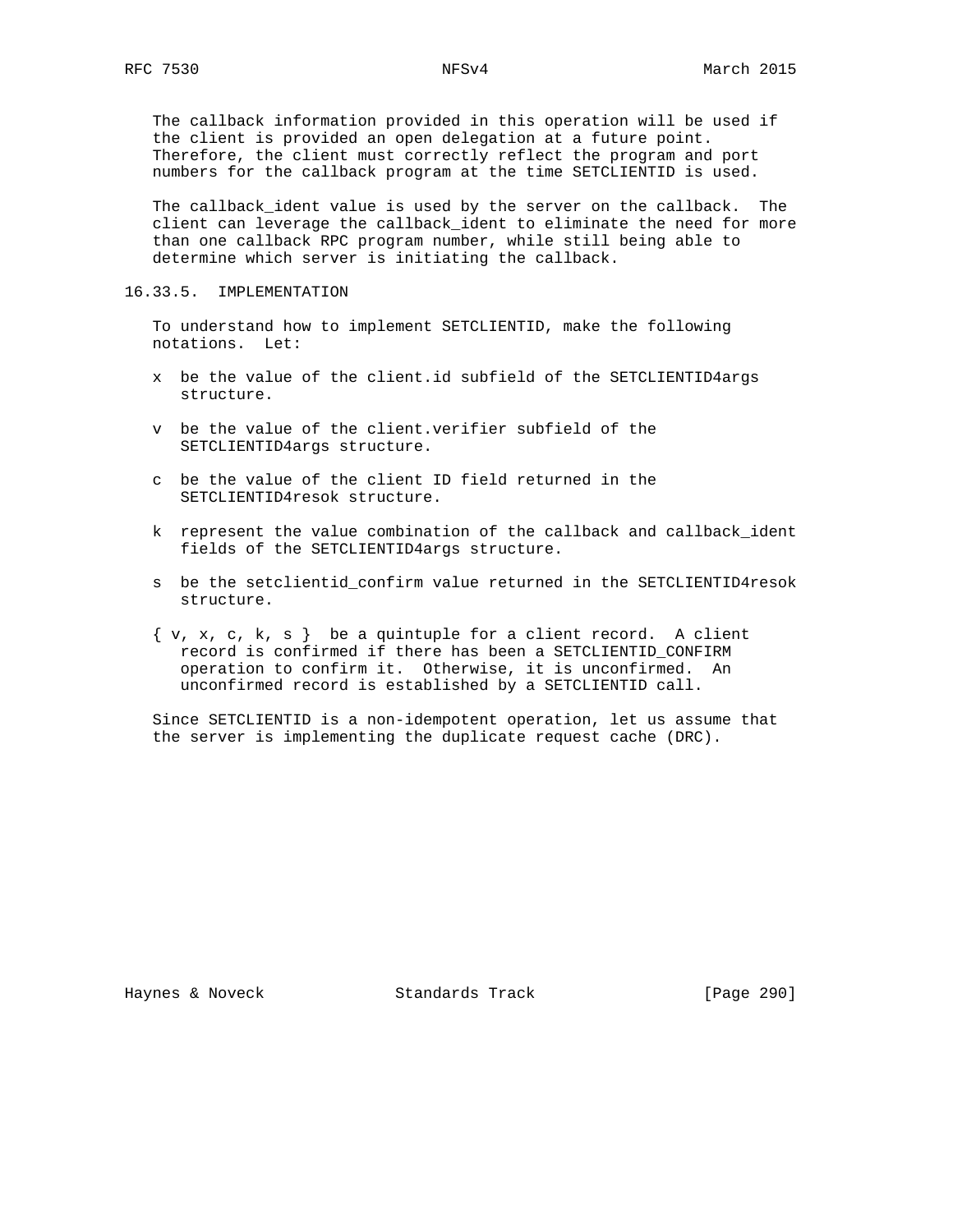When the server gets a SETCLIENTID  $\{ v, x, k \}$  request, it processes it in the following manner.

 o It first looks up the request in the DRC. If there is a hit, it returns the result cached in the DRC. The server does NOT remove client state (locks, shares, delegations), nor does it modify any recorded callback and callback\_ident information for client  $\{x\}$ .

 For any DRC miss, the server takes the client ID string x, and searches for client records for x that the server may have recorded from previous SETCLIENTID calls. For any confirmed record with the same id string x, if the recorded principal does not match that of the SETCLIENTID call, then the server returns an NFS4ERR\_CLID\_INUSE error.

 For brevity of discussion, the remaining description of the processing assumes that there was a DRC miss, and that where the server has previously recorded a confirmed record for client x, the aforementioned principal check has successfully passed.

o The server checks if it has recorded a confirmed record for  $\{v, \}$  $x, c, 1, s$ , where 1 may or may not equal k. If so, and since the id verifier v of the request matches that which is confirmed and recorded, the server treats this as a probable callback information update and records an unconfirmed  $\{ v, x, c, k, t \}$ and leaves the confirmed  $\{ v, x, c, l, s \}$  in place, such that t != s. It does not matter whether k equals l or not. Any pre-existing unconfirmed  $\{ v, x, c, *, * \}$  is removed.

The server returns  $\{ c, t \}$ . It is indeed returning the old clientid4 value c, because the client apparently only wants to update callback value k to value l. It's possible this request is one from the Byzantine router that has stale callback information, but this is not a problem. The callback information update is only confirmed if followed up by a SETCLIENTID\_CONFIRM  $\{c, t\}.$ 

 The server awaits confirmation of k via SETCLIENTID\_CONFIRM  $\{ c, t \}.$ 

 The server does NOT remove client (lock/share/delegation) state for x.

Haynes & Noveck Standards Track [Page 291]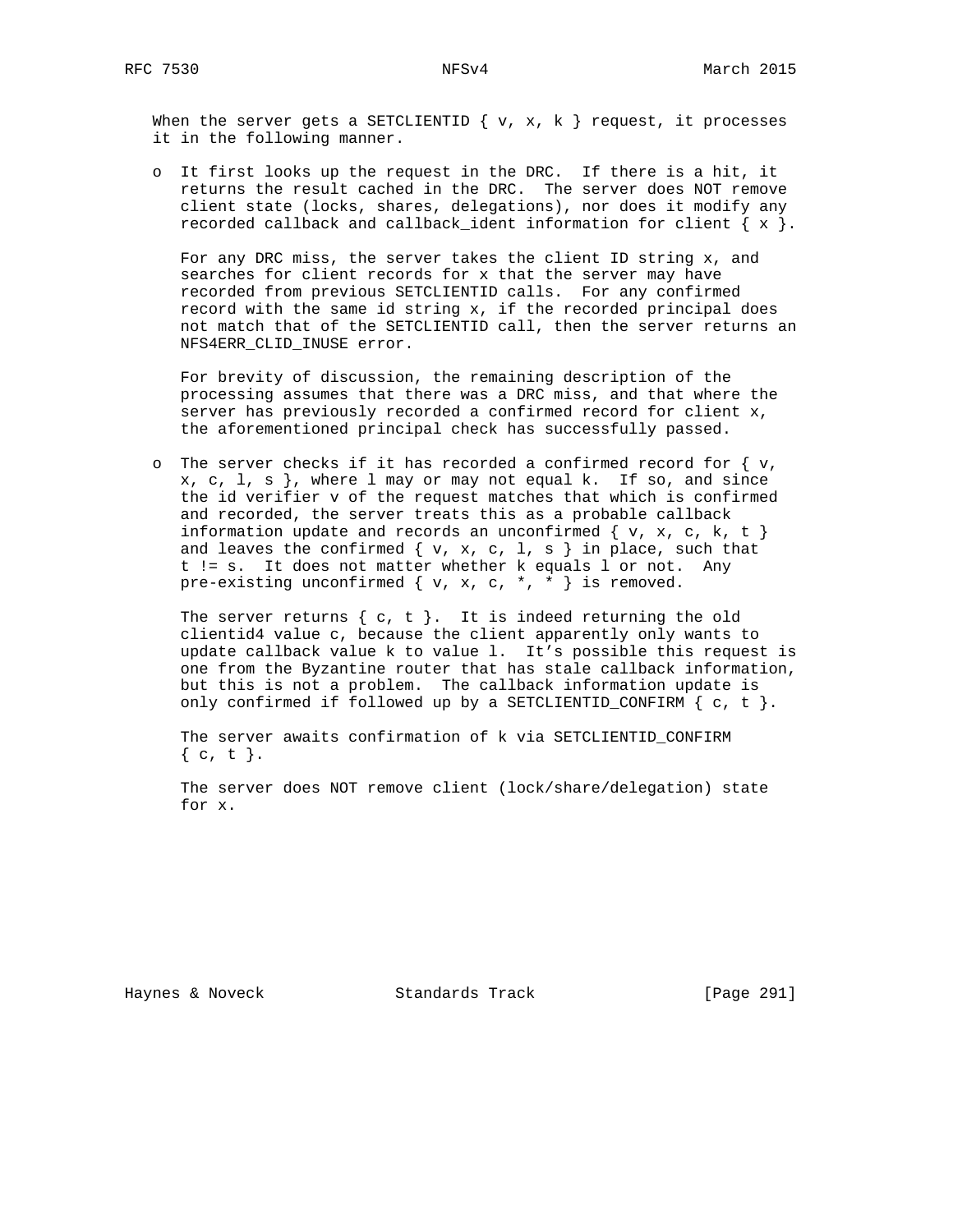o The server has previously recorded a confirmed  $\{ u, x, c, 1, s \}$ record such that  $v := u$ ,  $l$  may or may not equal  $k$ , and has not recorded any unconfirmed  $\{ *$ ,  $x$ ,  $*,$   $*,$   $*$   $\}$  record for  $x$ . The server records an unconfirmed  $\{ v, x, d, k, t \}$  (d != c, t != s).

The server returns  $\{ d, t \}$ .

```
The server awaits confirmation of \{ d, k \} via SETCLIENTID_CONFIRM
 { d, t }.
```
 The server does NOT remove client (lock/share/delegation) state for x.

o The server has previously recorded a confirmed  $\{ u, x, c, 1, s \}$  record such that v != u, l may or may not equal k, and recorded an unconfirmed  $\{ w, x, d, m, t \}$  record such that c != d, t != s, m may or may not equal k, m may or may not equal l, and k may or may not equal 1. Whether  $w == v$  or  $w != v$  makes no difference. The server simply removes the unconfirmed  $\{ w, x, d, m, t \}$  record and replaces it with an unconfirmed  $\{ v, x, e, k, r \}$  record, such that  $e := d$ ,  $e := c$ ,  $r := t$ ,  $r := s$ .

The server returns  $\{ e, r \}$ .

The server awaits confirmation of  $\{ e, k \}$  via SETCLIENTID\_CONFIRM { e, r }.

 The server does NOT remove client (lock/share/delegation) state for x.

o The server has no confirmed  $\{*, x, *, *, * \}$  for x. It may or may not have recorded an unconfirmed  $\{ u, x, c, 1, s \}$ , where  $l$  may or may not equal k, and u may or may not equal v. Any unconfirmed record  $\{ u, x, c, 1, * \}$ , regardless of whether  $u == v$ or  $l = k$ , is replaced with an unconfirmed record  $\{ v, x, d, k, t \}$ } where  $d := c$ ,  $t := s$ .

The server returns  $\{ d, t \}$ .

The server awaits confirmation of  $\{ d, k \}$  via SETCLIENTID\_CONFIRM { d, t }. The server does NOT remove client (lock/share/ delegation) state for x.

 The server generates the clientid and setclientid\_confirm values and must take care to ensure that these values are extremely unlikely to ever be regenerated.

Haynes & Noveck Standards Track [Page 292]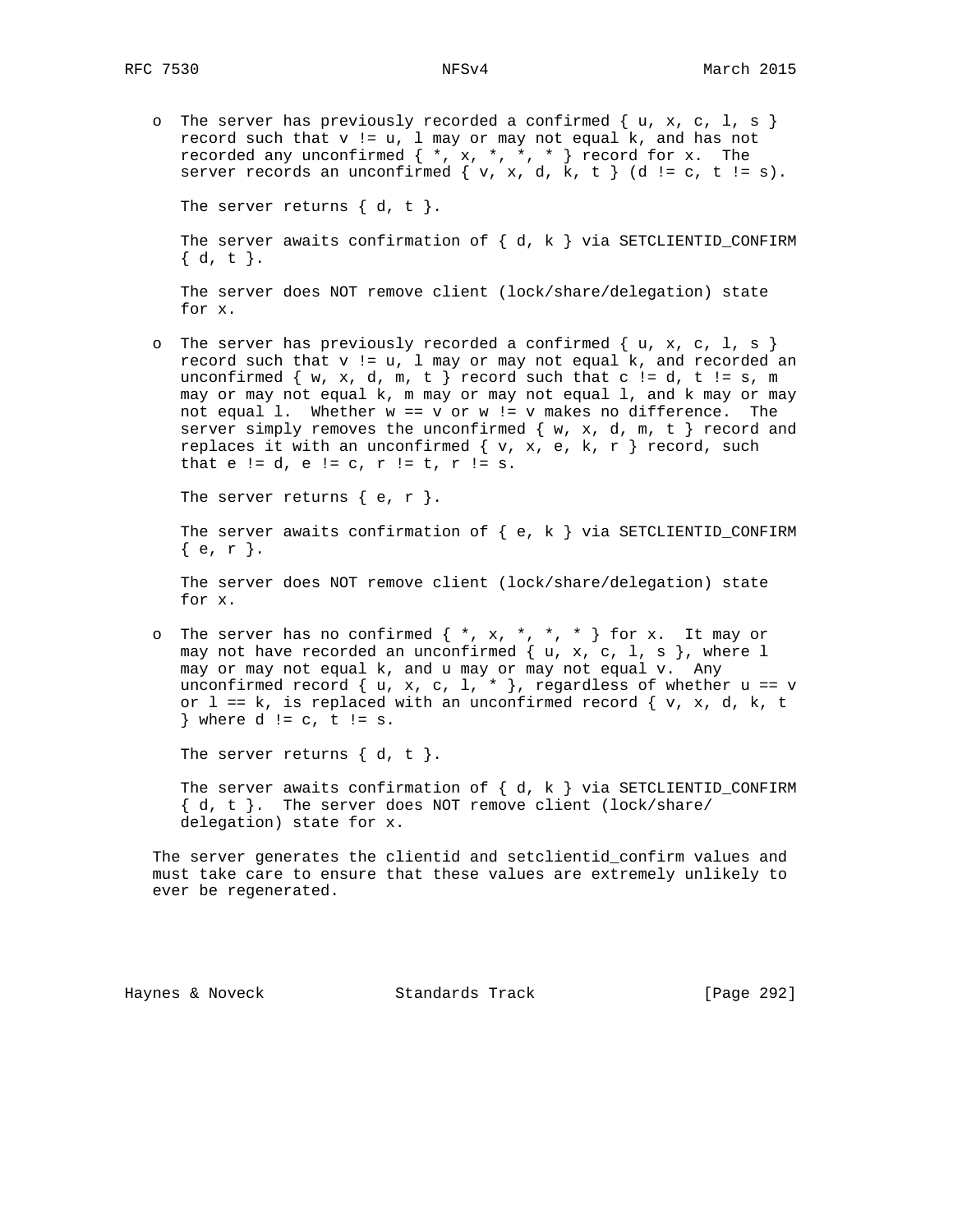16.34. Operation 36: SETCLIENTID\_CONFIRM - Confirm Client ID

16.34.1. SYNOPSIS

clientid, setclientid\_confirm -> -

16.34.2. ARGUMENT

 struct SETCLIENTID\_CONFIRM4args { clientid4 clientid; verifier4 setclientid\_confirm;

};

16.34.3. RESULT

 struct SETCLIENTID\_CONFIRM4res { nfsstat4 status; };

16.34.4. DESCRIPTION

 This operation is used by the client to confirm the results from a previous call to SETCLIENTID. The client provides the server supplied (from a SETCLIENTID response) client ID. The server responds with a simple status of success or failure.

16.34.5. IMPLEMENTATION

 The client must use the SETCLIENTID\_CONFIRM operation to confirm the following two distinct cases:

 o The client's use of a new shorthand client identifier (as returned from the server in the response to SETCLIENTID), a new callback value (as specified in the arguments to SETCLIENTID), and a new callback\_ident value (as specified in the arguments to SETCLIENTID). The client's use of SETCLIENTID\_CONFIRM in this case also confirms the removal of any of the client's previous relevant leased state. Relevant leased client state includes byte-range locks, share reservations, and -- where the server does not support the CLAIM\_DELEGATE\_PREV claim type -- delegations. If the server supports CLAIM\_DELEGATE\_PREV, then SETCLIENTID\_CONFIRM MUST NOT remove delegations for this client; relevant leased client state would then just include byte-range locks and share reservations.

Haynes & Noveck Standards Track [Page 293]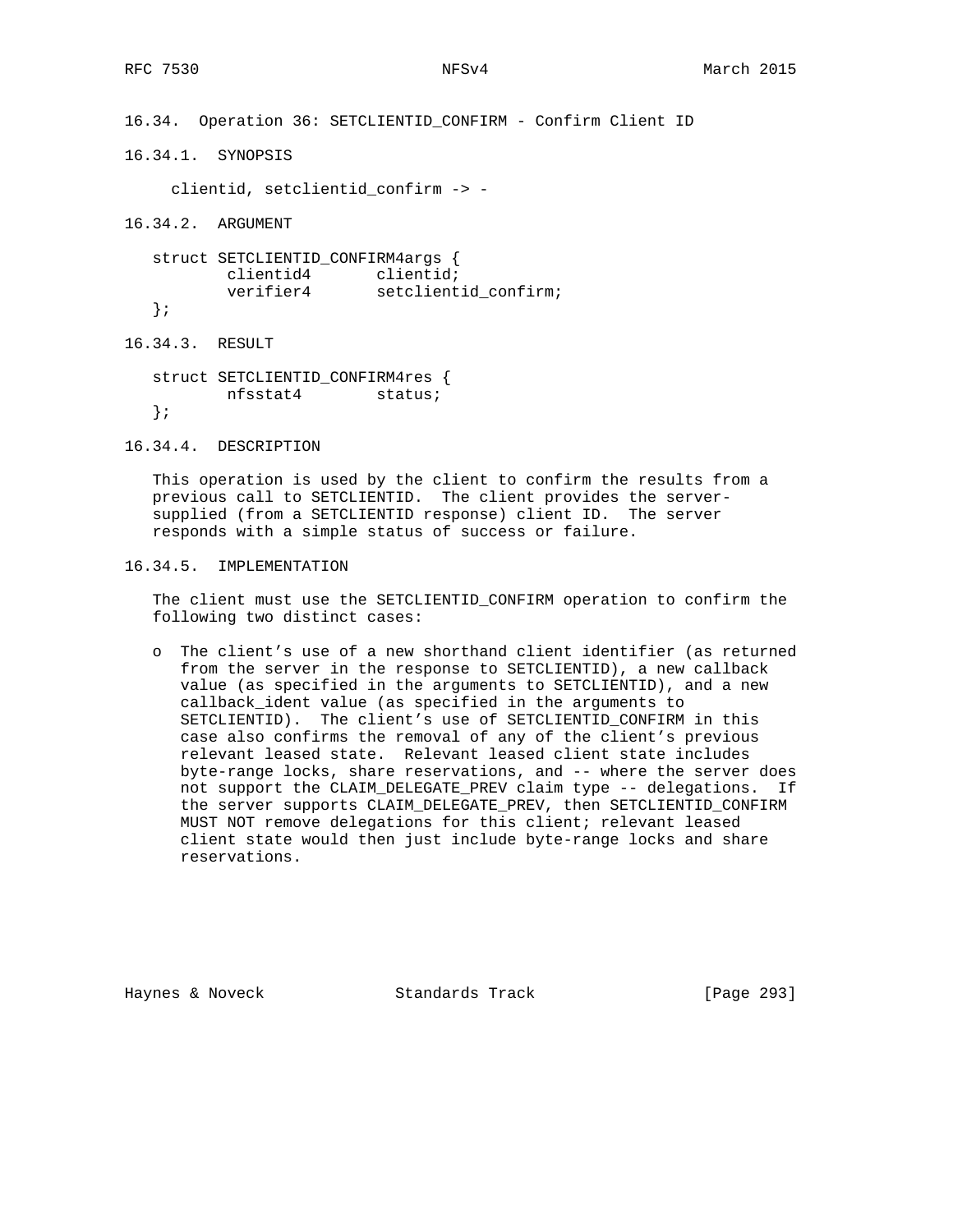o The client's reuse of an old, previously confirmed shorthand client identifier; a new callback value; and a new callback\_ident value. The client's use of SETCLIENTID\_CONFIRM in this case MUST NOT result in the removal of any previous leased state (locks, share reservations, and delegations).

We use the same notation and definitions for  $v, x, c, k, s,$  and unconfirmed and confirmed client records as introduced in the description of the SETCLIENTID operation. The arguments to SETCLIENTID\_CONFIRM are indicated by the notation  $\{ c, s \}$ , where c is a value of type clientid4, and s is a value of type verifier4 corresponding to the setclientid\_confirm field.

 As with SETCLIENTID, SETCLIENTID\_CONFIRM is a non-idempotent operation, and we assume that the server is implementing the duplicate request cache (DRC).

When the server gets a SETCLIENTID\_CONFIRM  $\{ c, s \}$  request, it processes it in the following manner.

 o It first looks up the request in the DRC. If there is a hit, it returns the result cached in the DRC. The server does not remove any relevant leased client state, nor does it modify any recorded callback and callback\_ident information for client  $\{ x \}$  as represented by the shorthand value c.

 For a DRC miss, the server checks for client records that match the shorthand value c. The processing cases are as follows:

o The server has recorded an unconfirmed  $\{ v, x, c, k, s \}$  record and a confirmed  $\{ v, x, c, 1, t \}$  record, such that  $s$  != t. If the principals of the records do not match that of the SETCLIENTID\_CONFIRM, the server returns NFS4ERR\_CLID\_INUSE, and no relevant leased client state is removed and no recorded callback and callback\_ident information for client  $\{ x \}$  is changed. Otherwise, the confirmed  $\{ v, x, c, 1, t \}$  record is removed and the unconfirmed  $\{ v, x, c, k, s \}$  is marked as confirmed, thereby modifying recorded and confirmed callback and callback\_ident information for client  $\{ x \}$ .

The server does not remove any relevant leased client state.

The server returns NFS4\_OK.

Haynes & Noveck Standards Track [Page 294]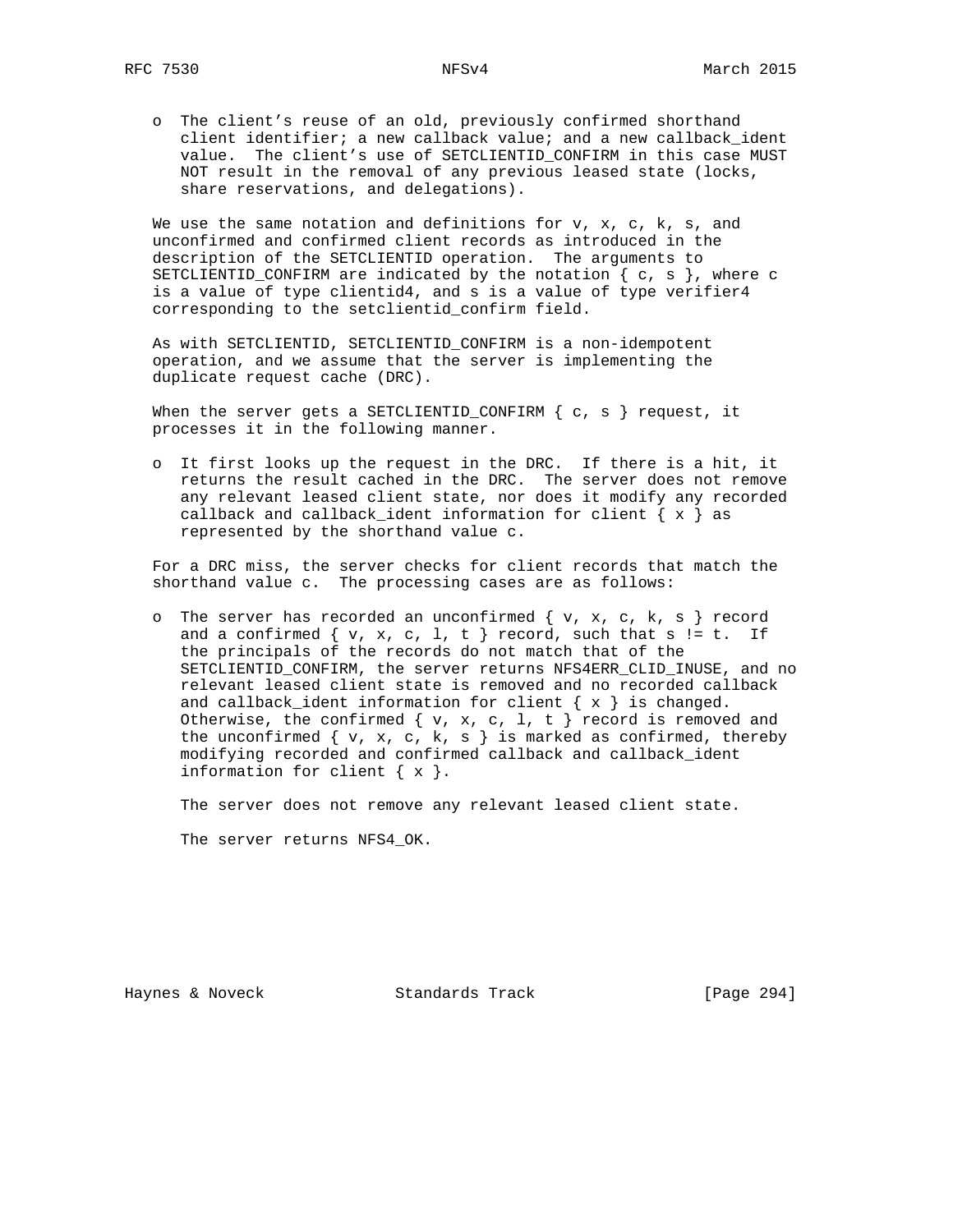o The server has not recorded an unconfirmed  $\{ v, x, c, * , * \}$  and has recorded a confirmed { v, x, c, \*, s }. If the principals of the record and of SETCLIENTID\_CONFIRM do not match, the server returns NFS4ERR\_CLID\_INUSE without removing any relevant leased client state, and without changing recorded callback and callback\_ident values for client  $\{ x \}$ .

 If the principals match, then what has likely happened is that the client never got the response from the SETCLIENTID\_CONFIRM, and the DRC entry has been purged. Whatever the scenario, since the principals match, as well as  $\{ c, s \}$  matching a confirmed record, the server leaves client x's relevant leased client state intact, leaves its callback and callback\_ident values unmodified, and returns NFS4\_OK.

o The server has not recorded a confirmed  $\{ * , * , c , * , * \}$  and has recorded an unconfirmed { \*, x, c, k, s }. Even if this is a retry from the client, nonetheless the client's first SETCLIENTID\_CONFIRM attempt was not received by the server. Retry or not, the server doesn't know, but it processes it as if it were a first try. If the principal of the unconfirmed  $\{\star, x, c, k, s\}$  } record mismatches that of the SETCLIENTID\_CONFIRM request, the server returns NFS4ERR\_CLID\_INUSE without removing any relevant leased client state.

Otherwise, the server records a confirmed  $\{ *$ , x, c, k, s  $\}.$  If there is also a confirmed  $\{ *$ , x, d,  $*,$  t  $\}$ , the server MUST remove client x's relevant leased client state and overwrite the callback state with k. The confirmed record  $\{ *$ , x, d,  $*$ , t  $\}$  is removed.

The server returns NFS4\_OK.

o The server has no record of a confirmed or unconfirmed  $\{\star, \star, c,$  \*, s }. The server returns NFS4ERR\_STALE\_CLIENTID. The server does not remove any relevant leased client state, nor does it modify any recorded callback and callback\_ident information for any client.

The server needs to cache unconfirmed  $\{ v, x, c, k, s \}$  client records and await for some time their confirmation. As should be clear from the discussions of record processing for SETCLIENTID and SETCLIENTID\_CONFIRM, there are cases where the server does not deterministically remove unconfirmed client records. To avoid running out of resources, the server is not required to hold unconfirmed records indefinitely. One strategy the server might use is to set a limit on how many unconfirmed client records it will maintain and then, when the limit would be exceeded, remove the

Haynes & Noveck Standards Track [Page 295]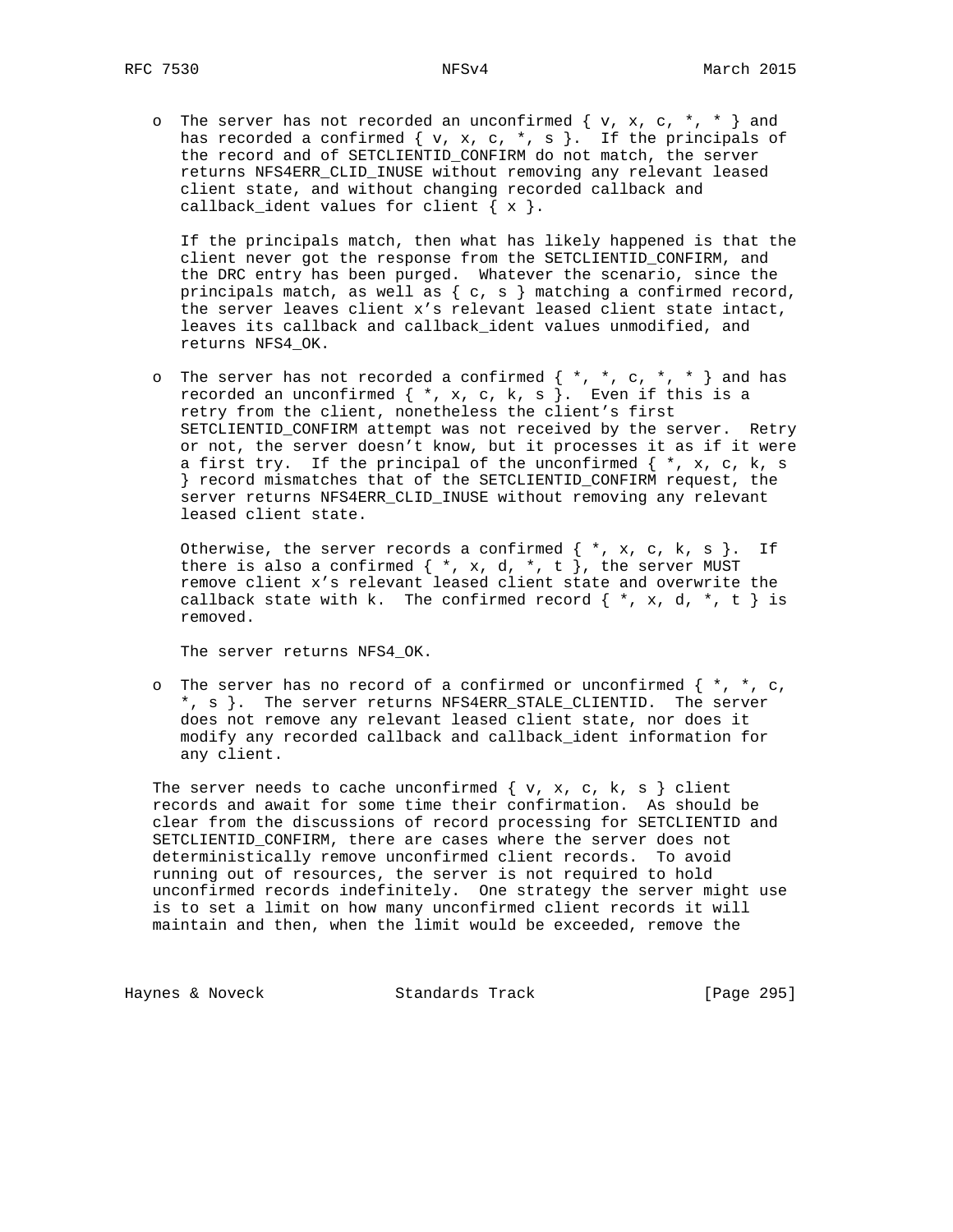oldest record. Another strategy might be to remove an unconfirmed record when some amount of time has elapsed. The choice of the amount of time is fairly arbitrary, but it is surely no higher than the server's lease time period. Consider that leases need to be renewed before the lease time expires via an operation from the client. If the client cannot issue a SETCLIENTID\_CONFIRM after a SETCLIENTID before a period of time equal to a lease expiration time, then the client is unlikely to be able to maintain state on the server during steady-state operation.

 If the client does send a SETCLIENTID\_CONFIRM for an unconfirmed record that the server has already deleted, the client will get NFS4ERR\_STALE\_CLIENTID back. If so, the client should then start over, and send SETCLIENTID to re-establish an unconfirmed client record and get back an unconfirmed client ID and setclientid\_confirm verifier. The client should then send the SETCLIENTID\_CONFIRM to confirm the client ID.

 SETCLIENTID\_CONFIRM does not establish or renew a lease. However, if SETCLIENTID\_CONFIRM removes relevant leased client state, and that state does not include existing delegations, the server MUST allow the client a period of time no less than the value of the lease\_time attribute, to reclaim (via the CLAIM\_DELEGATE\_PREV claim type of the OPEN operation) its delegations before removing unreclaimed delegations.

Haynes & Noveck Standards Track [Page 296]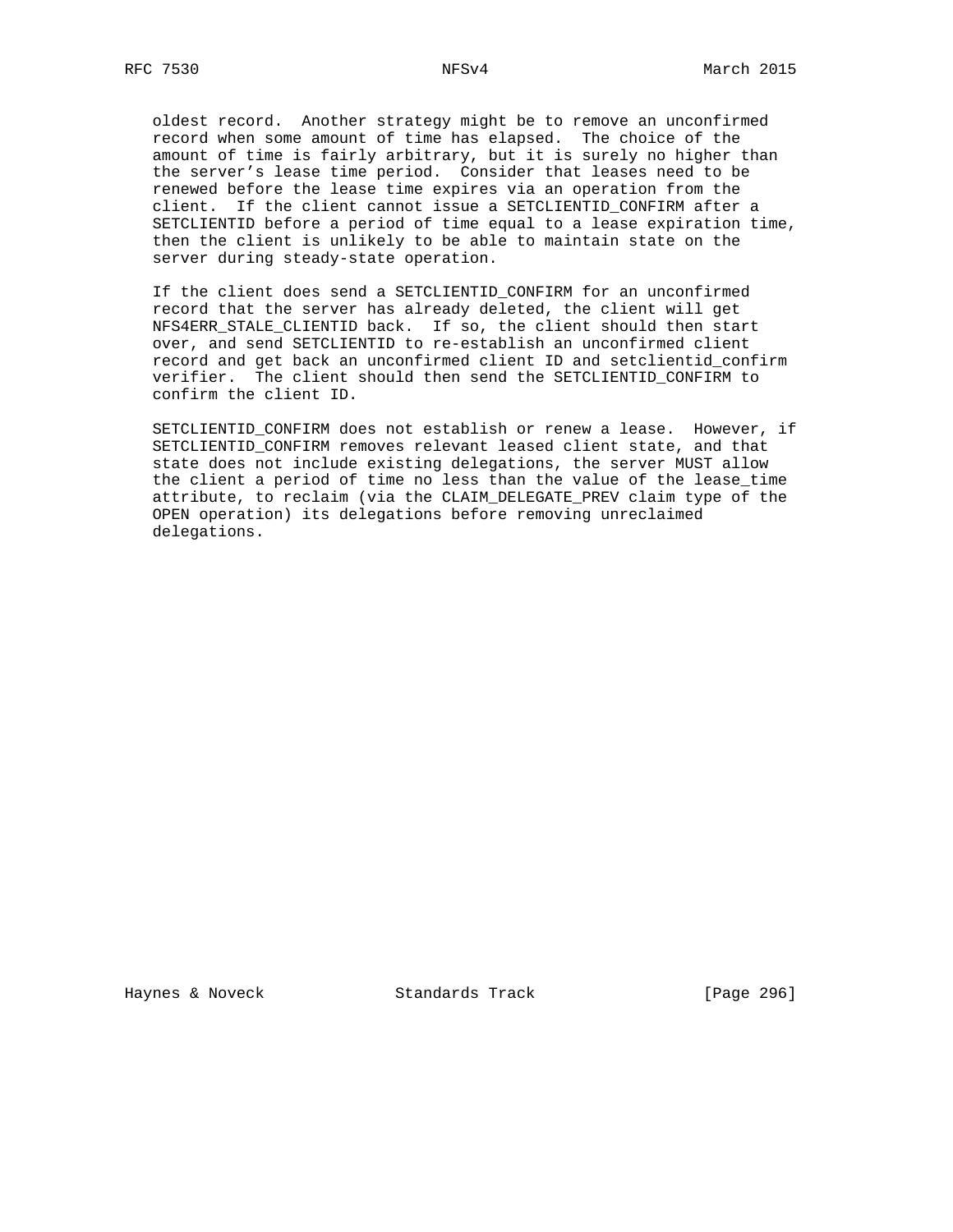16.35. Operation 37: VERIFY - Verify Same Attributes

16.35.1. SYNOPSIS

 $(cfh)$ , fattr  $\rightarrow$  -

16.35.2. ARGUMENT

 struct VERIFY4args { /\* CURRENT\_FH: object \*/ fattr4 obj\_attributes; };

16.35.3. RESULT

 struct VERIFY4res { nfsstat4 status; };

16.35.4. DESCRIPTION

 The VERIFY operation is used to verify that attributes have a value assumed by the client before proceeding with subsequent operations in the COMPOUND request. If any of the attributes do not match, then the error NFS4ERR\_NOT\_SAME must be returned. The current filehandle retains its value after successful completion of the operation.

### 16.35.5. IMPLEMENTATION

 One possible use of the VERIFY operation is the following COMPOUND sequence. With this, the client is attempting to verify that the file being removed will match what the client expects to be removed. This sequence can help prevent the unintended deletion of a file.

 PUTFH (directory filehandle) LOOKUP (filename) VERIFY (filehandle == fh) PUTFH (directory filehandle) REMOVE (filename)

 This sequence does not prevent a second client from removing and creating a new file in the middle of this sequence, but it does help avoid the unintended result.

Haynes & Noveck Standards Track [Page 297]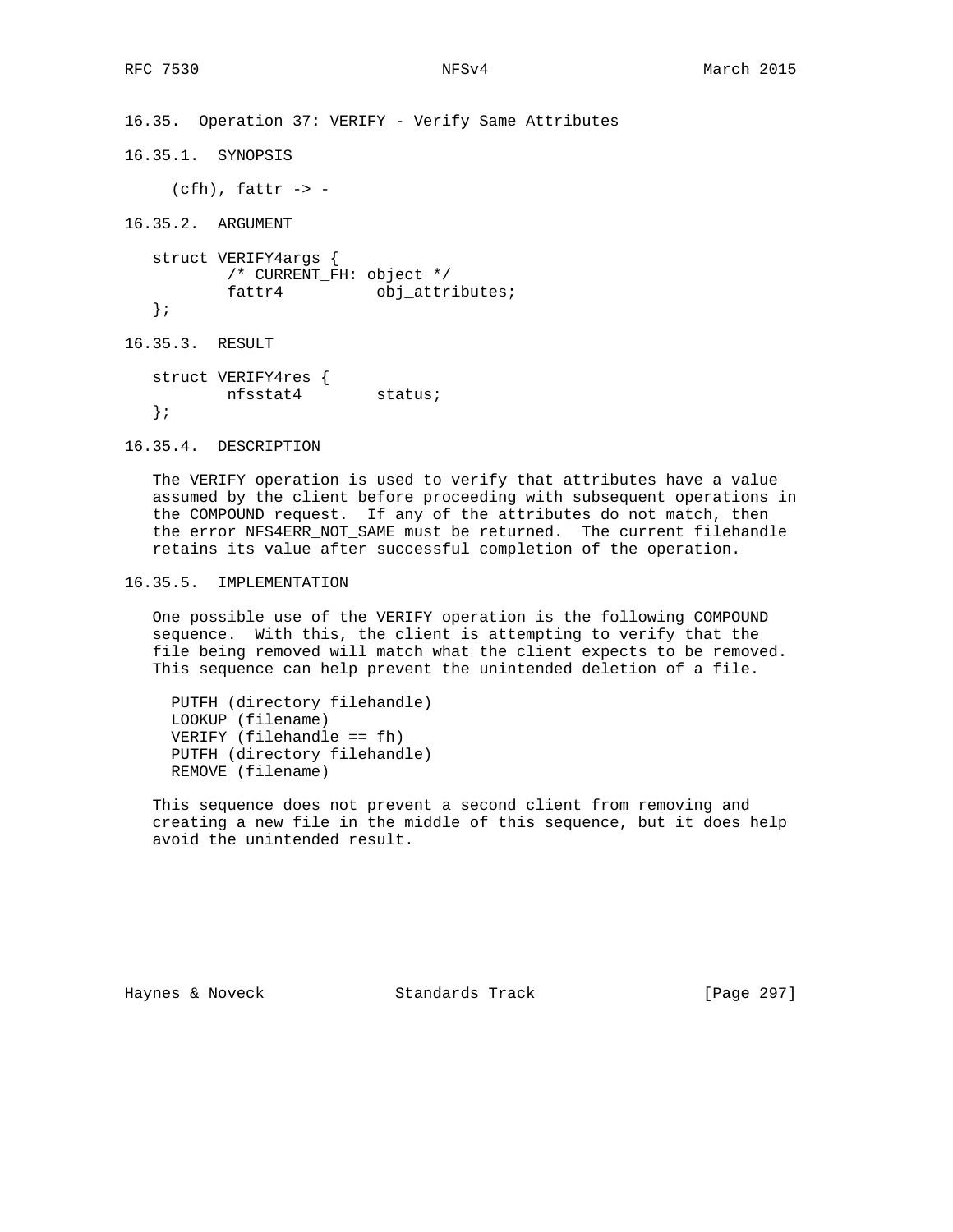In the case that a RECOMMENDED attribute is specified in the VERIFY operation and the server does not support that attribute for the file system object, the error NFS4ERR\_ATTRNOTSUPP is returned to the client.

When the attribute rdattr\_error or any write-only attribute (e.g., time\_modify\_set) is specified, the error NFS4ERR\_INVAL is returned to the client.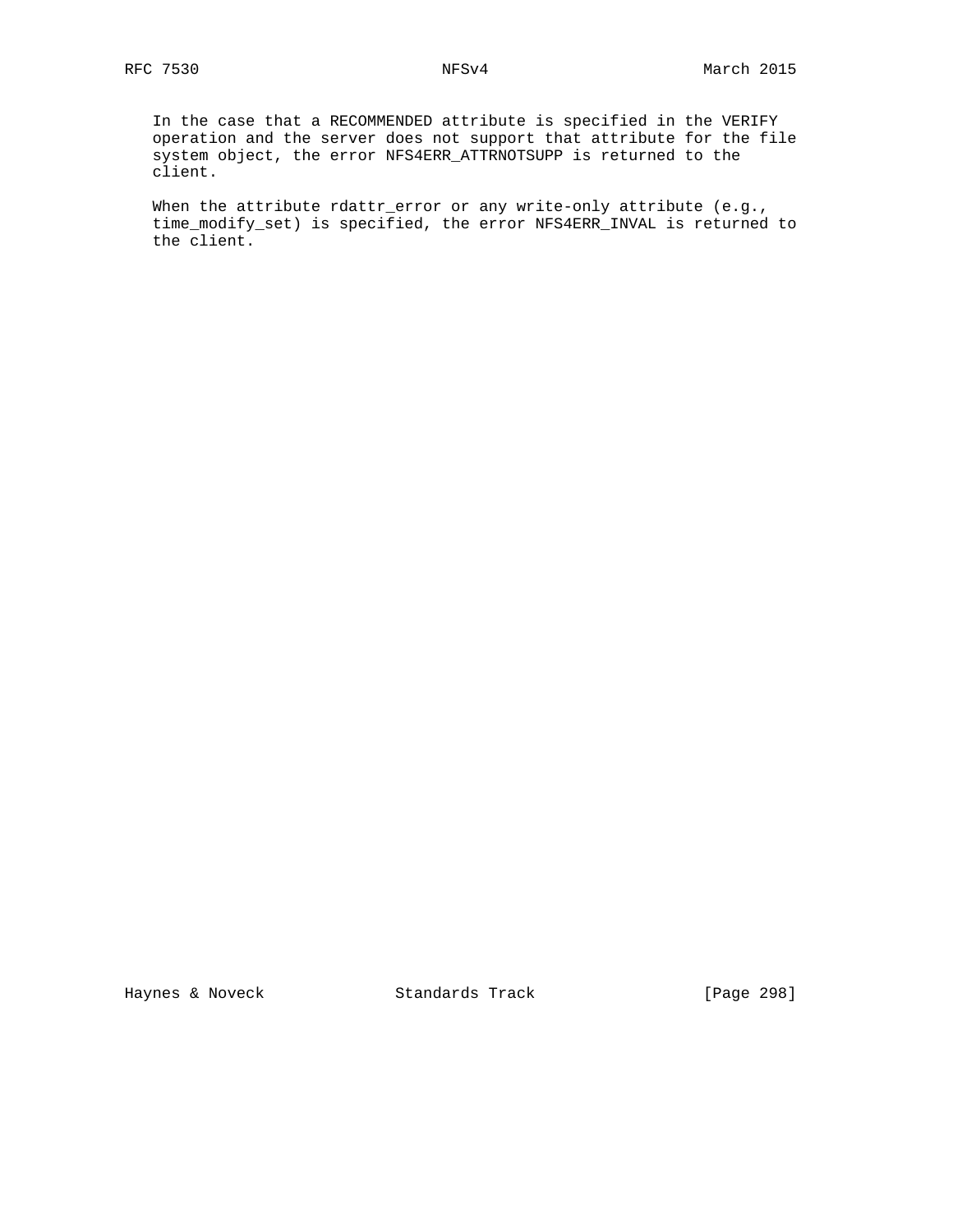16.36. Operation 38: WRITE - Write to File 16.36.1. SYNOPSIS (cfh), stateid, offset, stable, data -> count, committed, writeverf 16.36.2. ARGUMENT enum stable\_how4 {  $UNSTABLE4 = 0,$  $DATA\_SYNC4 = 1$ , FILE\_SYNC4 = 2 }; struct WRITE4args { /\* CURRENT\_FH: file \*/ stateid4 stateid;<br>offset4 offset; offset4 offset; stable\_how4 stable; opaque data<>; }; 16.36.3. RESULT struct WRITE4resok { count4 count; stable\_how4 committed; verifier4 writeverf; }; union WRITE4res switch (nfsstat4 status) { case NFS4\_OK: WRITE4resok resok4; default: void; };

16.36.4. DESCRIPTION

 The WRITE operation is used to write data to a regular file. The target file is specified by the current filehandle. The offset specifies the offset where the data should be written. An offset of 0 (zero) specifies that the write should start at the beginning of the file. The count, as encoded as part of the opaque data parameter, represents the number of bytes of data that are to be written. If the count is 0 (zero), the WRITE will succeed and return a count of 0 (zero) subject to permissions checking. The server may choose to write fewer bytes than requested by the client.

Haynes & Noveck Standards Track [Page 299]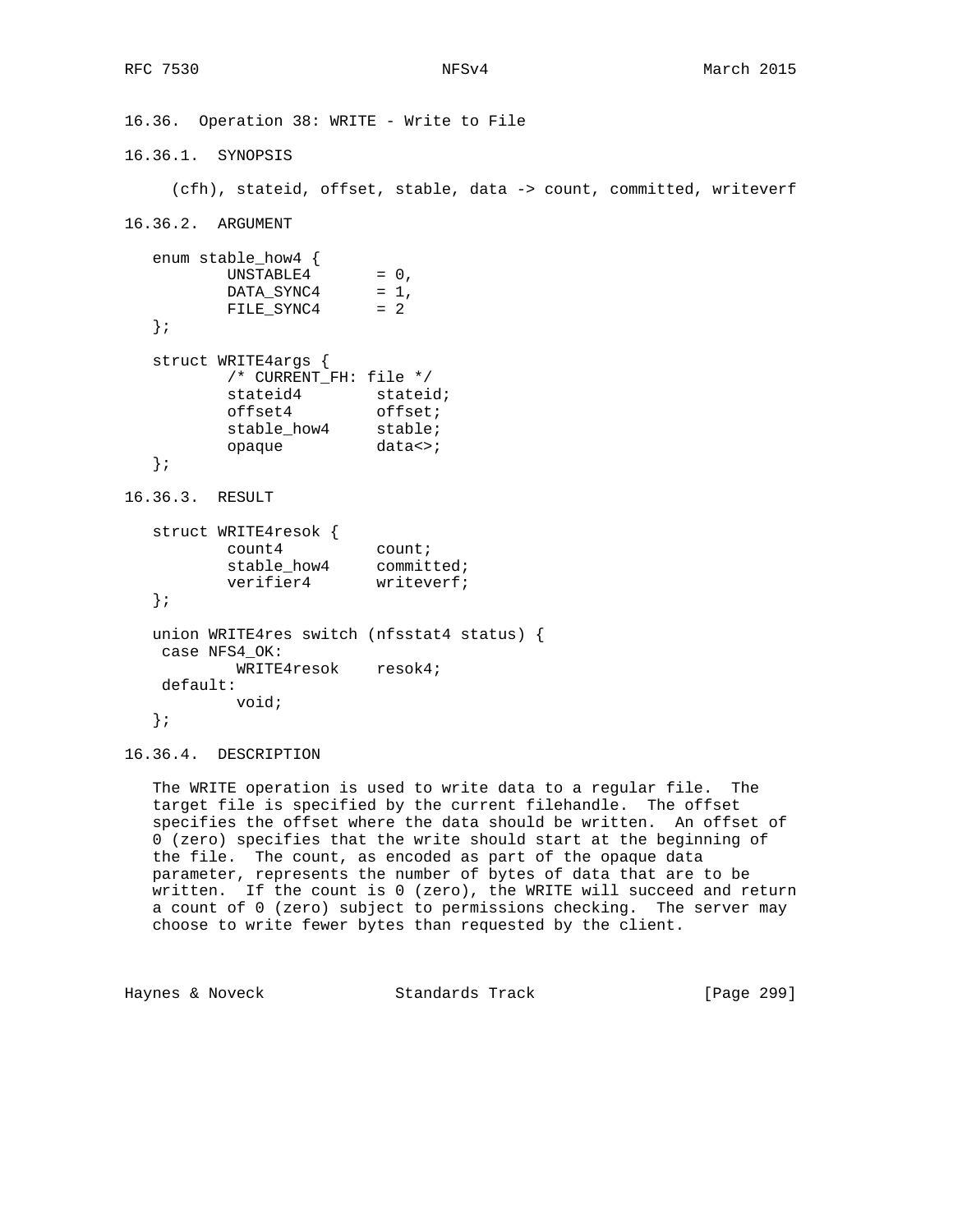Part of the WRITE request is a specification of how the WRITE is to be performed. The client specifies with the stable parameter the method of how the data is to be processed by the server. If stable is FILE SYNC4, the server must commit the data written plus all file system metadata to stable storage before returning results. This corresponds to the NFSv2 protocol semantics. Any other behavior constitutes a protocol violation. If stable is DATA\_SYNC4, then the server must commit all of the data to stable storage and enough of the metadata to retrieve the data before returning. The server implementer is free to implement DATA\_SYNC4 in the same fashion as FILE\_SYNC4, but with a possible performance drop. If stable is UNSTABLE4, the server is free to commit any part of the data and the metadata to stable storage, including all or none, before returning a reply to the client. There is no guarantee whether or when any uncommitted data will subsequently be committed to stable storage. The only guarantees made by the server are that it will not destroy any data without changing the value of verf and that it will not commit the data and metadata at a level less than that requested by the client.

 The stateid value for a WRITE request represents a value returned from a previous byte-range lock or share reservation request or the stateid associated with a delegation. The stateid is used by the server to verify that the associated share reservation and any byte-range locks are still valid and to update lease timeouts for the client.

 Upon successful completion, the following results are returned. The count result is the number of bytes of data written to the file. The server may write fewer bytes than requested. If so, the actual number of bytes written starting at location, offset, is returned.

 The server also returns an indication of the level of commitment of the data and metadata via committed. If the server committed all data and metadata to stable storage, committed should be set to FILE\_SYNC4. If the level of commitment was at least as strong as DATA\_SYNC4, then committed should be set to DATA\_SYNC4. Otherwise, committed must be returned as UNSTABLE4. If stable was FILE4\_SYNC, then committed must also be FILE\_SYNC4: anything else constitutes a protocol violation. If stable was DATA\_SYNC4, then committed may be FILE\_SYNC4 or DATA\_SYNC4: anything else constitutes a protocol violation. If stable was UNSTABLE4, then committed may be either FILE\_SYNC4, DATA\_SYNC4, or UNSTABLE4.

Haynes & Noveck Standards Track [Page 300]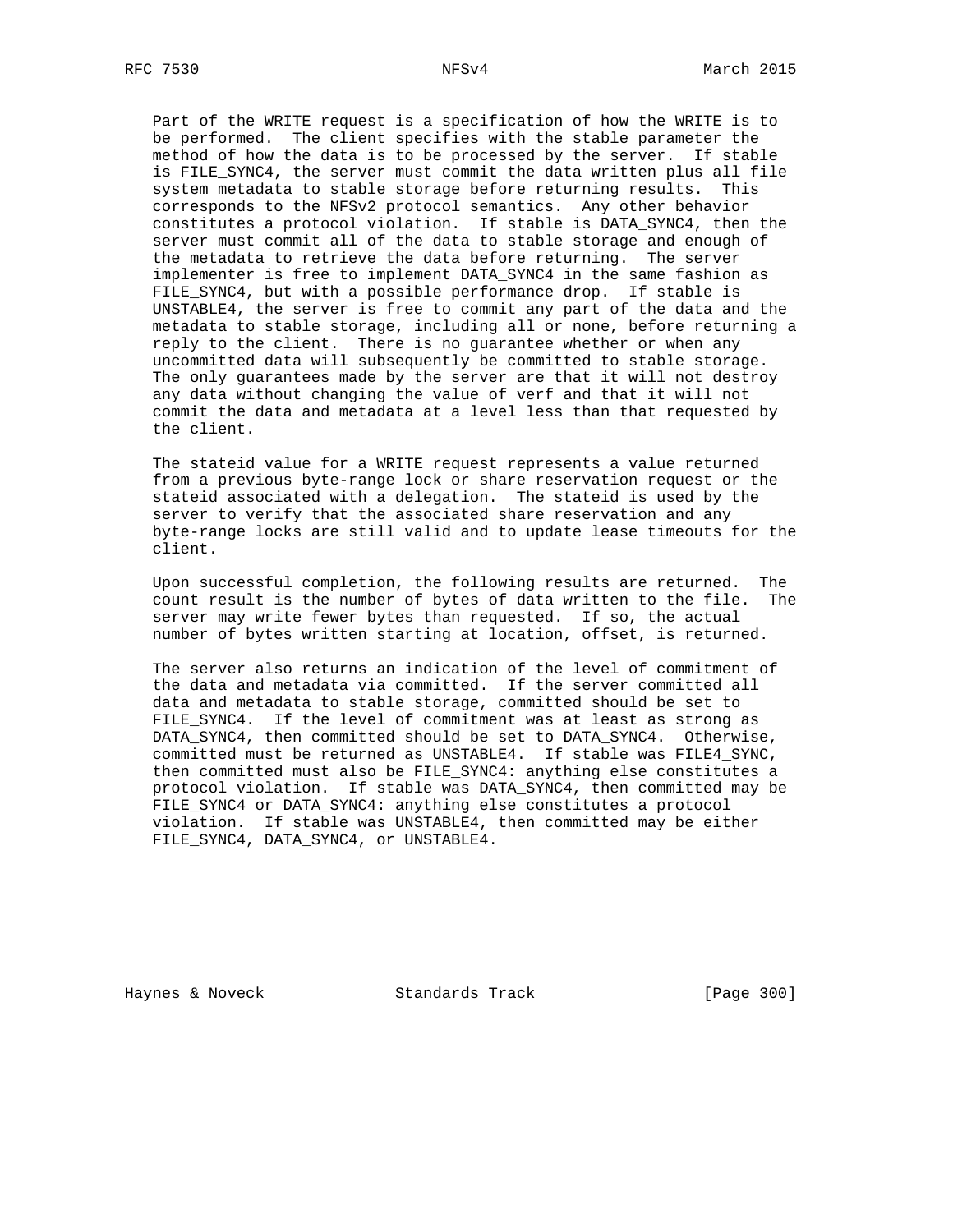The final portion of the result is the write verifier. The write verifier is a cookie that the client can use to determine whether the server has changed instance (boot) state between a call to WRITE and a subsequent call to either WRITE or COMMIT. This cookie must be consistent during a single instance of the NFSv4 protocol service and must be unique between instances of the NFSv4 protocol server, where uncommitted data may be lost.

 If a client writes data to the server with the stable argument set to UNSTABLE4 and the reply yields a committed response of DATA\_SYNC4 or UNSTABLE4, the client will follow up at some time in the future with a COMMIT operation to synchronize outstanding asynchronous data and metadata with the server's stable storage, barring client error. It is possible that due to client crash or other error a subsequent COMMIT will not be received by the server.

 For a WRITE using the special anonymous stateid, the server MAY allow the WRITE to be serviced subject to mandatory file locks or the current share deny modes for the file. For a WRITE using the special READ bypass stateid, the server MUST NOT allow the WRITE operation to bypass locking checks at the server, and the WRITE is treated exactly the same as if the anonymous stateid were used.

On success, the current filehandle retains its value.

## 16.36.5. IMPLEMENTATION

 It is possible for the server to write fewer bytes of data than requested by the client. In this case, the server should not return an error unless no data was written at all. If the server writes less than the number of bytes specified, the client should issue another WRITE to write the remaining data.

 It is assumed that the act of writing data to a file will cause the time\_modify attribute of the file to be updated. However, the time\_modify attribute of the file should not be changed unless the contents of the file are changed. Thus, a WRITE request with count set to 0 should not cause the time\_modify attribute of the file to be updated.

Haynes & Noveck Standards Track [Page 301]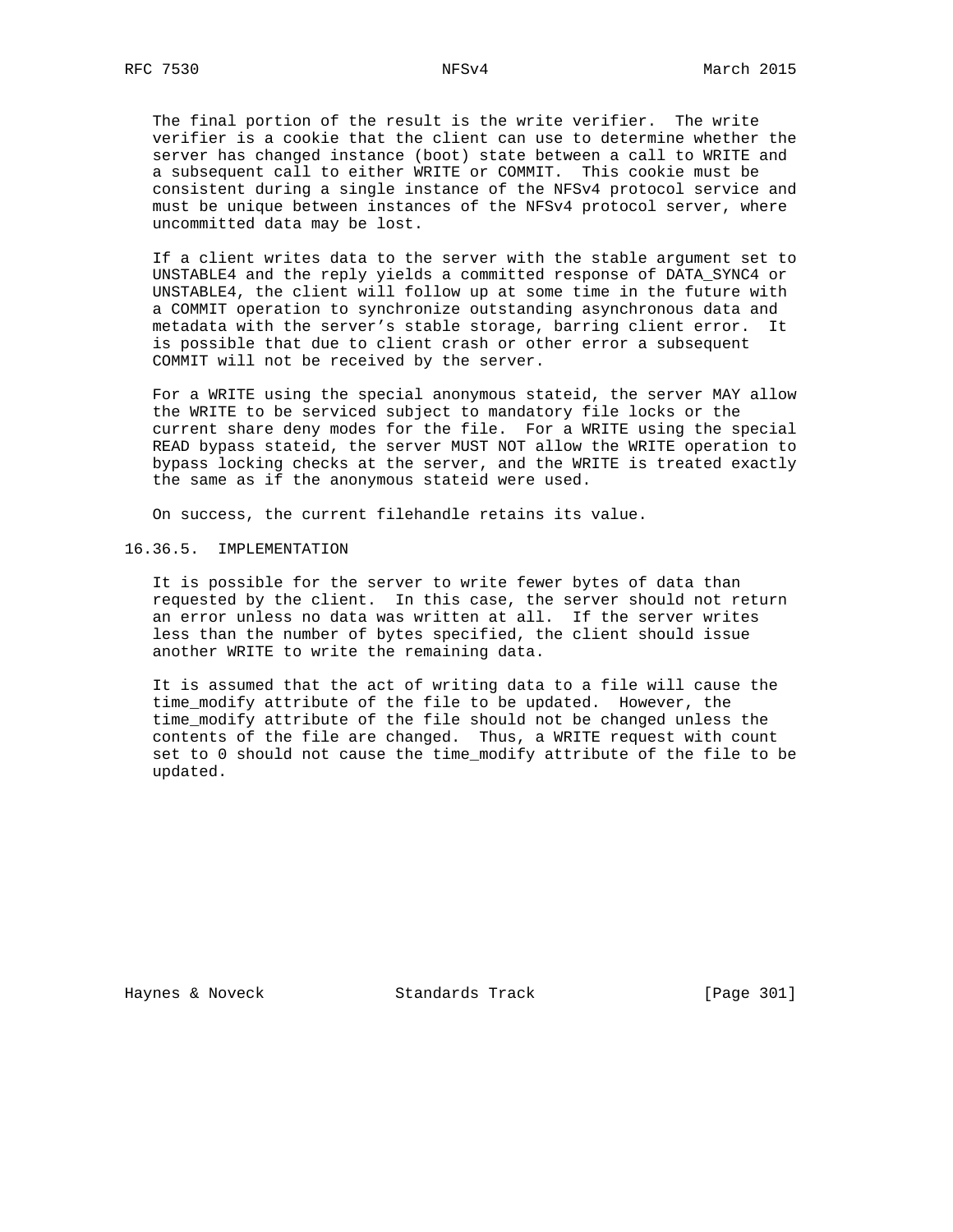The definition of stable storage has been historically a point of contention. The following expected properties of stable storage may help in resolving design issues in the implementation. Stable storage is persistent storage that survives:

- 1. Repeated power failures.
- 2. Hardware failures (of any board, power supply, etc.).
- 3. Repeated software crashes, including reboot cycle.

 This definition does not address failure of the stable storage module itself.

 The verifier is defined to allow a client to detect different instances of an NFSv4 protocol server over which cached, uncommitted data may be lost. In the most likely case, the verifier allows the client to detect server reboots. This information is required so that the client can safely determine whether the server could have lost cached data. If the server fails unexpectedly and the client has uncommitted data from previous WRITE requests (done with the stable argument set to UNSTABLE4 and in which the result committed was returned as UNSTABLE4 as well), it may not have flushed cached data to stable storage. The burden of recovery is on the client, and the client will need to retransmit the data to the server.

 One suggested way to use the verifier would be to use the time that the server was booted or the time the server was last started (if restarting the server without a reboot results in lost buffers).

 The committed field in the results allows the client to do more effective caching. If the server is committing all WRITE requests to stable storage, then it should return with committed set to FILE\_SYNC4, regardless of the value of the stable field in the arguments. A server that uses an NVRAM accelerator may choose to implement this policy. The client can use this to increase the effectiveness of the cache by discarding cached data that has already been committed on the server.

 Some implementations may return NFS4ERR\_NOSPC instead of NFS4ERR\_DQUOT when a user's quota is exceeded. In the case that the current filehandle is a directory, the server will return NFS4ERR\_ISDIR. If the current filehandle is not a regular file or a directory, the server will return NFS4ERR\_INVAL.

Haynes & Noveck Standards Track [Page 302]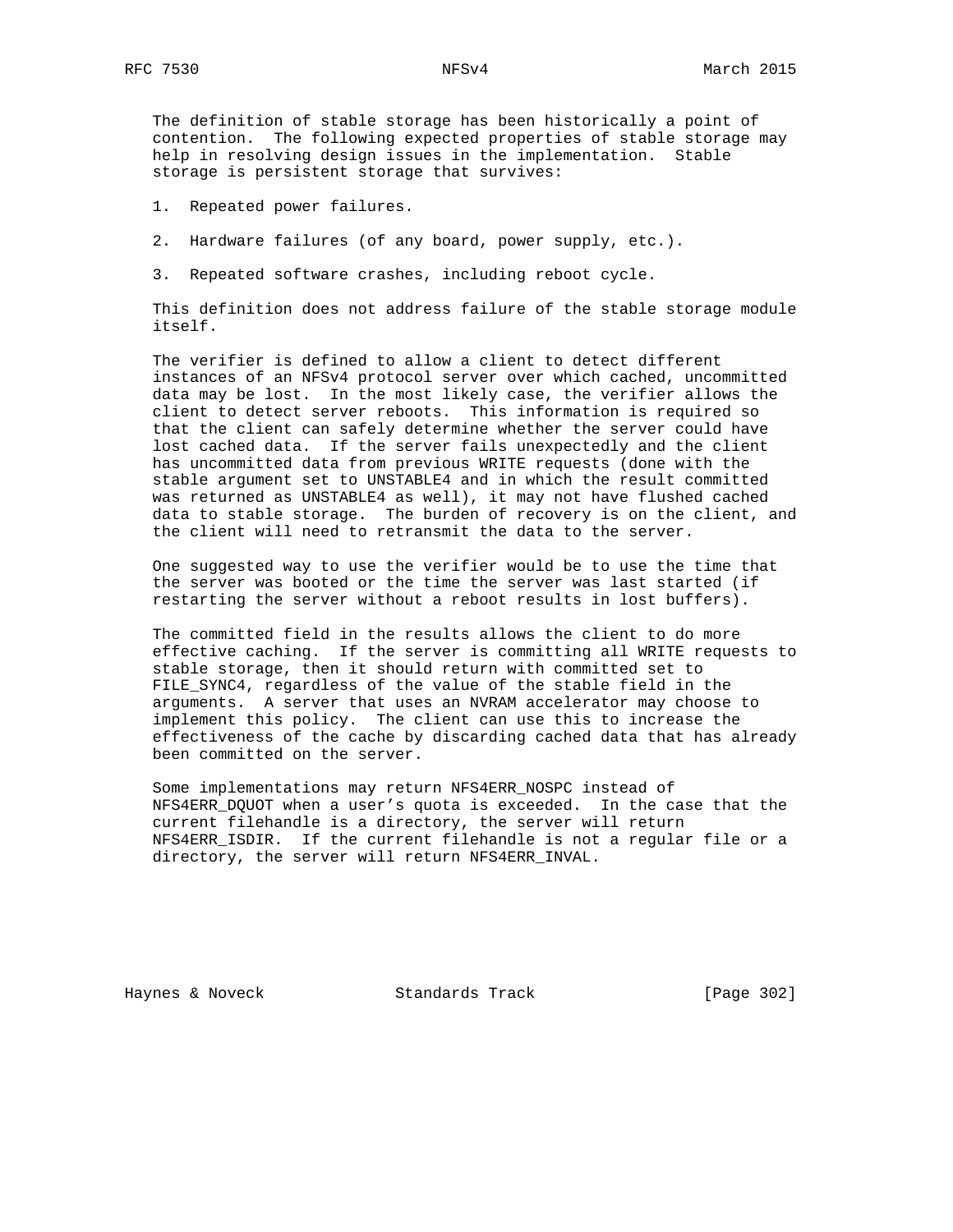If mandatory file locking is on for the file, and a corresponding record of the data to be written to file is read or write locked by an owner that is not associated with the stateid, the server will return NFS4ERR\_LOCKED. If so, the client must check if the owner corresponding to the stateid used with the WRITE operation has a conflicting read lock that overlaps with the region that was to be written. If the stateid's owner has no conflicting read lock, then the client should try to get the appropriate write byte-range lock via the LOCK operation before re-attempting the WRITE. When the WRITE completes, the client should release the byte-range lock via LOCKU.

 If the stateid's owner had a conflicting read lock, then the client has no choice but to return an error to the application that attempted the WRITE. The reason is that since the stateid's owner had a read lock, the server either (1) attempted to temporarily effectively upgrade this read lock to a write lock or (2) has no upgrade capability. If the server attempted to upgrade the read lock and failed, it is pointless for the client to re-attempt the upgrade via the LOCK operation, because there might be another client also trying to upgrade. If two clients are blocked trying to upgrade the same lock, the clients deadlock. If the server has no upgrade capability, then it is pointless to try a LOCK operation to upgrade.

Haynes & Noveck Standards Track [Page 303]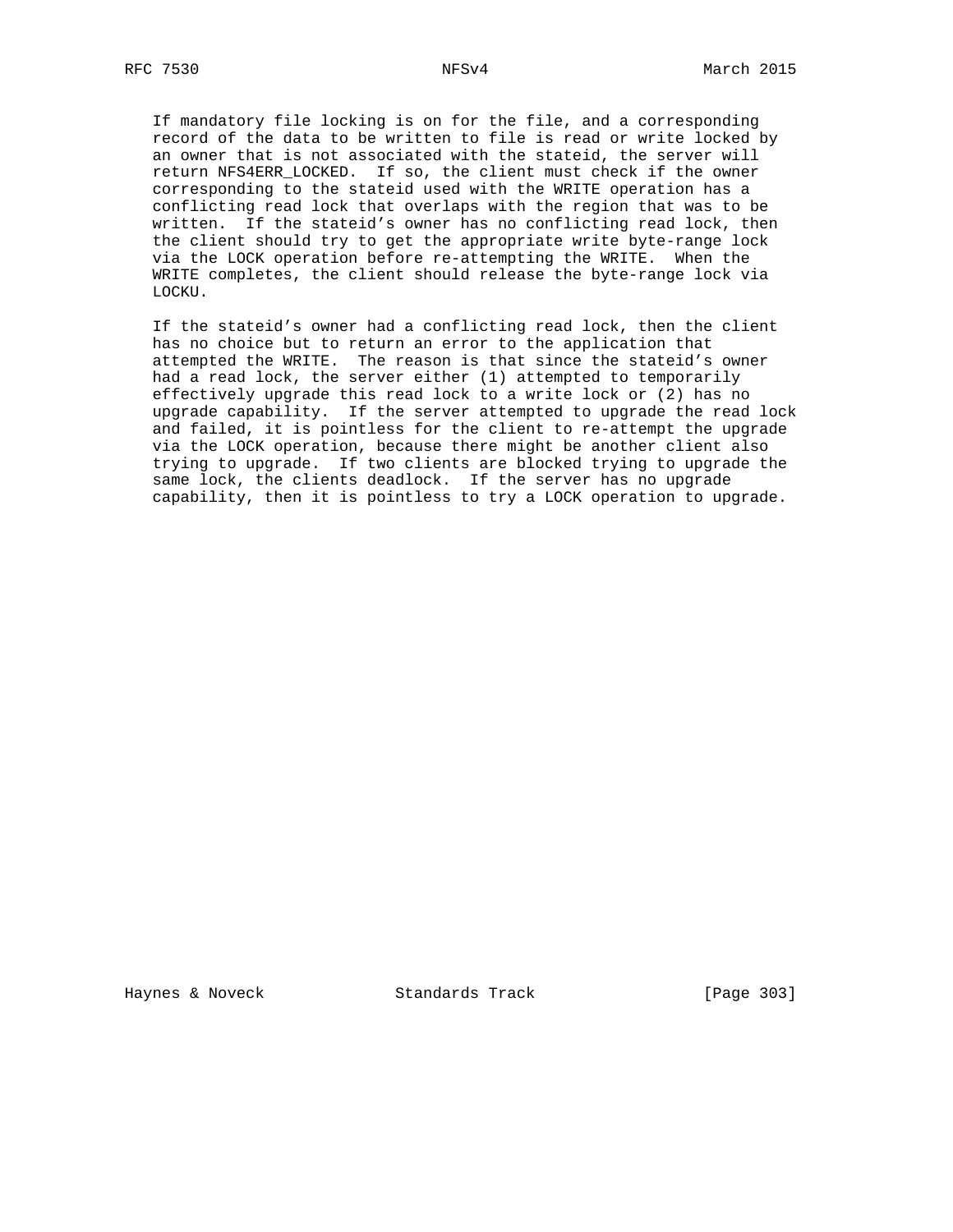```
16.37. Operation 39: RELEASE_LOCKOWNER - Release Lock-Owner State
16.37.1. SYNOPSIS
     lock-owner -> ()
16.37.2. ARGUMENT
   struct RELEASE_LOCKOWNER4args {
         lock owner4 lock owner;
   };
16.37.3. RESULT
   struct RELEASE_LOCKOWNER4res {
         nfsstat4 status;
   };
```
16.37.4. DESCRIPTION

 This operation is used to notify the server that the lock\_owner is no longer in use by the client and that future client requests will not reference this lock\_owner. This allows the server to release cached state related to the specified lock\_owner. If file locks associated with the lock\_owner are held at the server, the error NFS4ERR\_LOCKS\_HELD will be returned and no further action will be taken.

## 16.37.5. IMPLEMENTATION

 The client may choose to use this operation to ease the amount of server state that is held. Information that can be released when a RELEASE\_LOCKOWNER is done includes the specified lock-owner string, the seqid associated with the lock-owner, any saved reply for the lock-owner, and any lock stateids associated with that lock-owner.

 Depending on the behavior of applications at the client, it may be important for the client to use this operation since the server has certain obligations with respect to holding a reference to lock-owner-associated state as long as an associated file is open. Therefore, if the client knows for certain that the lock\_owner will no longer be used to either reference existing lock stateids associated with the lock-owner or create new ones, it should use RELEASE\_LOCKOWNER.

Haynes & Noveck Standards Track [Page 304]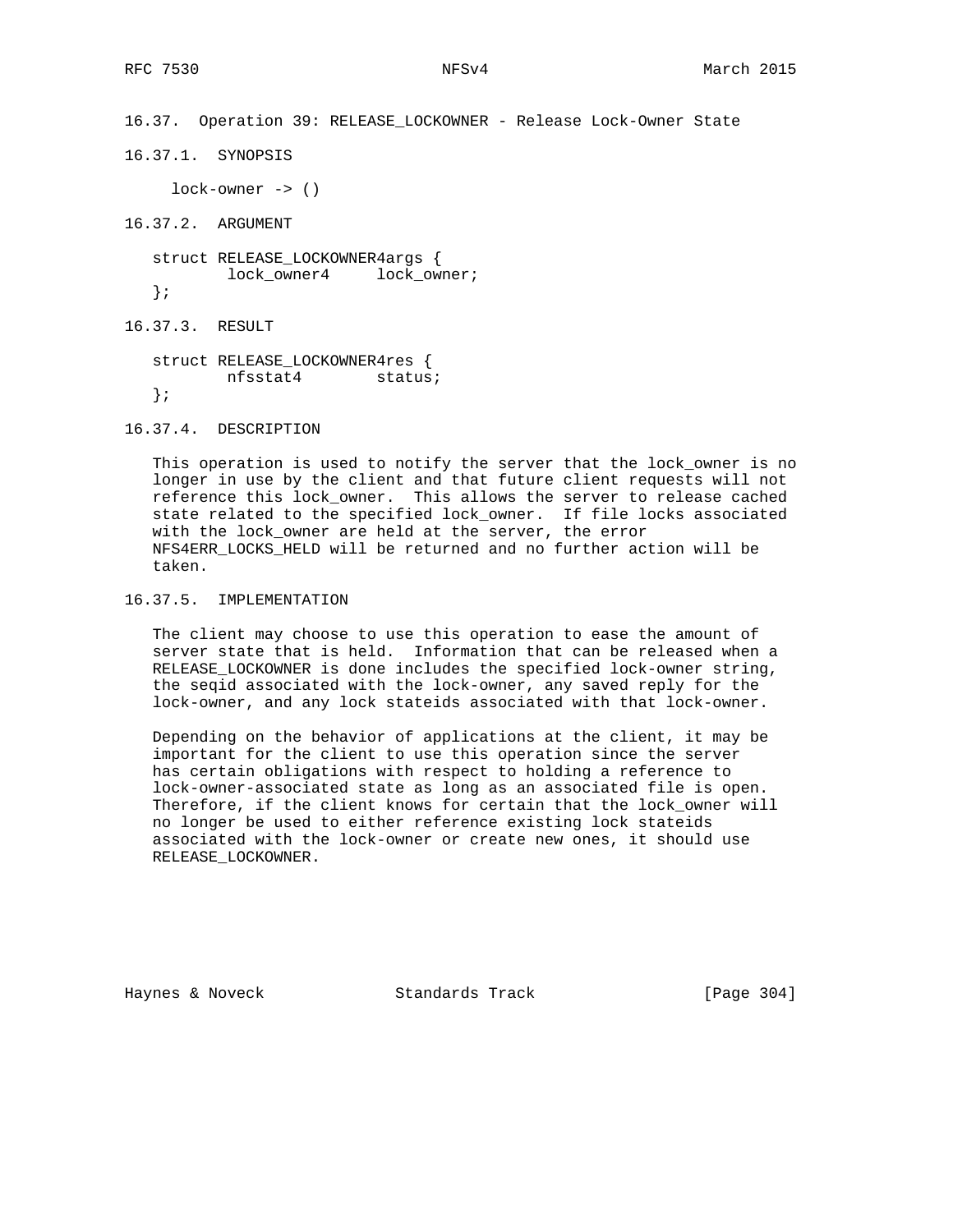16.38. Operation 10044: ILLEGAL - Illegal Operation

16.38.1. SYNOPSIS

 $\text{null} > \rightarrow$  ()

16.38.2. ARGUMENT

void;

16.38.3. RESULT

 struct ILLEGAL4res { nfsstat4 status; };

16.38.4. DESCRIPTION

 This operation is a placeholder for encoding a result to handle the case of the client sending an operation code within COMPOUND that is not supported. See Section 15.2.4 for more details.

The status field of ILLEGAL4res MUST be set to NFS4ERR\_OP\_ILLEGAL.

16.38.5. IMPLEMENTATION

 A client will probably not send an operation with code OP\_ILLEGAL, but if it does, the response will be ILLEGAL4res, just as it would be with any other invalid operation code. Note that if the server gets an illegal operation code that is not OP\_ILLEGAL, and if the server checks for legal operation codes during the XDR decode phase, then the ILLEGAL4res would not be returned.

Haynes & Noveck Standards Track [Page 305]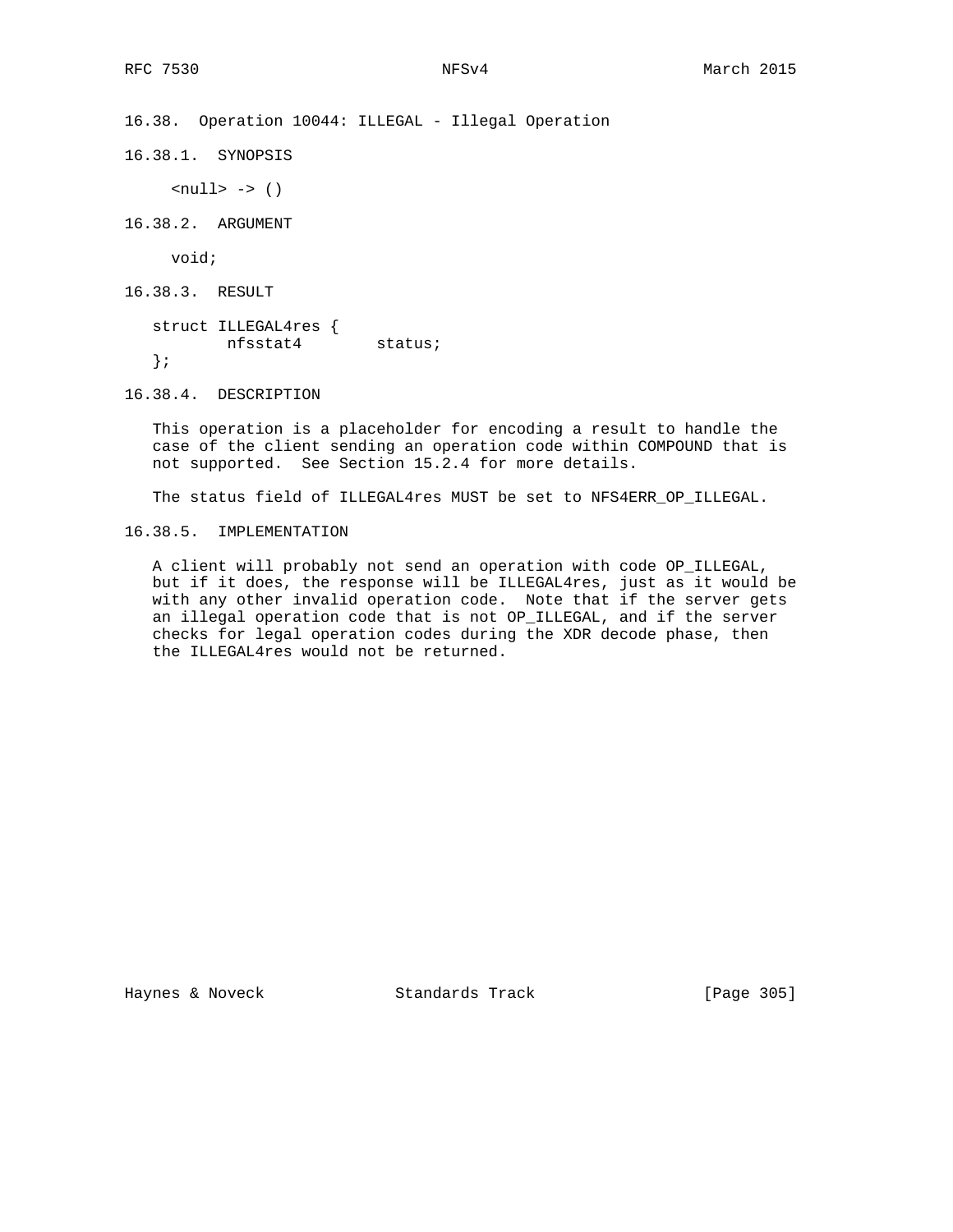17. NFSv4 Callback Procedures

 The procedures used for callbacks are defined in the following sections. In the interest of clarity, the terms "client" and "server" refer to NFS clients and servers, despite the fact that for an individual callback RPC, the sense of these terms would be precisely the opposite.

17.1. Procedure 0: CB\_NULL - No Operation

17.1.1. SYNOPSIS

<null>

17.1.2. ARGUMENT

void;

17.1.3. RESULT

void;

17.1.4. DESCRIPTION

 Standard NULL procedure. Void argument, void response. Even though there is no direct functionality associated with this procedure, the server will use CB\_NULL to confirm the existence of a path for RPCs from server to client.

Haynes & Noveck Standards Track [Page 306]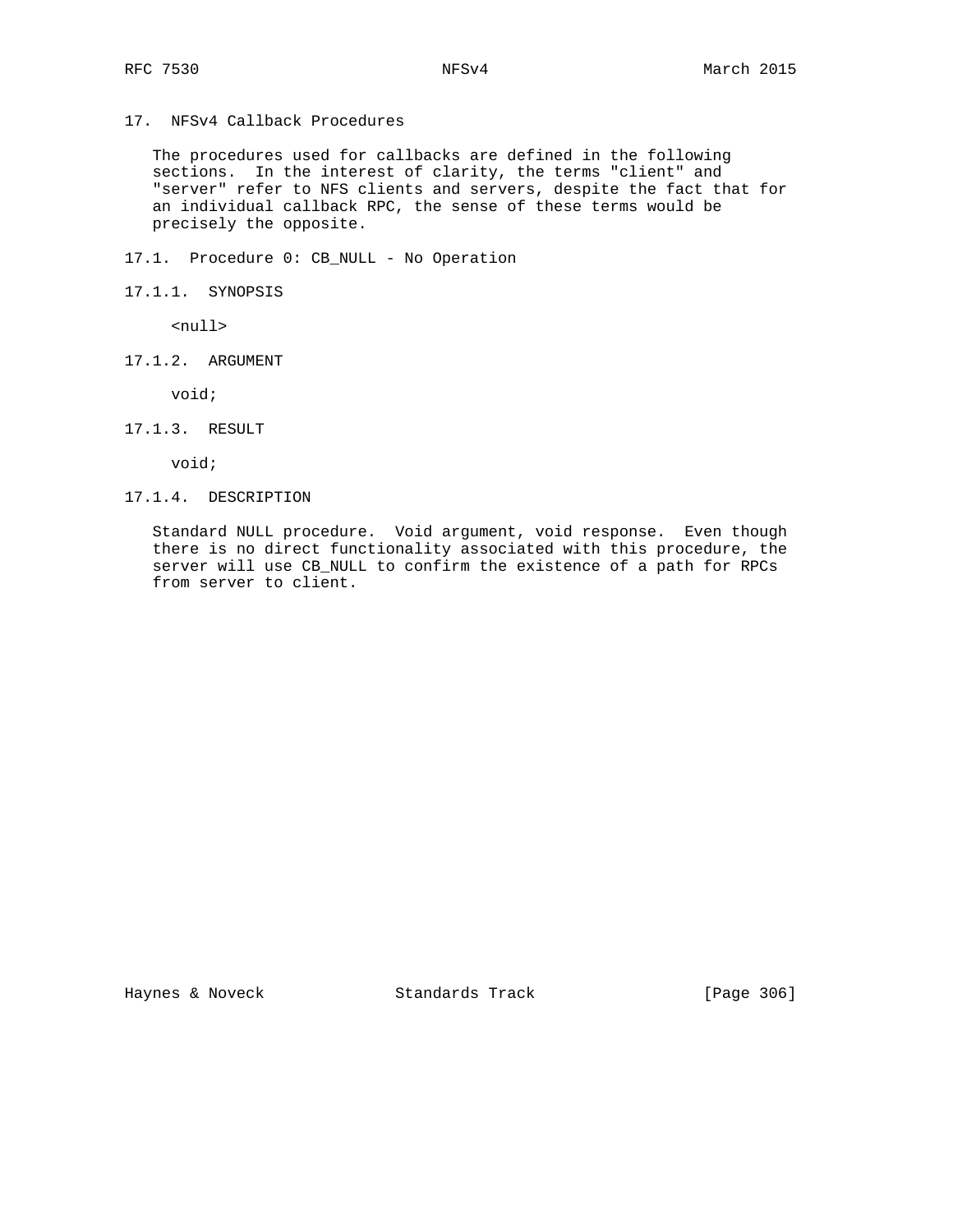```
17.2. Procedure 1: CB_COMPOUND - COMPOUND Operations
17.2.1. SYNOPSIS
     compoundargs -> compoundres
17.2.2. ARGUMENT
    enum nfs_cb_opnum4 {
OP\_CB\_GETATTR = 3,
OP\_CB\_RECALL = 4,
OP\_CB\_ILLEGAL = 10044
    };
   union nfs_cb_argop4 switch (unsigned argop) {
    case OP_CB_GETATTR:
       CB<sub>GETATTR4args</sub> opcbgetattr;
    case OP_CB_RECALL:
CB_RECALL4args    Queen    Queen    Queen    Queen    Queen    Queen    Queen    Queen    Queen    Queen    Queen    Queen    Queen    Queen    Queen    Queen    Queen    Queen    Queen    Queen    Queen    Queen    Queen 
case OP_CB_ILLEGAL: void;
    };
    struct CB_COMPOUND4args {
utf8str_cs tag;
 uint32_t minorversion;
uint32_t callback_ident;
 nfs_cb_argop4 argarray<>;
    };
17.2.3. RESULT
    union nfs_cb_resop4 switch (unsigned resop) {
 case OP_CB_GETATTR: CB_GETATTR4res opcbgetattr;
 case OP_CB_RECALL: CB_RECALL4res opcbrecall;
 case OP_CB_ILLEGAL: CB_ILLEGAL4res opcbillegal;
    };
    struct CB_COMPOUND4res {
 nfsstat4 status;
utf8str_cs tag;
           nfs_cb_resop4 resarray<>;
    };
```
Haynes & Noveck Standards Track [Page 307]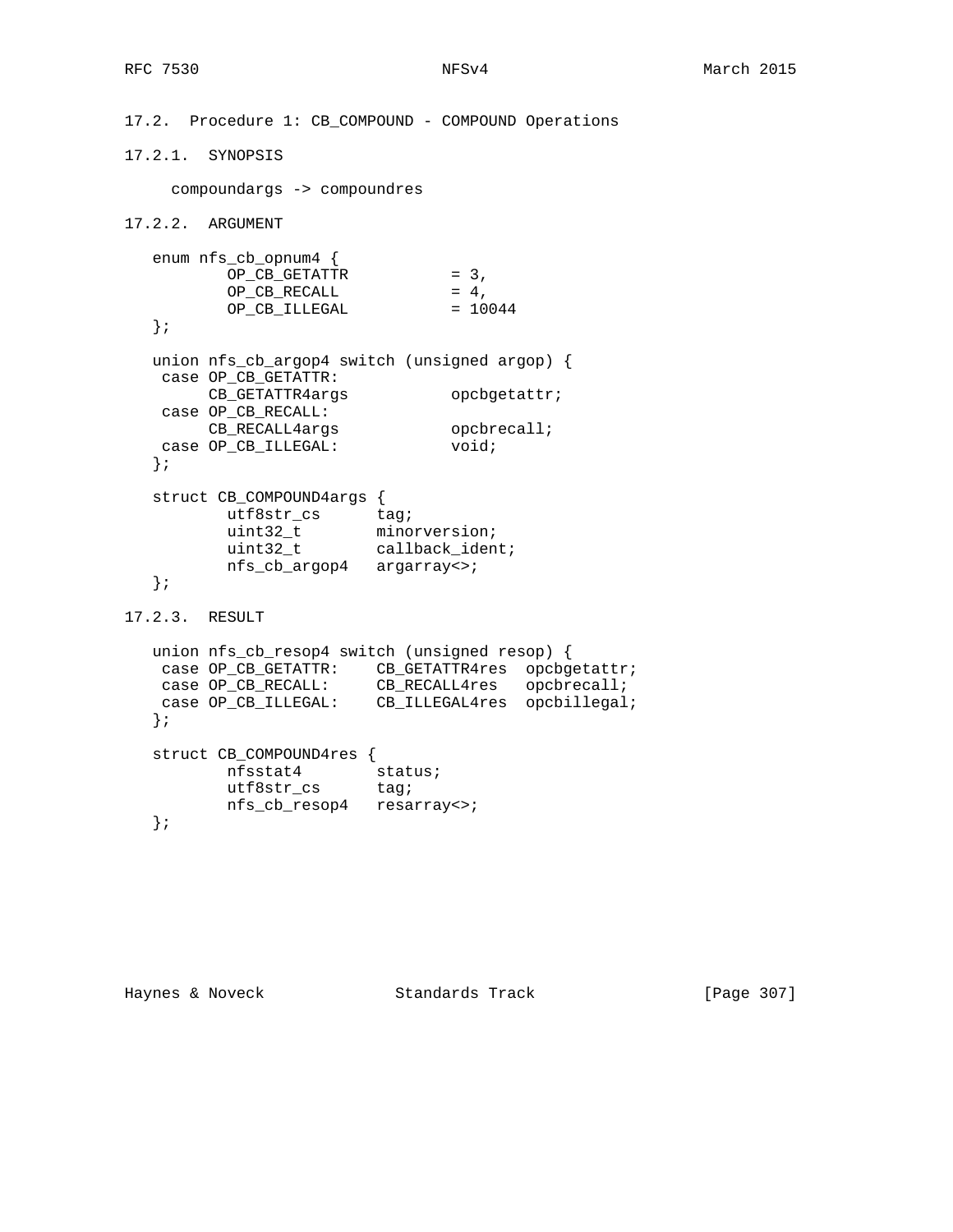## 17.2.4. DESCRIPTION

 The CB\_COMPOUND procedure is used to combine one or more of the callback procedures into a single RPC request. The main callback RPC program has two main procedures: CB\_NULL and CB\_COMPOUND. All other operations use the CB\_COMPOUND procedure as a wrapper.

 In the processing of the CB\_COMPOUND procedure, the client may find that it does not have the available resources to execute any or all of the operations within the CB\_COMPOUND sequence. In this case, the error NFS4ERR\_RESOURCE will be returned for the particular operation within the CB\_COMPOUND procedure where the resource exhaustion occurred. This assumes that all previous operations within the CB\_COMPOUND sequence have been evaluated successfully.

 Contained within the CB\_COMPOUND results is a status field. This status must be equivalent to the status of the last operation that was executed within the CB\_COMPOUND procedure. Therefore, if an operation incurred an error, then the status value will be the same error value as is being returned for the operation that failed.

For the definition of the tag field, see Section 15.2.

 The value of callback\_ident is supplied by the client during SETCLIENTID. The server must use the client-supplied callback\_ident during the CB\_COMPOUND to allow the client to properly identify the server.

 Illegal operation codes are handled in the same way as they are handled for the COMPOUND procedure.

### 17.2.5. IMPLEMENTATION

 The CB\_COMPOUND procedure is used to combine individual operations into a single RPC request. The client interprets each of the operations in turn. If an operation is executed by the client and the status of that operation is NFS4\_OK, then the next operation in the CB\_COMPOUND procedure is executed. The client continues this process until there are no more operations to be executed or one of the operations has a status value other than NFS4\_OK.

Haynes & Noveck Standards Track [Page 308]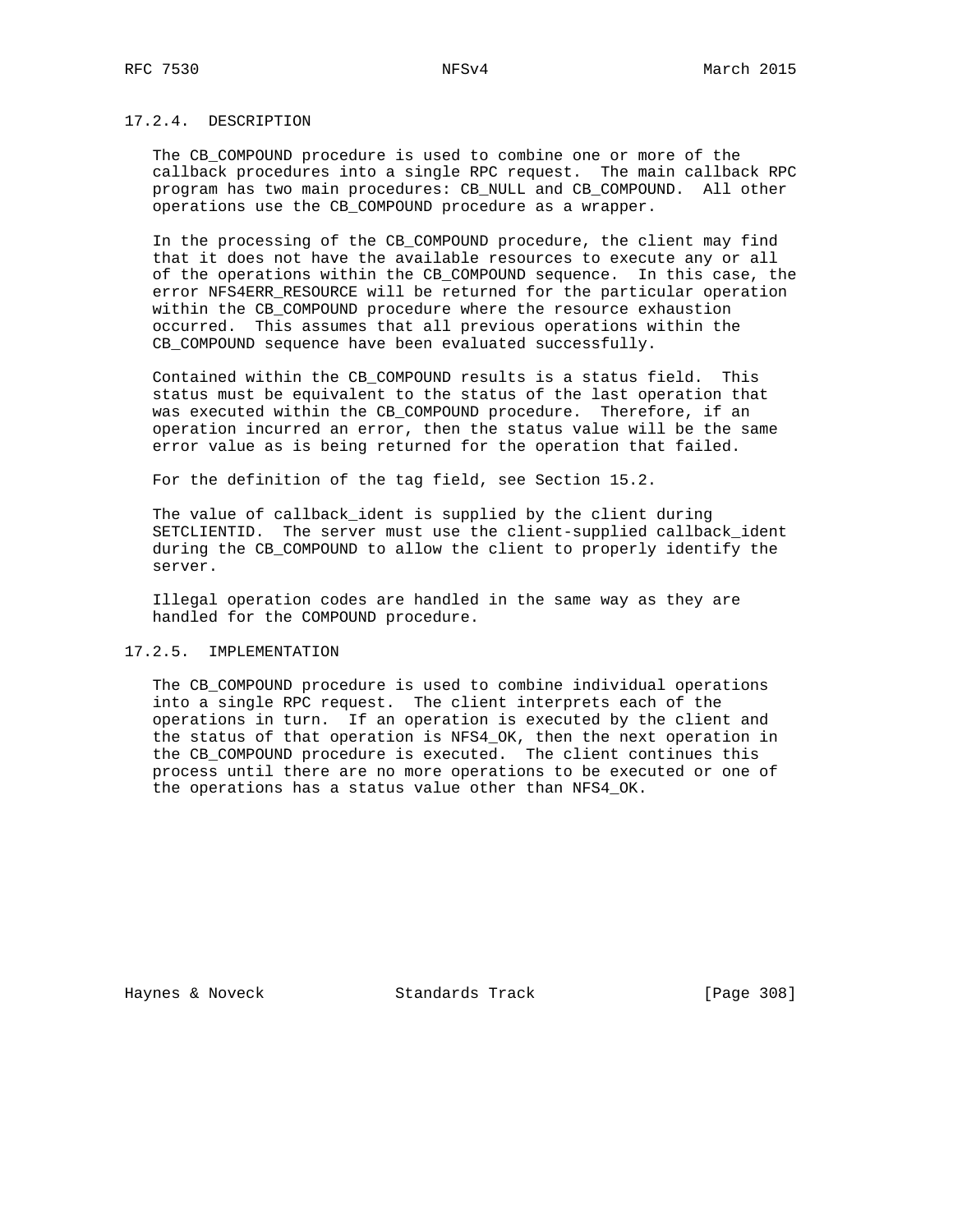18. NFSv4 Callback Operations 18.1. Operation 3: CB\_GETATTR - Get Attributes 18.1.1. SYNOPSIS fh, attr\_request -> attrmask, attr\_vals 18.1.2. ARGUMENT struct CB\_GETATTR4args { nfs\_fh4 fh; bitmap4 attr\_request; }; 18.1.3. RESULT struct CB\_GETATTR4resok { fattr4 obj\_attributes; }; union CB\_GETATTR4res switch (nfsstat4 status) { case NFS4\_OK: CB\_GETATTR4resok resok4; default: void; };

18.1.4. DESCRIPTION

 The CB\_GETATTR operation is used by the server to obtain the current modified state of a file that has been OPEN\_DELEGATE\_WRITE delegated. The size attribute and the change attribute are the only ones guaranteed to be serviced by the client. See Section 10.4.3 for a full description of how the client and server are to interact with the use of CB\_GETATTR.

 If the filehandle specified is not one for which the client holds an OPEN\_DELEGATE\_WRITE delegation, an NFS4ERR\_BADHANDLE error is returned.

18.1.5. IMPLEMENTATION

 The client returns attrmask bits and the associated attribute values only for the change attribute, and attributes that it may change (time\_modify and size).

Haynes & Noveck Standards Track [Page 309]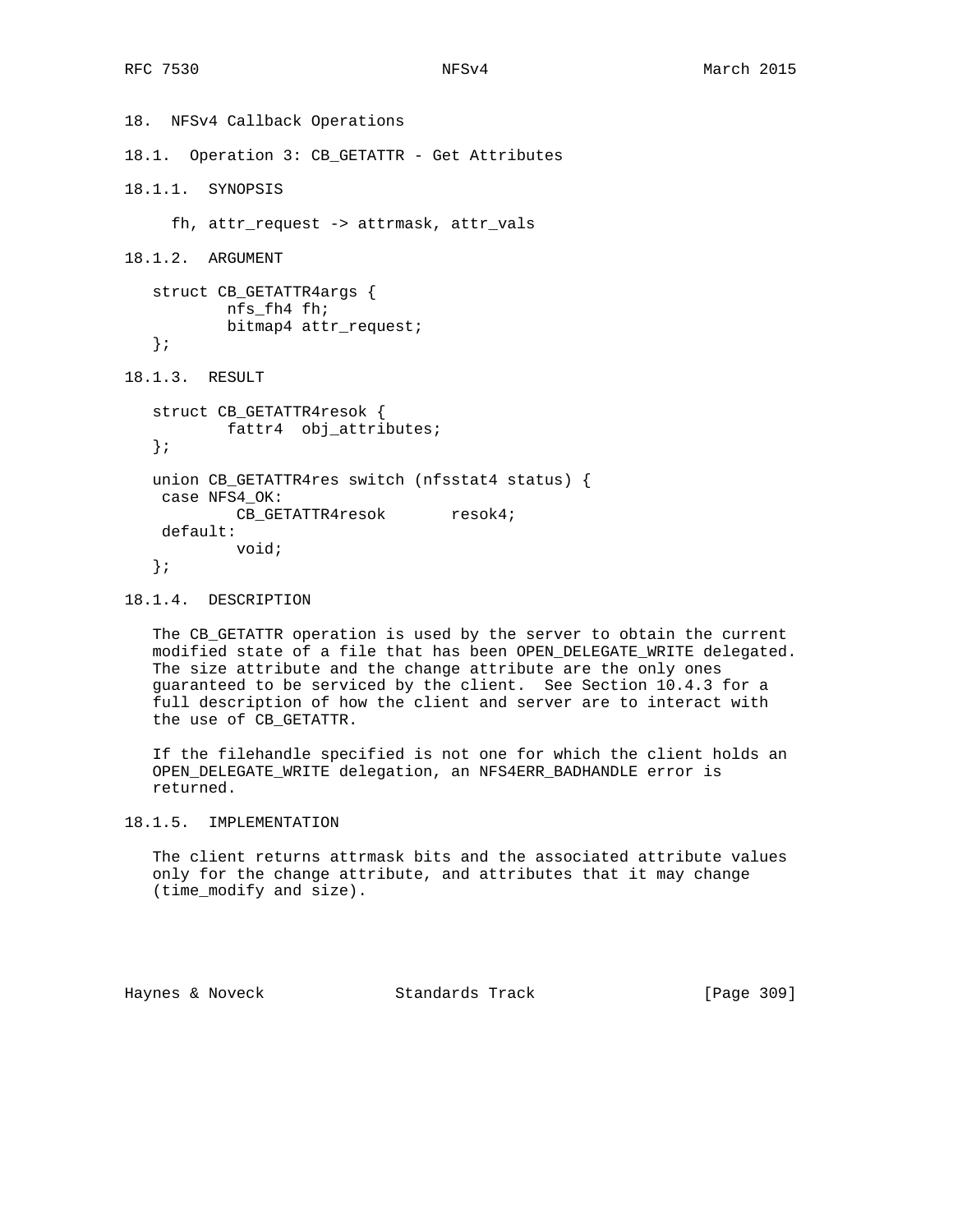18.2. Operation 4: CB\_RECALL - Recall an Open Delegation

18.2.1. SYNOPSIS

stateid, truncate, fh -> ()

18.2.2. ARGUMENT

 struct CB\_RECALL4args { stateid4 stateid; bool truncate; nfs\_fh4 fh; };

18.2.3. RESULT

 struct CB\_RECALL4res { nfsstat4 status; };

18.2.4. DESCRIPTION

 The CB\_RECALL operation is used to begin the process of recalling an open delegation and returning it to the server.

 The truncate flag is used to optimize a recall for a file that is about to be truncated to zero. When it is set, the client is freed of obligation to propagate modified data for the file to the server, since this data is irrelevant.

 If the handle specified is not one for which the client holds an open delegation, an NFS4ERR\_BADHANDLE error is returned.

 If the stateid specified is not one corresponding to an open delegation for the file specified by the filehandle, an NFS4ERR\_BAD\_STATEID is returned.

18.2.5. IMPLEMENTATION

 The client should reply to the callback immediately. Replying does not complete the recall, except when an error was returned. The recall is not complete until the delegation is returned using a DELEGRETURN.

Haynes & Noveck Standards Track [Page 310]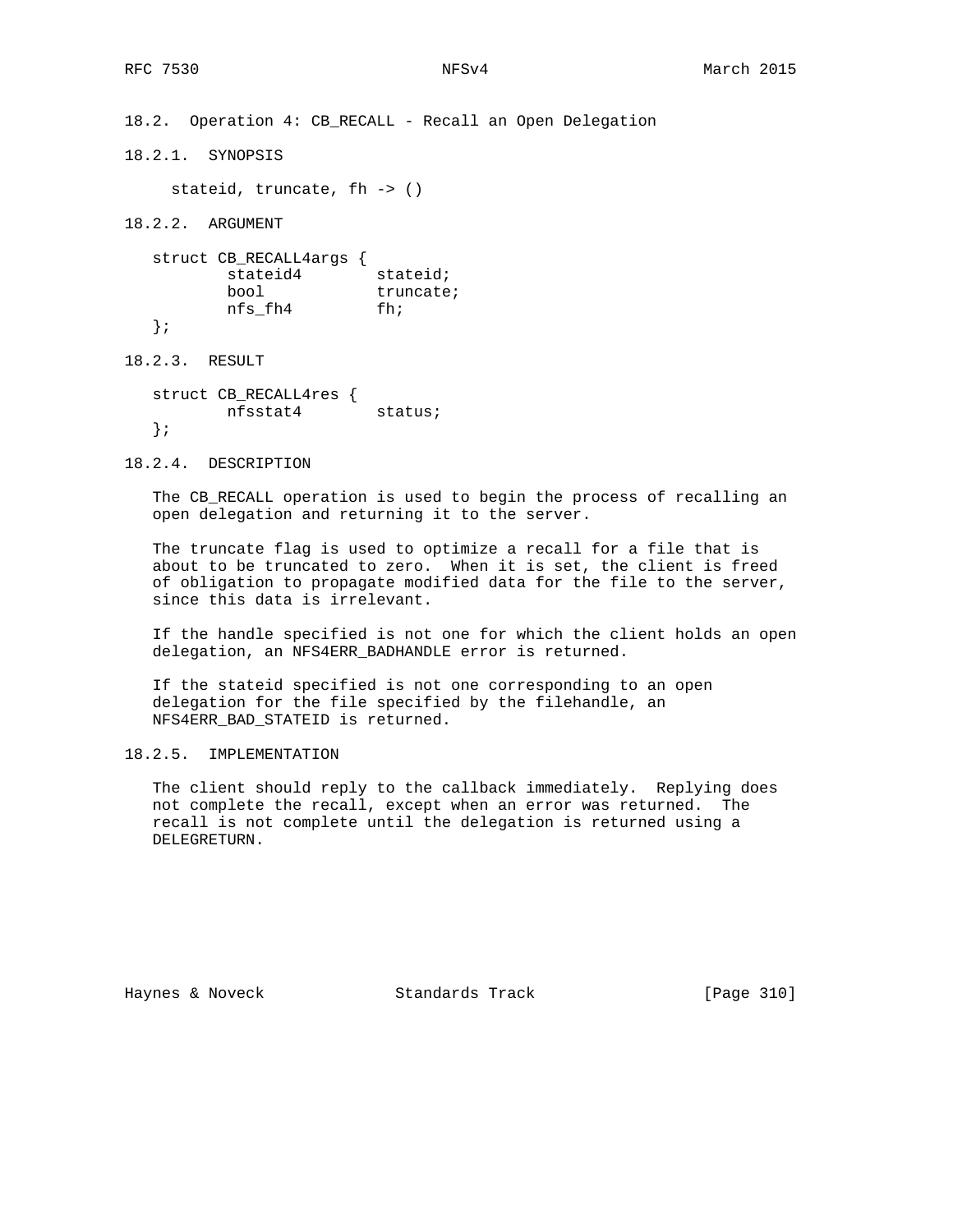```
18.3. Operation 10044: CB_ILLEGAL - Illegal Callback Operation
```
18.3.1. SYNOPSIS

 $\text{null} > -> ()$ 

18.3.2. ARGUMENT

void;

18.3.3. RESULT

 /\* \* CB\_ILLEGAL: Response for illegal operation numbers \*/ struct CB\_ILLEGAL4res {<br>nfsstat4 status;  $nfsstat4$ };

18.3.4. DESCRIPTION

 This operation is a placeholder for encoding a result to handle the case of the client sending an operation code within COMPOUND that is not supported. See Section 15.2.4 for more details.

The status field of CB\_ILLEGAL4res MUST be set to NFS4ERR\_OP\_ILLEGAL.

18.3.5. IMPLEMENTATION

 A server will probably not send an operation with code OP\_CB\_ILLEGAL, but if it does, the response will be CB\_ILLEGAL4res, just as it would be with any other invalid operation code. Note that if the client gets an illegal operation code that is not OP\_ILLEGAL, and if the client checks for legal operation codes during the XDR decode phase, then the CB\_ILLEGAL4res would not be returned.

Haynes & Noveck Standards Track [Page 311]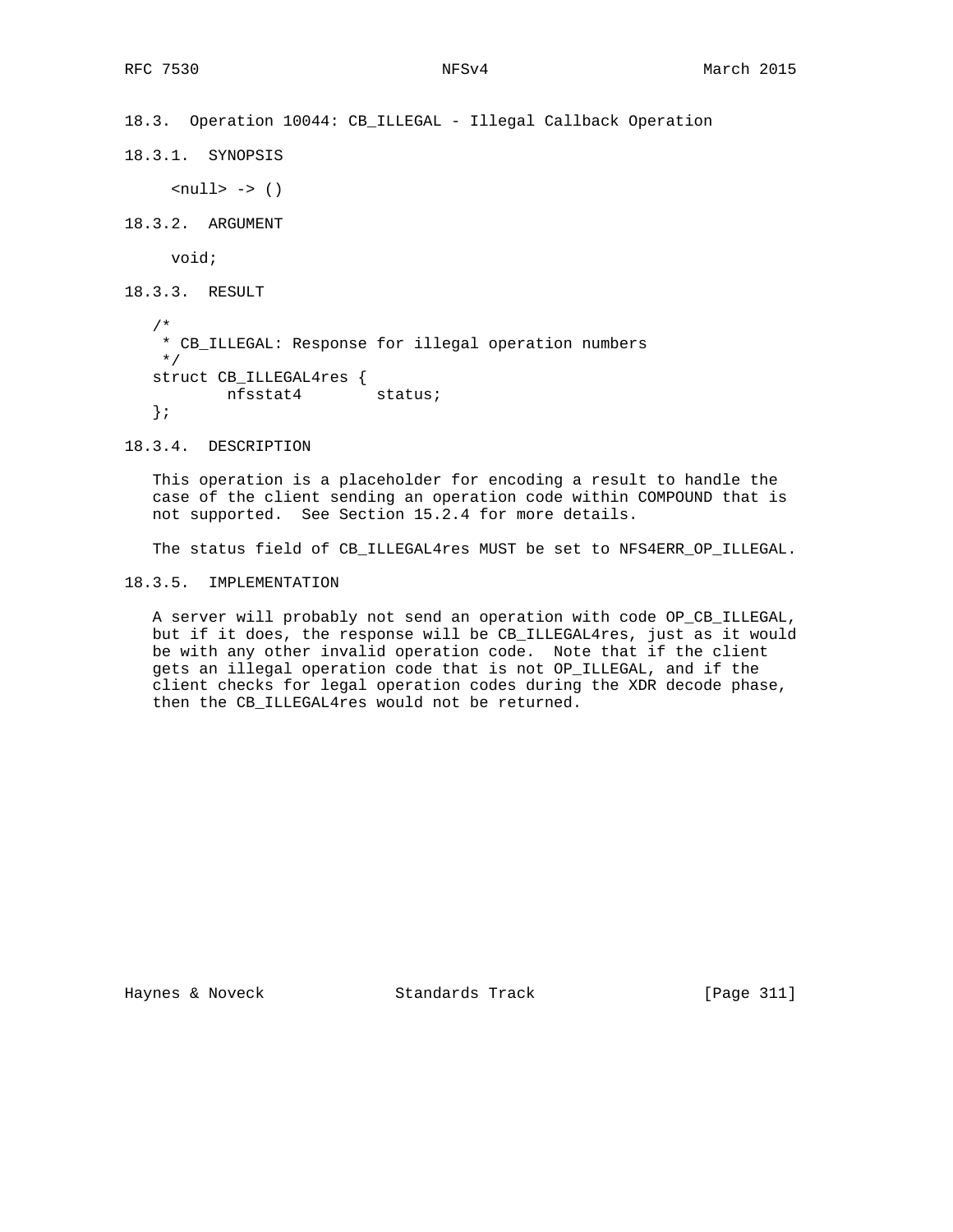### 19. Security Considerations

 NFS has historically used a model where, from an authentication perspective, the client was the entire machine, or at least the source IP address of the machine. The NFS server relied on the NFS client to make the proper authentication of the end-user. The NFS server in turn shared its files only to specific clients, as identified by the client's source IP address. Given this model, the AUTH\_SYS RPC security flavor simply identified the end-user using the client to the NFS server. When processing NFS responses, the client ensured that the responses came from the same IP address and port number that the request was sent to. While such a model is easy to implement and simple to deploy and use, it is certainly not a safe model. Thus, NFSv4 mandates that implementations support a security model that uses end-to-end authentication, where an end-user on a client mutually authenticates (via cryptographic schemes that do not expose passwords or keys in the clear on the network) to a principal on an NFS server. Consideration should also be given to the integrity and privacy of NFS requests and responses. The issues of end-to-end mutual authentication, integrity, and privacy are discussed as part of Section 3.

 When an NFSv4 mandated security model is used and a security principal or an NFSv4 name in user@dns\_domain form needs to be translated to or from a local representation as described in Section 5.9, the translation SHOULD be done in a secure manner that preserves the integrity of the translation. For communication with a name service such as the Lightweight Directory Access Protocol (LDAP) ([RFC4511]), this means employing a security service that uses authentication and data integrity. Kerberos and Transport Layer Security (TLS) ([RFC5246]) are examples of such a security service.

 Note that being REQUIRED to implement does not mean REQUIRED to use; AUTH\_SYS can be used by NFSv4 clients and servers. However, AUTH\_SYS is merely an OPTIONAL security flavor in NFSv4, and so interoperability via AUTH\_SYS is not assured.

 For reasons of reduced administration overhead, better performance, and/or reduction of CPU utilization, users of NFSv4 implementations may choose to not use security mechanisms that enable integrity protection on each remote procedure call and response. The use of mechanisms without integrity leaves the customer vulnerable to an attacker in between the NFS client and server that modifies the RPC request and/or the response. While implementations are free to provide the option to use weaker security mechanisms, there are two operations in particular that warrant the implementation overriding user choices.

Haynes & Noveck Standards Track [Page 312]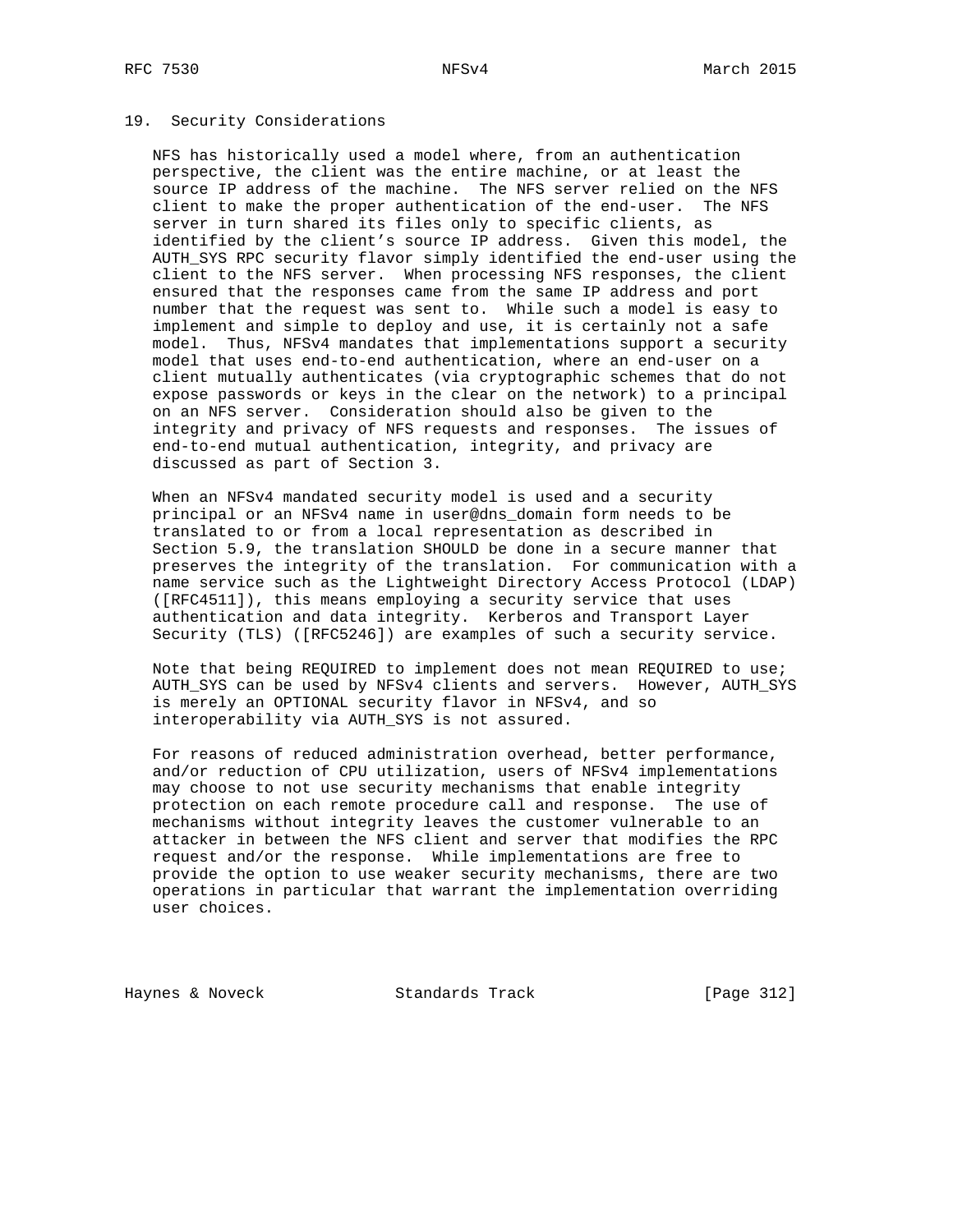The first such operation is SECINFO. It is recommended that the client issue the SECINFO call such that it is protected with a security flavor that has integrity protection, such as RPCSEC\_GSS with a security triple that uses either rpc gss svc integrity or rpc\_gss\_svc\_privacy (rpc\_gss\_svc\_privacy includes integrity protection) service. Without integrity protection encapsulating SECINFO and therefore its results, an attacker in the middle could modify results such that the client might select a weaker algorithm in the set allowed by the server, making the client and/or server vulnerable to further attacks.

 The second operation that SHOULD use integrity protection is any GETATTR for the fs\_locations attribute. The attack has two steps. First, the attacker modifies the unprotected results of some operation to return NFS4ERR\_MOVED. Second, when the client follows up with a GETATTR for the fs\_locations attribute, the attacker modifies the results to cause the client to migrate its traffic to a server controlled by the attacker.

 Because the operations SETCLIENTID/SETCLIENTID\_CONFIRM are responsible for the release of client state, it is imperative that the principal used for these operations is checked against and matches with the previous use of these operations. See Section 9.1.1 for further discussion.

 Unicode in the form of UTF-8 is used for file component names (i.e., both directory and file components), as well as the owner and owner\_group attributes; other character sets may also be allowed for file component names. String processing (e.g., Unicode normalization) raises security concerns for string comparison. See Sections 5.9 and 12 for further discussion, and see [RFC6943] for related identifier comparison security considerations. File component names are identifiers with respect to the identifier comparison discussion in [RFC6943] because they are used to identify the objects to which ACLs are applied; see Section 6.

Haynes & Noveck Standards Track [Page 313]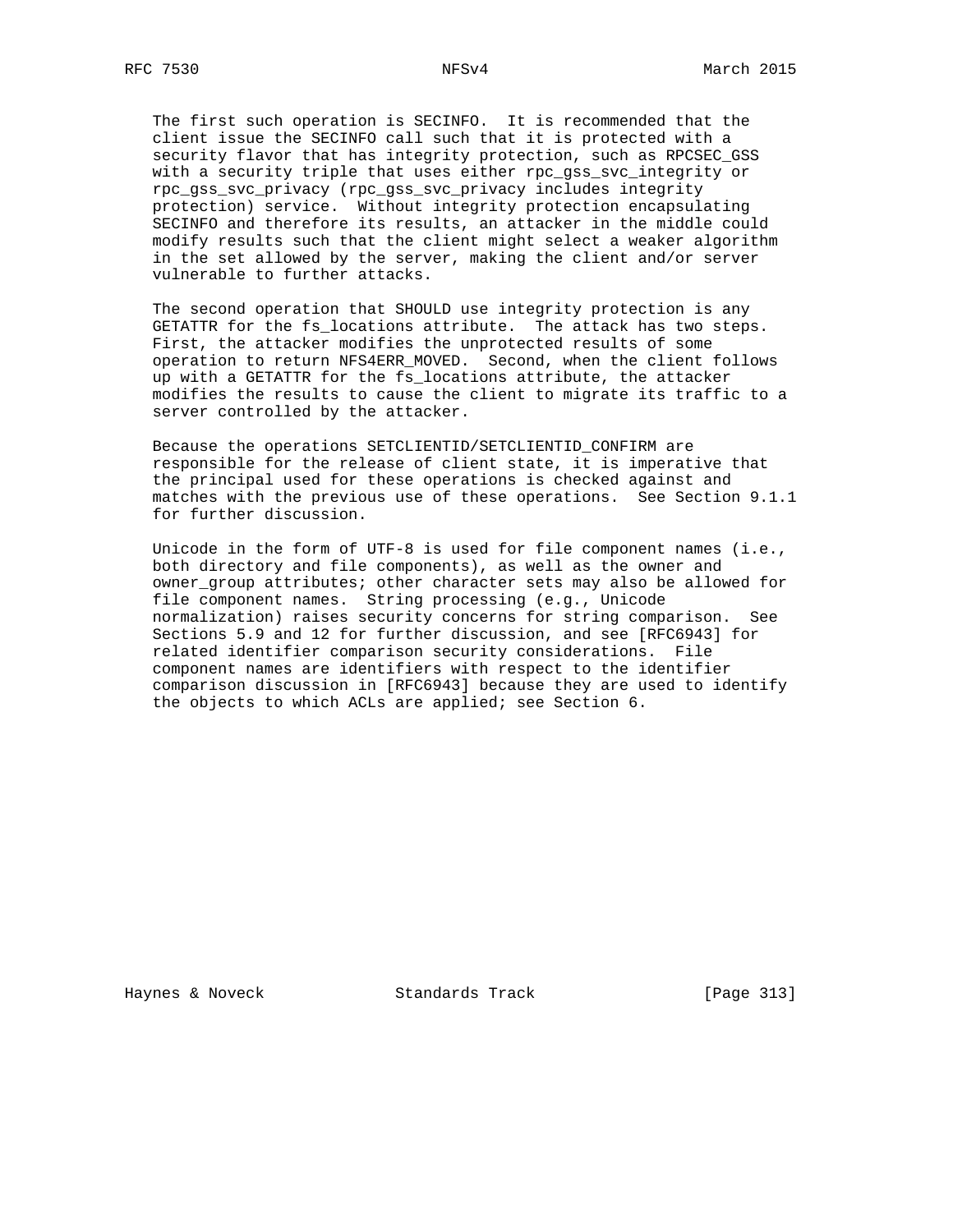## 20. IANA Considerations

This section uses terms that are defined in [RFC5226].

20.1. Named Attribute Definitions

 IANA has created a registry called the "NFSv4 Named Attribute Definitions Registry" for [RFC3530] and [RFC5661]. This section introduces no new changes, but it does recap the intent.

 The NFSv4 protocol supports the association of a file with zero or more named attributes. The namespace identifiers for these attributes are defined as string names. The protocol does not define the specific assignment of the namespace for these file attributes. The IANA registry promotes interoperability where common interests exist. While application developers are allowed to define and use attributes as needed, they are encouraged to register the attributes with IANA.

 Such registered named attributes are presumed to apply to all minor versions of NFSv4, including those defined subsequently to the registration. Where the named attribute is intended to be limited with regard to the minor versions for which they are not to be used, the assignment in the registry will clearly state the applicable limits.

 The registry is to be maintained using the Specification Required policy as defined in Section 4.1 of [RFC5226].

 Under the NFSv4 specification, the name of a named attribute can in theory be up to 2^32 - 1 bytes in length, but in practice NFSv4 clients and servers will be unable to handle a string that long. IANA should reject any assignment request with a named attribute that exceeds 128 UTF-8 characters. To give the IESG the flexibility to set up bases of assignment of Experimental Use and Standards Action, the prefixes of "EXPE" and "STDS" are Reserved. The zero-length named attribute name is Reserved.

 The prefix "PRIV" is allocated for Private Use. A site that wants to make use of unregistered named attributes without risk of conflicting with an assignment in IANA's registry should use the prefix "PRIV" in all of its named attributes.

Haynes & Noveck Standards Track [Page 314]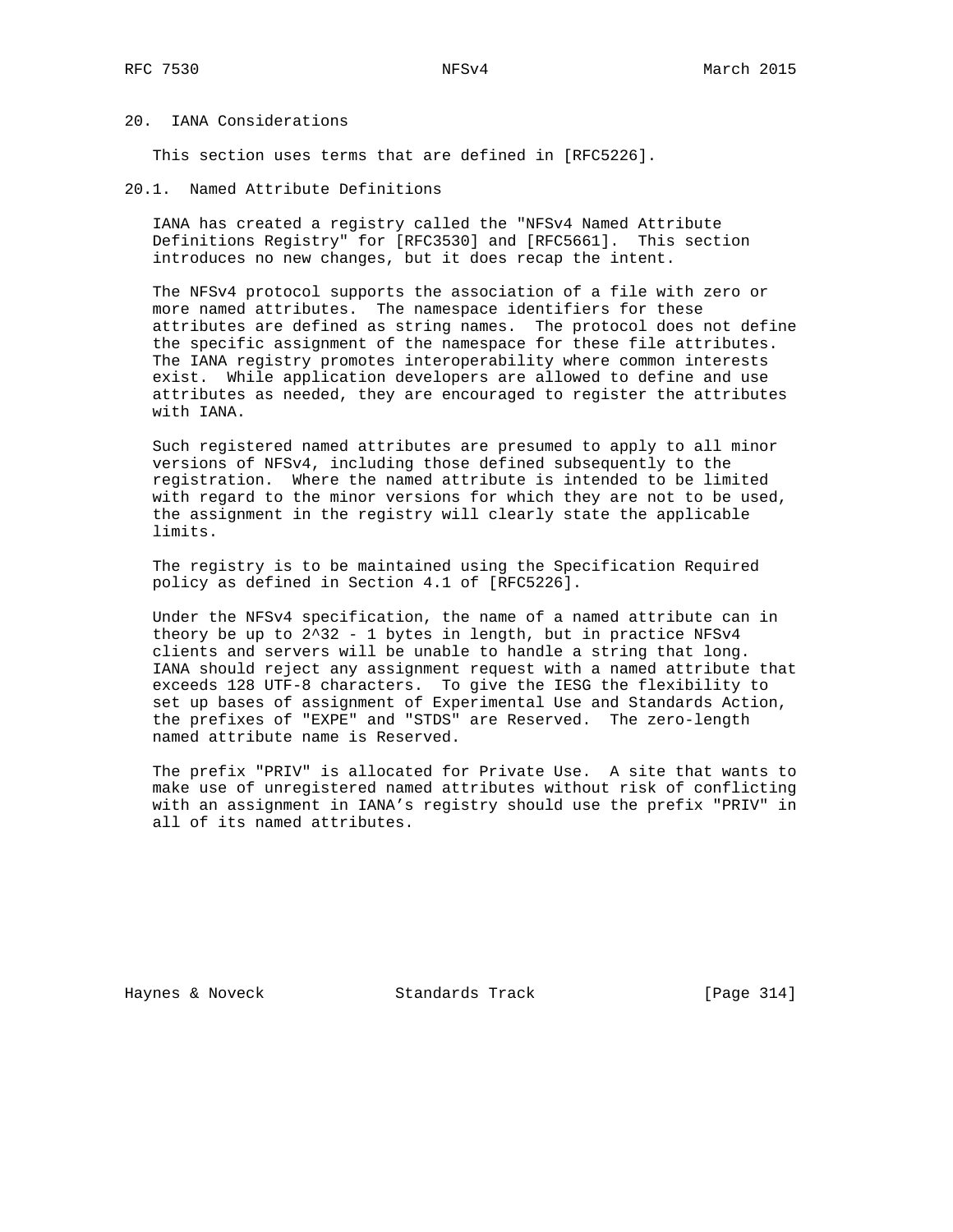Because some NFSv4 clients and servers have case-insensitive semantics, the fifteen additional lowercase and mixed-case permutations of each of "EXPE", "PRIV", and "STDS" are Reserved (e.g., "expe", "expE", "exPe", etc. are Reserved). Similarly, IANA must not allow two assignments that would conflict if both named attributes were converted to a common case.

 The registry of named attributes is a list of assignments, each containing three fields for each assignment.

- 1. A US-ASCII string name that is the actual name of the attribute. This name must be unique. This string name can be 1 to 128 UTF-8 characters long.
- 2. A reference to the specification of the named attribute. The reference can consume up to 256 bytes (or more, if IANA permits).
- 3. The point of contact of the registrant. The point of contact can consume up to 256 bytes (or more, if IANA permits).
- 20.1.1. Initial Registry

There is no initial registry.

20.1.2. Updating Registrations

 The registrant is always permitted to update the point of contact field. To make any other change will require Expert Review or IESG Approval.

20.2. Updates to Existing IANA Registries

In addition, because this document obsoletes RFC 3530, IANA has

- o replaced all references to RFC 3530 in the Network Identifier (r\_netid) registry with references to this document.
- o replaced the reference to the nfs registration's reference to RFC 3530 in the GSSAPI/Kerberos/SASL Service names registry with a reference to this document.

Haynes & Noveck Standards Track [Page 315]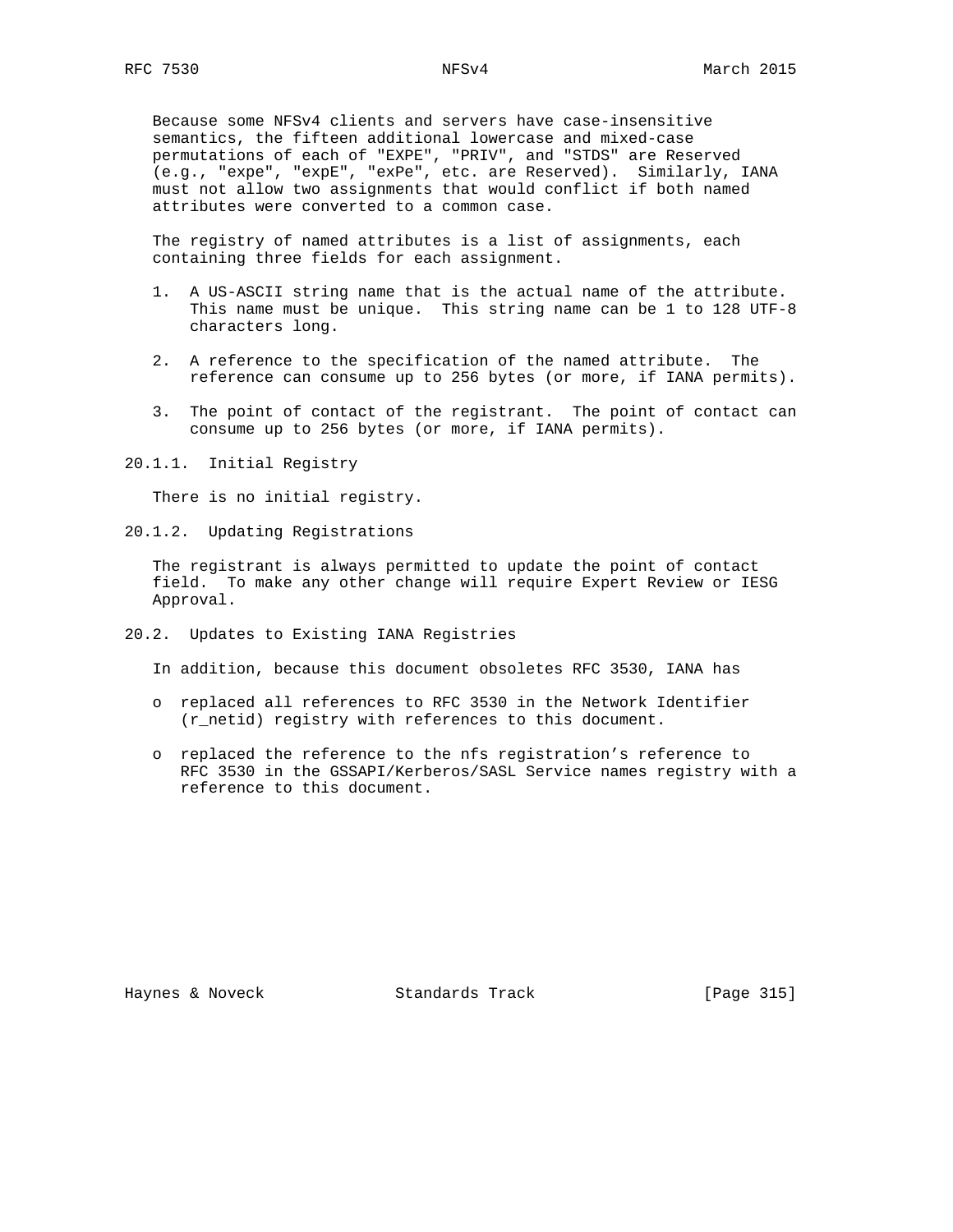# 21. References

- 21.1. Normative References
	- [RFC20] Cerf, V., "ASCII format for network interchange", STD 80, RFC 20, October 1969, <http://www.rfc-editor.org/info/rfc20>.
	- [RFC2119] Bradner, S., "Key words for use in RFCs to Indicate Requirement Levels", BCP 14, RFC 2119, March 1997, <http://www.rfc-editor.org/info/rfc2119>.
	- [RFC2203] Eisler, M., Chiu, A., and L. Ling, "RPCSEC\_GSS Protocol Specification", RFC 2203, September 1997, <http://www.rfc-editor.org/info/rfc2203>.
	- [RFC2743] Linn, J., "Generic Security Service Application Program Interface Version 2, Update 1", RFC 2743, January 2000, <http://www.rfc-editor.org/info/rfc2743>.
	- [RFC3490] Faltstrom, P., Hoffman, P., and A. Costello, "Internationalizing Domain Names in Applications (IDNA)", RFC 3490, March 2003, <http://www.rfc-editor.org/info/rfc3490>.
	- [RFC3492] Costello, A., "Punycode: A Bootstring encoding of Unicode for Internationalized Domain Names in Applications (IDNA)", RFC 3492, March 2003, <http://www.rfc-editor.org/info/rfc3492>.
	- [RFC3629] Yergeau, F., "UTF-8, a transformation format of ISO 10646", STD 63, RFC 3629, November 2003, <http://www.rfc-editor.org/info/rfc3629>.
	- [RFC5226] Narten, T. and H. Alvestrand, "Guidelines for Writing an IANA Considerations Section in RFCs", BCP 26, RFC 5226, May 2008, <http://www.rfc-editor.org/info/rfc5226>.
	- [RFC5403] Eisler, M., "RPCSEC\_GSS Version 2", RFC 5403, February 2009, <http://www.rfc-editor.org/info/rfc5403>.
	- [RFC5531] Thurlow, R., "RPC: Remote Procedure Call Protocol Specification Version 2", RFC 5531, May 2009, <http://www.rfc-editor.org/info/rfc5531>.

Haynes & Noveck Standards Track [Page 316]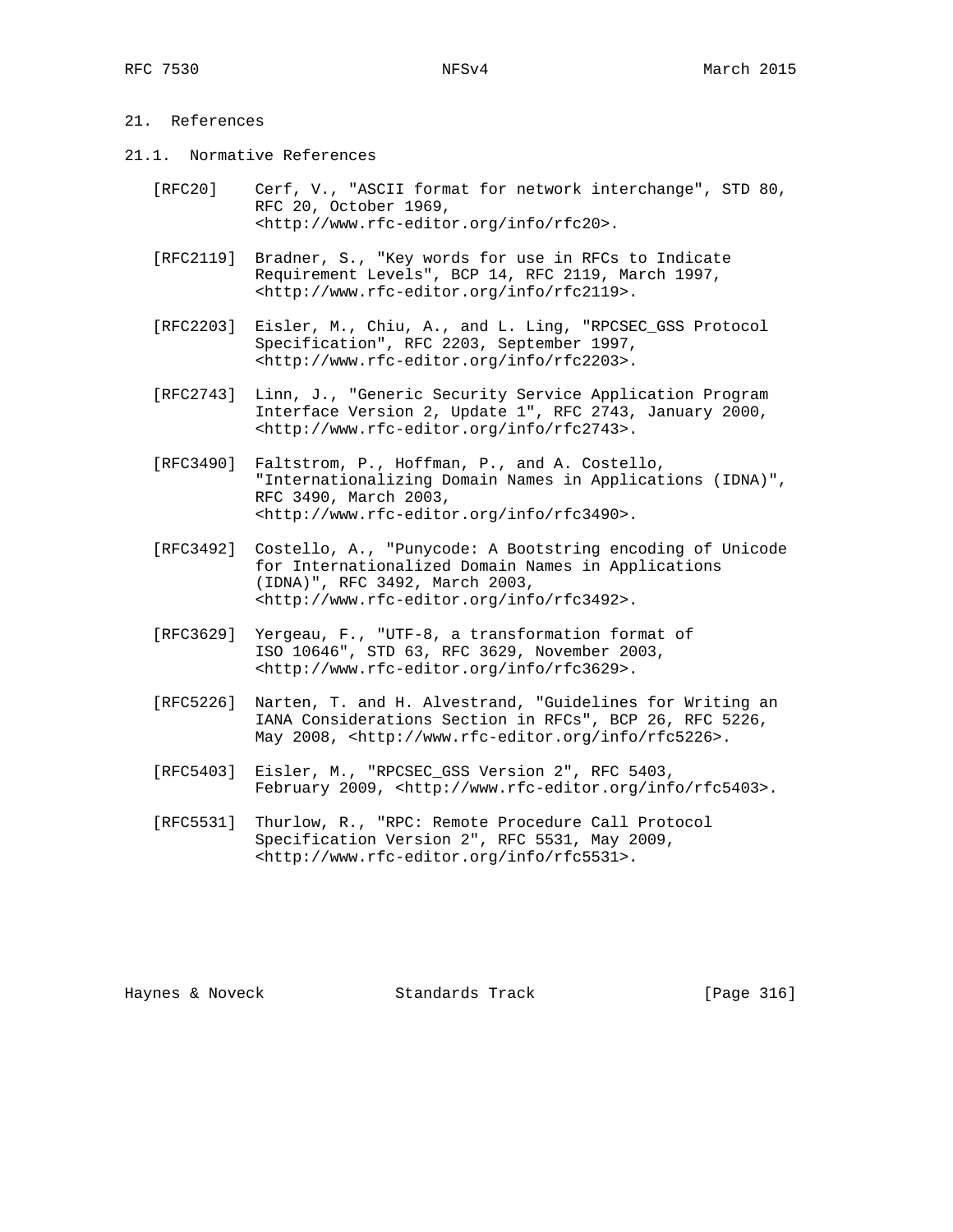- [RFC5665] Eisler, M., "IANA Considerations for Remote Procedure Call (RPC) Network Identifiers and Universal Address Formats", RFC 5665, January 2010, <http://www.rfc-editor.org/info/rfc5665>.
- [RFC5890] Klensin, J., "Internationalized Domain Names for Applications (IDNA): Definitions and Document Framework", RFC 5890, August 2010, <http://www.rfc-editor.org/info/rfc5890>.
- [RFC5891] Klensin, J., "Internationalized Domain Names in Applications (IDNA): Protocol", RFC 5891, August 2010, <http://www.rfc-editor.org/info/rfc5891>.
- [RFC6649] Hornquist Astrand, L. and T. Yu, "Deprecate DES, RC4-HMAC-EXP, and Other Weak Cryptographic Algorithms in Kerberos", BCP 179, RFC 6649, July 2012, <http://www.rfc-editor.org/info/rfc6649>.
- [RFC7531] Haynes, T., Ed., and D. Noveck, Ed., "Network File System (NFS) Version 4 External Data Representation Standard (XDR) Description", RFC 7531, March 2015, <http://www.rfc-editor.org/info/rfc7531>.

### [SPECIALCASING]

 The Unicode Consortium, "SpecialCasing-7.0.0.txt", Unicode Character Database, March 2014, <http://www.unicode.org/ Public/UCD/latest/ucd/SpecialCasing.txt>.

 [UNICODE] The Unicode Consortium, "The Unicode Standard, Version 7.0.0", (Mountain View, CA: The Unicode Consortium, 2014 ISBN 978-1-936213-09-2), June 2014, <http://www.unicode.org/versions/latest/>.

## [openg\_symlink]

 The Open Group, "Section 3.372 of Chapter 3 of Base Definitions of The Open Group Base Specifications Issue 7", IEEE Std 1003.1, 2013 Edition (HTML Version), ISBN 1937218287, April 2013, <http://www.opengroup.org/>.

Haynes & Noveck Standards Track [Page 317]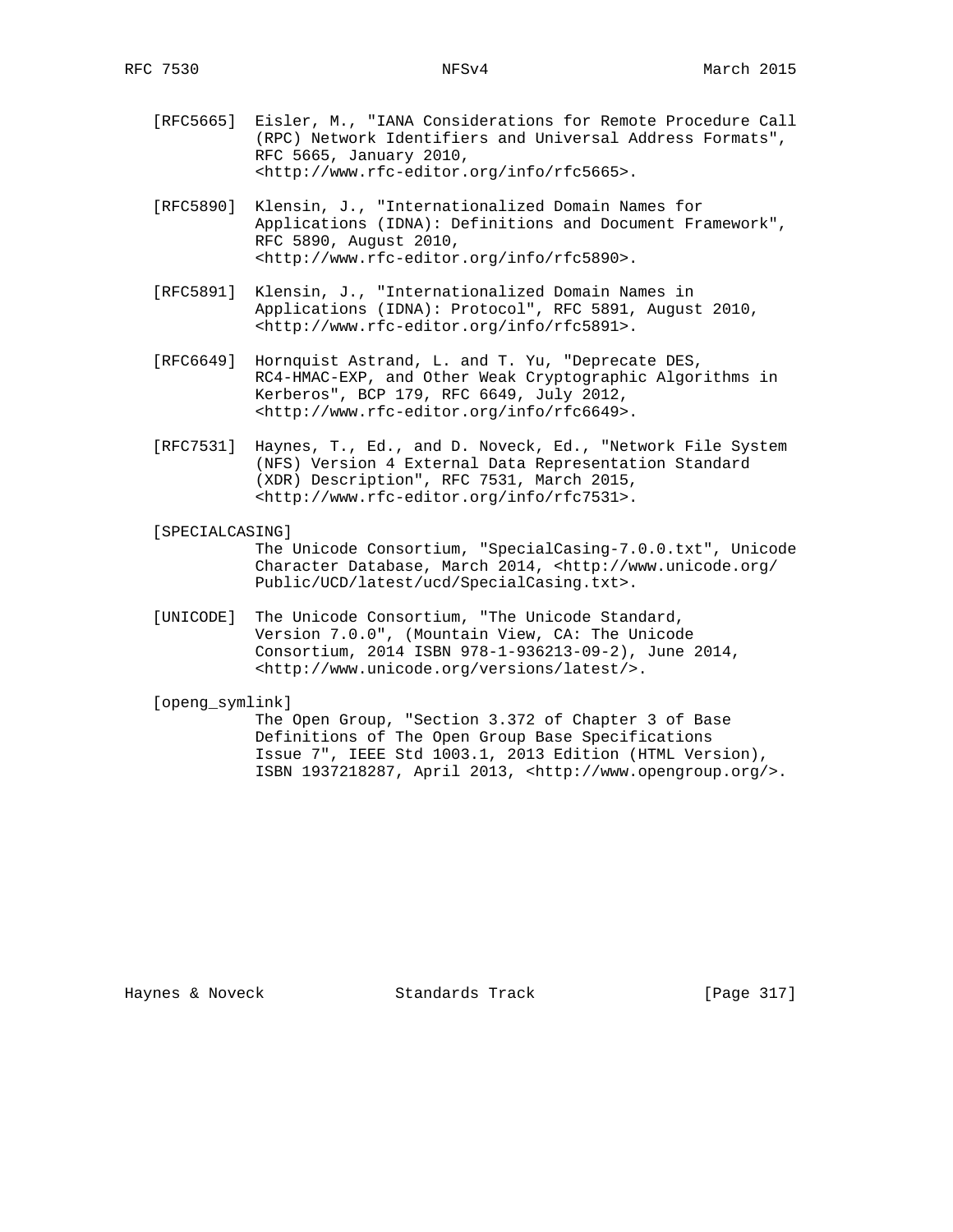- 21.2. Informative References
	- [Chet] Juszczak, C., "Improving the Performance and Correctness of an NFS Server", USENIX Conference Proceedings, June 1990.
	- [Floyd] Floyd, S. and V. Jacobson, "The Synchronization of Periodic Routing Messages", IEEE/ACM Transactions on Networking 2(2), pp. 122-136, April 1994.
	- [IESG\_ERRATA] IESG, "IESG Processing of RFC Errata for the IETF Stream", July 2008.
	- [MS-SMB] Microsoft Corporation, "Server Message Block (SMB) Protocol Specification", MS-SMB 43.0, May 2014.

[P1003.1e]

- Institute of Electrical and Electronics Engineers, Inc., "IEEE Draft P1003.1e", 1997.
- [RFC1094] Nowicki, B., "NFS: Network File System Protocol specification", RFC 1094, March 1989, <http://www.rfc-editor.org/info/rfc1094>.
- [RFC1813] Callaghan, B., Pawlowski, B., and P. Staubach, "NFS Version 3 Protocol Specification", RFC 1813, June 1995, <http://www.rfc-editor.org/info/rfc1813>.
- [RFC1833] Srinivasan, R., "Binding Protocols for ONC RPC Version 2", RFC 1833, August 1995, <http://www.rfc-editor.org/info/rfc1833>.
- [RFC2054] Callaghan, B., "WebNFS Client Specification", RFC 2054, October 1996, <http://www.rfc-editor.org/info/rfc2054>.
- [RFC2055] Callaghan, B., "WebNFS Server Specification", RFC 2055, October 1996, <http://www.rfc-editor.org/info/rfc2055>.
- [RFC2224] Callaghan, B., "NFS URL Scheme", RFC 2224, October 1997, <http://www.rfc-editor.org/info/rfc2224>.
- [RFC2623] Eisler, M., "NFS Version 2 and Version 3 Security Issues and the NFS Protocol's Use of RPCSEC\_GSS and Kerberos V5", RFC 2623, June 1999, <http://www.rfc-editor.org/info/rfc2623>.

Haynes & Noveck Standards Track [Page 318]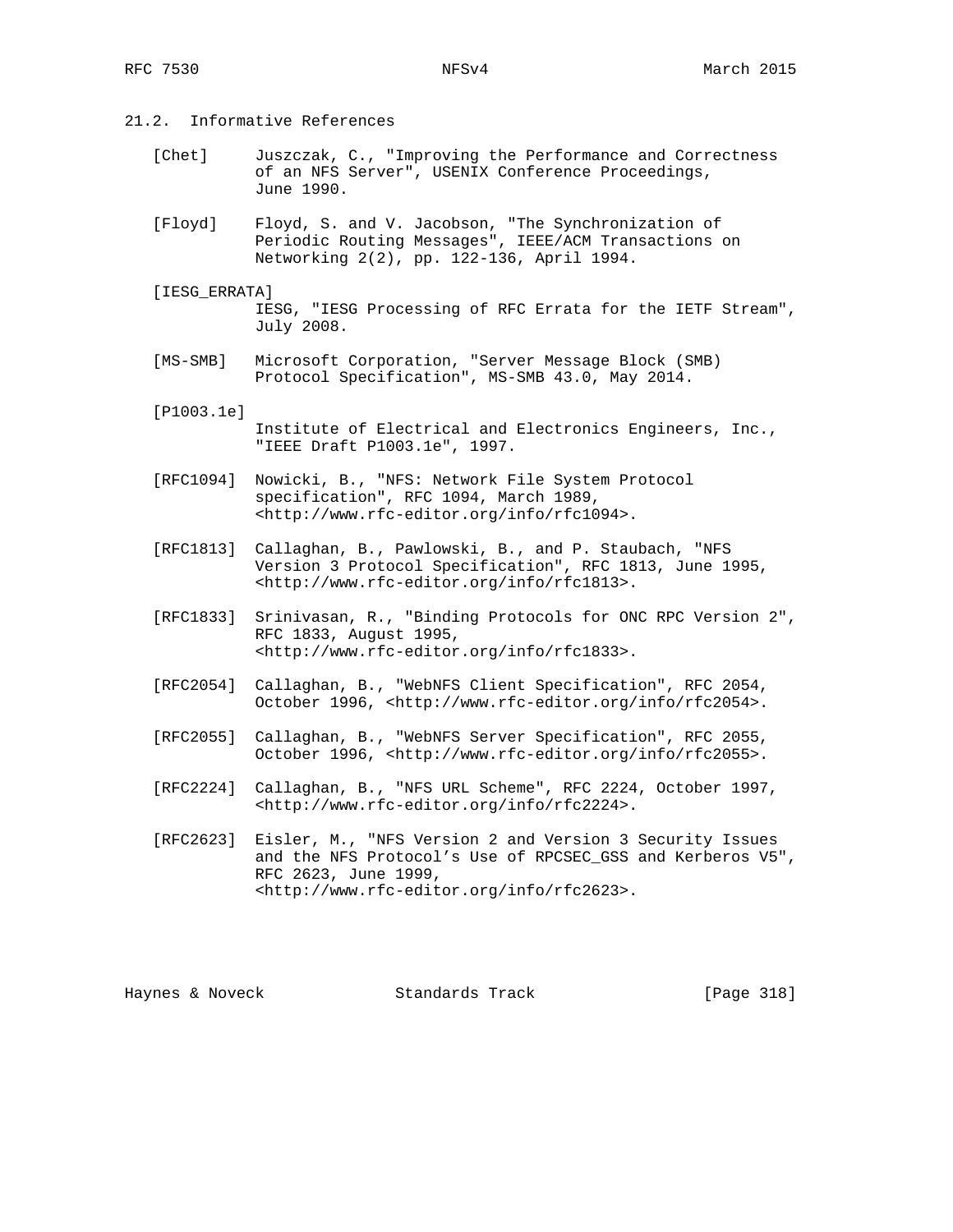- [RFC2624] Shepler, S., "NFS Version 4 Design Considerations", RFC 2624, June 1999, <http://www.rfc-editor.org/info/rfc2624>.
- [RFC2755] Chiu, A., Eisler, M., and B. Callaghan, "Security Negotiation for WebNFS", RFC 2755, January 2000, <http://www.rfc-editor.org/info/rfc2755>.
- [RFC3010] Shepler, S., Callaghan, B., Robinson, D., Thurlow, R., Beame, C., Eisler, M., and D. Noveck, "NFS version 4 Protocol", RFC 3010, December 2000, <http://www.rfc-editor.org/info/rfc3010>.
- [RFC3232] Reynolds, J., Ed., "Assigned Numbers: RFC 1700 is Replaced by an On-line Database", RFC 3232, January 2002, <http://www.rfc-editor.org/info/rfc3232>.
- [RFC3530] Shepler, S., Callaghan, B., Robinson, D., Thurlow, R., Beame, C., Eisler, M., and D. Noveck, "Network File System (NFS) version 4 Protocol", RFC 3530, April 2003, <http://www.rfc-editor.org/info/rfc3530>.
- [RFC4121] Zhu, L., Jaganathan, K., and S. Hartman, "The Kerberos Version 5 Generic Security Service Application Program Interface (GSS-API) Mechanism: Version 2", RFC 4121, July 2005, <http://www.rfc-editor.org/info/rfc4121>.
- [RFC4178] Zhu, L., Leach, P., Jaganathan, K., and W. Ingersoll, "The Simple and Protected Generic Security Service Application Program Interface (GSS-API) Negotiation Mechanism", RFC 4178, October 2005, <http://www.rfc-editor.org/info/rfc4178>.
- [RFC4506] Eisler, M., Ed., "XDR: External Data Representation Standard", STD 67, RFC 4506, May 2006, <http://www.rfc-editor.org/info/rfc4506>.
- [RFC4511] Sermersheim, J., Ed., "Lightweight Directory Access Protocol (LDAP): The Protocol", RFC 4511, June 2006, <http://www.rfc-editor.org/info/rfc4511>.
- [RFC5246] Dierks, T. and E. Rescorla, "The Transport Layer Security (TLS) Protocol Version 1.2", RFC 5246, August 2008, <http://www.rfc-editor.org/info/rfc5246>.

Haynes & Noveck Standards Track [Page 319]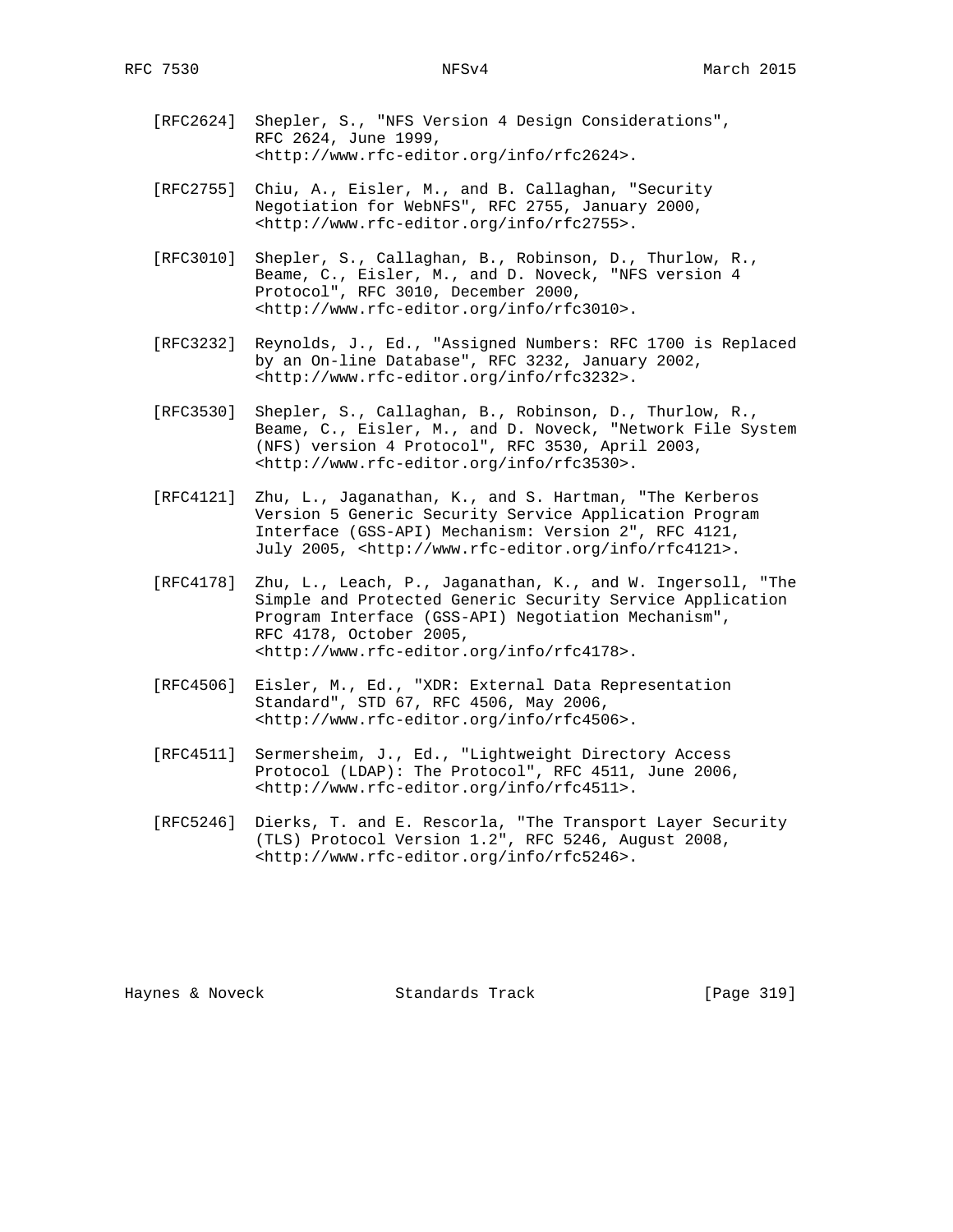- [RFC5661] Shepler, S., Ed., Eisler, M., Ed., and D. Noveck, Ed., "Network File System (NFS) Version 4 Minor Version 1 Protocol", RFC 5661, January 2010, <http://www.rfc-editor.org/info/rfc5661>.
- [RFC6365] Hoffman, P. and J. Klensin, "Terminology Used in Internationalization in the IETF", BCP 166, RFC 6365, September 2011, <http://www.rfc-editor.org/info/rfc6365>.
- [RFC6943] Thaler, D., Ed., "Issues in Identifier Comparison for Security Purposes", RFC 6943, May 2013, <http://www.rfc-editor.org/info/rfc6943>.
- [fcntl] The Open Group, "Section 'fcntl()' of System Interfaces of The Open Group Base Specifications Issue 7", IEEE Std 1003.1, 2013 Edition (HTML Version), ISBN 1937218287, April 2013, <http://www.opengroup.org/>.
- [fsync] The Open Group, "Section 'fsync()' of System Interfaces of The Open Group Base Specifications Issue 7", IEEE Std 1003.1, 2013 Edition (HTML Version), ISBN 1937218287, April 2013, <http://www.opengroup.org/>.
- [getpwnam]

 The Open Group, "Section 'getpwnam()' of System Interfaces of The Open Group Base Specifications Issue 7", IEEE Std 1003.1, 2013 Edition (HTML Version), ISBN 1937218287, April 2013, <http://www.opengroup.org/>.

[read\_api]

 The Open Group, "Section 'read()' of System Interfaces of The Open Group Base Specifications Issue 7", IEEE Std 1003.1, 2013 Edition (HTML Version), ISBN 1937218287, April 2013, <http://www.opengroup.org/>.

[readdir\_api]

 The Open Group, "Section 'readdir()' of System Interfaces of The Open Group Base Specifications Issue 7", IEEE Std 1003.1, 2013 Edition (HTML Version), ISBN 1937218287, April 2013, <http://www.opengroup.org/>.

 [stat] The Open Group, "Section 'stat()' of System Interfaces of The Open Group Base Specifications Issue 7", IEEE Std 1003.1, 2013 Edition (HTML Version), ISBN 1937218287, April 2013, <http://www.opengroup.org/>.

Haynes & Noveck Standards Track [Page 320]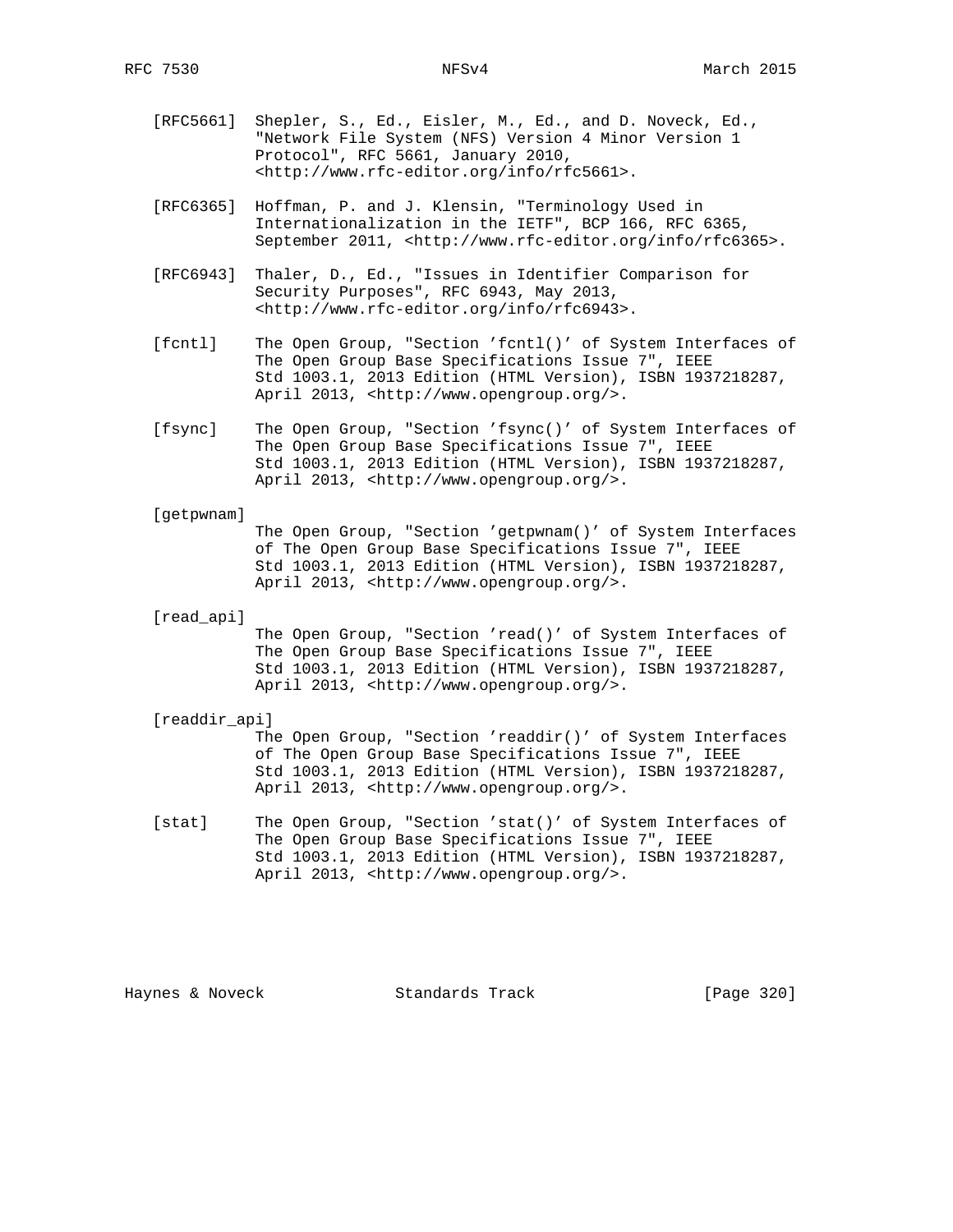[unlink] The Open Group, "Section 'unlink()' of System Interfaces of The Open Group Base Specifications Issue 7", IEEE Std 1003.1, 2013 Edition (HTML Version), ISBN 1937218287, April 2013, <http://www.opengroup.org/>.

[write\_api]

 The Open Group, "Section 'write()' of System Interfaces of The Open Group Base Specifications Issue 7", IEEE Std 1003.1, 2013 Edition (HTML Version), ISBN 1937218287, April 2013, <http://www.opengroup.org/>.

 [xnfs] The Open Group, "Protocols for Interworking: XNFS, Version 3W, ISBN 1-85912-184-5", February 1998.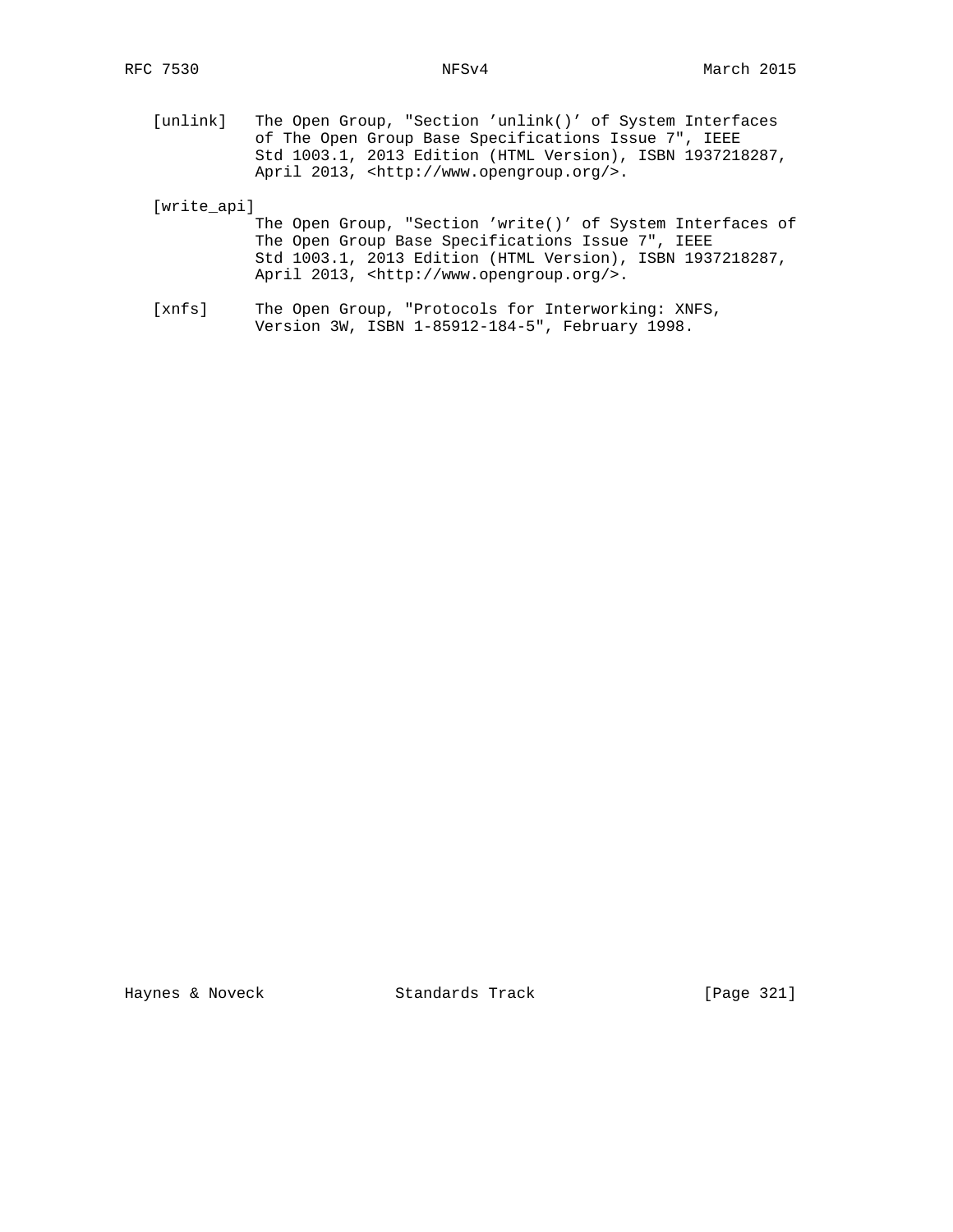Acknowledgments

 A bis is certainly built on the shoulders of the first attempt. Spencer Shepler, Brent Callaghan, David Robinson, Robert Thurlow, Carl Beame, Mike Eisler, and David Noveck are responsible for a great deal of the effort in this work.

 Tom Haynes would like to thank NetApp, Inc. for its funding of his time on this project.

 Rob Thurlow clarified how a client should contact a new server if a migration has occurred.

 David Black, Nico Williams, Mike Eisler, Trond Myklebust, James Lentini, and Mike Kupfer read many earlier draft versions of Section 12 and contributed numerous useful suggestions, without which the necessary revision of that section for this document would not have been possible.

 Peter Staubach read almost all of the earlier draft versions of Section 12, leading to the published result, and his numerous comments were always useful and contributed substantially to improving the quality of the final result.

 Peter Saint-Andre was gracious enough to read the most recent draft version of Section 12 and provided some key insight as to the concerns of the Internationalization community.

 James Lentini graciously read the rewrite of Section 8, and his comments were vital in improving the quality of that effort.

 Rob Thurlow, Sorin Faibish, James Lentini, Bruce Fields, and Trond Myklebust were faithful attendants of the biweekly triage meeting and accepted many an action item.

 Bruce Fields was a good sounding board for both the third edge condition and courtesy locks in general. He was also the leading advocate of stamping out backport issues from [RFC5661].

 Marcel Telka was a champion of straightening out the difference between a lock-owner and an open-owner. He has also been diligent in reviewing the final document.

 Benjamin Kaduk reminded us that DES is dead, and Nico Williams helped us close the lid on the coffin.

 Elwyn Davies provided a very thorough and engaging Gen-ART review; thanks!

Haynes & Noveck Standards Track [Page 322]